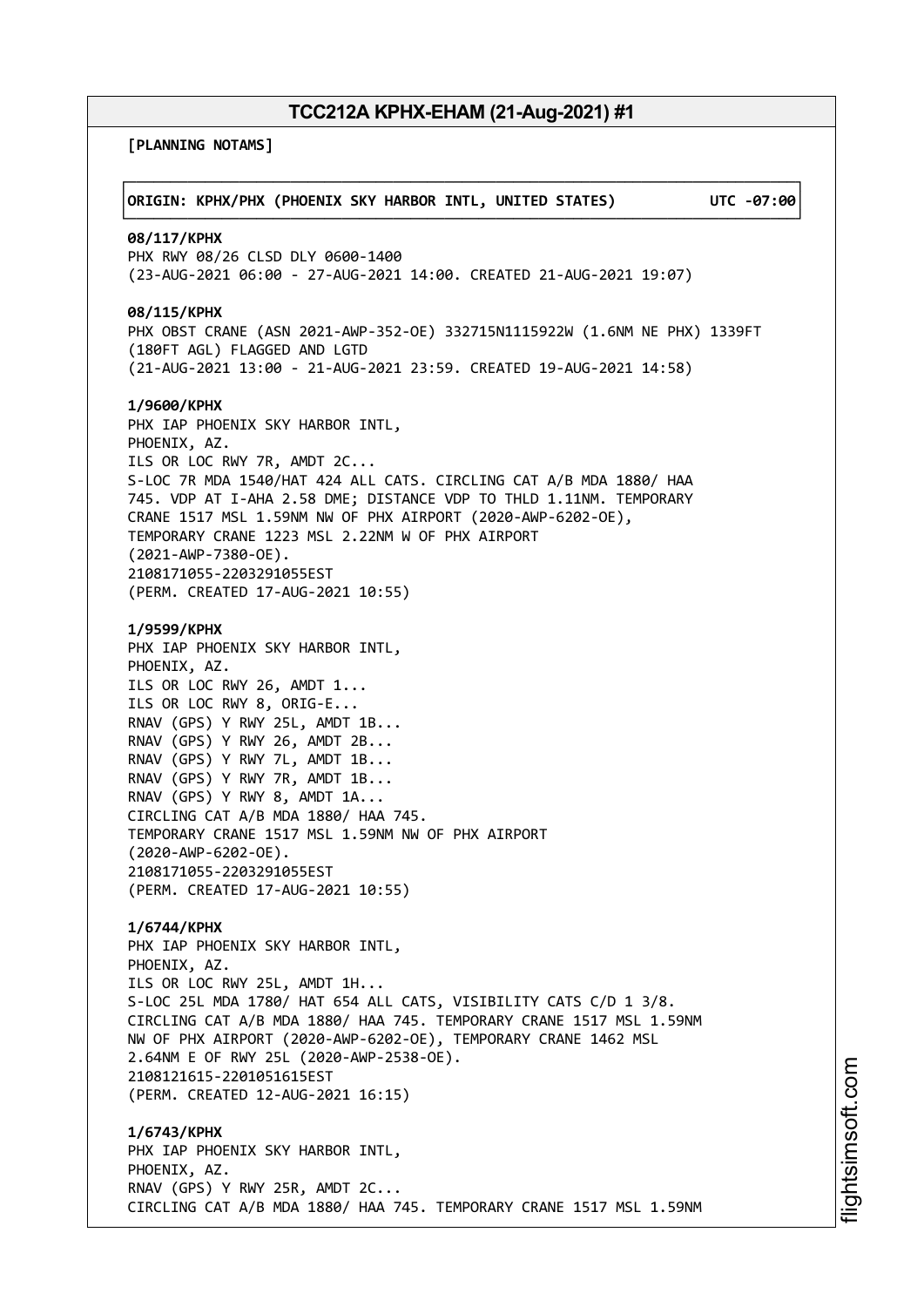NW OF PHX AIRPORT (2020-AWP-6202-OE). 2108121615-2201051615EST (PERM. CREATED 12-AUG-2021 16:15)

### **1/6738/KPHX**

PHX IAP PHOENIX SKY HARBOR INTL, PHOENIX, AZ. ILS OR LOC/DME RWY 7L, AMDT 11B... CIRCLING CAT A/B MDA 1880/ HAA 745. TEMPORARY CRANE 1517 MSL 1.59NM NW OF PHX AIRPORT (2020-AWP-6202-OE). 2108121615-2201051615EST (PERM. CREATED 12-AUG-2021 16:15)

#### **06/067/KPHX**

PHX OBST CRANE (ASN 2020-AWP-6202-OE) 332726N1120139W (1.6NM NNW PHX) 1517FT (400FT AGL) FLAGGED AND LGTD (17-JUN-2021 21:00 - 01-JAN-2022 06:59. CREATED 17-JUN-2021 20:38)

## **06/005/KPHX**

PHX OBST RIG (ASN 2019-AWP-5001-NRA) 332607N1120103W (0.3NM WNW PHX) 1205FT (90FT AGL) FLAGGED AND LGTD (01-JUN-2021 17:00 - 01-JAN-2022 06:59. CREATED 01-JUN-2021 16:35)

## **05/009/KPHX**

PHX OBST CRANE (ASN 2019-AWP-4270-NRA) 332604N1120000W (0.6NM E PHX) 1331FT (200FT AGL) FLAGGED AND LGTD (05-MAY-2021 15:30 - 01-JAN-2022 06:59. CREATED 05-MAY-2021 15:32)

### **05/008/KPHX**

PHX OBST CRANE (ASN 2019-AWP-4269-NRA) 332603N1120003W (0.5NM E PHX) 1330FT (200FT AGL) FLAGGED AND LGTD (05-MAY-2021 15:30 - 01-JAN-2022 06:59. CREATED 05-MAY-2021 15:31)

#### **05/007/KPHX**

PHX OBST CRANE (ASN 2019-AWP-4268-NRA) 332603N1120006W (0.5NM E PHX) 1325FT (200FT AGL) FLAGGED AND LGTD (05-MAY-2021 15:30 - 01-JAN-2022 06:59. CREATED 05-MAY-2021 15:25)

#### **05/006/KPHX**

PHX OBST CRANE (ASN 2019-AWP-4267-NRA) 332601N1120008W (0.5NM E PHX) 1323FT (200FT AGL) FLAGGED AND LGTD (05-MAY-2021 15:30 - 01-JAN-2022 06:59. CREATED 05-MAY-2021 15:24)

#### **05/005/KPHX**

PHX OBST CRANE (ASN 2019-AWP-4266-NRA) 332603N1120008W (0.5NM E PHX) 1323FT (200FT AGL) FLAGGED AND LGTD (05-MAY-2021 15:30 - 01-JAN-2022 06:59. CREATED 05-MAY-2021 15:22)

#### **03/076/KPHX**

PHX OBST CRANE (ASN UNKNOWN) 332727N1120138W (1.01NM N APCH END RWY 08) 1397FT (280FT AGL) FLAGGED AND LGTD (19-MAR-2021 13:00 - 01-JAN-2022 06:59. CREATED 19-MAR-2021 10:37)

#### **01/019/KPHX**

PHX TWY C BTN TWY S AND TWY R CLSD TO ACFT WINGSPAN MORE THAN 170FT (11-JAN-2021 16:01 - 01-JAN-2022 06:59. CREATED 11-JAN-2021 16:01)

**12/077/KPHX**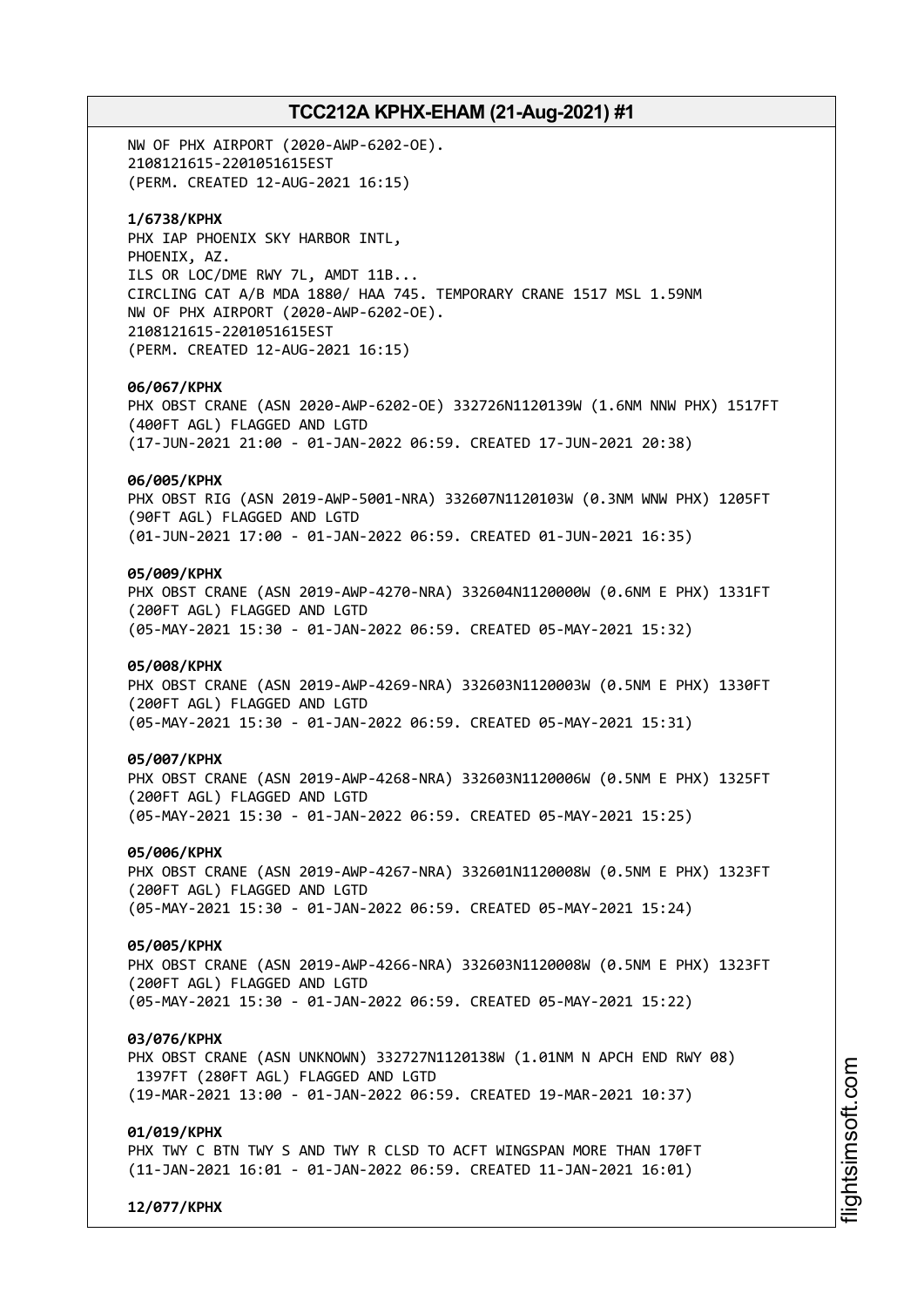PHX OBST CRANE (ASN 2020-AWP-2538-OE) 332544N1115627W (3.6NM E PHX) 1462FT (300FT AGL) FLAGGED AND LGTD (01-JAN-2021 07:00 - 03-OCT-2021 06:59. CREATED 30-DEC-2020 14:18)

### **12/074/KPHX**

PHX OBST CRANE (ASN 2020-AWP-6806-OE) 332646N1120440W (3.4NM WNW PHX) 1269FT (190FT AGL) FLAGGED AND LGTD (01-JAN-2021 07:00 - 31-DEC-2021 06:59. CREATED 30-DEC-2020 14:12)

#### **12/073/KPHX**

PHX TWY G7 CL MARKINGS BTN RWY 07R/25L AND TWY F NOT STD (01-JAN-2021 07:00 - 01-JAN-2022 06:59. CREATED 30-DEC-2020 14:09)

#### **12/072/KPHX**

PHX RWY 07R/25L EDGE MARKINGS N SIDE NOT STD (01-JAN-2021 07:00 - 01-JAN-2022 06:59. CREATED 30-DEC-2020 14:07)

#### **12/071/KPHX**

PHX TWY H BTN TWY H4 AND TWY H7 CLSD TO ACFT WINGSPAN MORE THAN 170FT (01-JAN-2021 07:00 - 01-JAN-2022 06:59. CREATED 30-DEC-2020 14:03)

## **12/070/KPHX**

PHX TWY F8 CLSD TO ACFT EXITING RWY 07L/25R 2101010700-2201010659 (PERM. CREATED 30-DEC-2020 13:40)

#### **12/069/KPHX**

PHX TWY F BTN TWY G2 AND TWY G3 CLSD TO ACFT WINGSPAN MORE THAN 135FT (01-JAN-2021 07:00 - 01-JAN-2022 06:59. CREATED 30-DEC-2020 13:36)

#### **12/068/KPHX**

PHX TWY D BTN TWY S AND TWY R CLSD TO ACFT WINGSPAN MORE THAN 135FT (01-JAN-2021 07:00 - 01-JAN-2022 06:59. CREATED 30-DEC-2020 13:33)

#### **12/067/KPHX**

PHX TWY D BTN TWY D8 AND TWY T CLSD TO ACFT WINGSPAN MORE THAN 135FT (01-JAN-2021 07:00 - 01-JAN-2022 06:59. CREATED 30-DEC-2020 13:22)

#### **0/7378/KPHX**

PHX STAR PHOENIX SKY-HARBOR, PHOENIX, AZ, JESSE TWO ARRIVAL...REPLACE ARRIVAL ROUTE DESCRIPTION UNDER ZUNI TRANSITION WITH: ZUNI TRANSITION (ZUN.JESSE2): FROM OVER ZUN VORTAC ON ZUN R-242 TO JESSE INT. THENCE...FROM OVER JESSE ON INW R-180 TO GUMMO, THEN ON INW R-180 TO EAGUL, THEN ON PXR R-034 TO DBACK, THEN ON PXR R-034 TO HOMRR, THEN ON PXR R-034 TO BUNTR. FROM BUNTR, FLY HEADING 225. EXPECT VECTORS TO FINAL APCH COURSE.

(23-OCT-2020 18:00 - 23-OCT-2021 17:59. CREATED 23-OCT-2020 15:34)

## **0/4196/KPHX** PHX IAP PHOENIX SKY HARBOR INTL, PHOENIX, AZ. RNAV (RNP) Z RWY 7L, ORIG-C... RNAV (RNP) Z RWY 7R, ORIG-C... RNAV (RNP) Z RWY 8, ORIG-B... CHANGE PLANVIEW NOTE TO READ: PROCEDURE NA FOR ARRIVAL ON BXK VORTAC AIRWAY RADIALS 077 CW 152. 2005281142-2205281142EST (PERM. CREATED 28-MAY-2020 11:42)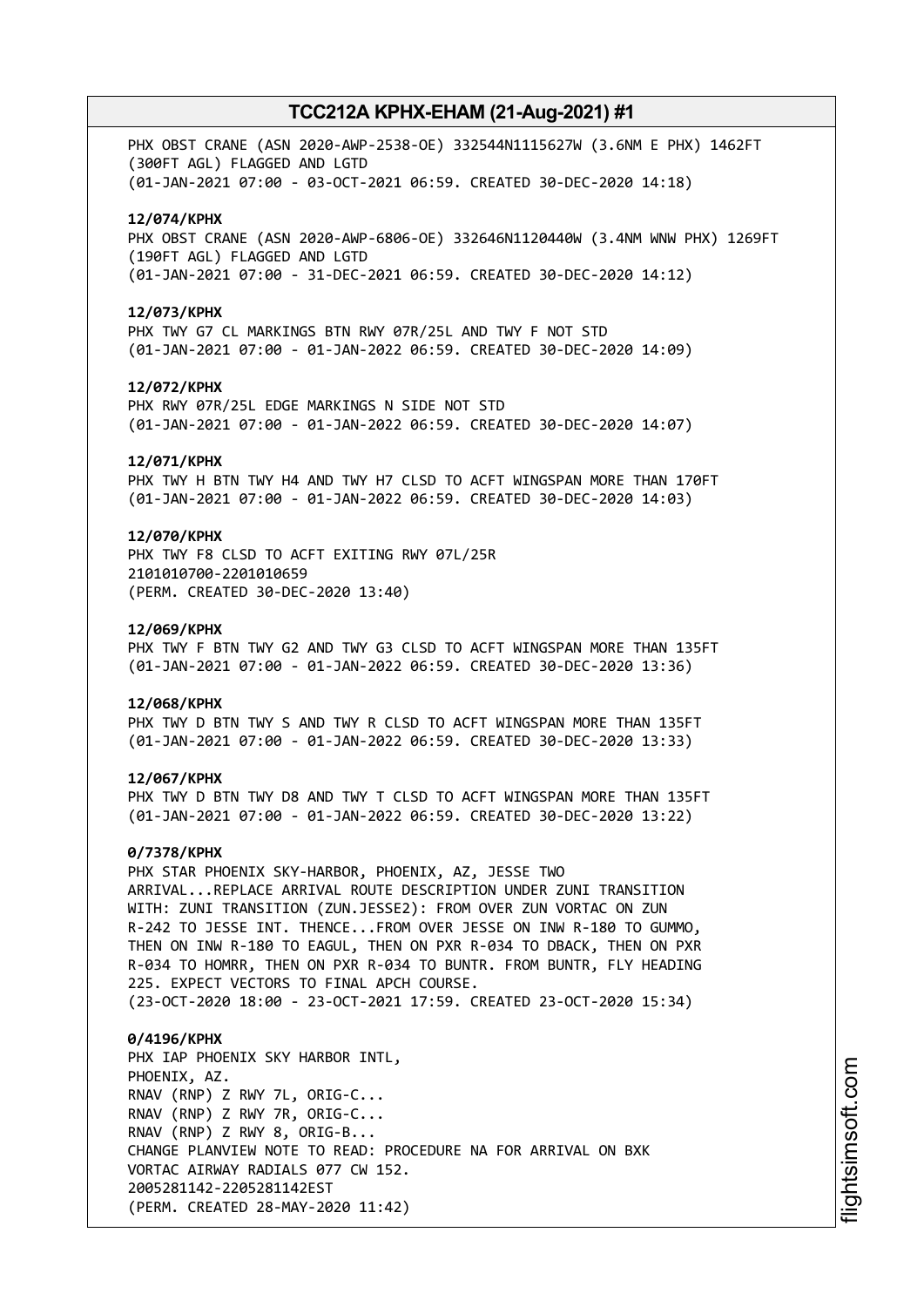┌──────────────────────────────────────────────────────────────────────────────┐

└──────────────────────────────────────────────────────────────────────────────┘

**0/6387/KPHX** PHX IAP PHOENIX SKY HARBOR INTL, PHOENIX, AZ. ILS OR LOC RWY 8, ORIG-E... NOTE: AUTOPILOT COUPLED APPROACH NA BELOW 1307. 2004231759-2204231758EST (PERM. CREATED 23-APR-2020 18:01)

│**DESTINATION: EHAM/AMS (SCHIPHOL, NETHERLANDS) UTC +02:00**│

#### **A1894/21/EHAM**

TWY A BTN TWY A2 AND TWY A3 CLSD. (15-SEP-2021 09:00 - 15-SEP-2021 17:00. CREATED 20-AUG-2021 15:03)

#### **A1893/21/EHAM**

TWY A BTN TWY A1C AND TWY A2 CLSD. (14-SEP-2021 09:00 - 14-SEP-2021 17:00. CREATED 20-AUG-2021 14:58)

### **A1887/21/EHAM**

TWY R BTN AIRCRAFT STAND R82 AND P22 NO CL LIGHT AVBL, MARSHALLER GUIDANCE REQUIRED IF RVR 350M OR LESS. (26-AUG-2021 06:00 - 26-AUG-2021 14:00. CREATED 20-AUG-2021 09:21)

#### **A1885/21/EHAM**

R-APRON IN- AND OUTBOUND TRAFFIC DIVERTED FROM TWY CL BTN TWY A/B AND AIRCRAFT STAND R82 DUE TO WIP, ALL TRAFFIC WILL BE GUIDED BY A MARSHALLER. (26-AUG-2021 04:00 - 26-AUG-2021 14:00. CREATED 20-AUG-2021 09:15)

#### **A1884/21/EHAM**

TWY R CLSD BTN AIRCRAFT STAND R82 AND TWY A AND B. TRAFFIC TO AND FROM AIRCRAFT STANDS R-APRON TAXI VIA RWY 06/24 ON ATC DECRETION. (25-AUG-2021 21:00 - 26-AUG-2021 04:00. CREATED 20-AUG-2021 08:58)

#### **A1881/21/EHAM**

REF AIP NETHERLANDS PAGE AD.2.EHAM-AOC-36L CRANE ERECTED AT PSN 522301.8N0044238.8E, 2345M BEYOND TORA RWY 36L AND 210M LEFT OF EXTD RCL, 174FT AMSL, MARKED AND LGTD. (27-AUG-2021 04:00 - 27-AUG-2021 18:00. CREATED 19-AUG-2021 07:48)

#### **A1879/21/EHAM**

CRANE ERECTED AT PSN 521711.1N 0045105.3E. TRUE BEARING FROM ARP 112DEG AND DISTANCE 6425M. 279FT AMSL, MARKED AND LGTD, OCA/H NOT AFFECTED. (19-AUG-2021 05:42 - 19-NOV-2021 12:00 EST. CREATED 19-AUG-2021 05:42)

#### **A1875/21/EHAM**

SCHIPHOL DVOR/DME SPL 108.400MHZ/CH21X OUT OF SERVICE. REF AIP SUP 07/2021 FOR TEMP CHART AMENDMENTS. (23-AUG-2021 07:00 - 25-NOV-2021 08:00. CREATED 18-AUG-2021 09:58)

## **A1873/21/EHAM**

REMOTE HOLDING POSITIONS P3, PC AND PD CLSD. (17-AUG-2021 22:47 - 13-SEP-2021 05:00 EST. CREATED 17-AUG-2021 22:47) i⊒<br>⊫ htsim soft.c om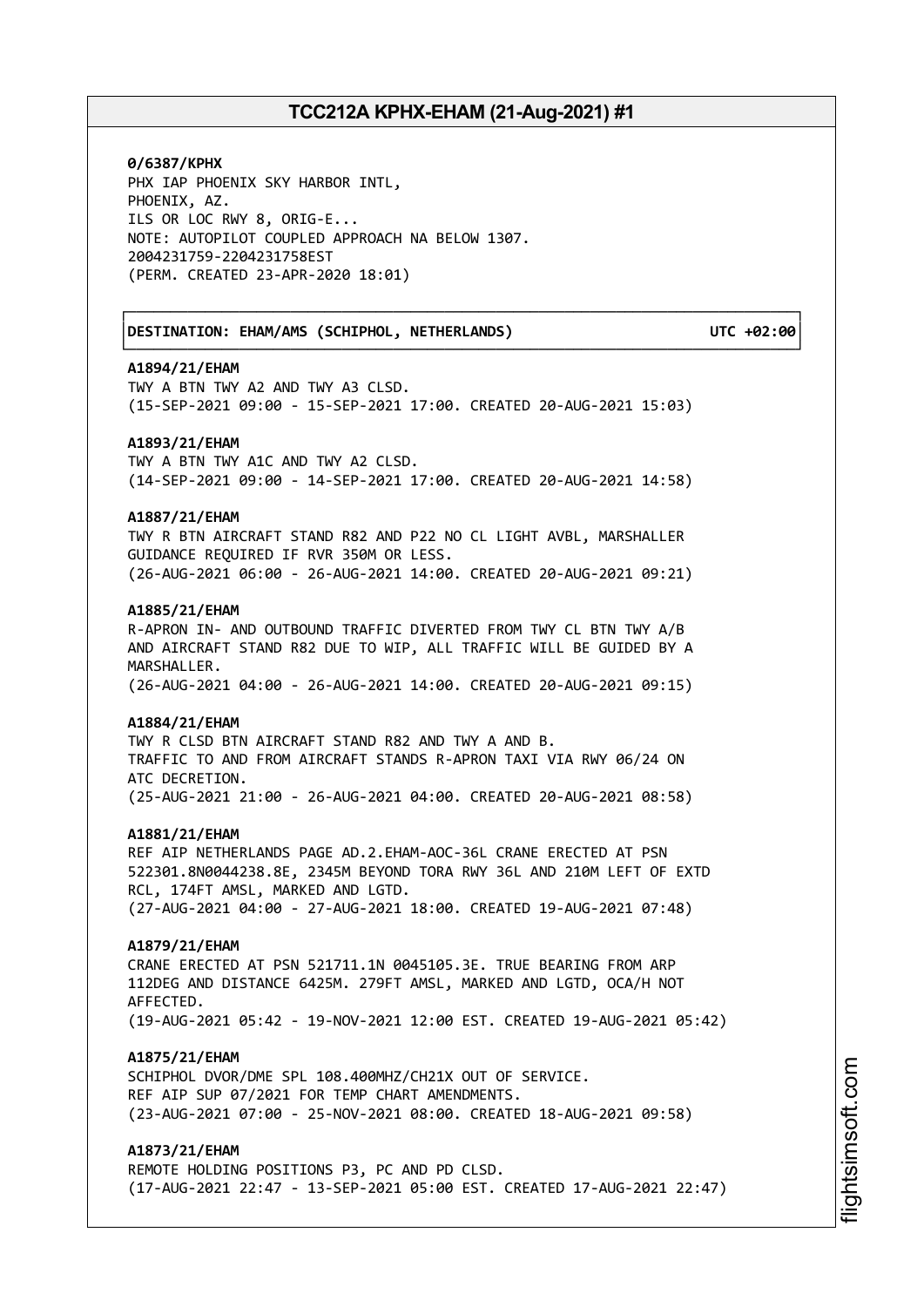# **A1867/21/EHAM** TWY A BTN TWY A3 AND TWY A4W CLSD. DAILY 2100-0500 (30-AUG-2021 21:00 - 03-SEP-2021 05:00. CREATED 17-AUG-2021 08:48) **A1859/21/EHAM** CRANE ERECTED AT PSN 521830.4N 0044529.9E. TRUE BEARING FROM ARP 276DEG AND DISTANCE 400M. 289FT AMSL, MARKED AND LGTD, OCA/H NOT AFFECTED. (02-SEP-2021 20:00 - 03-SEP-2021 04:00. CREATED 16-AUG-2021 05:57) **A1858/21/EHAM** CRANE ERECTED AT PSN 521830.4N 0044529.9E. TRUE BEARING FROM ARP 276DEG AND DISTANCE 400M. 224FT AMSL, MARKED AND LGTD, OCA/H NOT AFFECTED. (27-AUG-2021 20:00 - 28-AUG-2021 04:00. CREATED 16-AUG-2021 05:55) **A1851/21/EHAM** ARTIP 2C NIGHT TRANSITION NOT AVBL. (12-AUG-2021 15:35 - 12-NOV-2021 12:00 EST. CREATED 12-AUG-2021 15:38) **A1850/21/EHAM** TWY A BTN TWY A3 AND TWY A4 NO CL LIGHTS. (30-AUG-2021 19:00 - 03-SEP-2021 07:00. CREATED 12-AUG-2021 14:12) **V0358/21/EHAM** [US DOD PROCEDURAL NOTAM] INSTRUMENT APPROACH PROCEDURE COMPLETELY WITHDRAWN VOR RWY 09, VOR RWY 18R, VOR RWY 24, VOR RWY 27, VOR RWY 36C. DO NOT USE. (11-AUG-2021 22:00 - 08-SEP-2021 22:00. CREATED 10-AUG-2021 19:08) **A1827/21/EHAM** TWY A2 CLSD. (15-SEP-2021 05:00 - 03-DEC-2021 18:00. CREATED 10-AUG-2021 06:56) **A1826/21/EHAM** TWY A BTN TWY A1C AND TWY A3 CLSD. (20-SEP-2021 05:00 - 03-DEC-2021 18:00. CREATED 10-AUG-2021 06:55) **A1825/21/EHAM** TWY A BTN TWY A1C AND TWY A3 NO CL LIGHT AVBL, MARSHALLER GUIDANCE REQUIRED IF RVR 350M OR LESS. (15-SEP-2021 05:00 - 20-SEP-2021 05:00. CREATED 10-AUG-2021 06:53) **A1824/21/EHAM** TWY A BTN TWY A2 AND TWY A3 CLSD. (16-SEP-2021 09:00 - 16-SEP-2021 17:00. CREATED 10-AUG-2021 06:50) **A1821/21/EHAM** TWY B BTN TWY A2 AND TWY A4 CLSD. (25-AUG-2021 09:00 - 25-AUG-2021 17:00. CREATED 10-AUG-2021 06:43) **A1818/21/EHAM** TWY A BTN TWY A3 AND TWY A4 MAX SPAN 69M. (20-SEP-2021 05:00 - 03-DEC-2021 18:00. CREATED 09-AUG-2021 13:03) **A1817/21/EHAM**

LIGHTSHOW WILL TAKE PLACE AT RIJSSENHOUT PSN 521606N 0044405E.

m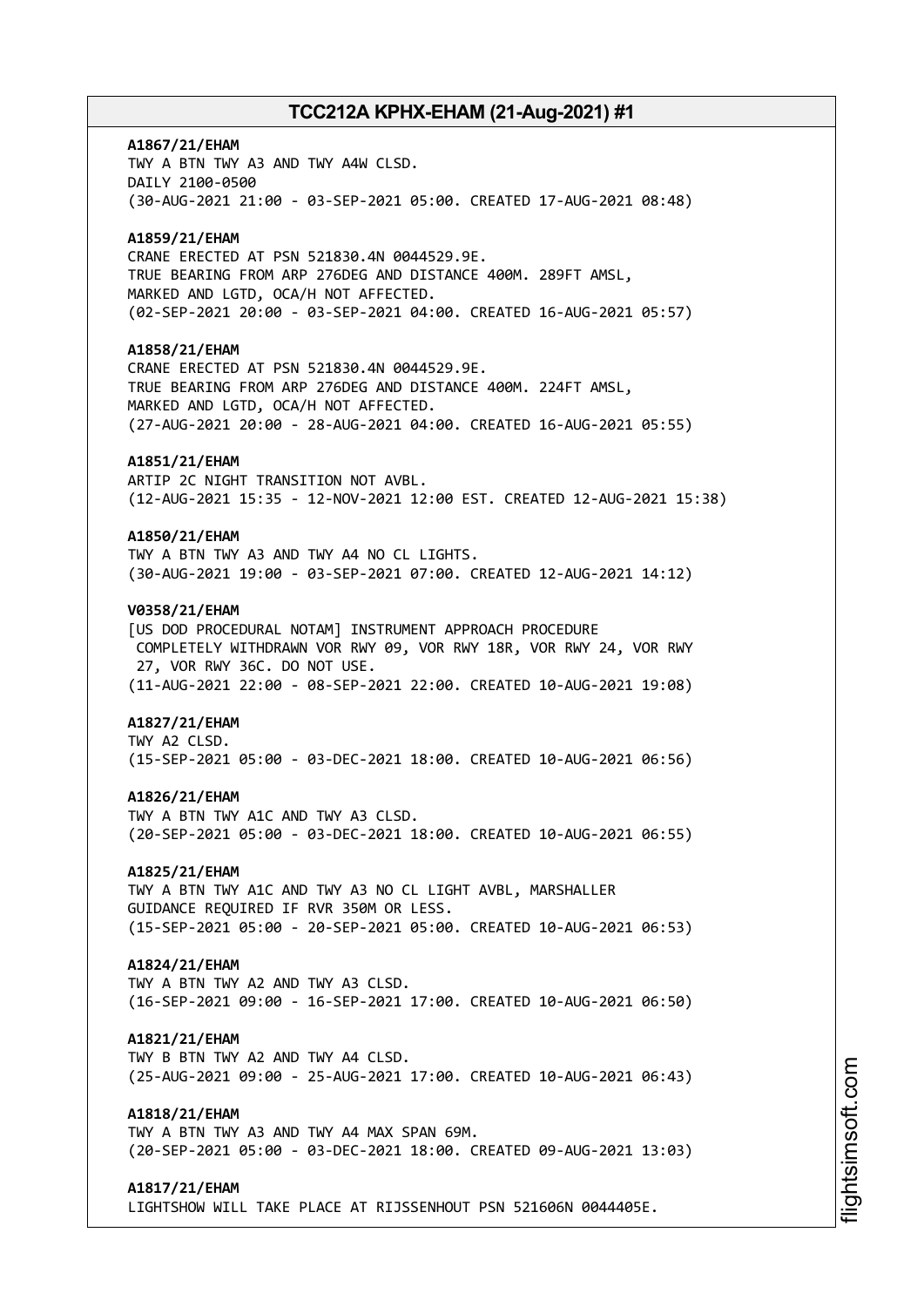#### GND-UNL

(04-SEP-2021 18:30 - 04-SEP-2021 20:00. CREATED 09-AUG-2021 09:19)

#### **V0355/21/EHAM**

[US DOD PROCEDURAL NOTAM] INSTRUMENT APPROACH PROCEDURE AMENDMENT ILS OR LOC RWY 27. INCREASE IFR LANDING MINIMA. RAISE S-LOC 27\*\* CAT ABCD TO READ 570/2000M 582 (600-2000M). EDIT RELATED \*\*ALS INOP NOTE TO READ: \*\*WHEN ALS INOP, INCREASE CAT ABCD VIS TO 2700M, RVR NA. SEE NOTAM V0352/21 ALSO IN EFFECT 11 AUG TO 08 SEP 2021. (06-AUG-2021 16:00 - 04-NOV-2021 12:00. CREATED 06-AUG-2021 14:13)

### **A1804/21/EHAM**

REF AIP NETHERLANDS PAGE AD 2.EHAM-AOC-04-22 CRANE ERECTED AT PSN 521703,8N0044600,2E, 2090M BEYOND TORA RWY 22 AND 310M LEFT OF EXTD RCL, 122FT AMSL, MARKED AND LGTD. (06-AUG-2021 09:42 - 04-NOV-2021 12:00 EST. CREATED 06-AUG-2021 09:44)

#### **A1803/21/EHAM**

CRANE ERECTED AT PSN 521938.7N 0045206.1E, TRUE BEARING FM ARP 73DEG AND DISTANCE 7425M. 315FT AMSL, MARKED AND LGTD. (06-AUG-2021 09:40 - 04-NOV-2021 12:00 EST. CREATED 06-AUG-2021 09:42)

### **A1802/21/EHAM**

CHANGE OF OPERATING MINIMA OCA(OCH) RWY 27 DUE TO CRANE. LOC ACFT CAT A-D INCREASED TO 570(580). REF AIP AD 2.EHAM-IAC-27.1. (06-AUG-2021 09:33 - 04-NOV-2021 12:00 EST. CREATED 06-AUG-2021 09:37)

#### **V0353/21/EHAM**

[US DOD PROCEDURAL NOTAM] STANDARD INSTRUMENT DEPARTURE (SID) NOT AUTHORIZED THE FOLLOWING SIDS ARE NOT AVAILABLE. DO NOT USE.: SID RWY 04/22 (ARNEM 2F/3G, RENDI 1F/1G) ; SID RWY 04/22 (KUDAD 1F/1G, LOPIK 1F/1G); SID RWY 06/24 (ANDIK 2R/1S, BERGI 2R/1S, SPIJKERBOOR 3K, VALKO 2S, VOLLA 1R); SID RWY 06/24 (KUDAD 1R/2S, LOPIK 1R/2S); SID RWY 09/27 (ANDIK 1N, BERGI 2N/1P, IDRID 1N, SPIJKERBOOR 1P, VALKO 4M, VOLLA 1P); SID RWY 09/27 (KUDAD 1N/1P, LOPIK 1N/1P); SID RWY 18L (ANDIK 2E, BERGI 3E, VALKO 4E); SID RWY 18L (KUDAD 1E, LOPIK 3E); SID RWY 18C/36C (BETUS 4Y, DENAG 5X, NOPSU 2W, TORGA 1X, WISPA 2X); SID RWY 18C/36C (LARAS 1X, OGINA 3W, ROVEN 2X, WOODY 2W); SID RWY 36L (BERGI 4V, SPIJKERBOOR 3V, VOLLA 2V); SID RWY 36L (KUDAD 1V, LOPIK 3V). (11-AUG-2021 22:00 - 08-SEP-2021 22:00. CREATED 05-AUG-2021 17:17)

#### **V0352/21/EHAM**

[US DOD PROCEDURAL NOTAM] INSTRUMENT APPROACH PROCEDURE NOT AUTHORIZED THE FOLLOWING INSTRUMENT APPROACH PROCEDURES ARE NOT AVAILABLE. DO NOT USE. ILS OR LOC RWY 06, ILS OR LOC RWY 18C, ILS OR LOC RWY 18R, ILS OR LOC RWY 22, ILS OR LOC RWY 27, ILS OR LOC RWY 36C, ILS OR LOC RWY 36R, RNP RWY 18C, RNP RWY 22, RNP RWY 36R. (11-AUG-2021 22:00 - 08-SEP-2021 22:00. CREATED 05-AUG-2021 16:40)

## **W2096/21/EHAM**

[US DOD DAFIF ONLY] STANDARD INSTRUMENT DEPARTURE (SID) ; SID RWY 06/24 ARNEM 3S AND RENDI 2S TRANSITIONS UNUSABLE. (12-AUG-2021 09:00 - 09-SEP-2021 09:00. CREATED 05-AUG-2021 16:21)

#### **A1786/21/EHAM**

LIGHTSHOW AT AMSTERDAM PSN 522303N 0045406E.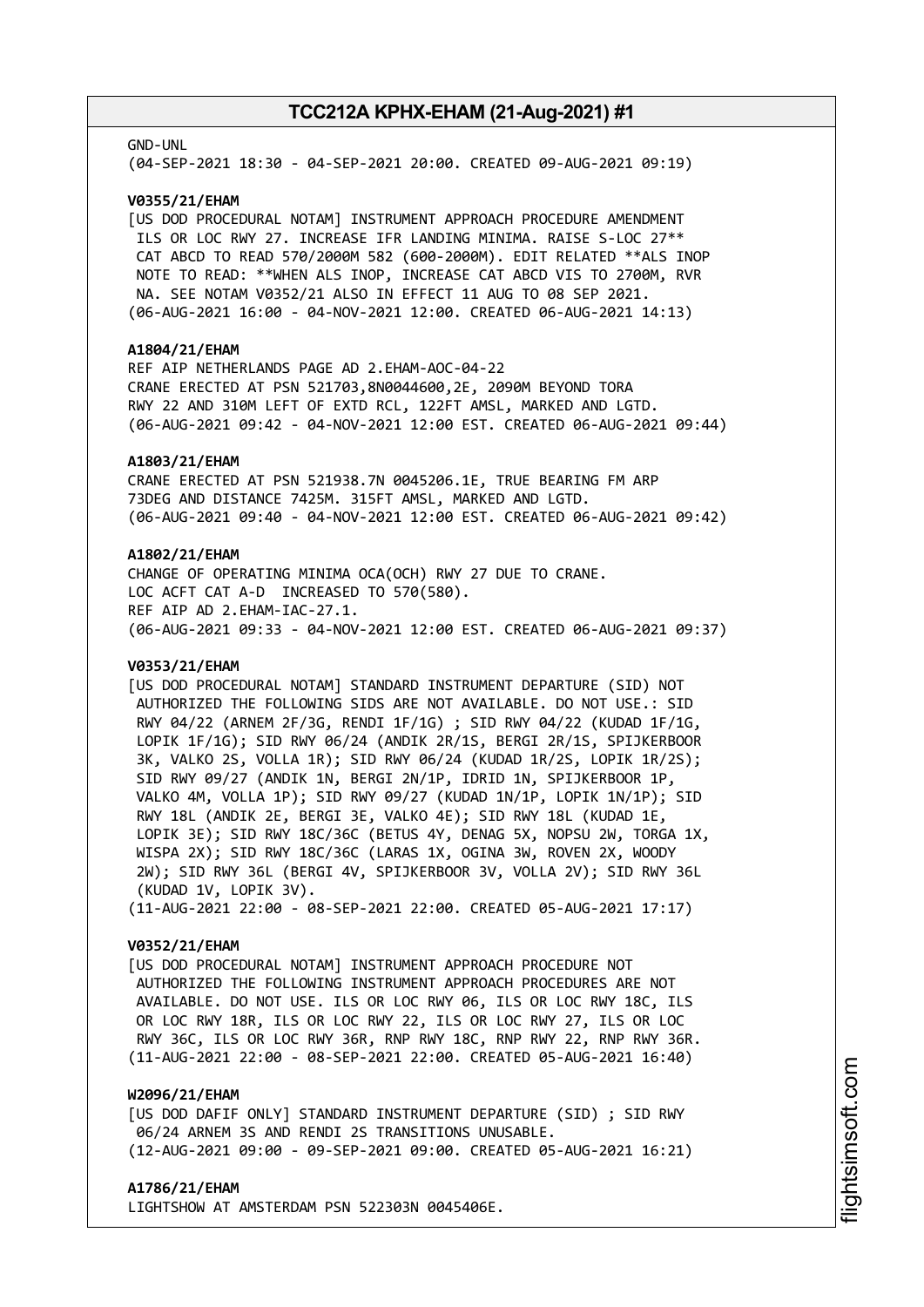GND-UNL

13-17 0500-0900 1500-1900 (13-OCT-2021 05:00 - 17-OCT-2021 19:00. CREATED 04-AUG-2021 13:11)

### **A1761/21/EHAM**

ACFT STAND D49 TO D57: VISUAL DOCKING GUIDANCE SYSTEM TESTS IN PROGRESS. IF DOCKED BY A MARSHALLER, INFORMATION DISPLAYED ON SIMULTANIOUSLY ACTIVED VISUAL DOCKING GUIDANCE SYSTEM SHOULD BE INGNORED. REF AIP AD2.9 AND AD2.20 PAR 3. (31-JUL-2021 14:21 - 31-AUG-2021 23:59 EST. CREATED 31-JUL-2021 14:22)

### **A1728/21/EHAM**

REF AIP NETHERLANDS PAGE AD 2.EHAM-AOC-09-27 CRANE ERECTED AT PSN 521855.0N 0045210.0E, 4925M BEYOND TORA RWY 09 AND 615M RIGHT OF EXTD RCL, 246FT AMSL, MARKED AND LGTD. (28-JUL-2021 07:45 - 28-OCT-2021 10:00 EST. CREATED 28-JUL-2021 07:45)

#### **A1702/21/EHAM**

CRANE ERECTED, PSN BTN 521856.9N 0044833.2E AND 521901.7N 0044834.4E, TRUE BEARING FROM ARP 074DEG AND DISTANCE 3190M, 69FT AMSL, MARKED AND LGTD, OCA/H NOT AFFECTED. (27-AUG-2021 21:00 - 28-AUG-2021 03:00. CREATED 26-JUL-2021 11:14)

#### **A1678/21/EHAM**

CAUTION, MIGRATING GEESE CROSSING EHAM AREA AT 300-700FT AROUND SR AND SS. (20-JUL-2021 09:15 - 20-OCT-2021 09:00 EST. CREATED 20-JUL-2021 09:16)

### **A1607/21/EHAM**

CRANES ERECTED, PSN BTN 521758.7N 0045133.8E AND 521754.6N 0045151.7E, 227FT AMSL, MARKED AND LGTD, OCA/H NOT AFFECTED. (13-SEP-2021 00:00 - 13-DEC-2021 23:59 EST. CREATED 12-JUL-2021 10:34)

#### **A1606/21/EHAM**

NIGHT APPROACH NIRSI 1R TO RNP RWY 18R NOT AVBL, REF AIP CHART AD 2.EHAM-IAC-18R.4. (12-AUG-2021 00:00 - 11-NOV-2021 23:59 EST. CREATED 12-JUL-2021 10:28)

## **A1599/21/EHAM**

TWY Z BTN Z1 AND TWY Q CL LIGHTS U/S. (10-JUL-2021 15:31 - 08-NOV-2021 06:00. CREATED 10-JUL-2021 15:32)

### **A1590/21/EHAM**

FIREWORKS AT SANTPOORT NOORD PSN 522625N 0043820E. GND-542FT AGL (09-OCT-2021 19:00 - 09-OCT-2021 21:00. CREATED 09-JUL-2021 16:44)

### **A1520/21/EHAM**

TRIGGER NOTAM - AIRAC AIP AMDT 08/2021 WEF 12 AUG 2021: NEW RNP APCH RWY 04, 09, 18R, 27, 36C: SID, STAR AND APCH PROCEDURES AMENDED: MAG VAR 2020 APPLIED: ATIS ARRIVAL INFO SPL VOR TERMINATED: NEW IFR AREAS RWY 04 AND RWY 09. (12-AUG-2021 00:00 - 25-AUG-2021 23:59. CREATED 01-JUL-2021 09:55)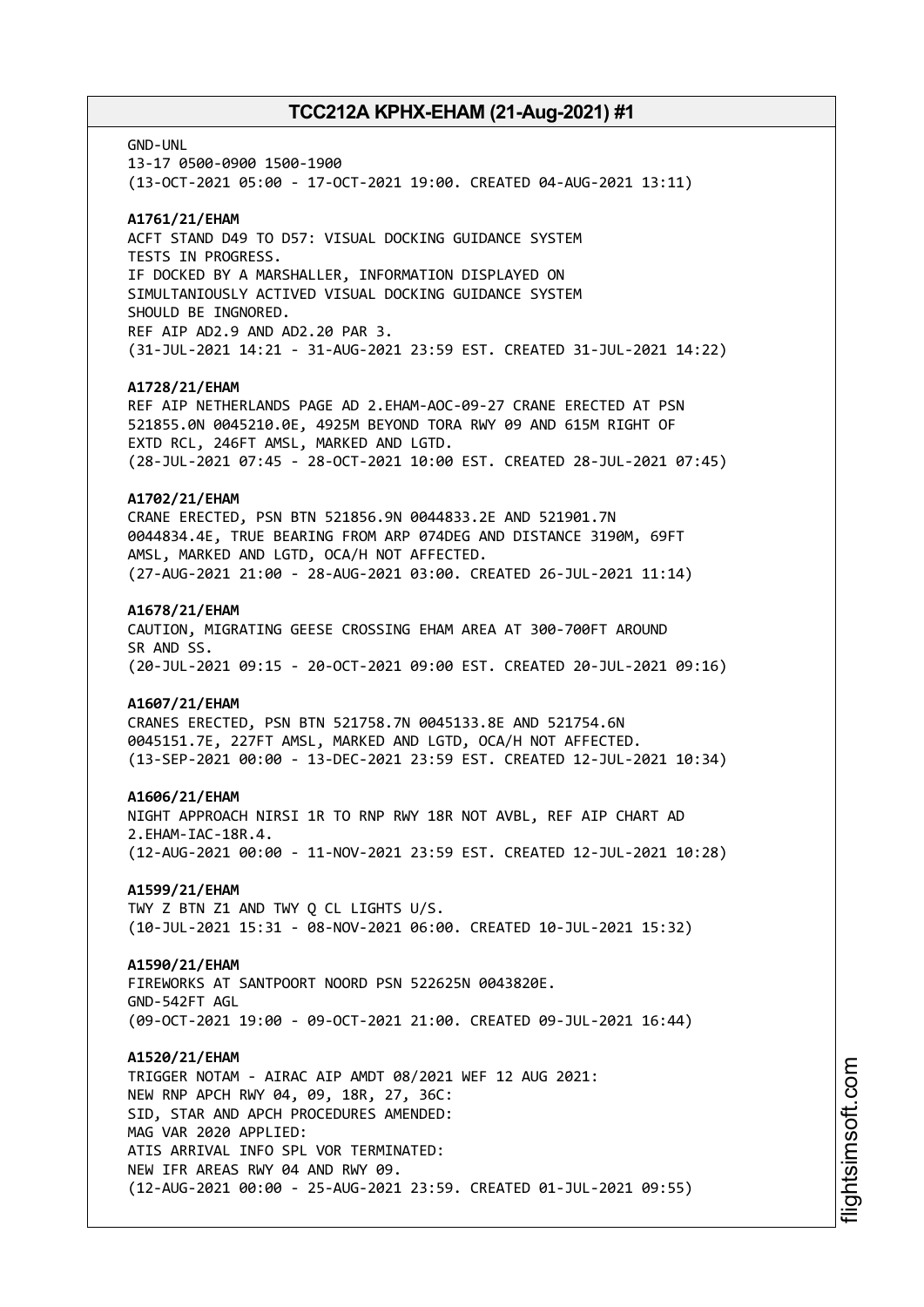## **A1494/21/EHAM**

CRANE ERECTED AT PSN 522049.9N0045021.8E, 4400M BEYOND TORA RWY 04 AND 570M LEFT OF EXTD RCL, 237FT AMSL, MARKED AND LGTD. REF AIP NETHERLANDS PAGE AD 2.EHAM-AOC-04-22 . (30-JUN-2021 06:03 - 30-SEP-2021 23:59 EST. CREATED 30-JUN-2021 06:03)

### **A1490/21/EHAM**

FIREWORKS DISPLAY AT AMSTERDAM, PSN 521855N 0045733E. GND-200FT AGL (17-OCT-2021 17:30 - 17-OCT-2021 19:30. CREATED 29-JUN-2021 14:58)

#### **A1488/21/EHAM**

CRANE ERECTED PSN 521806.7N 0044534.2E, 2000M BEYOND THR RWY 06 AND 400M LEFT OF RCL 06. 134FT AMSL (148FT AGL), MARKED AND LIGHTED. (29-JUN-2021 12:55 - 29-SEP-2021 09:00 EST. CREATED 29-JUN-2021 12:56)

#### **A1487/21/EHAM**

CHANGE OF OPERATING MINIMA OCA(OCH) RWY 06 DUE TO CRANE. ILS RWY 06 CAT 1, ACFT CAT A-D INCREASED TO: A 156 (166), B 169 (179), C 177 (187), D 187 (197), DL 187 (197). ILS RWY 06 CAT II, ACFT CAT A-D INCREASED TO: A 78, B 96, C 108, D 122, DL 122. REF AIP NETHERLANDS PAGE AD 2.EHAM-IAC-06.1. (29-JUN-2021 12:54 - 29-SEP-2021 09:00 EST. CREATED 29-JUN-2021 12:54)

#### **A1431/21/EHAM**

FIREWORKS DISPLAY AT HILLEGOM, PSN 521725N 0043504E. GND-115FT AGL (19-SEP-2021 20:00 - 19-SEP-2021 21:00. CREATED 23-JUN-2021 15:03)

#### **A1384/21/EHAM**

ILS RWY 18R DOWNGRADED TO III/E/3 (SUPPORTS CAT III OPERATIONS). (18-JUN-2021 22:31 - 18-SEP-2021 12:00 EST. CREATED 18-JUN-2021 22:31)

#### **A1371/21/EHAM**

FIREWORKS AT AALSMEER, PSN 521516N 0044512E. GND-575FT AGL (04-SEP-2021 20:00 - 04-SEP-2021 22:00. CREATED 16-JUN-2021 12:59)

#### **A1355/21/EHAM**

RWY 18C PAPI CHANGE MEHT 70FT TO READ 68FT. REF AIP NETHERLANDS EHAM AD 2.14. (15-JUN-2021 13:51 - PERM. CREATED 15-JUN-2021 13:51)

#### **A1286/21/EHAM**

CRANE ERECTED AT PSN 522005.9N 0045138.9E. TRUE BEARING FROM ARP 65DEG AND DISTANCE 7240M. 260FT AMSL, MARKED, OCA/H NOT AFFECTED. (07-JUN-2021 07:49 - 07-SEP-2021 09:00 EST. CREATED 07-JUN-2021 07:49)

### **A1230/21/EHAM**

COVID-19: PASSENGER RESTRICTIONS AT THE DIRECTION OF THE DUTCH CABINET AND ON THE ORDER OF THE MAYOR OF HAARLEMMERMEER SOCIAL DISTANCING MUST BE TAKEN INTO ACCOUNT AT AMSTERDAM AIRPORT SCHIPHOL. AN APPROPRIATE DISTANCE OF 1,5 METERS MUST BE TAKEN INTO ACCOUNT. THEREFORE, AIRLINES ARE INSTRUCTED TO BROADCAST THE FOLLOWING MESSAGE TO PASSENGERS ON BOARD, PRIOR TO DISEMBARKING UNTIL FURTHER NOTICE: WELCOME TO AMSTERDAM AIRPORT SCHIPHOL: TO MINIMIZE THE SPREAD OF THE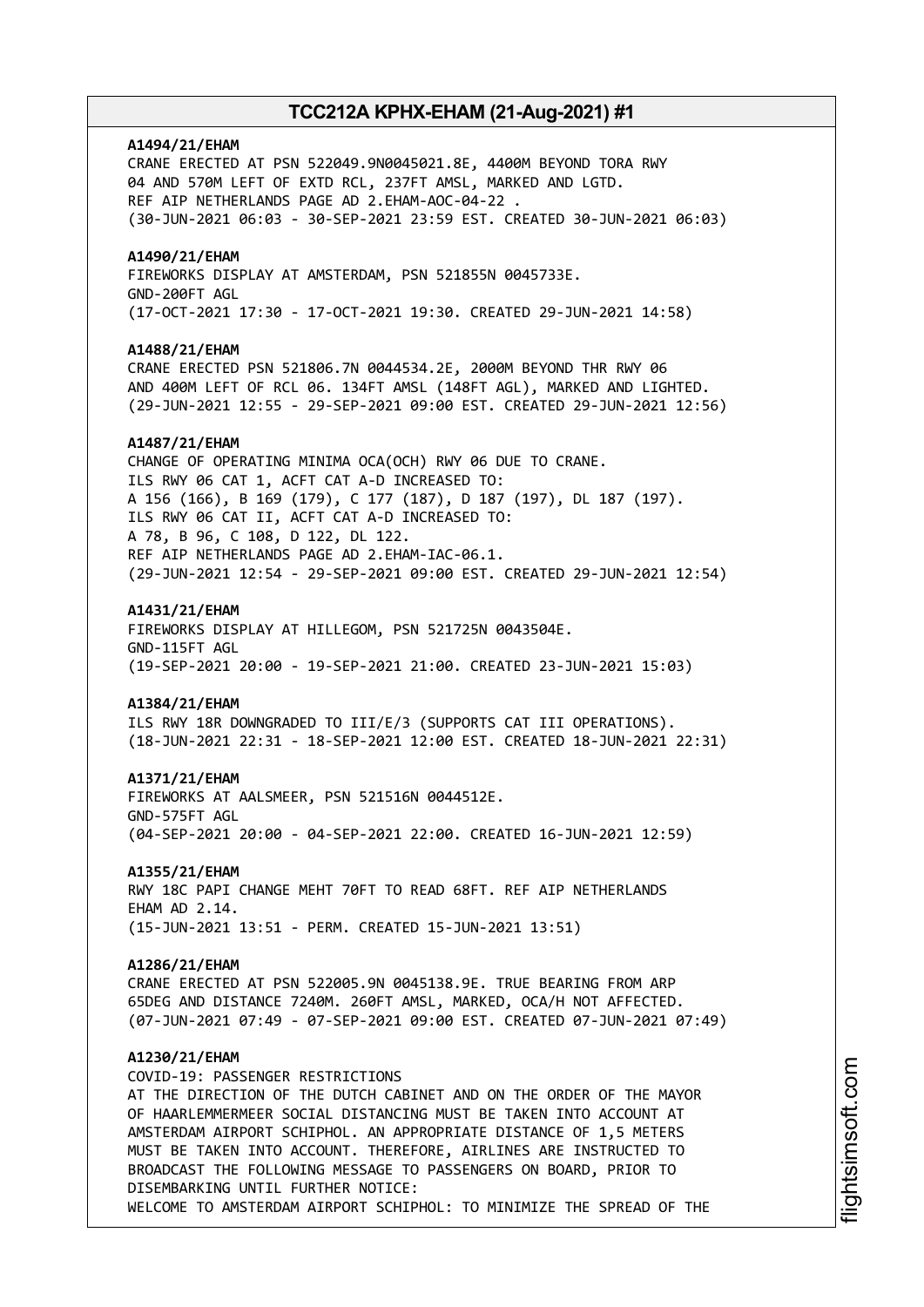COVID-19 DISEASE, PASSENGERS ARE OBLIGED TO KEEP A DISTANCE OF 1,5 METER TO EACH OTHER UPON DISEMBARKING THE AIRCRAFT AND MUST WEAR A FACE MASK FOR THE DURATION OF THEIR STAY IN THE TERMINAL BUILDINGS. STAY HEALTHY AND GIVE EACH OTHER SPACE. THANK YOU FOR YOUR COOPERATION. (01-JUN-2021 11:59 - 01-SEP-2021 12:00 EST. CREATED 01-JUN-2021 12:00) **A0207/21/EHAM** REF AIP NETHERLANDS PAGE AD 2.EHAM-AOC-04-22, CRANE ERECTED AT PSN 521703.8N 0044600.2E, 2090M BEYOND TORA RWY 22 AND 310M LEFT OF EXTD RCL, 122FT AMSL, MARKED AND LGTD. 0200-1600 (30-SEP-2021 02:00 - 30-OCT-2021 16:00. CREATED 01-JUN-2021 01:05) **A0206/21/EHAM** REF AIP NETHERLANDS PAGE AD 2.EHAM-AOC-04-22, CRANE ERECTED AT PSN 521703.8N 0044600.2E, 2090M BEYOND TORA RWY 22 AND 310M LEFT OF EXTD RCL, 122FT AMSL, MARKED AND LGTD. 0200-1600 (29-JUN-2021 02:00 - 29-SEP-2021 16:00. CREATED 01-JUN-2021 01:05) **A1049/21/EHAM** NEW OBSTACLES AT AMSTERDAM, 2 CRANES APRX 522308N 0045416E. HEIGHT 558FT AGL, ELEV 567FT AMSL, LGT OBST/R. REF AIP ENR 5.4. (12-MAY-2021 12:54 - PERM. CREATED 12-MAY-2021 12:54) **A0814/21/EHAM** FIREWORKS AT ABCOUDE, PSN 521642N 0045753E. GND-330FT AGL (28-AUG-2021 18:30 - 28-AUG-2021 20:00. CREATED 17-APR-2021 09:44) **A0735/21/EHAM** ACFT STAND A56 WITHDRAWN. REF AIP AD 2.EHAM-APDC.1. (06-APR-2021 09:15 - PERM. CREATED 06-APR-2021 09:16) **A0734/21/EHAM** TWY A1C MAX WINGSPAN 36M. REF AIP AD 2.EHAM-APDC.1 AND AD 2.EHAM-GMC. (06-APR-2021 09:14 - PERM. CREATED 06-APR-2021 09:15) **A0541/21/EHAM** FIREWORKS AT SPAARNWOUDE, PSN 522651N 0044033E. GND-330FT AGL 14 2030-2100, 21-22 2030-2100 (14-AUG-2021 20:30 - 22-AUG-2021 21:00. CREATED 08-MAR-2021 16:59) **A0439/21/EHAM** FIREWORK DISPLAY AT MYSTERYLAND (HOOFDDORP), PSN 521944N 0044017E. GND-330FT AGL 1000-2230 (27-AUG-2021 10:00 - 29-AUG-2021 22:30. CREATED 23-FEB-2021 14:06) **A0379/21/EHAM** FIREWORKS AT SPAARNWOUDE, PSN 522331N0044454E. SFC-290FT AGL DAILY 1100-2100 (11-SEP-2021 11:00 - 12-SEP-2021 21:00. CREATED 16-FEB-2021 11:27)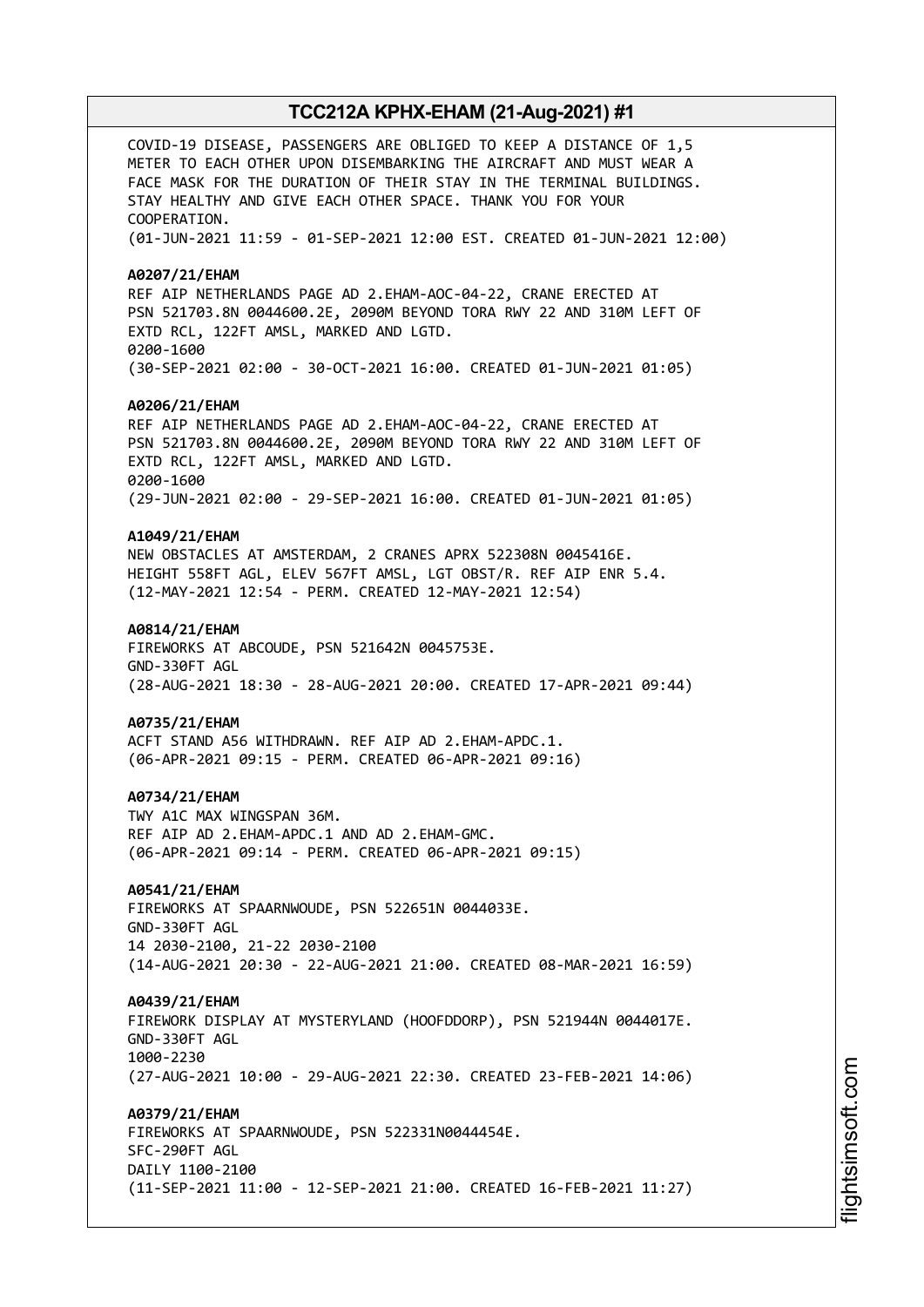# ┌──────────────────────────────────────────────────────────────────────────────┐ │**ALTERNATE: EBLG/LGG (LIEGE, BELGIUM) UTC +02:00**│ └──────────────────────────────────────────────────────────────────────────────┘ **A3455/21/EBLG** RWY 22R ILS U/S DUE TO MAINT (27-AUG-2021 07:00 - 27-AUG-2021 14:00. CREATED 19-AUG-2021 09:05) **A3324/21/EBLG** NEW APRON P0 503855N 0052857E AVBL FOR BUSINESS ACFT SCHENGEN MAX 24M WINGSPAN MAX 30 SEATS (11-AUG-2021 12:30 - 01-SEP-2021 08:00 EST. CREATED 11-AUG-2021 12:38) **A3262/21/EBLG** NEW TWY Z6 AVBL BTN TWY A5 AND APRON P0, LIMITED TO ACFT MAX 24M WINGSPAN (10-AUG-2021 10:00 - 01-SEP-2021 08:00 EST. CREATED 09-AUG-2021 19:28) **A3224/21/EBLG** IAP VOR RWY 22L INCREASED OCA: 1060 FT. IAP RNP RWY 22L, IAP RNP RWY 22R INCREASED OCA LNAV: 1060 FT. IAP RNP RWY 22L, IAP RNP RWY 22R INCREASED OCA LNAV/VNAV: CAT A 937 FT, CAT B 947 FT, CAT C 957 FT, CAT D 967 FT DUE TO OBST (05-AUG-2021 13:30 - 30-SEP-2021 23:59. CREATED 05-AUG-2021 13:23) **A3065/21/EBLG** VISUAL DOCKING GUIDANCE SYSTEM (VDGS) IN USE ON ALL NORTH APRON STANDS (STANDS 110 TO 140 (26-JUL-2021 06:00 - PERM. CREATED 23-JUL-2021 12:35) **A2248/21/EBLG** FIXED CRANE 503821N 0052739E MAX 59M AGL/248M AMSL. ICAO LGT INSTALLED (03-JUN-2021 12:00 - 03-SEP-2021 16:00 EST. CREATED 03-JUN-2021 09:46) **A2195/21/EBLG** STAND 118 CLSD FOR ACFT PARKING DUE TO OPS REASONS (31-MAY-2021 16:13 - 30-SEP-2021 23:59. CREATED 31-MAY-2021 16:14) **A1055/21/EBLG** FOLLOW ME MANDATORY FOR ALL ARRIVALS ON SOUTH APRON PARKING **STANDS** (11-MAR-2021 10:07 - 31-DEC-2021 16:00 EST. CREATED 11-MAR-2021 10:07) ┌──────────────────────────────────────────────────────────────────────────────┐ │**EDTO AIRPORT: CYFB/YFB (IQALUIT, CANADA) UTC -04:00**│ └──────────────────────────────────────────────────────────────────────────────┘ **S0532/21/CYFB** RSC 16 6/6/6 DRY, DRY, DRY. VALID AUG 21 1648 - AUG 22 0048. RSC 34 6/6/6 DRY, DRY, DRY. VALID AUG 21 1648 - AUG 22 0048. ADDN NON-GRF/TALPA INFO: CRFI 16 NR. CRFI 34 NR. RMK: TWY ALPHA, CHARLIE, DELTA, ECHO, FOXTROT, GOLF, 202108211649, DRY. RMK: APN APRON I, APRON II, APRON III, APRON IV, APRON V,

i⊒<br>⊫ htsim soft.c o

m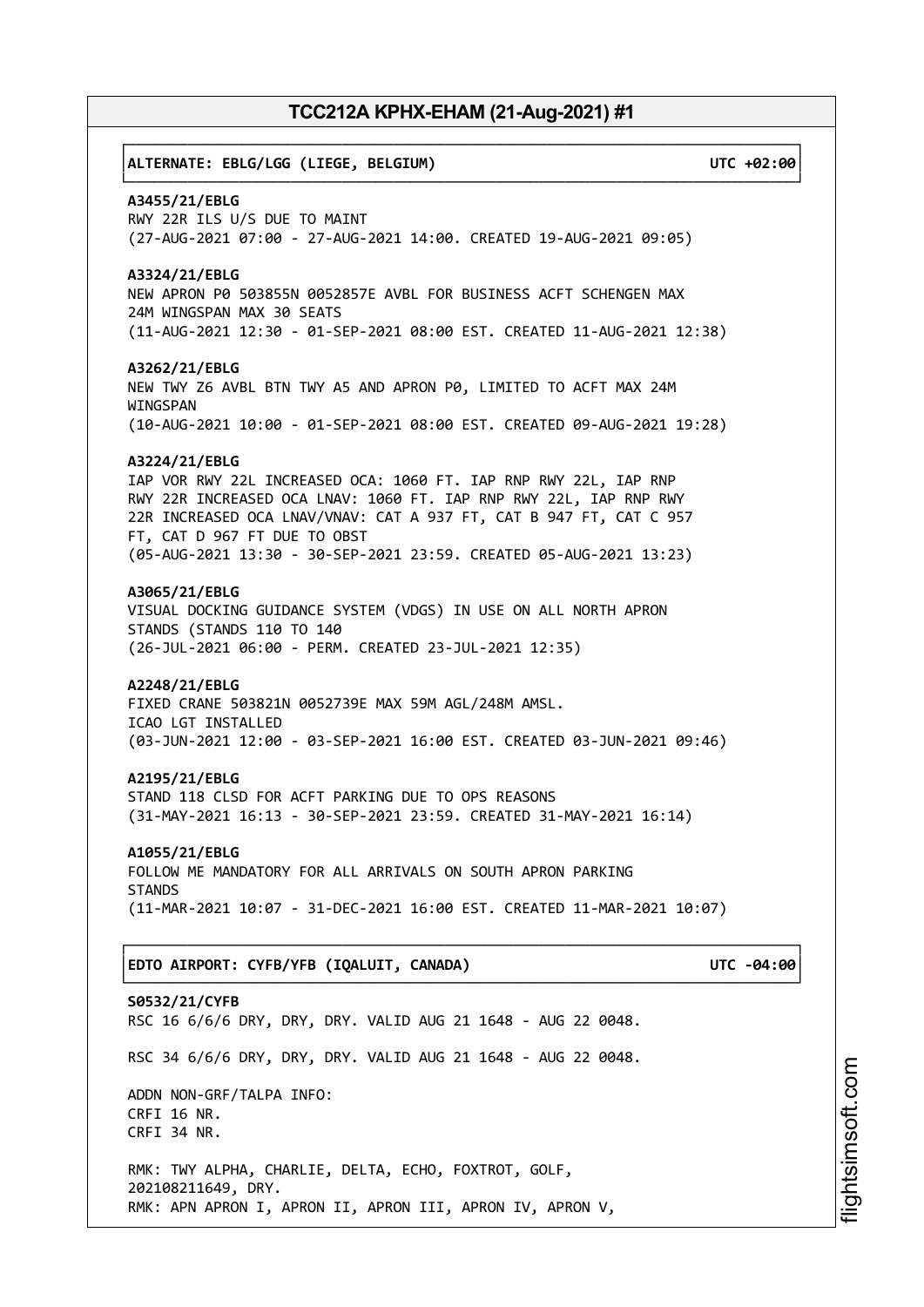┌──────────────────────────────────────────────────────────────────────────────┐

└──────────────────────────────────────────────────────────────────────────────┘

┌──────────────────────────────────────────────────────────────────────────────┐

└──────────────────────────────────────────────────────────────────────────────┘

202108211649, DRY. RMK: NEXT OBS AT AUG 21 2100. (21-AUG-2021 16:51 - 22-AUG-2021 13:00. CREATED 21-AUG-2021 16:51)

**E2619/21/CYFB** MULTIPLE MOBILE CRANES WITHIN 600FT RADIUS CENTRED ON 634316N 0683134W APRX 8350FT BFR THR 34 AND 5600FT WEST EXTENDED RCL. 195FT AGL 235FT AMSL. LGTD, PAINTED. (31-MAY-2021 23:44 - 31-AUG-2021 17:00. CREATED 31-MAY-2021 23:44)

## │**EDTO AIRPORT: CYYQ/YYQ (CHURCHILL, CANADA) UTC -05:00**│

**D2324/21/CYYQ** ABN U/S (21-AUG-2021 01:25 - 03-SEP-2021 21:30. CREATED 21-AUG-2021 01:25)

### │**KZAB (ALBUQUERQUE FIR)** │

#### **08/257/KZAB**

ZAB AIRSPACE UAS WI AN AREA DEFINED AS 0.5NM RADIUS OF 353207.20N1005745.50W (4.9NM SSE PPA) SFC-400FT AGL (21-AUG-2021 18:00 - 22-AUG-2021 04:00. CREATED 21-AUG-2021 17:02)

## **08/167/KZAB**

ZAB NAV GPS (FTIRCA GPS 21-55) (INCLUDING WAAS, GBAS, AND ADS-B) MAY NOT BE AVBL WI A 271NM RADIUS CENTERED AT 352121N1163405W (HEC 336034) FL400-UNL, 221NM RADIUS AT FL250, 148NM RADIUS AT 10000FT, 121NM RADIUS AT 4000FT AGL, 89NM RADIUS AT 50FT AGL, 2108250600-2108251259 (PERM. CREATED 21-AUG-2021 15:12)

### **08/255/KZAB**

ZAB OBST WIND TURBINE FARM WI AN AREA DEFINED AS 20NM RADIUS OF 354844N1015956W (4NM S DUX) 4024FT (350FT AGL) NOT LGTD (21-AUG-2021 15:01 - 30-SEP-2021 23:59. CREATED 21-AUG-2021 15:01)

## **08/254/KZAB**

ZAB OBST WIND TURBINE FARM WI AN AREA DEFINED AS 20NM RADIUS OF 355943N1015134W (3NM S X43) 3877FT (350FT AGL) NOT LGTD (21-AUG-2021 15:01 - 30-SEP-2021 23:59. CREATED 21-AUG-2021 15:01)

### **08/253/KZAB**

ZAB OBST WIND TURBINE FARM WI AN AREA DEFINED AS 20NM RADIUS OF 355741N1014804W (5NM S X43) 3877FT (350FT AGL) NOT LGTD (21-AUG-2021 15:01 - 30-SEP-2021 23:59. CREATED 21-AUG-2021 15:01)

## **08/252/KZAB**

ZAB OBST WIND TURBINE FARM WI AN AREA DEFINED AS 20NM RADIUS OF 360131N1015206W (2NM W X43) 3860FT (350FT AGL) NOT LGTD (21-AUG-2021 15:00 - 30-SEP-2021 23:59. CREATED 21-AUG-2021 15:00)

**08/251/KZAB** ZAB OBST WIND TURBINE FARM WI AN AREA DEFINED AS 20NM RADIUS OF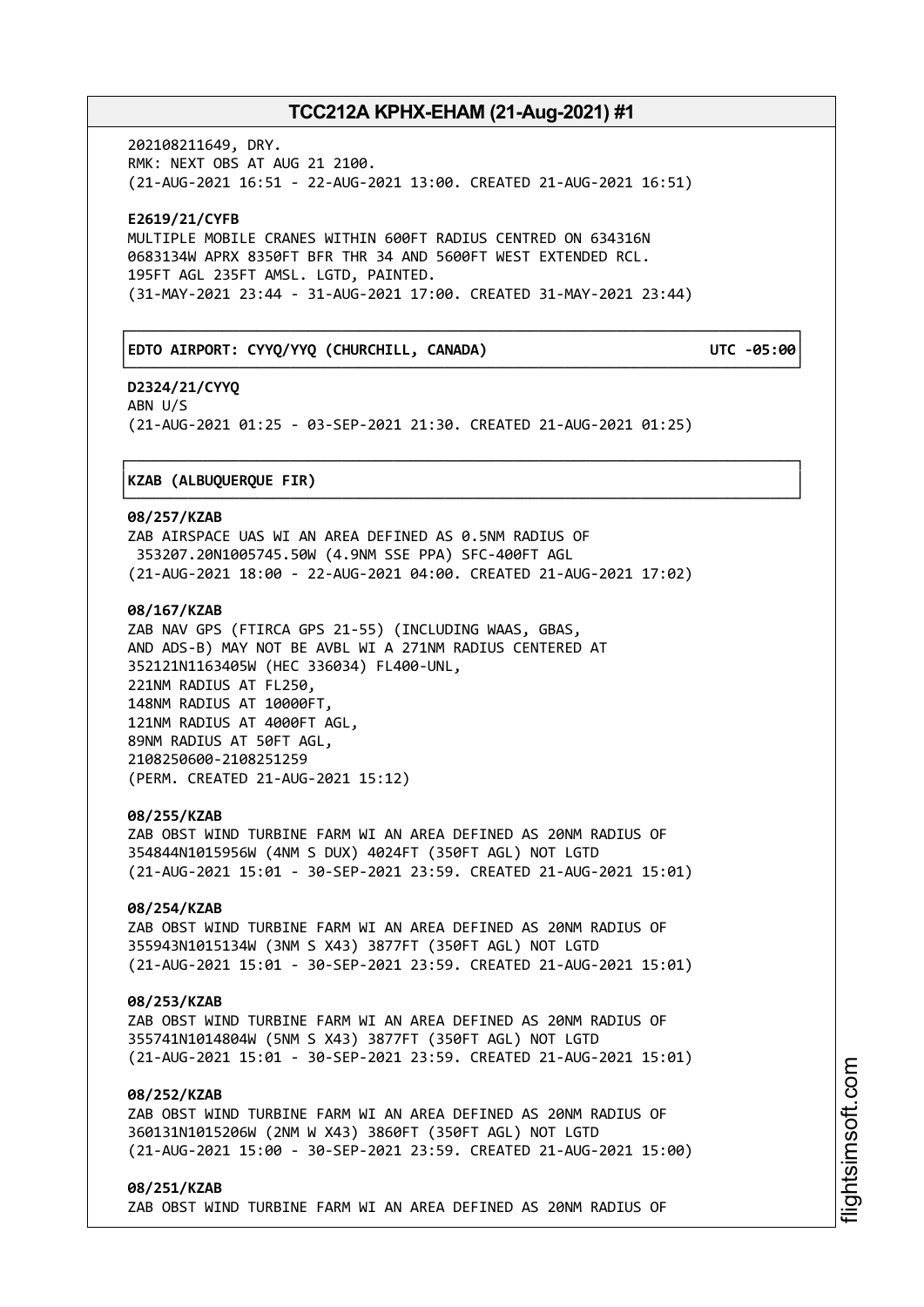| 362351N1012243W (9.4NM N E19) 3573FT (407FT AGL) NOT LGTD<br>(21-AUG-2021 15:00 - 30-SEP-2021 23:59. CREATED 21-AUG-2021 15:00)                                                                                                                                  |
|------------------------------------------------------------------------------------------------------------------------------------------------------------------------------------------------------------------------------------------------------------------|
| 08/250/KZAB<br>ZAB OBST WIND TURBINE FARM WI AN AREA DEFINED AS 20NM RADIUS OF<br>362351N1012243W (9.4NM N E19) 3573FT (407FT AGL) NOT LGTD<br>(21-AUG-2021 14:59 - 30-SEP-2021 23:59. CREATED 21-AUG-2021 14:59)                                                |
| 08/249/KZAB<br>ZAB OBST WIND TURBINE FARM WI AN AREA DEFINED AS 5NM RADIUS OF<br>360135N1015400W (3.5NM W X43) 3912FT (350FT AGL) NOT LGTD<br>(21-AUG-2021 14:58 - 30-SEP-2021 23:59. CREATED 21-AUG-2021 14:58)                                                 |
| 08/025/KZAB<br>ZAB AIRSPACE R2310A ACT SFC-10000FT<br>(23-AUG-2021 14:00 - 23-AUG-2021 23:00. CREATED 21-AUG-2021 14:05)                                                                                                                                         |
| 08/247/KZAB<br>ZAB AIRSPACE UAS WI AN AREA DEFINED AS 6NM EITHER SIDE OF<br>A LINE FM 314410N1081930W (40.4NM SE LSB) TO 320046N1081930W (26.8NM<br>SE LSB) SFC-400FT AGL                                                                                        |
| (22-AUG-2021 00:00 - 22-AUG-2021 07:59. CREATED 21-AUG-2021 00:33)<br>08/006/KZAB<br>ZAB AIRSPACE R5107K ACT SFC-FL250                                                                                                                                           |
| (21-AUG-2021 06:00 - 22-AUG-2021 06:00. CREATED 21-AUG-2021 00:06)                                                                                                                                                                                               |
| 08/005/KZAB<br>ZAB AIRSPACE R5103B ACT SFC-FL250<br>(21-AUG-2021 06:00 - 22-AUG-2021 06:00. CREATED 21-AUG-2021 00:06)                                                                                                                                           |
| 08/004/KZAB<br>ZAB AIRSPACE R5103A ACT SFC-15000FT<br>(21-AUG-2021 06:00 - 22-AUG-2021 06:00. CREATED 21-AUG-2021 00:06)                                                                                                                                         |
| 08/003/KZAB<br>ZAB AIRSPACE R5103C ACT SFC-FL250<br>(21-AUG-2021 06:00 - 22-AUG-2021 06:00. CREATED 21-AUG-2021 00:06)                                                                                                                                           |
| 08/246/KZAB<br>ZAB AIRSPACE UAS WI AN AREA DEFINED AS 5NM RADIUS OF 314252N1115732W (18NM S<br>E78) SFC-400FT AGL                                                                                                                                                |
| (23-AUG-2021 21:00 - 24-AUG-2021 06:00. CREATED 20-AUG-2021 22:52)                                                                                                                                                                                               |
| 08/243/KZAB<br>ZAB SVC TUCSON APP CLSD<br>(22-AUG-2021 04:30 - 22-AUG-2021 05:00. CREATED 20-AUG-2021 19:35)                                                                                                                                                     |
| 08/241/KZAB<br>ZAB SVC TUCSON APP CLSD<br>(22-AUG-2021 02:00 - 22-AUG-2021 02:30. CREATED 20-AUG-2021 19:21)                                                                                                                                                     |
| 08/238/KZAB<br>ZAB SVC TUCSON APP CLSD CLASS C SERVICE NOT AVBL IFR ACFT<br>INBD TO TUS AND SURROUNDING AP AND IFR DEP FM UNCONTROLLED AP CTC<br>ALBUQUERQUE ARTCC ON 134.45 DLY 0700-1200<br>(21-AUG-2021 07:00 - 26-AUG-2021 12:00. CREATED 20-AUG-2021 15:40) |
|                                                                                                                                                                                                                                                                  |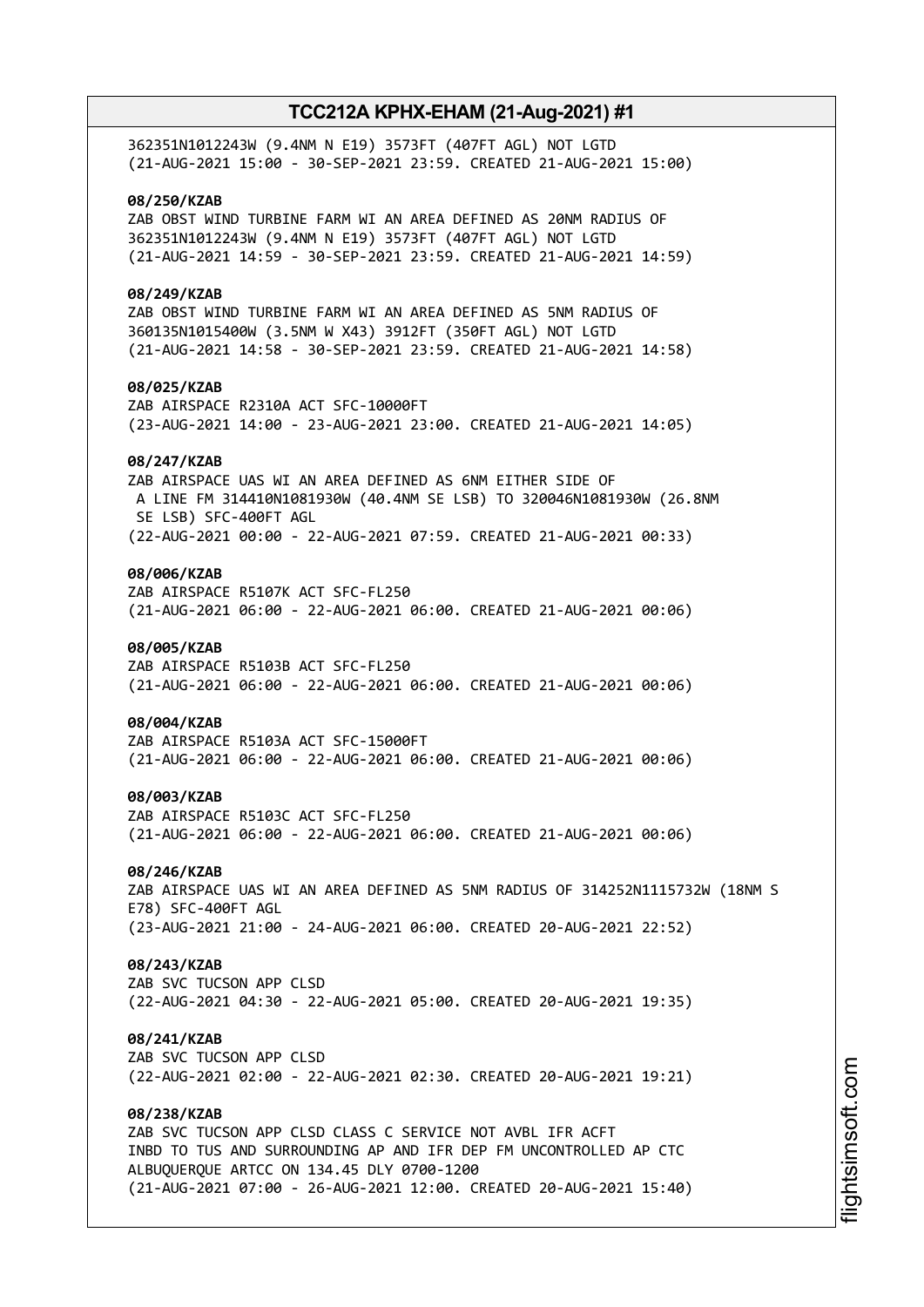#### **08/237/KZAB**

ZAB AIRSPACE UAS WI AN AREA DEFINED AS 3NM RADIUS OF 322403N1113236W (12.3NM SW MZJ) SFC-350FT AGL DLY 0200-1430 (26-AUG-2021 02:00 - 27-AUG-2021 14:30. CREATED 20-AUG-2021 14:53)

### **08/225/KZAB**

ZAB AIRSPACE UAS WI AN AREA DEFINED AS 311008.80N1045203.60W (7.9NM NW VHN) TO 310650.70N1043830.10W (8.1NM ENE VHN) TO 310509.30N1042514.70W (18.8NM ENE VHN) TO 310422.20N1042322.30W (20.3NM E VHN) TO 303439.10N1042907.40W (27.2NM WNW MRF) TO 302037.10N1042159.60W (18.2NM WSW MRF) TO 300217.60N1043557.50W (27.2NM NW PRS) TO 310116.30N1050241.70W (13.6NM WSW VHN) TO 311711.50N1050341.90W (19.8NM NW VHN) TO POINT OF ORIGIN SFC-1200FT AGL DLY 0000-2359 (23-AUG-2021 00:00 - 30-AUG-2021 23:59. CREATED 20-AUG-2021 00:00)

### **08/221/KZAB**

ZAB AIRSPACE UAS WI AN AREA DEFINED AS 324543N1115826W (14.5NM S A39) TO 324540N1114500W (16.6NM SE A39) TO 322856N1115705W (31.3NM S A39) TO 322823N1120153W (31.5NM SSW A39) TO POINT OF ORIGIN SFC-350FT AGL (24-AUG-2021 01:00 - 25-AUG-2021 08:30. CREATED 19-AUG-2021 19:58)

### **08/160/KZAB**

ZAB NAV GPS (NAWDC GPS 21-03) (INCLUDING WAAS, GBAS, AND ADS-B) MAY NOT BE AVBL WI A 360NM RADIUS CENTERED AT 392323N1180757W (MVA 338050) FL400-UNL 336NM RADIUS AT FL250, 199NM RADIUS AT 10000FT, 195NM RADIUS AT 4000FT AGL, 159NM RADIUS AT 50FT AGL. DLY 1600-1830 2200-2359 2108231600-2108252359 (PERM. CREATED 19-AUG-2021 18:09)

#### **08/155/KZAB**

ZAB NAV GPS (FTIRCA GPS 21-55) (INCLUDING WAAS, GBAS, AND ADS-B) MAY NOT BE AVBL WI A 271NM RADIUS CENTERED AT 352121N1163405W (HEC 336034) FL400-UNL, 221NM RADIUS AT FL250, 148NM RADIUS AT 10000FT, 121NM RADIUS AT 4000FT AGL, 89NM RADIUS AT 50FT AGL, 2108231000-2108231259 (PERM. CREATED 19-AUG-2021 16:03)

### **08/143/KZAB**

ZAB NAV GPS (WSMRNM GPS 21-15) (INCLUDING WAAS, GPAS, AND ADS-B) MAY NOT BE AVBL WI A 414NM RADIUS CENTERED AT 334050N1063428W (ONM150041) FL400-UNL, 373NM RADIUS AT FL250, 273NM RADIUS AT 10000FT, 286NM RADIUS AT 4000FT AGL, 219NM RADIUS AT 50FT AGL. DLY 0600-1300 2108240600-2108291300 (PERM. CREATED 19-AUG-2021 09:48)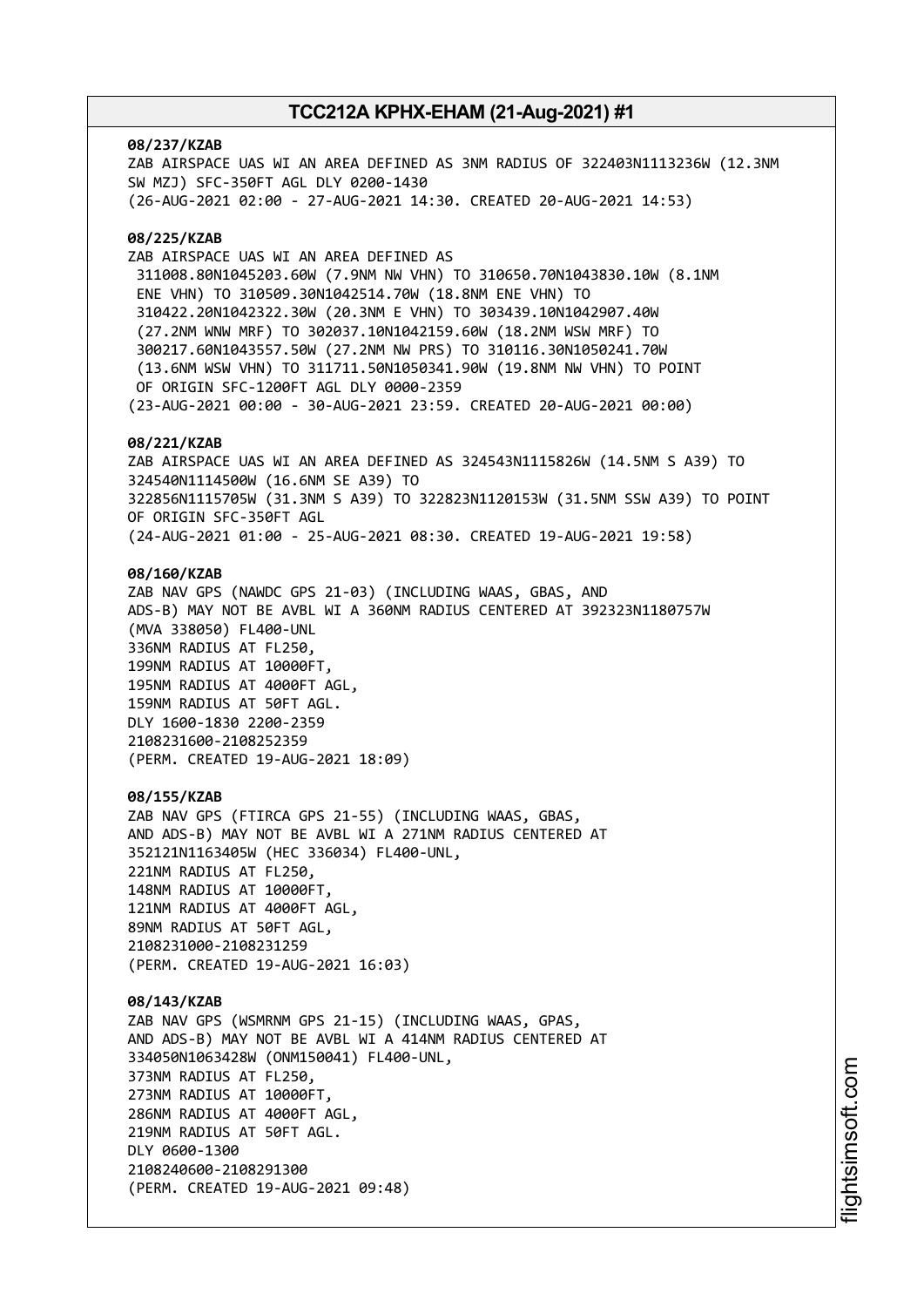#### **08/142/KZAB**

ZAB NAV GPS (FTIRCA GPS 21-55) (INCLUDING WAAS, GBAS, AND ADS-B) MAY NOT BE AVBL WI A 271NM RADIUS CENTERED AT 352121N1163405W (HEC 336034) FL400-UNL, 221NM RADIUS AT FL250, 148NM RADIUS AT 10000FT, 121NM RADIUS AT 4000FT AGL, 89NM RADIUS AT 50FT AGL, 2108221630-2108222229 (PERM. CREATED 18-AUG-2021 19:08)

### **1/1201/KZAB**

ZAB AZ..AIRSPACE COOLIDGE, AZ..TEMPORARY FLIGHT RESTRICTIONS WI AN AREA DEFINED AS 0.5NM RADIUS OF 325523N1112952W (TFD072020.9) SFC-2500FT NATURAL GAS LEAK. PURSUANT TO 14 CFR SECTION 91.137(A)(1) TEMPORARY FLIGHT RESTRICTIONS ARE IN EFFECT. ONLY RELIEF ACFT OPS UNDER DIRECTION OF CITY OF COOLIDGE ARE AUTH IN THE AIRSPACE. CITY OF COOLIDGE TEL 520-251-1365 IS IN CHARGE OF ON SCENE EMERG RESPONSE ACT. ALBUQUERQUE /ZAB/ ARTCC TEL 505-856-4591 IS THE FAA CDN FACILITY. 2108181830-2108212300 (PERM. CREATED 18-AUG-2021 19:01)

#### **08/194/KZAB**

ZAB AIRSPACE UAS WI AN AREA DEFINED AS 312200N1055900W (12.3NM SE E35) TO 305800N1053100W (38.2NM WSW VHN) TO 311300N1051600W (26.6NM WNW VHN) TO 312900N1055703W (10.3NM E E35) TO POINT OF ORIGIN SFC-400FT AGL TUE-SUN 0525-1400 (17-AUG-2021 05:25 - 22-AUG-2021 14:00. CREATED 17-AUG-2021 05:23)

## **1/8124/KZAB**

ZAB AIRSPACE ADS-B, AUTO DEPENDENT SURVEILLANCE REBROADCAST (ADS-R), TFC INFO SERVICE BCST (TIS-B), FLT INFO SERVICE BCST (FIS-B) SERVICES MAY NOT BE AVBL WI AN AREA DEFINED AS 69NM RADIUS OF 324758N1042952W. AP AIRSPACE AFFECTED MAY INCLUDE ATS, CNM, HOB, ROW, SRR. SFC-6000FT (14-AUG-2021 13:05 - 23-AUG-2021 22:00 EST. CREATED 14-AUG-2021 13:06)

#### **08/080/KZAB**

ZAB NAV GPS (YPG\_AZ GPS 21-11) (INCLUDING WAAS, GBAS, AND ADS-8) MAY NOT BE AVBL WI A 338NM RADIUS CENTERED AT 325402N1135544W (BZA063035) FL400-UNL, 320NM RADIUS AT FL250, 254NM RADIUS AT 10000FT, 200NM RADIUS AT 4000FT AGL, 134NM RADIUS AT 50FT AGL. DLY 2030-2230 2108162030-2108212230 (PERM. CREATED 13-AUG-2021 17:33)

## **08/159/KZAB**

ZAB AIRSPACE UAS WI AN AREA DEFINED AS 313353N1061720W (7.8NM W E35) TO 312807N1061241W (4.4NM SW E35) TO 312348N1060458W (7.9NM SE E35) TO 312303N1055949W (11.1NM SE E35) TO 312456N1055755W (11.1NM ESE E35) TO 313711N1061104W (6.4NM NNW E35) TO POINT OF ORIGIN SFC-400FT AGL DLY 0000-2359 (14-AUG-2021 00:00 - 28-AUG-2021 23:59. CREATED 13-AUG-2021 02:20)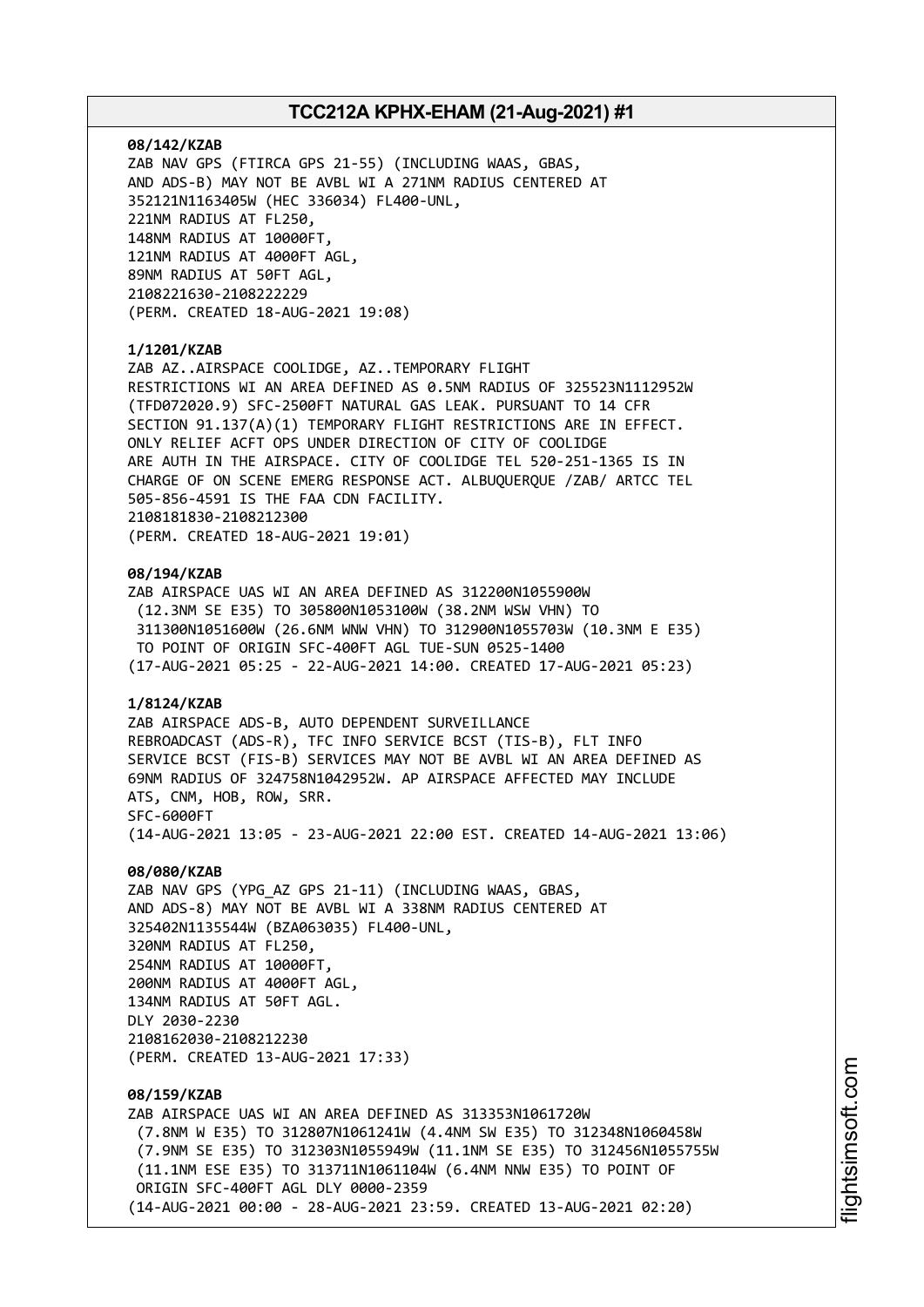### **08/127/KZAB**

ZAB OBST WIND TURBINE FARM WI AN AREA DEFINED AS 5.38NM RADIUS OF 311409N1021104W (6.5NM N E48) 3513FT (400FT AGL) NOT LGTD (10-AUG-2021 18:42 - 10-SEP-2021 23:59 EST. CREATED 10-AUG-2021 18:42)

## **08/112/KZAB**

ZAB AIRSPACE AIRDROP WI AN AREA DEFINED AS 18NM RADIUS OF 302120N1023655W (FST141040) SFC-12000FT AGL DLY 1300-0200 (11-AUG-2021 13:00 - 24-AUG-2021 02:00. CREATED 09-AUG-2021 15:31)

## **1/3057/KZAB**

ZAB TX..ROUTE ZAB. V234 DALHART (DHT) VORTAC, TX R-233 MEA 10000 BEYOND 68NM. DHT VOR R-233 UNUSABLE BEYOND 68 NM BELOW 10000. 2108070823-2308070823EST (PERM. CREATED 07-AUG-2021 08:23)

## **08/097/KZAB**

ZAB AIRSPACE UAS WI AN AREA DEFINED AS 1NM EITHER SIDE OF A LINE FM 351412N1021957W (3.3NM ENE E52) TO 351400N1021108W (10.6NM E E52) SFC-300FT AGL DLY 1200-2330 (07-AUG-2021 12:00 - 31-AUG-2021 23:30. CREATED 06-AUG-2021 19:06)

### **08/096/KZAB**

ZAB AIRSPACE UAS WI AN AREA DEFINED AS 1NM EITHER SIDE OF A LINE FM 351517N1012204W (3.3NM NE 55T) TO 351550N1004614W (11.0NM E 2E7) TO 351126N1003612W (4.4NM SE 2E7) SFC-300FT AGL DLY 1200-2330 (07-AUG-2021 12:00 - 31-AUG-2021 23:30. CREATED 06-AUG-2021 19:05)

#### **08/095/KZAB**

ZAB AIRSPACE UAS WI AN AREA DEFINED AS 1NM EITHER SIDE OF A LINE FM 351245N1021241W (9.5NM ESE E52) TO 352141N1015828W (13.7NM NW TDW) SFC-300FT AGL DLY 1200-2330 (07-AUG-2021 12:00 - 31-AUG-2021 23:30. CREATED 06-AUG-2021 19:04)

#### **08/094/KZAB**

ZAB AIRSPACE UAS WI AN AREA DEFINED AS 1NM EITHER SIDE OF A LINE FM 351412N1021957W (3.3NM ENE E52) TO 351400N1021108W (10.6NM E E52) SFC-300FT AGL DLY 1200-2330 (07-AUG-2021 12:00 - 31-AUG-2021 23:30. CREATED 06-AUG-2021 19:03)

#### **08/093/KZAB**

ZAB AIRSPACE UAS WI AN AREA DEFINED AS 1NM EITHER SIDE OF A LINE FM 352757N1005254W (10.5NM NNW PPA) TO 351755N1005305W (16.9NM WNW 2E7) TO 351516N1005606W (19.1NM E 2E7) TO 351034N1005625W (16.3NM NNW E34) SFC-300FT AGL DLY 1200-2330 (07-AUG-2021 12:00 - 31-AUG-2021 23:30. CREATED 06-AUG-2021 19:01)

#### **08/092/KZAB**

ZAB AIRSPACE UAS WI AN AREA DEFINED AS 1NM EITHER SIDE OF A LINE FM 351904N1002017W (10.4NM SW T59) TO 352230N1002234W (9.7NM WSW T59) TO 353716N1002126W (12.8NM NE T59) TO 353712N1001329W (10.2NM N T59) SFC-300FT AGL DLY 1200-2330 (07-AUG-2021 12:00 - 31-AUG-2021 23:30. CREATED 06-AUG-2021 19:00)

#### **08/091/KZAB**

ZAB AIRSPACE UAS WI AN AREA DEFINED AS 1NM EITHER SIDE OF A LINE FM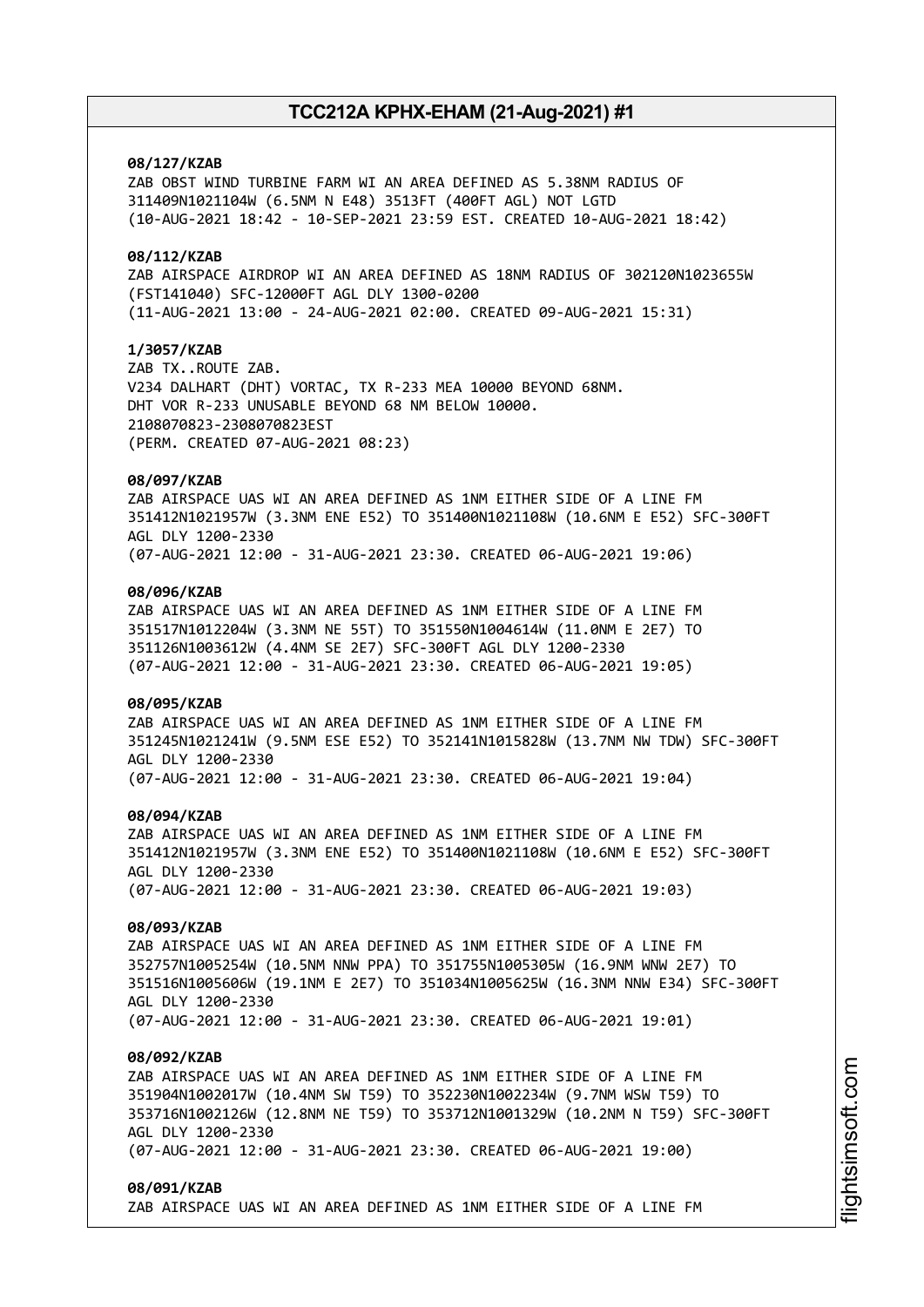353541N1005156W (6.5NM ESE PPA) TO 352635N1005151W (12.1NM SE PPA) SFC-300FT AGL DLY 1200-2330 (07-AUG-2021 12:00 - 31-AUG-2021 23:30. CREATED 06-AUG-2021 18:39)

#### **08/090/KZAB**

ZAB AIRSPACE UAS WI AN AREA DEFINED AS 1NM EITHER SIDE OF A LINE FM 353117N1005746W (5.6NM SSE PPA) TO 352758N1005752W (8.9NM SSE PPA) SFC-300FT AGL DLY 1200-2330 (07-AUG-2021 12:00 - 31-AUG-2021 23:30. CREATED 06-AUG-2021 18:36)

### **08/089/KZAB**

ZAB AIRSPACE UAS WI AN AREA DEFINED AS 1NM EITHER SIDE OF A LINE FM 352902N1013739W (14.7NM NNE T45) TO 352912N1010238W (7.7NM SSW PPA) TO 353352N1010232W (3.8NM SW PPA) SFC-300FT AGL DLY 1200-2330 (07-AUG-2021 12:00 - 31-AUG-2021 23:30. CREATED 06-AUG-2021 18:36)

#### **08/088/KZAB**

ZAB AIRSPACE UAS WI AN AREA DEFINED AS 1NM EITHER SIDE OF A LINE FM 354045N1011928W (3.5NM ESE BGD) TO 352952N1011113W (11.4NM SW PPA) TO 352933N1010244W (7.4NM SSW PPA) TO 352646N1005149W (11.6NM SE PPA) TO 352548N1003339W (11.0NM N 2E7) TO 352547N1001616W (3.7NM WSW T59) TO 352202N1001620W (6.2NM SW T59) TO 352233N1001145W (5.1NM SSW BGD) SFC-300FT AGL DLY 1832-2330 (06-AUG-2021 18:33 - 31-AUG-2021 23:30. CREATED 06-AUG-2021 18:33)

### **08/087/KZAB**

ZAB AIRSPACE UAS WI AN AREA DEFINED AS 1NM EITHER SIDE OF A LINE FM 353528N1005532W (3.7NM ESE PPA) TO 353530N1005130W (6.9NM ESE PPA) TO 354015N1004423W (7.1NM WSW 3E0) TO 353953N1003947W (4.1NM SW 3E0) SFC-300FT AGL DLY 1200-2330 (07-AUG-2021 12:00 - 31-AUG-2021 23:30. CREATED 06-AUG-2021 18:29)

### **08/086/KZAB**

ZAB AIRSPACE UAS WI AN AREA DEFINED AS 1NM EITHER SIDE OF A LINE FM 351753N1014438W (5.1NM NNW AMA) TO 352904N1013751W (14.7NM NW T45) TO 353801N1012612W (4.6NM SSW BGD) SFC-300FT AGL DLY 1200-2330 (07-AUG-2021 12:00 - 31-AUG-2021 23:30. CREATED 06-AUG-2021 18:27)

#### **08/082/KZAB**

ZAB AIRSPACE UAS WI AN AREA DEFINED AS 1NM EITHER SIDE OF A LINE FM 351740N1014438W (4.8NM NNW AMA) TO 352902N1013707W (14.3NM NW T45) TO 354202N1013242W (7.2NM W BGD) TO 354203N1012743W (3.1NM W BGD) SFC-300FT AGL DLY 1200-2330 (07-AUG-2021 12:00 - 31-AUG-2021 23:30. CREATED 06-AUG-2021 16:05)

#### **08/081/KZAB**

ZAB AIRSPACE UAS WI AN AREA DEFINED AS 1NM EITHER SIDE OF A LINE FM 352150N1013252W (8.9NM W T45) TO 353840N1012840W (5.1NM SW BGD) SFC-300FT AGL DLY 1200-2330 (07-AUG-2021 12:00 - 31-AUG-2021 23:30. CREATED 06-AUG-2021 16:05)

## **08/080/KZAB**

ZAB AIRSPACE UAS WI AN AREA DEFINED AS 1NM EITHER SIDE OF A LINE FM 354519N1003310W (3.5NM NE 3E0) TO 354612N1003125W (5.2NM NE 3E0) TO 355032N1003030W (6.0NM ESE HHF) TO 355127N1002844W (4.3NM ESE HHF) SFC-300FT AGL DLY 1200-2330 (07-AUG-2021 12:00 - 31-AUG-2021 23:30. CREATED 06-AUG-2021 16:01)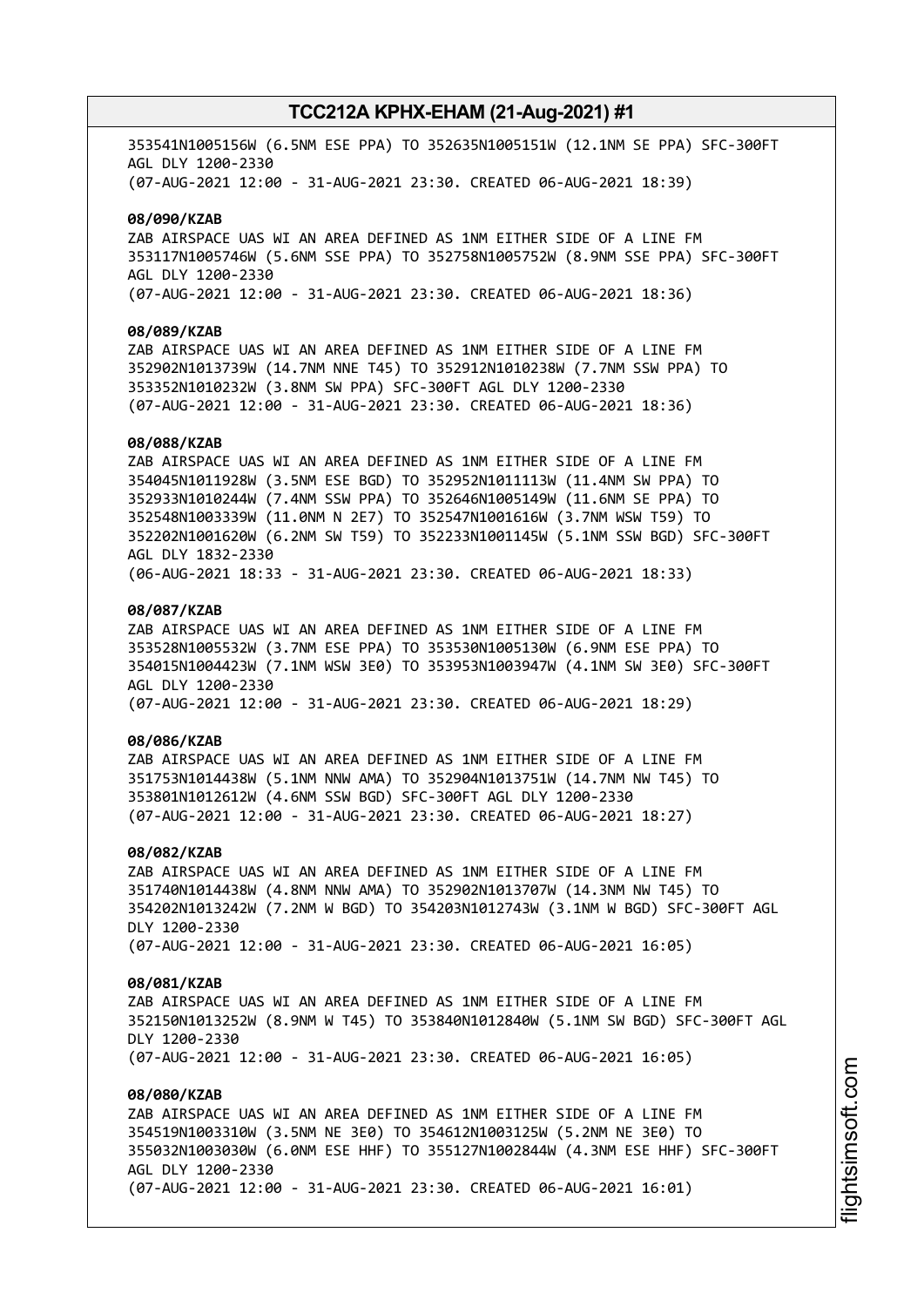#### **08/078/KZAB**

ZAB AIRSPACE UAS WI AN AREA DEFINED AS 1NM EITHER SIDE OF A LINE FM 353956N1010138W (3.5NM NNW PPA) TO 354545N1010053W (9.0NM N 3E0) TO 354336N1005114W (9.8NM NW PPA) TO 354508N1004840W (10.4NM WNW 3E0) SFC-300FT AGL DLY 1200-2330 (07-AUG-2021 12:00 - 31-AUG-2021 23:30. CREATED 06-AUG-2021 16:01)

#### **1/1438/KZAB**

ZAB AZ..ROUTE ZAB. V528 PAYSO, AZ TO ST JOHNS (SJN) VORTAC, AZ MOCA 9900. 2108041929-2308041929EST (PERM. CREATED 04-AUG-2021 19:29)

#### **07/324/KZAB**

ZAB OBST WIND TURBINE FARM WI AN AREA DEFINED AS 20NM RADIUS OF 362643N1015211W (4NM SW K49) 3844FT (350FT AGL) NOT LGTD (30-JUL-2021 20:55 - 31-AUG-2021 23:59. CREATED 30-JUL-2021 20:55)

### **07/316/KZAB**

ZAB OBST WIND TURBINE FARM WI AN AREA DEFINED AS 15NM RADIUS OF 351709N1021904W (35NM E PNH) 4027FT (410FT AGL) NOT LGTD (30-JUL-2021 07:46 - 30-AUG-2021 23:59. CREATED 30-JUL-2021 07:46)

## **07/302/KZAB**

ZAB OBST WIND TURBINE FARM WI AN AREA DEFINED AS 1.86NM RADIUS OF 351534N1072256W (29.7NM E GNT) 8416FT (400FT AGL) NOT LGTD (29-JUL-2021 06:33 - 27-AUG-2021 23:59 EST. CREATED 29-JUL-2021 06:34)

#### **1/8222/KZAB**

ZAB NM..ROUTE ZAB. J184 DEMING (DMN) VORTAC, NM R-274 TO BUCKEYE (BXK) VORTAC, AZ R-090 NA EXCEPT FOR ACFT EQUIPPED WITH SUITABLE RNAV SYSTEM WITH GPS. DMN VORTAC AND BXK VORTAC UNUSABLE AT CHANGE OVER POINT. 2106071330-2306071324EST (PERM. CREATED 07-JUN-2021 13:31)

#### **1/9110/KZAB**

ZAB AZ..ROUTE ZAB. V395 U.S. BORDER TO NOGALES (OLS) VOR/DME, AZ MOCA 6700. 2105031443-2305011443EST (PERM. CREATED 03-MAY-2021 14:44)

## **1/6802/KZAB**

ZAB AZ..ROUTE ZAB. V190 GRINE, AZ TO PEAKS, AZ MOCA 7200. 2104281431-2304271431EST (PERM. CREATED 28-APR-2021 14:33)

#### **03/187/KZAB**

ZAB OBST WIND TURBINE FARM WI AN AREA DEFINED AS 11NM RADIUS OF 342048N1052729W (20.5NM SW N17) 7165FT (599FT AGL) NOT LGTD 2103191623-2111042359 (PERM. CREATED 19-MAR-2021 16:23)

## **02/353/KZAB**

ZAB AIRSPACE PJE WI AN AREA DEFINED AS 15NM RADIUS OF MZJ SFC-FL250 (23-FEB-2021 19:32 - 23-FEB-2022 23:59. CREATED 23-FEB-2021 19:32)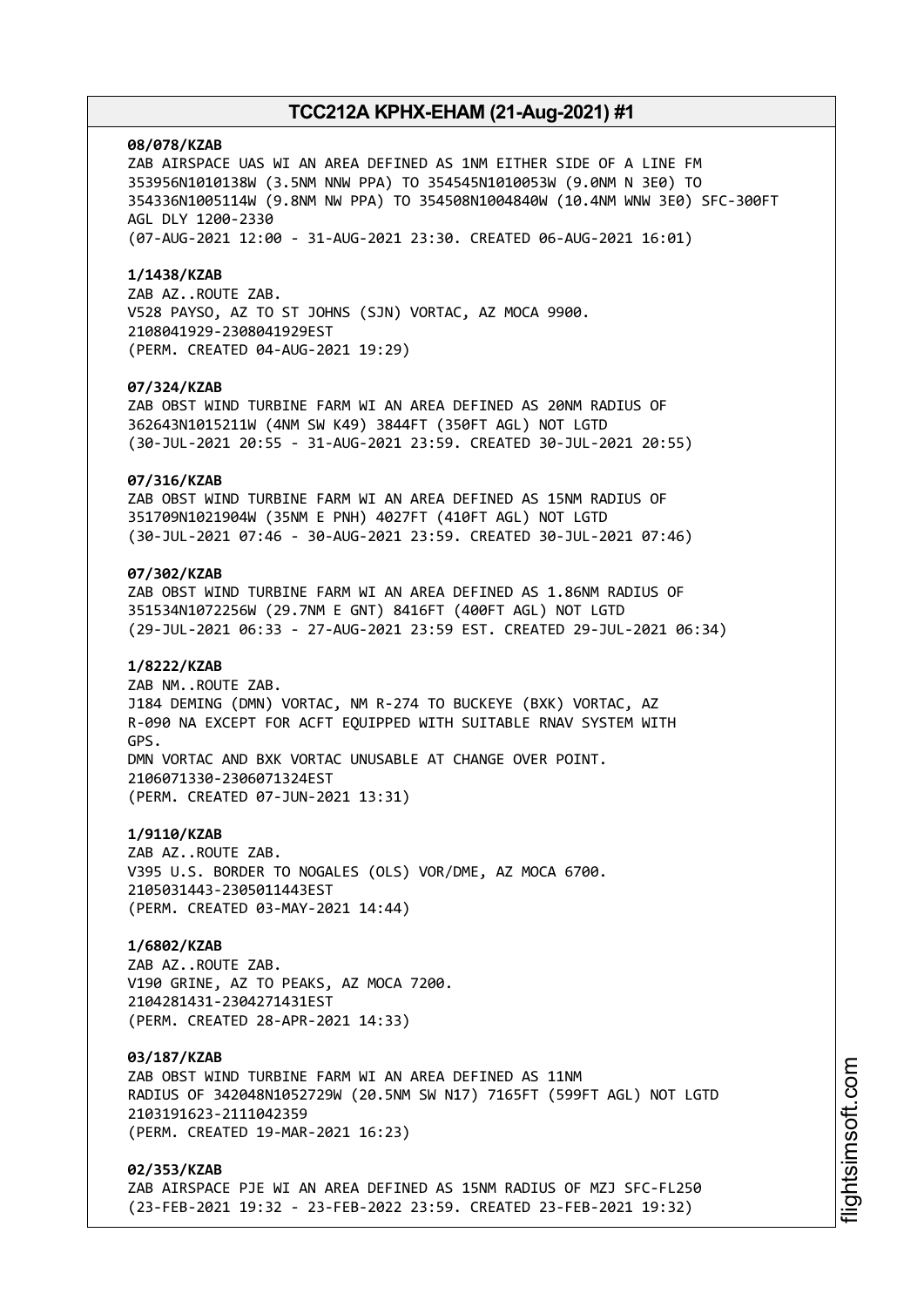**1/8899/KZAB** ZAB AZ..ROUTE ZAB. V16 BUCKEYE (BXK) VORTAC, AZ TO PERKY, AZ MEA 5300. V16 PERKY, AZ TO PHOENIX (PXR) VORTAC, AZ MEA 4400. 2101291617-2301271617EST (PERM. CREATED 29-JAN-2021 16:18) **1/8559/KZAB** ZAB AZ..ROUTE ZAB. T306 BUCKEYE (BXK) VORTAC, AZ TO PERKY, AZ MEA 5300. T306 PERKY, AZ TO PHOENIX (PXR) VORTAC, AZ MEA 4400. 2101281747-2301261747EST (PERM. CREATED 28-JAN-2021 17:49) **01/298/KZAB** ZAB AIRSPACE UAS WI AN AREA DEFINED AS 2NM EITHER SIDE OF A LINE FM EWM345008 TO BWS179025 SFC-15000FT AGL (28-JAN-2021 00:01 - 31-DEC-2021 23:59. CREATED 27-JAN-2021 20:29) **1/4550/KZAB** ZAB TX..ROUTE ZAB. V81 DALHART (DHT) VORTAC, TX R-312 MEA 14000 BEYOND 87NM. DHT VOR UNUSABLE R-312 UNUSABLE BEYOND 87 NM BELOW 14000. 2101151942-2301151942EST (PERM. CREATED 15-JAN-2021 19:42) **1/4548/KZAB** ZAB TX..ROUTE ZAB. V12 VEGGE, TX MRA AT VEGGE 7000 EXCEPT FOR DME EQUIPPED AIRCRAFT. DHT VOR R-159 UNUSABLE BELOW 7000. (15-JAN-2021 19:42 - 15-JAN-2023 19:42 EST. CREATED 15-JAN-2021 19:42) **1/4547/KZAB** ZAB TX..ROUTE ZAB. V402 SIDER INT, TX MRA AT SIDER 7000 EXCEPT FOR DME EQUIPPED AIRCRAFT. DHT VOR R-146 UNUSABLE BELOW 7000. (15-JAN-2021 19:42 - 15-JAN-2023 19:42 EST. CREATED 15-JAN-2021 19:42) **01/044/KZAB** ZAB AIRSPACE PJE WI AN AREA DEFINED AS 10NM RADIUS OF TFD125018 (9NM SSW E60) SFC-17999FT (05-JAN-2021 16:18 - 31-DEC-2021 23:59. CREATED 05-JAN-2021 16:18) **01/043/KZAB** ZAB AIRSPACE PJE WI AN AREA DEFINED AS 5NM RADIUS OF TFD094024.4 (7.1NM E E60) SFC-11500FT (05-JAN-2021 16:14 - 31-DEC-2021 23:59. CREATED 05-JAN-2021 16:14) **01/042/KZAB** ZAB AIRSPACE PJE WI AN AREA DEFINED AS 10NM RADIUS OF TFD049017 (8.2NM NE CGZ ) SFC-17999FT (05-JAN-2021 16:08 - 31-DEC-2021 23:59. CREATED 05-JAN-2021 16:08) **0/8428/KZAB** ZAB TX..ROUTE ZAB ZFW. V14 WINNS INT, TX TO CAPRO INT, NM MRA 9000.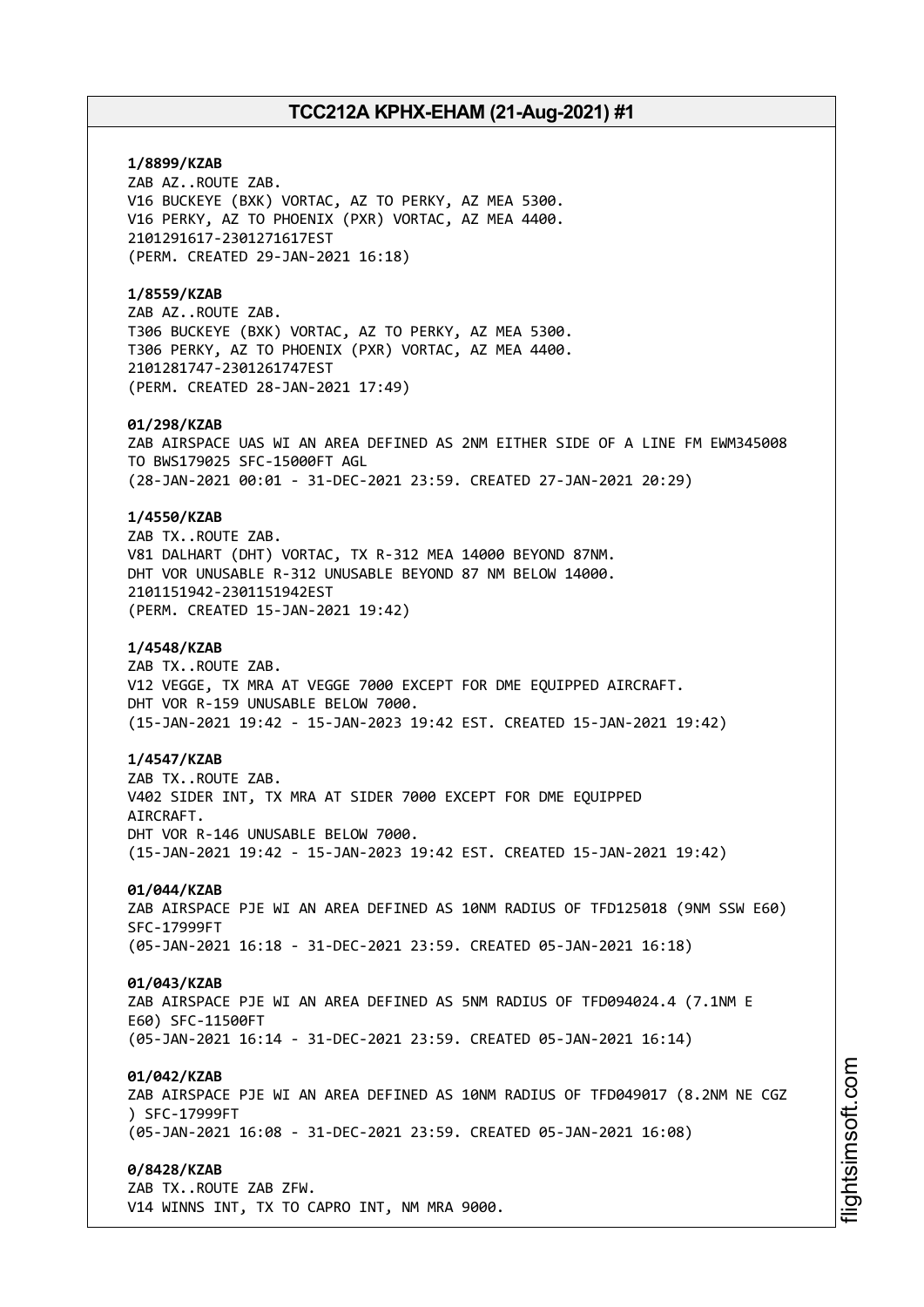LBB VORTAC UNUSABLE BELOW 9000. (10-NOV-2020 14:57 - 10-NOV-2022 14:57 EST. CREATED 10-NOV-2020 14:57) **0/7381/KZAB** ZAB NM..ROUTE ZAB. V264 TUCUMCARI (TCC) VORTAC, NM R-233 TO CORONA (CNX) VORTAC, NM R-051 MOCA 9200. 2010231538-2210231538EST (PERM. CREATED 23-OCT-2020 15:38) **0/9857/KZAB** ZAB NM..ROUTE ZAB. V263 ALBUQUERQUE (ABQ) VORTAC, NM TO SANTA FE (SAF) VORTAC, NM MEA 9400. V62 ZIASE, NM TO SANTA FE (SAF) VORTAC, NM MEA 9400. 2007151241-2207151241EST (PERM. CREATED 15-JUL-2020 12:42) **9/6130/KZAB** ZAB NM..ROUTE ZAB. J19, J8 FORT UNION (FTI) VORTAC, NM R-255 TO GALLUP (GUP) VORTAC, NM R-072 CHANGE COP TO 80 NM FROM FTI AND 103 NM FROM GUP. FTI VORTAC R-255 RESTRICTION. (09-SEP-2019 19:36 - 10-SEP-2021 19:26 EST. CREATED 09-SEP-2019 19:36) **2/8644/KZAB** ZAB NM.. DUE TO THE LACK OF TERRAIN AND OBSTACLE CLEARANCE DATA, ACCURATE AUTOMATION DATA BASES ARE NOT AVAILABLE FOR PROVIDING MINIMUM SAFE ALTITUDE WARNING INFORMATION TO AIRCRAFT OVERFLYING MEXICO. AIR TRAFFIC FACILITIES ALONG THE UNITED STATES/MEXICO BORDER HAVE INHIBITED MINIMUM SAFE ALTITUDE WARNING COMPUTER PROGRAMS FOR AIRCRAFT OPERATING IN MEXICAN AIRSPACE UNTIL ACCURATE TERRAIN DATA CAN BE OBTAINED. (PERM. CREATED 19-AUG-2002 21:28) ┌──────────────────────────────────────────────────────────────────────────────┐ │**KZDV (DENVER FIR)** │ └──────────────────────────────────────────────────────────────────────────────┘

## **08/168/KZDV**

ZDV NAV GPS (FTIRCA GPS 21-55) (INCLUDING WAAS, GBAS, AND ADS-B) MAY NOT BE AVBL WI A 271NM RADIUS CENTERED AT 352121N1163405W (HEC 336034) FL400-UNL, 221NM RADIUS AT FL250, 148NM RADIUS AT 10000FT, 121NM RADIUS AT 4000FT AGL, 89NM RADIUS AT 50FT AGL, 2108250600-2108251259 (PERM. CREATED 21-AUG-2021 15:13)

**08/607/KZDV** ZDV AIRSPACE R2601A ACT SFC-12499FT (21-AUG-2021 06:01 - 23-AUG-2021 10:59. CREATED 21-AUG-2021 00:06)

**08/486/KZDV** ZDV AIRSPACE AIRDROP WI AN AREA DEFINED AS 3NM EITHER SIDE OF A LINE FM CYS349027 TO CYS256012 TO CYS216014 SFC-9000FT AVOIDANCE ADZ (26-AUG-2021 17:00 - 26-AUG-2021 21:00. CREATED 20-AUG-2021 18:30)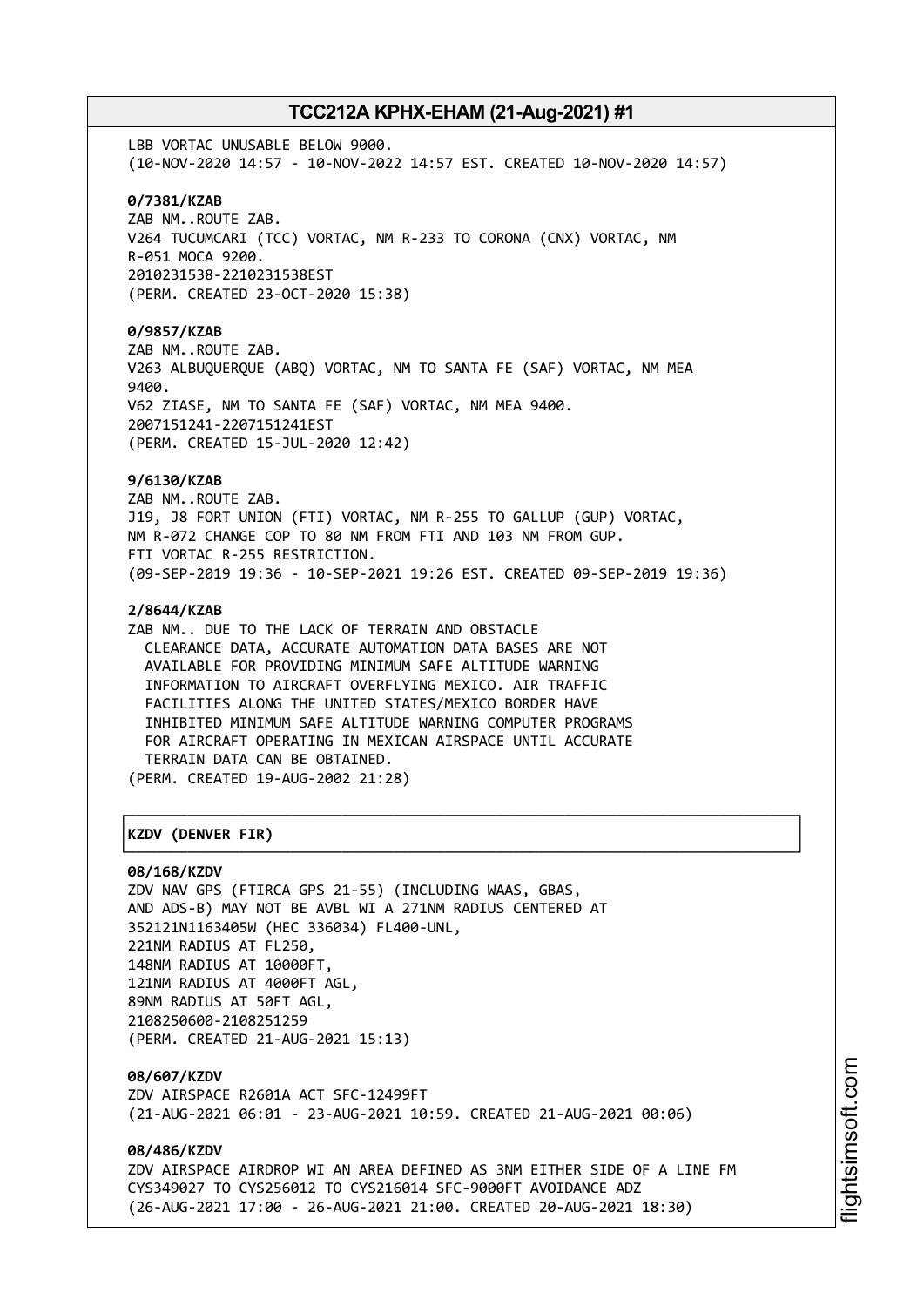#### **08/470/KZDV**

ZDV OBST WIND TURBINE FARM WI AN AREA DEFINED AS 8.35NM RADIUS OF 430402N1053059W (16.7NM NNW DGW) 5996FT (499FT AGL) NOT LGTD (20-AUG-2021 12:22 - 20-SEP-2021 23:59 EST. CREATED 20-AUG-2021 12:34)

## **08/161/KZDV**

ZDV NAV GPS (NAWDC GPS 21-03) (INCLUDING WAAS, GBAS, AND ADS-B) MAY NOT BE AVBL WI A 360NM RADIUS CENTERED AT 392323N1180757W (MVA 338050) FL400-UNL 336NM RADIUS AT FL250, 199NM RADIUS AT 10000FT, 195NM RADIUS AT 4000FT AGL, 159NM RADIUS AT 50FT AGL. DLY 1600-1830 2200-2359 2108231600-2108252359 (PERM. CREATED 19-AUG-2021 18:09)

#### **08/437/KZDV**

ZDV AIRSPACE UNMANNED ROCKET WI AN AREA DEFINED AS 1.5NM OF RADIUS OF FCS286048 SFC-FL230 (22-AUG-2021 14:00 - 22-AUG-2021 23:00. CREATED 19-AUG-2021 16:12)

#### **08/154/KZDV**

ZDV NAV GPS (FTIRCA GPS 21-55) (INCLUDING WAAS, GBAS, AND ADS-B) MAY NOT BE AVBL WI A 271NM RADIUS CENTERED AT 352121N1163405W (HEC 336034) FL400-UNL, 221NM RADIUS AT FL250, 148NM RADIUS AT 10000FT, 121NM RADIUS AT 4000FT AGL, 89NM RADIUS AT 50FT AGL, 2108231000-2108231259 (PERM. CREATED 19-AUG-2021 16:03)

#### **1/1623/KZDV**

ZDV CO..AIRSPACE MORRISON, CO..LASER LGT DEMONSTRATION WI AN AREA DEFINED AS RED ROCKS AMPHITHEATER, OR 393956N1051219W OR BJC181015, SFC-11278FT AGL. LASER LGT BEAM MAY BE INJURIOUS TO PILOTS/PAX EYES WI 729FT VERT OR 1274FT LATERALLY OF THE LGT SOURCE. FLASH BLINDNESS OR COCKPIT ILLUMINATION MAY OCCUR BEYOND THESE DIST. DENVER /D01/ TRACON TEL 303-342-1590 IS THE FAA CDN FAC DLY 0200-0600 (27-AUG-2021 02:00 - 28-AUG-2021 06:00. CREATED 19-AUG-2021 13:11)

#### **08/144/KZDV**

ZDV NAV GPS (WSMRNM GPS 21-15) (INCLUDING WAAS, GPAS, AND ADS-B) MAY NOT BE AVBL WI A 414NM RADIUS CENTERED AT 334050N1063428W (ONM150041) FL400-UNL, 373NM RADIUS AT FL250, 273NM RADIUS AT 10000FT, 286NM RADIUS AT 4000FT AGL, 219NM RADIUS AT 50FT AGL. DLY 0600-1300 2108240600-2108291300 (PERM. CREATED 19-AUG-2021 09:48)

### **08/420/KZDV** ZDV OBST WIND TURBINE FARM WI AN AREA DEFINED AS 4.3NM RADIUS OF

i⊒<br>⊫ htsim soft.c om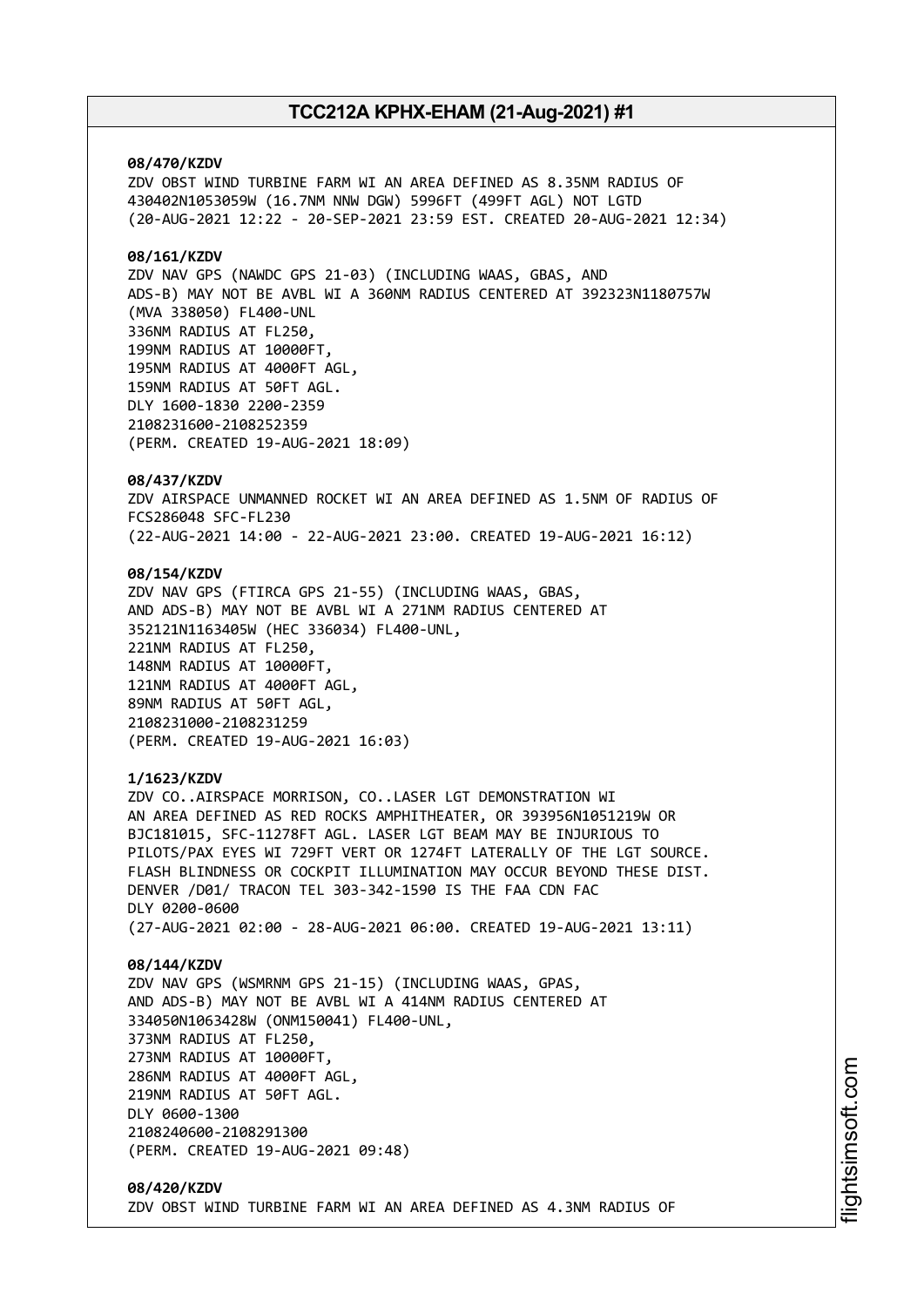410329N1050549W (14NM SW CYS) 7451FT (500FT AGL) NOT LGTD (19-AUG-2021 01:50 - 19-SEP-2021 23:00. CREATED 19-AUG-2021 01:52) **08/141/KZDV** ZDV NAV GPS (FTIRCA GPS 21-55) (INCLUDING WAAS, GBAS, AND ADS-B) MAY NOT BE AVBL WI A 271NM RADIUS CENTERED AT 352121N1163405W (HEC 336034) FL400-UNL, 221NM RADIUS AT FL250, 148NM RADIUS AT 10000FT, 121NM RADIUS AT 4000FT AGL, 89NM RADIUS AT 50FT AGL, 2108221630-2108222229 (PERM. CREATED 18-AUG-2021 19:08) **08/081/KZDV** ZDV NAV GPS (YPG\_AZ GPS 21-11) (INCLUDING WAAS, GBAS, AND ADS-8) MAY NOT BE AVBL WI A 338NM RADIUS CENTERED AT 325402N1135544W (BZA063035) FL400-UNL, 320NM RADIUS AT FL250, 254NM RADIUS AT 10000FT, 200NM RADIUS AT 4000FT AGL, 134NM RADIUS AT 50FT AGL. DLY 2030-2230 2108162030-2108212230 (PERM. CREATED 13-AUG-2021 17:33) **08/242/KZDV** ZDV OBST WIND TURBINE FARM WI AN AREA DEFINED AS 6.61NM RADIUS OF 405841N1032416W (11.3NM SW SNY) 5101FT (400FT AGL) NOT LGTD (11-AUG-2021 12:00 - 11-SEP-2021 23:59 EST. CREATED 11-AUG-2021 12:02) **08/241/KZDV** ZDV OBST WIND TURBINE FARM WI AN AREA DEFINED AS 4.7NM RADIUS OF 405845N1025148W (11.1NM SE SNY) 4621FT (400FT AGL) NOT LGTD (11-AUG-2021 11:58 - 11-SEP-2021 23:59 EST. CREATED 11-AUG-2021 11:59) **08/240/KZDV** ZDV OBST WIND TURBINE FARM WI AN AREA DEFINED AS 1.1NM RADIUS OF

405917N1025519W (11.1NM SE SNY) 4693FT (400FT AGL) NOT LGTD (11-AUG-2021 11:59 - 11-SEP-2021 23:59 EST. CREATED 11-AUG-2021 11:59)

## **08/170/KZDV**

ZDV OBST WIND TURBINE FARM WI AN AREA DEFINED AS 6.61NM RADIUS OF 405841N1032416W (14.9NM SSE IBM) 5101FT (400FT AGL) NOT LGTD (09-AUG-2021 02:59 - 08-SEP-2021 17:00. CREATED 09-AUG-2021 03:01)

### **08/133/KZDV**

ZDV OBST WIND TURBINE FARM WI AN AREA DEFINED AS 3.9NM RADIUS OF 412126N1104715W (14NM ENE EVW) 7580FT (400FT AGL) NOT LGTD (06-AUG-2021 19:24 - 06-SEP-2021 23:00. CREATED 06-AUG-2021 19:34)

## **08/129/KZDV**

ZDV AIRSPACE SMALL ARMS FIRING WI AN AREA DEFINED AS 422502N1045414W (8.2NM SE 76V) TO 422502N1045242W (9.2NM SE 76V) TO 422007N1045225W (7.6NM NW GUR) TO 422007N1045415W (8.8NM NW GUR) TO POINT OF ORIGIN SFC-8500FT AGL (06-AUG-2021 14:10 - 06-SEP-2021 06:00. CREATED 06-AUG-2021 14:10)

**08/127/KZDV**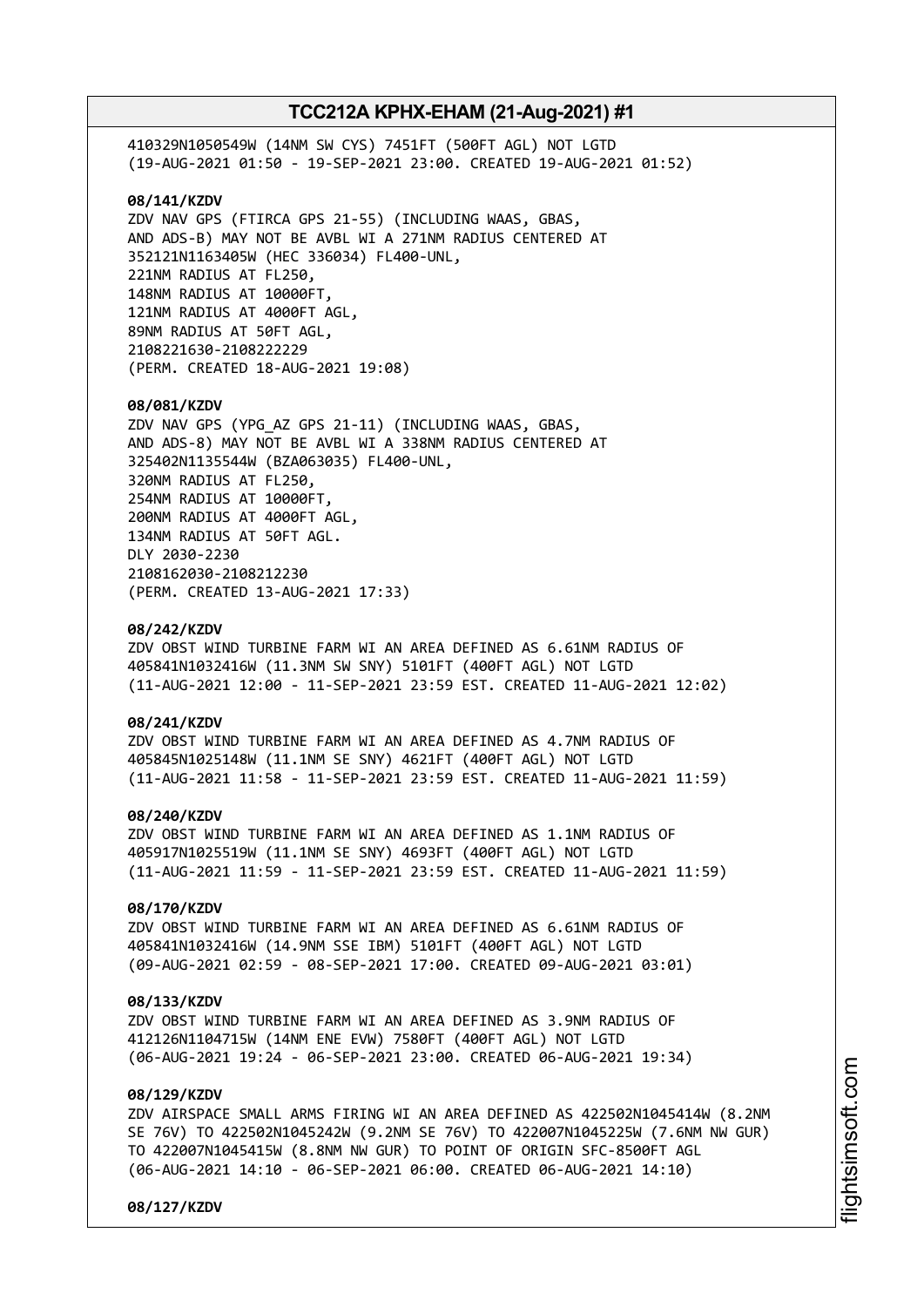ZDV AIRSPACE SMALL ARMS FIRING WI AN AREA DEFINED AS 422000N1045231W (7.5NM NW GUR) TO 422000N1045438W (9NM NW GUR) TO 422907N1045437W (15.5NM NW GUR) TO 422907N1045231W (14.8NM NW GUR) TO POINT OF ORIGIN SFC-8500FT AGL DLY 1407-0600 (06-AUG-2021 14:07 - 06-SEP-2021 06:00. CREATED 06-AUG-2021 14:08)

### **08/128/KZDV**

ZDV AIRSPACE SMALL ARMS FIRING WI AN AREA DEFINED AS 422502N1045414W (8.2NM SE 76V) TO 422502N1045242W (9.2NM SE 76V) TO 422007N1045225W (7.6NM NW GUR) TO 422007N1045415W (8.8NM NW GUR) TO POINT OF ORIGIN SFC-8500FT AGL DLY 1408-0600 (06-AUG-2021 14:08 - 06-SEP-2021 06:00. CREATED 06-AUG-2021 14:08)

## **07/011/KZDV**

ZDV AIRSPACE R2601B ACT 12500FT UP TO BUT NOT INCLUDING FL225 (30-JUL-2021 06:00 - 27-AUG-2021 06:00. CREATED 30-JUL-2021 00:06)

#### **07/748/KZDV**

ZDV AIRSPACE R2601C ACT FL225 UP TO BUT NOT INCLUDING FL350 (30-JUL-2021 06:00 - 27-AUG-2021 06:00. CREATED 29-JUL-2021 06:06)

## **07/516/KZDV**

ZDV OBST WIND TURBINE FARM WI AN AREA DEFINED AS 4NM RADIUS OF 424057N1055326W (23NM WSW DGW) 6800FT (400FT AGL) NOT LGTD (24-JUL-2021 00:29 - 27-AUG-2021 03:00. CREATED 24-JUL-2021 00:29)

### **06/620/KZDV**

ZDV OBST WIND TURBINE FARM WI AN AREA DEFINED AS 5NM RADIUS OF 405445N1034909W (18.3NM SW IBM) 5666FT (410FT AGL) NOT LGTD (30-JUN-2021 21:24 - 31-DEC-2021 23:59. CREATED 30-JUN-2021 21:24)

#### **06/619/KZDV**

ZDV OBST WIND TURBINE FARM WI AN AREA DEFINED AS 5NM RADIUS OF 405639N1034426W (15.5NM SSW IBM) 5543FT (389FT AGL) NOT LGTD (30-JUN-2021 21:18 - 31-DEC-2021 23:59. CREATED 30-JUN-2021 21:20)

**1/5052/KZDV** ZDV CO..ROUTE ZDV. V108 TRUEL, CO TO RED TABLE (DBL) VOR/DME, CO MOCA 14000. 2106011502-2305301502EST (PERM. CREATED 01-JUN-2021 15:03)

### **1/3092/KZDV**

ZDV SD..AIRSPACE CRAZY HORSE, SD.. LASER LGT DEMONSTRATION WILL BE CONDUCTED AT CRAZY HORSE MEMORIAL WI AN AREA DEFINED AS 435001N1033737W OR (RAP239028) SFC-500FT AGL. LASER LGT BEAMS WILL BE TERMINATED IF NON PARTICIPATING ACFT ARE DETECTED ENTERING THE AFFECTED AREA. LASER LGT BEAMS MAY BE INJUROUS TO PILOTS/PASSENGERS EYES WI 500FT VERTICALLY AND 1900FT LATERALLY OF THE LGT SOURCE. FLASH BLINDNESS OR COCKPIT ILLUMINATION MAY OCCUR BEYOND THESE DISTANCES. ELLSWORTH AFB /RCA/ TERMINAL APCH CTL TEL 605-385-6199 IS THE FAA CDN FACILITY DLY 0030-0330 (29-MAY-2021 00:30 - 30-SEP-2021 03:30. CREATED 26-MAY-2021 21:47)

**1/8432/KZDV** ZDV UT..ROUTE ZDV ZLC. J196 BRYCE CANYON (BCE) VORTAC, UT TO RIFMN, UT MEA 36000.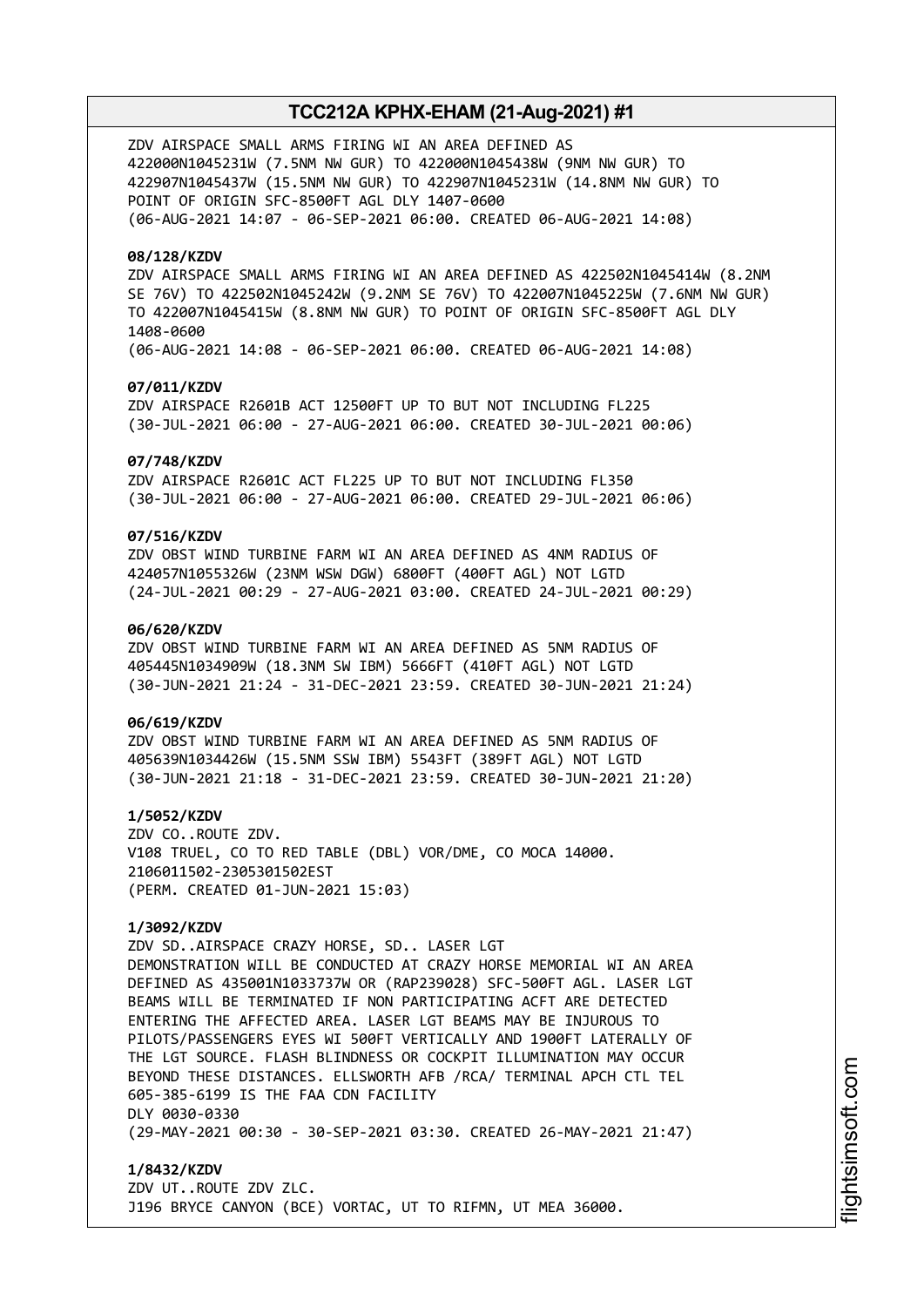BCE VORTAC R-033 D160 36000-45000. (19-MAY-2021 18:33 - 17-MAY-2023 18:33 EST. CREATED 19-MAY-2021 18:34)

### **1/0706/KZDV**

ZDV KS..ROUTE ZDV ZKC. V17 GARDEN CITY (GCK) VORTAC, KS TO COFFE, KS MOCA 4700. 2104161846-2304141846EST (PERM. CREATED 16-APR-2021 18:46)

#### **1/0386/KZDV**

ZDV CO..ROUTE ZDV. V211 BRAZO, NM MRA 14000 AT BRAZO WHEN USING DME. DRO DME UNUSABLE BELOW 14000 AT BRAZO. (15-APR-2021 21:03 - 15-APR-2023 21:03 EST. CREATED 15-APR-2021 21:03)

#### **1/0953/KZDV**

ZDV CO..ROUTE ZDV. V356 FIDLE INT, CO TO ELORE INT, CO NA EXCEPT FOR ACFT EQUIPPED WITH SUITABLE RNAV SYSTEM WITH GPS. 2103041542-2303041542EST (PERM. CREATED 04-MAR-2021 15:43)

#### **03/009/KZDV**

ZDV AIRSPACE AIRDROP WI AN AREA DEFINED AS 3NM EITHER SIDE OF A LINE FM HGO358021 TO HGO337012 TO HGO259010 TO HGO248012 TO HGO177019 SFC-9000FT AVOIDANCE ADZ DLY 1700-0500 (02-MAR-2021 17:00 - 02-MAR-2022 05:00. CREATED 01-MAR-2021 21:39)

#### **03/008/KZDV**

ZDV AIRSPACE AIRDROP WI AN AREA DEFINED AS 3NM EITHER SIDE OF A LINE FM HGO193026 TO HGO206018 TO HGO260010 TO HGO274010 TO HGO269023 SFC-9000FT AVOIDANCE ADZ DLY 1700-0500 (02-MAR-2021 17:00 - 02-MAR-2022 05:00. CREATED 01-MAR-2021 21:39)

#### **1/4254/KZDV**

ZDV WY..ROUTE ZDV ZLC. V235 BORGG, WY TO OILLY, WY MEA 11500. DDY VOR/DME R222, UNUSABLE BELOW 11500 AT COP. 2102161823-2302141823EST (PERM. CREATED 16-FEB-2021 18:24)

## **1/4251/KZDV**

ZDV WY..ROUTE ZDV ZLC. V235 MUDDY MOUNTAIN (DDY) VOR/DME, WY MCA 8100 SOUTHWESTBOUND. DDY VOR/DME R222, UNUSABLE BELOW 11500 AT COP. 2102161823-2302141823EST (PERM. CREATED 16-FEB-2021 18:24)

**0/6595/KZDV** ZDV NE..ROUTE ZDV. V219 HAYES CENTER (HCT) VORTAC, NE R-048 TO YOZLE INT, NE MEA 7000. 2011052227-2211052227EST (PERM. CREATED 05-NOV-2020 22:28)

┌──────────────────────────────────────────────────────────────────────────────┐

└──────────────────────────────────────────────────────────────────────────────┘

### │**KZMP (MINNEAPOLIS FIR)** │

**1/3063/KZMP**

m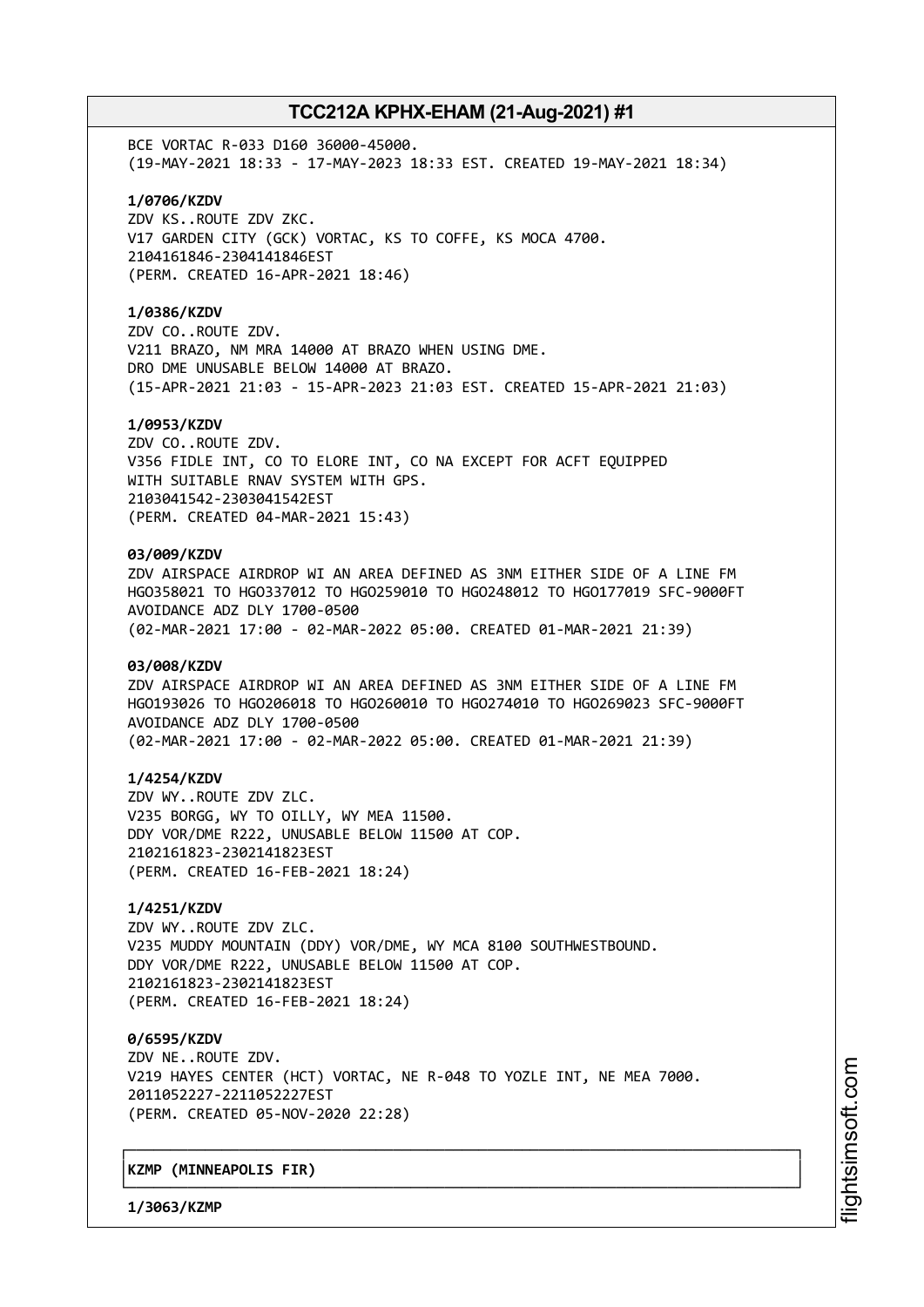# **TCC212A KPHX-EHAM (21-Aug-2021) #1** ZMP MN..AIRSPACE 18NM SE ELY, MN..TEMPORARY FLIGHT RESTRICTIONS WI AN AREA DEFINED AS 474230N0913830W (HIB059049.6) TO 473900N0912500W (HIB066056.4) TO 473100N0912430W (HIB074054.4) TO 473030N0914800W (HIB069038.9) TO POINT OF ORIGIN SFC-6500FT. TO PROVIDE A SAFE ENVIRONMENT FOR FIRE FIGHTING ACFT OPS. PURSUANT TO 14 CFR SECTION 91.137(A)(2) TEMPORARY FLIGHT RESTRICTIONS ARE IN EFFECT. UNITED STATES FOREST SERVICE TEL 218-327-4582 OR FREQ 118.5500/GREENWOOD FIRE IS IN CHARGE OF THE OPS. MINNEAPOLIS /ZMP/ ARTCC IS THE FAA CDN FACILITY. (21-AUG-2021 17:00 - 10-SEP-2021 02:00 EST. CREATED 21-AUG-2021 16:54) **08/151/KZMP** ZMP OBST TOWER LGT (ASR UNKNOWN) 435458N0850848W (6.5NM W 9C8) 1300FT (221FT AGL) U/S (21-AUG-2021 14:18 - 15-OCT-2021 23:59. CREATED 21-AUG-2021 14:18) **08/026/KZMP** ZMP AIRSPACE R4201A ACT SFC-FL230 (21-AUG-2021 20:01 - 21-AUG-2021 23:59. CREATED 21-AUG-2021 14:05) **08/011/KZMP** ZMP AIRSPACE R4202 ACT SFC-8200FT (21-AUG-2021 11:00 - 21-AUG-2021 23:00. CREATED 21-AUG-2021 05:05) **08/142/KZMP** ZMP AIRSPACE AIRDROP WI AN AREA DEFINED AS 3NM EITHER SIDE OF A LINE FM AXN064050 TO AXN050035 TO AXN038040 SFC-3300FT (25-AUG-2021 23:00 - 26-AUG-2021 01:30. CREATED 20-AUG-2021 21:51) **08/141/KZMP** ZMP AIRSPACE AIRDROP WI AN AREA DEFINED AS 3NM EITHER SIDE OF A LINE FM AXN064050 TO AXN050035 TO AXN038040 SFC-3300FT (26-AUG-2021 16:00 - 26-AUG-2021 18:30. CREATED 20-AUG-2021 21:51) **08/140/KZMP** ZMP AIRSPACE AIRDROP WI AN AREA DEFINED AS 3NM EITHER SIDE OF A LINE FM AXN064050 TO AXN050035 TO AXN038040 SFC-3300FT (25-AUG-2021 16:00 - 25-AUG-2021 18:30. CREATED 20-AUG-2021 21:51) **08/139/KZMP** ZMP AIRSPACE AIRDROP WI AN AREA DEFINED AS 3NM EITHER SIDE OF A LINE FM AXN064050 TO AXN050035 TO AXN038040 SFC-3300FT (24-AUG-2021 23:00 - 25-AUG-2021 01:30. CREATED 20-AUG-2021 21:51) **1/2503/KZMP** ZMP MI..AIRSPACE JOHANNESBURG, MI..TEMPORARY FLIGHT RESTRICTIONS WI AN AREA DEFINED AS 1NM RADIUS OF 450051N0842254W (GLR096013.7) SFC-2000FT AGL NATURAL GAS RELEASE. PURSUANT TO 14 CFR SECTION 91.137(A)(1) TEMPORARY FLIGHT RESTRICTIONS ARE IN EFFECT. ONLY RELIEF ACFT OPS UNDER DIRECTION OF T C ENERGY ARE AUTH IN THE AIRSPACE. T C ENERGY TEL 989-217-0836 IS IN CHARGE OF ON SCENE EMERG RESPONSE ACT. MINNEAPOLIS /ZMP/ ARTCC TEL 651-463-5580 IS THE FAA CDN FACILITY. (24-AUG-2021 13:00 - 24-AUG-2021 15:00. CREATED 20-AUG-2021 15:33)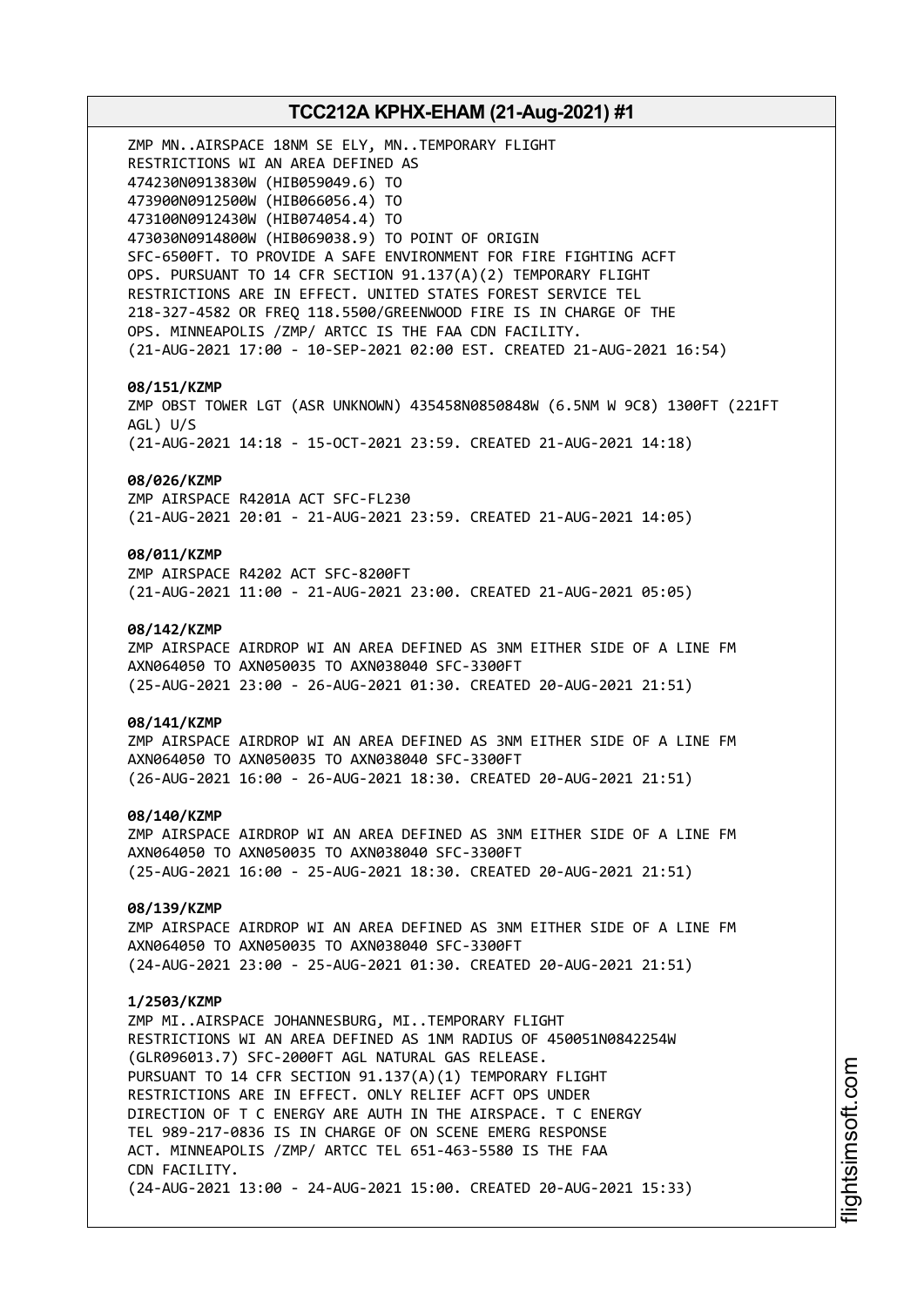#### **08/954/KZMP**

ZMP AIRSPACE R5401 ACT SFC-5000FT (21-AUG-2021 11:00 - 21-AUG-2021 23:00. CREATED 20-AUG-2021 11:05)

### **08/136/KZMP**

ZMP OBST WIND TURBINE FARM WI AN AREA DEFINED AS 4.36NM RADIUS OF 484721N1025036W (6.9NM SSW D49) 2451FT (499FT AGL) NOT LGTD (20-AUG-2021 05:41 - 20-SEP-2021 23:59 EST. CREATED 20-AUG-2021 05:44)

#### **08/135/KZMP**

ZMP SVC MINOT APP CLSD (21-AUG-2021 04:00 - 22-AUG-2021 12:00. CREATED 20-AUG-2021 00:03)

#### **08/132/KZMP**

ZMP AIRSPACE PJE WI AN AREA DEFINED AS 2NM RADIUS OF OVR277024 (8NM NW MLE) SFC-7500FT (21-AUG-2021 23:30 - 22-AUG-2021 01:30. CREATED 19-AUG-2021 15:52)

#### **08/110/KZMP**

ZMP OBST WIND TURBINE FARM WI AN AREA DEFINED AS 10NM RADIUS OF 423315N0982930W (10.1NM ENE ONL) 2387FT (443FT AGL) NOT LGTD (16-AUG-2021 23:57 - 22-AUG-2021 05:00. CREATED 16-AUG-2021 23:57)

## **1/9282/KZMP**

ZMP MN..AIRSPACE 18NM SE ELY, MN..TEMPORARY FLIGHT RESTRICTIONS WI AN AREA DEFINED AS 7NM RADIUS OF 473312N0913859W (HIB069045.5) SFC-6500FT. TO PROVIDE A SAFE ENVIRONMENT FOR FIRE FIGHTING AVIATION OPS. PURSUANT TO 14 CFR SECTION 91.137(A)(2) TEMPORARY FLIGHT RESTRICTIONS ARE IN EFFECT. UNITED STATES FOREST SERVICE TEL 218-327-4582 OR FREQ 118.5500/GREENWOOD FIRE IS IN CHARGE OF THE OPS. MINNEAPOLIS /ZMP/ ARTCC IS THE FAA CDN FACILITY. DLY 1300-0300 2108171300-2110010300 (PERM. CREATED 16-AUG-2021 23:42)

#### **1/6097/KZMP**

ZMP WI..AIRSPACE WEST SALEM, WI..TEMPORARY FLIGHT RESTRICTIONS.

PURSUANT TO 14 CFR SECTION 91.145, MANAGEMENT OF ACFT OPS IN THE VICINITY OF AERIAL DEMONSTRATIONS AND MAJOR SPORTING EVENTS, ACFT OPS ARE PROHIBITED WI AN AREA DEFINED AS 2.5NM RADIUS OF 435400N0910611W (LSE076006.8) SFC-15000FT EFFECTIVE 2108212000 UTC UNTIL 2108212200 UTC. DUE TO PARACHUTE JUMP ACT AT PITSCHKE MOTORS FOR THE HOLMEN KORN FEST. UNLESS AUTH BY ATC - LA CROSSE TOWER 118.45 TODD DALSING, TEL 563-580-4669, IS THE POINT OF CONTACT. THE LA CROSSE /LSE/ TWR, TEL 608-783-0202, IS THE CDN FAC. (21-AUG-2021 20:00 - 21-AUG-2021 22:00. CREATED 12-AUG-2021 11:23)

#### **1/6082/KZMP**

ZMP WI..AIRSPACE HOLMEN, WI..TEMPORARY FLIGHT RESTRICTIONS. PURSUANT TO 14 CFR SECTION 91.145, MANAGEMENT OF ACFT OPS IN THE VICINITY OF AERIAL DEMONSTRATIONS AND MAJOR SPORTING EVENTS, ACFT OPS ARE PROHIBITED WI AN AREA DEFINED AS 2.5NM RADIUS OF 435759N0911545W (LSE355005.4) SFC-15000FT EFFECTIVE 2108221800 UTC UNTIL 2108222000 UTC. DUE TO PARACHUTE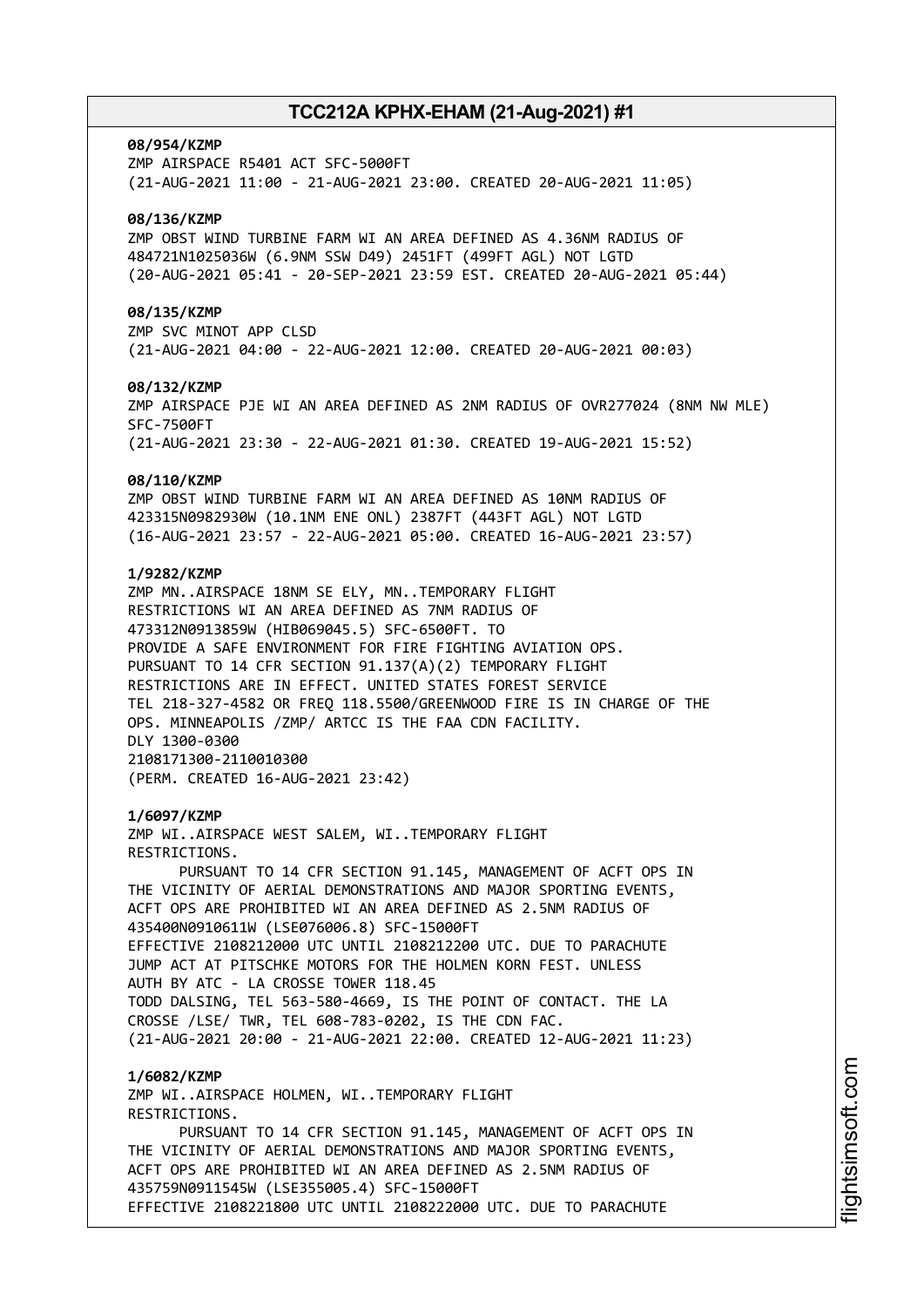JUMP ACT AT THE HOLMEN MIDDLE SCHOOL FOR THE HOLMEN KORN FEST. UNLESS AUTH BY ATC - LA CROSSE TOWER 118.45 TODD DALSING, TEL 563-580-4669, IS THE POINT OF CONTACT. THE LA CROSSE /LSE/ TWR, TEL 608-783-0202, IS THE CDN FAC. (22-AUG-2021 18:00 - 22-AUG-2021 20:00. CREATED 12-AUG-2021 11:17)

### **08/068/KZMP**

ZMP OBST WIND TURBINE FARM WI AN AREA DEFINED AS 2.5NM RADIUS OF 475212N1005215W (21.3NM N 91N) 2183FT (495FT AGL) NOT LGTD (11-AUG-2021 17:39 - 31-AUG-2021 17:00. CREATED 11-AUG-2021 17:39)

## **08/066/KZMP**

ZMP OBST WIND TURBINE FARM WI AN AREA DEFINED AS 5.16NM RADIUS OF 470924N1011118W (34.5NM NW BIS) 2574FT (400FT AGL) NOT LGTD (10-AUG-2021 18:30 - 10-SEP-2021 23:59 EST. CREATED 10-AUG-2021 18:35)

#### **08/064/KZMP**

ZMP OBST TOWER LGT (ASR UNKNOWN) 410721.00N0992240.00W (17.1NM SW OF4) 2438FT (263FT AGL) U/S (09-AUG-2021 19:08 - 25-SEP-2021 23:59. CREATED 09-AUG-2021 19:08)

## **08/060/KZMP**

ZMP OBST WIND TURBINE FARM WI AN AREA DEFINED AS 5.3NM RADIUS OF 455607N0990031W (15.5NM SE ASY) 2497FT (396FT AGL) NOT LGTD (09-AUG-2021 14:18 - 23-SEP-2021 23:59. CREATED 09-AUG-2021 14:18)

### **08/039/KZMP**

ZMP OBST WIND TURBINE FARM WI AN AREA DEFINED AS 5.58NM RADIUS OF 470711N0975518W (37.9NM ENE JMS) 1882FT (400FT AGL) NOT LGTD (05-AUG-2021 14:22 - 05-SEP-2021 23:00. CREATED 05-AUG-2021 14:25)

#### **1/9807/KZMP**

ZMP KS..ROUTE ZMP ZKC. V532 SALINA (SLN) VORTAC, KS TO LINCOLN (LNK) VORTAC, NE MOCA 3100. 2108021922-2308021922EST (PERM. CREATED 02-AUG-2021 19:23)

### **08/017/KZMP**

ZMP OBST WIND TURBINE FARM WI AN AREA DEFINED AS 5.97NM RADIUS OF 431806N0934647W (9.5NM NW FXY) 1731FT (400FT AGL) NOT LGTD (02-AUG-2021 18:12 - 02-SEP-2021 23:59 EST. CREATED 02-AUG-2021 18:18)

#### **07/230/KZMP**

ZMP OBST WIND TURBINE FARM WI AN AREA DEFINED AS 1.46NM RADIUS OF 462001N0985330W (43.1NM SSW JMS) 2341FT (400FT AGL) NOT LGTD (30-JUL-2021 16:47 - 30-AUG-2021 23:59 EST. CREATED 30-JUL-2021 16:51)

#### **07/213/KZMP**

ZMP OBST WIND TURBINE FARM WI AN AREA DEFINED AS 3.01NM RADIUS OF 471748N0975636W (43.9NM NE JMS) 1882FT (400FT AGL) NOT LGTD (28-JUL-2021 15:59 - 28-AUG-2021 23:59 EST. CREATED 28-JUL-2021 16:00)

#### **07/190/KZMP**

ZMP OBST WIND TURBINE FARM WI AN AREA DEFINED AS 1.46NM RADIUS OF 462001N0985330W (43.1NM SSW JMS) 2341FT (400FT AGL) NOT LGTD (24-JUL-2021 02:16 - 24-AUG-2021 23:59 EST. CREATED 24-JUL-2021 02:20)

**07/189/KZMP**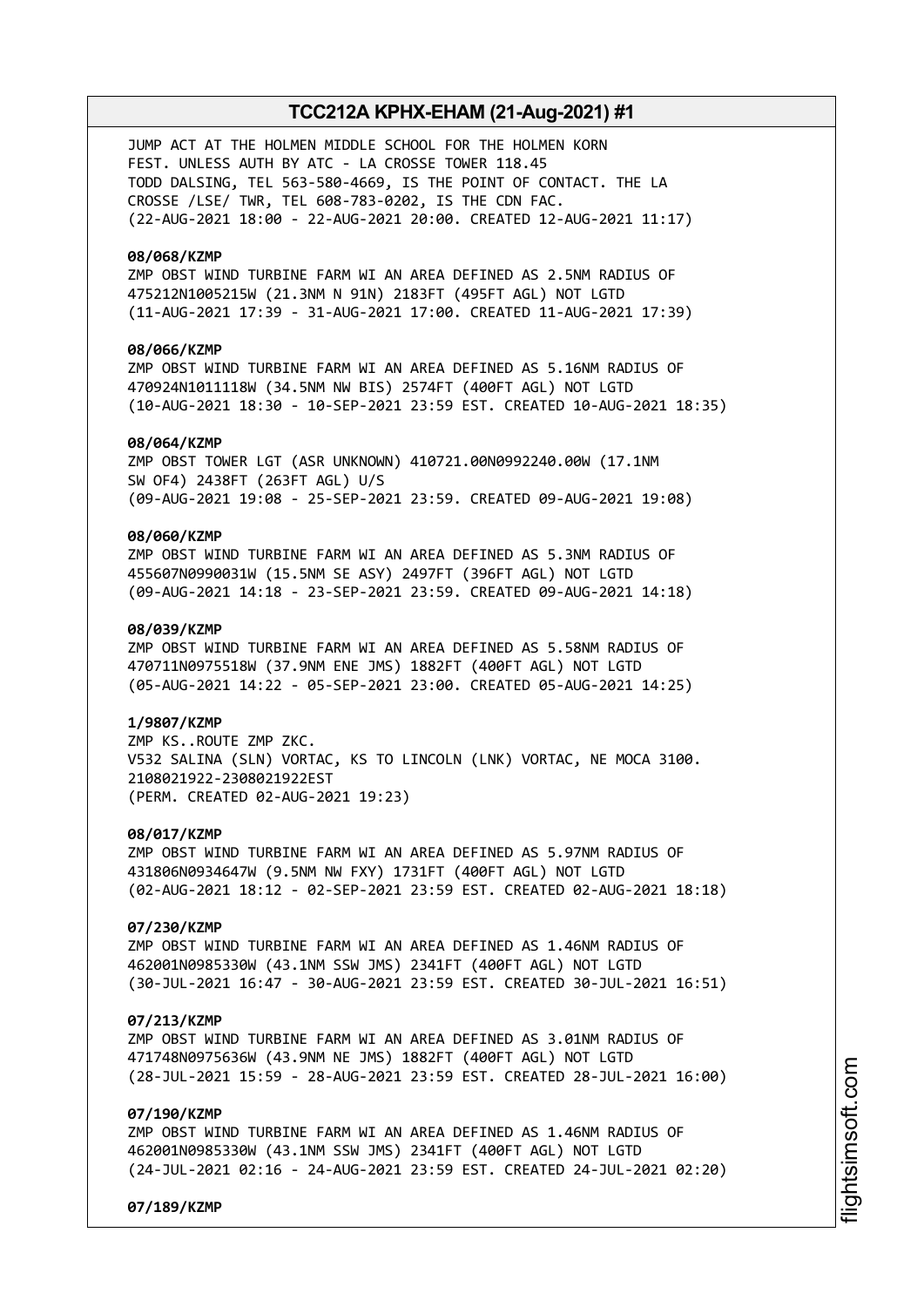ZMP OBST WIND TURBINE FARM WI AN AREA DEFINED AS 5NM RADIUS OF 430707N0980427W (18NM ENE AGZ) 2000FT (600FT AGL) NOT LGTD (24-JUL-2021 00:29 - 27-AUG-2021 03:00. CREATED 24-JUL-2021 00:29)

#### **07/140/KZMP**

ZMP AIRSPACE UAS WI AN AREA DEFINED AS 7.5NM RADIUS OF 450000N0883800W (9.5NM SE 7P5) SFC-400FT AGL TUE WED THU FRI MON 1200-2030 (20-JUL-2021 12:00 - 27-AUG-2021 20:30. CREATED 19-JUL-2021 19:50)

#### **1/3469/KZMP**

ZMP IA..ROUTE ZMP. V505 ALMAY, MN TO PRAGS, MN MOCA 2800. 2107012144-2306292144EST (PERM. CREATED 01-JUL-2021 21:44)

#### **1/3468/KZMP**

ZMP IA..ROUTE ZMP. V505 GUMBO, IA TO FORT DODGE (FOD) VORTAC, IA MEA 3100. 2107012142-2306292142EST (PERM. CREATED 01-JUL-2021 21:42)

## **06/245/KZMP**

ZMP OBST WIND TURBINE FARM WI AN AREA DEFINED AS 3NM RADIUS OF 442840N0990801W (8.1NM WSW MKA) 2451FT (420FT AGL) NOT LGTD (30-JUN-2021 22:00 - 31-DEC-2021 23:59. CREATED 30-JUN-2021 22:00)

### **1/7606/KZMP**

ZMP MN..ROUTE ZMP. V218, V505 SQEAK, MN MRA 10000. INL VOR R-176 RESTRICTIONS. (21-JUN-2021 21:22 - 19-JUN-2023 21:22 EST. CREATED 21-JUN-2021 21:22)

### **1/5683/KZMP**

ZMP IA..ROUTE ZMP. V172 WUNOT, IA TO LINDE, IA MOCA 3900. 2106021438-2306011438EST (PERM. CREATED 02-JUN-2021 14:39)

#### **1/5617/KZMP**

ZMP MN..ROUTE ZMP. V15 MOFIT, ND TO IRIWY, ND MOCA 3700. 2106021252-2306021252EST (PERM. CREATED 02-JUN-2021 12:52)

### **05/184/KZMP**

ZMP OBST WIND TURBINE FARM WI AN AREA DEFINED AS 15NM RADIUS OF 433110.27N0930923.76W (15NM NW AEL) 1893FT (459FT AGL) NOT LGTD (29-MAY-2021 18:22 - 30-NOV-2021 23:59. CREATED 29-MAY-2021 18:22)

### **05/170/KZMP**

ZMP AIRSPACE UAS WI AN AREA DEFINED AS 480829N0971609W (9.6NM SE D06) TO 480836N0972327W (9.5NM S D06) TO 480736N0972917W (10.3NM SSW D06) TO 480514N0973522W (14.4NM SW D06) TO 481610N0995042W (9.8NM SE RUG) TO 483200N0994600W (8.3NM SE 2H9) TO 484600N0993600W (6.3NM S 06D) TO 485336N0992513W (7.4NM E 06D) TO 485439N0971530W (1.7NM S PMB) TO POINT OF ORIGIN SFC-FL180 (28-MAY-2021 14:48 - 25-MAY-2022 23:59. CREATED 28-MAY-2021 14:48)

i⊒<br>⊫ htsim soft.c om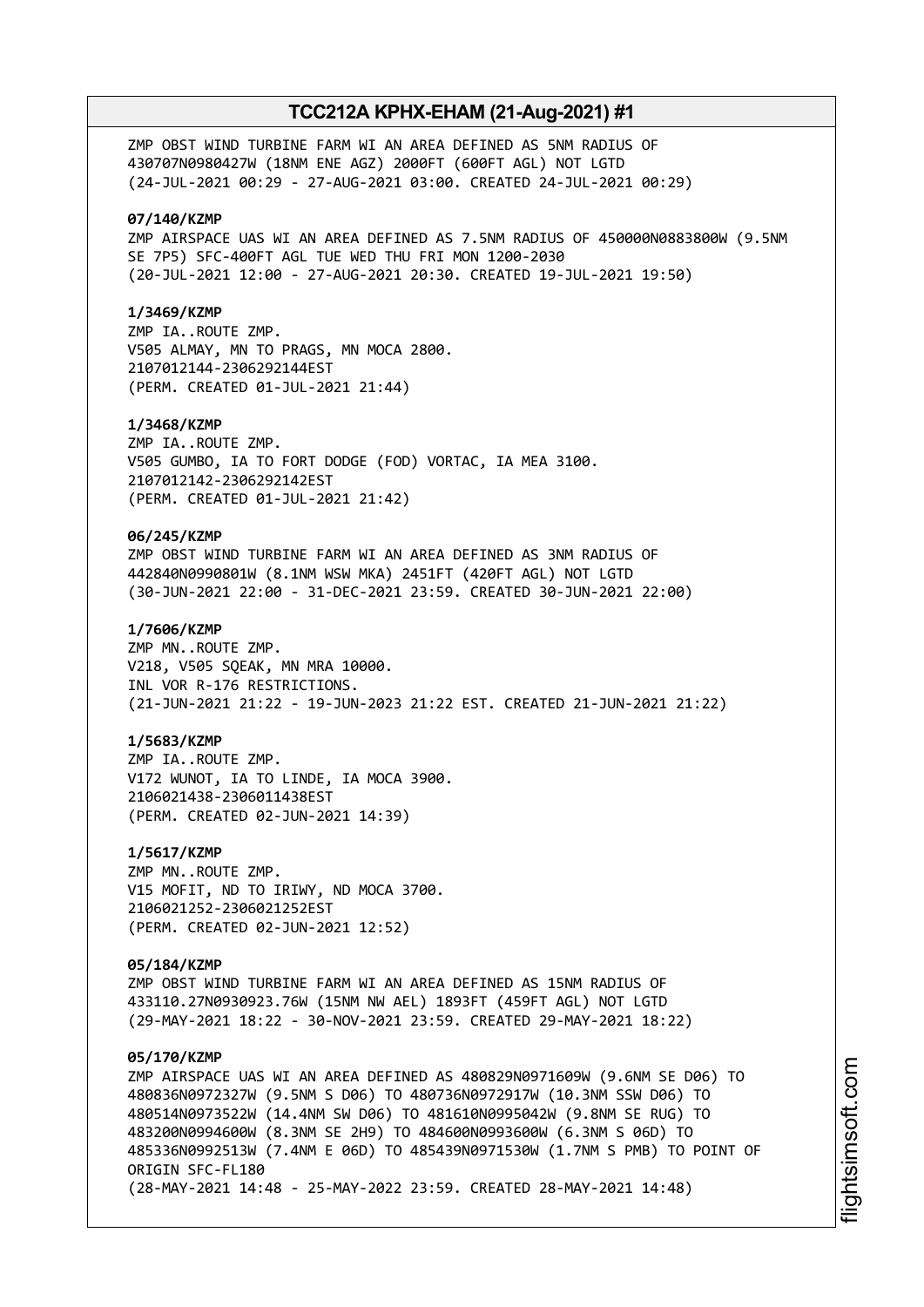#### **05/140/KZMP**

ZMP AIRSPACE UAS WI AN AREA DEFINED AS 485439N0971530W (2NM S PMB) TO 484942N0964014W (10NM NE HCO) TO 483722N0961709W (10NM NE 23D) TO 482554N0960458W (18.6NM NW 3G2) TO 480627N0955538W (10NM ENE TVF) TO 475746N0971617W (3.5NM W GFK) TO POINT OF ORIGIN 11000FT-FL180 (25-MAY-2021 14:01 - 25-MAY-2022 23:59. CREATED 25-MAY-2021 14:01)

#### **1/7155/KZMP**

ZMP MN..ROUTE ZMP. V412 REDWOOD FALLS (RWF) VOR/DME, MN TO FLYING CLOUD (FCM) VOR/DME, MN MEA 4000. 2104282016-2304282016EST (PERM. CREATED 28-APR-2021 20:17)

#### **04/146/KZMP**

ZMP SVC MINNEAPOLIS ARTCC CLASS E SERVICE AVBL WI AN AREA DEFINED AS 63NM RADIUS OF 462132.12N0872350.72W (SAW) 1200FT AGL-14500FT EXC SAWYER TWR CLASS D SFC AREA (20-APR-2021 20:35 - PERM. CREATED 20-APR-2021 20:35)

#### **04/009/KZMP**

ZMP AIRSPACE UAS WI AN AREA DEFINED AS 1NM RADIUS OF 453537.50N0931059.90W (4.0NM ENE CBG) SFC-400FT AGL SUN SAT SR-SS (04-APR-2021 11:48 - 31-OCT-2021 23:01. CREATED 01-APR-2021 19:16)

## **1/8045/KZMP**

ZMP ROUTE ZMP. V78 WATERTOWN (ATY) VORTAC, SD TO CLAPS INT, MN MOCA 3600. 2102251413-2302251413EST (PERM. CREATED 25-FEB-2021 14:15)

#### **1/2001/KZMP**

ZMP KS..ROUTE ZMP ZKC. V551 SALINA (SLN) VORTAC, KS TO MANKATO (TKO) VORTAC, KS MEA 6000. 2101071747-2301071747EST (PERM. CREATED 07-JAN-2021 17:47)

#### **0/2230/KZMP**

ZMP MT..ROUTE ZMP ZLC. J70 LEWISTOWN (LWT) VOR/DME, MT TO DICKINSON (DIK) VORTAC, ND MEA 21000. LWT VOR/DME RESTRICTION. (25-SEP-2020 19:29 - 25-SEP-2022 19:29 EST. CREATED 25-SEP-2020 19:29)

#### **09/105/KZMP**

ZMP OBST CRANE (ASN UNKNOWN) 460421N0933943W (17.5NM N 18Y) UNKNOWN (120FT AGL) FLAGGED AND LGTD DLY 1200-2200 (21-SEP-2020 12:00 - 01-JAN-2022 22:00. CREATED 14-SEP-2020 12:02)

#### **0/3546/KZMP**

ZMP MN..ROUTE ZMP. V78 WATERTOWN (ATY) VORTAC, SD TO CLAPS, MN MOCA 3600. 2008172013-2208172013EST (PERM. CREATED 17-AUG-2020 20:14)

### **0/4948/KZMP**

ZMP SD..ROUTE ZMP. V78 WATERTOWN (ATY) VORTAC, SD TO CLAPS, MN MOCA 3600.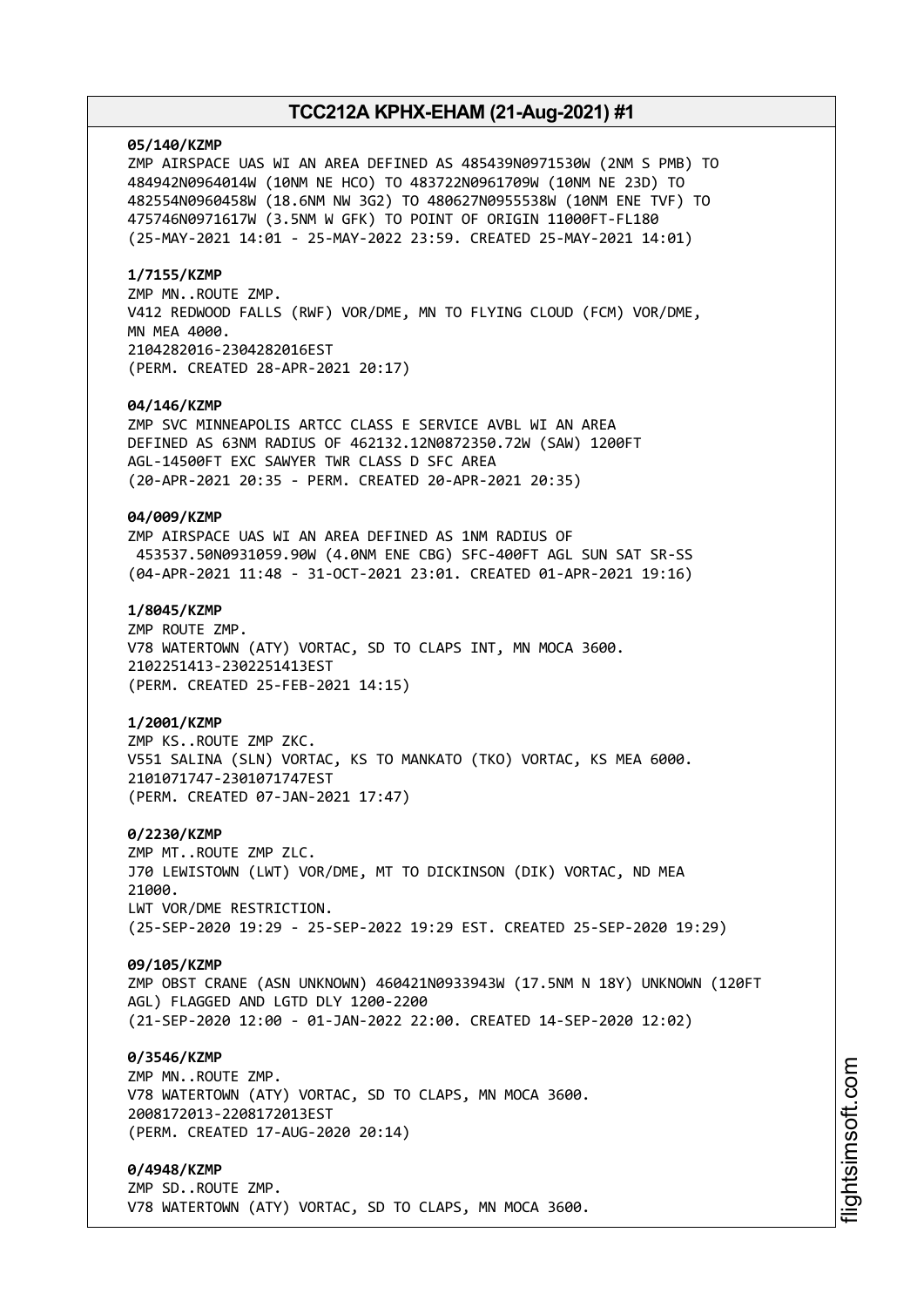2006012022-2206012022EST (PERM. CREATED 01-JUN-2020 20:23) **0/0061/KZMP** ZMP NE..ROUTE ZMP. V71 PAWNEE CITY (PWE) VORTAC, NE R-149 TO TOPEKA (TOP) VORTAC, KS R-330 MOCA 2900. 2005111724-2205051724EST (PERM. CREATED 11-MAY-2020 17:25) **0/5880/KZMP** ZMP WI..ROUTE ZMP. V129 EAU CLAIRE (EAU) VORTAC, WI R-176 TO NODINE (ODI) VORTAC, MN MEA 4700. EAU VORTAC R-176 UNUSABLE BELOW 4700. (22-JAN-2020 15:01 - 22-JAN-2022 14:59 EST. CREATED 22-JAN-2020 15:01) **0/5874/KZMP** ZMP WI..ROUTE ZMP. V129 EAU CLAIRE (EAU) VORTAC, WI R-341 TO COP MEA 6000. EAU VORTAC R-341 UNUSABLE BEYOND 40 NM BELOW 6000. 2001221451-2201221451EST (PERM. CREATED 22-JAN-2020 14:51) **0/5391/KZMP** ZMP ROUTE ZMP. V398 ALMAY, MN TO KASPR, MN MOCA 2900. 2001211612-2201211612EST (PERM. CREATED 21-JAN-2020 16:12) **0/5329/KZMP** ZMP ROUTE ZMP. V24 ALMAY, MN TO KASPR, MN MOCA 2900. 2001211439-2201211439EST (PERM. CREATED 21-JAN-2020 14:40) **0/3417/KZMP** ZMP WI..ROUTE ZMP. V26 EAU CLAIRE (EAU) VORTAC, WI R-088 FROM 40 NM TO COP MEA 7500. EAU VORTAC R-088 UNUSABLE BEYOND 40 NM BELOW 7500. 2001131829-2201131824EST (PERM. CREATED 13-JAN-2020 18:29) ┌──────────────────────────────────────────────────────────────────────────────┐

## │**CZWG (WINNIPEG FIR/UIR)** │

**M2380/21/CZWG** V41 BTN YPA - VOKUL - YVC: MEA/MOCA TO READ: 6000/5000 (20-AUG-2021 23:26 - 24-AUG-2021 12:00. CREATED 20-AUG-2021 23:26)

└──────────────────────────────────────────────────────────────────────────────┘

**M2379/21/CZWG** B6: BTN PA AND FO: MEA/MOCA TO READ 7000/4500 (20-AUG-2021 23:14 - 24-AUG-2021 12:00 EST. CREATED 20-AUG-2021 23:14)

## **G1396/21/CZWG**

AIRSPACE SECURITY WARNING ISSUED BY THE DEPARTMENT OF TRANSPORT IN RESPONSE TO THE VOLATILE SECURITY SITUATION IN AFGHANISTAN. POTENTIAL RISK FROM EXTREMIST AND MILITANT ACTIVITY AND LIMITED i⊒<br>⊫ htsim soft.c om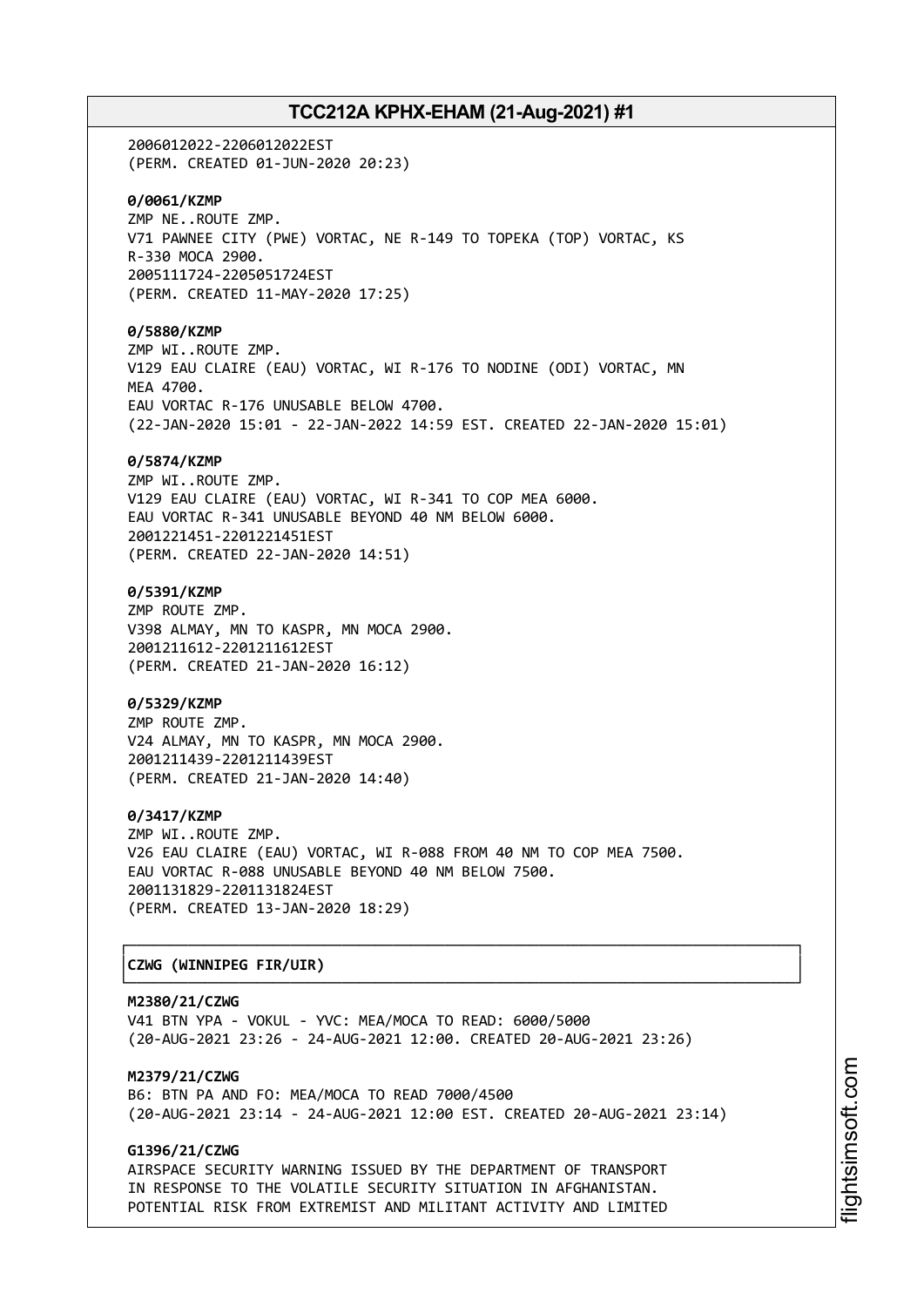RISK MITIGATION CAPABILITIES. CANADIAN AIR OPERATORS AND OWNERS OF AIRCRAFT REGISTERED IN CANADA ARE ADVISED NOT TO ENTER THE AIRSPACE OF AFGHANISTAN (KABUL FIR (OAKX)). (20-AUG-2021 22:15 - 18-NOV-2021 16:00. CREATED 20-AUG-2021 22:15) **M2378/21/CZWG** PURSUANT TO CAR 601.14, 601.15(B) AND 601.16, FOREST FIRE RESTRICTED AIRSPACE IS ESTABLISHED WITHIN AREA BOUNDED BY 540500N 1045800W - 540500N 1045100W - 535900N 1045100W - 535900N 1045800W - 540500N 1045800W (CENTRE APRX 21NM NE CANDLE LAKE AIRPARK AD) . THE FIRE IS LOCATED WITHIN AREA BOUNDED BY 540500N 1045800W - 540500N 1045100W - 535900N 1045100W - 535900N 1045800W - 540500N 1045800W. AERIAL FIRE SUPPRESSION IN PROGRESS. NO PERSON SHALL OPR AN ACFT, INCLUDING REMOTELY PILOTED ACFT (RPA-DRONE, WITHIN THE AREA DESCRIBED EXC WHERE OPR UNDER CAR 601.17. SFC-4000FT AMSL (21-AUG-2021 03:00 - 24-AUG-2021 12:00. CREATED 20-AUG-2021 22:00) **M2377/21/CZWG** PURSUANT TO CANADIAN AVIATION REGULATIONS (CAR) 601.14, 601.15(B) AND 601.16, FOREST FIRE RESTRICTED AIRSPACE IS ESTABLISHED WITHIN AREA BOUNDED BY 535400N 1044100W - 540000N 1042400W - 533900N 1041600W - 534400N 1043800W - 535400N 1044100W (CENTRE APRX 30NM ENE CANDLE LAKE AIRPARK AD/ APRX 30NM SSE LITTLE BEAR LAKE AD) . THE FIRE IS LOCATED WITHIN AREA BOUNDED BY 535300N 1043800W - 535700N 1042600W - 534100N 1041900W - 534600N 1043800W - 535300N 1043800W. AERIAL FIRE SUPPRESSION IN PROGRESS. NO PERSON SHALL OPR AN ACFT, INCLUDING REMOTELY PILOTED ACFT (RPA-DRONE, WITHIN THE AREA DESCRIBED EXC WHERE OPR UNDER CAR 601.17. SFC-3500FT AMSL (21-AUG-2021 03:00 - 24-AUG-2021 12:00. CREATED 20-AUG-2021 21:45) **M2375/21/CZWG** PURSUANT TO CANADIAN AVIATION REGULATIONS (CAR) 601.14, 601.15(B), AND 601.16, RESTRICTED AIRSPACE IS ESTABLISHED WITHIN AREA BOUNDED BY 545200N 1053100W - 545430N 1052300W - 544900N 1052000W - 544700N 1052930W - 545200N 1053100W. RESTRICTED AIRSPACE IS ESTABLISHED WITHIN AREA BOUNDED BY 545100N 1052900W - 545300N 1052330W - 544900N 1052200W - 544530N 1052900W - 545100N 1052900W (CENTER APRX 19NM S LA RONGE AD) . AERIAL HOT SPOT MONITORING WITHIN FIRE AREA BY FIRE AGENCY USING REMOTELY PILOTED ACFT (RPA-DRONE) DURING HOURS OF DARKNESS. NO PERSON SHALL OPERATE AN ACFT INCLUDING REMOTELY PILOTED ACFT (RPA- DRONE) WITHIN THE AREA DESCRIBED EXCEPT WHERE OPERATING UNDER CAR 601.17. SFC-3500FT AMSL (23-AUG-2021 03:00 - 25-AUG-2021 12:00. CREATED 20-AUG-2021 20:11) **M2372/21/CZWG** BLASTING ACT WILL TAKE PLACE 0.5NM RADIUS CENTRED ON 560429N 960305W (APRX 1.5 SE YORK LANDING AD) SFC TO 500FT AGL SFC-500FT AGL (21-AUG-2021 20:00 - 21-AUG-2021 23:00. CREATED 20-AUG-2021 18:21) **M2368/21/CZWG** V325: BTN YVC AND YQD: MOCA TO READ 4000 (20-AUG-2021 14:27 - 22-AUG-2021 12:00. CREATED 20-AUG-2021 14:27)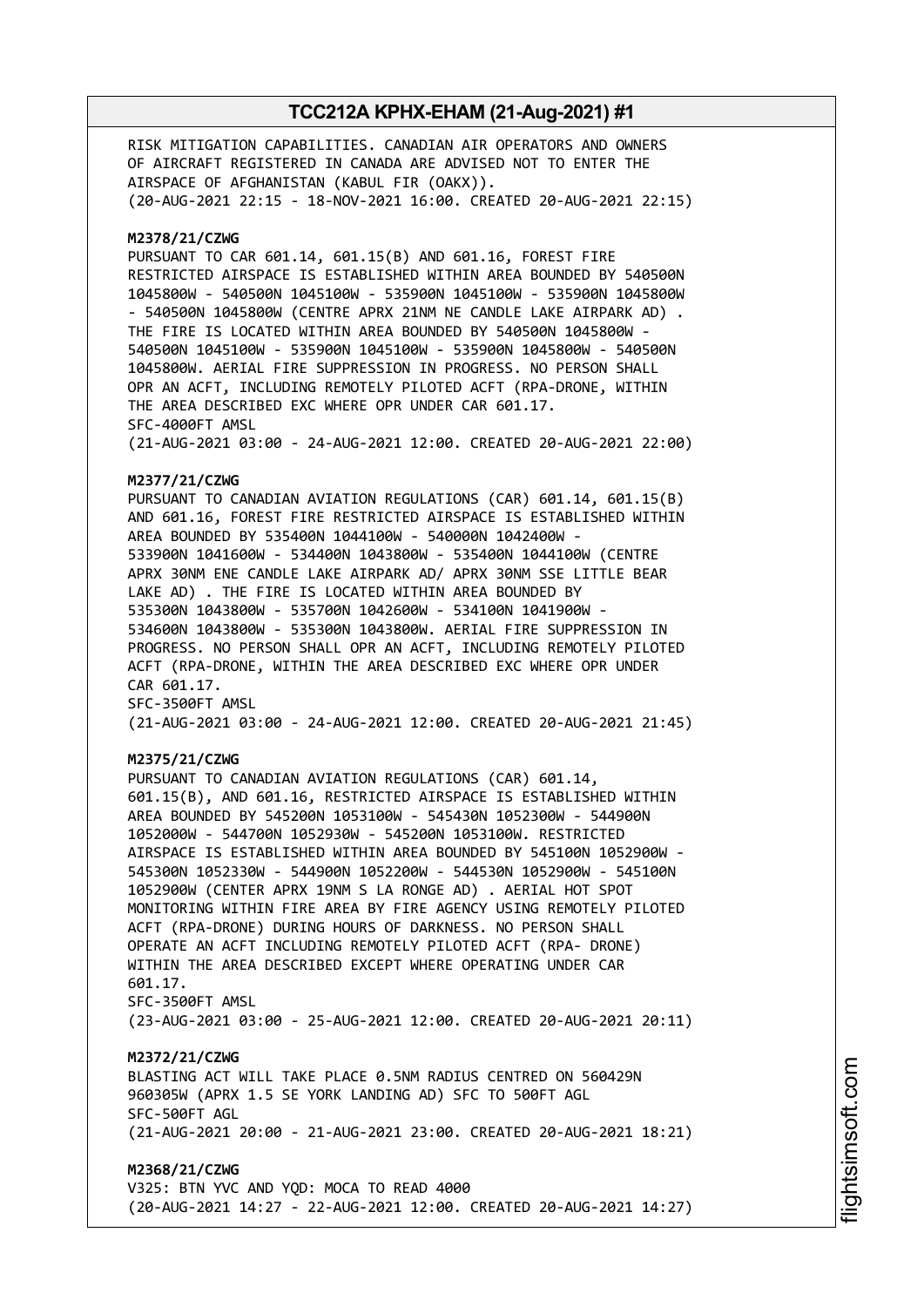**M2366/21/CZWG** PARAJUMPS ACT WILL TAKE PLACE WITHIN 1NM RADIUS CENTRED ON 521649N 1064102W (SASKATOON / RICHTER FIELD AD) SFC-12500FT AMSL DAILY 1400-0300 (20-AUG-2021 14:00 - 23-AUG-2021 03:00. CREATED 20-AUG-2021 12:13) **G1391/21/CZWG** PURSUANT TO CANADIAN AVIATION REGULATIONS (CAR) 601.14, 601.15(B) AND 601.16, FOREST FIRE RESTRICTED AIRSPACE IS ESTABLISHED WITHIN AREA BOUNDED BY 543800N 1025400W - 543800N 1024500W - 543000N 1024500W - 543000N 1025400W - 543800N 1025400W (CENTRE APRX 14NM S JAN LAKE AD) . THE FIRE IS LOCATED WITHIN AREA BOUNDED BY 543700N 1025300W - 543700N 1024600W - 543100N 1024600W - 543100N 1025300W - 543700N 1025300W. AERIAL FIRE SUPPRESSION IN PROGRESS. NO PERSON SHALL OPR AN ACFT, INCLUDING REMOTELY PILOTED ACFT (RPA-DRONE, WITHIN THE AREA DESCRIBED EXC WHERE OPR UNDER CAR 601.17. SFC-3000FT AMSL (20-AUG-2021 03:00 - 22-AUG-2021 12:00. CREATED 19-AUG-2021 19:09) **M2348/21/CZWG** AERIAL SURVEY ACT WILL TAKE PLACE WITHIN 10NM RADIUS CENTRED ON 534923N 0925753W (APRX 15NM N BIG HOOK WILDERNESS CAMP (WATER)). SFC-700FT AGL SR-SS (18-AUG-2021 19:20 - 05-SEP-2021 00:00. CREATED 18-AUG-2021 19:18) **M2346/21/CZWG** RR11 BTN YNE AND RL: MEA TO READ 5500 AR7 BTN WG AND YIV: MEA/MOCA TO READ 5500 (18-AUG-2021 19:00 - 25-AUG-2021 19:00 EST. CREATED 18-AUG-2021 19:00) **M2345/21/CZWG** PURSUANT TO CANADIAN AVIATION REGULATIONS (CAR) 601.14, 601.15(B) AND 601.16, FOREST FIRE WITHIN 17 NM EITHER SIDE OF LINE 515600N 0961000W - 524100N 0960600W. RESTRICTED AIRSPACE IS ESTABLISHED WITHIN AREA BOUNDED BY 5244N 09644W - 5246N 09525W - 5202N 09538W - 5149N 09554W - 5147N 09526W - 5142N 09541W - 5154N 09637W - 5244N 09644W (CENTER APRX 28 NM NW LITTLE GRAND RAPIDS AD) . . AERIAL FIRE SUPPRESSION IN PROGRESS. NO PERSON SHALL OPR AN ACFT, INCLUDING REMOTELY PILOTED ACFT (RPA-DRONE), WITHIN THE AREA DESCRIBED EXC WHERE OPR UNDER CAR 601.17. FOR AUTH TO ENTER CTC DUTY OFFICER 204-345-1418. SFC-4500FT AMSL (18-AUG-2021 18:17 - 25-AUG-2021 19:00 EST. CREATED 18-AUG-2021 18:17) **M2344/21/CZWG** PURSUANT TO CANADIAN AVIATION REGULATIONS (CAR) 601.14, 601.15(B) AND 601.16, FOREST FIRE AREA WITHIN 11NM RADIUS CENTRED ON 5140N 9619W (APRX 16NM ESE BLOODVEIN RIVER AD) . RESTRICTED AIRSPACE IS ESTABLISHED WITHIN AREA BOUNDED BY 5154N 9637W - 5149N 9553W - 5131N 9554W - 5125N 9628W - 5138N 9649W - 5154N 9637W. AERIAL FIRE SUPPRESSION IN PROGRESS. NO PERSON SHALL OPR AN ACFT, INCLUDING REMOTELY PILOTED ACFT (RPA-DRONE)

AND MODEL ACFT, WITHIN THE AREA DESCRIBED EXC WHERE OPR UNDER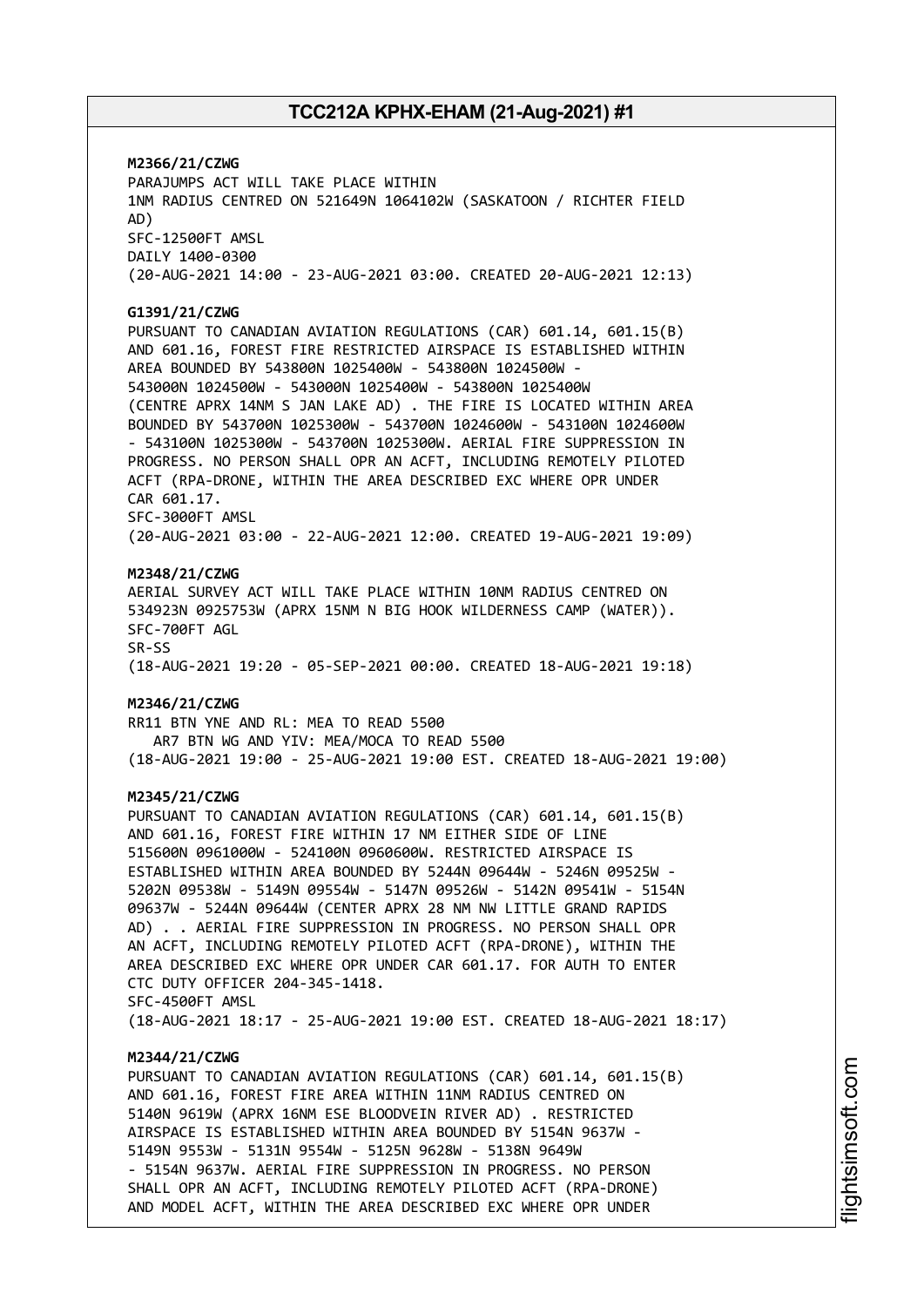CAR 601.17. FIRE SUPRESSION ACFT MONITORING 131.37MHZ. FOR AUTH TO ENTER CTC DUTY OFFICER 204-345-1418. SFC-4000FT AMSL (18-AUG-2021 18:03 - 25-AUG-2021 19:00 EST. CREATED 18-AUG-2021 18:03) **M2294/21/CZWG** ADVISORY AREA CYA407(M) SOUTHPORT ACT SFC-8000FT AMSL MON-FRI 1230-2230 (16-AUG-2021 12:30 - 31-AUG-2021 22:30. CREATED 14-AUG-2021 17:54) **M2276/21/CZWG** BROADVIEW VOR YDR 117.5MHZ UNMONITORED (13-AUG-2021 18:16 - 03-SEP-2021 23:59. CREATED 13-AUG-2021 18:16) **G1345/21/CZWG** RESTRICTED AREA CYR301 CAMP DUNDURN SOUTH OF 5154N ACT SFC-9000FT AMSL (17-AUG-2021 11:00 - 22-AUG-2021 23:00. CREATED 12-AUG-2021 19:57) **M2195/21/CZWG** PURSUANT TO SECTION 5.1 OF THE AERONAUTICS ACT, THE AIRSPACE WITHIN 2NM RADIUS CENTERED ON 493258N 964046W (SHOW CENTRE AT STEINBACH AD) IS RESTRICTED DURING AEROBATIC COMPETITION. NO PERSON SHALL OPR AN ACFT, INCLUDING REMOTELY PILOTED ACFT (RPA-DRONE), WITHIN THE AREA DESCRIBED UNLESS THE FLT IS AUTH BY CHIEF JUDGE 403-483-2238. SFC-5500FT AMSL AUG 20 1400-0400 AUG 21 1300-0400 AUG 22 1300-1800 (20-AUG-2021 14:00 - 22-AUG-2021 18:00. CREATED 10-AUG-2021 19:04) **M2189/21/CZWG** BLASTING ACT WILL TAKE PLACE WITHIN 0.5NM RADIUS CENTRED ON 525940N 971511W (APRX 4571FT E POPLAR RIVER AD). SFC-50FT AGL DAILY 1300-2300 (10-AUG-2021 13:00 - 24-AUG-2021 23:00. CREATED 10-AUG-2021 12:24) **G1302/21/CZWG** COVID-19: FLIGHT RESTRICTIONS PURSUANT TO SECTION 5.1 OF THE AERONAUTICS ACT, THE MINISTER OF TRANSPORT IS OF THE OPINION IT IS NECESSARY FOR AVIATION SAFETY AND THE PROTECTION OF THE PUBLIC, TO PROHIBIT THE OPS OF ACFT INVOLVED IN SKED AND NON SKED INTL COMMERCIAL AIR SVC FM INDIA, FOR THE TRANSPORT OF PASSENGERS ON AN INBOUND FLT TO CANADA. THIS PROHIBITION FURTHER APPLIES TO OPS OF ACFT INVOLVED IN PRIVATE AND CHARTER AIR SVC. THIS PROHIBITION DOES NOT APPLY TO ACFT OPERATED IN THE FLW CIRCUMSTANCES: - CARGO FLT - MEDEVAC FLT - FERRY FLT - FLIGHT CREW REPATRIATION FLT - TECHNICAL STOPS WHERE PASSENGERS DO NOT DISEMBARK, OR - AT ALTERNATE AP IDENTIFIED IN A FLT PLAN TO ADDRESS WX, OR - ACFT SAFETY SITUATIONS, OR - FLT EN ROUTE TO CANADA AT THE TIME THIS NOTICE TAKES EFFECT - IN THE CASE WHERE SPECIAL AUTH HAS BEEN GRANTED BY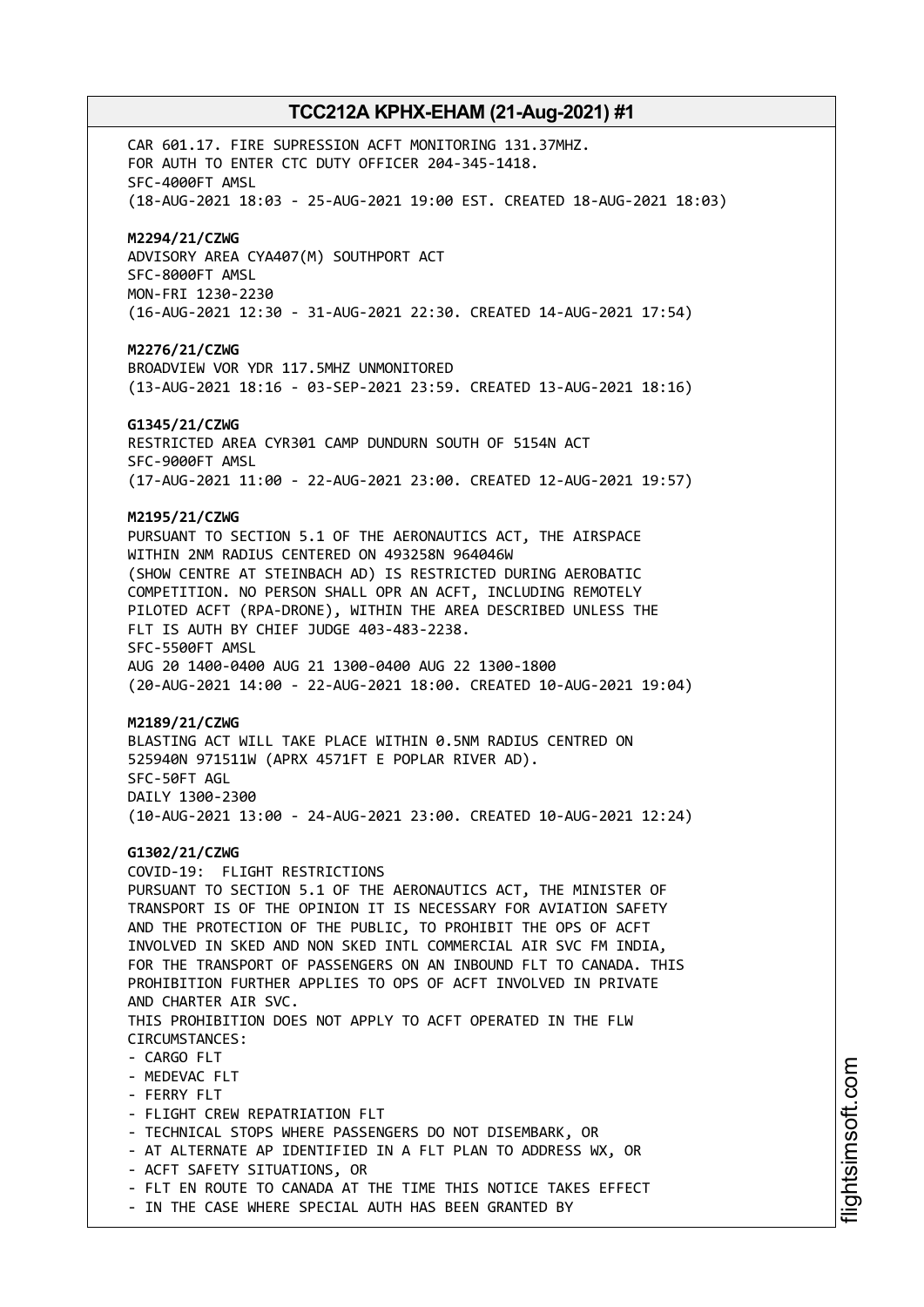TRANSPORT CANADA: 1-613-992-6853. SFC-UNL (09-AUG-2021 21:10 - 22-SEP-2021 03:59. CREATED 09-AUG-2021 21:10) **D2092/21/CZWG** BLASTING ACT WILL TAKE PLACE WITHIN 1NM RADIUS CENTRED ON 554122N 1033510W (APRX 3000FT BFR THR 23 AND 2090FT LEFT EXTENDED RCL SEABEE MINE AD) SFC-1000FT AGL (04-AUG-2021 17:07 - 30-SEP-2021 23:59. CREATED 04-AUG-2021 17:07) **G1190/21/CZWG** - AEROPORT DE QUEBEC-JEAN LESAGE (CYQB) - CALGARY INTL AIRPORT (CYYC) - EDMONTON INTL AIRPORT (CYEG) - WINNIPEG INTL AIRPORT- JAMES ARMSTRONG (CYWG) - TORONTO-PEARSON INTL AIRPORT (CYYZ) - OTTAWA INTL AIRPORT (CYOW) - VANCOUVER INTL AIRPORT (CYVR) - HALIFAX INTL AIRPORT-STANDFIELD (CYHZ) THIS RESTRICTION DOES NOT APPLY TO ACFT OPERATED IN THE FLW CIRCUMSTANCES: - DIRECT FLT FM SAINT-PIERRE-ET-MIQUELON - MEDEVAC FLT - FERRY AND CREW REPATRIATION FLT - CARGO FLIGHTS CARRYING ONLY AIRCREW OR AIRLINE EMPLOYEES - TECHNICAL STOPS WHERE PASSENGERS DO NOT DISEMBARK - AT ALTERNATE AP IDENTIFIED IN A FLT PLAN TO ADDRESS WX - ACFT SAFETY SITUATIONS, OR - IN THE CASE WHERE SPECIAL AUTH ) HAS BEEN GRANTED BY TRANSPORT CANADA: 1-888-857-4003. SFC-UNL) PART 2 OF 2 (09-AUG-2021 04:01 - 29-OCT-2021 04:00. CREATED 02-AUG-2021 11:42) **G1190/21/CZWG** COVID-19: FLIGHT RESTRICTIONS UNTIL FURTHER NOTICE, WITH THE INTENT TO PREVENT THE SPREAD OF COVID-19 THROUGHOUT CANADA, ALL COMMERCIAL AIR SVC, PRIVATE OPR (CAR SUBPART 604) AND FOREIGN BUSINESS AVIATION, THAT ARE TRANSPORTING PASSENGERS TO CANADA MUST COMPLY WITH THE PROVISIONS OF THE INTERIM ORDER RESPECTING CERTAIN REQUIREMENTS FOR CIVIL AVIATION DUE TO COVID-19, ISSUED BY THE MINISTER OF TRANSPORT AND CURRENTLY IN FORCE. THIS INCLUDES A REQUIREMENT PASSENGERS TO WEAR FACE MASKS AND PROVIDE EVIDENCE OF A NEGATIVE RESULT FOR A COVID-19 MOLECULAR TEST PRIOR TO BOARDING. IN ADDITION TO ABV, AND PURSUANT TO SECTION 5.1 OF THE AERONAUTICS ACT, ALL COMMERCIAL AIR SVC, PRIVATE OPR (CAR SUBPART 604) AND FOREIGN BUSINESS AVIATION, THAT ARE TRANSPORTING PASSENGERS TO CANADA MUST, FOR THE PURPOSE OF DISEMBARKING PASSENGERS, LAND AT ONE OF THE FOLLOWING AP: - AEROPORT INTL DE MONTREAL-TRUDEAU (CYUL) PART 1 OF 2 (09-AUG-2021 04:01 - 29-OCT-2021 04:00. CREATED 02-AUG-2021 11:42)

i⊒<br>⊫ htsim soft.c om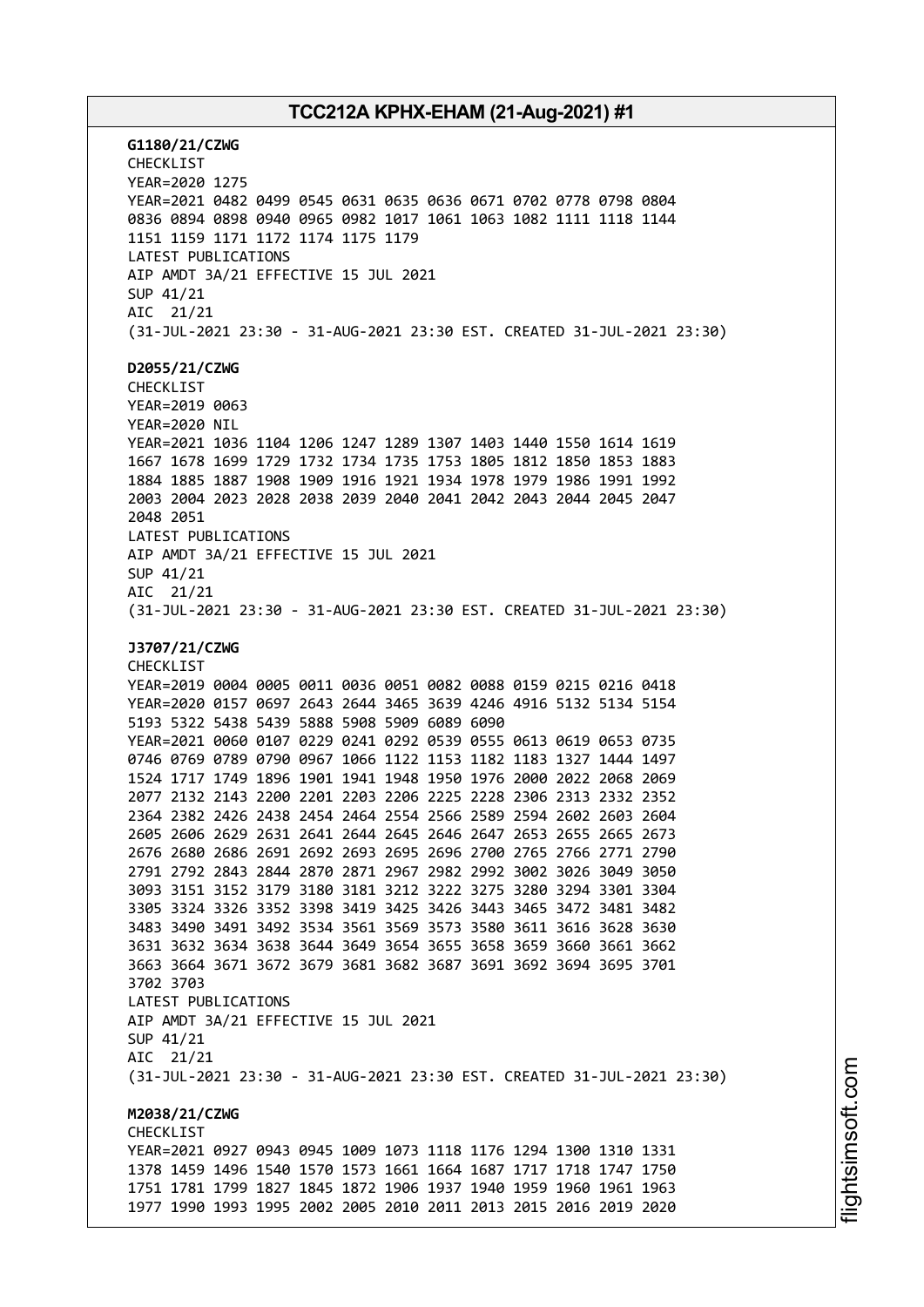2021 2022 2023 2024 2025 2026 2027 2028 2029 2030 2031 2032 2033 2035 2036 LATEST PUBLICATIONS AIP AMDT 3A/21 EFFECTIVE 15 JUL 2021 SUP 41/21 AIC 21/21 (31-JUL-2021 23:30 - 31-AUG-2021 23:30 EST. CREATED 31-JUL-2021 23:30) **G1172/21/CZWG** PARAJUMP ACT WILL TAKE PLACE WITHIN 2NM RADIOUS CENTRED ON 502605N 1052316W (APRX AT MOOSE JAW MUNICIPAL) SFC-12500FT AGL SR-SS (30-JUL-2021 18:07 - 27-OCT-2021 23:47. CREATED 30-JUL-2021 18:07) **G1151/21/CZWG** COVID 19: INFORMATION BORDER SVC ARE TEMPO SUSPENDED AT THE MAJORITY OF SMALL AIRPORTS ACROSS CANADA. FOR AN UPDATED LIST OF AUTH AIRPORTS OF ENTRY SEE THE LINK FOR OPEN PORTS OF ENTRY AT WWW.CBSA-ASFC.GC.CA/OFFICES (29-JUL-2021 17:01 - 29-OCT-2021 15:00 EST. CREATED 29-JUL-2021 17:01) **M1961/21/CZWG** ADVISORY AREA CYA413(M) SOUTHPORT ACT 5000FT AMSL-8000FT AMSL MON-FRI 1230-2230 (26-JUL-2021 16:57 - 31-AUG-2021 22:30. CREATED 26-JUL-2021 16:57) **M1940/21/CZWG** PURSUANT TO SECTION 5.1 OF THE AERONUCTICS ACT, THE AIRSPACE SURROUNDING MARIEVAL INDIAN RESIDENTIAL SCHOOL IS RESTRICTED WITHIN AREA BOUNDED BY 503502N 1023924W - 503459N 1023908W - 503450N 1023918W - 503456N 1023931W - 503502N 1023924W (CENTER APRX 14.5NM NE GRENFELL AD) . NO PERSON SHALL OPR AN ACFT, INCLUDING REMOTELY PILOTED ACFT (RPA-DRONE) AND MODEL ACFT, WITHIN THE AREA DESCRIBED UNLESS THE FLT IS AUTH BY THE ADMIN NATION NAVIGATOR 639-205-7811. SFC-3000FT AMSL (25-JUL-2021 23:47 - 25-AUG-2021 23:59 EST. CREATED 25-JUL-2021 23:47) **M1827/21/CZWG** REGINA PSR U/S. FLT WITHIN 40NM RADIUS CENTRED ON 502559N 1044017W, 12500FT AMSL AND BLW, WILL NOT BE PROVIDED NON-TRANSPONDER EQUIPPED ACFT TFC INFO. (16-JUL-2021 04:25 - 29-AUG-2021 00:00 EST. CREATED 16-JUL-2021 04:26) **L3498/21/CZWG** BLASTING ACT WILL TAKE PLACE WITHIN 1NM RADIUS CENTRED ON 544544N 1015308W (APRX 1.95NM WNW FLIN FLON/CHANNING (WATER) AD) SFC-1500FT AGL (07-JUL-2021 16:24 - 05-OCT-2021 18:00. CREATED 07-JUL-2021 16:24) **G0940/21/CZWG** PARAJUMPS ACT WILL TAKE PLACE WITHIN 1.5 NM RADIUS CENTRED ON GIMLI INDUSTRIAL PARK AD SFC-12500FT AMSL (05-JUL-2021 01:14 - 05-OCT-2021 01:00. CREATED 05-JUL-2021 01:14)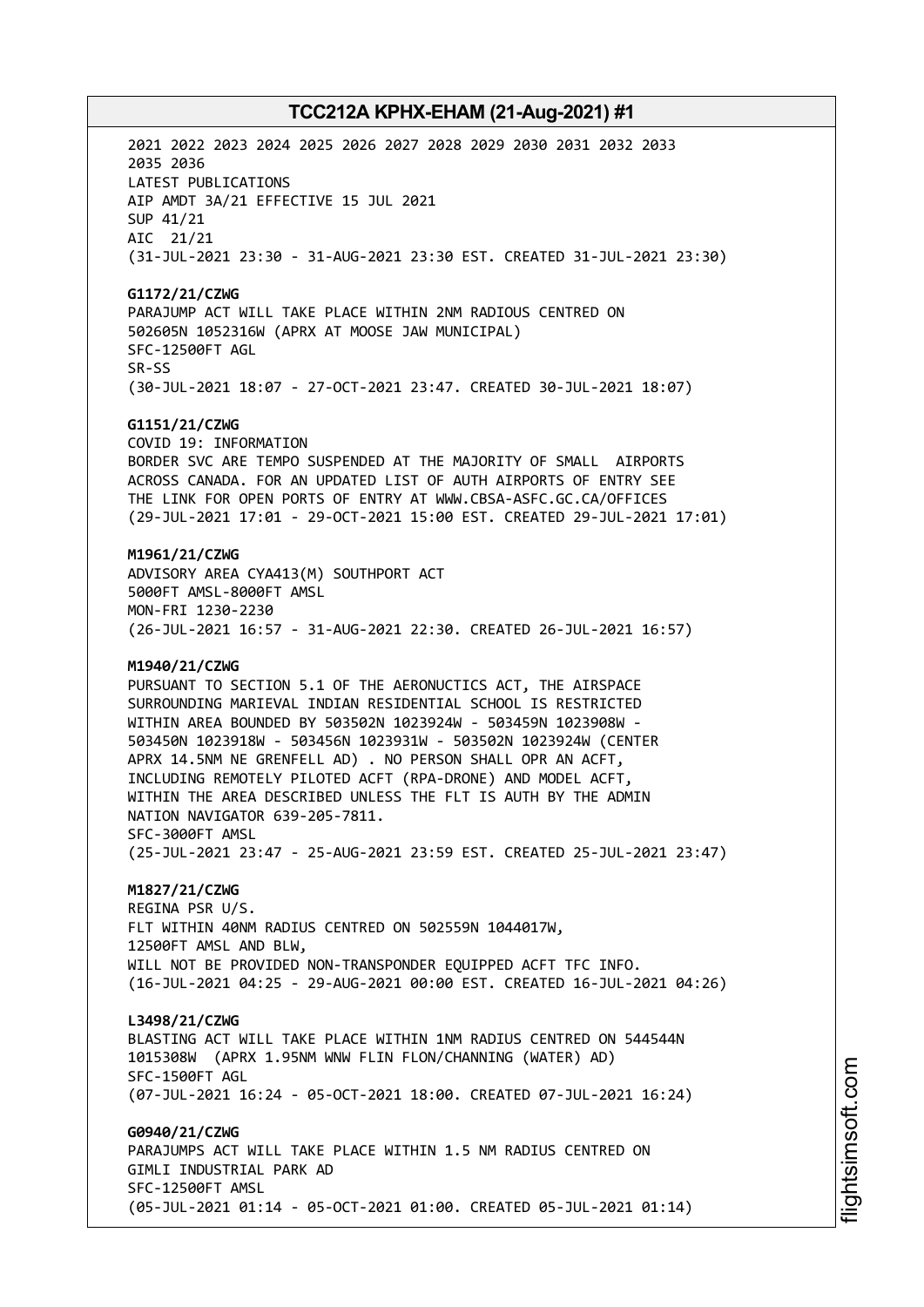**G0898/21/CZWG** COVID-19: FLIGHT RESTRICTIONS UNTIL FURTHER NOTICE, WITH THE INTENT TO PREVENT THE SPREAD OF THE COVID-19 VIRUS THROUGHOUT NUNAVUT ALL NON-SKED FLT ORIGINATING OUTSIDE OF NUNAVUT LDG IN NUNAVUT ARE REQUIRED TO CTC THE OFFICE OF NUNAVUT'S CHIEF PUBLIC HEALTH OFFICE IN ADVANCE CPHOTRAVELREQUESTS GOV.NU.CA OR CALL 1-867-975-5772. IT IS RECOMMENDED TO CTC 24 HR IN ADVANCE (30-JUN-2021 18:58 - 28-SEP-2021 18:00 EST. CREATED 30-JUN-2021 18:58) **G0798/21/CZWG** WINNIPEG CENTRE PERIPHERAL STATION (PAL) 225.2MHZ AT KENORA U/S (18-JUN-2021 20:57 - 17-SEP-2021 23:59. CREATED 18-JUN-2021 20:57) **G0671/21/CZWG** COVID-19: FLIGHT RESTRICTIONS UNTIL FURTHER NOTICE, WITH THE INTENT TO PREVENT THE SPREAD OF COVID-19 THROUGHOUT CANADA, AN OPERATOR OPERATING A FLIGHT BETWEEN TWO POINTS IN CANADA OR A FLIGHT TO CANADA MUST COMPLY WITH THE PROVISIONS OF THE INTERIM ORDER RESPECTING CERTAIN REQUIREMENTS FOR CIVIL AVIATION DUE TO COVID-19, ISSUED BY THE MINISTER OF TRANSPORT AND CURRENTLY IN FORCE. THIS INCLUDES A REQUIREMENT FOR PASSENGER FACE MASKS. OPERATORS ARE REQUIRED TO NOTIFY PASSENGERS OF THE LATEST MEASURES TO PREVENT THE SPREAD OF COVID-19 TAKEN BY THE TERRITORIAL AND PROVINCIAL GOVERNMENT WITH JURISDICTION AT THE DESTINATION AERODROME FOR THAT FLIGHT, OR BY THE FEDERAL GOVERNMENT. SFC-UNL (03-JUN-2021 16:31 - 02-SEP-2021 16:00 EST. CREATED 03-JUN-2021 16:31) ┌──────────────────────────────────────────────────────────────────────────────┐ │**CZUL (MONTREAL FIR/UIR)** │ └──────────────────────────────────────────────────────────────────────────────┘ **H2674/21/CZUL** BALLOON LAUNCH WILL TAKE PLACE 453205N 0730857W (APRX 4.3NM NE ST-MATHIAS/GRANT AD) . MAX DIAMETER 4FT. PAYLOAD WEIGHT 0.26 POUNDS. ASCENT RATE 1067FPM. BURST ALT 68900FT AMSL SFC-UNL (23-AUG-2021 15:00 - 23-AUG-2021 17:30. CREATED 21-AUG-2021 16:23)

**N2714/21/CZUL** ADVISORY AREA CYA524(S) HAWKESBURY ACT SFC-7000FT AMSL (21-AUG-2021 15:00 - 21-AUG-2021 23:00. CREATED 21-AUG-2021 14:24)

**H2667/21/CZUL** ADVISORY AREA CYA645(P) ST-ESPRIT ACT ABV 12500FT AMSL TO 16000FT AMSL 12500FT AMSL-16000FT AMSL (21-AUG-2021 12:00 - 22-AUG-2021 01:00. CREATED 21-AUG-2021 11:45)

**H2666/21/CZUL** ADVISORY AREA CYA644(P) ST-ESPRIT ACT SFC-12500FT AMSL (21-AUG-2021 12:00 - 22-AUG-2021 01:00. CREATED 21-AUG-2021 11:44)

**N2707/21/CZUL**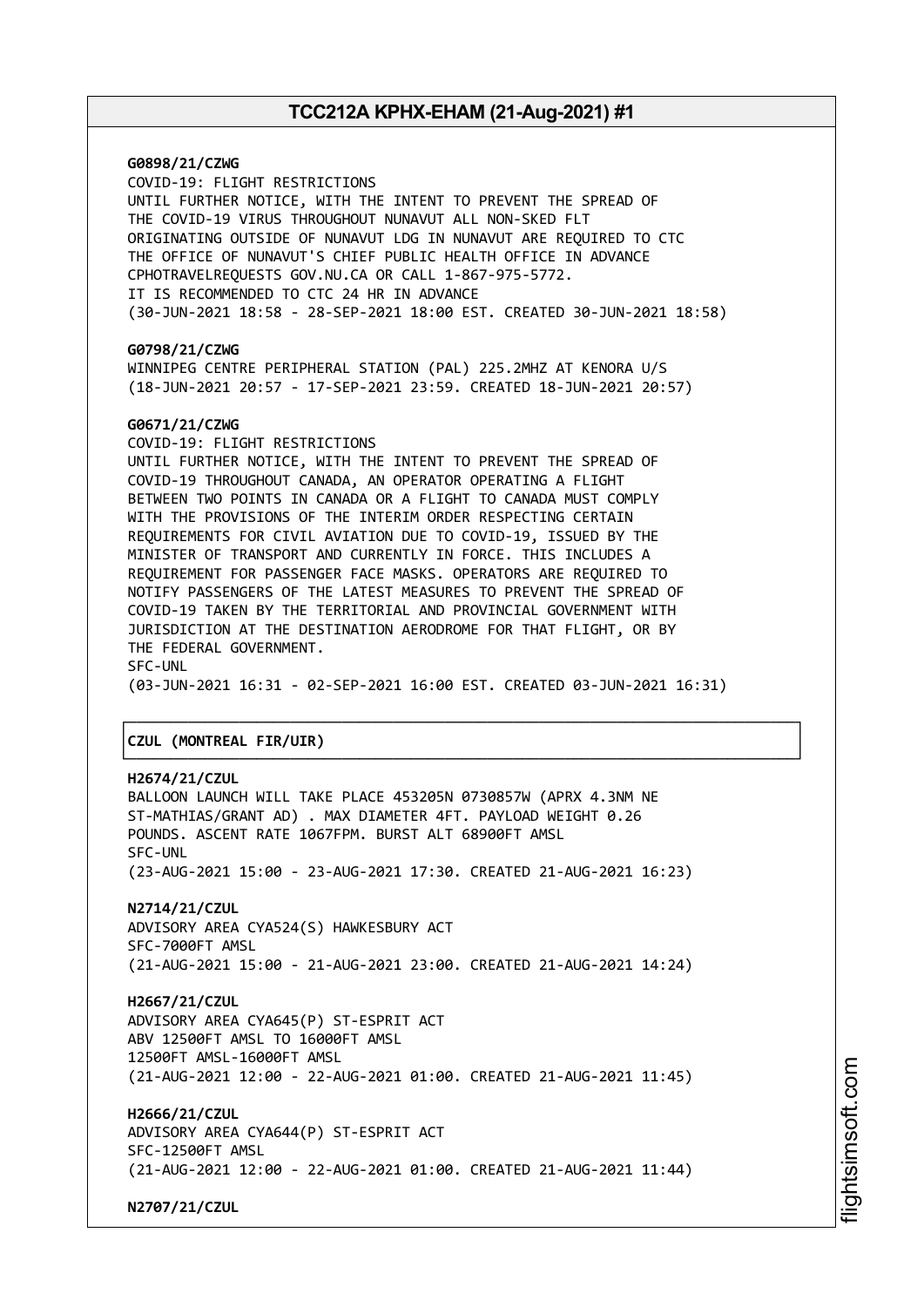ADVISORY AREA CYA534(S) KARS ACT SFC TO BLW 2500FT AMSL SFC-2500FT AMSL (21-AUG-2021 12:00 - 21-AUG-2021 23:59. CREATED 21-AUG-2021 11:18) **N2706/21/CZUL** ADVISORY AREA CYA528(S)(T) KEMPTVILLE ACT SFC TO BLW 4000FT AMSL SFC-4000FT AMSL (21-AUG-2021 12:00 - 21-AUG-2021 23:59. CREATED 21-AUG-2021 11:17) **N2705/21/CZUL** ADVISORY AREA CYA633(P) JOLIETTE ACT ABV 12500FT AMSL TO 13500FT AMSL 12500FT AMSL-13500FT AMSL (21-AUG-2021 11:30 - 22-AUG-2021 01:00. CREATED 21-AUG-2021 08:41) **N2704/21/CZUL** ADVISORY AREA CYA632(P) JOLIETTE ACT SFC-12500FT AMSL (21-AUG-2021 11:30 - 22-AUG-2021 01:00. CREATED 21-AUG-2021 08:40) **H2658/21/CZUL** MONTREAL CENTRE PERIPHERAL STATION (PAL) 132.675MHZ AT INUKJUAK U/S (21-AUG-2021 00:17 - 23-AUG-2021 23:59. CREATED 21-AUG-2021 00:17) **H2656/21/CZUL** AIRSPACE SECURITY WARNING ISSUED BY THE DEPARTMENT OF TRANSPORT IN RESPONSE TO THE VOLATILE SECURITY SITUATION IN AFGHANISTAN. POTENTIAL RISK FROM EXTREMIST AND MILITANT ACTIVITY AND LIMITED RISK MITIGATION CAPABILITIES. CANADIAN AIR OPERATORS AND OWNERS OF AIRCRAFT REGISTERED IN CANADA ARE ADVISED NOT TO ENTER THE AIRSPACE OF AFGHANISTAN (KABUL FIR (OAKX)). (20-AUG-2021 22:18 - 18-NOV-2021 16:00. CREATED 20-AUG-2021 22:18) **H2648/21/CZUL** GAS VENTING ACT WILL TAKE PLACE WITHIN 0.3NM RADIUS CENTRED ON 452216N 740728W (APRX 1.35NM S MONTREAL/ST-LAZARE AD) SFC-1650FT AGL (21-AUG-2021 14:00 - 21-AUG-2021 21:00. CREATED 20-AUG-2021 18:22) **N2700/21/CZUL** BLASTING ACT WILL TAKE PLACE 0.27NM RADIUS CENTERED ON 604925N 780802W (APRX 1410FT BFR THR 26 AND 220FT NORTH EXTENDED RCL CYKO AD) SFC TO 400 FT AGL 492 FT AMSL SFC-492FT AMSL DAILY 2100-2200 (23-AUG-2021 21:00 - 25-AUG-2021 22:00. CREATED 20-AUG-2021 16:48) **H2645/21/CZUL** KUUJJUAQ RADAR U/S. FLT WITHIN 200NM RADIUS CENTRED ON 580845N 0682412W MAY BE DENIED ROUTING AND/OR ALT REQUESTS (21-AUG-2021 19:00 - 21-AUG-2021 22:30. CREATED 20-AUG-2021 15:36)

**H2636/21/CZUL**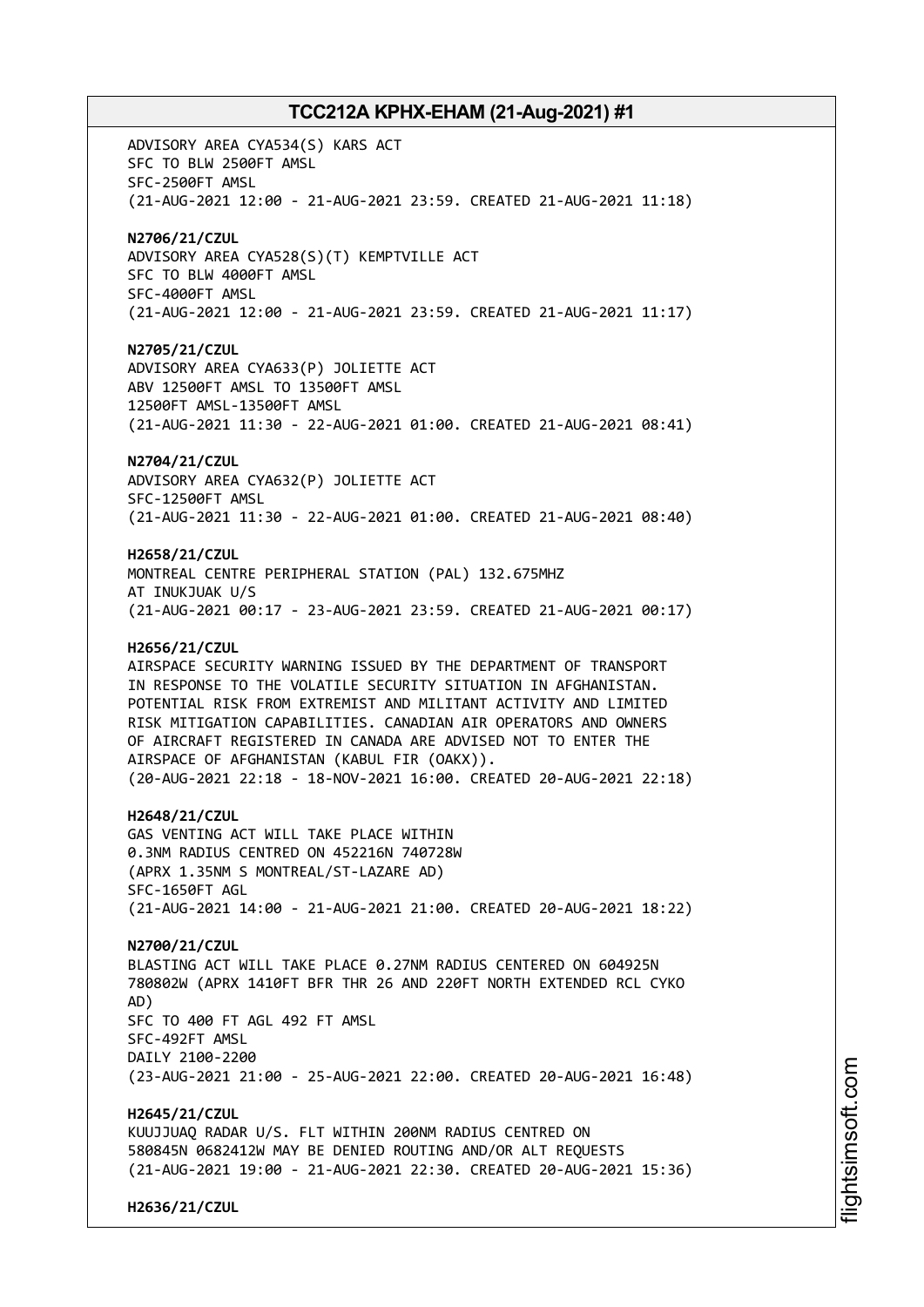FIREWORKS ACT WILL TAKE PLACE WITHIN 427FT RADIUS CENTRED ON 455335N 0731000W (APRX 7NM WSW SOREL AD) . SFC-673FT AMSL (22-AUG-2021 01:00 - 22-AUG-2021 02:00. CREATED 20-AUG-2021 12:04) **H2629/21/CZUL** EDMONTON CENTRE PERIPHERAL STATION (PAL) 135.3MHZ AT INUKJUAK U/S (19-AUG-2021 17:41 - 23-AUG-2021 23:59. CREATED 19-AUG-2021 17:41) **N2681/21/CZUL** KITE ACT WILL TAKE PLACE WITHIN 0.18 NM RADIUS CENTERED ON 483122N 710324W (APRX 1730FT BEYOND THR 06 AND 10FT NW RCL CYRC AD) SFC TO 300 FT AGL SFC-843FT AMSL DAILY 1200-2200 (20-AUG-2021 12:00 - 22-AUG-2021 22:00. CREATED 19-AUG-2021 15:42) **N2679/21/CZUL** FIREWORKS ACT WILL TAKE PLACE WITHIN 177FT RADIUS CENTERED ON 474953N 0693231W (APRX 1.05NM SSW RIVIERE-DU-LOUP (HELI)) FL000-900FT AMSL (22-AUG-2021 02:00 - 22-AUG-2021 02:30. CREATED 19-AUG-2021 14:48) **H2618/21/CZUL** FIREWORKS ACT WILL TAKE PLACE WITHIN 132FT RADIUS CENTRED ON 453854N 0724535W (APRX 2.7NM E ST-DOMINIQUE AD) SFC-721FT AMSL (22-AUG-2021 02:00 - 22-AUG-2021 02:15. CREATED 19-AUG-2021 12:35) **N2676/21/CZUL** FIREWORKS ACT WILL TAKE PLACE WITHIN 177FT RADIUS CENTERED ON 453551N 0730530W (APRX 3.3NM W ST-HYACINTHE AD) FL000-800FT AMSL (22-AUG-2021 02:00 - 22-AUG-2021 02:15. CREATED 19-AUG-2021 12:33) **H2617/21/CZUL** FIREWORKS ACT WILL TAKE PLACE WITHIN 148FT RADIUS CENTERED ON 454103N 0735234W (APRX 2.3NM ESE MONTREAL (BELL) (HELI)) SFC-600FT AMSL (22-AUG-2021 02:00 - 22-AUG-2021 02:30. CREATED 19-AUG-2021 12:31) **H2616/21/CZUL** FIREWORKS ACT WILL TAKE PLACE WITHIN 427FT RADIUS CENTERED ON 452855N 0734830W (APRX 2.9NM WNW MONTREAL / PIERRE ELLIOTT TRUDEAU INTL AD) . SFC TO 787FT AMSL FIREWORKS ACT WILL TAKE PLACE WITHIN 377FT RADIUS CENTERED ON 452551N 0734905W (APRX 4NM WSW MONTREAL / PIERRE ELLIOTT TRUDEAU INTL AD). SFC TO 590FT AMSL SFC-787FT AMSL (22-AUG-2021 01:30 - 22-AUG-2021 01:40. CREATED 19-AUG-2021 12:31) **N2675/21/CZUL** FIREWORKS ACT WILL TAKE PLACE WITHIN 177FT RADIUS CENTRED ON 461211N 0720804W (APRX 10NM NW VICTORIAVILLE (ANDRE FORTIN) AD) SFC-1000FT AMSL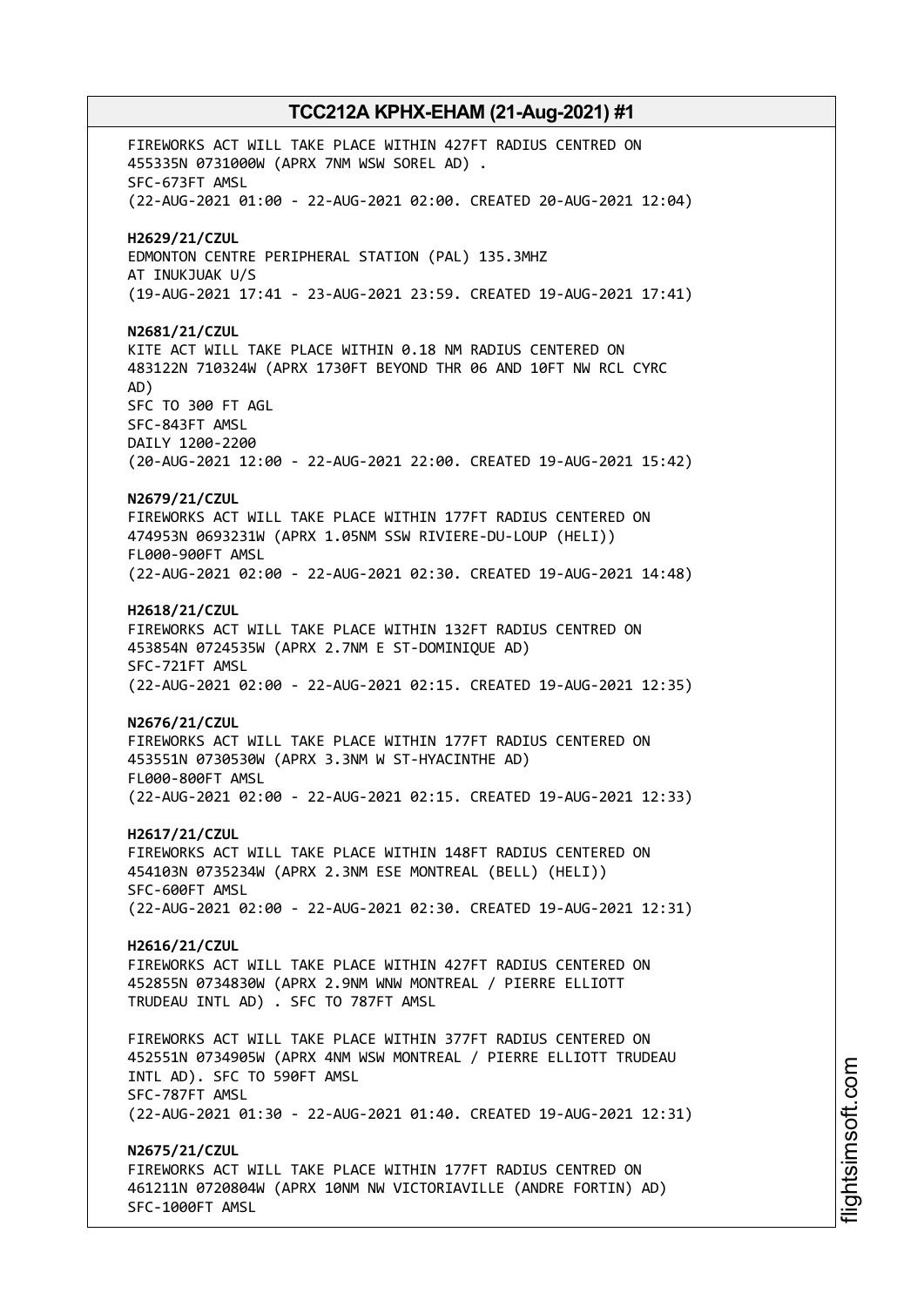(22-AUG-2021 01:30 - 22-AUG-2021 01:45. CREATED 19-AUG-2021 12:28) **N2674/21/CZUL** FIREWORKS ACT WILL TAKE PLACE WITHIN 177FT RADIUS CENTRED ON 480429N 0650658W (APRX 14NM ESE BONAVENTURE AD) SFC-700FT AMSL (22-AUG-2021 01:30 - 22-AUG-2021 01:45. CREATED 19-AUG-2021 12:25) **H2615/21/CZUL** FIREWORKS ACT WILL TAKE PLACE WITHIN 177FT RADIUS CENTERED ON 451944N 0735801W (APRX 3.8NM WSW MONTREAL / AEROPARC ILE PERROT AD) SFC-800FT AMSL (22-AUG-2021 01:30 - 22-AUG-2021 01:45. CREATED 19-AUG-2021 12:23) **H2613/21/CZUL** FIREWORKS ACT WILL TAKE PLACE WITHIN 328FT RADIUS CENTERED ON 451857N 0760300W (APRX 1.23NM W OTTAWA / CARP AD) SFC-525FT AMSL DAILY 0100-0200 (21-AUG-2021 01:00 - 22-AUG-2021 02:00. CREATED 19-AUG-2021 12:16) **N2672/21/CZUL** MODEL ACFT ACT WILL TAKE PLACE WITHIN 1NM RADIUS CENTRED ON 472924N 682854W (EDMUNDSTON AD) SFC-1500FT AMSL DAILY 1100-2200 (21-AUG-2021 11:00 - 22-AUG-2021 22:00. CREATED 19-AUG-2021 11:11) **H2612/21/CZUL** INTENSIVE REMOTELY PILOTED ACFT (RPAS, DRONE) ACT WITHIN 0.5NM RADIUS CENTERED ON 454855N 731953W (APRX 12NM S JOLIETEE/ST-THOMAS AD) NON PARTICIPATING ACFT REQUESTED TO REMAIN CLR. SFC-500FT AMSL (19-AUG-2021 10:28 - 15-NOV-2021 23:59. CREATED 19-AUG-2021 10:28) **H2604/21/CZUL** AMEND PUBLICATIONS: CFS PLANNING MANDATORY IFR ROUTES: CZUL MONTREAL FIR: FROM LOCATION TO LOCATION OR DIRECTION DELETE: CYHU H ARR FR CYUY RNAV YUY J524 YMW BEMOG Q919 VIDGO Q911 PIGNA CYMX H ARR FR CYUY RNAV YUY J524 YMW BEMOG Q919 VIDGO Q911 PIGNA CYUL H ARR FR CYUY RNAV YUY J524 YMW BEMOG LAFLEUR ARR ADD: CYHU H ARR FR CYUY RNAV YUY B7 REZIN YMW BEMOG Q919 VIDGO Q911 PIGNA CYMX H ARR FR CYUY RNAV YUY B7 REZIN YMW BEMOG Q919 VIDGO Q911 PIGNA CYUL H ARR FR CYUY RNAV YUY B7 REZIN YMW BEMOG LAFLEUR ARR (18-AUG-2021 19:14 - PERM. CREATED 18-AUG-2021 19:15) **H2603/21/CZUL** SLACKLINE ACT WILL TAKE PLACE WITHIN 350FT RADIUS CENTERED ON 464337N 0714205W (OVER JACQUES-CARTIER RIVER, APRX 4.9NM WNW QUEBEC/NEUVILLE AD) . SFC-150FT AGL (20-AUG-2021 20:00 - 22-AUG-2021 23:00. CREATED 18-AUG-2021 18:59)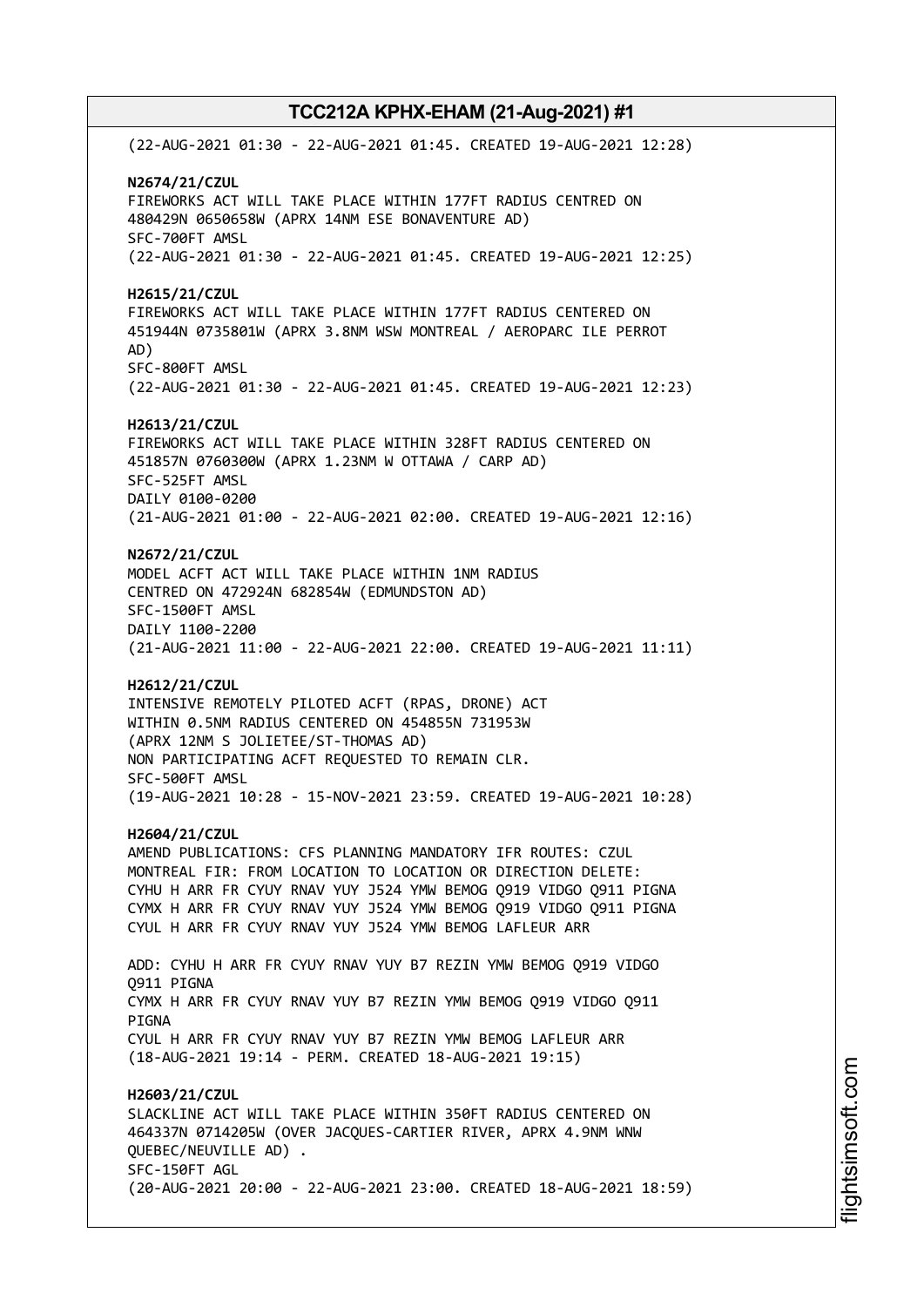**H2589/21/CZUL** PURSUANT TO SECTION 5.1 OF THE AERONAUTICS ACT, THE AIRSPACE WITHIN 0.22NM RADIUS CENTRED ON 452545N 0734118W (LACHINE, APRX 3.3NM SSE MONTREAL/PIERRE ELLIOTT TRUDEAU INTL AD) IS RESTRICTED (FIREWORKS SETUP AND DISPLAY). NO PERSON SHALL OPR AN ACFT WITHIN THE AREA DESCRIBED INCLUDING A REMOTELY PILOTED ACFT (RPA-DRONE). SFC-1400FT AMSL (28-AUG-2021 14:00 - 29-AUG-2021 02:00. CREATED 17-AUG-2021 19:17) **H2587/21/CZUL** 20 HOT AIR BALLOONS ACT WILL TAKE PLACE WITHIN 9NM RADIUS CENTRED ON 451740N 731654W (ST-JEAN AD) SFC-7500FT AMSL AUG 19 2100-0021 AUG 20-22 0945-1400 2100-0021 (19-AUG-2021 21:00 - 23-AUG-2021 00:21. CREATED 17-AUG-2021 16:25) **N2649/21/CZUL** BLASTING ACT WILL TAKE PLACE WITHIN 1640FT RADIUS CENTRED ON 582826N 0780444W (APRX 1530FT BEYOND THR 25 AND 770FT NORTH RCL INUKJUAK AD) SFC-165FT AGL DAILY 2045-2145 (17-AUG-2021 20:45 - 25-AUG-2021 21:45. CREATED 17-AUG-2021 12:58) **H2568/21/CZUL** MONCTON CENTRE PERIPHERAL STATION (PAL) 368.5MHZ AT SEPT-ILES U/S (16-AUG-2021 23:42 - 03-SEP-2021 23:59. CREATED 16-AUG-2021 23:42) **H2566/21/CZUL** PURSUANT TO SECTION 5.1 OF THE AERONAUTICS ACT, THE AIRSPACE ABV CYR536 (APRX 3995FT E OTTAWA/DWYER HILL (HELI)) IS RESTRICTED. ABV 2500FT TO 11000FT AMSL. MIL REMOTELY PILOTED ACFT (RPA) ACT. NO PERSON SHALL OPR AN ACFT WITHIN THE AREA DESCRIBED UNLESS AUTH BY THE CONTROLLING AGENCY, CYOW TERMINAL 514-633-3671 OR 127.7MHZ EMERG: 514-633-3365 2500FT AMSL-11000FT AMSL DAILY 1200-0300 (23-AUG-2021 12:00 - 04-SEP-2021 03:00. CREATED 16-AUG-2021 21:35) **H2565/21/CZUL** PURSUANT TO SECTION 5.1 OF THE AERONAUTICS ACT, THE AIRSPACE WITHIN 2.5NM RADIUS CENTRED ON 450400N 0755400W (APRX 4.4NM SSE OTTAWA/DWYER HILL(HELI)) IS RESTRICTED. MIL REMOTELY PILOTED ACFT (RPA) ACT. NO PERSON SHALL OPR AN ACFT WITHIN THE AREA DESCRIBED UNLESS AUTH BY THE CONTROLLING AGENCY. DWYER HILL TRAINING CENTRE, PRIMARY: 343-996-7618, SECONDARY: 613-838-4756 EXT:2056 SFC-2500FT AMSL DAILY 1200-0300 (23-AUG-2021 12:00 - 04-SEP-2021 03:00. CREATED 16-AUG-2021 21:02) **H2553/21/CZUL** FIREWORKS ACT WILL TAKE PLACE WITHIN 656FT RADIUS CENTERED ON 452540N 0754222W (APRX 1.43NM SSE OTTAWA / GATINEAU (CASINO) (HELI))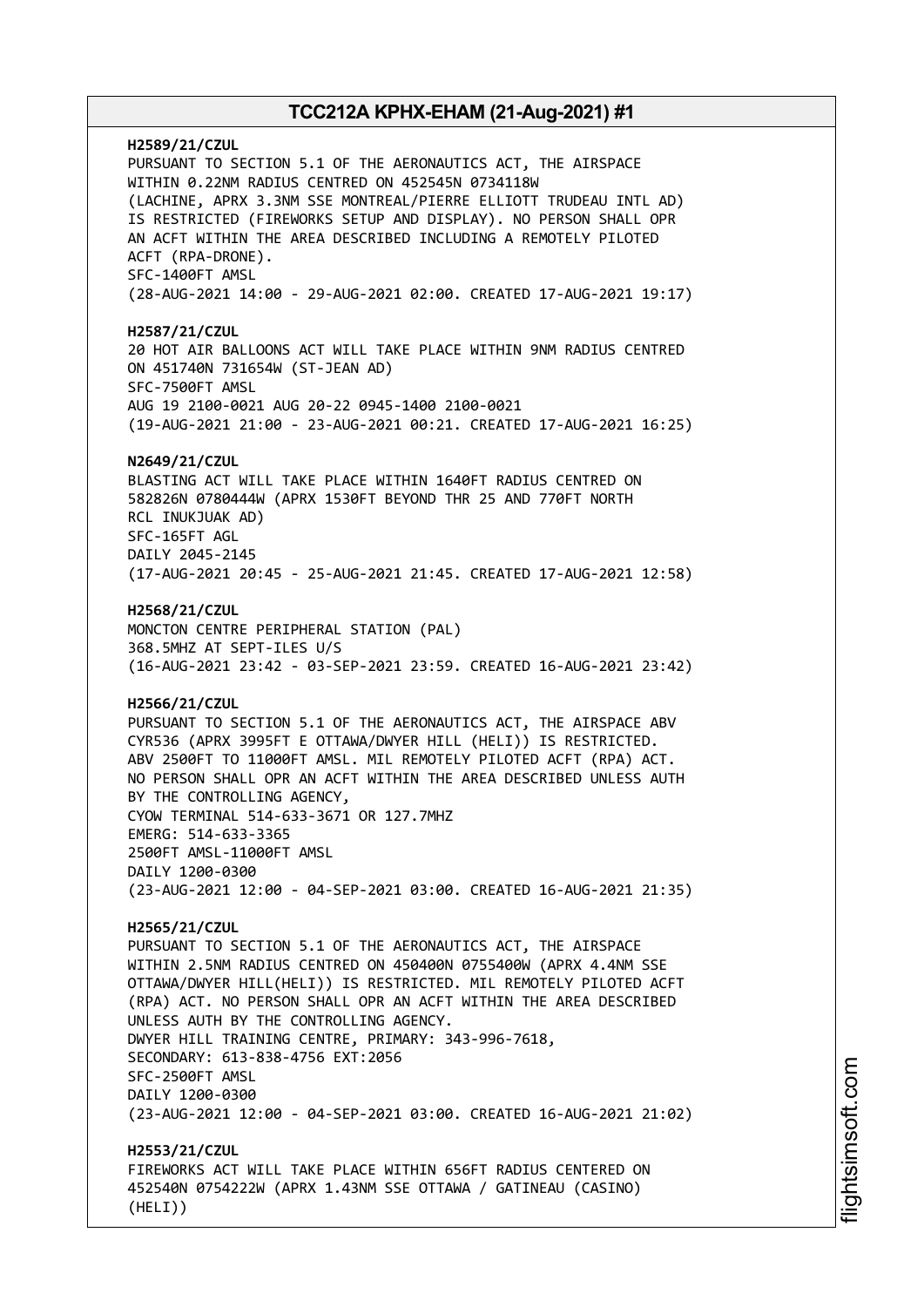SFC-1100FT AMSL DAILY 0115-0145 (19-AUG-2021 01:15 - 22-AUG-2021 01:45. CREATED 16-AUG-2021 12:04) **N2612/21/CZUL** BLASTING ACT WILL TAKE PLACE WITHIN 2NM RADIUS CENTERD ON 463820N 0735700W (APRX 2.4NM W ST-MICHEL-DES-SAINTS/LAC KAIAGAMAC (WATER)). SFC TO 5000FT AGL SFC-5000FT AGL MON-FRI 1100-2300 (16-AUG-2021 11:00 - 30-SEP-2021 23:00. CREATED 14-AUG-2021 16:47) **H2535/21/CZUL** RESTRICTED AREA CYR665 BAGOTVILLE ACT ABV FL310 TO UNL FL310-UNL MON-FRI 1300-2300 EXC HOL (16-AUG-2021 13:00 - 05-NOV-2021 23:00. CREATED 14-AUG-2021 13:02) **H2534/21/CZUL** RESTRICTED AREA CYR666 BAGOTVILLE ACT ABV FL310 TO UNL FL310-UNL MON-FRI 1300-2300, SAT-SUN AND HOL 1400-2000 (15-AUG-2021 14:00 - 05-NOV-2021 23:00. CREATED 14-AUG-2021 12:46) **N2549/21/CZUL** V488: NOT AUTH (12-AUG-2021 09:01 - 01-NOV-2021 18:00 EST. CREATED 11-AUG-2021 15:51) **H2439/21/CZUL** AMEND PUBLICATIONS: CFS PLANNING MANDATORY IFR ROUTES: CZUL MONTREAL FIR: FROM LOCATION TO LOCATION OR DIRECTION AND OVERFLIGHTS: ROUTE OF FLT: KELSU TO READ: KESLU (12-AUG-2021 09:01 - PERM. CREATED 10-AUG-2021 12:24) **H2432/21/CZUL** COVID-19: FLIGHT RESTRICTIONS PURSUANT TO SECTION 5.1 OF THE AERONAUTICS ACT, THE MINISTER OF TRANSPORT IS OF THE OPINION IT IS NECESSARY FOR AVIATION SAFETY AND THE PROTECTION OF THE PUBLIC, TO PROHIBIT THE OPS OF ACFT INVOLVED IN SKED AND NON SKED INTL COMMERCIAL AIR SVC FM INDIA, FOR THE TRANSPORT OF PASSENGERS ON AN INBOUND FLT TO CANADA. THIS PROHIBITION FURTHER APPLIES TO OPS OF ACFT INVOLVED IN PRIVATE AND CHARTER AIR SVC. THIS PROHIBITION DOES NOT APPLY TO ACFT OPERATED IN THE FLW CIRCUMSTANCES: - CARGO FLT - MEDEVAC FLT - FERRY FLT - FLIGHT CREW REPATRIATION FLT - TECHNICAL STOPS WHERE PASSENGERS DO NOT DISEMBARK, OR - AT ALTERNATE AP IDENTIFIED IN A FLT PLAN TO ADDRESS WX, OR - ACFT SAFETY SITUATIONS, OR - FLT EN ROUTE TO CANADA AT THE TIME THIS NOTICE TAKES EFFECT - IN THE CASE WHERE SPECIAL AUTH HAS BEEN GRANTED BY TRANSPORT CANADA: 1-613-992-6853.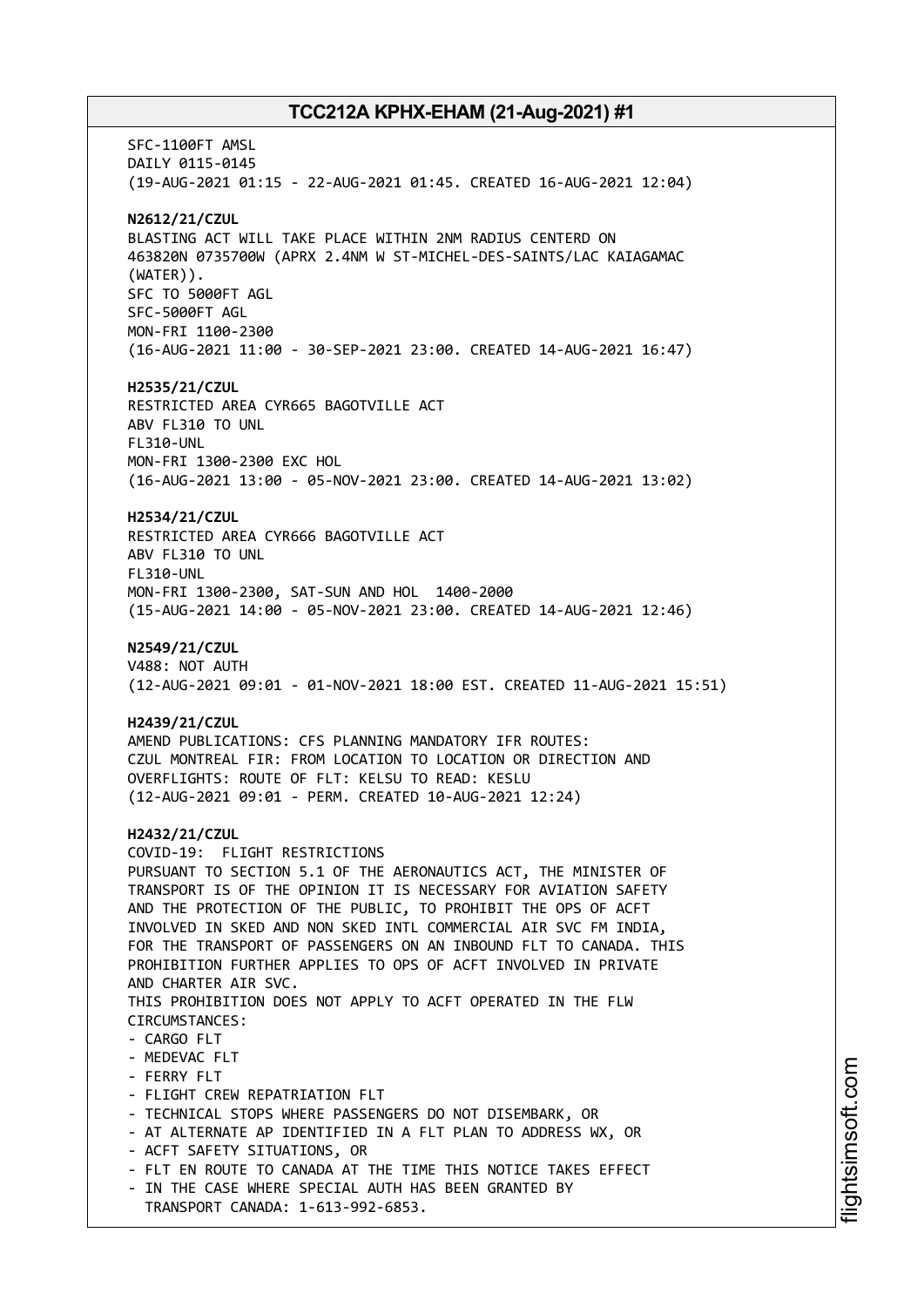SFC-UNL (09-AUG-2021 21:09 - 22-SEP-2021 03:59. CREATED 09-AUG-2021 21:09) **N2524/21/CZUL** BLASTING ACT WILL TAKE PLACE WITHIN 1NM RADIUS CENTRED ON 501539N 0604321W (APRX 1.87NM WNW LA ROMAINE AD). SFC TO 500FT AGL SFC-500FT AGL DAILY 2045-2115 (11-AUG-2021 20:45 - 29-OCT-2021 21:15. CREATED 09-AUG-2021 16:11) **N2461/21/CZUL** BLASTING ACT WILL TAKE PLACE WITHIN 0.1NM RADIUS CENTRED ON 621100N 0754041W (APRX 2333FT NNW SALLUIT AD) SFC TO 50FT AGL SFC-855FT AMSL DAILY 1500-1700 2200-0000 (06-AUG-2021 15:00 - 06-OCT-2021 00:00. CREATED 05-AUG-2021 16:52) **W2084/21/CZUL** AERODROME US DOD DAFIF; WPT VIKPA (N5846 W06946); CHG COORDS TO N584629.37 W0693844.47. REST DATA UNCHG. (04-AUG-2021 13:03 - 09-SEP-2021 00:01. CREATED 04-AUG-2021 13:03) **H2345/21/CZUL** - AEROPORT INTL DE MONTREAL-TRUDEAU (CYUL) - AEROPORT DE QUEBEC-JEAN LESAGE (CYQB) - CALGARY INTL AIRPORT (CYYC) - EDMONTON INTL AIRPORT (CYEG) - WINNIPEG INTL AIRPORT- JAMES ARMSTRONG (CYWG) - TORONTO-PEARSON INTL AIRPORT (CYYZ) - OTTAWA INTL AIRPORT (CYOW) - VANCOUVER INTL AIRPORT (CYVR) - HALIFAX INTL AIRPORT-STANDFIELD (CYHZ) THIS RESTRICTION DOES NOT APPLY TO ACFT OPERATED IN THE FLW CIRCUMSTANCES: - DIRECT FLT FM SAINT-PIERRE-ET-MIQUELON - MEDEVAC FLT - FERRY AND CREW REPATRIATION FLT - CARGO FLIGHTS CARRYING ONLY AIRCREW OR AIRLINE EMPLOYEES - TECHNICAL STOPS WHERE PASSENGERS DO NOT DISEMBARK - AT ALTERNATE AP IDENTIFIED IN A FLT PLAN TO ADDRESS WX - ACFT SAFETY SITUATIONS, OR - IN THE CASE WHERE SPECIAL AUTH HAS BEEN GRANTED BY TRANSPORT CANADA: 1-888-857-4003. SFC-UNL END PART 2 OF 2 (09-AUG-2021 04:01 - 29-OCT-2021 04:00. CREATED 02-AUG-2021 11:35) **H2345/21/CZUL** COVID-19: FLIGHT RESTRICTIONS UNTIL FURTHER NOTICE, WITH THE INTENT TO PREVENT THE SPREAD OF COVID-19 THROUGHOUT CANADA, ALL COMMERCIAL AIR SVC, PRIVATE OPR (CAR SUBPART 604) AND FOREIGN BUSINESS AVIATION, THAT ARE TRANSPORTING PASSENGERS TO CANADA MUST COMPLY WITH THE PROVISIONS OF THE INTERIM ORDER RESPECTING CERTAIN REQUIREMENTS FOR CIVIL AVIATION DUE TO COVID-19, ISSUED BY THE MINISTER OF TRANSPORT AND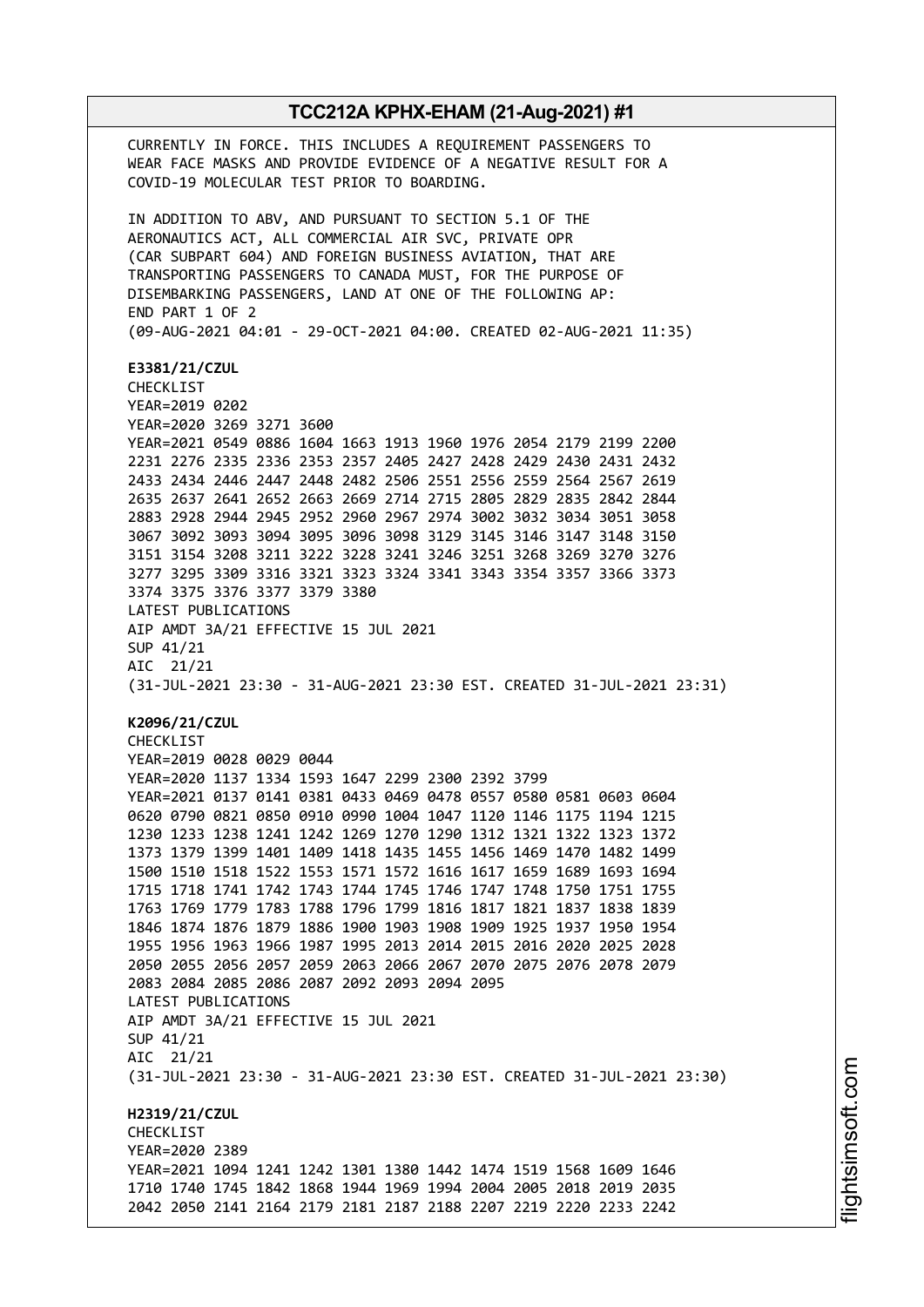2245 2273 2274 2281 2283 2286 2289 2290 2293 2295 2297 2298 2311 2312 2313 2314 2315 2316 LATEST PUBLICATIONS AIP AMDT 3A/21 EFFECTIVE 15 JUL 2021 SUP 41/21 AIC 21/21 (31-JUL-2021 23:30 - 31-AUG-2021 23:30 EST. CREATED 31-JUL-2021 23:30) **N2399/21/CZUL** CHECKLIST YEAR=2019 0010 0011 YEAR=2020 2348 3944 YEAR=2021 0044 1163 1359 1566 1575 1576 1577 1578 1579 1638 1910 1953 1954 2003 2009 2035 2036 2106 2121 2124 2137 2155 2171 2177 2257 2284 2287 2298 2302 2330 2332 2340 2347 2358 2365 2369 2375 2376 2379 2380 2381 2382 2393 2394 2397 2398 LATEST PUBLICATIONS AIP AMDT 3A/21 EFFECTIVE 15 JUL 2021 SUP 41/21 AIC 21/21 (31-JUL-2021 23:30 - 31-AUG-2021 23:30 EST. CREATED 31-JUL-2021 23:30) **H2295/21/CZUL** COVID 19: INFORMATION BORDER SVC ARE TEMPO SUSPENDED AT THE MAJORITY OF SMALL AIRPORTS ACROSS CANADA. FOR AN UPDATED LIST OF AUTH AIRPORTS OF ENTRY SEE THE LINK FOR OPEN PORTS OF ENTRY AT WWW.CBSA-ASFC.GC.CA/OFFICES (29-JUL-2021 17:00 - 29-OCT-2021 15:00 EST. CREATED 29-JUL-2021 17:00) **N2332/21/CZUL** BLASTING ACT WILL TAKE PLACE WITHIN AREA BOUNDED BY 474531N 0692304W - 474146N 0691446W - 474156N 0690441N - 474037N 0685929W - 473900N 0690046W - 474104N 0690808W - 474531N 0692304W (CENTRE APRX 17NM ESE RIVIERE-DU-LOUP AD) SFC TO 394FT AGL SFC-1893FT AMSL MON-FRI 1100-2300 (28-JUL-2021 15:19 - 22-OCT-2021 23:00. CREATED 28-JUL-2021 15:19) **N2330/21/CZUL** BLASTING ACT WILL TAKE PLACE WITHIN AREA BOUNDED BY 474615N 692804W-474711N 692715W-474531N 692304W-474458N 692510W-474615N 692804W (CENTRE APRX 6NM E RIVIERE-DU-LOUP AD) SFC TO 394FT AGL SFC-997FT AMSL MON-FRI 1100-2300 (28-JUL-2021 15:03 - 30-SEP-2021 23:00. CREATED 28-JUL-2021 15:03) **H2233/21/CZUL** V360 BTN YBC AND ML NDB NOT SUITABLE FOR VOR NAVIGATION (23-JUL-2021 09:56 - 22-OCT-2021 16:00 EST. CREATED 23-JUL-2021 09:56)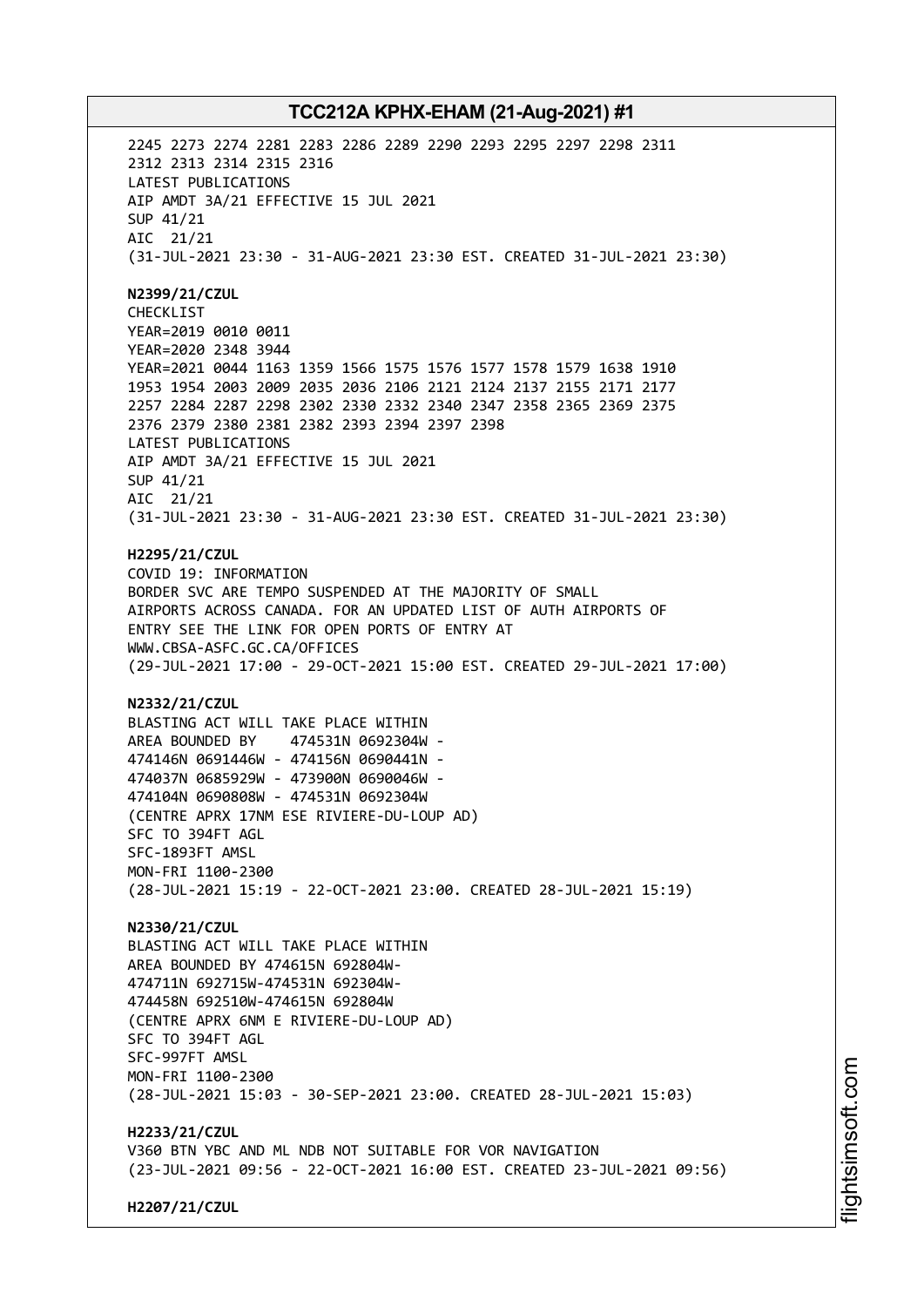J567 BTN YGL AND NM NDB NOT SUITABLE FOR VOR NAVIGATION (21-JUL-2021 11:39 - 20-OCT-2021 18:00 EST. CREATED 21-JUL-2021 11:39)

**H2141/21/CZUL** NOTICE OF TRIAL TO REMOVE FLT PLANNING REQUIREMENTS OF EASTBOUND NORTH AMERICAN RTE (NAR) SYSTEM:

ALL FLT OPR WITHIN THE NORTH ATLANTIC ORGANIZED TRACK STRUCTURE (OTS) ARE NOT REQUIRED TO FILE THE ASSOCIATED NAR LISTED ON THE DAILY ZBW NORTH ATLANTIC ADVISORY OR THE NAT OTS MESSAGE. ASSOCIATED NAR ARE REFERENCED UNDER THE (JFK DEP) SECTION OF THE ADVISORY.

DEP MUST STILL COMPLY WITH ANY DEP RTE, STRUCTURES, AND/OR RESTRICTIONS FM THE DEP AP. OPTIMIZED ROUTINGS CAN ONLY BEGIN FM POINTS WITHIN ZBW AIRSPACE, THE MONCTON FIR, OR BOTH. ONCE INSIDE ZBW AIRSPACE/MONCTON FIR, RANDOM ROUTINGS TO THE OEP ARE PERMITTED. FLT PATHS OF ACFT PARTICIPATING IN THE TRIAL MUST REMAIN AT OR NORTH OF A LINE VITOL-LOMPI. PLEASE REFER TO DAILY ZBW NORTH ATLANTIC ADVISORY FOR SPECIFIC INFO AND STATUS OF THIS TRIAL.

THIS TRIAL MAY BE DISCONTINUED AT ANY TIME, BASED ON OPR IMPACT.

DISPATCHERS SHALL INCLUDE (NO NARS EAST TRIAL) IN THE REMARKS SECTION OF FLT PLANS FOR PARTCIPATING ACFT.

FLT CREWS ARE EXPECTED TO CARRY APPLICABLE NAR DOCUMENTATION ON THE FLT DECK FOR ALL FLT, REGARDLESS IF PARTICIPATING IN THE TRIAL OR NOT. (14-JUL-2021 12:54 - 30-SEP-2021 23:59. CREATED 14-JUL-2021 12:55)

**N2121/21/CZUL** BLASTING ACT WILL TAKE PLACE WITHIN 1640FT RADIUS CENTRED ON 583032N 780100W (APRX 3NM NE INUKJUAK AD) SFC TO 328FT AGL SFC-450FT AMSL (14-JUL-2021 12:44 - 13-OCT-2021 18:00 EST. CREATED 14-JUL-2021 12:44)

**N2036/21/CZUL** AMEND PUBLICATIONS: BLASTING ACT WILL TAKE PLACE 3281FT RADIUS CENTRED ON 550128N 0671659W (APRX 20NM NW SCHEFFERVILLE/SQUAW LAKE (WATER)). SFC TO 656FT AGL SFC-3084FT AMSL (09-JUL-2021 00:01 - PERM. CREATED 07-JUL-2021 13:59)

**N2035/21/CZUL** AMEND PUBLICATIONS: BLASTING ACT WILL TAKE PLACE 3281FT RADIUS CENTRED ON 545909N 0671257W (APRX 17NM NW SCHEFFERVILLE/SQUAW LAKE (WATER) SFC TO 656FT AGL SFC-2756FT AMSL (09-JUL-2021 00:01 - PERM. CREATED 07-JUL-2021 13:52)

**H2042/21/CZUL** V372 BTN YVO AND TAGET NOT SUITABLE FOR VOR NAV (06-JUL-2021 11:55 - 01-OCT-2021 16:00 EST. CREATED 06-JUL-2021 11:55)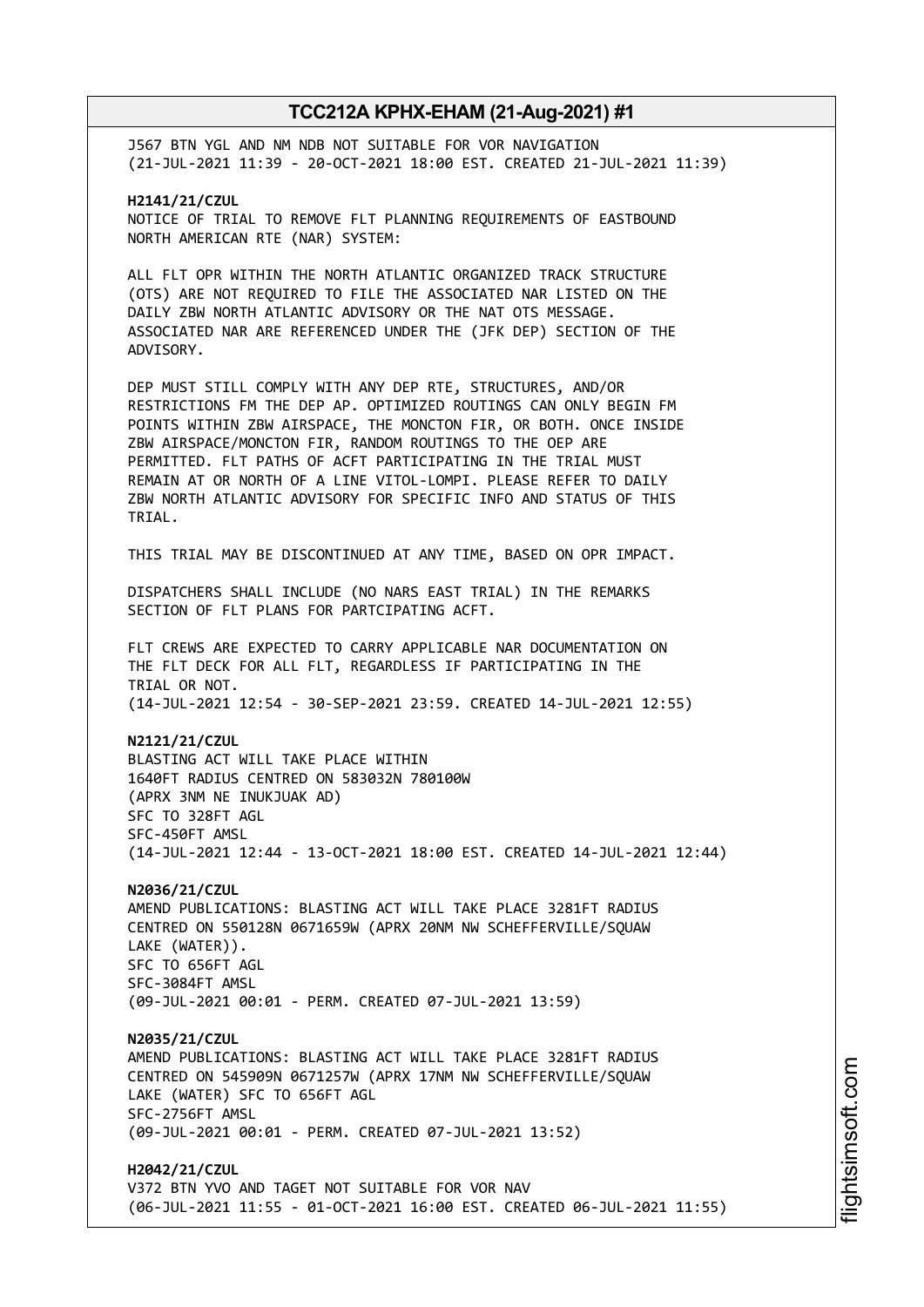**H2004/21/CZUL** COVID-19: FLIGHT RESTRICTIONS UNTIL FURTHER NOTICE, WITH THE INTENT TO PREVENT THE SPREAD OF THE COVID-19 VIRUS THROUGHOUT NUNAVUT ALL NON-SKED FLT ORIGINATING OUTSIDE OF NUNAVUT LDG IN NUNAVUT ARE REQUIRED TO CTC THE OFFICE OF NUNAVUT'S CHIEF PUBLIC HEALTH OFFICE IN ADVANCE CPHOTRAVELREQUESTS GOV.NU.CA OR CALL 1-867-975-5772. IT IS RECOMMENDED TO CTC 24 HR IN ADVANCE (30-JUN-2021 20:30 - 29-SEP-2021 20:00 EST. CREATED 30-JUN-2021 20:30) **H1994/21/CZUL** PURSUANT TO SECTION 5.1 OF THE AERONAUTICS ACT, THE AIRSPACE WITHIN 0.5NM RADIUS CENTRED ON 453243N 734110W (BORDEAUX PRISON, APRX 5NM NE OF CYUL AD) IS RESTRICTED. NO PERSON SHALL OPR A REMOTELY PILOTED ACFT (RPAS, DRONE) WITHIN THE AREA DESCRIBED UNLESS AUTH BY THE DEPUTY DIRECTOR GENERAL OF SECURITY, CORRECTIONAL SERVICES AT 514-864-8010 EXT 50502 OR EMAIL: SOUTIEN-DGAS(A)MSP.GOUV.QC.CA. SFC-1100FT AMSL (29-JUN-2021 19:42 - 27-SEP-2021 23:59 EST. CREATED 29-JUN-2021 19:42) **N1910/21/CZUL** AMEND PUBLICATIONS: V487: BTN YVO AND YMW: MEA TO READ 13000 INSTEAD OF 7000. (28-JUN-2021 14:23 - PERM. CREATED 28-JUN-2021 14:23) **H1969/21/CZUL** AMEND PUBLICATIONS: J542: BTN YVO AND VBS: MEA TO READ 20000 (28-JUN-2021 12:02 - PERM. CREATED 28-JUN-2021 12:02) **H1646/21/CZUL** AMEND PUBLICATIONS: BLASTING WILL TAKE PLACE WITHIN 1640FT RADIUS CENTRED ON 634556N 683321W (APRX 1980FT BEYOND THR 16 AND 2330FT EAST RCL IQALUIT AD) , 164FT AGL, 446FT AMSL SFC-446FT AMSL (12-JUN-2021 02:37 - PERM. CREATED 12-JUN-2021 02:37) **H1568/21/CZUL** AMEND PUBLICATIONS: MONTREAL CENTRE: BREVOORT PERIPHERAL STATION (PAL) FREQ 132.025 TO READ: (BLW FL290) 0730-2330Z (DT 0630-2230Z) O/T GANDER CENTRE CLNC DEL (07-JUN-2021 14:56 - PERM. CREATED 07-JUN-2021 14:56) **H1519/21/CZUL** COVID-19: FLIGHT RESTRICTIONS UNTIL FURTHER NOTICE, WITH THE INTENT TO PREVENT THE SPREAD OF COVID-19 THROUGHOUT CANADA, AN OPERATOR OPERATING A FLIGHT BETWEEN TWO POINTS IN CANADA OR A FLIGHT TO CANADA MUST COMPLY WITH THE PROVISIONS OF THE INTERIM ORDER RESPECTING CERTAIN REQUIREMENTS FOR CIVIL AVIATION DUE TO COVID-19, ISSUED BY THE MINISTER OF TRANSPORT AND CURRENTLY IN FORCE. THIS INCLUDES A REQUIREMENT FOR PASSENGER FACE MASKS. OPERATORS ARE REQUIRED TO NOTIFY PASSENGERS OF THE LATEST MEASURES TO PREVENT THE SPREAD OF COVID-19 TAKEN BY THE TERRITORIAL AND PROVINCIAL GOVERNMENT WITH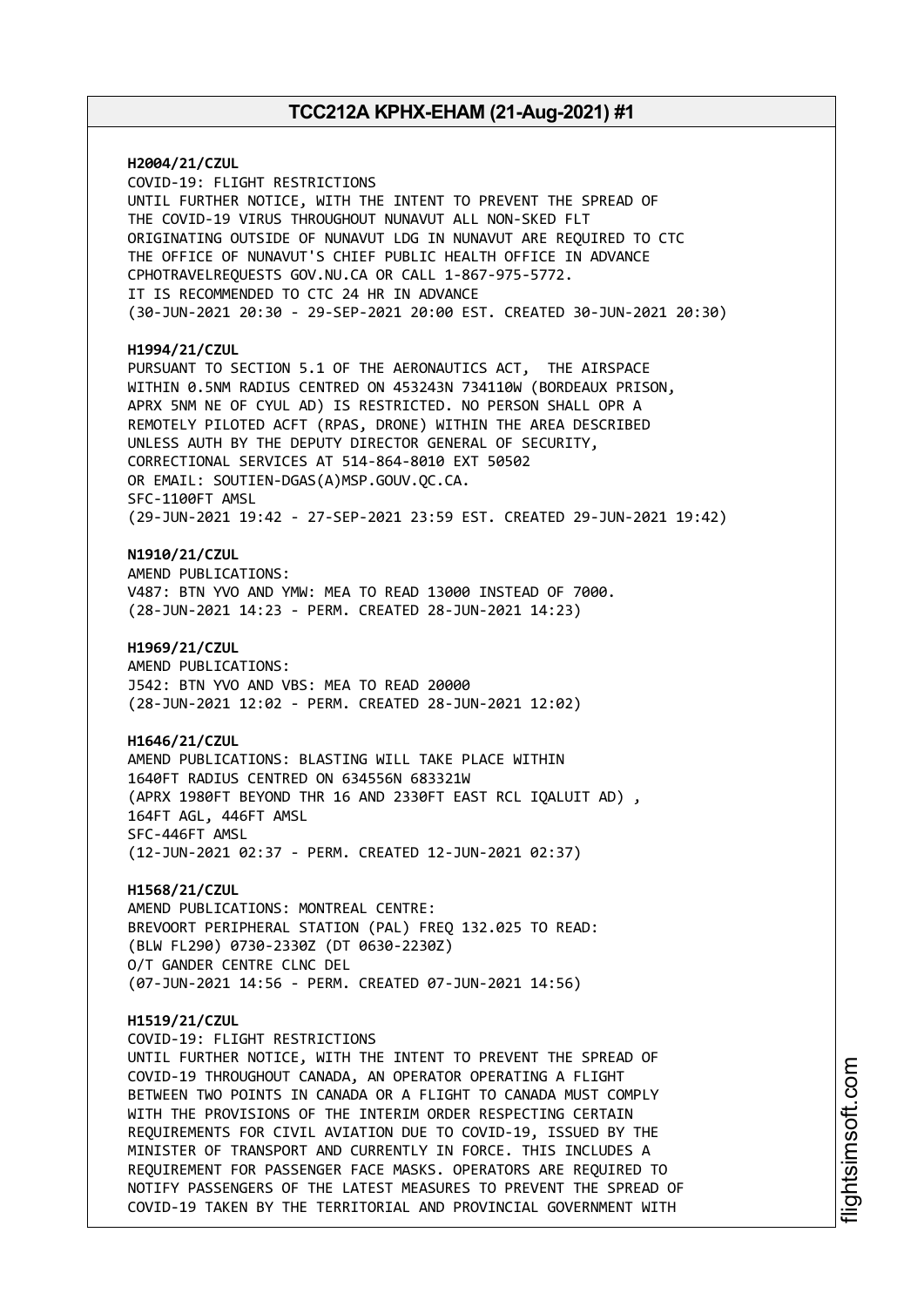┌──────────────────────────────────────────────────────────────────────────────┐

└──────────────────────────────────────────────────────────────────────────────┘

JURISDICTION AT THE DESTINATION AERODROME FOR THAT FLIGHT, OR BY THE FEDERAL GOVERNMENT. SFC-UNL (03-JUN-2021 16:32 - 02-SEP-2021 16:00 EST. CREATED 03-JUN-2021 16:32)

**N3944/20/CZUL** AMEND AIR5002 (MONTREAL VFR NAV CHART): RESTRICTED AIRSPACE 3NM W OF CSC3 TO READ CYR618 INSTEAD OF CYA618 SFC-900FT AMSL (19-DEC-2020 13:11 - PERM. CREATED 19-DEC-2020 13:11)

### │**CZQX (GANDER OCEANIC FIR/UIR)** │

#### **H2661/21/CZQX**

ST. JOHN'S PSR U/S. FLT WITHIN 40NM RADIUS CENTRED ON 473900N 0524825W, 12500FT AMSL AND BLW, WILL NOT BE PROVIDED NON-TRANSPONDER EQUIPPED ACFT INFO (21-AUG-2021 02:58 - 08-SEP-2021 23:59 EST. CREATED 21-AUG-2021 02:58)

#### **H2660/21/CZQX**

ST. JOHN'S SSR U/S. FLT WITHIN 200NM RADIUS CENTRED ON 473900N 0524825W WITHIN GANDER CTA MAY BE DENIED ROUTING AND/OR ALT REQUESTS. POSSIBLE DLA OF UP TO 15 MIN FOR ARR/DEP AT ST. JOHN'S INTL AD. (21-AUG-2021 02:58 - 08-SEP-2021 23:59. CREATED 21-AUG-2021 02:58)

#### **H2656/21/CZQX**

AIRSPACE SECURITY WARNING ISSUED BY THE DEPARTMENT OF TRANSPORT IN RESPONSE TO THE VOLATILE SECURITY SITUATION IN AFGHANISTAN. POTENTIAL RISK FROM EXTREMIST AND MILITANT ACTIVITY AND LIMITED RISK MITIGATION CAPABILITIES. CANADIAN AIR OPERATORS AND OWNERS OF AIRCRAFT REGISTERED IN CANADA ARE ADVISED NOT TO ENTER THE AIRSPACE OF AFGHANISTAN (KABUL FIR (OAKX)). (20-AUG-2021 22:18 - 18-NOV-2021 16:00. CREATED 20-AUG-2021 22:18)

**N2673/21/CZQX**

BLASTING ACT WILL TAKE PLACE WITHIN 5.5NM RADIUS CENTRED ON 514411N 565155W (APRX 21NM NE LOURDES-DE-BLANC-SABLON AD). SFC-500FT AGL DAILY 1000-2200 (19-AUG-2021 12:10 - 27-AUG-2021 22:00. CREATED 19-AUG-2021 12:08)

**H2568/21/CZQX**

MONCTON CENTRE PERIPHERAL STATION (PAL) 368.5MHZ AT SEPT-ILES U/S (16-AUG-2021 23:42 - 03-SEP-2021 23:59. CREATED 16-AUG-2021 23:42)

#### **H2556/21/CZQX**

RESTRICTED AREA CYR727 (AREA 1) GOOSE BAY DEACTIVATED 5000FT AMSL TO 12500FT AMSL 5000FT AMSL-12500FT AMSL (16-AUG-2021 13:54 - 16-OCT-2021 23:59. CREATED 16-AUG-2021 13:55)

**H2432/21/CZQX** COVID-19: FLIGHT RESTRICTIONS PURSUANT TO SECTION 5.1 OF THE AERONAUTICS ACT, THE MINISTER OF TRANSPORT IS OF THE OPINION IT IS NECESSARY FOR AVIATION SAFETY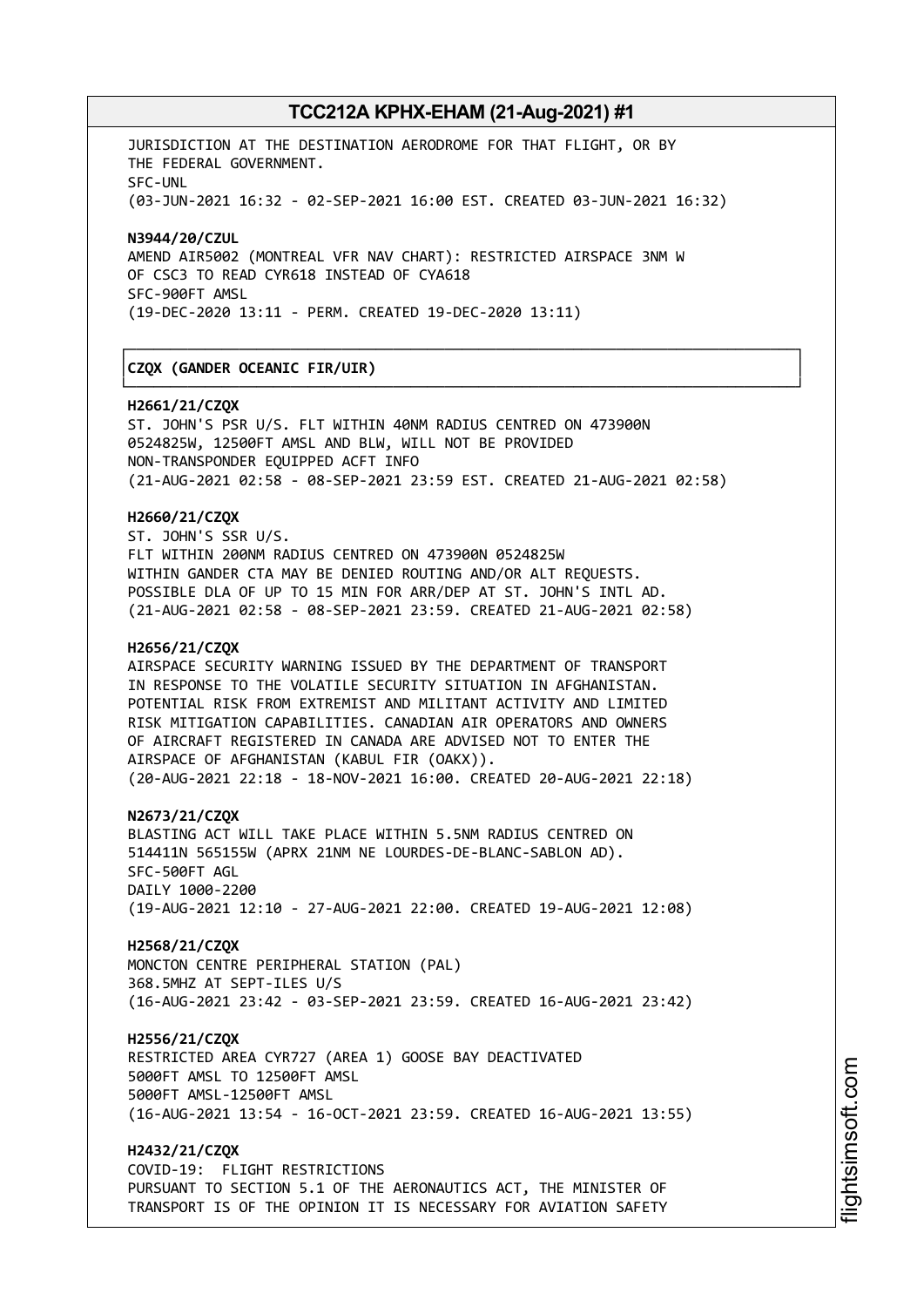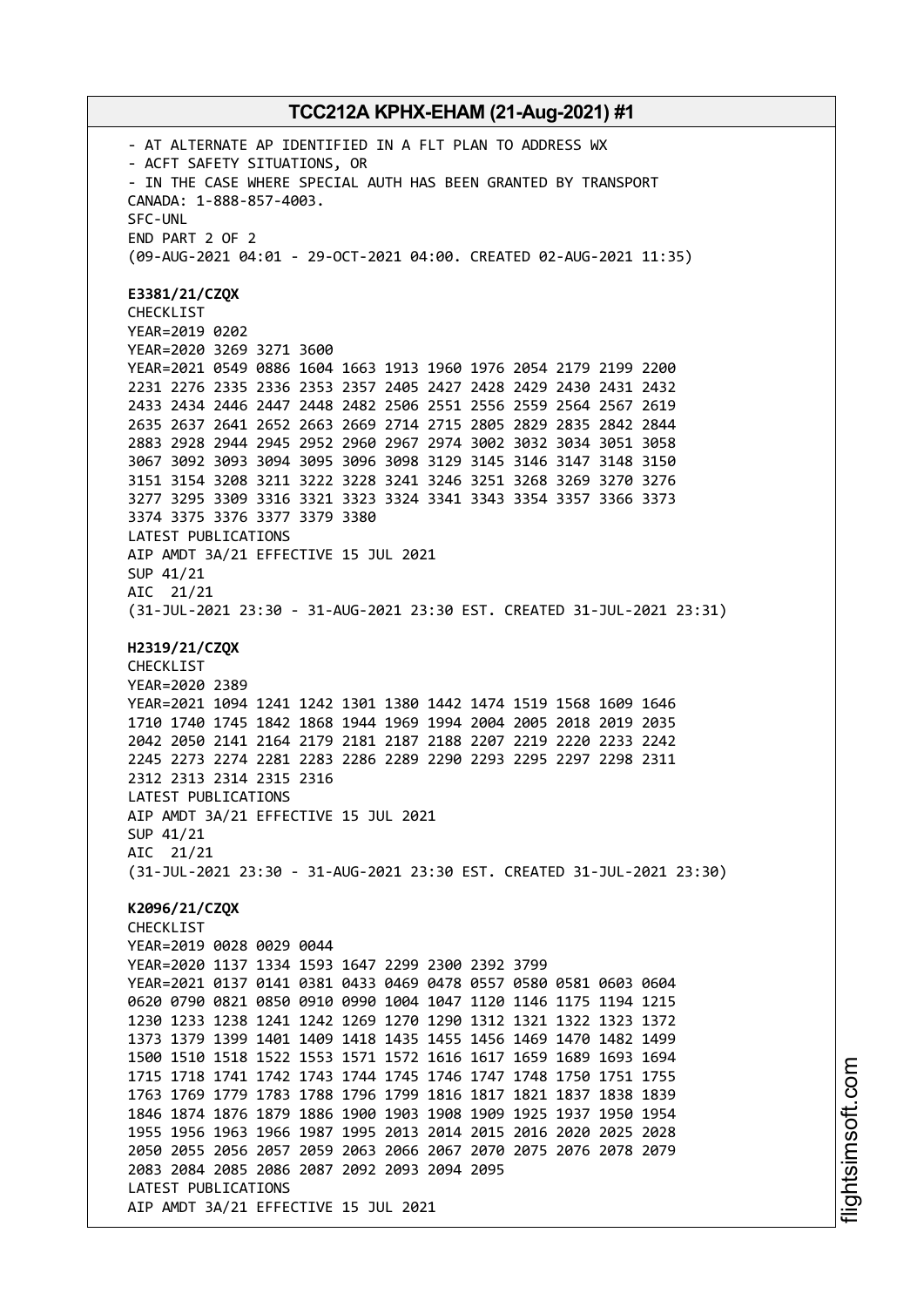SUP 41/21 AIC 21/21 (31-JUL-2021 23:30 - 31-AUG-2021 23:30 EST. CREATED 31-JUL-2021 23:30) **N2399/21/CZQX** CHECKLIST YEAR=2019 0010 0011 YEAR=2020 2348 3944 YEAR=2021 0044 1163 1359 1566 1575 1576 1577 1578 1579 1638 1910 1953 1954 2003 2009 2035 2036 2106 2121 2124 2137 2155 2171 2177 2257 2284 2287 2298 2302 2330 2332 2340 2347 2358 2365 2369 2375 2376 2379 2380 2381 2382 2393 2394 2397 2398 LATEST PUBLICATIONS AIP AMDT 3A/21 EFFECTIVE 15 JUL 2021 SUP 41/21 AIC 21/21 (31-JUL-2021 23:30 - 31-AUG-2021 23:30 EST. CREATED 31-JUL-2021 23:30) **H2295/21/CZQX** COVID 19: INFORMATION BORDER SVC ARE TEMPO SUSPENDED AT THE MAJORITY OF SMALL AIRPORTS ACROSS CANADA. FOR AN UPDATED LIST OF AUTH AIRPORTS OF ENTRY SEE THE LINK FOR OPEN PORTS OF ENTRY AT WWW.CBSA-ASFC.GC.CA/OFFICES (29-JUL-2021 17:00 - 29-OCT-2021 15:00 EST. CREATED 29-JUL-2021 17:00) **H2283/21/CZQX** ALL FLT TO/FM AIRPORTS OF GREENLAND, OR OVERFLYING GREENLANDIC TERRITORY FM BELARUSSIAN AIRSPACE, ARE NOT ALLOWED IF ACFT ARE OPERATED BY BELARUSSIAN AIR CARRIERS AND/OR REGISTRATED IN BELARUS EXC FOR ACFT IN EMERG OR HUMANITARIAN FLT. (28-JUL-2021 13:47 - 27-OCT-2021 16:00 EST. CREATED 28-JUL-2021 13:47) **H2141/21/CZQX** NOTICE OF TRIAL TO REMOVE FLT PLANNING REQUIREMENTS OF EASTBOUND NORTH AMERICAN RTE (NAR) SYSTEM: ALL FLT OPR WITHIN THE NORTH ATLANTIC ORGANIZED TRACK STRUCTURE (OTS) ARE NOT REQUIRED TO FILE THE ASSOCIATED NAR LISTED ON THE DAILY ZBW NORTH ATLANTIC ADVISORY OR THE NAT OTS MESSAGE. ASSOCIATED NAR ARE REFERENCED UNDER THE (JFK DEP) SECTION OF THE ADVISORY. DEP MUST STILL COMPLY WITH ANY DEP RTE, STRUCTURES, AND/OR RESTRICTIONS FM THE DEP AP. OPTIMIZED ROUTINGS CAN ONLY BEGIN FM POINTS WITHIN ZBW AIRSPACE, THE MONCTON FIR, OR BOTH. ONCE INSIDE ZBW AIRSPACE/MONCTON FIR, RANDOM ROUTINGS TO THE OEP ARE PERMITTED. FLT PATHS OF ACFT PARTICIPATING IN THE TRIAL MUST REMAIN AT OR NORTH OF A LINE VITOL-LOMPI. PLEASE REFER TO DAILY ZBW NORTH ATLANTIC ADVISORY FOR SPECIFIC INFO AND STATUS OF THIS TRIAL. THIS TRIAL MAY BE DISCONTINUED AT ANY TIME, BASED ON OPR IMPACT. DISPATCHERS SHALL INCLUDE (NO NARS EAST TRIAL) IN THE REMARKS

SECTION OF FLT PLANS FOR PARTCIPATING ACFT.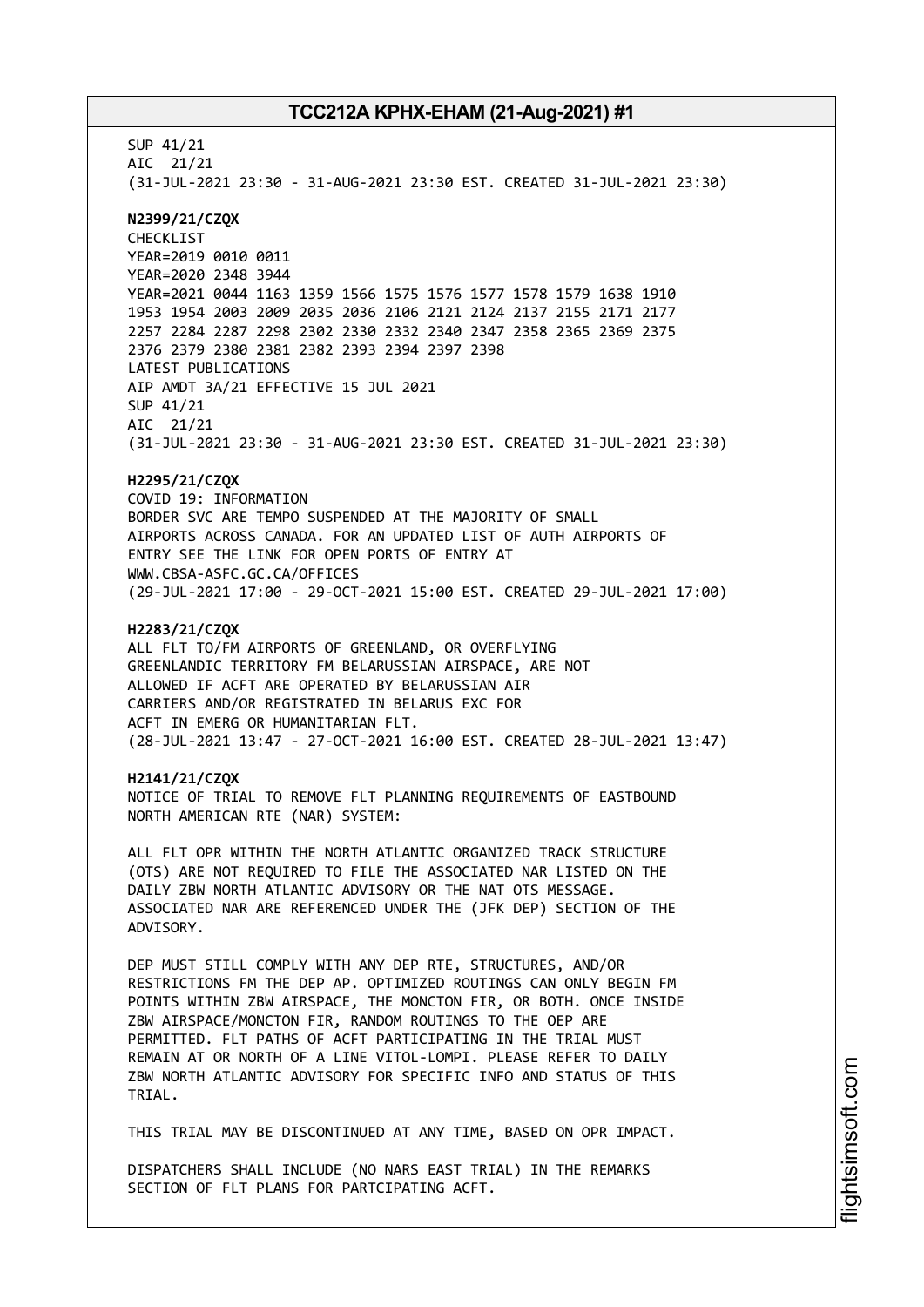FLT CREWS ARE EXPECTED TO CARRY APPLICABLE NAR DOCUMENTATION ON THE FLT DECK FOR ALL FLT, REGARDLESS IF PARTICIPATING IN THE TRIAL OR NOT. (14-JUL-2021 12:54 - 30-SEP-2021 23:59. CREATED 14-JUL-2021 12:55) **N2009/21/CZQX** AMEND PUBLICATIONS: V315 BTN YAY AND YQX MEA TO READ 7500 INSTEAD OF 6500 (05-JUL-2021 15:32 - PERM. CREATED 05-JUL-2021 15:32) **H2005/21/CZQX** GANDER OCEANIC VERBAL CLR DELIVERY SVC NOT AVBL. EASTBOUND OCEANIC FLT WILL REC CLR BY MONCTON, MONTREAL OR GANDER ACC. OPR ARE TO REQUEST THEIR CLR ON CONTROL FREQ. DATA LINK CLR SERVICE UNCHANGED. (30-JUN-2021 22:51 - 30-SEP-2021 13:00. CREATED 30-JUN-2021 22:52) **H1868/21/CZQX** NOTICE OF TEMPORARY CHANGES TO NORTH AMERICAN ROUTES (NARS) FOR KJFK AND KEWR ARR: INLAND NAVIGATION FIXES (INFS) WILL BE OPTIONAL FOR KJFK AND KEWR ARR AND ACFT WILL BE ABLE TO PROCEED DIRECT FM THE OCEANIC ENTRY POINT (OEP) FOR THE FOLLOWING ROUTES: ACFT FLT PLANNED TO KJFK AND KEWR VIA KJOHN MAY FILE DIRECT KJOHN FM THE OEP. ACFT FLT PLANNED TO KJFK VIA PLYMM/ENE MAY FILE DIRECT PLYMM/ENE FM THE OEP. ACFT FLT PLANNED TO KEWR VIA COPLY MAY FILE DIRECT COPLY FM THE OEP (21-JUN-2021 13:45 - 20-SEP-2021 23:59. CREATED 21-JUN-2021 13:45) **N1576/21/CZQX** CHARLOTTETOWN NDB 1D 346KHZ U/S (10-JUN-2021 12:37 - 03-SEP-2021 16:00 EST. CREATED 10-JUN-2021 12:37) **H1568/21/CZQX** AMEND PUBLICATIONS: MONTREAL CENTRE: BREVOORT PERIPHERAL STATION (PAL) FREQ 132.025 TO READ: (BLW FL290) 0730-2330Z (DT 0630-2230Z) O/T GANDER CENTRE CLNC DEL (07-JUN-2021 14:56 - PERM. CREATED 07-JUN-2021 14:56) **H1519/21/CZQX** COVID-19: FLIGHT RESTRICTIONS UNTIL FURTHER NOTICE, WITH THE INTENT TO PREVENT THE SPREAD OF COVID-19 THROUGHOUT CANADA, AN OPERATOR OPERATING A FLIGHT BETWEEN TWO POINTS IN CANADA OR A FLIGHT TO CANADA MUST COMPLY WITH THE PROVISIONS OF THE INTERIM ORDER RESPECTING CERTAIN REQUIREMENTS FOR CIVIL AVIATION DUE TO COVID-19, ISSUED BY THE MINISTER OF TRANSPORT AND CURRENTLY IN FORCE. THIS INCLUDES A REQUIREMENT FOR PASSENGER FACE MASKS. OPERATORS ARE REQUIRED TO NOTIFY PASSENGERS OF THE LATEST MEASURES TO PREVENT THE SPREAD OF COVID-19 TAKEN BY THE TERRITORIAL AND PROVINCIAL GOVERNMENT WITH JURISDICTION AT THE DESTINATION AERODROME FOR THAT FLIGHT, OR BY THE FEDERAL GOVERNMENT. SFC-UNL (03-JUN-2021 16:32 - 02-SEP-2021 16:00 EST. CREATED 03-JUN-2021 16:32)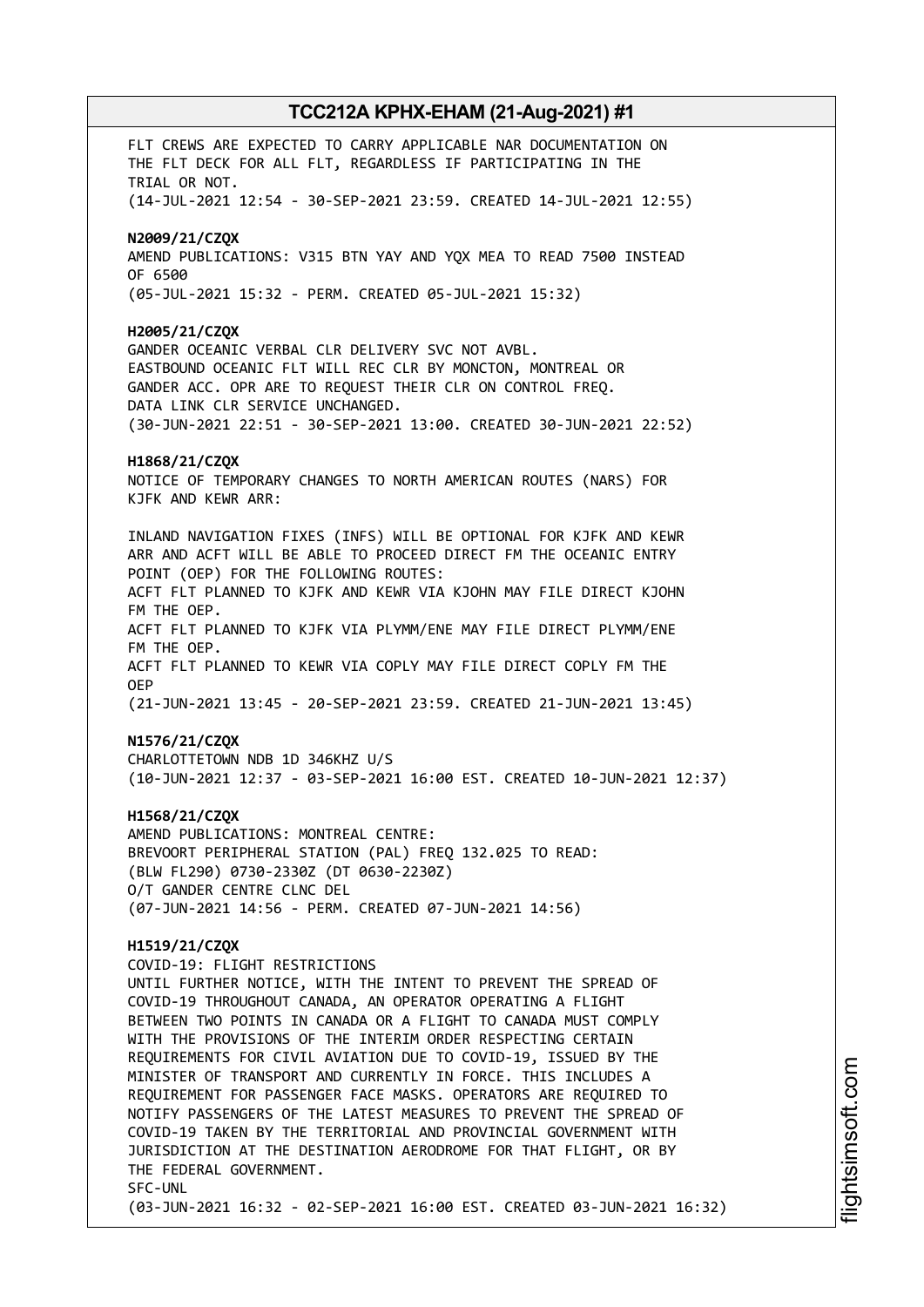┌──────────────────────────────────────────────────────────────────────────────┐

**H2389/20/CZQX** AMEND AIP CANADA (ICAO): PART 2. ENR 7.3.3 (J): TO READ: OZN - 5900N 05000W - CUDDY (FL290-FL600) - PORGY (10-OCT-2020 09:01 - PERM. CREATED 09-SEP-2020 19:37)

#### │**BGGL (NUUK FIR/UIR)** │

└──────────────────────────────────────────────────────────────────────────────┘ **A0525/21/BGGL** NUUK INFORMATION FREQ 5526 KHZ PSN 6534N03707W (KULUSUK) TRANSMITTER UNRELIABLE. (11-AUG-2021 13:49 - 29-OCT-2021 12:00. CREATED 11-AUG-2021 13:49) **B0943/21/BGGL** CHECKLIST YEAR=2021 0128 0482 0590 0655 0656 0821 0822 0823 0824 0825 0827 0828 0829 0830 0831 0832 0834 0835 0836 0837 0838 0839 0840 0841 0842 0843 0844 0845 0848 0849 0850 0851 0859 0861 0875 0877 0878 0890 0901 0915 0927 0936 0938 0939 0940 0942 LATEST AIS PUBLICATIONS ISSUED: AIP AIRAC AMDT IFR 007/2021 EFFECTIVE DATE 09 SEP 21 AIP AMDT IFR 003/2018 EFFECTIVE DATE 15 MAR 18 AIP SUP IFR 002/2019 EFFECTIVE DATE 08 NOV 19 AIC IFR A001/2020 EFFECTIVE DATE 18 JUN 20 AIC CHECKLIST AIP IFR A001/2016 A002/2016 A001/2017 A002/2017 A002/2018 A003/2018 A004/2018 A001/2019 SUP CHECKLIST AIP IFR NIL (01-AUG-2021 01:00 - 01-SEP-2021 00:00 EST. CREATED 01-AUG-2021 01:00) **C0146/21/BGGL** CHECKLIST YEAR=2020 0157 YEAR=2021 0138 0139 0141 0142 0145 LATEST AIS PUBLICATIONS ISSUED: AIP AIRAC AMDT IFR 007/2021 EFFECTIVE DATE 09 SEP 21 AIP AMDT IFR 003/2018 EFFECTIVE DATE 15 MAR 18 AIP SUP IFR 002/2019 EFFECTIVE DATE 08 NOV 19 AIC IFR A001/2020 EFFECTIVE DATE 18 JUN 20 ATC CHECKLIST AIP IFR A001/2016 A002/2016 A001/2017 A002/2017 A002/2018 A003/2018 A004/2018 A001/2019 SUP CHECKLIST AIP IFR **NTI** (01-AUG-2021 00:24 - 01-SEP-2021 00:00 EST. CREATED 01-AUG-2021 00:31) **A0484/21/BGGL CHECKLIST** YEAR=2018 0199 YEAR=2021 0314 0315 0424 0425 0430 0434 0435 0439 0440 0441 0449 0451 0471 0472 0476 0477 0478 0481 0483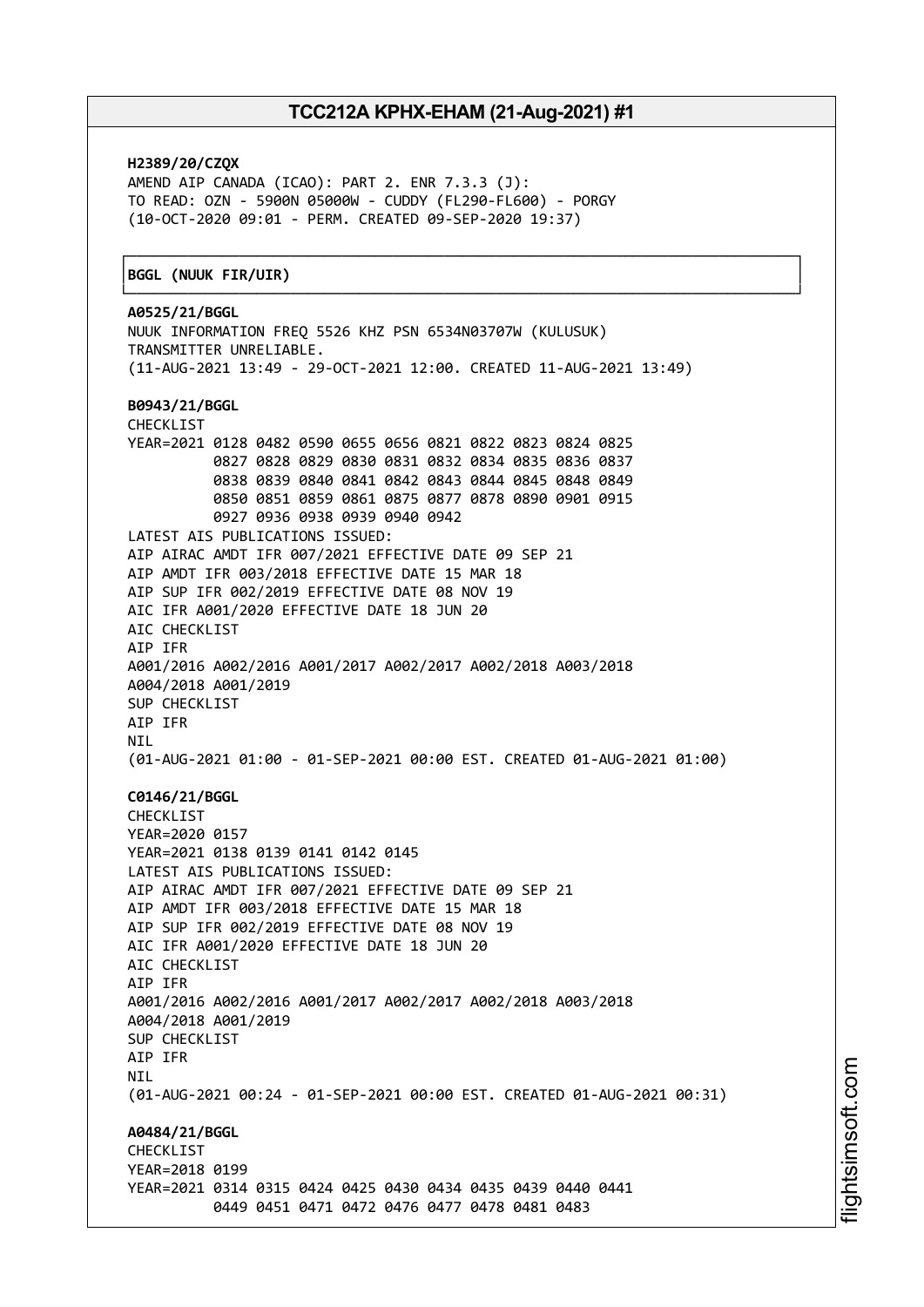LATEST AIS PUBLICATIONS ISSUED: AIP AIRAC AMDT IFR 007/2021 EFFECTIVE DATE 09 SEP 21 AIP AMDT IFR 003/2018 EFFECTIVE DATE 15 MAR 18 AIP SUP IFR 002/2019 EFFECTIVE DATE 08 NOV 19 AIC IFR A001/2020 EFFECTIVE DATE 18 JUN 20 AIC CHECKLIST AIP IFR A001/2016 A002/2016 A001/2017 A002/2017 A002/2018 A003/2018 A004/2018 A001/2019 SUP CHECKLIST AIP IFR **NTI** (01-AUG-2021 00:02 - 01-SEP-2021 00:00 EST. CREATED 01-AUG-2021 00:05) **A0478/21/BGGL** ALL FLIGHTS TO/FROM AIRPORTS OF GREENLAND, OR OVERFLYING GREENLANDIC AIRSPACE FROM BELARUSSIAN AIRSPACE, ARE NOT ALLOWED IF AIRCRAFT ARE OPERATED BY BELARUSSIAN AIR CARRIERS AND/OR REGISTRATED IN BELARUS EXCEPT FOR AIRCRAFT IN EMERGENCY OR HUMANITARIAN FLIGHTS. (28-JUL-2021 06:23 - 01-DEC-2021 00:59. CREATED 28-JUL-2021 06:26) **A0449/21/BGGL** TRIGGER NOTAM - PERM AIP GREENLAND AIRAC AMDT 07/21 WEF 09 SEP 2021. REF GEN 1.1: CHANGE OF CAA NAME AND EMAIL. REF GEN 2.2: ROD - RATE OF DESCENT ADDED. REF ENR 2.1: CHANGE TO NUUK SECTOR NORTH: PSN HF ANTENNA FREQ 5526 KHZ LOCATION KULUSUK CHANGED AND ASTERISK WITHDRAWN AS COORDINATES HAS BEEN WGS-84 VERIFIED AND LOCATION CHANGED TO TASIILAQ. KANGERLUSSUAQ HF ANTENNA NOW SHOWN CORRECTLY WITH FREQ 5526/8945/10042 KHZ. (09-SEP-2021 00:00 - 22-SEP-2021 23:59. CREATED 12-JUL-2021 08:50) **A0441/21/BGGL** COVID-19: FLIGHT RESTRICTION. ALL AIRCRAFT OPERATORS CARRYING PASSENGERS TO GREENLAND MUST RECEIVE A PERMISSION FROM THE CORONA SECRETARIAT BEFORE COMMENCING THE FLIGHT TOWARDS GREENLAND. APPLICATION MUST BE SENT TO CORONA AT NANOQ.GL EXEMPTION: AIRCRAFT OPERATORS WITH REGULAR SCHEDULED FLIGHTS TO GREENLAND CAN BRING PASSENGERS ACCORDING TO THE LIMIT SET BY THE CORONA SECRETARIAT. (02-JUL-2021 19:59 - 01-SEP-2021 01:59. CREATED 02-JUL-2021 19:59) **A0315/21/BGGL** DIRECTION OF CRUISING LEVELS FOR RNP-ROUTE UT596 IS CHANGED FROM ODD FLIGHT LEVELS TO EVEN FLIGHT LEVELS SECTION GH-SUBUD (18-MAY-2021 07:12 - PERM. CREATED 18-MAY-2021 07:14) **A0314/21/BGGL** DIRECTION OF CRUISING LEVELS FOR RNP-ROUTE UW30 IS CHANGED FROM ODD FLIGHT LEVELS TO EVEN FLIGHT LEVELS DIRECTION AA-HB

AND FROM EVEN FLIGHT LEVELS TO ODD FLIGHT LEVELS DIRECTION HB-AA

(18-MAY-2021 07:03 - PERM. CREATED 18-MAY-2021 07:12)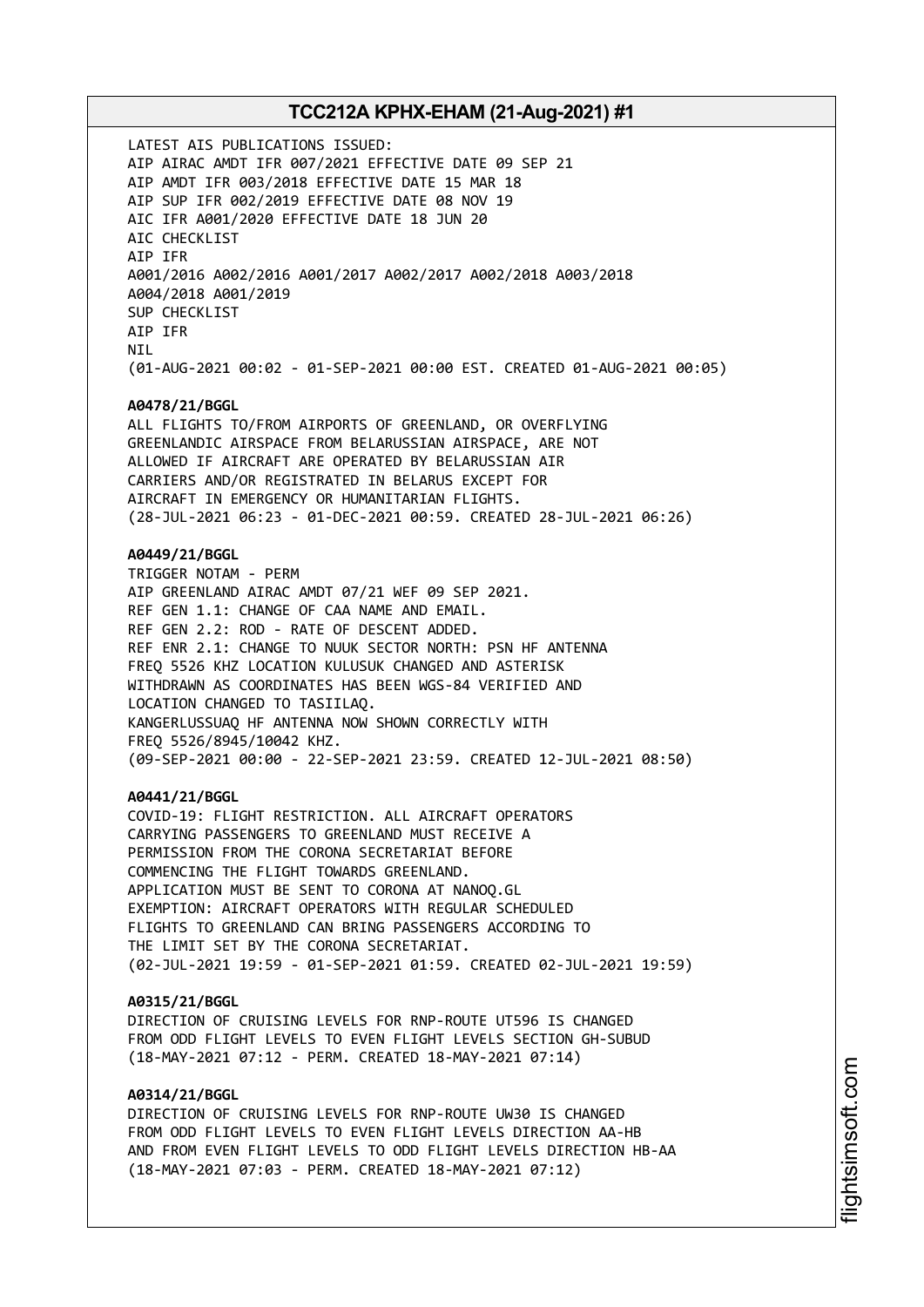┌──────────────────────────────────────────────────────────────────────────────┐

│**EGGX (SHANWICK OCEANIC FIR/UIR)** │

└──────────────────────────────────────────────────────────────────────────────┘ **V0014/21/EGGX** AIRSPACE SECURITY WARNING ISSUED BY THE DEPARTMENT FOR TRANSPORT - RISK TO CIVIL AVIATION IN BELARUS. OPERATORS ARE ADVISED NOT TO ENTER THE TERRITORY AND AIRSPACE OF BELARUS DUE TO SERIOUS SAFETY AND SECURITY CONCERNS POSED TO COMMERCIAL AVIATION. OPERATORS ARE ADVISED TO TAKE THIS INFORMATION INTO ACCOUNT IN THEIR OWN RISK ASSESSMENTS AND ROUTING DECISIONS. CONTACT UK DEPARTMENT FOR TRANSPORT +44(0)207 082 6639 OR +44(0)207 944 5999 OUT OF HOURS. FOR FURTHER DETAILS. 2021-05-0542/AS6 SFC-UNL (20-AUG-2021 08:18 - 17-NOV-2021 11:59 EST. CREATED 20-AUG-2021 08:18) **B2036/21/EGGX** WEF 01 OCT UNTIL 31 DEC THE UK C SERIES NOTAM WILL CHANGE TO P SERIES. ALL EXISTING C SERIES NOTAM WILL BE REISSUED AS A P SERIES ON 01 OCT. ALL NEW NOTAM REQUESTS AFTER 01 OCT WILL BE ISSUED AS A P SERIES. RECIPIENTS OF C SERIES NOTAM WILL AUTOMATICALLY BE MOVED TO THE P SERIES DISTRIBUTION LIST. AIC Y087/21 EFFECTIVE 23 SEP 21 REFERS. UK NOTAM SERIES DETAILS ARE CONTAINED IN UK AIP GEN 3.1 TABLE 3.6.3.4 (01-OCT-2021 00:00 - 31-DEC-2021 23:59. CREATED 18-AUG-2021 14:43) **D1107/21/EGGX** CHECKLIST YEAR=2021 0726 1100 1105 1106 LATEST PUBLICATIONS AIP AIRAC AMDT IFR 009/2021 EFFECTIVE DATE 09 SEP 21 AIP SUP IFR 040/2021 EFFECTIVE DATE 29 JUL 21 AIC IFR W069/2021 EFFECTIVE DATE 29 JUL 21 AIC IFR P067/2021 EFFECTIVE DATE 29 JUL 21 AIC IFR M066/2021 EFFECTIVE DATE 29 JUL 21 AIC IFR Y068/2021 EFFECTIVE DATE 29 JUL 21 AIC IFR G097/2009 EFFECTIVE DATE 31 DEC 09 AIC CHECKLIST AIP IFR P127/2006 P008/2008 P064/2008 P086/2008 P077/2009 P070/2010 P062/2012 P138/2012 Y009/2014 P002/2018 P053/2018 Y104/2018 Y031/2019 Y055/2019 Y117/2019 Y135/2019 P136/2019 P137/2019 P138/2019 P139/2019 Y140/2019 Y141/2019 Y142/2019 Y001/2020 P003/2020 W008/2020 Y011/2020 Y012/2020 W018/2020 Y024/2020 PART 1 OF 2 (01-AUG-2021 00:05 - 01-SEP-2021 00:05 EST. CREATED 01-AUG-2021 01:52) **D1107/21/EGGX** Y028/2020 Y031/2020 P034/2020 W035/2020 Y036/2020 Y039/2020 Y040/2020 Y041/2020 Y042/2020 Y043/2020 P044/2020 Y045/2020 P046/2020 Y051/2020 Y052/2020 P053/2020 P056/2020 P060/2020 P083/2020 Y085/2020 Y086/2020 Y087/2020 Y002/2021 Y008/2021 Y010/2021 Y011/2021 M012/2021 P017/2021 P018/2021 P026/2021 Y027/2021 Y028/2021 Y029/2021 Y037/2021 M044/2021 P045/2021 Y050/2021 Y054/2021 Y055/2021 P056/2021 Y058/2021 M060/2021 Y062/2021 M063/2021 M064/2021 M065/2021 M066/2021 P067/2021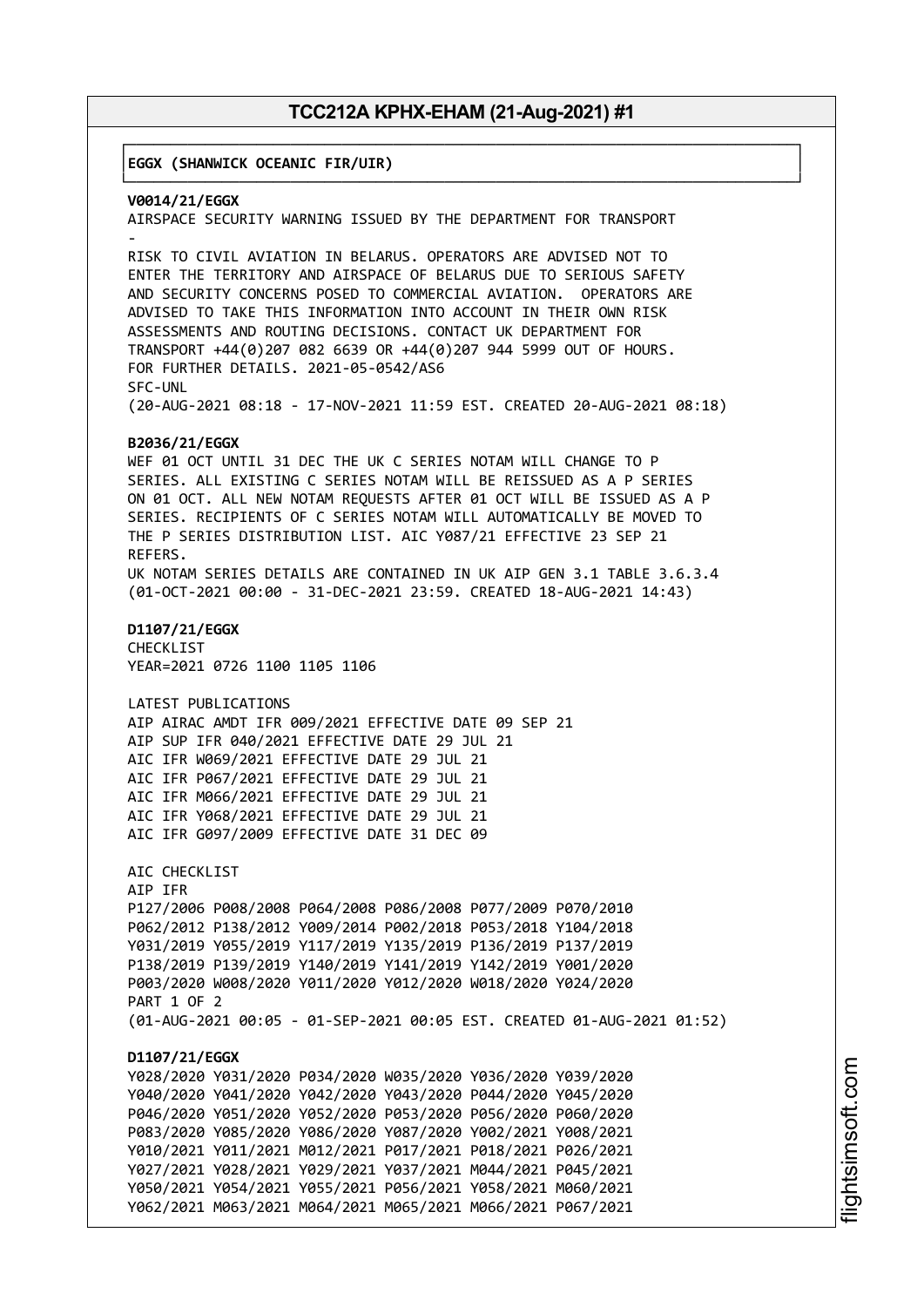Y068/2021 W069/2021 AIP VFR NIL AIP MIL NIL SUP CHECKLIST AIP IFR 053/2018 060/2018 011/2019 023/2019 025/2019 003/2020 017/2020 019/2020 023/2020 030/2020 031/2020 032/2020 037/2020 038/2020 039/2020 045/2020 046/2020 048/2020 049/2020 052/2020 002/2021 003/2021 007/2021 008/2021 012/2021 014/2021 017/2021 018/2021 019/2021 020/2021 022/2021 023/2021 024/2021 025/2021 026/2021 028/2021 029/2021 030/2021 031/2021 032/2021 034/2021 035/2021 036/2021 037/2021 038/2021 039/2021 040/2021 AIP VFR NIL AIP MIL NIL PART 2 OF 2 (01-AUG-2021 00:05 - 01-SEP-2021 00:05 EST. CREATED 01-AUG-2021 01:52) **G0256/21/EGGX** CHECKLIST YEAR=2021 0256 LATEST PUBLICATIONS AIP AIRAC AMDT IFR 009/2021 EFFECTIVE DATE 09 SEP 21 AIP SUP IFR 040/2021 EFFECTIVE DATE 29 JUL 21 AIC IFR W069/2021 EFFECTIVE DATE 29 JUL 21 AIC IFR P067/2021 EFFECTIVE DATE 29 JUL 21 AIC IFR M066/2021 EFFECTIVE DATE 29 JUL 21 AIC IFR Y068/2021 EFFECTIVE DATE 29 JUL 21 AIC IFR G097/2009 EFFECTIVE DATE 31 DEC 09 AIC CHECKLIST AIP IFR P127/2006 P008/2008 P064/2008 P086/2008 P077/2009 P070/2010 P062/2012 P138/2012 Y009/2014 P002/2018 P053/2018 Y104/2018 Y031/2019 Y055/2019 Y117/2019 Y135/2019 P136/2019 P137/2019 P138/2019 P139/2019 Y140/2019 Y141/2019 Y142/2019 Y001/2020 P003/2020 W008/2020 Y011/2020 Y012/2020 W018/2020 Y024/2020 Y028/2020 Y031/2020 P034/2020 W035/2020 Y036/2020 Y039/2020 Y040/2020 Y041/2020 Y042/2020 Y043/2020 P044/2020 Y045/2020 P046/2020 Y051/2020 Y052/2020 P053/2020 P056/2020 P060/2020 PART 1 OF 2 (01-AUG-2021 00:05 - 01-SEP-2021 00:05 EST. CREATED 01-AUG-2021 01:34) **G0256/21/EGGX** P083/2020 Y085/2020 Y086/2020 Y087/2020 Y002/2021 Y008/2021 Y010/2021 Y011/2021 M012/2021 P017/2021 P018/2021 P026/2021 Y027/2021 Y028/2021 Y029/2021 Y037/2021 M044/2021 P045/2021 Y050/2021 Y054/2021 Y055/2021 P056/2021 Y058/2021 M060/2021 Y062/2021 M063/2021 M064/2021 M065/2021 M066/2021 P067/2021 Y068/2021 W069/2021 AIP VFR **NTI** AIP MIL NIL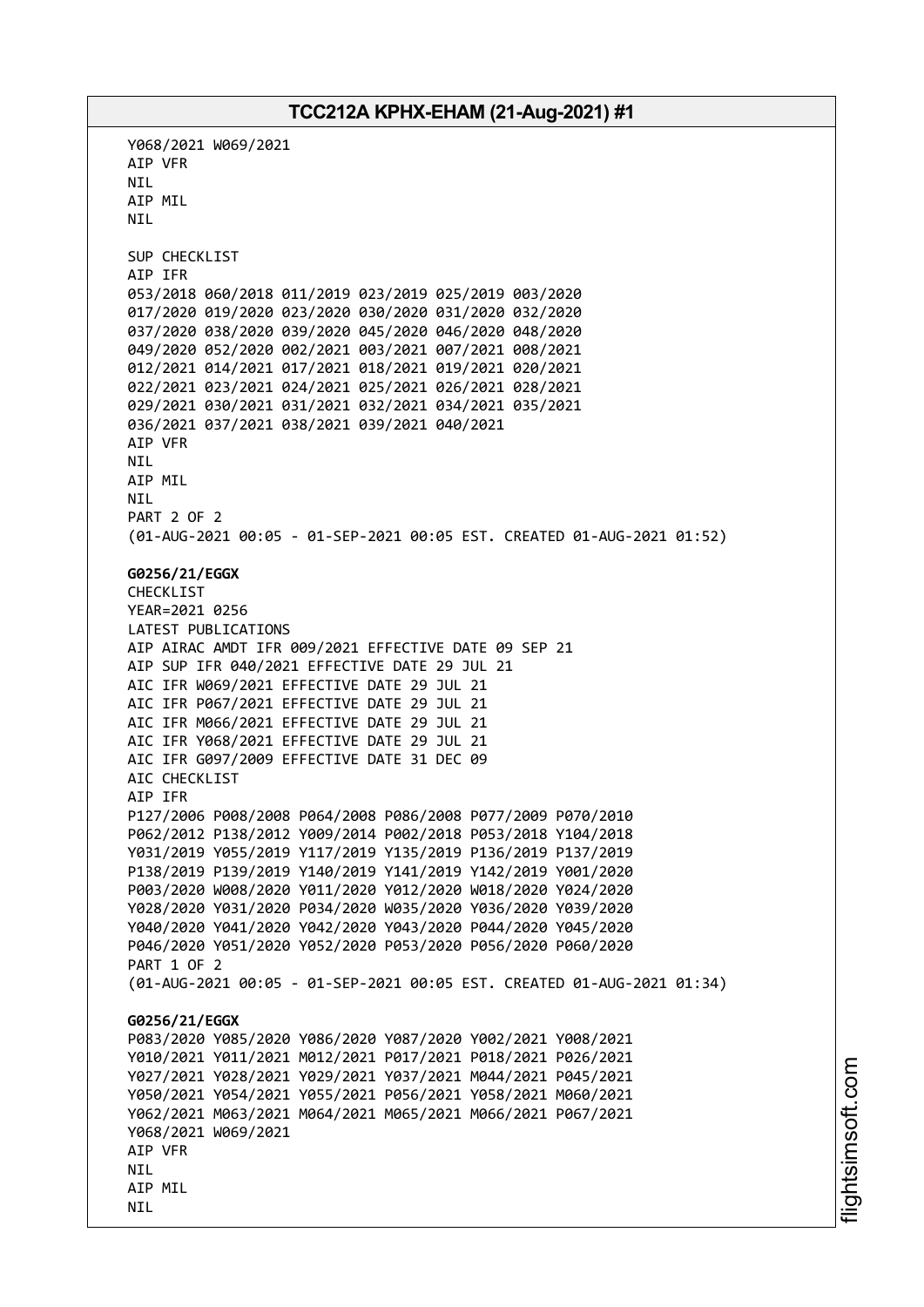# **TCC212A KPHX-EHAM (21-Aug-2021) #1** SUP CHECKLIST AIP IFR 053/2018 060/2018 011/2019 023/2019 025/2019 003/2020 017/2020 019/2020 023/2020 030/2020 031/2020 032/2020 037/2020 038/2020 039/2020 045/2020 046/2020 048/2020 049/2020 052/2020 002/2021 003/2021 007/2021 008/2021 012/2021 014/2021 017/2021 018/2021 019/2021 020/2021 022/2021 023/2021 024/2021 025/2021 026/2021 028/2021 029/2021 030/2021 031/2021 032/2021 034/2021 035/2021 036/2021 037/2021 038/2021 039/2021 040/2021 AIP VFR **NTI** AIP MIL NIL PART 2 OF 2 (01-AUG-2021 00:05 - 01-SEP-2021 00:05 EST. CREATED 01-AUG-2021 01:34) **M2939/21/EGGX** CHECKL<sub>TST</sub> YEAR=2021 2913 2914 2915 2916 2917 2918 2919 2920 2921 2922 2923 2924 2925 2926 2927 2928 2929 2930 2931 2932 2933 2935 LATEST PUBLICATIONS AIP AIRAC AMDT IFR 009/2021 EFFECTIVE DATE 09 SEP 21 AIP SUP IFR 040/2021 EFFECTIVE DATE 29 JUL 21 AIC IFR W069/2021 EFFECTIVE DATE 29 JUL 21 AIC IFR P067/2021 EFFECTIVE DATE 29 JUL 21 AIC IFR M066/2021 EFFECTIVE DATE 29 JUL 21 AIC IFR Y068/2021 EFFECTIVE DATE 29 JUL 21 AIC IFR G097/2009 EFFECTIVE DATE 31 DEC 09 AIC CHECKLIST AIP IFR P127/2006 P008/2008 P064/2008 P086/2008 P077/2009 P070/2010 P062/2012 P138/2012 Y009/2014 P002/2018 P053/2018 Y104/2018 Y031/2019 Y055/2019 Y117/2019 Y135/2019 P136/2019 P137/2019 PART 1 OF 2 (01-AUG-2021 00:05 - 01-SEP-2021 00:05 EST. CREATED 01-AUG-2021 01:33) **M2939/21/EGGX** P138/2019 P139/2019 Y140/2019 Y141/2019 Y142/2019 Y001/2020 P003/2020 W008/2020 Y011/2020 Y012/2020 W018/2020 Y024/2020 Y028/2020 Y031/2020 P034/2020 W035/2020 Y036/2020 Y039/2020 Y040/2020 Y041/2020 Y042/2020 Y043/2020 P044/2020 Y045/2020 P046/2020 Y051/2020 Y052/2020 P053/2020 P056/2020 P060/2020 P083/2020 Y085/2020 Y086/2020 Y087/2020 Y002/2021 Y008/2021 Y010/2021 Y011/2021 M012/2021 P017/2021 P018/2021 P026/2021 Y027/2021 Y028/2021 Y029/2021 Y037/2021 M044/2021 P045/2021 Y050/2021 Y054/2021 Y055/2021 P056/2021 Y058/2021 M060/2021 Y062/2021 M063/2021 M064/2021 M065/2021 M066/2021 P067/2021 Y068/2021 W069/2021 AIP VFR NIL AIP MIL **NTI** 022/2021 023/2021 024/2021 025/2021 026/2021 028/2021 029/2021 030/2021 031/2021 032/2021 034/2021 035/2021 036/2021 037/2021 038/2021 039/2021 040/2021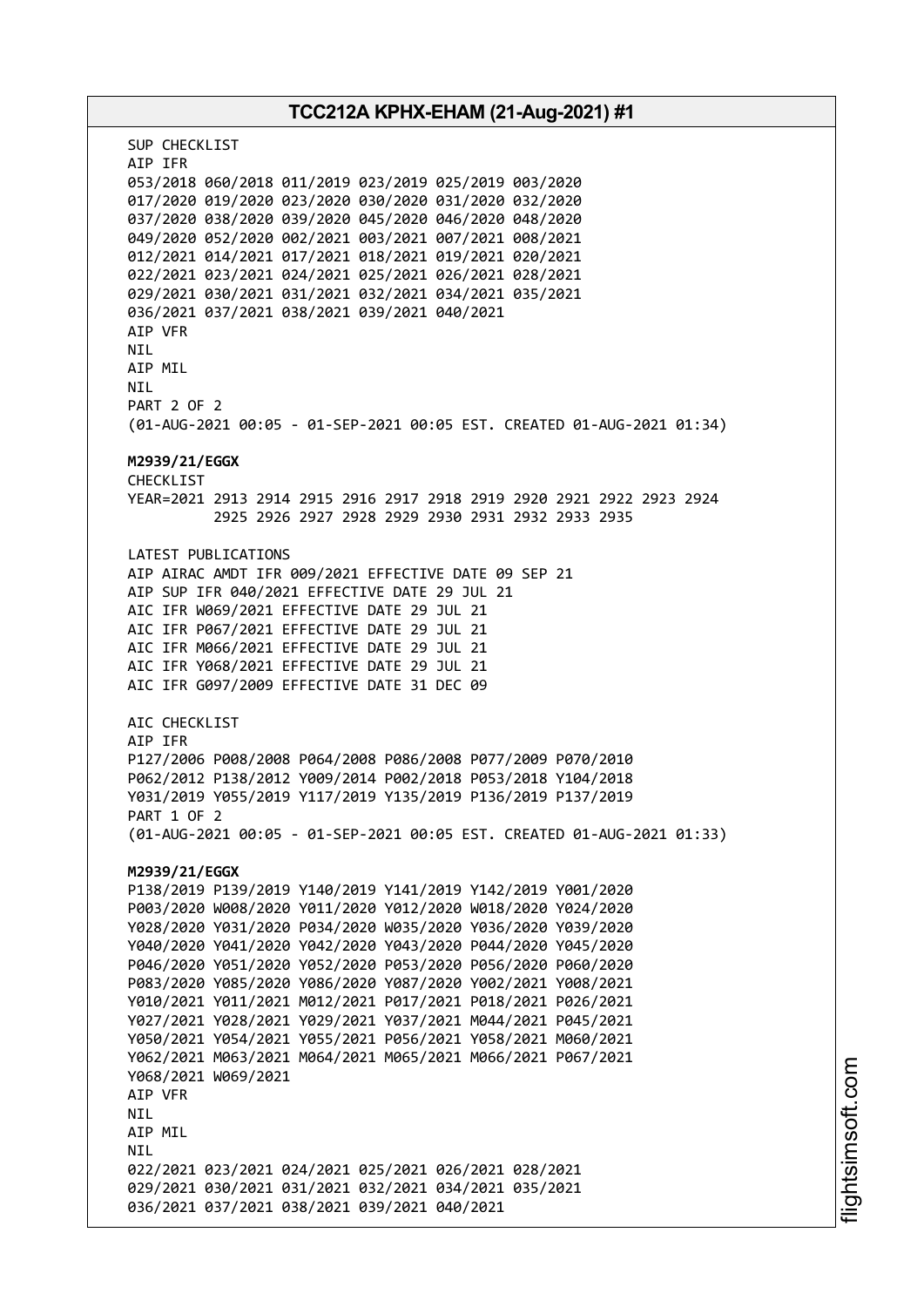AIP VFR NIL AIP MIL NIL PART 2 OF 2 (01-AUG-2021 00:05 - 01-SEP-2021 00:05 EST. CREATED 01-AUG-2021 01:33) **F0776/21/EGGX** CHECKLIST YEAR=2021 0769 0770 0771 0773 0776 LATEST PUBLICATIONS AIP AIRAC AMDT IFR 009/2021 EFFECTIVE DATE 09 SEP 21 AIP SUP IFR 040/2021 EFFECTIVE DATE 29 JUL 21 AIC IFR W069/2021 EFFECTIVE DATE 29 JUL 21 AIC IFR P067/2021 EFFECTIVE DATE 29 JUL 21 AIC IFR M066/2021 EFFECTIVE DATE 29 JUL 21 AIC IFR Y068/2021 EFFECTIVE DATE 29 JUL 21 AIC IFR G097/2009 EFFECTIVE DATE 31 DEC 09 AIC CHECKLIST AIP IFR P127/2006 P008/2008 P064/2008 P086/2008 P077/2009 P070/2010 P062/2012 P138/2012 Y009/2014 P002/2018 P053/2018 Y104/2018 Y031/2019 Y055/2019 Y117/2019 Y135/2019 P136/2019 P137/2019 P138/2019 P139/2019 Y140/2019 Y141/2019 Y142/2019 Y001/2020 P003/2020 W008/2020 Y011/2020 Y012/2020 W018/2020 Y024/2020 Y028/2020 Y031/2020 P034/2020 W035/2020 Y036/2020 Y039/2020 Y040/2020 Y041/2020 Y042/2020 Y043/2020 P044/2020 Y045/2020 PART 1 OF 2 (01-AUG-2021 00:05 - 01-SEP-2021 00:05 EST. CREATED 01-AUG-2021 01:31) **F0776/21/EGGX** P046/2020 Y051/2020 Y052/2020 P053/2020 P056/2020 P060/2020 P083/2020 Y085/2020 Y086/2020 Y087/2020 Y002/2021 Y008/2021 Y010/2021 Y011/2021 M012/2021 P017/2021 P018/2021 P026/2021 Y027/2021 Y028/2021 Y029/2021 Y037/2021 M044/2021 P045/2021 Y050/2021 Y054/2021 Y055/2021 P056/2021 Y058/2021 M060/2021 Y062/2021 M063/2021 M064/2021 M065/2021 M066/2021 P067/2021 Y068/2021 W069/2021 AIP VFR NIL AIP MIL **NTI** SUP CHECKLIST AIP IFR 053/2018 060/2018 011/2019 023/2019 025/2019 003/2020 017/2020 019/2020 023/2020 030/2020 031/2020 032/2020 037/2020 038/2020 039/2020 045/2020 046/2020 048/2020 049/2020 052/2020 002/2021 003/2021 007/2021 008/2021 012/2021 014/2021 017/2021 018/2021 019/2021 020/2021 022/2021 023/2021 024/2021 025/2021 026/2021 028/2021 029/2021 030/2021 031/2021 032/2021 034/2021 035/2021 036/2021 037/2021 038/2021 039/2021 040/2021 AIP VFR **NTL** AIP MIL **NTI** PART 2 OF 2 (01-AUG-2021 00:05 - 01-SEP-2021 00:05 EST. CREATED 01-AUG-2021 01:31)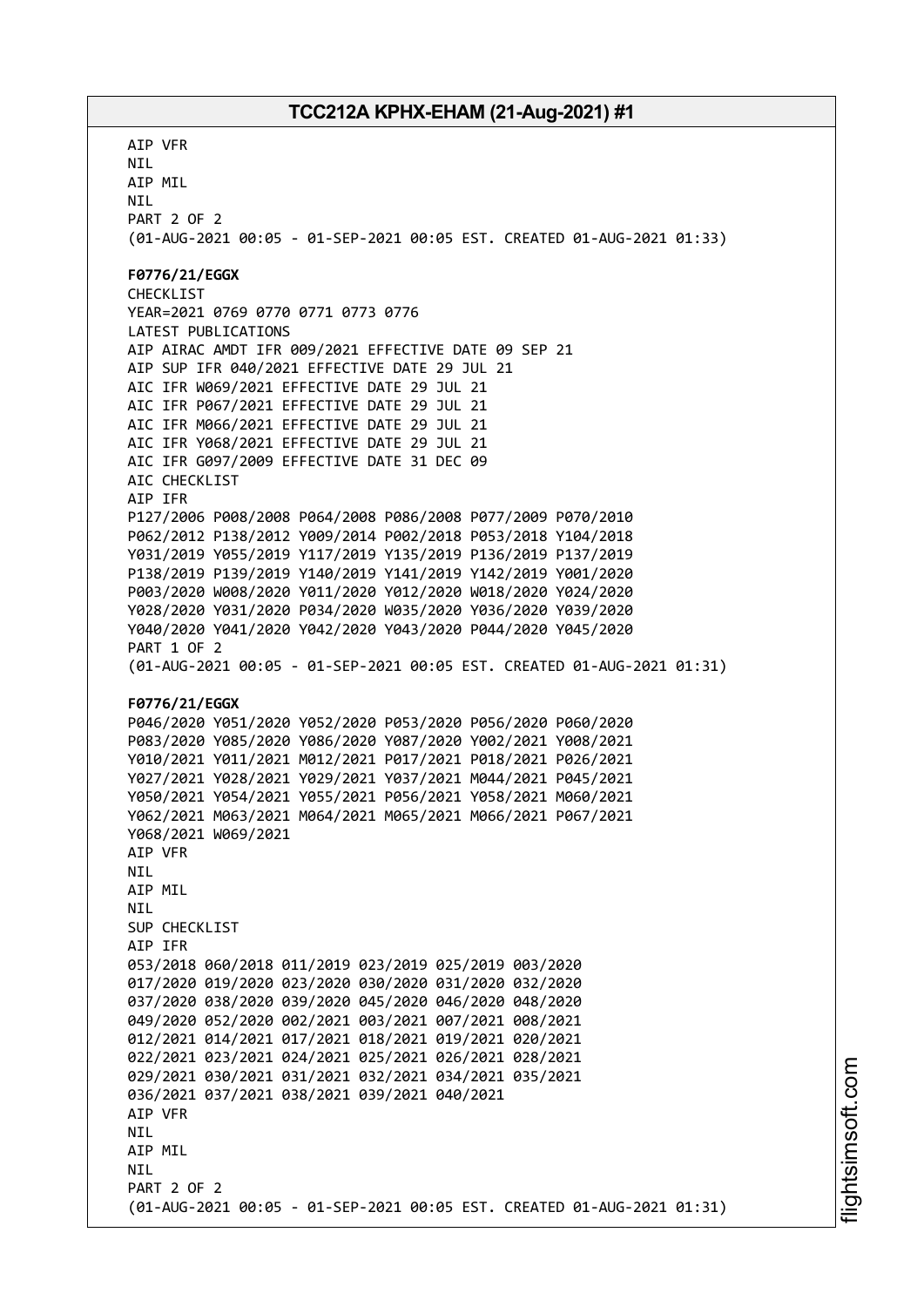**N0151/21/EGGX** P083/2020 Y085/2020 Y086/2020 Y087/2020 Y002/2021 Y008/2021 Y010/2021 Y011/2021 M012/2021 P017/2021 P018/2021 P026/2021 Y027/2021 Y028/2021 Y029/2021 Y037/2021 M044/2021 P045/2021 Y050/2021 Y054/2021 Y055/2021 P056/2021 Y058/2021 M060/2021 Y062/2021 M063/2021 M064/2021 M065/2021 M066/2021 P067/2021 Y068/2021 W069/2021 AIP VFR NIL AIP MIL **NTI** SUP CHECKLIST AIP IFR 053/2018 060/2018 011/2019 023/2019 025/2019 003/2020 017/2020 019/2020 023/2020 030/2020 031/2020 032/2020 037/2020 038/2020 039/2020 045/2020 046/2020 048/2020 049/2020 052/2020 002/2021 003/2021 007/2021 008/2021 012/2021 014/2021 017/2021 018/2021 019/2021 020/2021 022/2021 023/2021 024/2021 025/2021 026/2021 028/2021 029/2021 030/2021 031/2021 032/2021 034/2021 035/2021 036/2021 037/2021 038/2021 039/2021 040/2021 AIP VFR NIL AIP MIL NIL PART 2 OF 2 (01-AUG-2021 00:05 - 01-SEP-2021 00:05 EST. CREATED 01-AUG-2021 01:29) **N0151/21/EGGX** CHECKLIST YEAR=2021 0095 0111 0112 0113 0118 0122 0123 0124 0127 0136 0138 0139 0141 0142 0143 0145 0147 0149 0150 0151 LATEST PUBLICATIONS AIP AIRAC AMDT IFR 009/2021 EFFECTIVE DATE 09 SEP 21 AIP SUP IFR 040/2021 EFFECTIVE DATE 29 JUL 21 AIC IFR W069/2021 EFFECTIVE DATE 29 JUL 21 AIC IFR P067/2021 EFFECTIVE DATE 29 JUL 21 AIC IFR M066/2021 EFFECTIVE DATE 29 JUL 21 AIC IFR Y068/2021 EFFECTIVE DATE 29 JUL 21 AIC IFR G097/2009 EFFECTIVE DATE 31 DEC 09 AIC CHECKLIST AIP IFR P127/2006 P008/2008 P064/2008 P086/2008 P077/2009 P070/2010 P062/2012 P138/2012 Y009/2014 P002/2018 P053/2018 Y104/2018 Y031/2019 Y055/2019 Y117/2019 Y135/2019 P136/2019 P137/2019 P138/2019 P139/2019 Y140/2019 Y141/2019 Y142/2019 Y001/2020 P003/2020 W008/2020 Y011/2020 Y012/2020 W018/2020 Y024/2020 Y028/2020 Y031/2020 P034/2020 W035/2020 Y036/2020 Y039/2020 Y040/2020 Y041/2020 Y042/2020 Y043/2020 P044/2020 Y045/2020 P046/2020 Y051/2020 Y052/2020 P053/2020 P056/2020 P060/2020 PART 1 OF 2 (01-AUG-2021 00:05 - 01-SEP-2021 00:05 EST. CREATED 01-AUG-2021 01:29) **B1876/21/EGGX** AIC IFR Y068/2021 EFFECTIVE DATE 29 JUL 21 AIC IFR G097/2009 EFFECTIVE DATE 31 DEC 09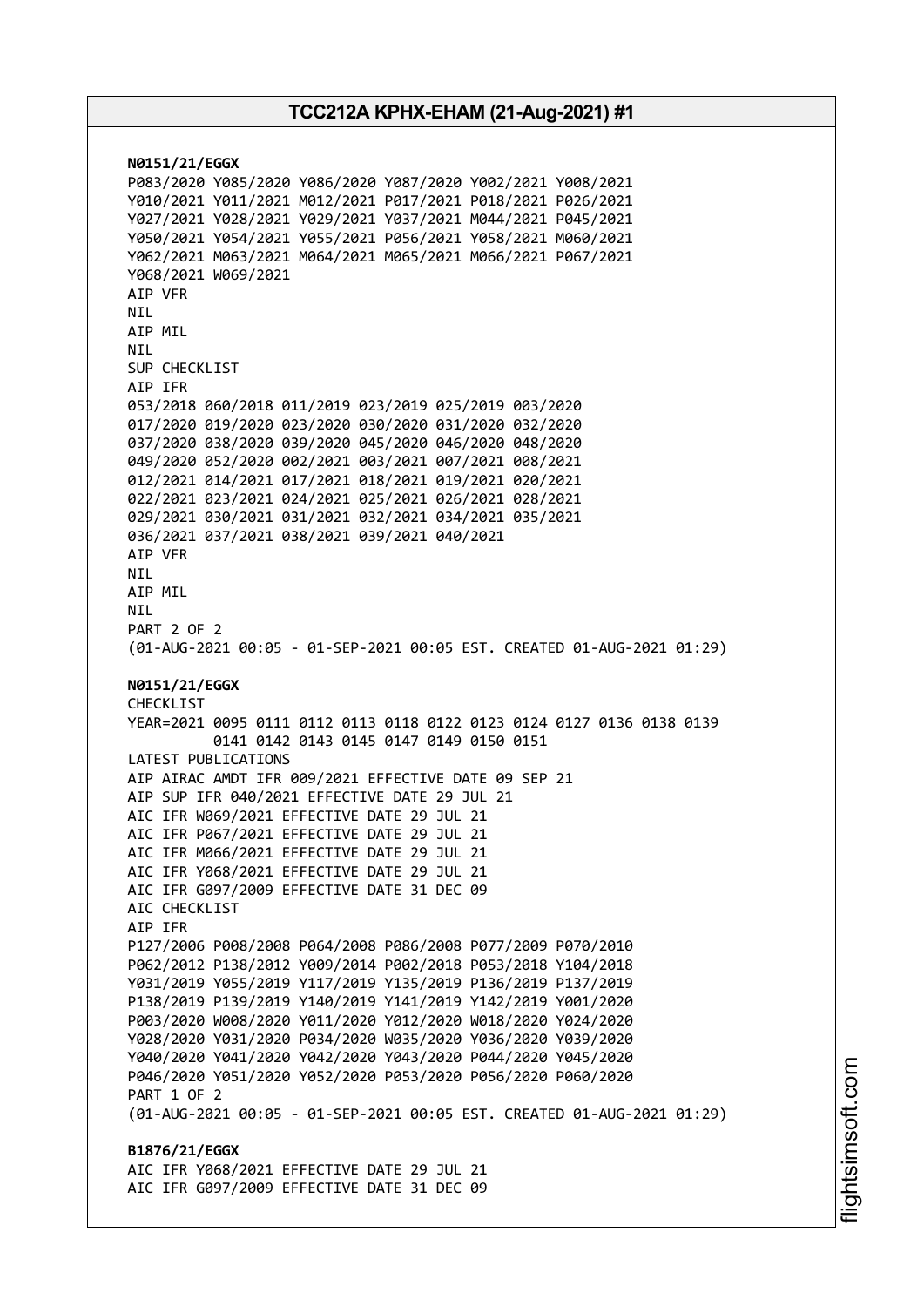**TCC212A KPHX-EHAM (21-Aug-2021) #1** AIC CHECKLIST AIP IFR P127/2006 P008/2008 P064/2008 P086/2008 P077/2009 P070/2010 P062/2012 P138/2012 Y009/2014 P002/2018 P053/2018 Y104/2018 Y031/2019 Y055/2019 Y117/2019 Y135/2019 P136/2019 P137/2019 P138/2019 P139/2019 Y140/2019 Y141/2019 Y142/2019 Y001/2020 P003/2020 W008/2020 Y011/2020 Y012/2020 W018/2020 Y024/2020 Y028/2020 Y031/2020 P034/2020 W035/2020 Y036/2020 Y039/2020 Y040/2020 Y041/2020 Y042/2020 Y043/2020 P044/2020 Y045/2020 P046/2020 Y051/2020 Y052/2020 P053/2020 P056/2020 P060/2020 P083/2020 Y085/2020 Y086/2020 Y087/2020 Y002/2021 Y008/2021 Y010/2021 Y011/2021 M012/2021 P017/2021 P018/2021 P026/2021 Y027/2021 Y028/2021 Y029/2021 Y037/2021 M044/2021 P045/2021 Y050/2021 Y054/2021 Y055/2021 P056/2021 Y058/2021 M060/2021 Y062/2021 M063/2021 M064/2021 M065/2021 M066/2021 P067/2021 Y068/2021 W069/2021 PART 2 OF 3 (01-AUG-2021 00:05 - 01-SEP-2021 00:05 EST. CREATED 01-AUG-2021 01:28) **B1876/21/EGGX** CHECKLIST YEAR=2021 0989 1036 1041 1142 1175 1194 1205 1206 1207 1209 1372 1378 1413 1431 1537 1558 1579 1630 1705 1717 1725 1743 1747 1750 1751 1753 1790 1813 1816 1824 1836 1837 1839 1840 1841 1843 1844 1854 1856 1857 1860 1861 1862 1863 1864 1865 1866 1867 LATEST PUBLICATIONS AIP AIRAC AMDT IFR 009/2021 EFFECTIVE DATE 09 SEP 21 AIP SUP IFR 040/2021 EFFECTIVE DATE 29 JUL 21 AIC IFR W069/2021 EFFECTIVE DATE 29 JUL 21 AIC IFR P067/2021 EFFECTIVE DATE 29 JUL 21 AIC IFR M066/2021 EFFECTIVE DATE 29 JUL 21 PART 1 OF 3 (01-AUG-2021 00:05 - 01-SEP-2021 00:05 EST. CREATED 01-AUG-2021 01:28) **B1876/21/EGGX** AIP VFR NIL AIP MIL NIL SUP CHECKLIST AIP IFR 053/2018 060/2018 011/2019 023/2019 025/2019 003/2020 017/2020 019/2020 023/2020 030/2020 031/2020 032/2020 037/2020 038/2020 039/2020 045/2020 046/2020 048/2020 049/2020 052/2020 002/2021 003/2021 007/2021 008/2021 012/2021 014/2021 017/2021 018/2021 019/2021 020/2021 022/2021 023/2021 024/2021 025/2021 026/2021 028/2021 029/2021 030/2021 031/2021 032/2021 034/2021 035/2021 036/2021 037/2021 038/2021 039/2021 040/2021 AIP VFR NIL AIP MIL **NTL** PART 3 OF 3 (01-AUG-2021 00:05 - 01-SEP-2021 00:05 EST. CREATED 01-AUG-2021 01:28) **A2748/21/EGGX**

m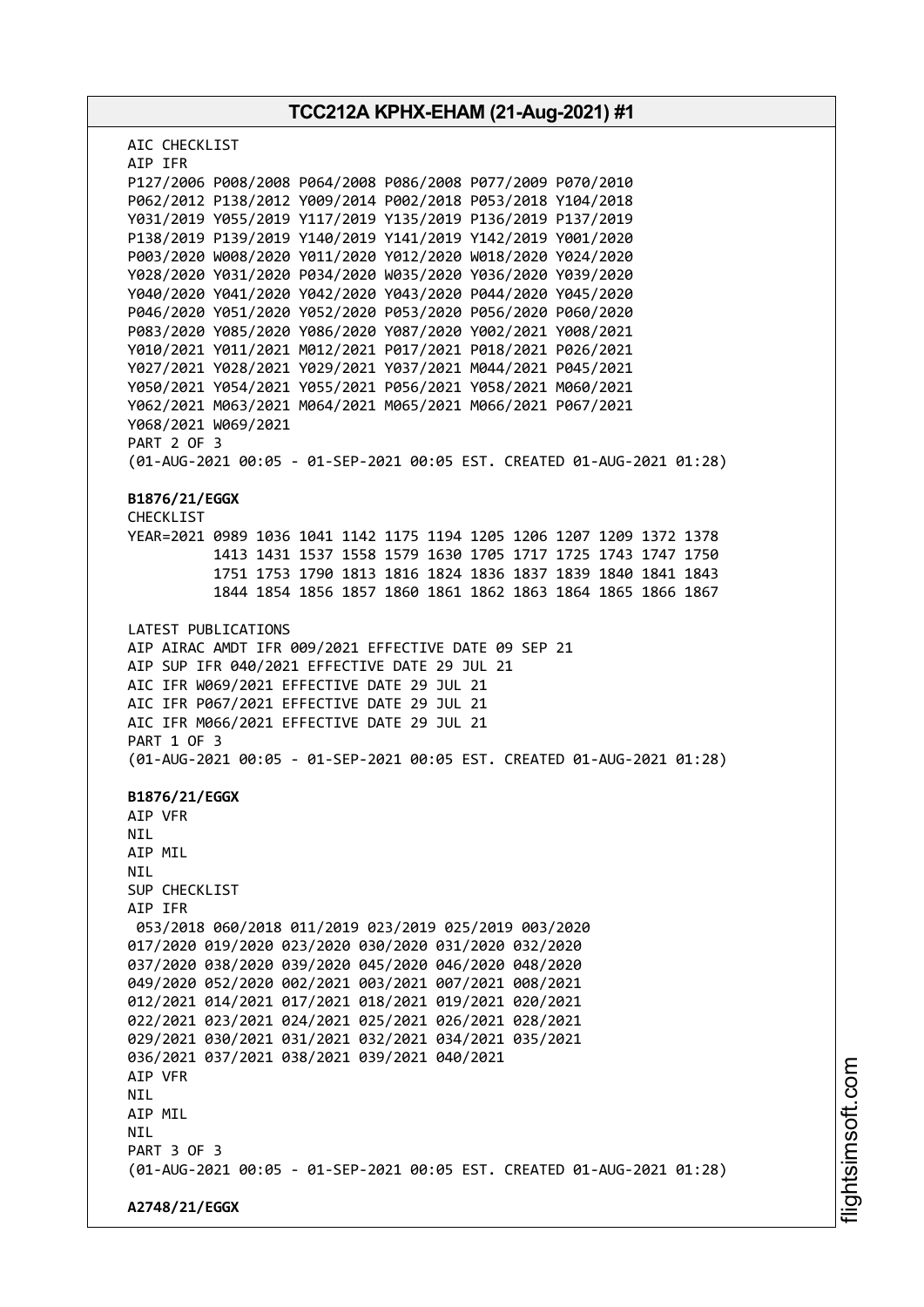| <b>CHECKLIST</b><br>YEAR=2021 1471 1502 1566 1576 1577 1596 1650 1662 1674 1675 1713 1740<br>1747 1798 1845 1938 1940 1970 2020 2025 2032 2033 2034 2078<br>2111 2138 2167 2168 2211 2224 2259 2270 2290 2310 2320 2328<br>2345 2385 2391 2393 2395 2398 2410 2411 2434 2441 2445 2455<br>2457 2462 2463 2464 2484 2509 2510 2524 2527 2528 2530 2548<br>2556 2583 2592 2593 2594 2595 2596 2597 2598 2599 2600 2601<br>2602 2609 2611 2612 2629 2631 2632 2641 2642 2650 2651 2673<br>2674 2680 2682 2685 2686 2690 2692 2694 2701 2702 2703 2704<br>2705 2709 2710 2711 2713 2715 2716 2721 2722 2723 2728 2733<br>2736 2738 2741 2744 2745 2747<br>LATEST PUBLICATIONS<br>AIP AIRAC AMDT IFR 009/2021 EFFECTIVE DATE 09 SEP 21<br>AIP SUP IFR 040/2021 EFFECTIVE DATE 29 JUL 21<br>AIC IFR W069/2021 EFFECTIVE DATE 29 JUL 21<br>AIC IFR P067/2021 EFFECTIVE DATE 29 JUL 21<br>AIC IFR M066/2021 EFFECTIVE DATE 29 JUL 21<br>AIC IFR Y068/2021 EFFECTIVE DATE 29 JUL 21<br>AIC IFR G097/2009 EFFECTIVE DATE 31 DEC 09<br>AIC CHECKLIST<br>AIP IFR<br>P127/2006 P008/2008 P064/2008 P086/2008 P077/2009 P070/2010<br>P062/2012 P138/2012 Y009/2014 P002/2018 P053/2018 Y104/2018<br>PART 1 OF 2<br>(01-AUG-2021 00:05 - 01-SEP-2021 00:05 EST. CREATED 01-AUG-2021 01:27)<br>A2748/21/EGGX<br>Y031/2019 Y055/2019 Y117/2019 Y135/2019 P136/2019 P137/2019<br>P138/2019 P139/2019 Y140/2019 Y141/2019 Y142/2019 Y001/2020<br>P003/2020 W008/2020 Y011/2020 Y012/2020 W018/2020 Y024/2020<br>Y028/2020 Y031/2020 P034/2020 W035/2020 Y036/2020 Y039/2020<br>Y040/2020 Y041/2020 Y042/2020 Y043/2020 P044/2020 Y045/2020<br>P046/2020 Y051/2020 Y052/2020 P053/2020 P056/2020 P060/2020<br>P083/2020 Y085/2020 Y086/2020 Y087/2020 Y002/2021 Y008/2021<br>Y010/2021 Y011/2021 M012/2021 P017/2021 P018/2021 P026/2021<br>Y027/2021 Y028/2021 Y029/2021 Y037/2021 M044/2021 P045/2021<br>Y050/2021 Y054/2021 Y055/2021 P056/2021 Y058/2021 M060/2021<br>Y062/2021 M063/2021 M064/2021 M065/2021 M066/2021 P067/2021<br>Y068/2021 W069/2021<br>AIP VFR<br>NIL<br>AIP MIL<br><b>NIL</b><br>SUP CHECKLIST<br>AIP IFR<br>053/2018 060/2018 011/2019 023/2019 025/2019 003/2020<br>017/2020 019/2020 023/2020 030/2020 031/2020 032/2020<br>037/2020 038/2020 039/2020 045/2020 046/2020 048/2020<br>049/2020 052/2020 002/2021 003/2021 007/2021 008/2021<br>012/2021 014/2021 017/2021 018/2021 019/2021 020/2021<br>022/2021 023/2021 024/2021 025/2021 026/2021 028/2021<br>029/2021 030/2021 031/2021 032/2021 034/2021 035/2021<br>036/2021 037/2021 038/2021 039/2021 040/2021<br>AIP VFR<br>NIL<br>AIP MIL<br><b>NIL</b> | TCC212A KPHX-EHAM (21-Aug-2021) #1 |  |
|---------------------------------------------------------------------------------------------------------------------------------------------------------------------------------------------------------------------------------------------------------------------------------------------------------------------------------------------------------------------------------------------------------------------------------------------------------------------------------------------------------------------------------------------------------------------------------------------------------------------------------------------------------------------------------------------------------------------------------------------------------------------------------------------------------------------------------------------------------------------------------------------------------------------------------------------------------------------------------------------------------------------------------------------------------------------------------------------------------------------------------------------------------------------------------------------------------------------------------------------------------------------------------------------------------------------------------------------------------------------------------------------------------------------------------------------------------------------------------------------------------------------------------------------------------------------------------------------------------------------------------------------------------------------------------------------------------------------------------------------------------------------------------------------------------------------------------------------------------------------------------------------------------------------------------------------------------------------------------------------------------------------------------------------------------------------------------------------------------------------------------------------------------------------------------------------------------------------------------------------------------------------------------------------------------------------------------------------------------------------------------------------------------------------------------------------------------------------------------------------------------------------------------------------------------------------------------------------------------------------------|------------------------------------|--|
|                                                                                                                                                                                                                                                                                                                                                                                                                                                                                                                                                                                                                                                                                                                                                                                                                                                                                                                                                                                                                                                                                                                                                                                                                                                                                                                                                                                                                                                                                                                                                                                                                                                                                                                                                                                                                                                                                                                                                                                                                                                                                                                                                                                                                                                                                                                                                                                                                                                                                                                                                                                                                           |                                    |  |
|                                                                                                                                                                                                                                                                                                                                                                                                                                                                                                                                                                                                                                                                                                                                                                                                                                                                                                                                                                                                                                                                                                                                                                                                                                                                                                                                                                                                                                                                                                                                                                                                                                                                                                                                                                                                                                                                                                                                                                                                                                                                                                                                                                                                                                                                                                                                                                                                                                                                                                                                                                                                                           |                                    |  |
|                                                                                                                                                                                                                                                                                                                                                                                                                                                                                                                                                                                                                                                                                                                                                                                                                                                                                                                                                                                                                                                                                                                                                                                                                                                                                                                                                                                                                                                                                                                                                                                                                                                                                                                                                                                                                                                                                                                                                                                                                                                                                                                                                                                                                                                                                                                                                                                                                                                                                                                                                                                                                           |                                    |  |
|                                                                                                                                                                                                                                                                                                                                                                                                                                                                                                                                                                                                                                                                                                                                                                                                                                                                                                                                                                                                                                                                                                                                                                                                                                                                                                                                                                                                                                                                                                                                                                                                                                                                                                                                                                                                                                                                                                                                                                                                                                                                                                                                                                                                                                                                                                                                                                                                                                                                                                                                                                                                                           |                                    |  |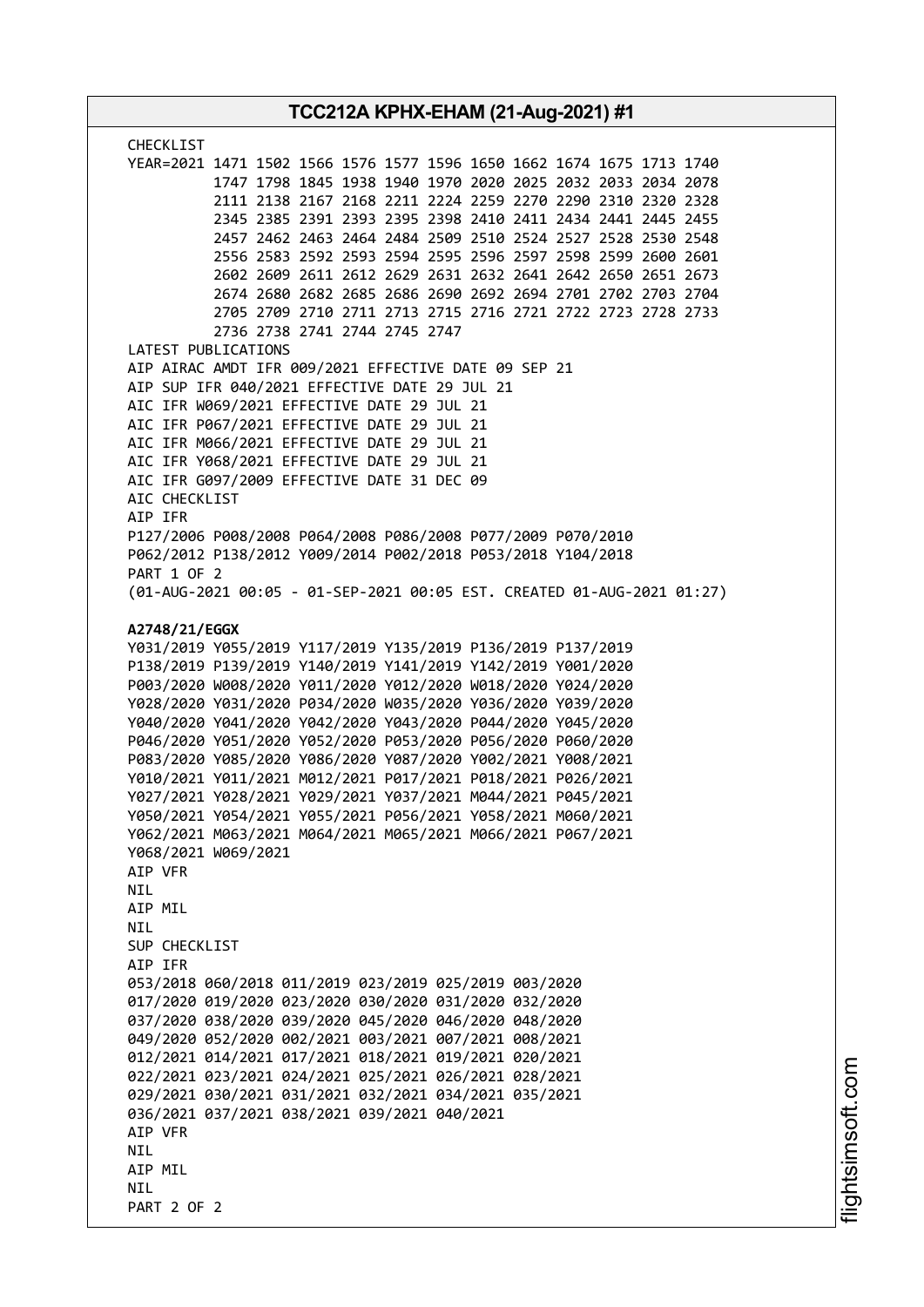(01-AUG-2021 00:05 - 01-SEP-2021 00:05 EST. CREATED 01-AUG-2021 01:27) **Q0411/21/EGGX** CHECKLIST YEAR=2021 0387 0393 0400 0402 0404 0405 0406 0407 0408 0409 0410 0411 LATEST PUBLICATIONS AIP AIRAC AMDT IFR 009/2021 EFFECTIVE DATE 09 SEP 21 AIP SUP IFR 040/2021 EFFECTIVE DATE 29 JUL 21 AIC IFR W069/2021 EFFECTIVE DATE 29 JUL 21 AIC IFR P067/2021 EFFECTIVE DATE 29 JUL 21 AIC IFR M066/2021 EFFECTIVE DATE 29 JUL 21 AIC IFR Y068/2021 EFFECTIVE DATE 29 JUL 21 AIC IFR G097/2009 EFFECTIVE DATE 31 DEC 09 AIC CHECKLIST AIP IFR P127/2006 P008/2008 P064/2008 P086/2008 P077/2009 P070/2010 P062/2012 P138/2012 Y009/2014 P002/2018 P053/2018 Y104/2018 Y031/2019 Y055/2019 Y117/2019 Y135/2019 P136/2019 P137/2019 P138/2019 P139/2019 Y140/2019 Y141/2019 Y142/2019 Y001/2020 P003/2020 W008/2020 Y011/2020 Y012/2020 W018/2020 Y024/2020 Y028/2020 Y031/2020 P034/2020 W035/2020 Y036/2020 Y039/2020 Y040/2020 Y041/2020 Y042/2020 Y043/2020 P044/2020 Y045/2020 P046/2020 Y051/2020 Y052/2020 P053/2020 P056/2020 P060/2020 PART 1 OF 2 (01-AUG-2021 00:05 - 01-SEP-2021 00:05 EST. CREATED 01-AUG-2021 01:12) **Q0411/21/EGGX** P083/2020 Y085/2020 Y086/2020 Y087/2020 Y002/2021 Y008/2021 Y010/2021 Y011/2021 M012/2021 P017/2021 P018/2021 P026/2021 Y027/2021 Y028/2021 Y029/2021 Y037/2021 M044/2021 P045/2021 Y050/2021 Y054/2021 Y055/2021 P056/2021 Y058/2021 M060/2021 Y062/2021 M063/2021 M064/2021 M065/2021 M066/2021 P067/2021 Y068/2021 W069/2021 AIP VFR NIL AIP MIL NIL SUP CHECKLIST AIP IFR 053/2018 060/2018 011/2019 023/2019 025/2019 003/2020 017/2020 019/2020 023/2020 030/2020 031/2020 032/2020 037/2020 038/2020 039/2020 045/2020 046/2020 048/2020 049/2020 052/2020 002/2021 003/2021 007/2021 008/2021 012/2021 014/2021 017/2021 018/2021 019/2021 020/2021 022/2021 023/2021 024/2021 025/2021 026/2021 028/2021 029/2021 030/2021 031/2021 032/2021 034/2021 035/2021 036/2021 037/2021 038/2021 039/2021 040/2021 AIP VFR NIL AIP MIL NIL PART 2 OF 2 (01-AUG-2021 00:05 - 01-SEP-2021 00:05 EST. CREATED 01-AUG-2021 01:12) **K0336/21/EGGX** AIC IFR P067/2021 EFFECTIVE DATE 29 JUL 21 AIC IFR M066/2021 EFFECTIVE DATE 29 JUL 21 AIC IFR Y068/2021 EFFECTIVE DATE 29 JUL 21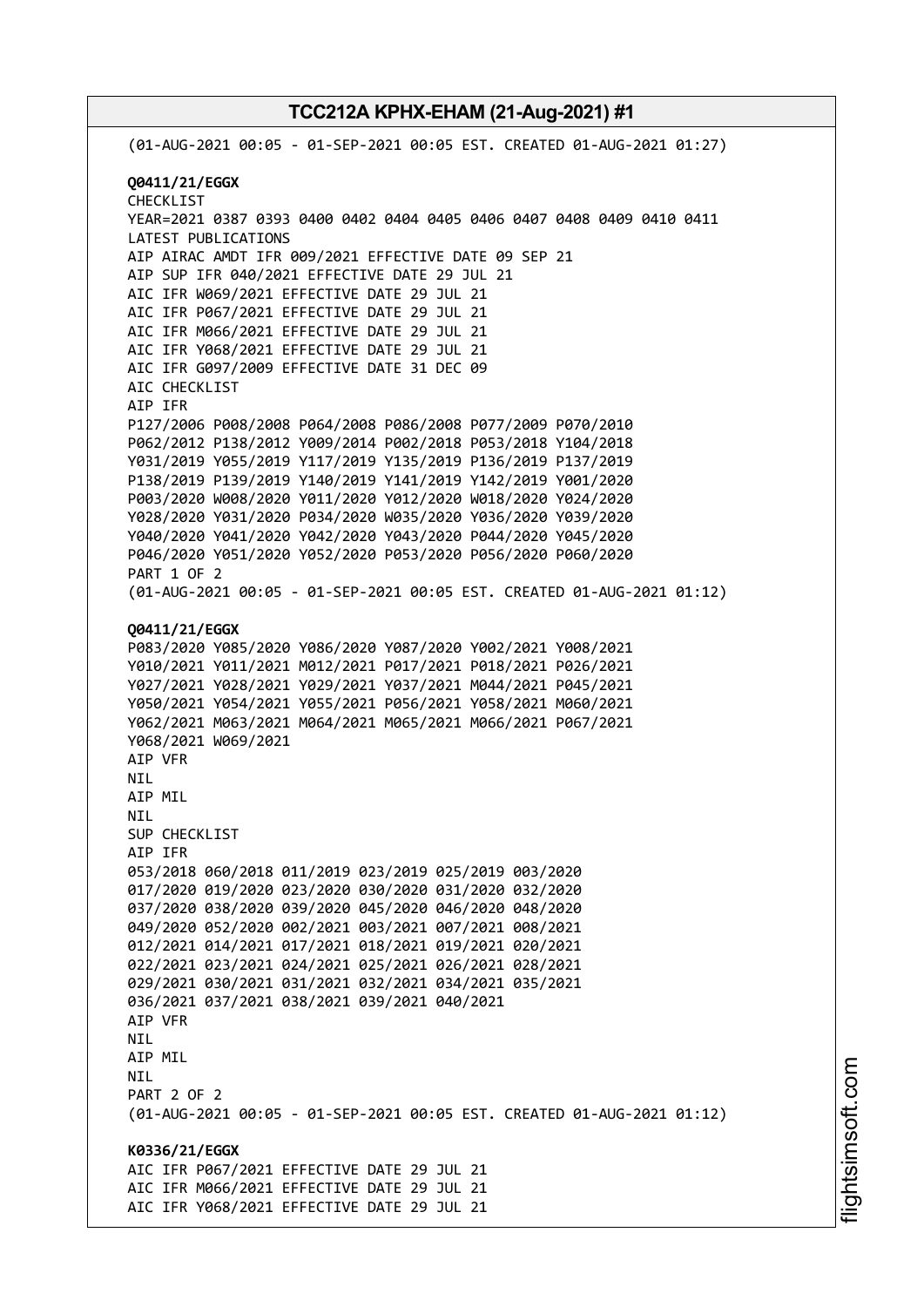**TCC212A KPHX-EHAM (21-Aug-2021) #1** AIC IFR G097/2009 EFFECTIVE DATE 31 DEC 09 AIC CHECKLIST AIP IFR P127/2006 P008/2008 P064/2008 P086/2008 P077/2009 P070/2010 P062/2012 P138/2012 Y009/2014 P002/2018 P053/2018 Y104/2018 Y031/2019 Y055/2019 Y117/2019 Y135/2019 P136/2019 P137/2019 P138/2019 P139/2019 Y140/2019 Y141/2019 Y142/2019 Y001/2020 P003/2020 W008/2020 Y011/2020 Y012/2020 W018/2020 Y024/2020 Y028/2020 Y031/2020 P034/2020 W035/2020 Y036/2020 Y039/2020 Y040/2020 Y041/2020 Y042/2020 Y043/2020 P044/2020 Y045/2020 P046/2020 Y051/2020 Y052/2020 P053/2020 P056/2020 P060/2020 P083/2020 Y085/2020 Y086/2020 Y087/2020 Y002/2021 Y008/2021 Y010/2021 Y011/2021 M012/2021 P017/2021 P018/2021 P026/2021 Y027/2021 Y028/2021 Y029/2021 Y037/2021 M044/2021 P045/2021 Y050/2021 Y054/2021 Y055/2021 P056/2021 Y058/2021 M060/2021 PART 2 OF 3 (01-AUG-2021 00:05 - 01-SEP-2021 00:05 EST. CREATED 01-AUG-2021 01:12) **K0336/21/EGGX** Y062/2021 M063/2021 M064/2021 M065/2021 M066/2021 P067/2021 (01-AUG-2021 00:05 - 01-SEP-2021 00:05 EST. CREATED 01-AUG-2021 01:12) **K0336/21/EGGX** CHECKLIST YEAR=2021 0202 0203 0204 0209 0211 0212 0215 0216 0217 0219 0220 0221 0222 0223 0224 0225 0227 0228 0230 0231 0233 0235 0236 0237 0238 0241 0242 0250 0251 0252 0253 0254 0255 0259 0260 0261 0262 0263 0269 0271 0275 0276 0277 0279 0281 0286 0287 0292 0293 0298 0299 0303 0306 0307 0313 0314 0315 0316 0317 0319 0321 0324 0325 0329 0333 0334 0335 LATEST PUBLICATIONS AIP AIRAC AMDT IFR 009/2021 EFFECTIVE DATE 09 SEP 21 AIP SUP IFR 040/2021 EFFECTIVE DATE 29 JUL 21 AIC IFR W069/2021 EFFECTIVE DATE 29 JUL 21 PART 1 OF 3 (01-AUG-2021 00:05 - 01-SEP-2021 00:05 EST. CREATED 01-AUG-2021 01:12) **C7728/21/EGGX** Y031/2019 Y055/2019 Y117/2019 Y135/2019 P136/2019 P137/2019 P138/2019 P139/2019 Y140/2019 Y141/2019 Y142/2019 Y001/2020 P003/2020 W008/2020 Y011/2020 Y012/2020 W018/2020 Y024/2020 Y028/2020 Y031/2020 P034/2020 W035/2020 Y036/2020 Y039/2020 Y040/2020 Y041/2020 Y042/2020 Y043/2020 P044/2020 Y045/2020 P046/2020 Y051/2020 Y052/2020 P053/2020 P056/2020 P060/2020 P083/2020 Y085/2020 Y086/2020 Y087/2020 Y002/2021 Y008/2021 Y010/2021 Y011/2021 M012/2021 P017/2021 P018/2021 P026/2021 Y027/2021 Y028/2021 Y029/2021 Y037/2021 M044/2021 P045/2021 Y050/2021 Y054/2021 Y055/2021 P056/2021 Y058/2021 M060/2021 Y062/2021 M063/2021 M064/2021 M065/2021 M066/2021 P067/2021 Y068/2021 W069/2021 AIP VFR **NTI** AIP MIL **NTI** SUP CHECKLIST AIP IFR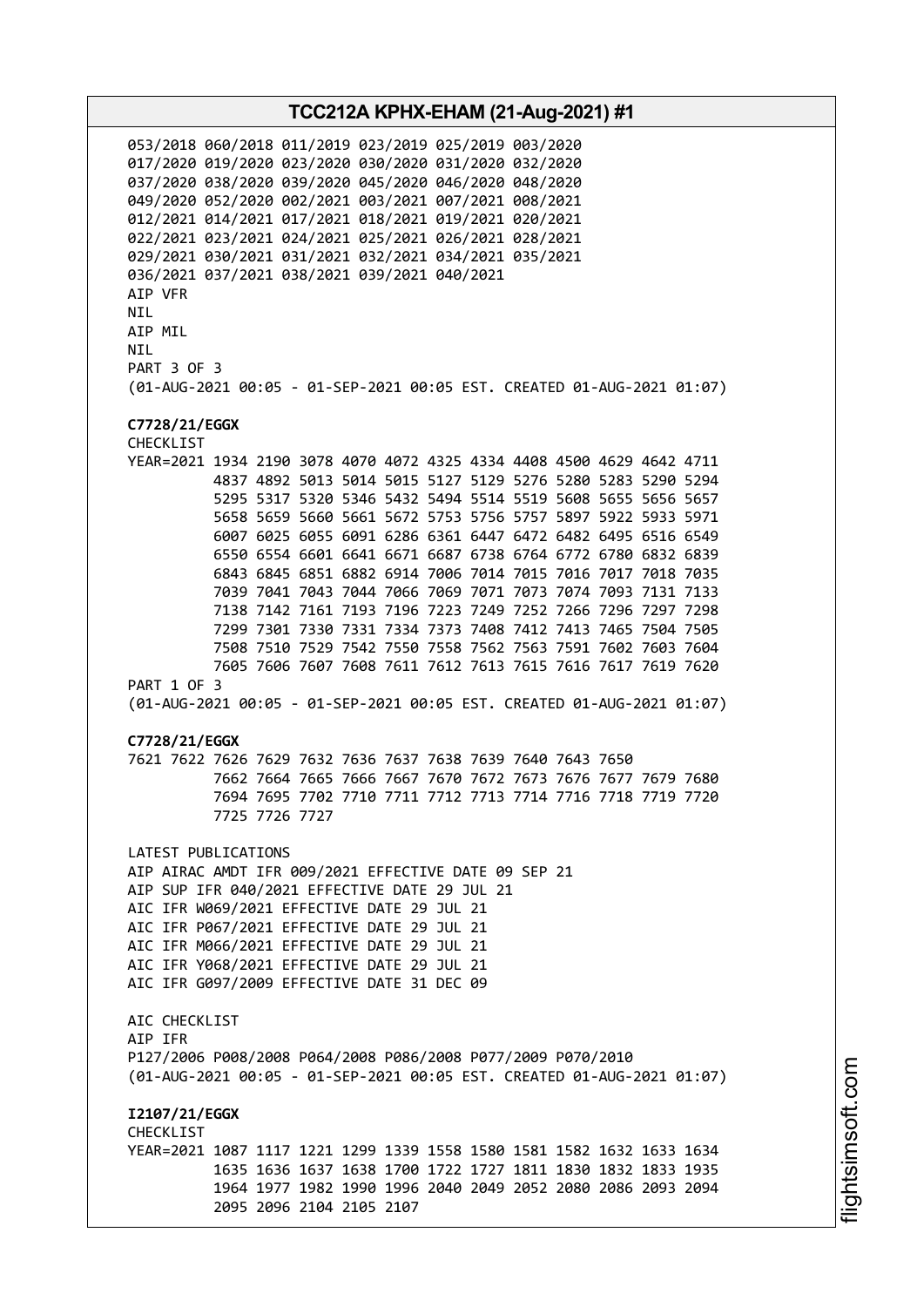LATEST PUBLICATIONS AIP AIRAC AMDT IFR 009/2021 EFFECTIVE DATE 09 SEP 21 AIP SUP IFR 040/2021 EFFECTIVE DATE 29 JUL 21 AIC IFR W069/2021 EFFECTIVE DATE 29 JUL 21 AIC IFR P067/2021 EFFECTIVE DATE 29 JUL 21 AIC IFR M066/2021 EFFECTIVE DATE 29 JUL 21 AIC IFR Y068/2021 EFFECTIVE DATE 29 JUL 21 AIC IFR G097/2009 EFFECTIVE DATE 31 DEC 09 AIC CHECKLIST AIP IFR P127/2006 P008/2008 P064/2008 P086/2008 P077/2009 P070/2010 P062/2012 P138/2012 Y009/2014 P002/2018 P053/2018 Y104/2018 Y031/2019 Y055/2019 Y117/2019 Y135/2019 P136/2019 P137/2019 P138/2019 P139/2019 Y140/2019 Y141/2019 Y142/2019 Y001/2020 P003/2020 W008/2020 Y011/2020 Y012/2020 W018/2020 Y024/2020 Y028/2020 Y031/2020 P034/2020 W035/2020 Y036/2020 Y039/2020 PART 1 OF 2 (01-AUG-2021 00:05 - 01-SEP-2021 00:05 EST. CREATED 01-AUG-2021 01:06) **I2107/21/EGGX** Y040/2020 Y041/2020 Y042/2020 Y043/2020 P044/2020 Y045/2020 P046/2020 Y051/2020 Y052/2020 P053/2020 P056/2020 P060/2020 P083/2020 Y085/2020 Y086/2020 Y087/2020 Y002/2021 Y008/2021 Y010/2021 Y011/2021 M012/2021 P017/2021 P018/2021 P026/2021 Y027/2021 Y028/2021 Y029/2021 Y037/2021 M044/2021 P045/2021 Y050/2021 Y054/2021 Y055/2021 P056/2021 Y058/2021 M060/2021 Y062/2021 M063/2021 M064/2021 M065/2021 M066/2021 P067/2021 Y068/2021 W069/2021 AIP VFR NIL AIP MIL NIL SUP CHECKLIST AIP IFR 053/2018 060/2018 011/2019 023/2019 025/2019 003/2020 017/2020 019/2020 023/2020 030/2020 031/2020 032/2020 037/2020 038/2020 039/2020 045/2020 046/2020 048/2020 049/2020 052/2020 002/2021 003/2021 007/2021 008/2021 012/2021 014/2021 017/2021 018/2021 019/2021 020/2021 022/2021 023/2021 024/2021 025/2021 026/2021 028/2021 029/2021 030/2021 031/2021 032/2021 034/2021 035/2021 036/2021 037/2021 038/2021 039/2021 040/2021 AIP VFR NIL AIP MIL **NTI** PART 2 OF 2 (01-AUG-2021 00:05 - 01-SEP-2021 00:05 EST. CREATED 01-AUG-2021 01:06) **H4810/21/EGGX** CHECKLIST YEAR=2020 4986 4987 4988 YEAR=2021 0911 0951 0952 0953 0954 0955 0960 1565 1567 1568 1571 1573 1657 1693 1768 1769 1770 1771 1772 1773 1776 1778 1779 1780 1781 1792 1832 1948 1969 2046 2165 2293 2294 2295 2298 2300 2301 2302 2462 2465 2507 2515 2691 2694 2695 2696 2739 2740 2765 2832 3003 3015 3016 3018 3069 3070 3168 3211 3216 3223 3231 3288 3301 3308 3327 3342 3346 3347 3349 3350 3383 3384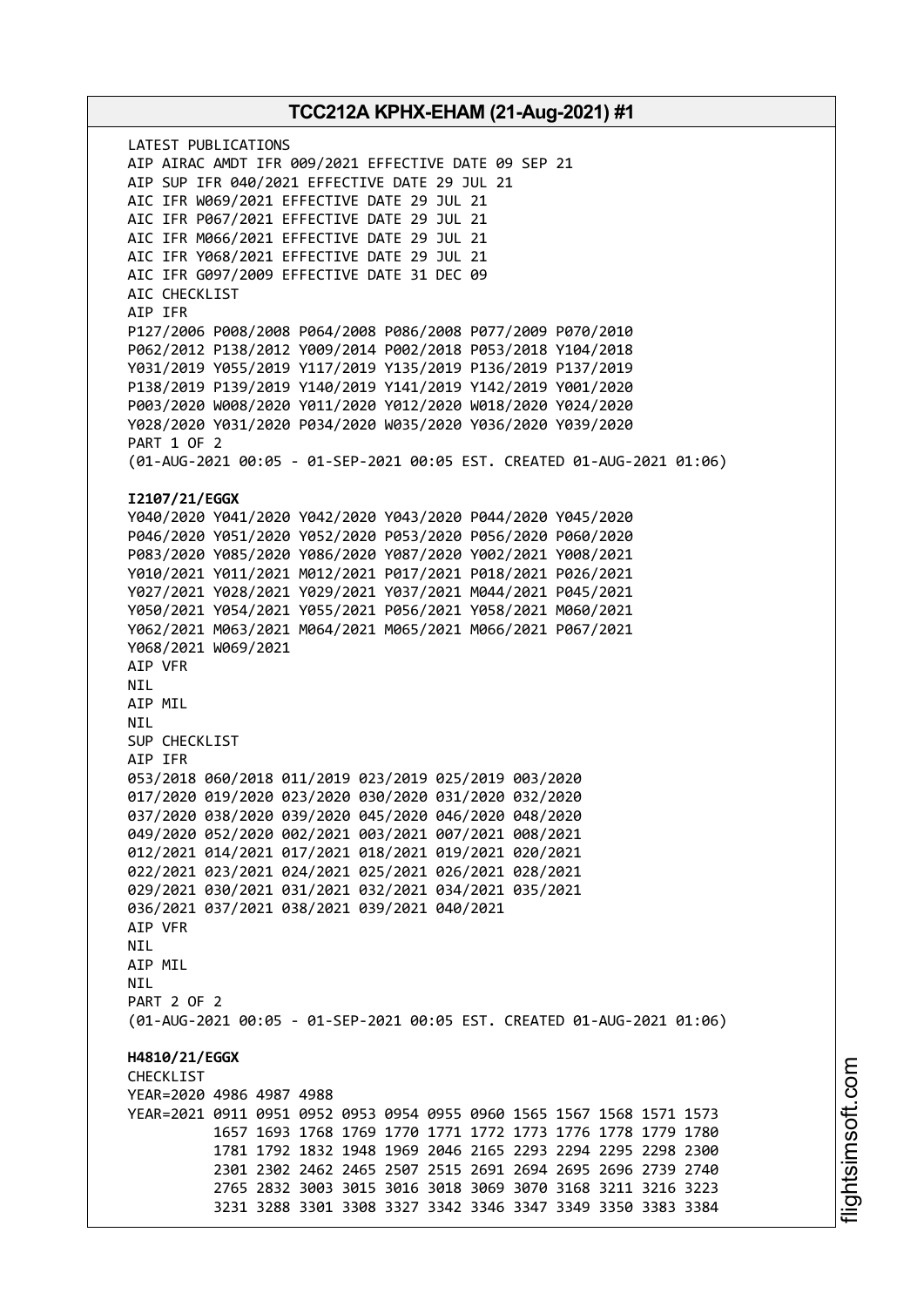3385 3418 3419 3521 3562 3579 3580 3581 3631 3725 3997 4042 4044 4053 4064 4084 4085 4094 4096 4097 4119 4129 4130 4131 4132 4133 4158 4165 4181 4193 4201 4204 4209 4293 4312 4319 4327 4360 4361 4363 4364 4365 4372 4373 4379 4394 4433 4451 4453 4476 4477 4478 4480 4513 4514 4516 4519 4521 4522 4527 4529 4531 4532 4533 4534 4535 4537 4538 4540 4544 4545 4546 4549 4565 4567 4573 4596 4600 4608 4611 4615 4616 4617 4625 4653 4662 4668 4673 4674 4677 4680 4681 4682 4683 4684 4685 PART 1 OF 3 (01-AUG-2021 00:05 - 01-SEP-2021 00:05 EST. CREATED 01-AUG-2021 00:59) **H4810/21/EGGX** 4686 4687 4689 4690 4691 4692 4693 4694 4695 4696 4697 4702 4705 4706 4709 4711 4723 4726 4727 4729 4730 4734 4735 4736 4737 4742 4747 4748 4749 4751 4752 4753 4754 4755 4757 4758 4759 4760 4762 4765 4768 4769 4770 4773 4776 4779 4780 4784 4786 4787 4789 4791 4792 4793 4795 4796 4797 4798 4800 4801 4802 4803 4804 4809 LATEST PUBLICATIONS AIP AIRAC AMDT IFR 009/2021 EFFECTIVE DATE 09 SEP 21 AIP SUP IFR 040/2021 EFFECTIVE DATE 29 JUL 21 AIC IFR W069/2021 EFFECTIVE DATE 29 JUL 21 AIC IFR P067/2021 EFFECTIVE DATE 29 JUL 21 AIC IFR M066/2021 EFFECTIVE DATE 29 JUL 21 AIC IFR Y068/2021 EFFECTIVE DATE 29 JUL 21 AIC IFR G097/2009 EFFECTIVE DATE 31 DEC 09 AIC CHECKLIST AIP IFR P127/2006 P008/2008 P064/2008 P086/2008 P077/2009 P070/2010 P062/2012 P138/2012 Y009/2014 P002/2018 P053/2018 Y104/2018 Y031/2019 Y055/2019 Y117/2019 Y135/2019 P136/2019 P137/2019 P138/2019 P139/2019 Y140/2019 Y141/2019 Y142/2019 Y001/2020 P003/2020 W008/2020 Y011/2020 Y012/2020 W018/2020 Y024/2020 Y028/2020 Y031/2020 P034/2020 W035/2020 Y036/2020 Y039/2020 Y040/2020 Y041/2020 Y042/2020 Y043/2020 P044/2020 Y045/2020 P046/2020 Y051/2020 Y052/2020 P053/2020 P056/2020 P060/2020 PART 2 OF 3 (01-AUG-2021 00:05 - 01-SEP-2021 00:05 EST. CREATED 01-AUG-2021 00:59) **H4810/21/EGGX** P127/2006 P008/2008 P064/2008 P086/2008 P077/2009 P070/2010 P062/2012 P138/2012 Y009/2014 P002/2018 P053/2018 Y104/2018 Y031/2019 Y055/2019 Y117/2019 Y135/2019 P136/2019 P137/2019 P138/2019 P139/2019 Y140/2019 Y141/2019 Y142/2019 Y001/2020 P003/2020 W008/2020 Y011/2020 Y012/2020 W018/2020 Y024/2020 Y028/2020 Y031/2020 P034/2020 W035/2020 Y036/2020 Y039/2020 Y040/2020 Y041/2020 Y042/2020 Y043/2020 P044/2020 Y045/2020 P046/2020 Y051/2020 Y052/2020 P053/2020 P056/2020 P060/2020 PART 2 OF 3 P083/2020 Y085/2020 Y086/2020 Y087/2020 Y002/2021 Y008/2021 Y010/2021 Y011/2021 M012/2021 P017/2021 P018/2021 P026/2021 Y027/2021 Y028/2021 Y029/2021 Y037/2021 M044/2021 P045/2021 Y050/2021 Y054/2021 Y055/2021 P056/2021 Y058/2021 M060/2021 Y062/2021 M063/2021 M064/2021 M065/2021 M066/2021 P067/2021 Y068/2021 W069/2021 AIP VFR NIL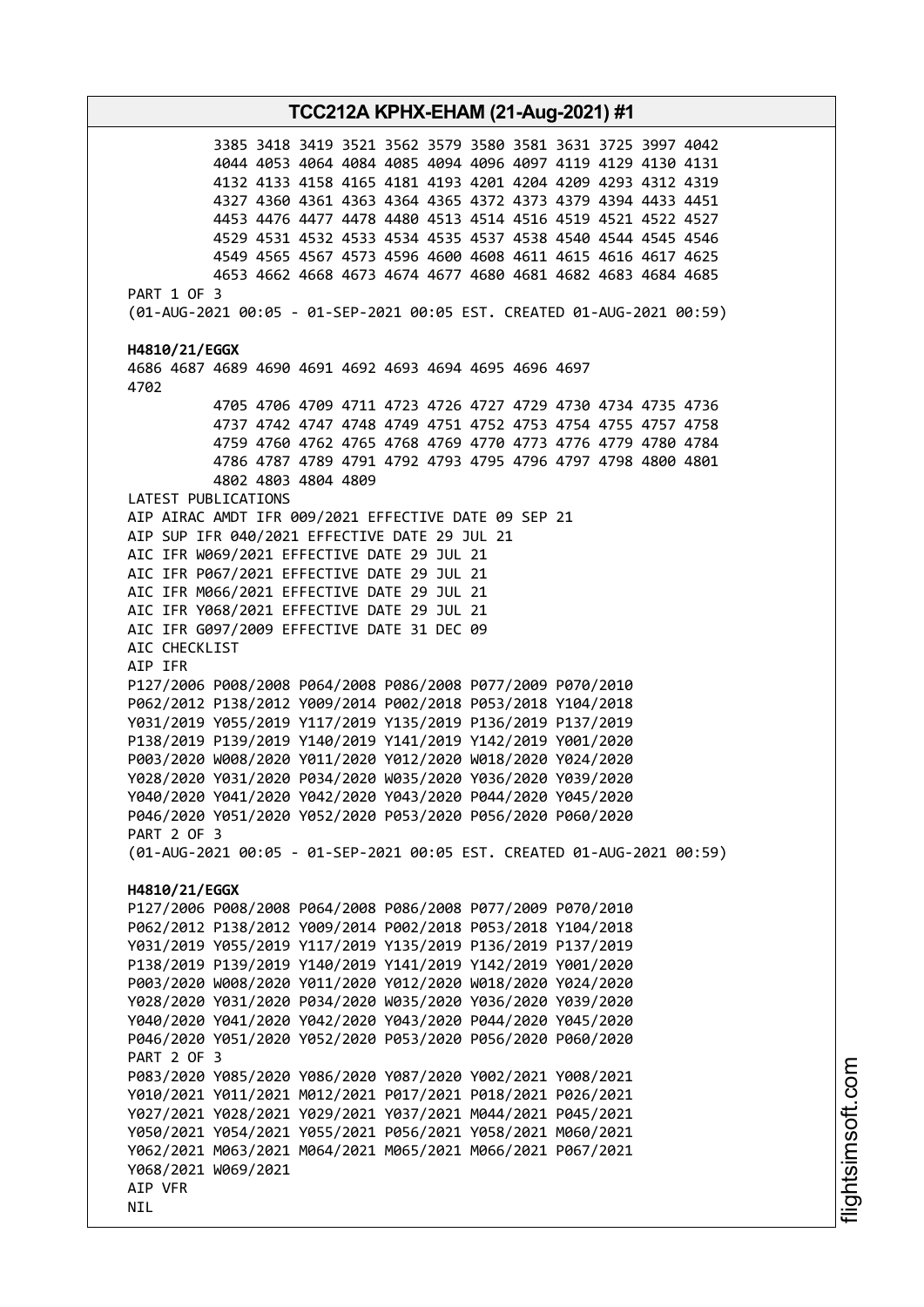AIP MIL NIL SUP CHECKLIST AIP IFR 053/2018 060/2018 011/2019 023/2019 025/2019 003/2020 017/2020 019/2020 023/2020 030/2020 031/2020 032/2020 037/2020 038/2020 039/2020 045/2020 046/2020 048/2020 049/2020 052/2020 002/2021 003/2021 007/2021 008/2021 012/2021 014/2021 017/2021 018/2021 019/2021 020/2021 022/2021 023/2021 024/2021 025/2021 026/2021 028/2021 029/2021 030/2021 031/2021 032/2021 034/2021 035/2021 036/2021 037/2021 038/2021 039/2021 040/2021 AIP VFR NIL AIP MIL NIL PART 3 OF 3 (01-AUG-2021 00:05 - 01-SEP-2021 00:05 EST. CREATED 01-AUG-2021 00:59) **J2907/21/EGGX** CHECKLIST YEAR=2021 2634 2657 2668 2709 2710 2726 2762 2779 2834 2835 2836 2841 2843 2844 2845 2859 2860 2861 2862 2863 2864 2865 2866 2867 2868 2869 2870 2871 2872 2873 2874 2891 2892 2893 2894 2895 2896 2897 2898 2899 2900 2901 2902 2903 2904 2905 2906 LATEST PUBLICATIONS AIP AIRAC AMDT IFR 009/2021 EFFECTIVE DATE 09 SEP 21 AIP SUP IFR 040/2021 EFFECTIVE DATE 29 JUL 21 AIC IFR W069/2021 EFFECTIVE DATE 29 JUL 21 AIC IFR P067/2021 EFFECTIVE DATE 29 JUL 21 AIC IFR M066/2021 EFFECTIVE DATE 29 JUL 21 PART 1 OF 3 (01-AUG-2021 00:05 - 01-SEP-2021 00:05 EST. CREATED 01-AUG-2021 00:57) **J2907/21/EGGX** AIC IFR Y068/2021 EFFECTIVE DATE 29 JUL 21 AIC IFR G097/2009 EFFECTIVE DATE 31 DEC 09 AIC CHECKLIST AIP IFR P127/2006 P008/2008 P064/2008 P086/2008 P077/2009 P070/2010 P062/2012 P138/2012 Y009/2014 P002/2018 P053/2018 Y104/2018 Y031/2019 Y055/2019 Y117/2019 Y135/2019 P136/2019 P137/2019 P138/2019 P139/2019 Y140/2019 Y141/2019 Y142/2019 Y001/2020 P003/2020 W008/2020 Y011/2020 Y012/2020 W018/2020 Y024/2020 Y028/2020 Y031/2020 P034/2020 W035/2020 Y036/2020 Y039/2020 Y040/2020 Y041/2020 Y042/2020 Y043/2020 P044/2020 Y045/2020 P046/2020 Y051/2020 Y052/2020 P053/2020 P056/2020 P060/2020 P083/2020 Y085/2020 Y086/2020 Y087/2020 Y002/2021 Y008/2021 Y010/2021 Y011/2021 M012/2021 P017/2021 P018/2021 P026/2021 Y027/2021 Y028/2021 Y029/2021 Y037/2021 M044/2021 P045/2021 Y050/2021 Y054/2021 Y055/2021 P056/2021 Y058/2021 M060/2021 Y062/2021 M063/2021 M064/2021 M065/2021 M066/2021 P067/2021 Y068/2021 W069/2021 PART 2 OF 3 (01-AUG-2021 00:05 - 01-SEP-2021 00:05 EST. CREATED 01-AUG-2021 00:57) **J2907/21/EGGX**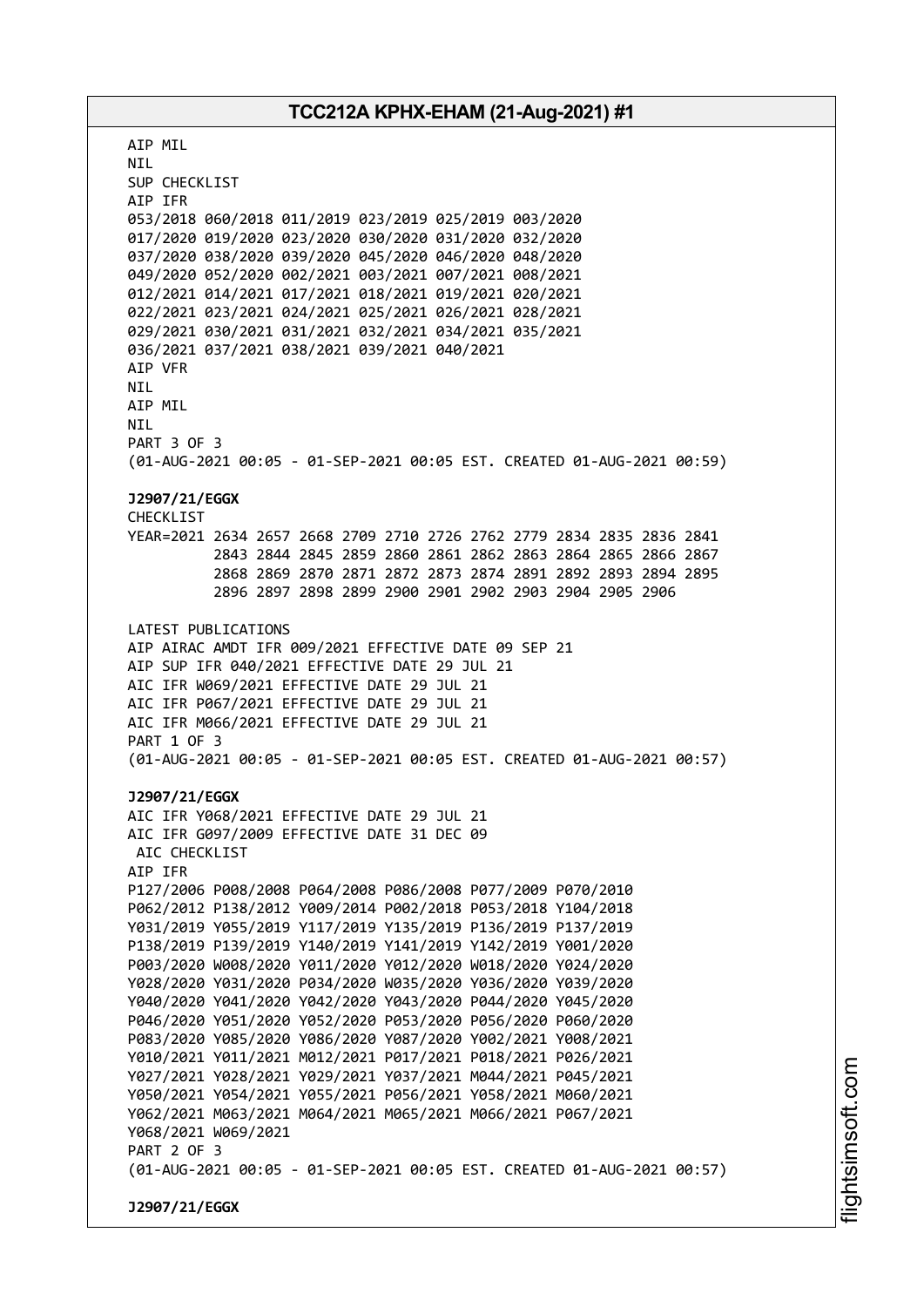AIP VFR NIL AIP MIL NIL SUP CHECKLIST AIP IFR (01-AUG-2021 00:05 - 01-SEP-2021 00:05 EST. CREATED 01-AUG-2021 00:57) **U4729/21/EGGX** CHECKLIST YEAR=2021 2090 2703 2705 2706 2707 2854 2942 2964 2980 2981 3029 3040 3091 3099 3102 3103 3126 3136 3187 3203 3204 3208 3210 3254 3332 3353 3363 3391 3411 3417 3418 3433 3434 3516 3595 3598 3609 3627 3684 3702 3729 3749 3772 3773 3822 3852 3857 3874 3875 3876 3880 3938 3939 3957 3958 3959 3960 3961 3962 3979 4011 4019 4048 4056 4057 4058 4059 4062 4069 4070 4071 4072 4073 4074 4078 4080 4125 4143 4144 4151 4160 4163 4193 4203 4235 4240 4242 4246 4249 4256 4260 4267 4269 4276 4277 4286 4301 4311 4314 4327 4340 4349 4350 4351 4383 4384 4398 4402 4405 4406 4407 4433 4437 4452 4457 4464 4478 4481 4486 4487 4488 4494 4497 4498 4499 4507 4517 4554 4566 4570 4573 4574 4580 4586 4601 4602 4603 4605 4606 4609 4624 4628 4633 4638 4642 4656 4659 4664 4667 4668 4672 4675 4678 4683 4684 4689 4690 4692 4693 4695 4703 4704 4707 4708 4709 4710 4711 4713 4714 4718 4720 4721 4724 4727 4728 4729 LATEST PUBLICATIONS AIP AIRAC AMDT IFR 009/2021 EFFECTIVE DATE 09 SEP 21 AIP SUP IFR 040/2021 EFFECTIVE DATE 29 JUL 21 AIC IFR W069/2021 EFFECTIVE DATE 29 JUL 21 AIC IFR P067/2021 EFFECTIVE DATE 29 JUL 21 AIC IFR M066/2021 EFFECTIVE DATE 29 JUL 21 AIC IFR Y068/2021 EFFECTIVE DATE 29 JUL 21 PART 1 OF 2 (01-AUG-2021 00:05 - 01-SEP-2021 00:05 EST. CREATED 01-AUG-2021 00:54) **U4729/21/EGGX** AIC IFR G097/2009 EFFECTIVE DATE 31 DEC 09 AIC CHECKLIST AIP IFR P127/2006 P008/2008 P064/2008 P086/2008 P077/2009 P070/2010 P062/2012 P138/2012 Y009/2014 P002/2018 P053/2018 Y104/2018 Y031/2019 Y055/2019 Y117/2019 Y135/2019 P136/2019 P137/2019 P138/2019 P139/2019 Y140/2019 Y141/2019 Y142/2019 Y001/2020 P003/2020 W008/2020 Y011/2020 Y012/2020 W018/2020 Y024/2020 Y028/2020 Y031/2020 P034/2020 W035/2020 Y036/2020 Y039/2020 Y040/2020 Y041/2020 Y042/2020 Y043/2020 P044/2020 Y045/2020 P046/2020 Y051/2020 Y052/2020 P053/2020 P056/2020 P060/2020 P083/2020 Y085/2020 Y086/2020 Y087/2020 Y002/2021 Y008/2021 Y010/2021 Y011/2021 M012/2021 P017/2021 P018/2021 P026/2021 Y027/2021 Y028/2021 Y029/2021 Y037/2021 M044/2021 P045/2021 Y050/2021 Y054/2021 Y055/2021 P056/2021 Y058/2021 M060/2021 Y062/2021 M063/2021 M064/2021 M065/2021 M066/2021 P067/2021 Y068/2021 W069/2021 AIP VFR **NTI** AIP MIL NIL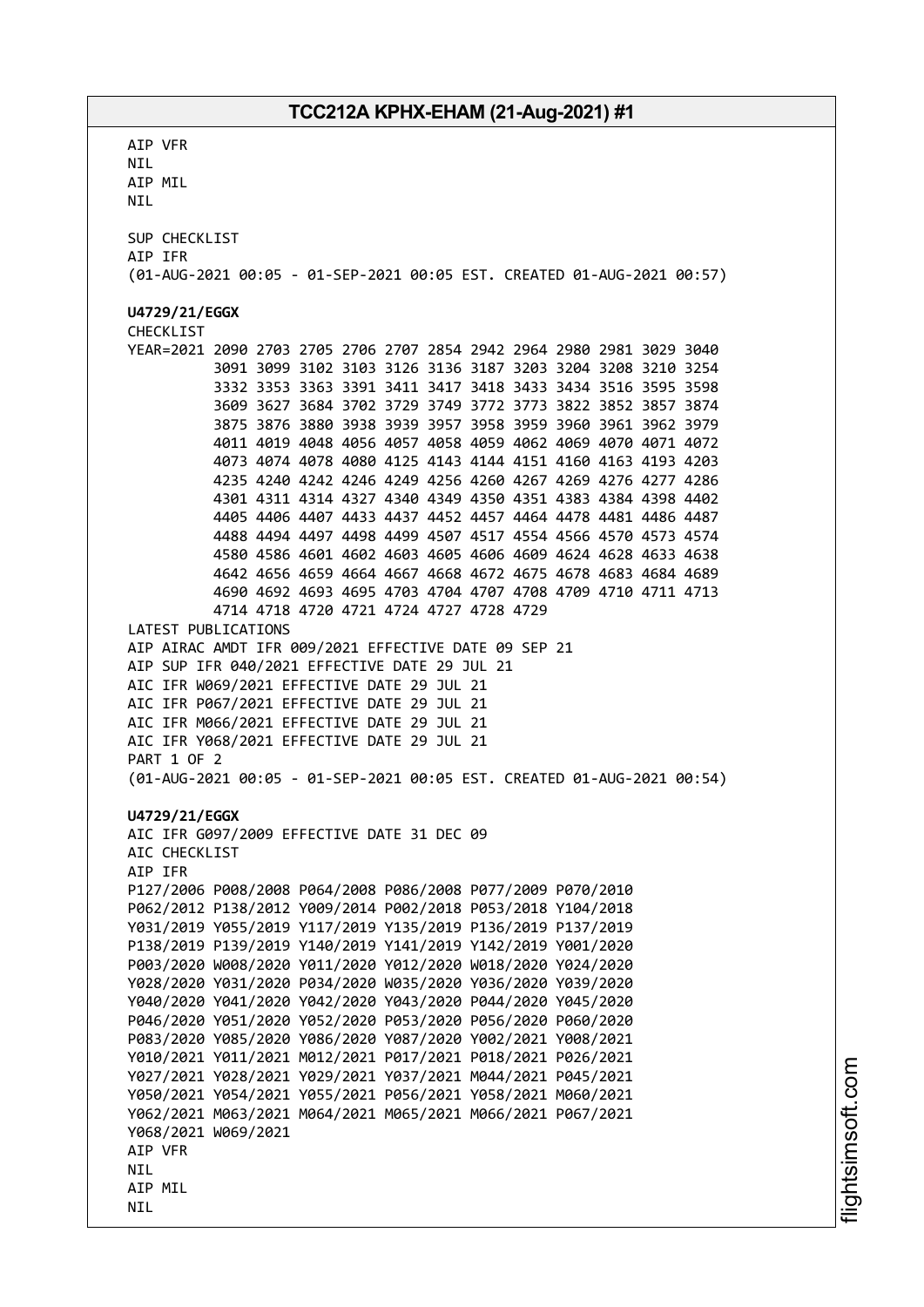# **TCC212A KPHX-EHAM (21-Aug-2021) #1** SUP CHECKLIST AIP IFR 053/2018 060/2018 011/2019 023/2019 025/2019 003/2020 017/2020 019/2020 023/2020 030/2020 031/2020 032/2020 037/2020 038/2020 039/2020 045/2020 046/2020 048/2020 049/2020 052/2020 002/2021 003/2021 007/2021 008/2021 012/2021 014/2021 017/2021 018/2021 019/2021 020/2021 022/2021 023/2021 024/2021 025/2021 026/2021 028/2021 029/2021 030/2021 031/2021 032/2021 034/2021 035/2021 036/2021 037/2021 038/2021 039/2021 040/2021 AIP VFR **NTI** AIP MIL NIL PART 2 OF 2 (01-AUG-2021 00:05 - 01-SEP-2021 00:05 EST. CREATED 01-AUG-2021 00:54) **L3406/21/EGGX** CHECKLIST YEAR=2021 1858 1935 2118 2131 2132 2162 2179 2267 2268 2289 2333 2351 2437 2441 2512 2513 2559 2560 2561 2563 2582 2596 2644 2648 2658 2678 2696 2697 2728 2739 2742 2743 2746 2755 2769 2773 2775 2791 2793 2874 2880 2885 2886 2888 2923 2932 2961 2962 2979 2981 2983 2993 3082 3089 3093 3094 3098 3108 3115 3181 3182 3191 3210 3215 3219 3233 3252 3279 3280 3281 3282 3283 3284 3285 3297 3300 3305 3311 3312 3314 3317 3325 3328 3342 3344 3353 3357 3361 3363 3364 3365 3366 3369 3371 3373 3374 3375 3376 3378 3379 3388 3390 3391 3393 3394 3395 3396 3397 3398 3399 3400 3401 3402 LATEST PUBLICATIONS AIP AIRAC AMDT IFR 009/2021 EFFECTIVE DATE 09 SEP 21 AIP SUP IFR 040/2021 EFFECTIVE DATE 29 JUL 21 AIC IFR W069/2021 EFFECTIVE DATE 29 JUL 21 AIC IFR P067/2021 EFFECTIVE DATE 29 JUL 21 AIC IFR M066/2021 EFFECTIVE DATE 29 JUL 21 AIC IFR Y068/2021 EFFECTIVE DATE 29 JUL 21 AIC IFR G097/2009 EFFECTIVE DATE 31 DEC 09 AIC CHECKLIST AIP IFR PART 1 OF 2 (01-AUG-2021 00:05 - 01-SEP-2021 00:05 EST. CREATED 01-AUG-2021 00:51) **L3406/21/EGGX** P127/2006 P008/2008 P064/2008 P086/2008 P077/2009 P070/2010 P062/2012 P138/2012 Y009/2014 P002/2018 P053/2018 Y104/2018 Y031/2019 Y055/2019 Y117/2019 Y135/2019 P136/2019 P137/2019 P138/2019 P139/2019 Y140/2019 Y141/2019 Y142/2019 Y001/2020 P003/2020 W008/2020 Y011/2020 Y012/2020 W018/2020 Y024/2020 Y028/2020 Y031/2020 P034/2020 W035/2020 Y036/2020 Y039/2020 Y040/2020 Y041/2020 Y042/2020 Y043/2020 P044/2020 Y045/2020 P046/2020 Y051/2020 Y052/2020 P053/2020 P056/2020 P060/2020 P083/2020 Y085/2020 Y086/2020 Y087/2020 Y002/2021 Y008/2021 Y010/2021 Y011/2021 M012/2021 P017/2021 P018/2021 P026/2021 Y027/2021 Y028/2021 Y029/2021 Y037/2021 M044/2021 P045/2021 Y050/2021 Y054/2021 Y055/2021 P056/2021 Y058/2021 M060/2021 Y062/2021 M063/2021 M064/2021 M065/2021 M066/2021 P067/2021 Y068/2021 W069/2021 AIP VFR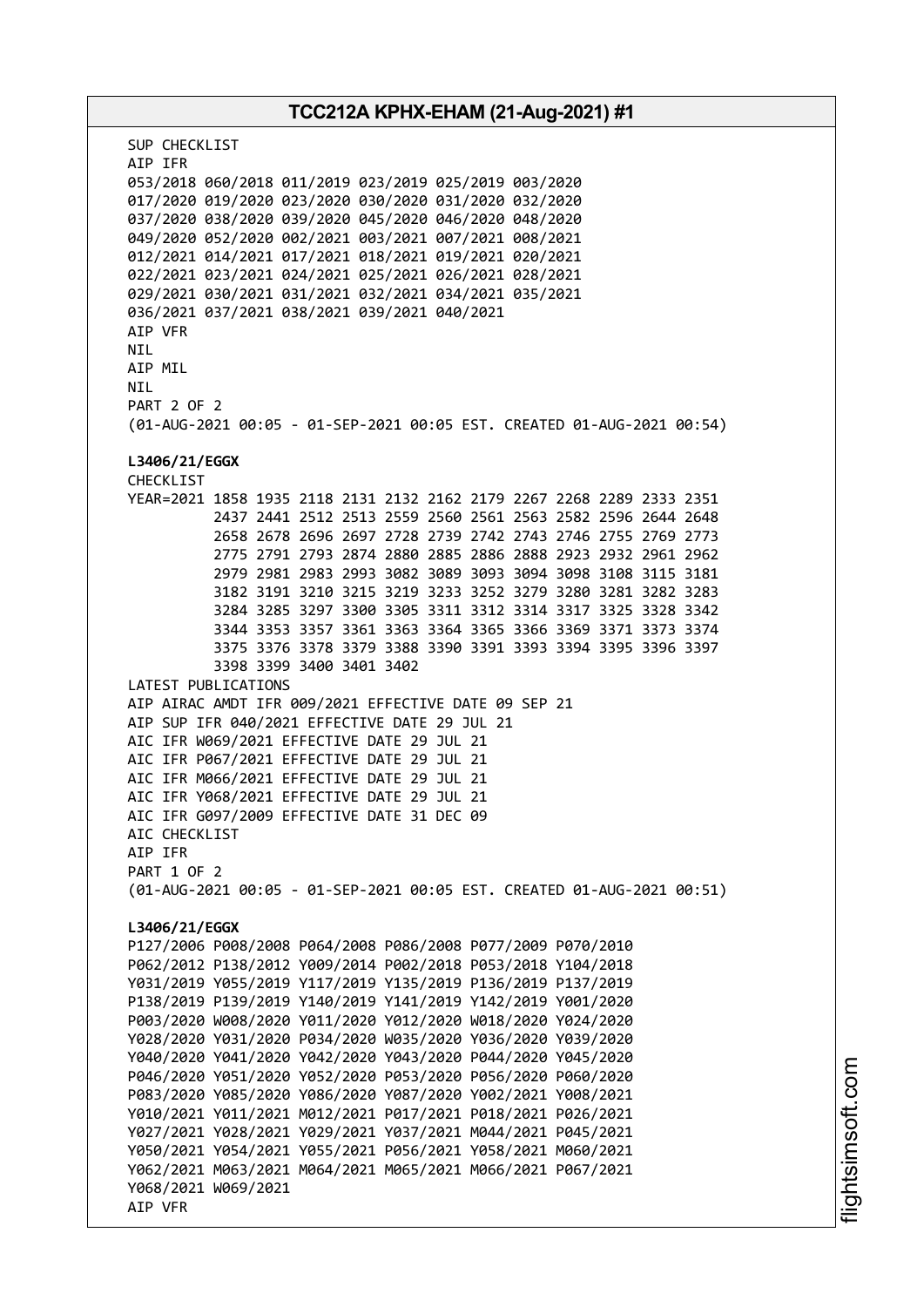**NTI** AIP MIL NIL SUP CHECKLIST AIP IFR 053/2018 060/2018 011/2019 023/2019 025/2019 003/2020 017/2020 019/2020 023/2020 030/2020 031/2020 032/2020 037/2020 038/2020 039/2020 045/2020 046/2020 048/2020 049/2020 052/2020 002/2021 003/2021 007/2021 008/2021 012/2021 014/2021 017/2021 018/2021 019/2021 020/2021 022/2021 023/2021 024/2021 025/2021 026/2021 028/2021 029/2021 030/2021 031/2021 032/2021 034/2021 035/2021 036/2021 037/2021 038/2021 039/2021 040/2021 AIP VFR NIL AIP MIL NIL PART 2 OF 2 (01-AUG-2021 00:05 - 01-SEP-2021 00:05 EST. CREATED 01-AUG-2021 00:51) **V0013/21/EGGX** CHECKLIST YEAR=2021 0009 0012 0013 LATEST PUBLICATIONS AIP AIRAC AMDT IFR 009/2021 EFFECTIVE DATE 09 SEP 21 AIP SUP IFR 040/2021 EFFECTIVE DATE 29 JUL 21 AIC IFR W069/2021 EFFECTIVE DATE 29 JUL 21 AIC IFR P067/2021 EFFECTIVE DATE 29 JUL 21 AIC IFR M066/2021 EFFECTIVE DATE 29 JUL 21 AIC IFR Y068/2021 EFFECTIVE DATE 29 JUL 21 AIC IFR G097/2009 EFFECTIVE DATE 31 DEC 09 AIC CHECKLIST AIP IFR P127/2006 P008/2008 P064/2008 P086/2008 P077/2009 P070/2010 P062/2012 P138/2012 Y009/2014 P002/2018 P053/2018 Y104/2018 Y031/2019 Y055/2019 Y117/2019 Y135/2019 P136/2019 P137/2019 P138/2019 P139/2019 Y140/2019 Y141/2019 Y142/2019 Y001/2020 P003/2020 W008/2020 Y011/2020 Y012/2020 W018/2020 Y024/2020 Y028/2020 Y031/2020 P034/2020 W035/2020 Y036/2020 Y039/2020 Y040/2020 Y041/2020 Y042/2020 Y043/2020 P044/2020 Y045/2020 P046/2020 Y051/2020 Y052/2020 P053/2020 P056/2020 P060/2020 PART 1 OF 2 (01-AUG-2021 00:05 - 01-SEP-2021 00:05 EST. CREATED 01-AUG-2021 00:49) **V0013/21/EGGX** P083/2020 Y085/2020 Y086/2020 Y087/2020 Y002/2021 Y008/2021 Y010/2021 Y011/2021 M012/2021 P017/2021 P018/2021 P026/2021 Y027/2021 Y028/2021 Y029/2021 Y037/2021 M044/2021 P045/2021 Y050/2021 Y054/2021 Y055/2021 P056/2021 Y058/2021 M060/2021 Y062/2021 M063/2021 M064/2021 M065/2021 M066/2021 P067/2021 Y068/2021 W069/2021 AIP VFR NIL AIP MIL **NTI** SUP CHECKLIST AIP IFR 053/2018 060/2018 011/2019 023/2019 025/2019 003/2020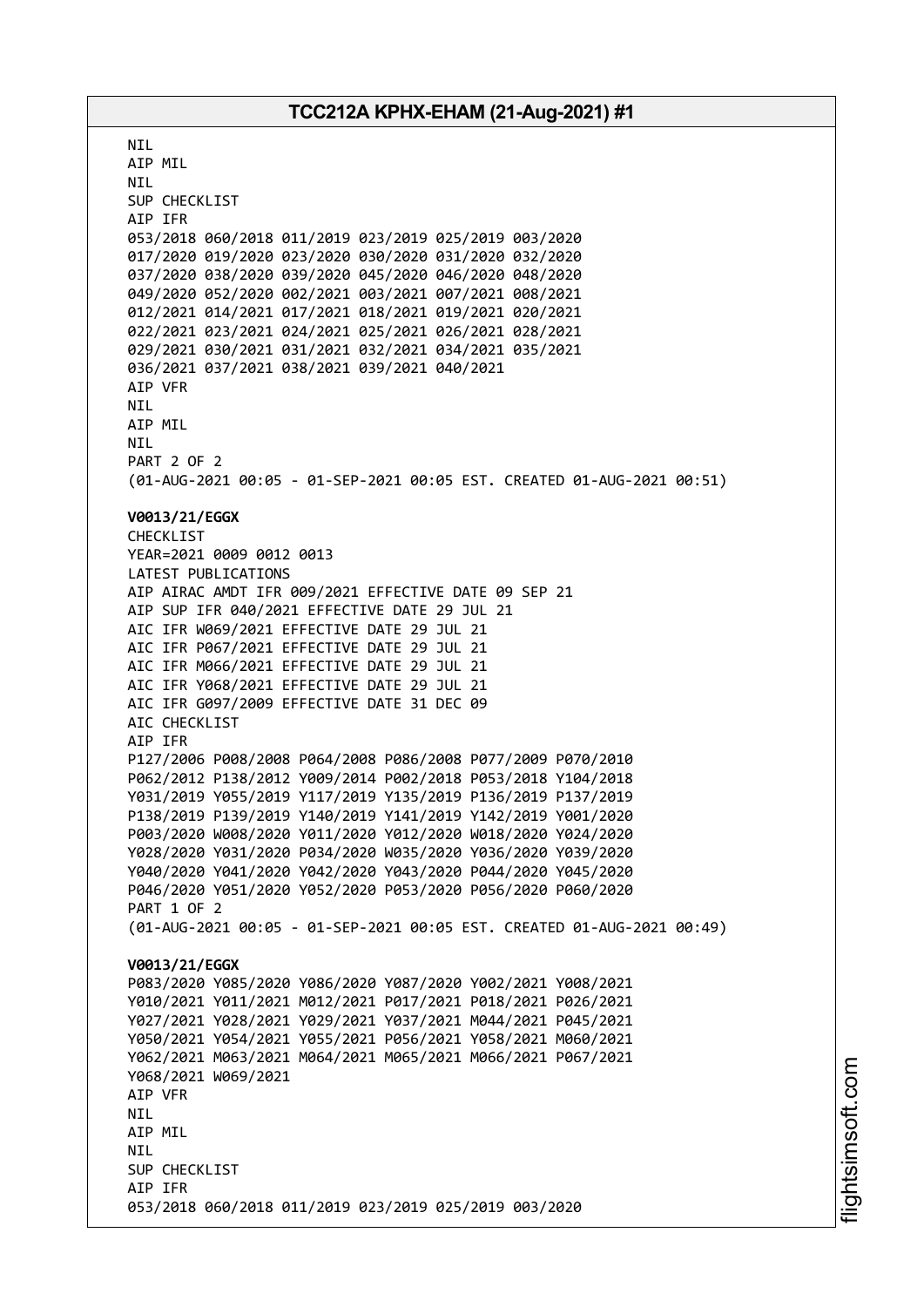017/2020 019/2020 023/2020 030/2020 031/2020 032/2020 037/2020 038/2020 039/2020 045/2020 046/2020 048/2020 049/2020 052/2020 002/2021 003/2021 007/2021 008/2021 012/2021 014/2021 017/2021 018/2021 019/2021 020/2021 022/2021 023/2021 024/2021 025/2021 026/2021 028/2021 029/2021 030/2021 031/2021 032/2021 034/2021 035/2021 036/2021 037/2021 038/2021 039/2021 040/2021 AIP VFR NIL AIP MIL NIL PART 2 OF 2 (01-AUG-2021 00:05 - 01-SEP-2021 00:05 EST. CREATED 01-AUG-2021 00:49)

#### **B1836/21/EGGX**

TRIGGER NOTAM - PERM AIRAC AIP AMDT 09/21 WEF 09 SEP 2021. MULTIPLE ENR CHANGES, SEE COVER SHEET FOR FULL DETAILS (09-SEP-2021 00:00 - 22-SEP-2021 23:59. CREATED 29-JUL-2021 00:11)

#### **V0012/21/EGGX**

AIRSPACE SECURITY WARNINGS ISSUED BY THE DEPARTMENT FOR TRANSPORT IN RESPONSE TO HAZARDOUS SITUATIONS WITHIN THE TERRITORY AND/OR AIRSPACE OF AFGHANISTAN, EGYPT, IRAN, IRAQ, KENYA, LIBYA, MALI, NORTH KOREA, PAKISTAN, SOMALIA, SOUTH SUDAN, SYRIA, UP TO 200NM OUTSIDE THE DAMASCUS FIR, UKRAINE AND YEMEN. ALL OPERATORS ARE TO REFER TO THE TABLE IN UK AIP AT ENR 1.1 SECTION 1.4 FOR FURTHER DETAILS. FOR INFORMATION CONTACT UK DEPARTMENT FOR TRANSPORT +44 (0)207 944 6322 OR +44 (0)207 944 5999 OUT OF HOURS. 2018-03-0229-AS6 SFC-UNL (19-JUL-2021 14:14 - 16-OCT-2021 23:59 EST. CREATED 19-JUL-2021 14:18)

#### **B1579/21/EGGX**

TRIGGER NOTAM - PERM AIRAC AIP AMDT 08/21 WEF 12 AUG 21. MULTIPLE ENR CHANGES, SEE COVER SHEET FOR FULL DETAILS (12-AUG-2021 00:00 - 25-AUG-2021 23:59. CREATED 01-JUL-2021 00:05)

#### **B1431/21/EGGX**

COVID-19: EMERGENCY DIVERSIONS. THE ABILITY FOR AERODROMES TO ACCEPT NON-EMERGENCY DIVERSIONS MAY BE LIMITED DURING COVID-19. NON-EMERGENCY DIVERSION REQUESTS WILL TAKE TIME TO COORDINATE AND OPERATORS SHOULD BE AWARE THAT THE EXPECTED ALTERNATE MAY NOT BE ABLE TO ACCEPT THE REQUEST AND ALTERNATE OPTIONS MAY NEED TO BE CONSIDERED IN ADVANCE. SHOULD A DIVERSION EXPECT TO ARRIVE WITH LESS THAN THE FINAL RESERVE FUEL THE COMMANDER SHALL IMMEDIATELY INFORM ATC AND DECLARE AN EMERGENCY. AIRCRAFT EMERGENCIES WILL BE OFFERED ANY SUITABLE AND AVAILABLE AERODROME. 2001-05-0459/AS3). (09-JUN-2021 09:15 - 27-AUG-2021 23:59. CREATED 09-JUN-2021 09:29)

┌──────────────────────────────────────────────────────────────────────────────┐

#### │**EGPX (SCOTTISH FIR/UIR)** │

└──────────────────────────────────────────────────────────────────────────────┘ **H5500/21/EGPX** CIVIL AIRCRAFT NOTIFICATION PROCEDURE - UNDERSLUNG LOADS WILL OPERATE LOW FLYING AREA 14 WI 2NM RADIUS OF PSN 580421N 0042344W, (LAIRG, HIGHLANDS). MAX HEIGHT 500FT AGL. ACFT MAY BE RESTRICTED IN ABILITY TO MANOEUVRE AND UNABLE TO COMPLY WITH RAC OPS CTC 07778131113. 21/08/152/LFC SFC-1500FT AMSL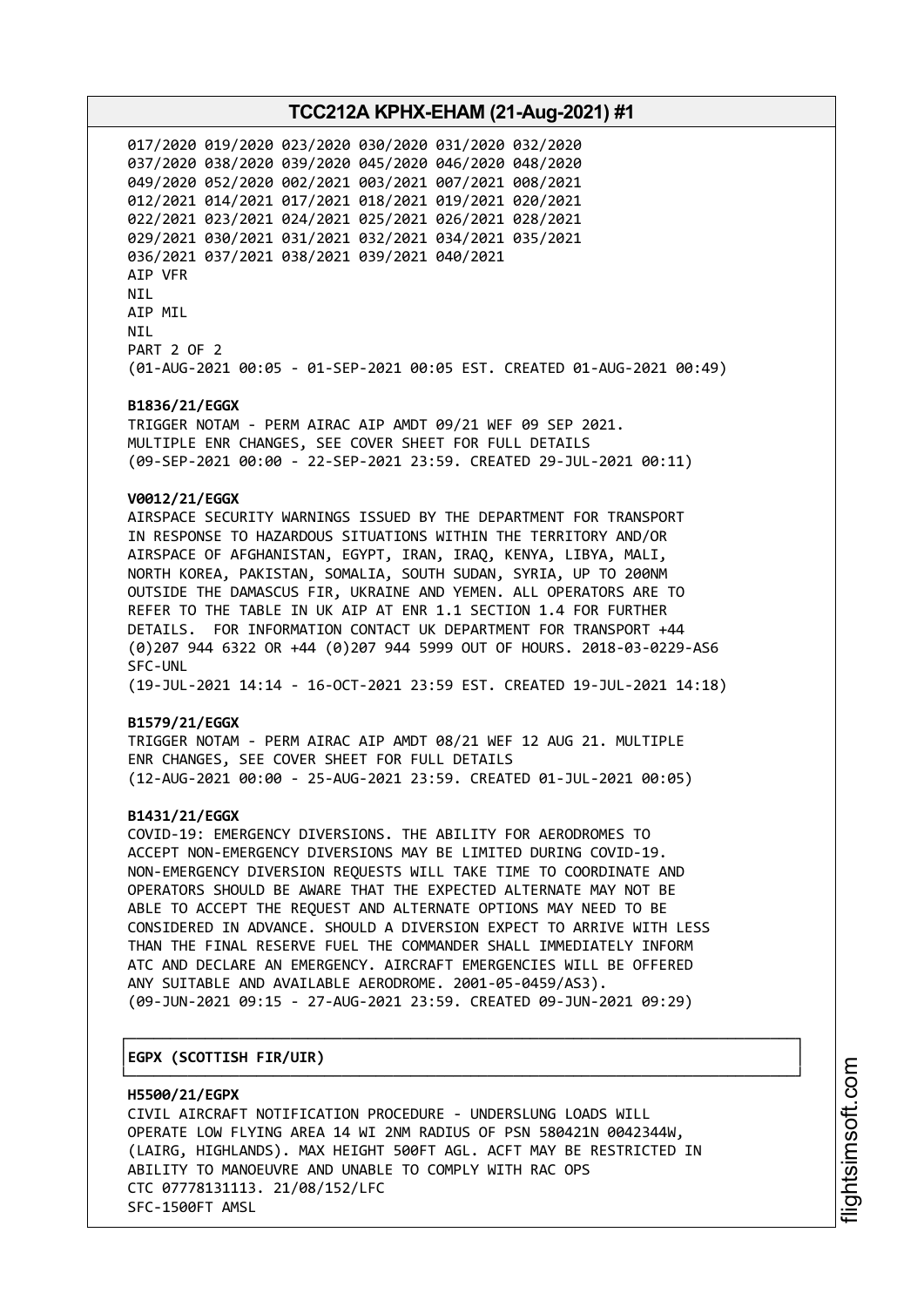(23-AUG-2021 08:00 - 23-AUG-2021 18:00. CREATED 20-AUG-2021 13:48) **H5492/21/EGPX** PIPELINE INSPECTION NOTIFICATION PROCEDURE SYSTEM (PINS) WILL TAKE PLACE IN THE FOLLOWING LOW FLYING AREAS -1,2,4,5,6, 7N,7S,8,9,10,11N,11S,12,13,14E,16,17,18, AND THE THAMES VALLEY AVOIDANCE AREA. MAX HEIGHT 2000FT AGL. UK AIP ENR 6 (PINS AREAS AND UK DAY LOW FLYING SYSTEM (DLFS)) REFERS. 21/08/150/LFBC SFC-6500FT AMSL (23-AUG-2021 06:00 - 23-AUG-2021 17:00. CREATED 20-AUG-2021 12:32) **H5489/21/EGPX** CIVIL AIRCRAFT NOTIFICATION PROCEDURE - UNDERSLUNG LOADS WILL OPERATE IN LOW FLYING AREA 14, 14T WI 2NM RADIUS OF PSN 574445N 0045844W AND 574417N 0045747W. (BRAEMORE, HIGHLANDS). MAX HEIGHT 500FT AGL. ACFT MAY BE RESTRICTED IN ABILITY TO MANOEUVRE AND UNABLE TO COMPLY WITH RAC. OPS CTC 07778131113 21/08/149/LFC SFC-3600FT AMSL (23-AUG-2021 08:00 - 23-AUG-2021 13:00. CREATED 20-AUG-2021 11:59) **H5484/21/EGPX** CIVIL AIRCRAFT NOTIFICATION PROCEDURE - UNDERSLUNG LOADS WILL OPERATE IN LOW FLYING AREA 14, 14T WI 2NM RADIUS OF PSN 575100N 0043938W AND 575051N 0043919W. (ALLADALE,HIGHLANDS). MAX HEIGHT 500FT AGL. ACFT MAY BE RESTRICTED IN ABILITY TO MANOEUVRE AND UNABLE TO COMPLY WITH RAC. OPS CTC 07778131113 21/08/148/LFC SFC-2900FT AMSL (23-AUG-2021 10:00 - 23-AUG-2021 15:00. CREATED 20-AUG-2021 11:48) **M3289/21/EGPX** THE FOLLOWING SOUTHERN MANAGED DANGER AREAS ARE ACTIVATED: EG D323B 0730-0915 FL050-FL660 EG D323B 0915-1030 FL050-FL660 EG D323B 1300-1415 FL050-FL660 EG D323H 0730-0915 FL150-FL660 EG D323H 0915-1030 FL150-FL660 EG D323H 1300-1415 FL150-FL660 EG D323M 0730-0915 FL100-FL660 EG D323M 0915-1030 FL100-FL660 EG D323M 1300-1415 FL100-FL660 EG D323R 0730-0915 FL100-FL660 EG D323R 0915-1030 FL100-FL660 EG D323R 1300-1415 FL100-FL660 FL050-FL660 (23-AUG-2021 07:30 - 23-AUG-2021 14:15. CREATED 20-AUG-2021 11:45) **M3288/21/EGPX** THE FOLLOWING SOUTHERN MANAGED DANGER AREAS ARE ACTIVATED: EG D323A 0730-0915 FL050-FL660 EG D323A 0915-1030 FL050-FL660 EG D323A 1300-1415 FL050-FL660 EG D323G 0730-0915 FL150-FL660 EG D323G 0915-1030 FL150-FL660 EG D323G 1300-1415 FL150-FL660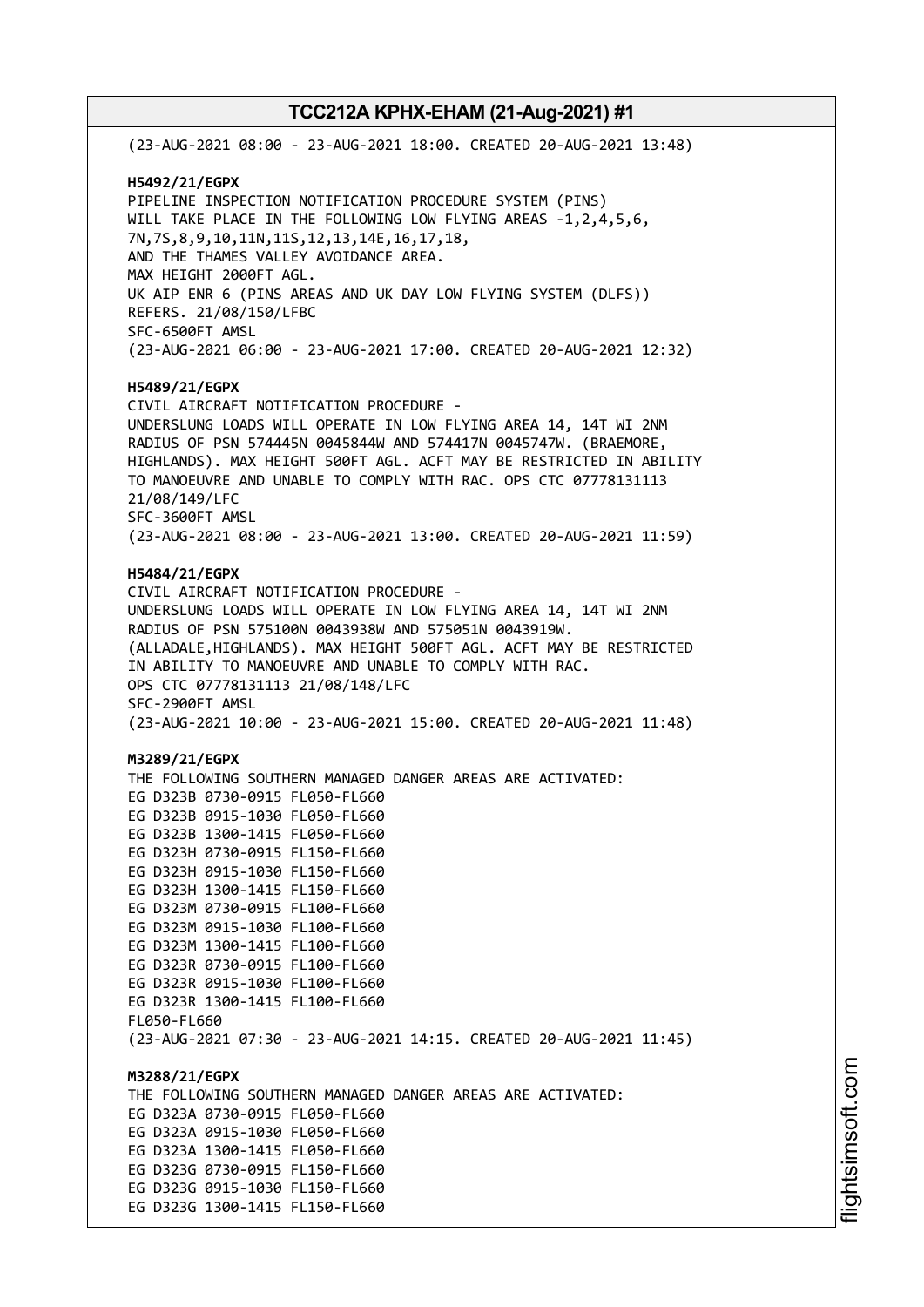EG D323L 0730-0915 FL100-FL660 EG D323L 0915-1030 FL100-FL660 EG D323L 1300-1415 FL100-FL660 EG D323Q 0730-0915 FL100-FL660 EG D323Q 0915-1030 FL100-FL660 EG D323Q 1300-1415 FL100-FL660 FL050-FL660 (23-AUG-2021 07:30 - 23-AUG-2021 14:15. CREATED 20-AUG-2021 11:44) **U5187/21/EGPX** PILOTS MAY EXPERIENCE DIFFICULTIES COMMUNICATING WITH SWANWICK MIL(NORTH) ON THE PUBLISHED UHF FREQ 251.25 DUE TO TRANSMITTER MAINTENANCE. PILOTS ARE ADVISED TO USE VHF FREQ 136.375 IF THIS OCCURS. (24-AUG-2021 08:30 - 24-AUG-2021 09:30. CREATED 20-AUG-2021 11:01) **U5186/21/EGPX** DUE TO TRANSMITTER MAINTENANCE PILOTS MAY EXPERIENCE DIFFICULTIES COMMUNICATING WITH SWANWICK MIL(WEST) ON THE PUBLISHED UHF (282.12). PILOTS ARE ADVISED TO USE THE VHF (127.450) IF THIS OCCURS. (24-AUG-2021 09:30 - 24-AUG-2021 10:30. CREATED 20-AUG-2021 11:00) **M3285/21/EGPX** THE FOLLOWING HEBRIDES DANGER AREAS ARE ACTIVATED. EG D701A 0900-1600 SFC-10000FT AMSL EG D701B 0900-1600 SFC-10000FT AMSL SFC-10000FT AMSL (27-AUG-2021 09:00 - 27-AUG-2021 16:00. CREATED 20-AUG-2021 08:21) **M3284/21/EGPX** THE FOLLOWING HEBRIDES DANGER AREAS ARE ACTIVATED. EG D701A 0900-1600 SFC-10000FT AMSL EG D701B 0900-1600 SFC-10000FT AMSL SFC-10000FT AMSL (26-AUG-2021 09:00 - 26-AUG-2021 16:00. CREATED 20-AUG-2021 08:20) **M3283/21/EGPX** THE FOLLOWING HEBRIDES DANGER AREAS ARE ACTIVATED. EG D701A 0900-1600 SFC-10000FT AMSL EG D701B 0900-1600 SFC-10000FT AMSL SFC-10000FT AMSL (24-AUG-2021 09:00 - 24-AUG-2021 16:00. CREATED 20-AUG-2021 08:20) **M3282/21/EGPX** THE FOLLOWING HEBRIDES DANGER AREAS ARE ACTIVATED. EG D701A 0900-1600 SFC-10000FT AMSL EG D701B 0900-1600 SFC-10000FT AMSL SFC-10000FT AMSL (25-AUG-2021 09:00 - 25-AUG-2021 16:00. CREATED 20-AUG-2021 08:20) **V0014/21/EGPX** AIRSPACE SECURITY WARNING ISSUED BY THE DEPARTMENT FOR TRANSPORT - RISK TO CIVIL AVIATION IN BELARUS. OPERATORS ARE ADVISED NOT TO ENTER THE TERRITORY AND AIRSPACE OF BELARUS DUE TO SERIOUS SAFETY AND SECURITY CONCERNS POSED TO COMMERCIAL AVIATION. OPERATORS ARE ADVISED TO TAKE THIS INFORMATION INTO ACCOUNT IN THEIR OWN RISK ASSESSMENTS AND ROUTING DECISIONS. CONTACT UK DEPARTMENT FOR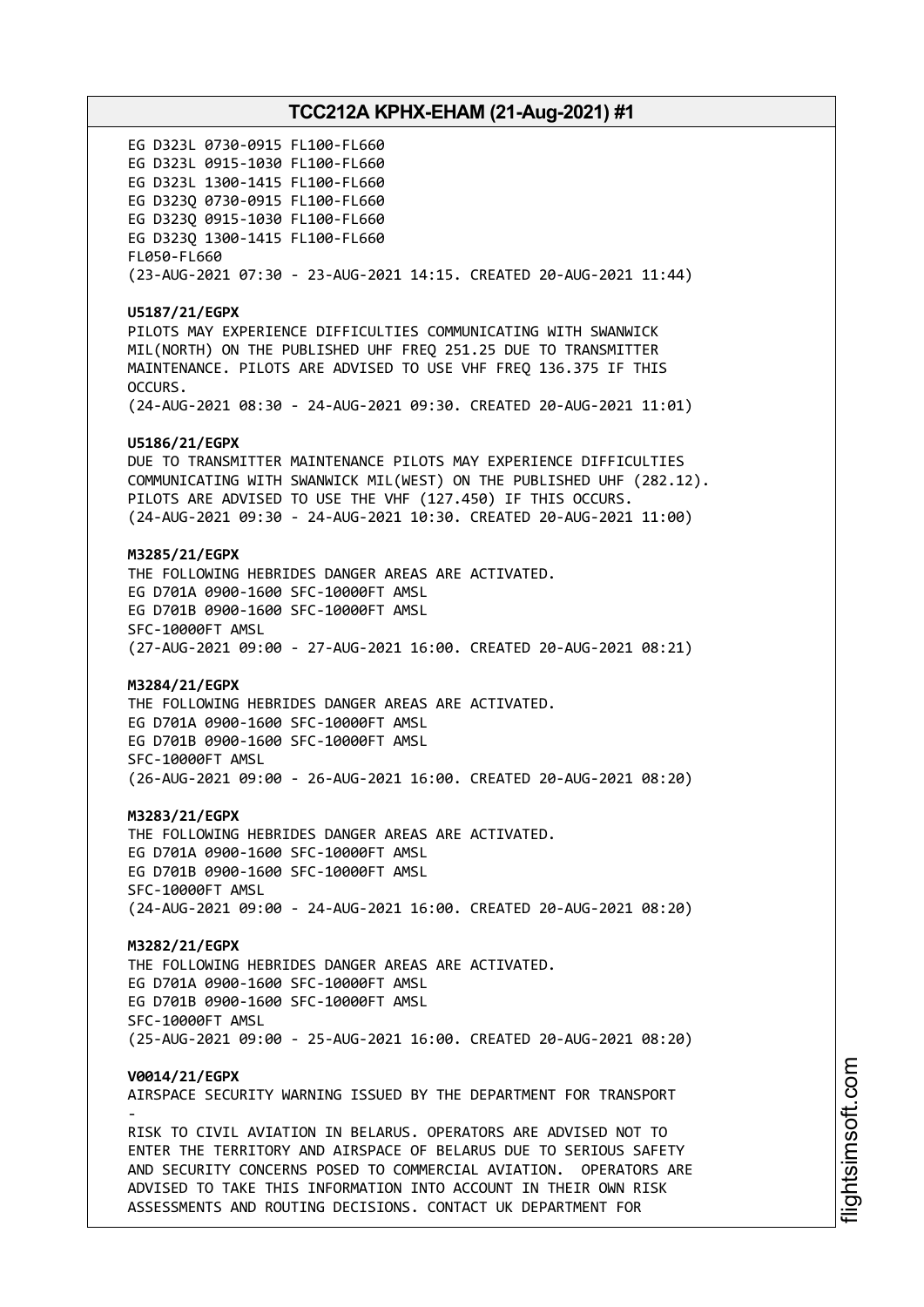TRANSPORT +44(0)207 082 6639 OR +44(0)207 944 5999 OUT OF HOURS. FOR FURTHER DETAILS. 2021-05-0542/AS6 SFC-UNL (20-AUG-2021 08:18 - 17-NOV-2021 11:59 EST. CREATED 20-AUG-2021 08:18) **B2038/21/EGPX** DME GLO/GREEN LOWTHER CH33Y U/S (30-AUG-2021 08:00 - 04-SEP-2021 08:00. CREATED 19-AUG-2021 07:51) **H5418/21/EGPX** INTENSE GLIDING ACTIVITY WI AREA BOUNDED BY: 553705N 0020821W - 553529N 0020216W - 552730N 0020832W - 552911N 0021454W - 553705N 0020821W (MILFIELD, NORTHUMBERLAND). FOR INFO 01668 216284 / 130.105 MHZ. 2021-08-0592/AS3. SFC-12700FT AMSL 0900-1800 (23-AUG-2021 09:00 - 26-AUG-2021 18:00. CREATED 18-AUG-2021 15:38) **N0163/21/EGPX** AIR NAV OBS LGT WIND TURBINE UK0172H573F U/S PSN 545609N 0061202W (RATHSHERRY WIND FARM, COUNTY ANTRIM). HGT UP TO 347FT AGL/1134FT AMSL. 2021-08-0594/CIV1 (18-AUG-2021 15:10 - 25-SEP-2021 12:00. CREATED 18-AUG-2021 15:18) **B2036/21/EGPX** WEF 01 OCT UNTIL 31 DEC THE UK C SERIES NOTAM WILL CHANGE TO P SERIES. ALL EXISTING C SERIES NOTAM WILL BE REISSUED AS A P SERIES ON 01 OCT. ALL NEW NOTAM REQUESTS AFTER 01 OCT WILL BE ISSUED AS A P SERIES. RECIPIENTS OF C SERIES NOTAM WILL AUTOMATICALLY BE MOVED TO THE P SERIES DISTRIBUTION LIST. AIC Y087/21 EFFECTIVE 23 SEP 21 REFERS. UK NOTAM SERIES DETAILS ARE CONTAINED IN UK AIP GEN 3.1 TABLE 3.6.3.4 (01-OCT-2021 00:00 - 31-DEC-2021 23:59. CREATED 18-AUG-2021 14:43) **B2033/21/EGPX** GEN 3.1 PARAGRAPH 3.6.3.4 TABLE - UK NOTAM SERIES K AND SERIES N. REPLACE 300FT AGL WITH 100M (328FT) AGL. (18-AUG-2021 13:25 - PERM. CREATED 18-AUG-2021 13:26) **H5405/21/EGPX** AIR DISPLAY/AEROBATICS WI 2NM RADIUS 554752N 0045240W (LARGS BAY, NORTH AYRSHIRE). FOR INFO 07950 967282. 2021-09-0079/AS1 SFC-3000FT AMSL (05-SEP-2021 11:00 - 05-SEP-2021 16:00. CREATED 18-AUG-2021 12:21) **N0161/21/EGPX** AIR NAV OBS LGT WITHDRAWN POWER STATION CHIMNEY UK0150A006F PSN 560255N 0034057W (LONGANNET POWER STATION, KINCARDINE-ON-FORTH, CLACKMANNANSHIRE). HGT 600FT AGL/603FT AMSL. 2021-08-0568/AS4 (19-AUG-2021 16:00 - 17-NOV-2021 23:59. CREATED 18-AUG-2021 11:03) **B2030/21/EGPX** SWANWICK MIL IS CURRENTLY OPERATING WITH REDUCED STAFFING, THEREFORE ATS AVAILABILITY MAY BE LIMITED FOR THE NORTH AREA OF RESPONSIBILITY. (18-AUG-2021 09:00 - 22-AUG-2021 23:59. CREATED 18-AUG-2021 08:31)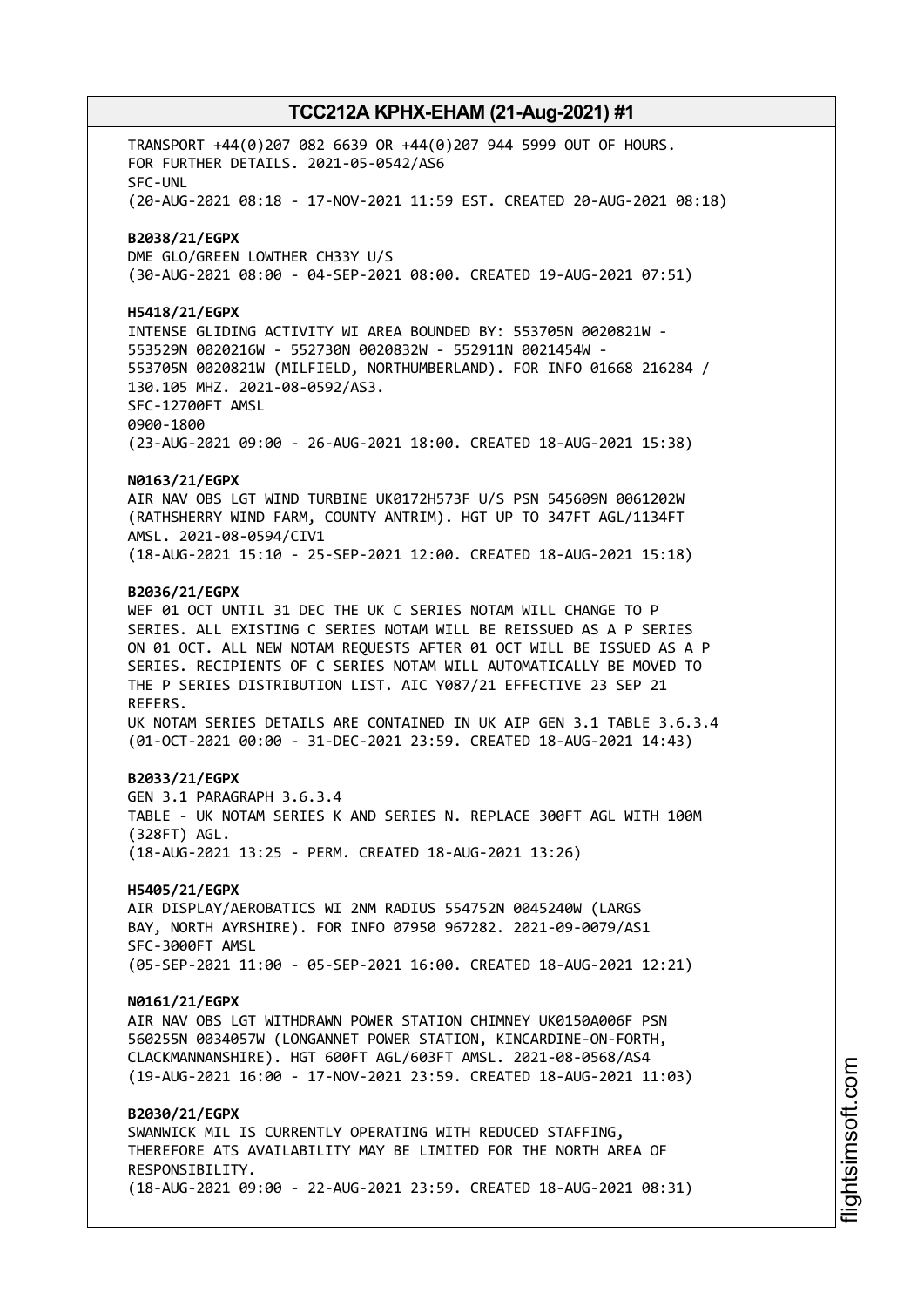#### **H5378/21/EGPX**

STATIONARY TRANSPONDER TESTING. TEST TRANSPONDER LOCATED WI 0.5NM 572027N 0072125W (SOUTH UIST, OUTER HEBRIDES). VIRTUAL STATIONARY - AIRCRAFT INDICATIONS MAY OCCUR ABOVE THE SITE OUT TO 200NM. MODE 3A: 7777 / MODE C: 62000. FOR INFO 07971 910852. 2021-08-0548/AS3. SFC-UNL (27-AUG-2021 23:00 - 30-AUG-2021 23:00. CREATED 17-AUG-2021 15:11)

#### **K0360/21/EGPX**

LIT CRANE POSITION 555212N 0041747W (GLASGOW, LANARKSHIRE) IN LOW FLYING AREA 16, NIGHT SECTOR 3A AND THE GLASGOW/PRESTWICK AVOIDANCE AREA HGT 314FT AMSL (260FT AGL). 21/08/056/LFTP (18-AUG-2021 00:01 - 04-NOV-2021 00:01. CREATED 17-AUG-2021 09:29)

#### **B2018/21/EGPX**

COVID-19: CREWS/PASSENGERS REQUIREMENTS. CREWS SHOULD COMPLETE THE ENHANCED GENERAL AIRCRAFT DECLARATION (GAD) PROCESS FOR ALL INTERNATIONAL FLIGHTS INTO THE UK, INCLUDING THE ACTIVE REPORTING OF NIL RETURNS. IF SYMPTOMATIC PASSENGERS ARE IDENTIFIED, THIS MUST BE NOTIFIED. GADS FOR FLIGHTS TO ENGLAND SHOULD BE SENT TO THE HEALTH CONTROL UNIT TEL: +44 (0) 20 8745 7209 EMAIL: HEATHROW.HCU(AT)PHE.GOV.UK.GADS. FOR FLIGHTS TO SCOTLAND SHOULD BE SENT TO PUBLIC HEALTH SCOTLAND TEL: +44 (0)141 300 1414 EMAIL: NSS.HPSCORONAVIRUS(AT)NHS.NET (SUBJECT: AIRCRAFT DECLARATION). GADS FOR FLIGHTS TO NORTHERN IRELAND SHOULD BE SENT TO PUBLIC HEALTH AGENCY TEL: +44 (0)141 300 1414 EMAIL: NIPORTHEALTH(AT)HSCNI.NET. 2021-05-0359/AS6 (16-AUG-2021 14:00 - 12-NOV-2021 11:59. CREATED 16-AUG-2021 13:53)

#### **H5327/21/EGPX**

AIR DISPLAY/AEROBATICS WI 1.5NM RADIUS 555417N 0030352W (DALKEITH, MIDLOTHIAN). FOR INFO 07734 794793. 2021-09-0076/AS1 SFC-2200FT AMSL (04-SEP-2021 11:45 - 04-SEP-2021 12:45. CREATED 16-AUG-2021 10:16)

#### **B2017/21/EGPX**

SAFETY AND OPERATIONAL DIRECTIVE, NUMBER 2021/003 ISSUED 14 MAY 2021, BOEING 737-8 BOEING 737-8200 AND BOEING 737-9 (MAX) RETURN TO SERVICE. IN ACCORDANCE WITH SD-2021/003 THE CIVIL AVIATION AUTHORITY (CAA), IN EXERCISE OF ITS POWERS UNDER ARTICLE 248, AND IN ACCORDANCE WITH ARTICLE 17(1), OF THE AIR NAVIGATION ORDER 2016, AND SUBJECT TO, AND IN ACCORDANCE WITH, UK REGULATION (EU) 2018/1139 (AS RETAINED IN UK LAW), ARTICLE 70, DIRECTS OPERATORS AND PILOTS IN COMMAND OF ANY BOEING 737-8 MAX OR BOEING 737-9 MAX AIRCRAFT WHICH IS REGISTERED OTHER THAN IN THE UK NOT TO CONDUCT FLIGHTS WITHIN UK AIRSPACE UNLESS THEY HAVE SUBMITTED A DECLARATION TO THE CAA. ADDITIONALLY SUCH AEROPLANES TOGETHER WITH ANY BOEING 737-8200 AEROPLANE ARE NOT TO CONDUCT RNP-AUTHORISATION REQUIRED APPROACH OPERATIONS WITHIN THE UK. NOTWITHSTANDING THE ABOVE OPERATORS AND PILOTS IN COMMAND OF ANY SUCH BOEING 737-8 MAX OR BOEING 737-9 MAX AIRCRAFT REGISTERED OTHER THAN IN THE UK MAY CONDUCT A FERRY FLIGHT OPERATION FOR THE PURPOSE OF ESSENTIAL MAINTENANCE OR MODIFICATION INTO, OUT OF OR THROUGH UK AIRSPACE, SUBJECT TO THE EXPRESS PERMISSION OF THE CAA AND SUBJECT TO SUCH REQUIREMENTS AND CONDITIONS AS THE PERMISSION CONTAINS. TO BE GRANTED A PERMISSION FOR ANY ABOVE FERRY FLIGHT, THE OPERATOR MUST APPLY TO THE CAA AND COMPLY WITH THEIR REQUIREMENTS AND CONDITIONS. PERMISSION WILL BE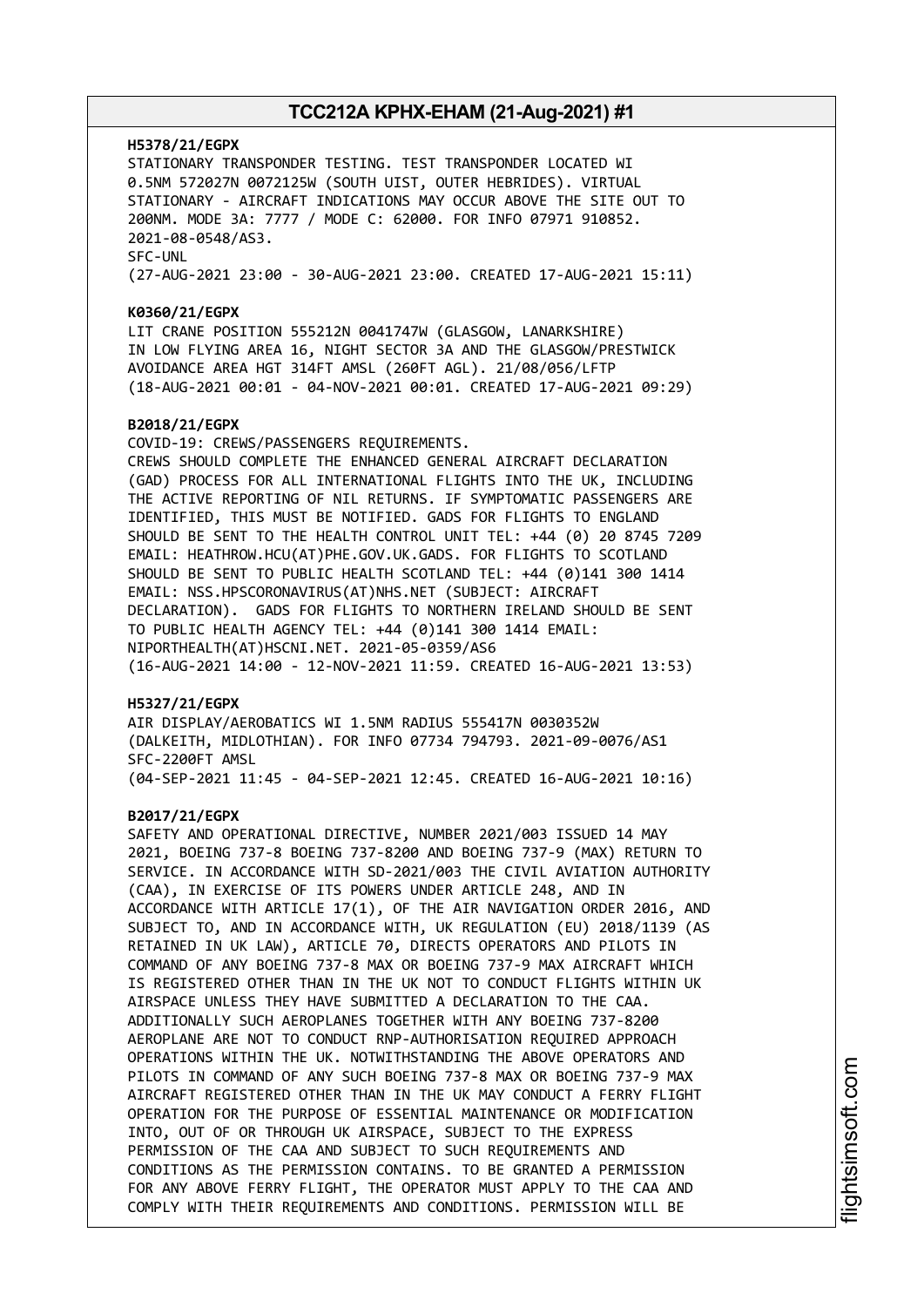PROVIDED TO THE OPERATOR IN WRITING. 2019-03-0217/AS4 (16-AUG-2021 08:40 - 12-NOV-2021 12:00 EST. CREATED 16-AUG-2021 09:08) **B1990/21/EGPX** COVID-19: FLIGHT RESTRICTIONS. ISLE OF MAN. ALL ACFT INTENDING TO LAND ON THE ISLE OF MAN MUST DO SO AT ISLE OF MAN AIRPORT DURING PUBLISHED AIRPORT OPENING HOURS TO COMPLETE PORT ARRIVALS PROCESS PRIOR TO LANDING ELSEWHERE ON THE ISLAND. LANDING FEES ARE WAIVED FOR ACFT DEPARTING TO AN ALTERNATIVE SITE WITHIN 1 HOUR. FAILURE TO COMPLY MAY RESULT IN A FINE OR IMPRISONMENT. FOR INFO SEE COVID19.GOV.IM/GENERAL-INFORMATION/PRIVATE-VESSELS-AND-AIRCRAFTS/ OR PHONE +44 1624 687171. 2020-08-0241/AS4 (12-AUG-2021 12:00 - 09-NOV-2021 23:59 EST. CREATED 12-AUG-2021 12:09) **B1989/21/EGPX** COVID-19 INFORMATION: NEWCASTLE LOWER AIRSPACE RADAR SERVICE OPR HR 0500-2200 (16-AUG-2021 00:00 - 29-AUG-2021 23:59. CREATED 12-AUG-2021 10:48) **C8086/21/EGPX** COVID-19 INFORMATION : NEWCASTLE CTA/CTR/ATZ HOURS ACTIVE 16-20 0000-0130 AND 0445-2359 21-22 0000-0130 AND 0500-2359 23 0000-0200 AND 0445-2359 24-27 0000-0130 AND 0445-2359 28-29 0000-0130 AND 0500-2359 30 0000-0200 (16-AUG-2021 00:00 - 30-AUG-2021 02:00. CREATED 12-AUG-2021 10:40) **U4975/21/EGPX** TIREE RADAR ON MAINTENANCE, LIMITED OR NO RADAR COVER AVAILABLE TO SWANWICK MIL BETWEEN 180-360 DEG OVER THE AREA 562637N 0065459W RADIUS APRX 50NM. INITIAL CONTACT FREQ 282.625 WILL ALSO BE UNAVAILABLE IN THIS AREA. PILOTS REQ A RADAR SERVICE SHOULD CONSIDER CONTACTING ALTERNATIVE AGENCIES. (25-AUG-2021 08:00 - 25-AUG-2021 11:00. CREATED 11-AUG-2021 09:52) **J3027/21/EGPX** RESTRICTED AREA (TEMPORARY) FOR OPEN GOLF CHAMPIONSHIPS AT CARNOUSTIE, ANGUS. A BRIEFING SHEET, WHICH INCLUDES A CHART, WILL REFER. RESTRICTION OF FLYING REGULATIONS MADE UNDER ARTICLE 239 OF AIR NAVIGATION ORDER 2016. NO AIRCRAFT IS TO FLY WITHIN THE AREA BOUNDED SUCCESSIVELY BY STRAIGHT LINES JOINING - 563214N 0023927W - 562910N 0023655W - 562630N 0024615W -562940N 0024910W - 563214N 0023927W EXCEPT FOR AIRCRAFT OPERATED BY THE SCOTTISH AIR AMBULANCE SERVICE BY POLICE SCOTLAND OR BY THE MARITIME AND COASTGUARD AGENCY OR FLYING IN ACCORDANCE WITH THE PERMISSION OF THE POLICE SCOTLAND AVIATION SSAFTY AND SECURITY UNIT WHO MAY BE CONTACTED VIA OSDAVIATIONSAFETYATSCOTLAND.PNN.POLICE.UK OR IF URGENT VIA 01786 895840. THESE RESTRICTIONS OF FLYING ALSO RELATE TO THE OPERATION OF ALL UNMANNED AIRCRAFT SYSTEMS. 2021-08-0090/AS6 SFC-2500FT AMSL 0400-2200 (15-AUG-2021 04:00 - 23-AUG-2021 22:00. CREATED 09-AUG-2021 09:06)

**B1927/21/EGPX**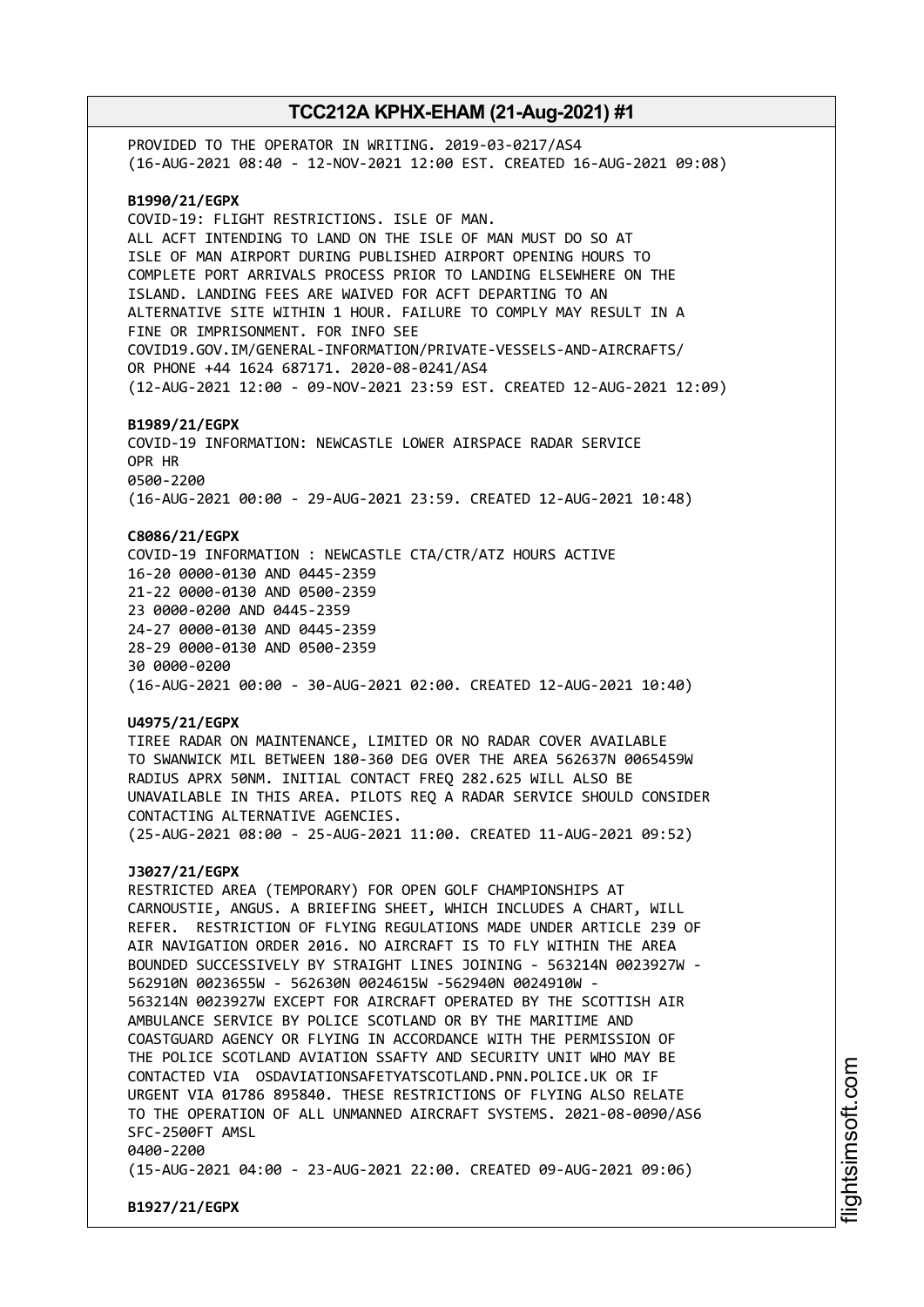COVID-19 INFORMATION COMMERCIAL AND PRIVATE PASSENGER FLIGHTS WHERE THE LAST POINT OF DEPATURE WAS ARGENTINA, BANGLADESH, BRAZIL, CAPE VERDE, CHILE, CUBA DOMINICAN REPUBLIC, EGYPT, ETHIOPIA, GEORGIA, INDONESIA, KENYA, THE MALDIVES, MEXICO, OMAN, PAKISTAN, SOUTH AFRICA, SRI LANKA, TUNISIA OR TURKEY WILL BE PERMITTED TO LAND IN ENGLAND ONLY IF THEY LAND AT LONDON HEATHROW (LHR/EGLL) OR BIRMINGHAM INTERNATIONAL (BHX/EGBB) AND DISEMBARK PASSENGERS THROUGH DEDICATED TERMINALS. THIS REGULATION DOES NOT APPLY TO AIR AMBULANCE ACFT WHERE THE LANDING IS FOR THE PURPOSE OF TRANSPORTING A PERSON FOR MEDICAL TREATMENT. ALL FLIGHTS LANDING TO SECURE THE SAFETY OF THE AIRCRAFT OR FOR HEALTH AND SAFETY OF ANY PERSON ABOARD WILL CONTINUE TO BE PERMITTED. 2020-10-0279 AS6 (08-AUG-2021 03:00 - 05-NOV-2021 11:59. CREATED 05-AUG-2021 11:20)

#### **H4833/21/EGPX**

AERIAL FILMING FROM AN ACFT WI 2NM RADIUS: 562935N 0024314W (CARNOUSTIE GOLF COURSE, ANGUS). FOR INFO 07709 785525 / 07716 736227. 2021-08-0285/AS3. SFC-2000FT AMSL 0800-1800 (18-AUG-2021 08:00 - 22-AUG-2021 18:00. CREATED 02-AUG-2021 15:04)

#### **B1888/21/EGPX**

AIRSPACE REGULATION OPERATIONS (A DEPARTMENT OF THE UK CIVIL AVIATION AUTHORITY WHO DEAL WITH THE NOTIFICATION AND COORDINATION OF UNUSUAL AERIAL ACTIVITIES (UAA) - SEE UK AIP ENR 1.1) WILL BE CLOSED FOR ALL NORMAL ACTIVITY. ANY INDIVIDUAL OR ORGANISATION ANTICIPATING THE NEED FOR THE CO-ORDINATION AND/OR NOTIFICATION OF UNUSUAL AERIAL ACTIVITY (UAA) DURING THE PERIOD IS REMINDED OF THE NEED TO COMPLY WITH THE CURRENT ADVANCE NOTIFICATION REQUIREMENTS DETAILED IN THE UK AIP (ENR 1.1). IF IN DOUBT UAA SPONSORS SHOULD MAKE CONTACT WITH AIRSPACE REGULATION OPERATIONS IN ADVANCE OF THE START OF THE CLOSURE PERIOD USING THE CONTACT DETAILS IN THIS NOTAM. EMERGENCY FLYING RESTRICTIONS AND ROYAL FLIGHT NOTIFICATIONS WILL BE HANDLED DURING THE CLOSED PERIOD AS PER CURRENT OUT OF HOURS ARRANGEMENTS. CTC DURING OFFICE HOURS: 01293 983880 OR EMAIL: AROPS(AT)CAA.CO.UK 2021-08-0272/AS3. (27-AUG-2021 15:30 - 31-AUG-2021 07:30. CREATED 02-AUG-2021 07:56) **D1107/21/EGPX** Y028/2020 Y031/2020 P034/2020 W035/2020 Y036/2020 Y039/2020 Y040/2020 Y041/2020 Y042/2020 Y043/2020 P044/2020 Y045/2020 P046/2020 Y051/2020 Y052/2020 P053/2020 P056/2020 P060/2020 P083/2020 Y085/2020 Y086/2020 Y087/2020 Y002/2021 Y008/2021 Y010/2021 Y011/2021 M012/2021 P017/2021 P018/2021 P026/2021 Y027/2021 Y028/2021 Y029/2021 Y037/2021 M044/2021 P045/2021 Y050/2021 Y054/2021 Y055/2021 P056/2021 Y058/2021 M060/2021 Y062/2021 M063/2021 M064/2021 M065/2021 M066/2021 P067/2021

Y068/2021 W069/2021 AIP VFR

NIL AIP MIL

**NTI** 

SUP CHECKLIST AIP IFR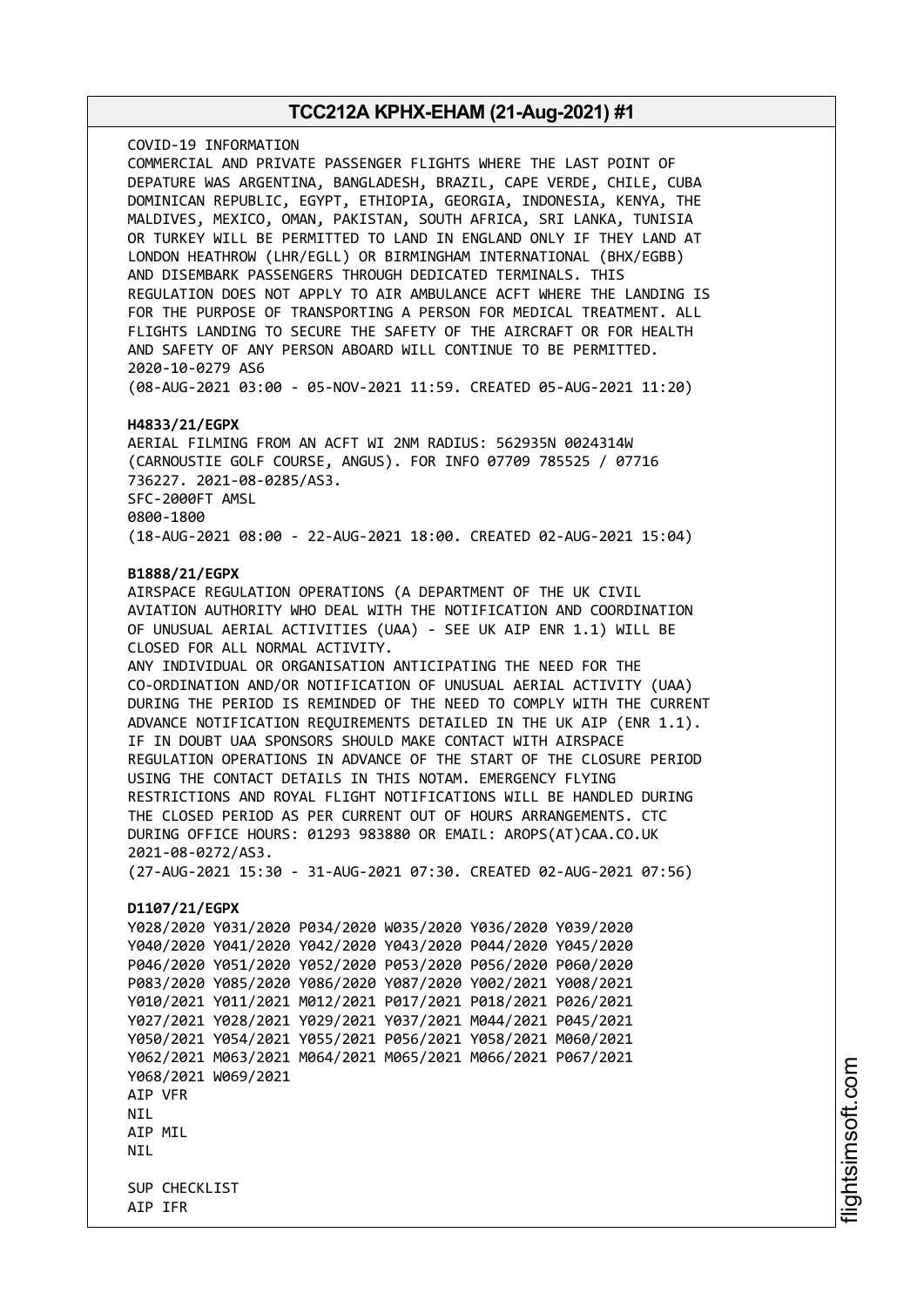053/2018 060/2018 011/2019 023/2019 025/2019 003/2020 017/2020 019/2020 023/2020 030/2020 031/2020 032/2020 037/2020 038/2020 039/2020 045/2020 046/2020 048/2020 049/2020 052/2020 002/2021 003/2021 007/2021 008/2021 012/2021 014/2021 017/2021 018/2021 019/2021 020/2021 022/2021 023/2021 024/2021 025/2021 026/2021 028/2021 029/2021 030/2021 031/2021 032/2021 034/2021 035/2021 036/2021 037/2021 038/2021 039/2021 040/2021 AIP VFR NIL AIP MIL **NTI** PART 2 OF 2 (01-AUG-2021 00:05 - 01-SEP-2021 00:05 EST. CREATED 01-AUG-2021 01:52) **D1107/21/EGPX** CHECKLIST YEAR=2021 0726 1100 1105 1106 LATEST PUBLICATIONS AIP AIRAC AMDT IFR 009/2021 EFFECTIVE DATE 09 SEP 21 AIP SUP IFR 040/2021 EFFECTIVE DATE 29 JUL 21 AIC IFR W069/2021 EFFECTIVE DATE 29 JUL 21 AIC IFR P067/2021 EFFECTIVE DATE 29 JUL 21 AIC IFR M066/2021 EFFECTIVE DATE 29 JUL 21 AIC IFR Y068/2021 EFFECTIVE DATE 29 JUL 21 AIC IFR G097/2009 EFFECTIVE DATE 31 DEC 09 AIC CHECKLIST AIP IFR P127/2006 P008/2008 P064/2008 P086/2008 P077/2009 P070/2010 P062/2012 P138/2012 Y009/2014 P002/2018 P053/2018 Y104/2018 Y031/2019 Y055/2019 Y117/2019 Y135/2019 P136/2019 P137/2019 P138/2019 P139/2019 Y140/2019 Y141/2019 Y142/2019 Y001/2020 P003/2020 W008/2020 Y011/2020 Y012/2020 W018/2020 Y024/2020 PART 1 OF 2 (01-AUG-2021 00:05 - 01-SEP-2021 00:05 EST. CREATED 01-AUG-2021 01:52) **G0256/21/EGPX** CHECKLIST YEAR=2021 0256 LATEST PUBLICATIONS AIP AIRAC AMDT IFR 009/2021 EFFECTIVE DATE 09 SEP 21 AIP SUP IFR 040/2021 EFFECTIVE DATE 29 JUL 21 AIC IFR W069/2021 EFFECTIVE DATE 29 JUL 21 AIC IFR P067/2021 EFFECTIVE DATE 29 JUL 21 AIC IFR M066/2021 EFFECTIVE DATE 29 JUL 21 AIC IFR Y068/2021 EFFECTIVE DATE 29 JUL 21 AIC IFR G097/2009 EFFECTIVE DATE 31 DEC 09 AIC CHECKLIST AIP IFR P127/2006 P008/2008 P064/2008 P086/2008 P077/2009 P070/2010 P062/2012 P138/2012 Y009/2014 P002/2018 P053/2018 Y104/2018 Y031/2019 Y055/2019 Y117/2019 Y135/2019 P136/2019 P137/2019 P138/2019 P139/2019 Y140/2019 Y141/2019 Y142/2019 Y001/2020 P003/2020 W008/2020 Y011/2020 Y012/2020 W018/2020 Y024/2020 Y028/2020 Y031/2020 P034/2020 W035/2020 Y036/2020 Y039/2020 Y040/2020 Y041/2020 Y042/2020 Y043/2020 P044/2020 Y045/2020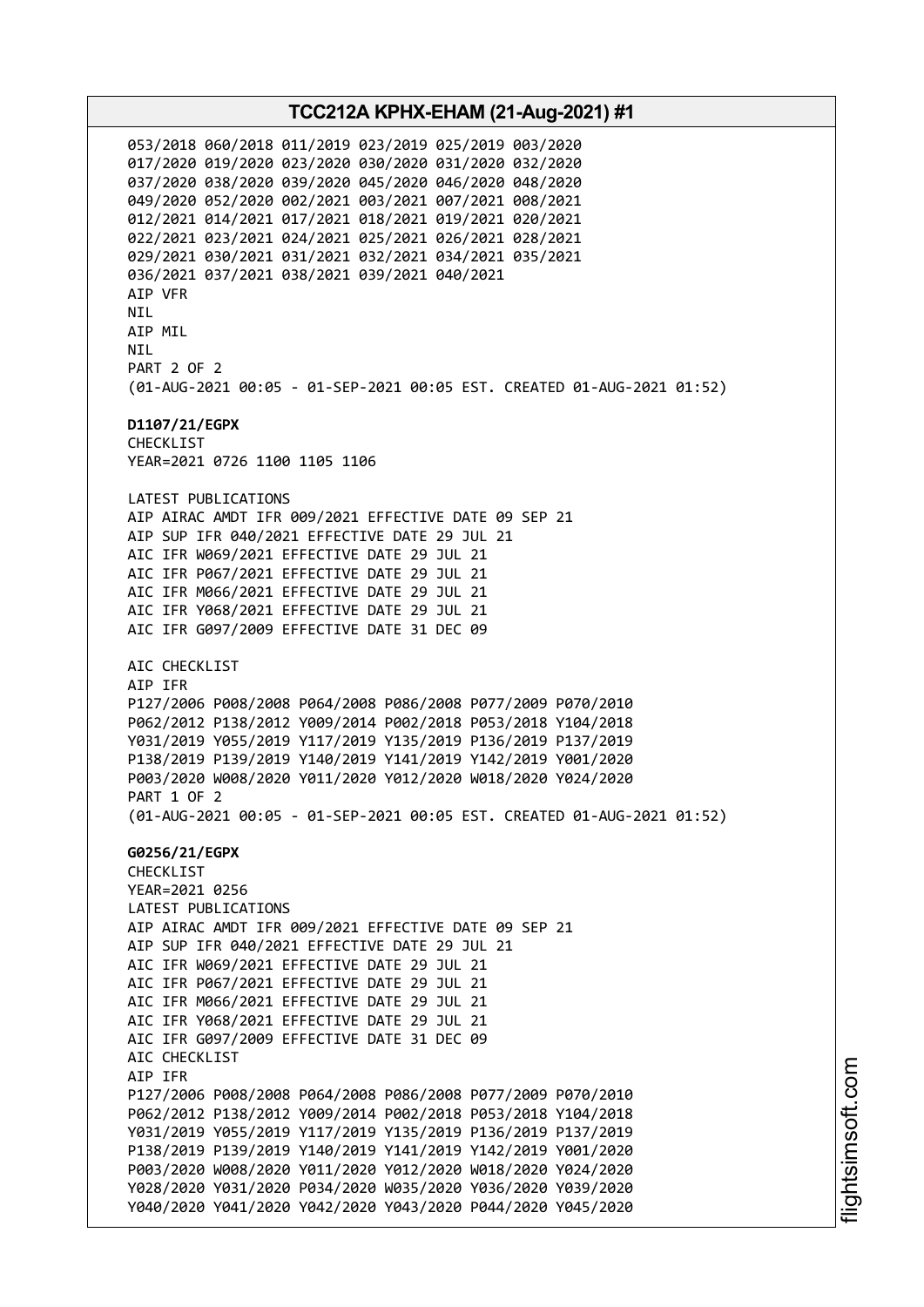# **TCC212A KPHX-EHAM (21-Aug-2021) #1** P046/2020 Y051/2020 Y052/2020 P053/2020 P056/2020 P060/2020 PART 1 OF 2 (01-AUG-2021 00:05 - 01-SEP-2021 00:05 EST. CREATED 01-AUG-2021 01:34) **G0256/21/EGPX** P083/2020 Y085/2020 Y086/2020 Y087/2020 Y002/2021 Y008/2021 Y010/2021 Y011/2021 M012/2021 P017/2021 P018/2021 P026/2021 Y027/2021 Y028/2021 Y029/2021 Y037/2021 M044/2021 P045/2021 Y050/2021 Y054/2021 Y055/2021 P056/2021 Y058/2021 M060/2021 Y062/2021 M063/2021 M064/2021 M065/2021 M066/2021 P067/2021 Y068/2021 W069/2021 AIP VFR NIL AIP MIL NIL SUP CHECKLIST AIP IFR 053/2018 060/2018 011/2019 023/2019 025/2019 003/2020 017/2020 019/2020 023/2020 030/2020 031/2020 032/2020 037/2020 038/2020 039/2020 045/2020 046/2020 048/2020 049/2020 052/2020 002/2021 003/2021 007/2021 008/2021 012/2021 014/2021 017/2021 018/2021 019/2021 020/2021 022/2021 023/2021 024/2021 025/2021 026/2021 028/2021 029/2021 030/2021 031/2021 032/2021 034/2021 035/2021 036/2021 037/2021 038/2021 039/2021 040/2021 AIP VFR NIL AIP MIL NIL PART 2 OF 2 (01-AUG-2021 00:05 - 01-SEP-2021 00:05 EST. CREATED 01-AUG-2021 01:34) **M2939/21/EGPX** P138/2019 P139/2019 Y140/2019 Y141/2019 Y142/2019 Y001/2020 P003/2020 W008/2020 Y011/2020 Y012/2020 W018/2020 Y024/2020 Y028/2020 Y031/2020 P034/2020 W035/2020 Y036/2020 Y039/2020 Y040/2020 Y041/2020 Y042/2020 Y043/2020 P044/2020 Y045/2020 P046/2020 Y051/2020 Y052/2020 P053/2020 P056/2020 P060/2020 P083/2020 Y085/2020 Y086/2020 Y087/2020 Y002/2021 Y008/2021 Y010/2021 Y011/2021 M012/2021 P017/2021 P018/2021 P026/2021 Y027/2021 Y028/2021 Y029/2021 Y037/2021 M044/2021 P045/2021 Y050/2021 Y054/2021 Y055/2021 P056/2021 Y058/2021 M060/2021 Y062/2021 M063/2021 M064/2021 M065/2021 M066/2021 P067/2021 Y068/2021 W069/2021 AIP VFR NIL AIP MIL **NTI** 022/2021 023/2021 024/2021 025/2021 026/2021 028/2021 029/2021 030/2021 031/2021 032/2021 034/2021 035/2021 036/2021 037/2021 038/2021 039/2021 040/2021 AIP VFR NIL AIP MIL **NTI**

(01-AUG-2021 00:05 - 01-SEP-2021 00:05 EST. CREATED 01-AUG-2021 01:33)

PART 2 OF 2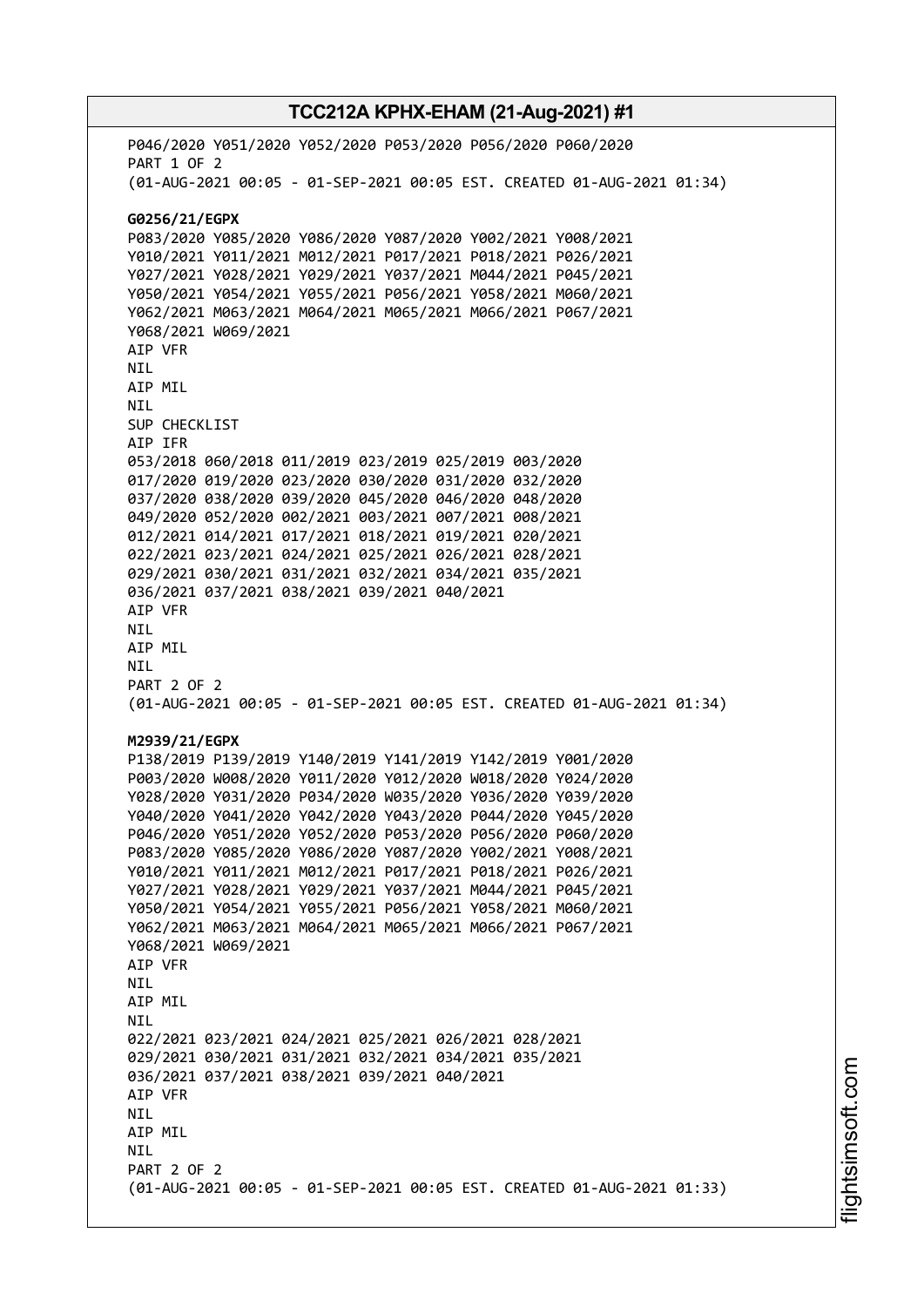**M2939/21/EGPX** CHECKLIST YEAR=2021 2913 2914 2915 2916 2917 2918 2919 2920 2921 2922 2923 2924 2925 2926 2927 2928 2929 2930 2931 2932 2933 2935 LATEST PUBLICATIONS AIP AIRAC AMDT IFR 009/2021 EFFECTIVE DATE 09 SEP 21 AIP SUP IFR 040/2021 EFFECTIVE DATE 29 JUL 21 AIC IFR W069/2021 EFFECTIVE DATE 29 JUL 21 AIC IFR P067/2021 EFFECTIVE DATE 29 JUL 21 AIC IFR M066/2021 EFFECTIVE DATE 29 JUL 21 AIC IFR Y068/2021 EFFECTIVE DATE 29 JUL 21 AIC IFR G097/2009 EFFECTIVE DATE 31 DEC 09 AIC CHECKLIST AIP IFR P127/2006 P008/2008 P064/2008 P086/2008 P077/2009 P070/2010 P062/2012 P138/2012 Y009/2014 P002/2018 P053/2018 Y104/2018 Y031/2019 Y055/2019 Y117/2019 Y135/2019 P136/2019 P137/2019 PART 1 OF 2 (01-AUG-2021 00:05 - 01-SEP-2021 00:05 EST. CREATED 01-AUG-2021 01:33) **F0776/21/EGPX** CHECKLIST YEAR=2021 0769 0770 0771 0773 0776 LATEST PUBLICATIONS AIP AIRAC AMDT IFR 009/2021 EFFECTIVE DATE 09 SEP 21 AIP SUP IFR 040/2021 EFFECTIVE DATE 29 JUL 21 AIC IFR W069/2021 EFFECTIVE DATE 29 JUL 21 AIC IFR P067/2021 EFFECTIVE DATE 29 JUL 21 AIC IFR M066/2021 EFFECTIVE DATE 29 JUL 21 AIC IFR Y068/2021 EFFECTIVE DATE 29 JUL 21 AIC IFR G097/2009 EFFECTIVE DATE 31 DEC 09 AIC CHECKLIST AIP IFR P127/2006 P008/2008 P064/2008 P086/2008 P077/2009 P070/2010 P062/2012 P138/2012 Y009/2014 P002/2018 P053/2018 Y104/2018 Y031/2019 Y055/2019 Y117/2019 Y135/2019 P136/2019 P137/2019 P138/2019 P139/2019 Y140/2019 Y141/2019 Y142/2019 Y001/2020 P003/2020 W008/2020 Y011/2020 Y012/2020 W018/2020 Y024/2020 Y028/2020 Y031/2020 P034/2020 W035/2020 Y036/2020 Y039/2020 Y040/2020 Y041/2020 Y042/2020 Y043/2020 P044/2020 Y045/2020 PART 1 OF 2 (01-AUG-2021 00:05 - 01-SEP-2021 00:05 EST. CREATED 01-AUG-2021 01:31) **F0776/21/EGPX** P046/2020 Y051/2020 Y052/2020 P053/2020 P056/2020 P060/2020 P083/2020 Y085/2020 Y086/2020 Y087/2020 Y002/2021 Y008/2021 Y010/2021 Y011/2021 M012/2021 P017/2021 P018/2021 P026/2021 Y027/2021 Y028/2021 Y029/2021 Y037/2021 M044/2021 P045/2021 Y050/2021 Y054/2021 Y055/2021 P056/2021 Y058/2021 M060/2021 Y062/2021 M063/2021 M064/2021 M065/2021 M066/2021 P067/2021 Y068/2021 W069/2021 AIP VFR NIL AIP MIL **NTI** SUP CHECKLIST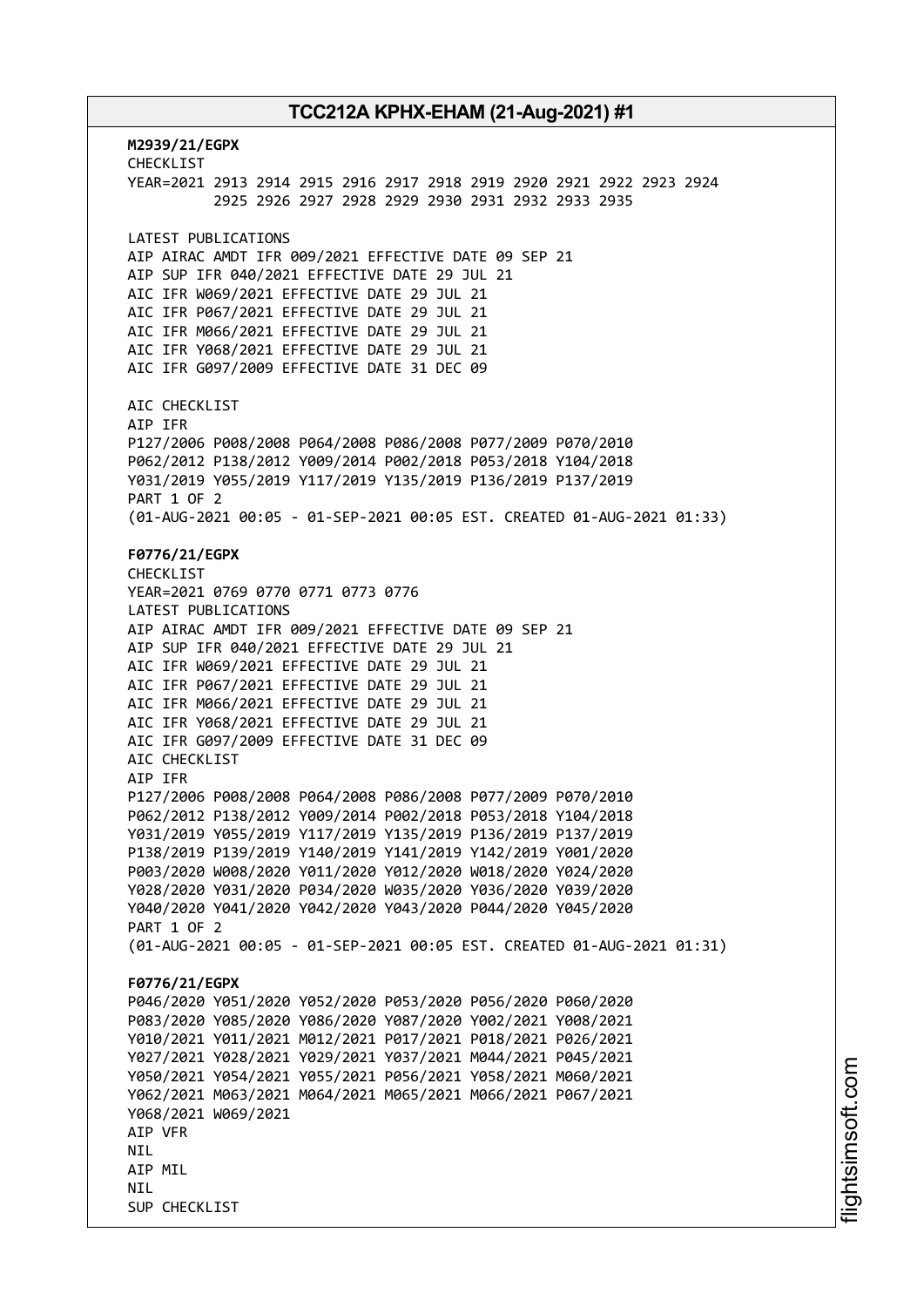AIP IFR 053/2018 060/2018 011/2019 023/2019 025/2019 003/2020 017/2020 019/2020 023/2020 030/2020 031/2020 032/2020 037/2020 038/2020 039/2020 045/2020 046/2020 048/2020 049/2020 052/2020 002/2021 003/2021 007/2021 008/2021 012/2021 014/2021 017/2021 018/2021 019/2021 020/2021 022/2021 023/2021 024/2021 025/2021 026/2021 028/2021 029/2021 030/2021 031/2021 032/2021 034/2021 035/2021 036/2021 037/2021 038/2021 039/2021 040/2021 AIP VFR NIL AIP MIL NIL PART 2 OF 2 (01-AUG-2021 00:05 - 01-SEP-2021 00:05 EST. CREATED 01-AUG-2021 01:31) **N0151/21/EGPX** P083/2020 Y085/2020 Y086/2020 Y087/2020 Y002/2021 Y008/2021 Y010/2021 Y011/2021 M012/2021 P017/2021 P018/2021 P026/2021 Y027/2021 Y028/2021 Y029/2021 Y037/2021 M044/2021 P045/2021 Y050/2021 Y054/2021 Y055/2021 P056/2021 Y058/2021 M060/2021 Y062/2021 M063/2021 M064/2021 M065/2021 M066/2021 P067/2021 Y068/2021 W069/2021 AIP VFR NIL AIP MIL NIL SUP CHECKLIST AIP IFR 053/2018 060/2018 011/2019 023/2019 025/2019 003/2020 017/2020 019/2020 023/2020 030/2020 031/2020 032/2020 037/2020 038/2020 039/2020 045/2020 046/2020 048/2020 049/2020 052/2020 002/2021 003/2021 007/2021 008/2021 012/2021 014/2021 017/2021 018/2021 019/2021 020/2021 022/2021 023/2021 024/2021 025/2021 026/2021 028/2021 029/2021 030/2021 031/2021 032/2021 034/2021 035/2021 036/2021 037/2021 038/2021 039/2021 040/2021 AIP VFR NIL AIP MIL **NTI** PART 2 OF 2 (01-AUG-2021 00:05 - 01-SEP-2021 00:05 EST. CREATED 01-AUG-2021 01:29) **N0151/21/EGPX** CHECKLIST YEAR=2021 0095 0111 0112 0113 0118 0122 0123 0124 0127 0136 0138 0139 0141 0142 0143 0145 0147 0149 0150 0151 LATEST PUBLICATIONS AIP AIRAC AMDT IFR 009/2021 EFFECTIVE DATE 09 SEP 21 AIP SUP IFR 040/2021 EFFECTIVE DATE 29 JUL 21 AIC IFR W069/2021 EFFECTIVE DATE 29 JUL 21 AIC IFR P067/2021 EFFECTIVE DATE 29 JUL 21 AIC IFR M066/2021 EFFECTIVE DATE 29 JUL 21 AIC IFR Y068/2021 EFFECTIVE DATE 29 JUL 21 AIC IFR G097/2009 EFFECTIVE DATE 31 DEC 09 AIC CHECKLIST AIP IFR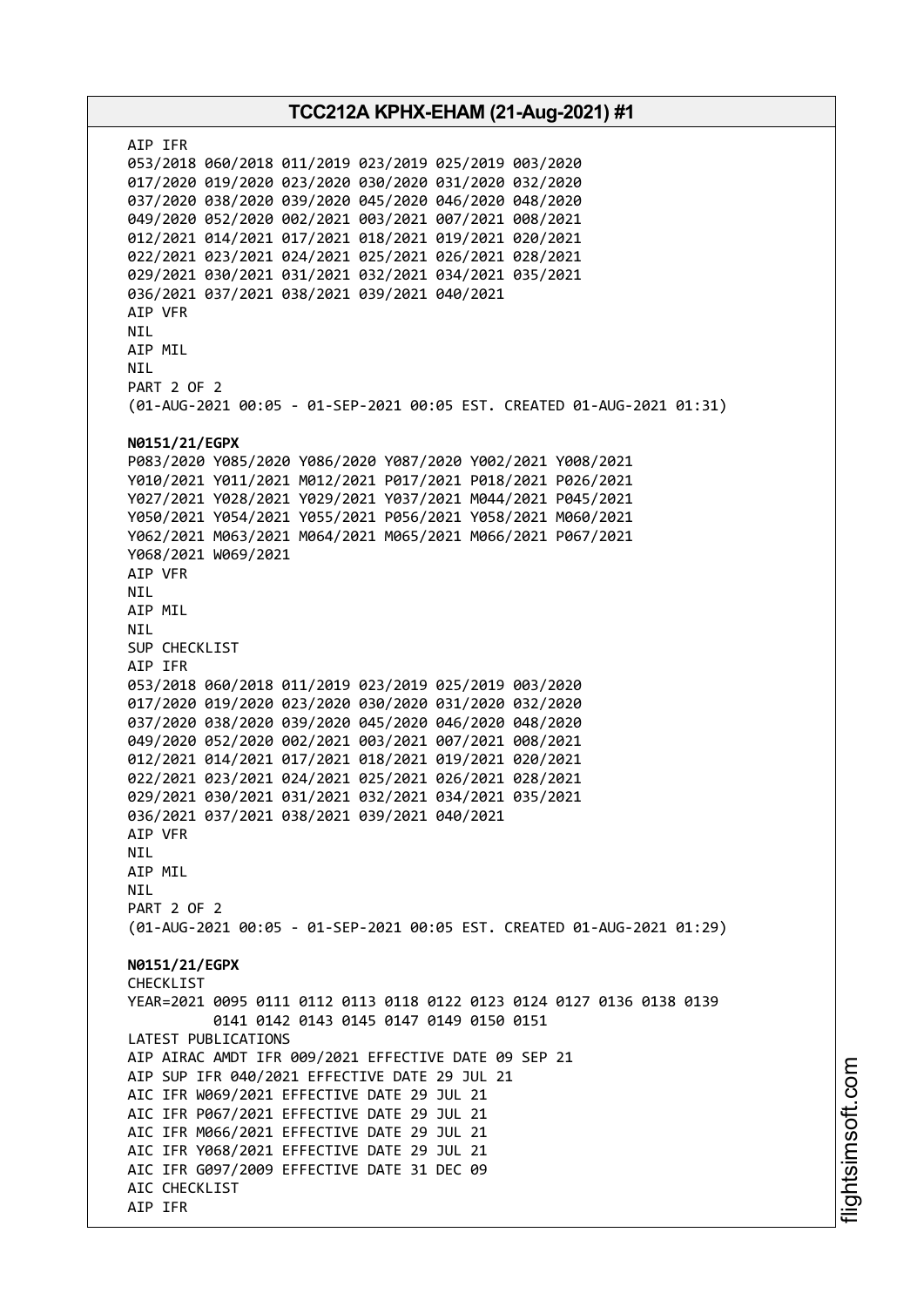P127/2006 P008/2008 P064/2008 P086/2008 P077/2009 P070/2010 P062/2012 P138/2012 Y009/2014 P002/2018 P053/2018 Y104/2018 Y031/2019 Y055/2019 Y117/2019 Y135/2019 P136/2019 P137/2019 P138/2019 P139/2019 Y140/2019 Y141/2019 Y142/2019 Y001/2020 P003/2020 W008/2020 Y011/2020 Y012/2020 W018/2020 Y024/2020 Y028/2020 Y031/2020 P034/2020 W035/2020 Y036/2020 Y039/2020 Y040/2020 Y041/2020 Y042/2020 Y043/2020 P044/2020 Y045/2020 P046/2020 Y051/2020 Y052/2020 P053/2020 P056/2020 P060/2020 PART 1 OF 2 (01-AUG-2021 00:05 - 01-SEP-2021 00:05 EST. CREATED 01-AUG-2021 01:29) **B1876/21/EGPX** CHECKLIST YEAR=2021 0989 1036 1041 1142 1175 1194 1205 1206 1207 1209 1372 1378 1413 1431 1537 1558 1579 1630 1705 1717 1725 1743 1747 1750 1751 1753 1790 1813 1816 1824 1836 1837 1839 1840 1841 1843 1844 1854 1856 1857 1860 1861 1862 1863 1864 1865 1866 1867 LATEST PUBLICATIONS AIP AIRAC AMDT IFR 009/2021 EFFECTIVE DATE 09 SEP 21 AIP SUP IFR 040/2021 EFFECTIVE DATE 29 JUL 21 AIC IFR W069/2021 EFFECTIVE DATE 29 JUL 21 AIC IFR P067/2021 EFFECTIVE DATE 29 JUL 21 AIC IFR M066/2021 EFFECTIVE DATE 29 JUL 21 PART 1 OF 3 (01-AUG-2021 00:05 - 01-SEP-2021 00:05 EST. CREATED 01-AUG-2021 01:28) **B1876/21/EGPX** AIP VFR NIL AIP MIL NIL SUP CHECKLIST AIP IFR 053/2018 060/2018 011/2019 023/2019 025/2019 003/2020 017/2020 019/2020 023/2020 030/2020 031/2020 032/2020 037/2020 038/2020 039/2020 045/2020 046/2020 048/2020 049/2020 052/2020 002/2021 003/2021 007/2021 008/2021 012/2021 014/2021 017/2021 018/2021 019/2021 020/2021 022/2021 023/2021 024/2021 025/2021 026/2021 028/2021 029/2021 030/2021 031/2021 032/2021 034/2021 035/2021 036/2021 037/2021 038/2021 039/2021 040/2021 AIP VFR NIL AIP MIL **NTI** PART 3 OF 3 (01-AUG-2021 00:05 - 01-SEP-2021 00:05 EST. CREATED 01-AUG-2021 01:28) **B1876/21/EGPX** AIC IFR Y068/2021 EFFECTIVE DATE 29 JUL 21 AIC IFR G097/2009 EFFECTIVE DATE 31 DEC 09 ATC CHECKLIST AIP IFR P127/2006 P008/2008 P064/2008 P086/2008 P077/2009 P070/2010 P062/2012 P138/2012 Y009/2014 P002/2018 P053/2018 Y104/2018 Y031/2019 Y055/2019 Y117/2019 Y135/2019 P136/2019 P137/2019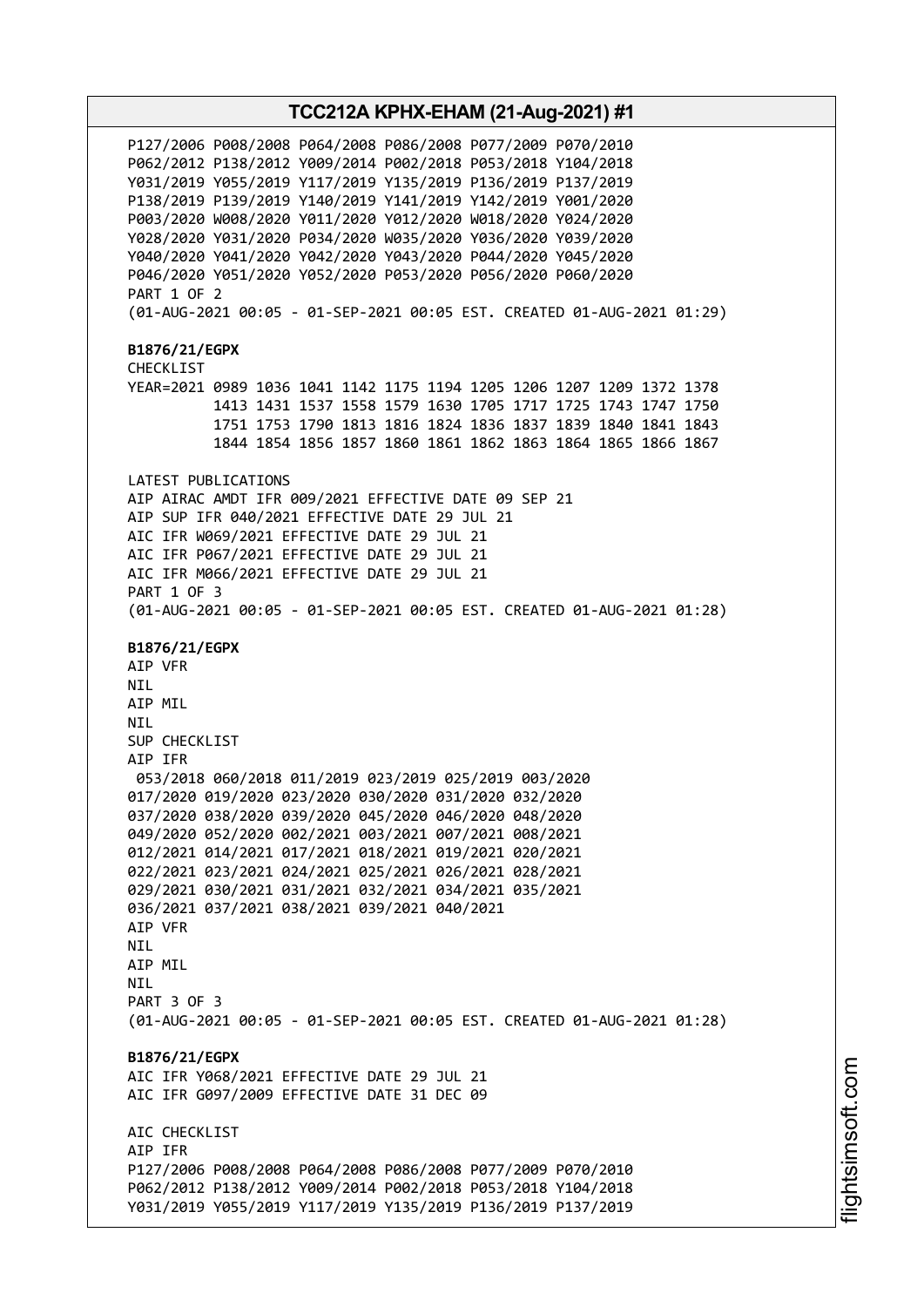**TCC212A KPHX-EHAM (21-Aug-2021) #1** P138/2019 P139/2019 Y140/2019 Y141/2019 Y142/2019 Y001/2020 P003/2020 W008/2020 Y011/2020 Y012/2020 W018/2020 Y024/2020 Y028/2020 Y031/2020 P034/2020 W035/2020 Y036/2020 Y039/2020 Y040/2020 Y041/2020 Y042/2020 Y043/2020 P044/2020 Y045/2020 P046/2020 Y051/2020 Y052/2020 P053/2020 P056/2020 P060/2020 P083/2020 Y085/2020 Y086/2020 Y087/2020 Y002/2021 Y008/2021 Y010/2021 Y011/2021 M012/2021 P017/2021 P018/2021 P026/2021 Y027/2021 Y028/2021 Y029/2021 Y037/2021 M044/2021 P045/2021 Y050/2021 Y054/2021 Y055/2021 P056/2021 Y058/2021 M060/2021 Y062/2021 M063/2021 M064/2021 M065/2021 M066/2021 P067/2021 Y068/2021 W069/2021 PART 2 OF 3 (01-AUG-2021 00:05 - 01-SEP-2021 00:05 EST. CREATED 01-AUG-2021 01:28) **A2748/21/EGPX** CHECKLIST YEAR=2021 1471 1502 1566 1576 1577 1596 1650 1662 1674 1675 1713 1740 1747 1798 1845 1938 1940 1970 2020 2025 2032 2033 2034 2078 2111 2138 2167 2168 2211 2224 2259 2270 2290 2310 2320 2328 2345 2385 2391 2393 2395 2398 2410 2411 2434 2441 2445 2455 2457 2462 2463 2464 2484 2509 2510 2524 2527 2528 2530 2548 2556 2583 2592 2593 2594 2595 2596 2597 2598 2599 2600 2601 2602 2609 2611 2612 2629 2631 2632 2641 2642 2650 2651 2673 2674 2680 2682 2685 2686 2690 2692 2694 2701 2702 2703 2704 2705 2709 2710 2711 2713 2715 2716 2721 2722 2723 2728 2733 2736 2738 2741 2744 2745 2747 LATEST PUBLICATIONS AIP AIRAC AMDT IFR 009/2021 EFFECTIVE DATE 09 SEP 21 AIP SUP IFR 040/2021 EFFECTIVE DATE 29 JUL 21 AIC IFR W069/2021 EFFECTIVE DATE 29 JUL 21 AIC IFR P067/2021 EFFECTIVE DATE 29 JUL 21 AIC IFR M066/2021 EFFECTIVE DATE 29 JUL 21 AIC IFR Y068/2021 EFFECTIVE DATE 29 JUL 21 AIC IFR G097/2009 EFFECTIVE DATE 31 DEC 09 AIC CHECKLIST AIP IFR P127/2006 P008/2008 P064/2008 P086/2008 P077/2009 P070/2010 P062/2012 P138/2012 Y009/2014 P002/2018 P053/2018 Y104/2018 PART 1 OF 2 (01-AUG-2021 00:05 - 01-SEP-2021 00:05 EST. CREATED 01-AUG-2021 01:27) **A2748/21/EGPX** Y031/2019 Y055/2019 Y117/2019 Y135/2019 P136/2019 P137/2019 P138/2019 P139/2019 Y140/2019 Y141/2019 Y142/2019 Y001/2020 P003/2020 W008/2020 Y011/2020 Y012/2020 W018/2020 Y024/2020 Y028/2020 Y031/2020 P034/2020 W035/2020 Y036/2020 Y039/2020 Y040/2020 Y041/2020 Y042/2020 Y043/2020 P044/2020 Y045/2020 P046/2020 Y051/2020 Y052/2020 P053/2020 P056/2020 P060/2020 P083/2020 Y085/2020 Y086/2020 Y087/2020 Y002/2021 Y008/2021 Y010/2021 Y011/2021 M012/2021 P017/2021 P018/2021 P026/2021 Y027/2021 Y028/2021 Y029/2021 Y037/2021 M044/2021 P045/2021 Y050/2021 Y054/2021 Y055/2021 P056/2021 Y058/2021 M060/2021 Y062/2021 M063/2021 M064/2021 M065/2021 M066/2021 P067/2021 Y068/2021 W069/2021 AIP VFR **NTI** AIP MIL NIL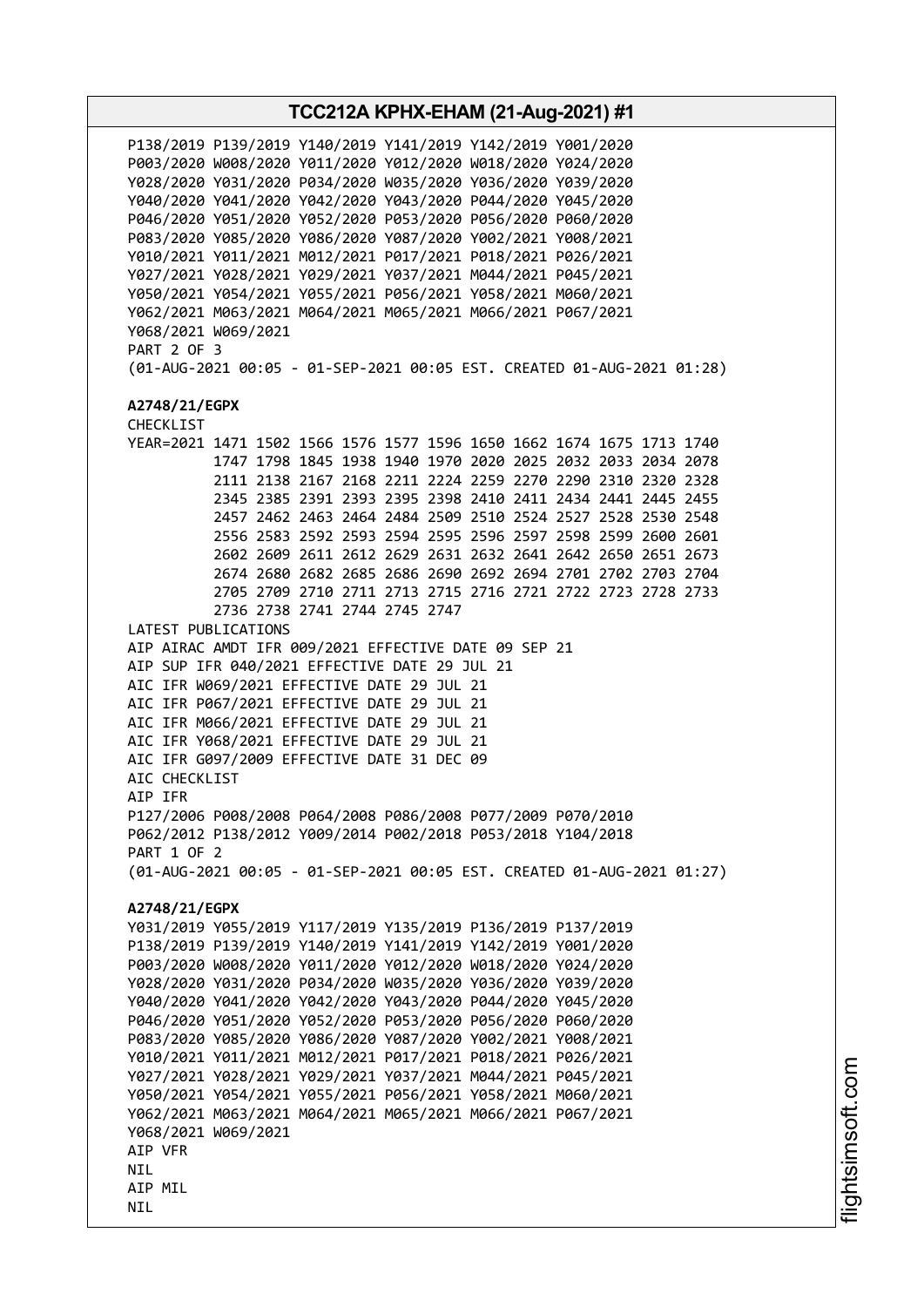# **TCC212A KPHX-EHAM (21-Aug-2021) #1** SUP CHECKLIST AIP IFR 053/2018 060/2018 011/2019 023/2019 025/2019 003/2020 017/2020 019/2020 023/2020 030/2020 031/2020 032/2020 037/2020 038/2020 039/2020 045/2020 046/2020 048/2020 049/2020 052/2020 002/2021 003/2021 007/2021 008/2021 012/2021 014/2021 017/2021 018/2021 019/2021 020/2021 022/2021 023/2021 024/2021 025/2021 026/2021 028/2021 029/2021 030/2021 031/2021 032/2021 034/2021 035/2021 036/2021 037/2021 038/2021 039/2021 040/2021 AIP VFR **NTI** AIP MIL NIL PART 2 OF 2 (01-AUG-2021 00:05 - 01-SEP-2021 00:05 EST. CREATED 01-AUG-2021 01:27) **Q0411/21/EGPX** CHECKLIST YEAR=2021 0387 0393 0400 0402 0404 0405 0406 0407 0408 0409 0410 0411 LATEST PUBLICATIONS AIP AIRAC AMDT IFR 009/2021 EFFECTIVE DATE 09 SEP 21 AIP SUP IFR 040/2021 EFFECTIVE DATE 29 JUL 21 AIC IFR W069/2021 EFFECTIVE DATE 29 JUL 21 AIC IFR P067/2021 EFFECTIVE DATE 29 JUL 21 AIC IFR M066/2021 EFFECTIVE DATE 29 JUL 21 AIC IFR Y068/2021 EFFECTIVE DATE 29 JUL 21 AIC IFR G097/2009 EFFECTIVE DATE 31 DEC 09 AIC CHECKLIST AIP IFR P127/2006 P008/2008 P064/2008 P086/2008 P077/2009 P070/2010 P062/2012 P138/2012 Y009/2014 P002/2018 P053/2018 Y104/2018 Y031/2019 Y055/2019 Y117/2019 Y135/2019 P136/2019 P137/2019 P138/2019 P139/2019 Y140/2019 Y141/2019 Y142/2019 Y001/2020 P003/2020 W008/2020 Y011/2020 Y012/2020 W018/2020 Y024/2020 Y028/2020 Y031/2020 P034/2020 W035/2020 Y036/2020 Y039/2020 Y040/2020 Y041/2020 Y042/2020 Y043/2020 P044/2020 Y045/2020 P046/2020 Y051/2020 Y052/2020 P053/2020 P056/2020 P060/2020 PART 1 OF 2 (01-AUG-2021 00:05 - 01-SEP-2021 00:05 EST. CREATED 01-AUG-2021 01:12) **Q0411/21/EGPX** P083/2020 Y085/2020 Y086/2020 Y087/2020 Y002/2021 Y008/2021 Y010/2021 Y011/2021 M012/2021 P017/2021 P018/2021 P026/2021 Y027/2021 Y028/2021 Y029/2021 Y037/2021 M044/2021 P045/2021 Y050/2021 Y054/2021 Y055/2021 P056/2021 Y058/2021 M060/2021 Y062/2021 M063/2021 M064/2021 M065/2021 M066/2021 P067/2021 Y068/2021 W069/2021 AIP VFR NIL AIP MIL NIL SUP CHECKLIST AIP IFR 053/2018 060/2018 011/2019 023/2019 025/2019 003/2020 017/2020 019/2020 023/2020 030/2020 031/2020 032/2020 037/2020 038/2020 039/2020 045/2020 046/2020 048/2020 049/2020 052/2020 002/2021 003/2021 007/2021 008/2021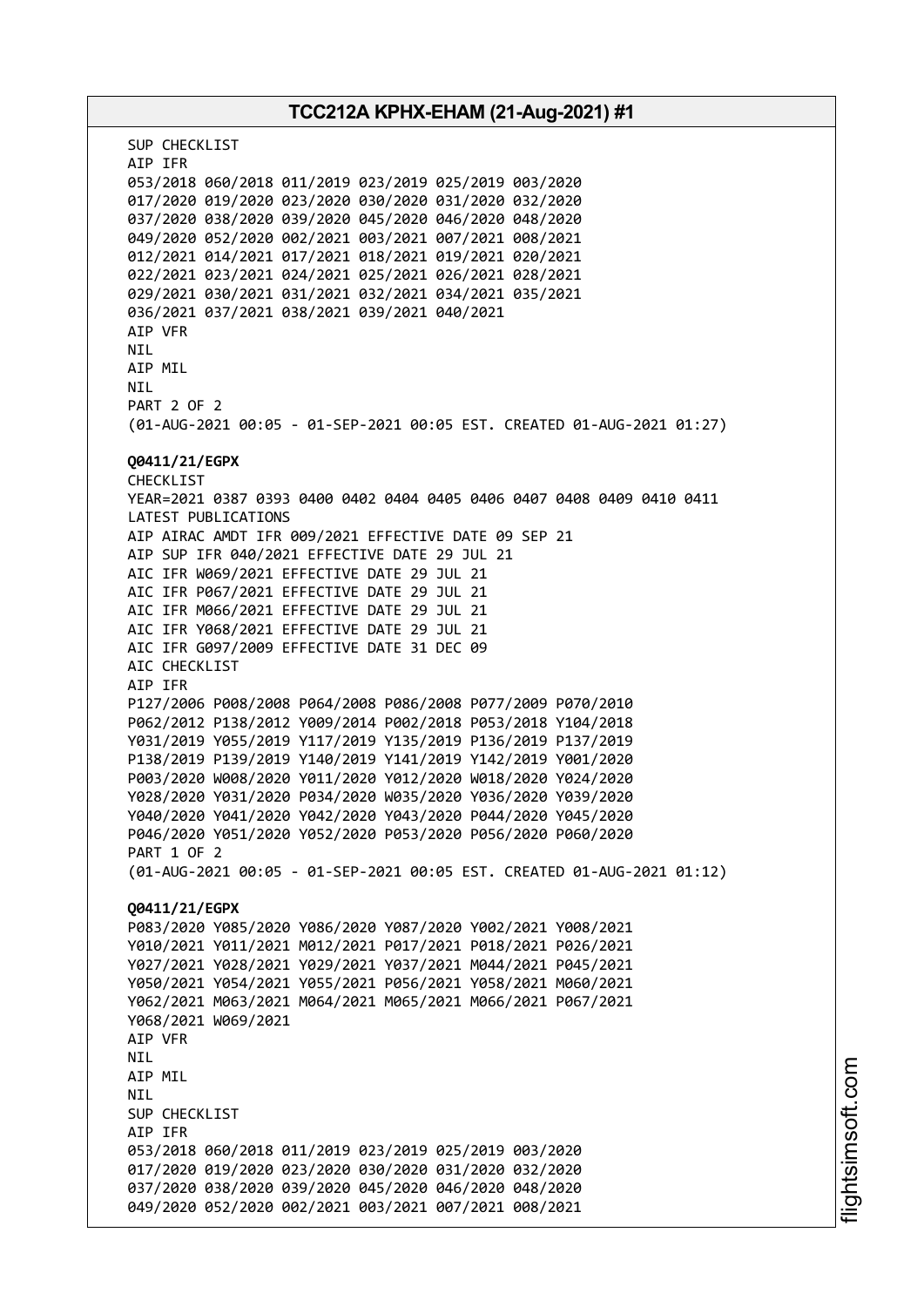012/2021 014/2021 017/2021 018/2021 019/2021 020/2021 022/2021 023/2021 024/2021 025/2021 026/2021 028/2021 029/2021 030/2021 031/2021 032/2021 034/2021 035/2021 036/2021 037/2021 038/2021 039/2021 040/2021 AIP VFR NIL AIP MIL NIL PART 2 OF 2 (01-AUG-2021 00:05 - 01-SEP-2021 00:05 EST. CREATED 01-AUG-2021 01:12) **K0336/21/EGPX** CHECKLIST YEAR=2021 0202 0203 0204 0209 0211 0212 0215 0216 0217 0219 0220 0221 0222 0223 0224 0225 0227 0228 0230 0231 0233 0235 0236 0237 0238 0241 0242 0250 0251 0252 0253 0254 0255 0259 0260 0261 0262 0263 0269 0271 0275 0276 0277 0279 0281 0286 0287 0292 0293 0298 0299 0303 0306 0307 0313 0314 0315 0316 0317 0319 0321 0324 0325 0329 0333 0334 0335 LATEST PUBLICATIONS AIP AIRAC AMDT IFR 009/2021 EFFECTIVE DATE 09 SEP 21 AIP SUP IFR 040/2021 EFFECTIVE DATE 29 JUL 21 AIC IFR W069/2021 EFFECTIVE DATE 29 JUL 21 PART 1 OF 3 (01-AUG-2021 00:05 - 01-SEP-2021 00:05 EST. CREATED 01-AUG-2021 01:12) **K0336/21/EGPX** Y062/2021 M063/2021 M064/2021 M065/2021 M066/2021 P067/2021 (01-AUG-2021 00:05 - 01-SEP-2021 00:05 EST. CREATED 01-AUG-2021 01:12) **K0336/21/EGPX** AIC IFR P067/2021 EFFECTIVE DATE 29 JUL 21 AIC IFR M066/2021 EFFECTIVE DATE 29 JUL 21 AIC IFR Y068/2021 EFFECTIVE DATE 29 JUL 21 AIC IFR G097/2009 EFFECTIVE DATE 31 DEC 09 AIC CHECKLIST AIP IFR P127/2006 P008/2008 P064/2008 P086/2008 P077/2009 P070/2010 P062/2012 P138/2012 Y009/2014 P002/2018 P053/2018 Y104/2018 Y031/2019 Y055/2019 Y117/2019 Y135/2019 P136/2019 P137/2019 P138/2019 P139/2019 Y140/2019 Y141/2019 Y142/2019 Y001/2020 P003/2020 W008/2020 Y011/2020 Y012/2020 W018/2020 Y024/2020 Y028/2020 Y031/2020 P034/2020 W035/2020 Y036/2020 Y039/2020 Y040/2020 Y041/2020 Y042/2020 Y043/2020 P044/2020 Y045/2020 P046/2020 Y051/2020 Y052/2020 P053/2020 P056/2020 P060/2020 P083/2020 Y085/2020 Y086/2020 Y087/2020 Y002/2021 Y008/2021 Y010/2021 Y011/2021 M012/2021 P017/2021 P018/2021 P026/2021 Y027/2021 Y028/2021 Y029/2021 Y037/2021 M044/2021 P045/2021 Y050/2021 Y054/2021 Y055/2021 P056/2021 Y058/2021 M060/2021 PART 2 OF 3 (01-AUG-2021 00:05 - 01-SEP-2021 00:05 EST. CREATED 01-AUG-2021 01:12) **C7728/21/EGPX** Y031/2019 Y055/2019 Y117/2019 Y135/2019 P136/2019 P137/2019 P138/2019 P139/2019 Y140/2019 Y141/2019 Y142/2019 Y001/2020 P003/2020 W008/2020 Y011/2020 Y012/2020 W018/2020 Y024/2020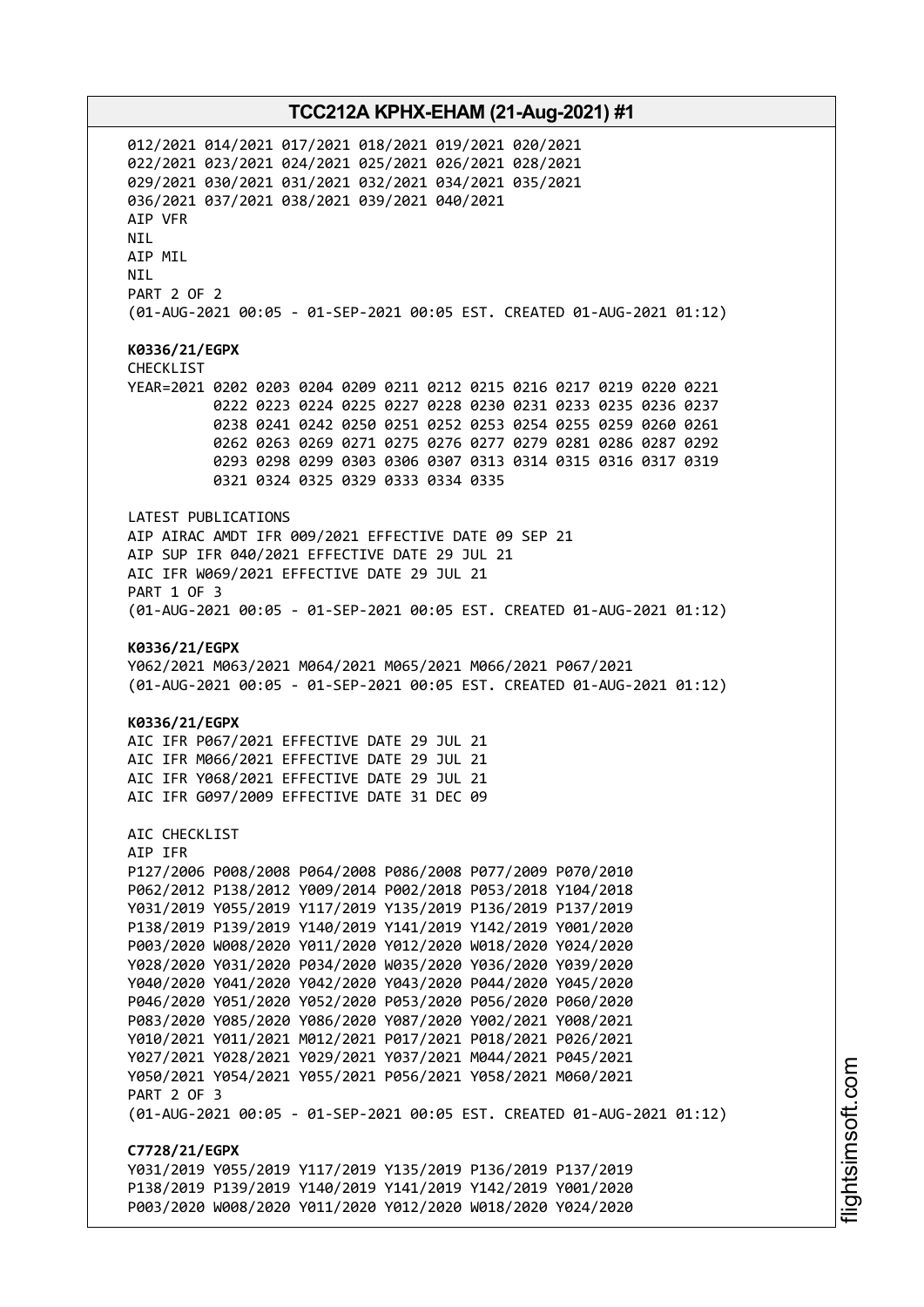Y028/2020 Y031/2020 P034/2020 W035/2020 Y036/2020 Y039/2020 Y040/2020 Y041/2020 Y042/2020 Y043/2020 P044/2020 Y045/2020 P046/2020 Y051/2020 Y052/2020 P053/2020 P056/2020 P060/2020 P083/2020 Y085/2020 Y086/2020 Y087/2020 Y002/2021 Y008/2021 Y010/2021 Y011/2021 M012/2021 P017/2021 P018/2021 P026/2021 Y027/2021 Y028/2021 Y029/2021 Y037/2021 M044/2021 P045/2021 Y050/2021 Y054/2021 Y055/2021 P056/2021 Y058/2021 M060/2021 Y062/2021 M063/2021 M064/2021 M065/2021 M066/2021 P067/2021 Y068/2021 W069/2021 AIP VFR NIL AIP MIL NIL SUP CHECKLIST AIP IFR 053/2018 060/2018 011/2019 023/2019 025/2019 003/2020 017/2020 019/2020 023/2020 030/2020 031/2020 032/2020 037/2020 038/2020 039/2020 045/2020 046/2020 048/2020 049/2020 052/2020 002/2021 003/2021 007/2021 008/2021 012/2021 014/2021 017/2021 018/2021 019/2021 020/2021 022/2021 023/2021 024/2021 025/2021 026/2021 028/2021 029/2021 030/2021 031/2021 032/2021 034/2021 035/2021 036/2021 037/2021 038/2021 039/2021 040/2021 AIP VFR NIL AIP MIL NIL PART 3 OF 3 (01-AUG-2021 00:05 - 01-SEP-2021 00:05 EST. CREATED 01-AUG-2021 01:07) **C7728/21/EGPX** 7621 7622 7626 7629 7632 7636 7637 7638 7639 7640 7643 7650 7662 7664 7665 7666 7667 7670 7672 7673 7676 7677 7679 7680 7694 7695 7702 7710 7711 7712 7713 7714 7716 7718 7719 7720 7725 7726 7727 LATEST PUBLICATIONS AIP AIRAC AMDT IFR 009/2021 EFFECTIVE DATE 09 SEP 21 AIP SUP IFR 040/2021 EFFECTIVE DATE 29 JUL 21 AIC IFR W069/2021 EFFECTIVE DATE 29 JUL 21 AIC IFR P067/2021 EFFECTIVE DATE 29 JUL 21 AIC IFR M066/2021 EFFECTIVE DATE 29 JUL 21 AIC IFR Y068/2021 EFFECTIVE DATE 29 JUL 21 AIC IFR G097/2009 EFFECTIVE DATE 31 DEC 09 AIC CHECKLIST AIP IFR P127/2006 P008/2008 P064/2008 P086/2008 P077/2009 P070/2010 (01-AUG-2021 00:05 - 01-SEP-2021 00:05 EST. CREATED 01-AUG-2021 01:07) **C7728/21/EGPX CHECKLIST** YEAR=2021 1934 2190 3078 4070 4072 4325 4334 4408 4500 4629 4642 4711 4837 4892 5013 5014 5015 5127 5129 5276 5280 5283 5290 5294 5295 5317 5320 5346 5432 5494 5514 5519 5608 5655 5656 5657 5658 5659 5660 5661 5672 5753 5756 5757 5897 5922 5933 5971 6007 6025 6055 6091 6286 6361 6447 6472 6482 6495 6516 6549 6550 6554 6601 6641 6671 6687 6738 6764 6772 6780 6832 6839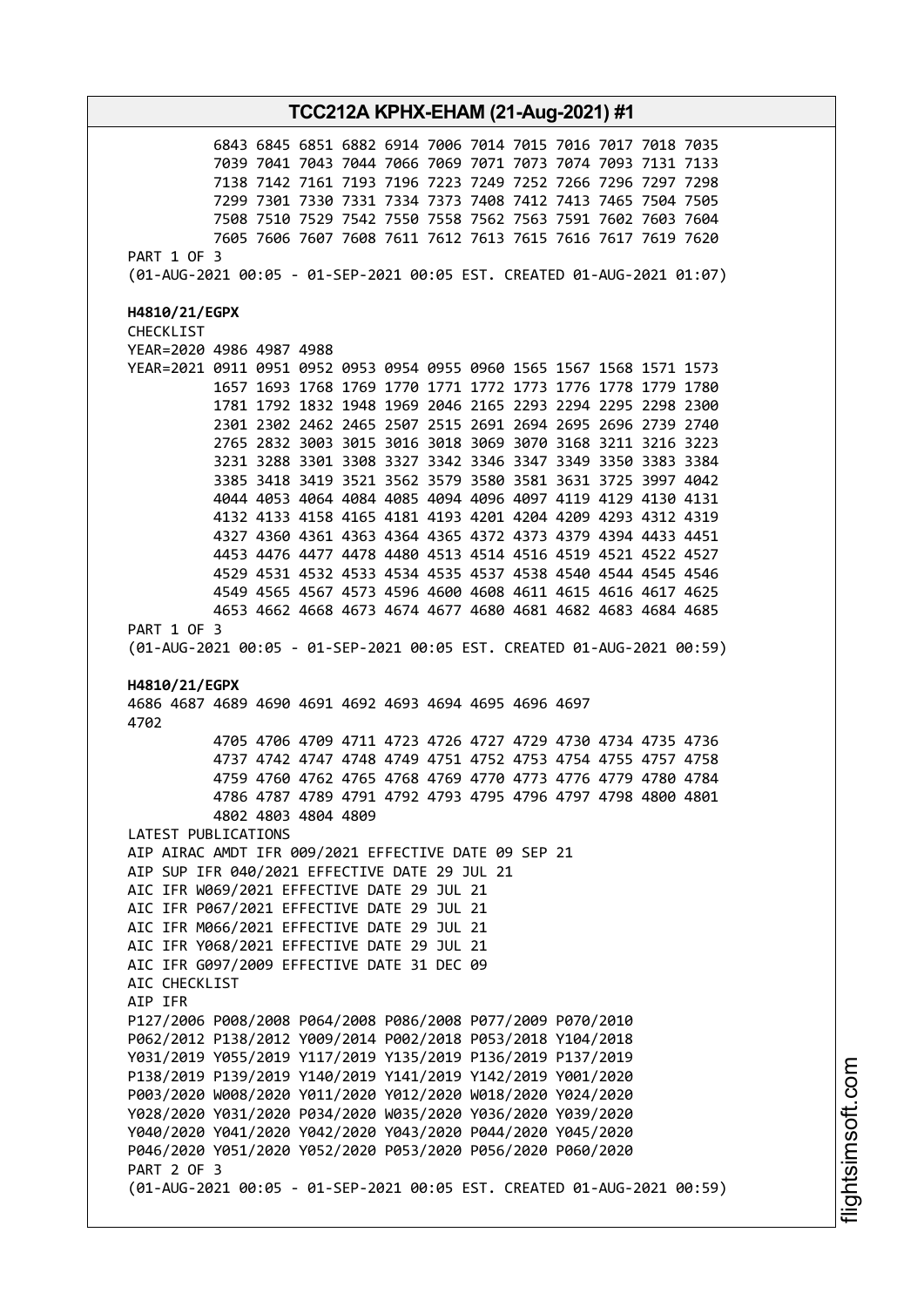| H4810/21/EGPX                                                                            |
|------------------------------------------------------------------------------------------|
| P127/2006 P008/2008 P064/2008 P086/2008 P077/2009 P070/2010                              |
| P062/2012 P138/2012 Y009/2014 P002/2018 P053/2018 Y104/2018                              |
| Y031/2019 Y055/2019 Y117/2019 Y135/2019 P136/2019 P137/2019                              |
| P138/2019 P139/2019 Y140/2019 Y141/2019 Y142/2019 Y001/2020                              |
| P003/2020 W008/2020 Y011/2020 Y012/2020 W018/2020 Y024/2020                              |
| Y028/2020 Y031/2020 P034/2020 W035/2020 Y036/2020 Y039/2020                              |
| Y040/2020 Y041/2020 Y042/2020 Y043/2020 P044/2020 Y045/2020                              |
| P046/2020 Y051/2020 Y052/2020 P053/2020 P056/2020 P060/2020<br><b>PART 2 OF 3</b>        |
| P083/2020 Y085/2020 Y086/2020 Y087/2020 Y002/2021 Y008/2021                              |
| Y010/2021 Y011/2021 M012/2021 P017/2021 P018/2021 P026/2021                              |
| Y027/2021 Y028/2021 Y029/2021 Y037/2021 M044/2021 P045/2021                              |
| Y050/2021 Y054/2021 Y055/2021 P056/2021 Y058/2021 M060/2021                              |
| Y062/2021 M063/2021 M064/2021 M065/2021 M066/2021 P067/2021                              |
| Y068/2021 W069/2021                                                                      |
| AIP VFR                                                                                  |
| NIL.                                                                                     |
| AIP MIL                                                                                  |
| NIL                                                                                      |
| SUP CHECKLIST                                                                            |
| AIP IFR                                                                                  |
| 053/2018 060/2018 011/2019 023/2019 025/2019 003/2020                                    |
| 017/2020 019/2020 023/2020 030/2020 031/2020 032/2020                                    |
| 037/2020 038/2020 039/2020 045/2020 046/2020 048/2020                                    |
| 049/2020 052/2020 002/2021 003/2021 007/2021 008/2021                                    |
| 012/2021 014/2021 017/2021 018/2021 019/2021 020/2021                                    |
| 022/2021 023/2021 024/2021 025/2021 026/2021 028/2021                                    |
| 029/2021 030/2021 031/2021 032/2021 034/2021 035/2021                                    |
| 036/2021 037/2021 038/2021 039/2021 040/2021                                             |
| AIP VFR<br>NIL.                                                                          |
| AIP MIL                                                                                  |
| NIL                                                                                      |
| PART 3 OF 3                                                                              |
| (01-AUG-2021 00:05 - 01-SEP-2021 00:05 EST. CREATED 01-AUG-2021 00:59)                   |
|                                                                                          |
| J2907/21/EGPX                                                                            |
| AIP VFR                                                                                  |
| NIL                                                                                      |
| AIP MIL                                                                                  |
| NIL                                                                                      |
|                                                                                          |
| SUP CHECKLIST                                                                            |
| AIP IFR                                                                                  |
| (01-AUG-2021 00:05 - 01-SEP-2021 00:05 EST. CREATED 01-AUG-2021 00:57)                   |
|                                                                                          |
| J2907/21/EGPX                                                                            |
| AIC IFR Y068/2021 EFFECTIVE DATE 29 JUL 21<br>AIC IFR G097/2009 EFFECTIVE DATE 31 DEC 09 |
|                                                                                          |
| AIC CHECKLIST<br>AIP IFR                                                                 |
| P127/2006 P008/2008 P064/2008 P086/2008 P077/2009 P070/2010                              |
| P062/2012 P138/2012 Y009/2014 P002/2018 P053/2018 Y104/2018                              |
| Y031/2019 Y055/2019 Y117/2019 Y135/2019 P136/2019 P137/2019                              |
| P138/2019 P139/2019 Y140/2019 Y141/2019 Y142/2019 Y001/2020                              |
| P003/2020 W008/2020 Y011/2020 Y012/2020 W018/2020 Y024/2020                              |
| Y028/2020 Y031/2020 P034/2020 W035/2020 Y036/2020 Y039/2020                              |
|                                                                                          |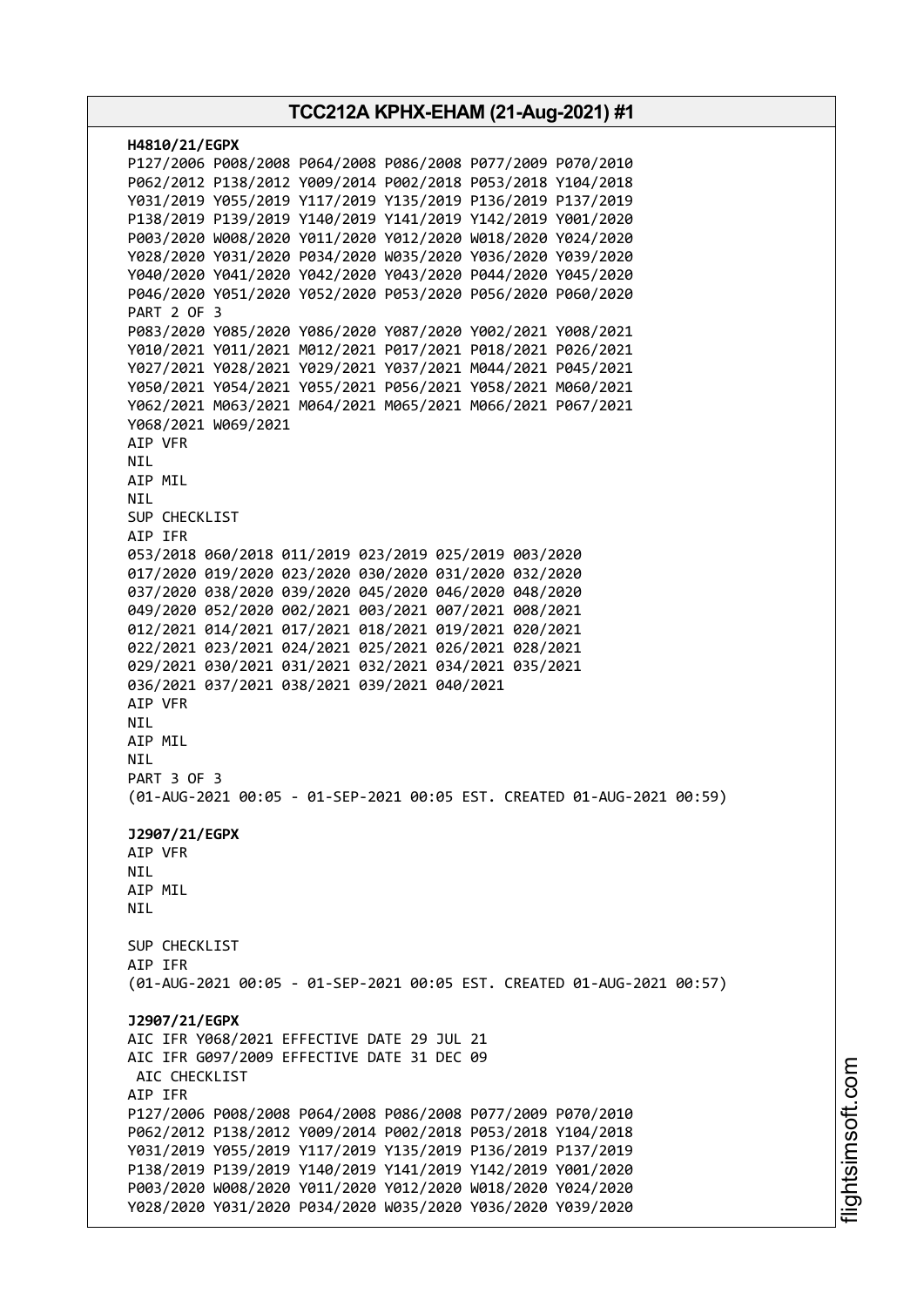Y040/2020 Y041/2020 Y042/2020 Y043/2020 P044/2020 Y045/2020 P046/2020 Y051/2020 Y052/2020 P053/2020 P056/2020 P060/2020 P083/2020 Y085/2020 Y086/2020 Y087/2020 Y002/2021 Y008/2021 Y010/2021 Y011/2021 M012/2021 P017/2021 P018/2021 P026/2021 Y027/2021 Y028/2021 Y029/2021 Y037/2021 M044/2021 P045/2021 Y050/2021 Y054/2021 Y055/2021 P056/2021 Y058/2021 M060/2021 Y062/2021 M063/2021 M064/2021 M065/2021 M066/2021 P067/2021 Y068/2021 W069/2021 PART 2 OF 3 (01-AUG-2021 00:05 - 01-SEP-2021 00:05 EST. CREATED 01-AUG-2021 00:57) **J2907/21/EGPX** CHECKLIST YEAR=2021 2634 2657 2668 2709 2710 2726 2762 2779 2834 2835 2836 2841 2843 2844 2845 2859 2860 2861 2862 2863 2864 2865 2866 2867 2868 2869 2870 2871 2872 2873 2874 2891 2892 2893 2894 2895 2896 2897 2898 2899 2900 2901 2902 2903 2904 2905 2906 LATEST PUBLICATIONS AIP AIRAC AMDT IFR 009/2021 EFFECTIVE DATE 09 SEP 21 AIP SUP IFR 040/2021 EFFECTIVE DATE 29 JUL 21 AIC IFR W069/2021 EFFECTIVE DATE 29 JUL 21 AIC IFR P067/2021 EFFECTIVE DATE 29 JUL 21 AIC IFR M066/2021 EFFECTIVE DATE 29 JUL 21 PART 1 OF 3 (01-AUG-2021 00:05 - 01-SEP-2021 00:05 EST. CREATED 01-AUG-2021 00:57) **U4729/21/EGPX** CHECKLIST YEAR=2021 2090 2703 2705 2706 2707 2854 2942 2964 2980 2981 3029 3040 3091 3099 3102 3103 3126 3136 3187 3203 3204 3208 3210 3254 3332 3353 3363 3391 3411 3417 3418 3433 3434 3516 3595 3598 3609 3627 3684 3702 3729 3749 3772 3773 3822 3852 3857 3874 3875 3876 3880 3938 3939 3957 3958 3959 3960 3961 3962 3979 4011 4019 4048 4056 4057 4058 4059 4062 4069 4070 4071 4072 4073 4074 4078 4080 4125 4143 4144 4151 4160 4163 4193 4203 4235 4240 4242 4246 4249 4256 4260 4267 4269 4276 4277 4286 4301 4311 4314 4327 4340 4349 4350 4351 4383 4384 4398 4402 4405 4406 4407 4433 4437 4452 4457 4464 4478 4481 4486 4487 4488 4494 4497 4498 4499 4507 4517 4554 4566 4570 4573 4574 4580 4586 4601 4602 4603 4605 4606 4609 4624 4628 4633 4638 4642 4656 4659 4664 4667 4668 4672 4675 4678 4683 4684 4689 4690 4692 4693 4695 4703 4704 4707 4708 4709 4710 4711 4713 4714 4718 4720 4721 4724 4727 4728 4729 LATEST PUBLICATIONS AIP AIRAC AMDT IFR 009/2021 EFFECTIVE DATE 09 SEP 21 AIP SUP IFR 040/2021 EFFECTIVE DATE 29 JUL 21 AIC IFR W069/2021 EFFECTIVE DATE 29 JUL 21 AIC IFR P067/2021 EFFECTIVE DATE 29 JUL 21 AIC IFR M066/2021 EFFECTIVE DATE 29 JUL 21 AIC IFR Y068/2021 EFFECTIVE DATE 29 JUL 21 PART 1 OF 2 (01-AUG-2021 00:05 - 01-SEP-2021 00:05 EST. CREATED 01-AUG-2021 00:54) **U4729/21/EGPX** AIC IFR G097/2009 EFFECTIVE DATE 31 DEC 09 AIC CHECKLIST AIP IFR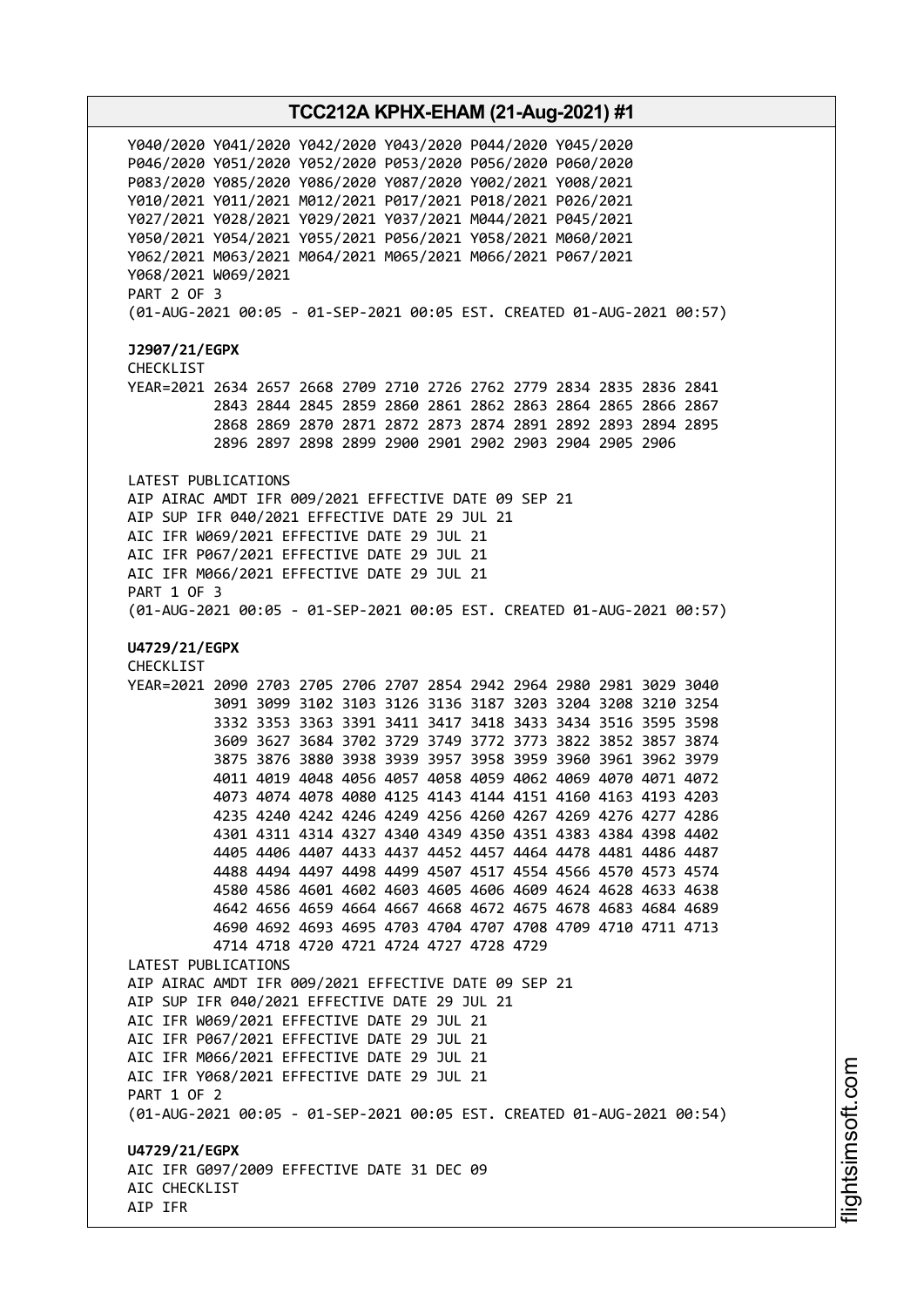**TCC212A KPHX-EHAM (21-Aug-2021) #1** P127/2006 P008/2008 P064/2008 P086/2008 P077/2009 P070/2010 P062/2012 P138/2012 Y009/2014 P002/2018 P053/2018 Y104/2018 Y031/2019 Y055/2019 Y117/2019 Y135/2019 P136/2019 P137/2019 P138/2019 P139/2019 Y140/2019 Y141/2019 Y142/2019 Y001/2020 P003/2020 W008/2020 Y011/2020 Y012/2020 W018/2020 Y024/2020 Y028/2020 Y031/2020 P034/2020 W035/2020 Y036/2020 Y039/2020 Y040/2020 Y041/2020 Y042/2020 Y043/2020 P044/2020 Y045/2020 P046/2020 Y051/2020 Y052/2020 P053/2020 P056/2020 P060/2020 P083/2020 Y085/2020 Y086/2020 Y087/2020 Y002/2021 Y008/2021 Y010/2021 Y011/2021 M012/2021 P017/2021 P018/2021 P026/2021 Y027/2021 Y028/2021 Y029/2021 Y037/2021 M044/2021 P045/2021 Y050/2021 Y054/2021 Y055/2021 P056/2021 Y058/2021 M060/2021 Y062/2021 M063/2021 M064/2021 M065/2021 M066/2021 P067/2021 Y068/2021 W069/2021 AIP VFR NIL AIP MIL NIL SUP CHECKLIST AIP IFR 053/2018 060/2018 011/2019 023/2019 025/2019 003/2020 017/2020 019/2020 023/2020 030/2020 031/2020 032/2020 037/2020 038/2020 039/2020 045/2020 046/2020 048/2020 049/2020 052/2020 002/2021 003/2021 007/2021 008/2021 012/2021 014/2021 017/2021 018/2021 019/2021 020/2021 022/2021 023/2021 024/2021 025/2021 026/2021 028/2021 029/2021 030/2021 031/2021 032/2021 034/2021 035/2021 036/2021 037/2021 038/2021 039/2021 040/2021 AIP VFR NIL AIP MIL NIL PART 2 OF 2 (01-AUG-2021 00:05 - 01-SEP-2021 00:05 EST. CREATED 01-AUG-2021 00:54) **L3406/21/EGPX** P127/2006 P008/2008 P064/2008 P086/2008 P077/2009 P070/2010 P062/2012 P138/2012 Y009/2014 P002/2018 P053/2018 Y104/2018 Y031/2019 Y055/2019 Y117/2019 Y135/2019 P136/2019 P137/2019 P138/2019 P139/2019 Y140/2019 Y141/2019 Y142/2019 Y001/2020 P003/2020 W008/2020 Y011/2020 Y012/2020 W018/2020 Y024/2020 Y028/2020 Y031/2020 P034/2020 W035/2020 Y036/2020 Y039/2020 Y040/2020 Y041/2020 Y042/2020 Y043/2020 P044/2020 Y045/2020 P046/2020 Y051/2020 Y052/2020 P053/2020 P056/2020 P060/2020 P083/2020 Y085/2020 Y086/2020 Y087/2020 Y002/2021 Y008/2021 Y010/2021 Y011/2021 M012/2021 P017/2021 P018/2021 P026/2021 Y027/2021 Y028/2021 Y029/2021 Y037/2021 M044/2021 P045/2021 Y050/2021 Y054/2021 Y055/2021 P056/2021 Y058/2021 M060/2021 Y062/2021 M063/2021 M064/2021 M065/2021 M066/2021 P067/2021 Y068/2021 W069/2021 AIP VFR NIL AIP MIL **NTL** SUP CHECKLIST AIP IFR 053/2018 060/2018 011/2019 023/2019 025/2019 003/2020 017/2020 019/2020 023/2020 030/2020 031/2020 032/2020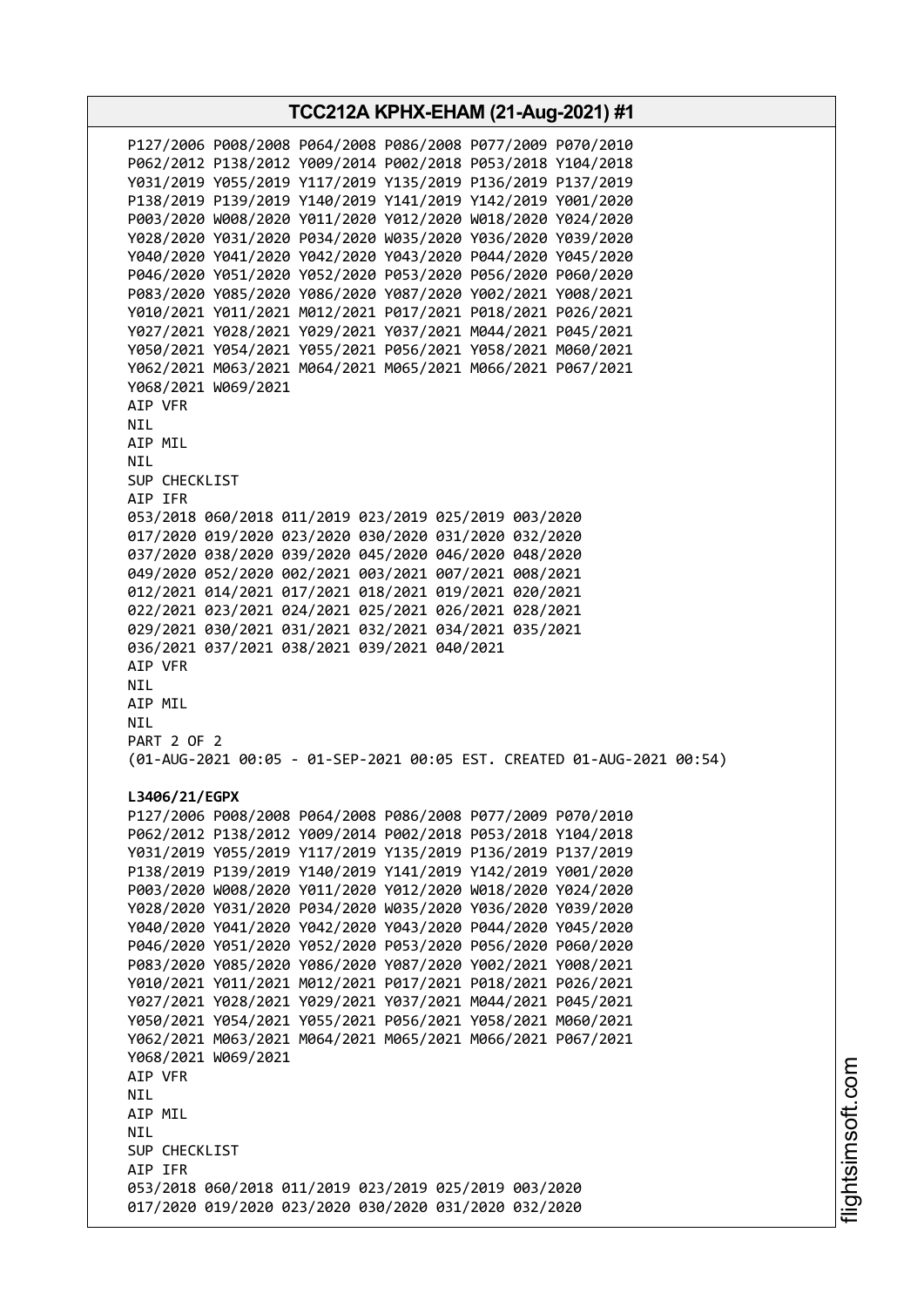037/2020 038/2020 039/2020 045/2020 046/2020 048/2020 049/2020 052/2020 002/2021 003/2021 007/2021 008/2021 012/2021 014/2021 017/2021 018/2021 019/2021 020/2021 022/2021 023/2021 024/2021 025/2021 026/2021 028/2021 029/2021 030/2021 031/2021 032/2021 034/2021 035/2021 036/2021 037/2021 038/2021 039/2021 040/2021 AIP VFR NIL AIP MIL NIL PART 2 OF 2 (01-AUG-2021 00:05 - 01-SEP-2021 00:05 EST. CREATED 01-AUG-2021 00:51) **L3406/21/EGPX** CHECKLIST YEAR=2021 1858 1935 2118 2131 2132 2162 2179 2267 2268 2289 2333 2351 2437 2441 2512 2513 2559 2560 2561 2563 2582 2596 2644 2648 2658 2678 2696 2697 2728 2739 2742 2743 2746 2755 2769 2773 2775 2791 2793 2874 2880 2885 2886 2888 2923 2932 2961 2962 2979 2981 2983 2993 3082 3089 3093 3094 3098 3108 3115 3181 3182 3191 3210 3215 3219 3233 3252 3279 3280 3281 3282 3283 3284 3285 3297 3300 3305 3311 3312 3314 3317 3325 3328 3342 3344 3353 3357 3361 3363 3364 3365 3366 3369 3371 3373 3374 3375 3376 3378 3379 3388 3390 3391 3393 3394 3395 3396 3397 3398 3399 3400 3401 3402 LATEST PUBLICATIONS AIP AIRAC AMDT IFR 009/2021 EFFECTIVE DATE 09 SEP 21 AIP SUP IFR 040/2021 EFFECTIVE DATE 29 JUL 21 AIC IFR W069/2021 EFFECTIVE DATE 29 JUL 21 AIC IFR P067/2021 EFFECTIVE DATE 29 JUL 21 AIC IFR M066/2021 EFFECTIVE DATE 29 JUL 21 AIC IFR Y068/2021 EFFECTIVE DATE 29 JUL 21 AIC IFR G097/2009 EFFECTIVE DATE 31 DEC 09 AIC CHECKLIST AIP IFR PART 1 OF 2 (01-AUG-2021 00:05 - 01-SEP-2021 00:05 EST. CREATED 01-AUG-2021 00:51) **V0013/21/EGPX** CHECKLIST YEAR=2021 0009 0012 0013 LATEST PUBLICATIONS AIP AIRAC AMDT IFR 009/2021 EFFECTIVE DATE 09 SEP 21 AIP SUP IFR 040/2021 EFFECTIVE DATE 29 JUL 21 AIC IFR W069/2021 EFFECTIVE DATE 29 JUL 21 AIC IFR P067/2021 EFFECTIVE DATE 29 JUL 21 AIC IFR M066/2021 EFFECTIVE DATE 29 JUL 21 AIC IFR Y068/2021 EFFECTIVE DATE 29 JUL 21 AIC IFR G097/2009 EFFECTIVE DATE 31 DEC 09 AIC CHECKLIST AIP IFR P127/2006 P008/2008 P064/2008 P086/2008 P077/2009 P070/2010 P062/2012 P138/2012 Y009/2014 P002/2018 P053/2018 Y104/2018 Y031/2019 Y055/2019 Y117/2019 Y135/2019 P136/2019 P137/2019 P138/2019 P139/2019 Y140/2019 Y141/2019 Y142/2019 Y001/2020 P003/2020 W008/2020 Y011/2020 Y012/2020 W018/2020 Y024/2020 Y028/2020 Y031/2020 P034/2020 W035/2020 Y036/2020 Y039/2020 Y040/2020 Y041/2020 Y042/2020 Y043/2020 P044/2020 Y045/2020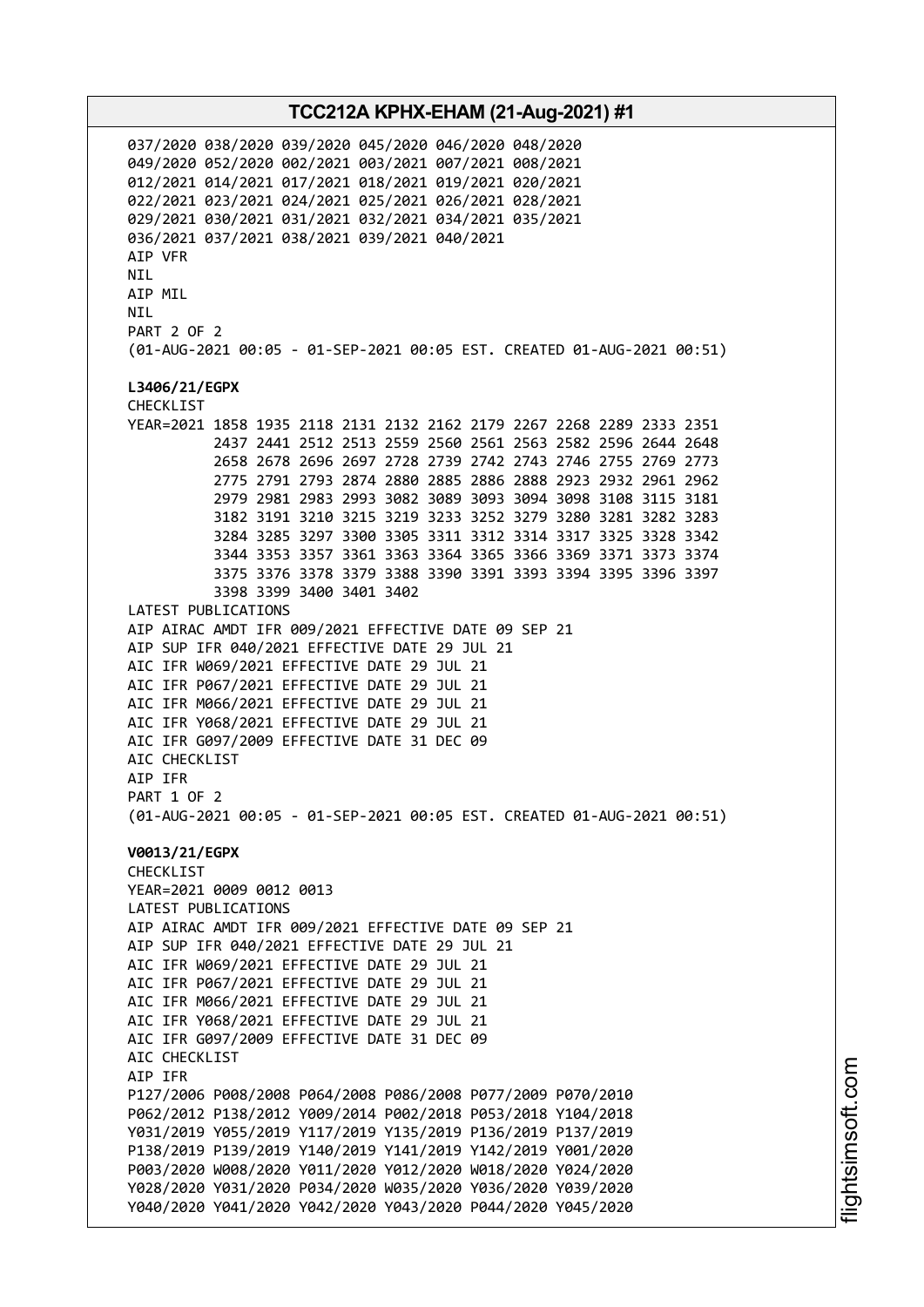# **TCC212A KPHX-EHAM (21-Aug-2021) #1** P046/2020 Y051/2020 Y052/2020 P053/2020 P056/2020 P060/2020 PART 1 OF 2 (01-AUG-2021 00:05 - 01-SEP-2021 00:05 EST. CREATED 01-AUG-2021 00:49) **V0013/21/EGPX** P083/2020 Y085/2020 Y086/2020 Y087/2020 Y002/2021 Y008/2021 Y010/2021 Y011/2021 M012/2021 P017/2021 P018/2021 P026/2021 Y027/2021 Y028/2021 Y029/2021 Y037/2021 M044/2021 P045/2021 Y050/2021 Y054/2021 Y055/2021 P056/2021 Y058/2021 M060/2021 Y062/2021 M063/2021 M064/2021 M065/2021 M066/2021 P067/2021 Y068/2021 W069/2021 AIP VFR NIL AIP MIL NIL SUP CHECKLIST AIP IFR 053/2018 060/2018 011/2019 023/2019 025/2019 003/2020 017/2020 019/2020 023/2020 030/2020 031/2020 032/2020 037/2020 038/2020 039/2020 045/2020 046/2020 048/2020 049/2020 052/2020 002/2021 003/2021 007/2021 008/2021 012/2021 014/2021 017/2021 018/2021 019/2021 020/2021 022/2021 023/2021 024/2021 025/2021 026/2021 028/2021 029/2021 030/2021 031/2021 032/2021 034/2021 035/2021 036/2021 037/2021 038/2021 039/2021 040/2021 AIP VFR NIL AIP MIL NIL PART 2 OF 2 (01-AUG-2021 00:05 - 01-SEP-2021 00:05 EST. CREATED 01-AUG-2021 00:49) **D1105/21/EGPX** DANGER AREA EG D702 FORT GEORGE ACTIVATED SFC-2100FT AMSL 1500-2259 (09-AUG-2021 15:00 - 31-AUG-2021 22:59. CREATED 30-JUL-2021 08:01) **J2841/21/EGPX** TRIGGER NOTAM - TEMPORARY DANGER AREA EG D597 - 06 SEPT TO 24 SEP 2021 AND 07 MAR TO 25 MAR 2022. SUP 039/21 REFERS FL085-FL660 (06-SEP-2021 00:00 - 19-SEP-2021 23:59. CREATED 29-JUL-2021 00:19) **B1836/21/EGPX** TRIGGER NOTAM - PERM AIRAC AIP AMDT 09/21 WEF 09 SEP 2021. MULTIPLE ENR CHANGES, SEE COVER SHEET FOR FULL DETAILS (09-SEP-2021 00:00 - 22-SEP-2021 23:59. CREATED 29-JUL-2021 00:11) **H4702/21/EGPX** MILITARY EXERCISE. MIXED ACFT INCREASED AERIAL ACTIVITY OPR WITH NO LIGHTS WI 4NM: 550343N 0023539W (SPADEADAM, CUMBRIA). AIRSPACE COORDINATION NOTICE 2021-08-0055 (SPADEADAM) REFERS. FOR INFO 07827 939372. 2021-09-0074/AS3. SFC-5700FT AMSL 02-06 11-16 2100-0500 (02-SEP-2021 21:00 - 17-SEP-2021 05:00. CREATED 27-JUL-2021 14:52)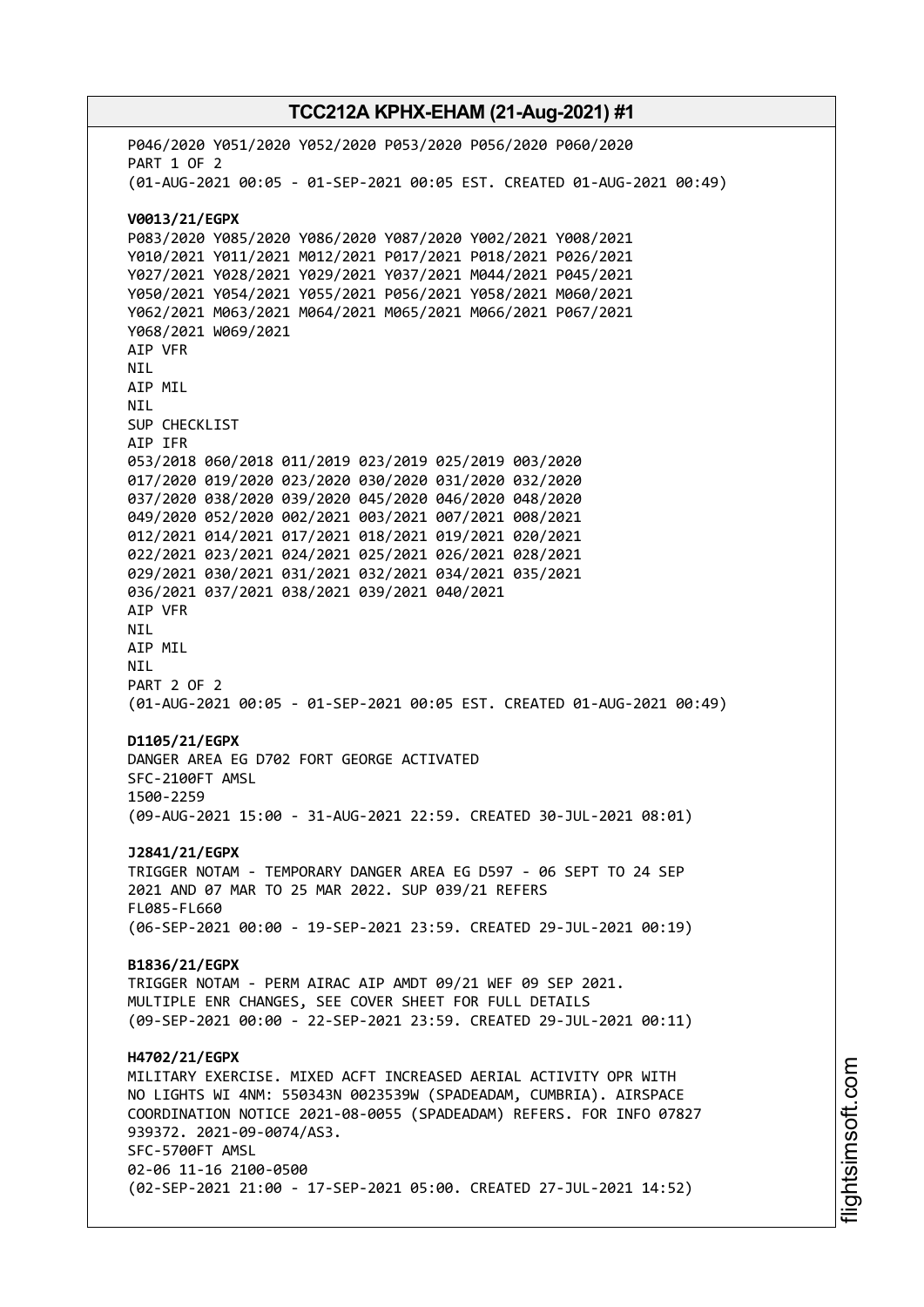### **H4697/21/EGPX** CIVIL AIRCRAFT NOTIFICATION PROCEDURE - UNDERSLUNG LOADS WILL OPERATE LOW FLYING AREA 14 WI 2NM RADIUS OF PSN 570807N 0034019W, (AVIEMORE, HIGHLANDS). MAX HEIGHT 500FT AGL. ACFT MAY BE RESTRICTED IN ABILITY TO MANOEUVRE AND UNABLE TO COMPLY WITH RAC OPS CTC 07442 502437. 21/07/253/LFC SFC-4500FT AMSL 0700-1600 (01-AUG-2021 07:00 - 29-OCT-2021 16:00. CREATED 27-JUL-2021 10:04)

#### **H4684/21/EGPX**

MILITARY EXERCISE. ACFT WILL OPR WI 4NM OF PSN 550343N 0023539W (SPADEADAM, CUMBRIA). ACFT MAY BE UNABLE TO COMPLY WITH RAC. NON-DEVIATING STATUS APPROVED IN ACCORDANCE WITH AIRSPACE COORDINATION NOTICE 2021-08-0055. FOR INFO 07827 939372. 2021-09-0072/AS3. FL180-FL200 02-06 11-16 2100-0500 (02-SEP-2021 21:00 - 17-SEP-2021 05:00. CREATED 27-JUL-2021 08:35)

#### **H4533/21/EGPX**

MODEL ROCKET FIRING WI 2NM LOCATION 554300N 0044800W (FAIRLIE MOOR, NORTH AYRSHIRE). LAUNCH SBJ TO ATC CLEARANCE. FOR INFO 07733 250135. 2021-08-0160/AS2 SFC-16000FT AMSL 1100-1800 (25-AUG-2021 11:00 - 30-AUG-2021 18:00. CREATED 22-JUL-2021 09:19)

#### **V0012/21/EGPX**

AIRSPACE SECURITY WARNINGS ISSUED BY THE DEPARTMENT FOR TRANSPORT IN RESPONSE TO HAZARDOUS SITUATIONS WITHIN THE TERRITORY AND/OR AIRSPACE OF AFGHANISTAN, EGYPT, IRAN, IRAQ, KENYA, LIBYA, MALI, NORTH KOREA, PAKISTAN, SOMALIA, SOUTH SUDAN, SYRIA, UP TO 200NM OUTSIDE THE DAMASCUS FIR, UKRAINE AND YEMEN. ALL OPERATORS ARE TO REFER TO THE TABLE IN UK AIP AT ENR 1.1 SECTION 1.4 FOR FURTHER DETAILS. FOR INFORMATION CONTACT UK DEPARTMENT FOR TRANSPORT +44 (0)207 944 6322 OR +44 (0)207 944 5999 OUT OF HOURS. 2018-03-0229-AS6 SFC-UNL

(19-JUL-2021 14:14 - 16-OCT-2021 23:59 EST. CREATED 19-JUL-2021 14:18)

### **B1751/21/EGPX**

COVID-19 THE FOLLOWING ON-BOARD MESSAGE MUST BE DELIVERED BY ALL FLIGHTS INTO SCOTLAND PRIOR TO DISEMBARKATION. THIS SHOULD BE COMPLETED IN ENGLISH AND AN OFFICIALLY RECOGNISED LANGUAGE OF THE COUNTRY OF DEPARTURE. -ANNOUNCEMENT STARTS- THE FOLLOWING IS A PUBLIC HEALTH MESSAGE ON BEHALF OF THE UK PUBLIC HEALTH AGENCIES. HOWEVER LONG YOU INTEND TO STAY IN THE UK, EVERYONE MUST TAKE A PRE-BOOKED COVID-19 TEST WITHIN THE FIRST TWO DAYS AFTER YOU ARRIVE, EVEN IF YOU HAVE BEEN FULLY VACCINATED. FOR THOSE NOT FULLY VACCINATED: IF YOU HAVE BEEN IN OR TRANSITED THROUGH ANY COUNTRIES ON THE RED OR AMBER LIST YOU MUST ALSO TAKE ANOTHER PRE-BOOKED TEST 8 DAYS AFTER ARRIVAL AND IF YOU HAVE BEEN IN OR TRANSITED THROUGH AN AMBER OR RED COUNTRY WITHIN THE PREVIOUS 10 DAYS, YOU MUST QUARANTINE FOR THE FIRST 10 DAYS AFTER YOU ARRIVE. THE SYMPTOMS OF CORONAVIRUS ARE A NEW CONTINUOUS COUGH, A HIGH TEMPERATURE OR A LOSS OF, OR CHANGE IN, NORMAL SENSE OF TASTE OR SMELL. IF YOU EXPERIENCE ANY OF THESE SYMPTOMS, HOWEVER MILD, YOU ARE ADVISED TO MAKE YOURSELF KNOWN TO THE CREW. PLEASE FOLLOW THE PUBLIC HEALTH GUIDANCE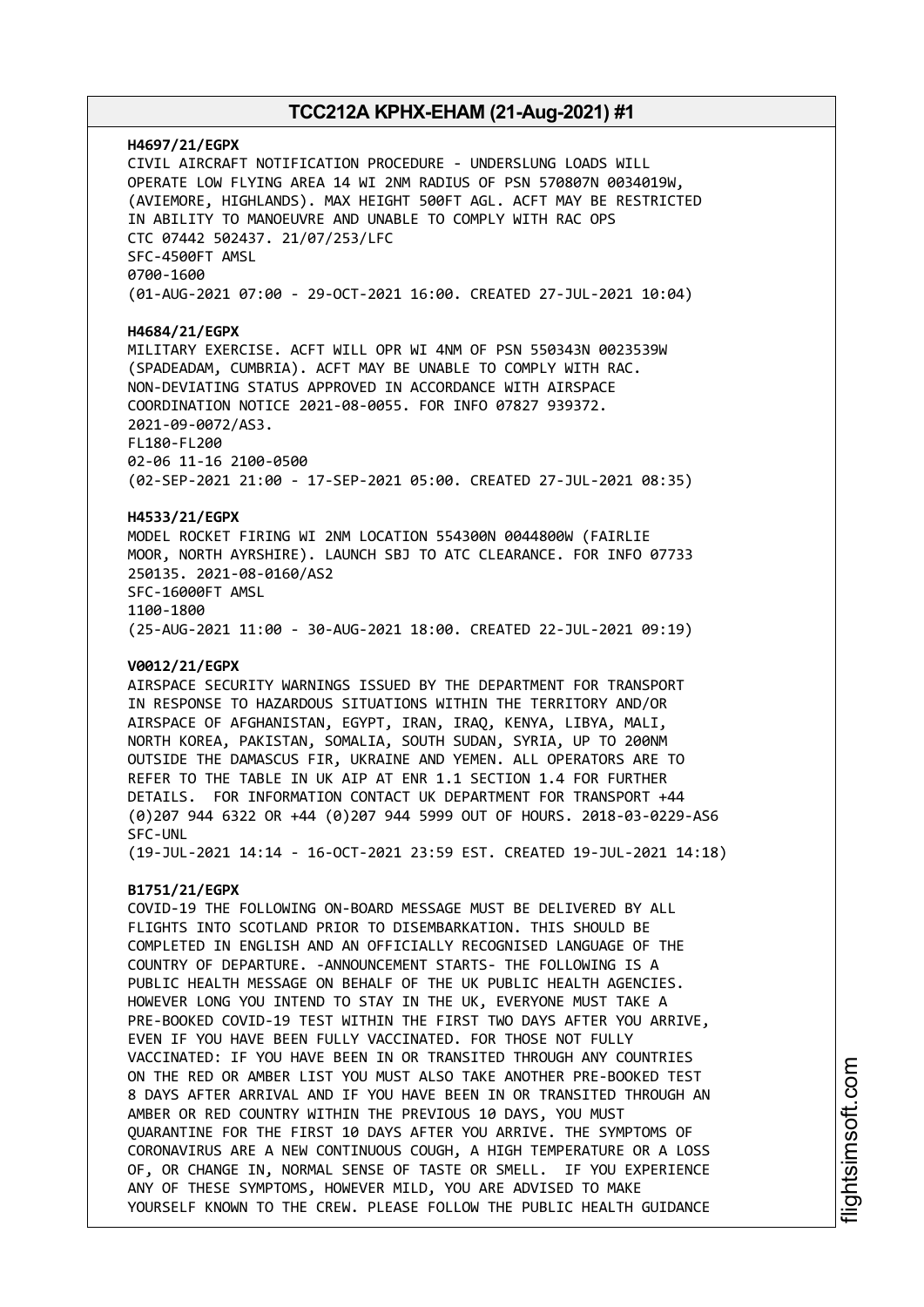FOR THE AREA YOU ARE LIVING OR TRAVELLING IN. VISIT GOV.UK/CORONAVIRUS FOR MORE ADVICE. 2020-10-0279/AS6 (19-JUL-2021 03:00 - 15-OCT-2021 11:59. CREATED 16-JUL-2021 21:06)

#### **B1750/21/EGPX**

COVID-19 THE FOLLOWING ON-BOARD MESSAGE MUST BE DELIVERED BY ALL FLIGHTS INTO ENGLAND, WALES AND NORTHERN IRELAND PRIOR TO DISEMBARKATION. THIS SHOULD BE COMPLETED IN ENGLISH AND AN OFFICIALLY RECOGNISED LANGUAGE OF THE COUNTRY OF DEPARTURE. -ANNOUNCEMENT STARTS- THE FOLLOWING IS A PUBLIC HEALTH MESSAGE ON BEHALF OF THE UK PUBLIC HEALTH AGENCIES. HOWEVER LONG YOU INTEND TO STAY IN THE UK, EVERYONE MUST TAKE A PRE-BOOKED COVID-19 TEST WITHIN THE FIRST TWO DAYS AFTER YOU ARRIVE, EVEN IF YOU HAVE BEEN FULLY VACCINATED. IF YOU HAVE BEEN IN OR TRANSITED THROUGH ANY COUNTRIES ON THE RED OR AMBER LIST YOU MUST ALSO TAKE ANOTHER PRE-BOOKED TEST 8 DAYS AFTER ARRIVAL. IF YOU HAVE BEEN IN OR TRANSITED THROUGH AN AMBER OR RED COUNTRY WITHIN THE PREVIOUS 10 DAYS YOU MUST QUARANTINE FOR THE FIRST 10 DAYS AFTER YOU ARRIVE. THE SYMPTOMS OF CORONAVIRUS ARE A NEW CONTINUOUS COUGH, A HIGH TEMPERATURE OR A LOSS OF, OR CHANGE IN, NORMAL SENSE OF TASTE OR SMELL. IF YOU EXPERIENCE ANY OF THESE SYMPTOMS, HOWEVER MILD, YOU ARE ADVISED TO MAKE YOURSELF KNOWN TO THE CREW. PLEASE FOLLOW THE PUBLIC HEALTH GUIDANCE FOR THE AREA YOU ARE LIVING OR TRAVELLING IN. VISIT GOV.UK/CORONAVIRUS FOR MORE ADVICE. 2020-10-0279/AS6 (19-JUL-2021 03:00 - 15-OCT-2021 11:59. CREATED 16-JUL-2021 21:03)

#### **H4158/21/EGPX**

FLYING OF LARGE MODEL ACFT WI 0.5NM RADIUS OF 560050N 0024738W (DREM, EAST LOTHIAN). FOR INFO CONTACT 07770 746850. 2021-07-0497/AS2. SFC-1700FT AMSL 0900-SS PLUS30 (13-JUL-2021 09:00 - 10-OCT-2021 17:53. CREATED 12-JUL-2021 13:02)

#### **B1579/21/EGPX**

TRIGGER NOTAM - PERM AIRAC AIP AMDT 08/21 WEF 12 AUG 21. MULTIPLE ENR CHANGES, SEE COVER SHEET FOR FULL DETAILS (12-AUG-2021 00:00 - 25-AUG-2021 23:59. CREATED 01-JUL-2021 00:05)

#### **H3562/21/EGPX**

D BAND HIGH INTENSITY RADIO TRANSMISSION AREA (HIRTA) IN LOW FLYING AREA 14 AND NIGHT SECTOR 1A AT 562213N 0025259W, (LEUCHARS, FIFE) RADIUS 0.5NM. MAX HEIGHT 512FT AGL. 21/06/079/LFTP SAFE DISTANCES CIVILIAN ACFT 0.069NM 115FT AGL MIL ACFT SUSCEPTIBILITY VERY LOW SAFE SAFE LOW 0.0843NM 170FT AGL MEDIUM 0.1107NM 262FT AGL HIGH 0.1825NM 512FT AGL PULSE LOW 0.0438NM 28FT AGL PULSE MEDIUM 0.0488NM 46FT AGL PULSE HIGH **DESIGNATION 81FT AGLACI 0.0587NM** 81FT AGL SFC-535FT AMSL (24-JUN-2021 09:45 - 09-SEP-2021 22:59. CREATED 24-JUN-2021 10:01)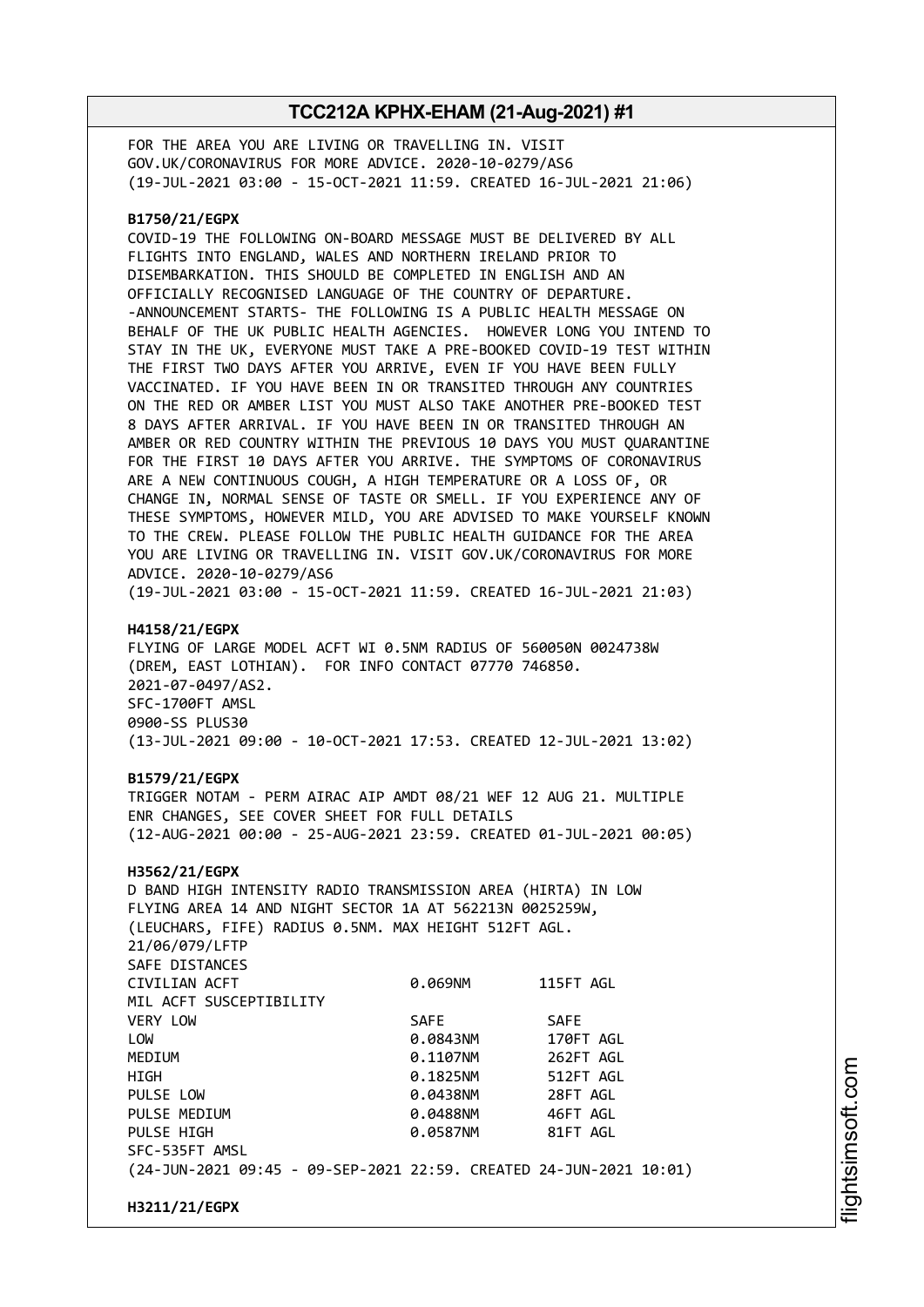UNMANNED CAPTIVE BALLOON IN LOW FLYING AREA 14 WI 1NM RADIUS OF PSN 562756N 0025709W (DUNDEE, DUNDEE CITY) MAX HGT 200FT AGL. 21/06/039/LFTP SFC-600FT AMSL SR - SS (15-JUN-2021 03:21 - 14-SEP-2021 18:32. CREATED 14-JUN-2021 12:33)

### **B1431/21/EGPX**

COVID-19: EMERGENCY DIVERSIONS. THE ABILITY FOR AERODROMES TO ACCEPT NON-EMERGENCY DIVERSIONS MAY BE LIMITED DURING COVID-19. NON-EMERGENCY DIVERSION REQUESTS WILL TAKE TIME TO COORDINATE AND OPERATORS SHOULD BE AWARE THAT THE EXPECTED ALTERNATE MAY NOT BE ABLE TO ACCEPT THE REQUEST AND ALTERNATE OPTIONS MAY NEED TO BE CONSIDERED IN ADVANCE. SHOULD A DIVERSION EXPECT TO ARRIVE WITH LESS THAN THE FINAL RESERVE FUEL THE COMMANDER SHALL IMMEDIATELY INFORM ATC AND DECLARE AN EMERGENCY. AIRCRAFT EMERGENCIES WILL BE OFFERED ANY SUITABLE AND AVAILABLE AERODROME. 2001-05-0459/AS3). (09-JUN-2021 09:15 - 27-AUG-2021 23:59. CREATED 09-JUN-2021 09:29)

#### **B1413/21/EGPX**

THE EUROPEAN GEOSTATIONARY NAVIGATION OVERLAY SERVICE (EGNOS) IS NOT AVAILABLE FOR LPV PROCEDURES. LPV LINES OF OCA(H) DISPLAYED ON RNP INSTRUMENT APPROACH CHARTS ARE NOT AVAILABLE FOR USE. (25-JUN-2021 00:01 - 24-SEP-2021 23:59. CREATED 08-JUN-2021 13:48)

#### **B1372/21/EGPX**

AIRSPACE RESTRICTION ISSUED BY THE DEPARTMENT FOR TRANSPORT - AIRCRAFT OPERATING SCHEDULED SERVICES BY OR ON BEHALF OF BELAVIA BELARUSIAN AIRLINES ARE PROHIBITED FROM FLYING IN UK AIRSPACE, INCLUDING THAT AIRSPACE ABOVE THE TERRITORIAL SEA OF THE UK. THIS REGULATION DOES NOT APPLY TO ANY AIRCRAFT FLYING IN ACCORDANCE WITH THE PERMISSION OF THE UK SECRETARY OF STATE FOR TRANSPORT OR TO ACFT FLYING IN ACCORDANCE WITH A CLEARANCE ISSUED BY LONDON TERMINAL CONTROL CENTRE SWANWICK THE AIR TRAFFIC CONTROL CENTRE PRESTWICK. PERMISSION AVAILABLE FROM UK DEPARTMENT FOR TRANSPORT +44 0300 330 3000, MON-FRI 0830-1730, OR VIA DUTYOFFICERS(AT)DFT.GOV.UK, OR IN WRITING TO CONTACTDFT(AT)DFT.GOV.UK 2021-05-0542/AS6

(03-JUN-2021 11:00 - 01-SEP-2021 10:59 EST. CREATED 03-JUN-2021 11:08)

#### **H2465/21/EGPX**

MILITARY EXERCISE. EXER TYPHOON WARRIOR. UP TO 60 MIL ACFT WILL OPERATE AND CONDUCT HIGH ENERGY MANOEVRES WI AREA BOUNDED BY: 574800N 0002400E - 544500N 0025700E - 542300N 0024500E - 533000N 0030000E - 531600N 0030000E - 532000N 0023000E - 531200N 0023000E - 530900N 0020600E - 532200N 0000400E - 534300N 0000800W - 544200N 0011400W - 550100N 0013000W - 550300N 0014100W - 550600N 0013800W - 552600N 0023700W - 553800N 0025100W - 560000N 0024900W - 560700N 0025600W - 560700N 0033000W - 561400N 0033200W - 562400N 0031500W - 571600N 0021000W - 574800N 0002400E. ACCESS TO CONTROLLED AIRSPACE SUBJ ATC CLR. ACFT MAY BE UNABLE TO COMPLY WITH RAC. FOR OPERATIONAL INFO CTC: 01522 731625 (1ACC DURING HOURS OF ACTIVITY) OR 01526 346346 (AT ALL OTHER TIMES). AIRSPACE COORDINATION NOTICE 2021-07-0028/AS3 REFERS. SFC-FL660 17 19 24 26 0830-1130 (17-AUG-2021 08:30 - 26-AUG-2021 11:30. CREATED 18-MAY-2021 11:16)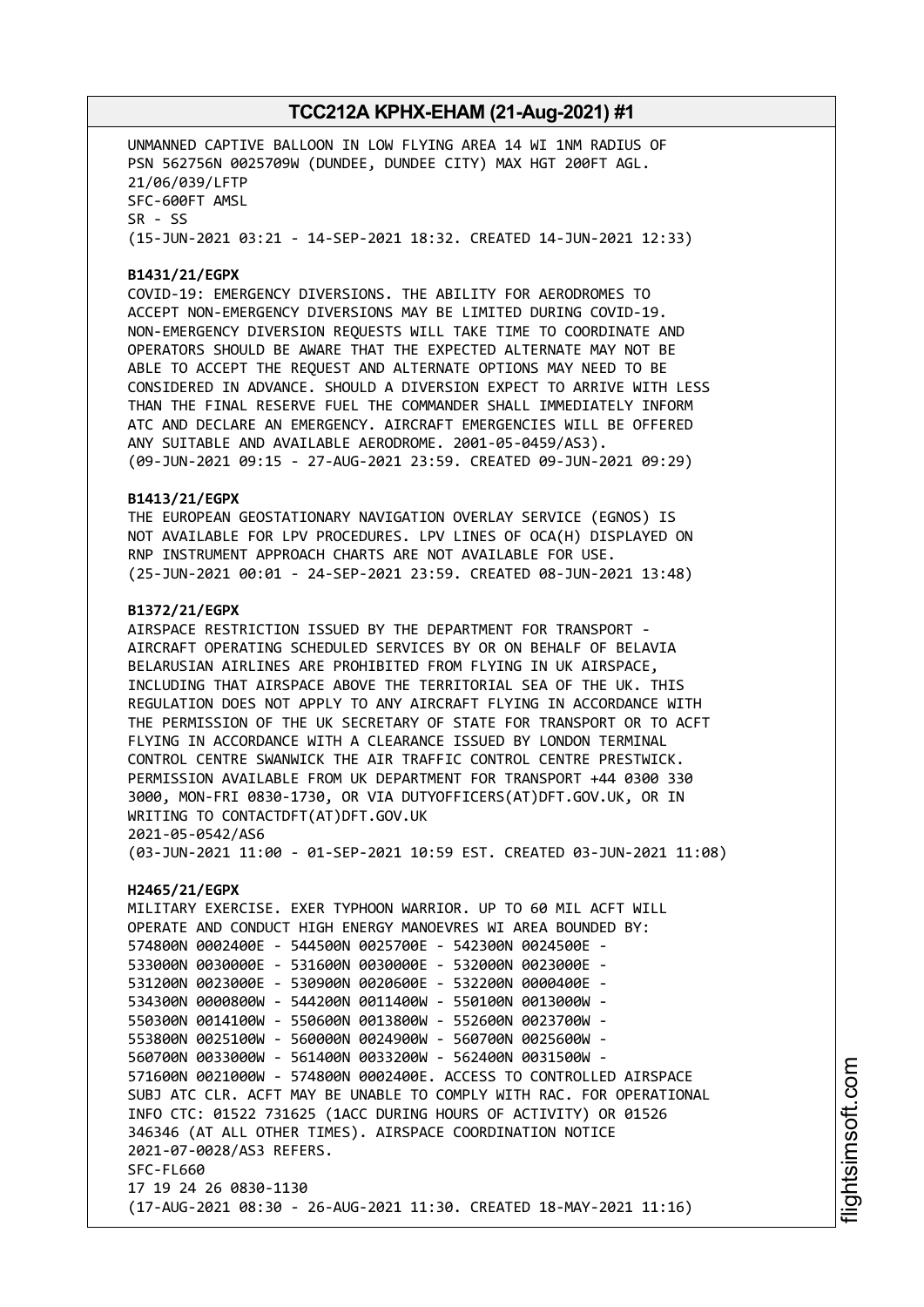**B1207/21/EGPX** MILITARY EXERCISE. SSR MODE 3/A CODES 0100, 0200, 0300, 0400, 0500, 0600, 0700, 1510 - 1577 AND 2400 - 2477 TEMPO ALLOCATED TO EXER TYPHOON WARRIOR 21. INFO CTC 01526 346346 OR 01526 346351. 2021-06-0138/AS3. (15-JUL-2021 00:01 - 26-AUG-2021 23:59. CREATED 14-MAY-2021 14:22) **B0989/21/EGPX** ADD ACTIVITY TO THE REMARKS OF THE PLYMOUTH PORTLAND AND PORTSMOUTH DANGER AREAS. ACTIVITY: ELECTRONIC/ OPTICAL HAZARDS. FOR THE FOLLOWING DANGER AREAS: EG D003 - PLYMOUTH EG D004 - PLYMOUTH EG D006 A,B,C - FALMOUTH BAY EG D007 A,B,C - FOWEY, FOWEY INNER EG D008 A,B,C - PLYMOUTH EG D009 A,B - WEMBURY EG D012 - LYME BAY NORTH EG D013 - LYME BAY EG D014 - PORTLAND EG D017 - PORTLAND EG D021 - PORTLAND EG D023 - PORTLAND EG D031 - PORTLAND EG D036 - PORTSMOUTH EG D037 - PORTSMOUTH EG D038 - PORTSMOUTH EG D039 - PORTSMOUTH EG D040 - PORTSMOUTH UK AIP ENR 5.1 REFERS (26-APR-2021 00:00 - PERM. CREATED 23-APR-2021 13:40) **H1573/21/EGPX** MODEL ROCKET FIRING WI 2NM LOCATION 554300N 0044800W (FAIRLIE MOOR, NORTH AYRSHIRE). FOR INFO 07733 250135. 2021-06-0042/AS2 SFC-16000FT AMSL (06-NOV-2021 12:00 - 06-NOV-2021 17:00. CREATED 14-APR-2021 14:24) **H1571/21/EGPX** MODEL ROCKET FIRING WI 2NM LOCATION 554300N 0044800W (FAIRLIE MOOR, NORTH AYRSHIRE). FOR INFO 07733 250135. 2021-06-0042/AS2 SFC-16000FT AMSL (27-NOV-2021 12:00 - 27-NOV-2021 17:00. CREATED 14-APR-2021 14:22) **H1568/21/EGPX** MODEL ROCKET FIRING WI 2NM LOCATION 554300N 0044800W (FAIRLIE MOOR, NORTH AYRSHIRE). FOR INFO 07733 250135. 2021-06-0042/AS2 SFC-16000FT AMSL (25-SEP-2021 12:00 - 25-SEP-2021 18:00. CREATED 14-APR-2021 14:19) **H1567/21/EGPX** MODEL ROCKET FIRING WI 2NM LOCATION 554300N 0044800W (FAIRLIE MOOR, NORTH AYRSHIRE). FOR INFO 07733 250135. 2021-06-0042/AS2 SFC-16000FT AMSL (16-OCT-2021 12:00 - 16-OCT-2021 18:00. CREATED 14-APR-2021 14:19)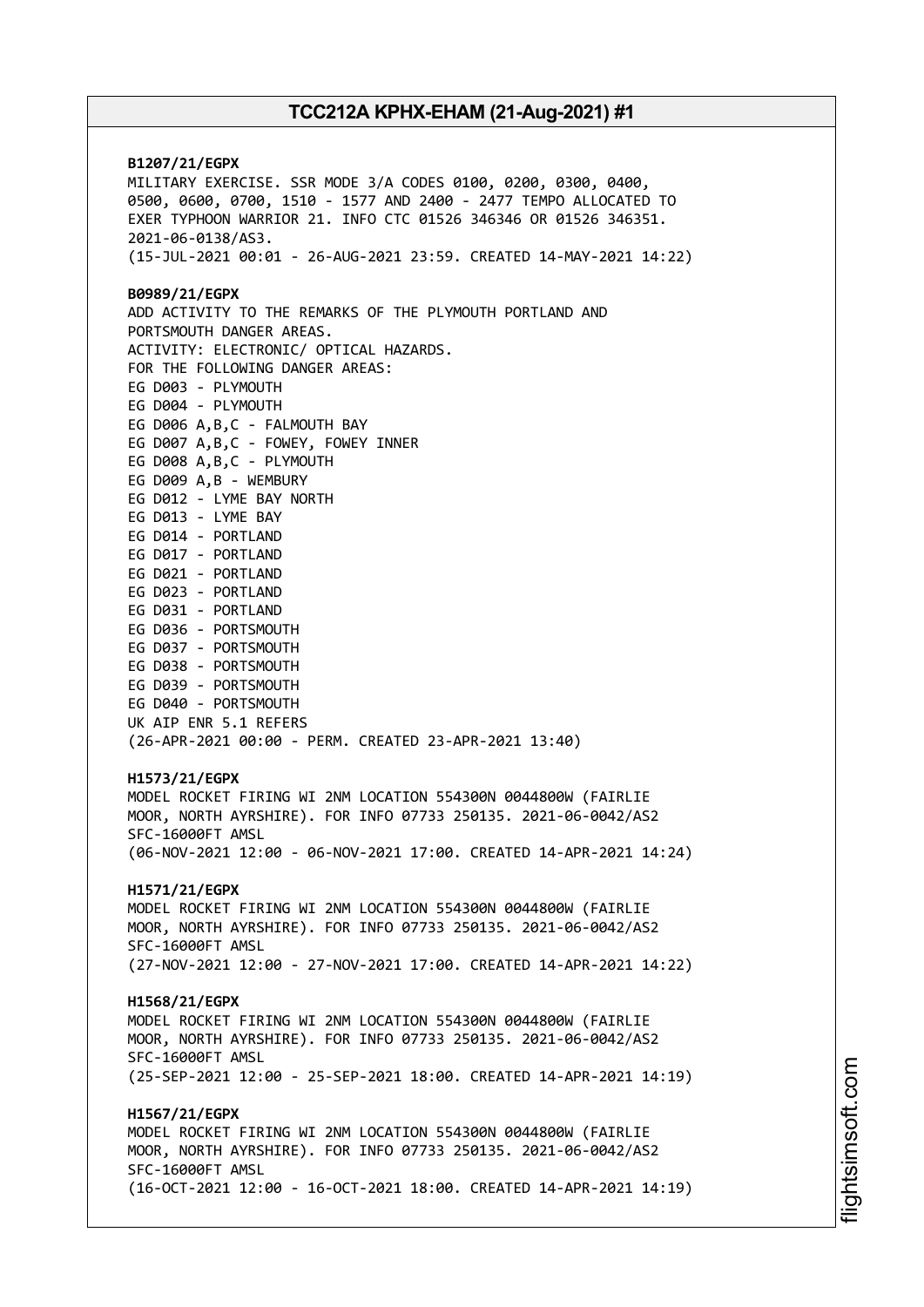┌──────────────────────────────────────────────────────────────────────────────┐

└──────────────────────────────────────────────────────────────────────────────┘

#### │**EGTT (LONDON FIR/UIR)** │

#### **B2056/21/EGTT**

LEEMING LOWER AIRSPACE RADAR SERVICE AVAILABILITY - 0800-1700 (23-AUG-2021 07:00 - 23-AUG-2021 17:00. CREATED 20-AUG-2021 20:31)

#### **J3242/21/EGTT**

TEMPO DANGER AREA (TDA) ESTABLISHED (EG D396E) WI AN AREA BOUNDED **BY** 

STRAIGHT LINES JOINING 530329N 0042425W - 530507N 0042307W THENCE THE ANTICLOCKWISE ARC OF A CIRCLE OF RADIUS 2 NM CENTRED ON 530607N 0042015W BETWEEN 530507N 0042307W AND 530459N 0041732W THENCE STRAIGHT LINES JOINING 530459N 0041732W - 530309N 0041740W - 530317N 0042026W - 530329N 0042425W (SOUTH WEST OF CAERNARFON AD, OVER SEA). BEYOND VISUAL LINE OF SIGHT UAS OPERATIONS CONTAINED WHOLLY WITHIN THE TDA. A DANGER AREA CROSSING SERVICE OR A DANGER AREA ACTIVITY INFORMATION SERVICE WILL BE AVAILABLE FROM RAF VALLEY ON 125.225 MHZ / 01407 762241 EXT 7461 DURING NOTIFIED OPERATING HOURS. OUTSIDE RAF VALLEY OPERATING HOURS A DANGER AREA ACTIVITY INFORMATION SERVICE WILL BE AVAILABLE FROM LONDON INFORMATION ON 124.750 MHZ. A BRIEFING SHEET IS AVAILABLE AT HTTPS://NATS-UK.EAD-IT.COM/CMS-NATS/OPENCMS/EN/PUBLICATIONS/BRIEFING-

SHEETS/. 2021-08-0317/AS4

1500FT AMSL-3000FT AMSL (23-AUG-2021 14:00 - 23-AUG-2021 15:45. CREATED 20-AUG-2021 15:32)

#### **H5505/21/EGTT**

MET BALLOON RELEASES WI 3NM RADIUS 532321N 0012610W (SHEFFIELD, SOUTH YORKSHIRE). ASSOCIATED EQUIPMENT WILL SUBSEQUENTLY DESCEND BY PARACHUTE. FOR INFO 07508 529406 / 0114 2131050. 2020-09-0145/AS5. SFC-UNL

(24-AUG-2021 08:00 - 24-AUG-2021 13:00. CREATED 20-AUG-2021 15:28)

#### **H5504/21/EGTT**

MET BALLOON RELEASES WI 3NM RADIUS 530058N 0014431W (ASHBOURNE, DERBYSHIRE). ASSOCIATED EQUIPMENT WILL SUBSEQUENTLY DESCEND BY PARACHUTE. FOR INFO 07508 529406 OR 0114 2131050. 2020-11-0064/AS5. SFC-UNL

(24-AUG-2021 08:00 - 24-AUG-2021 13:00. CREATED 20-AUG-2021 15:22)

#### **H5503/21/EGTT**

MET BALLOON RELEASES WI 3NM RADIUS 523604N 0011948W (KIRKBY MALLORY, LEICESTERSHIRE). ASSOCIATED EQUIPMENT WILL SUBSEQUENTLY DESCEND BY PARACHUTE. FOR INFO 07508 529406. 2021-06-0338/AS5. SFC-UNL 0800-1300 (25-AUG-2021 08:00 - 27-AUG-2021 13:00. CREATED 20-AUG-2021 15:11)

#### **H5502/21/EGTT**

MET BALLOON RELEASE/S WI 0.5NM RADIUS 532322N 0013832W (SHEFFIELD, YORKSHIRE). THIS ACTIVITY MAY NOT BE WHOLLY CONTAINED WITHIN THE LATERAL DIMENSIONS AS NOTIFIED. ASSOCIATED EQUIPMENT WILL SUBSEQUENTLY DESCEND BY PARACHUTE. FOR INFO 07508 529406. 2021-07-0257/AS5. SFC-UNL 0800-1300 (24-AUG-2021 08:00 - 26-AUG-2021 13:00. CREATED 20-AUG-2021 15:02)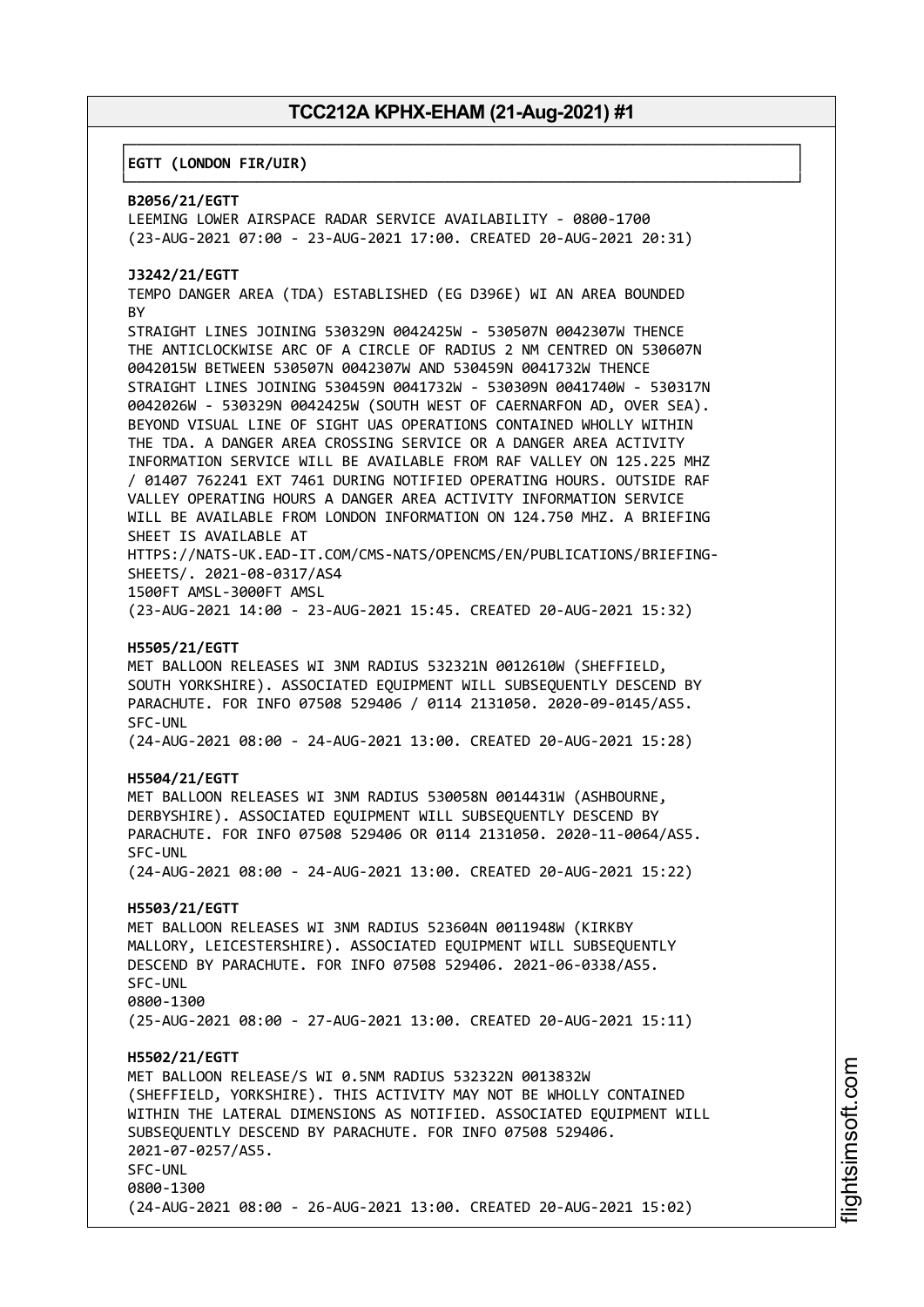**J3238/21/EGTT** TEMPO DANGER AREA (TDA) EG D098C ESTABLISHED WI AN AREA BOUNDED BY: 505359N 0005825E - 510326N 0011118E - 510756N 0012635E - 510635N 0012927E - 510149N 0011316E - 505315N 0010128E - 505359N 0005825E. (ENGLISH CHANNEL) BEYOND VISUAL LINE OF SIGHT UAS OPS CONTAINED WHOLLY WI THE TDA. A DANGER AREA ACTIVITY INFO SERVICE (DAAIS) WILL BE AVBL FM EITHER LONDON INFO ON FREQ 124.600MHZ (OPR H24) OR FM LYDD ATC ON FREQ 120.705MHZ LYDD APPROACH) DURING THE HR OF WATCH. AIC Y058/21 REFERS 2020-12-0038/AS2 SFC-1500FT AMSL (24-AUG-2021 04:00 - 24-AUG-2021 13:30. CREATED 20-AUG-2021 14:36) **J3237/21/EGTT** TEMPO DANGER AREA (TDA) EG D098G ESTABLISHED WI AN AREA BOUNDED BY: 504118N 0002647E - 504815N 0004937E - 503926N 0010808E - 503300N 0005110E - 504118N 0002647E. (ENGLISH CHANNEL) BEYOND VISUAL LINE OF SIGHT UAS OPS CONTAINED WHOLLY WI THE TDA. A DANGER AREA ACTIVITY INFO SERVICE (DAAIS) WILL BE AVBL FM EITHER LONDON INFO ON FREQ 124.600MHZ (OPR H24) OR FM LYDD ATC ON FREQ 120.705MHZ LYDD APPROACH) DURING THE HR OF WATCH. AIC Y058/21 REFERS 2020-12-0038/AS2 SFC-1500FT AMSL (23-AUG-2021 04:00 - 23-AUG-2021 13:30. CREATED 20-AUG-2021 14:28) **J3235/21/EGTT** TEMPO DANGER AREA (TDA) EG D098D ESTABLISHED WI AN AREA BOUNDED BY: 505315N 0010128E - 510149N 0011316E - 510635N 0012927E - 510336N 0013547E - 510227N 0013230E - 505659N 0012114E - 505345N 0011650E - 504948N 0011548E - 505315N 0010128E. (ENGLISH CHANNEL) BEYOND VISUAL LINE OF SIGHT UAS OPS CONTAINED WHOLLY WI THE TDA. A DANGER AREA ACTIVITY INFO SERVICE (DAAIS) WILL BE AVBL FM EITHER LONDON INFO ON FREQ 124.600MHZ (OPR H24) OR FM LYDD ATC ON FREQ 120.705MHZ LYDD APPROACH) DURING THE HR OF WATCH. AIC Y058/21 REFERS 2020-12-0038/AS2 SFC-1500FT AMSL (23-AUG-2021 04:00 - 23-AUG-2021 13:30. CREATED 20-AUG-2021 14:27) **J3236/21/EGTT** TEMPO DANGER AREA (TDA) EG D098A ESTABLISHED WI AN AREA BOUNDED BY: 504815N 0004937E - 505359N 0005825E - 505315N 0010128E - 504703N 0005208E - 504815N 0004937E. (ENGLISH CHANNEL) BEYOND VISUAL LINE OF SIGHT UAS OPS CONTAINED WHOLLY WI THE TDA. A DANGER AREA ACTIVITY INFO SERVICE (DAAIS) WILL BE AVBL FM EITHER LONDON INFO ON FREQ 124.600MHZ (OPR H24) OR FM LYDD ATC ON FREQ 120.705MHZ LYDD APPROACH) DURING THE HR OF WATCH. AIC Y058/21 REFERS 2020-12-0038/AS2 SFC-1500FT AMSL (23-AUG-2021 04:00 - 23-AUG-2021 13:30. CREATED 20-AUG-2021 14:27) **J3234/21/EGTT** TEMPO DANGER AREA (TDA) EG D098E ESTABLISHED WI AN AREA BOUNDED BY: 510756N 0012635E - 511454N 0013137E - 512251N 0013322E - 511740N 0015439E - 511447N 0020000E - 511153N 0015200E -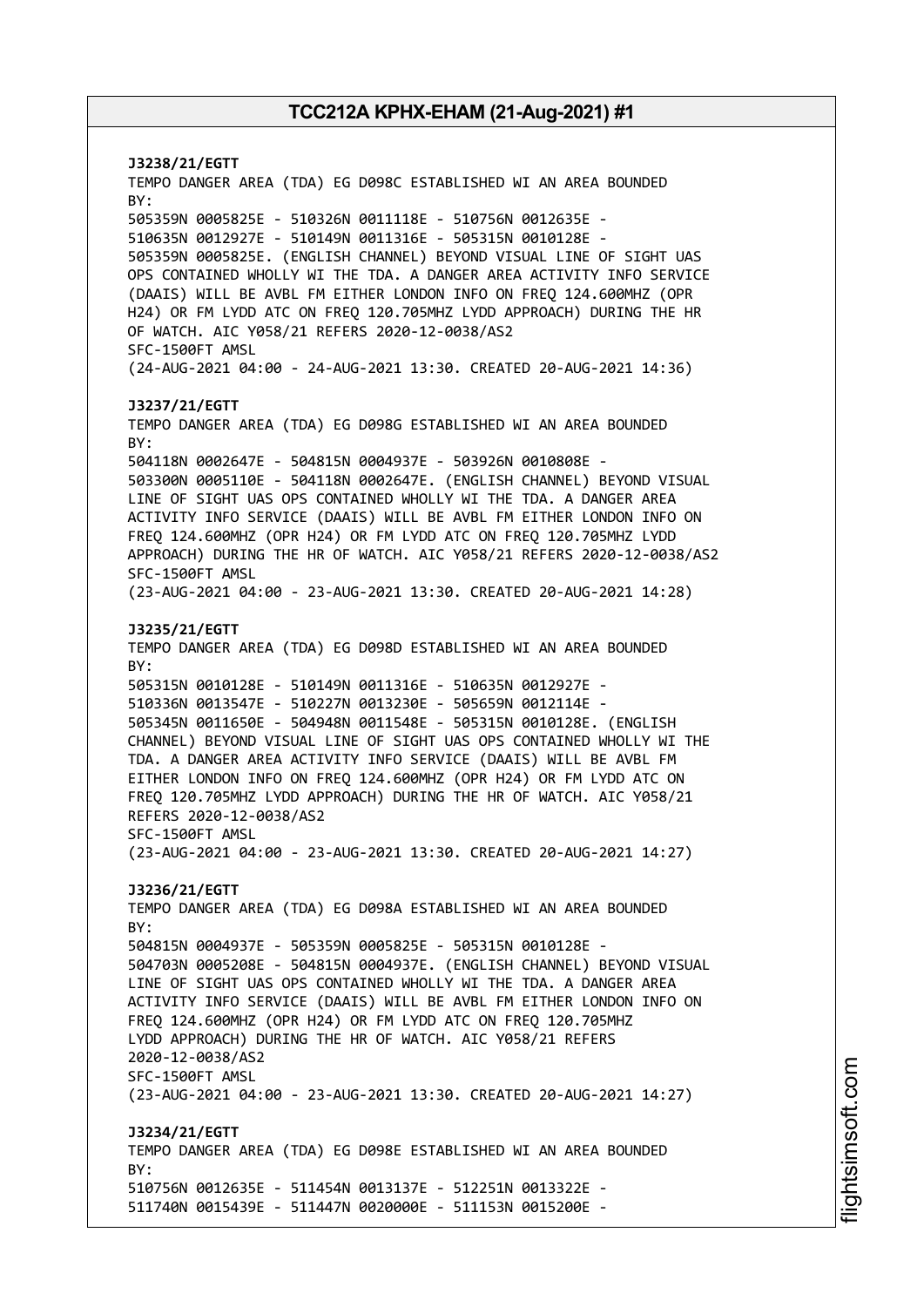510607N 0014309E - 510336N 0013547E - 510756N 0012635E. (ENGLISH CHANNEL) BEYOND VISUAL LINE OF SIGHT UAS OPS CONTAINED WHOLLY WI THE TDA. A DANGER AREA ACTIVITY INFO SERVICE (DAAIS) WILL BE AVBL FM EITHER LONDON INFO ON FREQ 124.600MHZ (OPR H24) OR FM LYDD ATC ON FREQ 120.705MHZ LYDD APPROACH) DURING THE HR OF WATCH. AIC Y058/21 REFERS 2020-12-0038/AS2 SFC-1500FT AMSL (23-AUG-2021 04:00 - 23-AUG-2021 13:30. CREATED 20-AUG-2021 14:25) **J3233/21/EGTT** TEMPO DANGER AREA (TDA) EG D098B ESTABLISHED WI AN AREA BOUNDED BY: 504703N 0005208E - 505315N 0010128E - 504948N 0011548E - 504139N 0011414E - 503926N 0010808E - 504703N 0005208E. (ENGLISH CHANNEL) BEYOND VISUAL LINE OF SIGHT UAS OPS CONTAINED WHOLLY WI THE TDA. A DANGER AREA ACTIVITY INFO SERVICE (DAAIS) WILL BE AVBL FM EITHER LONDON INFO ON FREQ 124.600MHZ (OPR H24), OR FM LYDD ATC ON FREQ 120.705MHZ LYDD APPROACH) DURING THE HR OF WATCH. AIC Y058/21 REFERS 2020-12-0038/AS2 SFC-1500FT AMSL (23-AUG-2021 04:00 - 23-AUG-2021 13:30. CREATED 20-AUG-2021 14:23) **J3232/21/EGTT** TEMPO DANGER AREA (TDA) EG D098G ESTABLISHED WI AN AREA BOUNDED BY: 504118N 0002647E - 504815N 0004937E - 503926N 0010808E - 503300N 0005110E - 504118N 0002647E. (ENGLISH CHANNEL) BEYOND VISUAL LINE OF SIGHT UAS OPS CONTAINED WHOLLY WI THE TDA. A DANGER AREA ACTIVITY INFO SERVICE (DAAIS) WILL BE AVBL FM EITHER LONDON INFO ON FREQ 124.600MHZ (OPR H24) OR FM LYDD ATC ON FREQ 120.705MHZ LYDD APPROACH) DURING THE HR OF WATCH. AIC Y058/21 REFERS 2020-12-0038/AS2 SFC-1500FT AMSL (24-AUG-2021 04:00 - 24-AUG-2021 13:30. CREATED 20-AUG-2021 14:22) **J3231/21/EGTT** TEMPO DANGER AREA (TDA) EG D098C ESTABLISHED WI AN AREA BOUNDED BY: 505359N 0005825E - 510326N 0011118E - 510756N 0012635E - 510635N 0012927E - 510149N 0011316E - 505315N 0010128E - 505359N 0005825E. (ENGLISH CHANNEL) BEYOND VISUAL LINE OF SIGHT UAS OPS CONTAINED WHOLLY WI THE TDA. A DANGER AREA ACTIVITY INFO SERVICE (DAAIS) WILL BE AVBL FM EITHER LONDON INFO ON FREQ 124.600MHZ (OPR H24) OR FM LYDD ATC ON FREQ 120.705MHZ LYDD APPROACH) DURING THE HR OF WATCH. AIC Y058/21 REFERS 2020-12-0038/AS2 SFC-1500FT AMSL (23-AUG-2021 04:00 - 23-AUG-2021 13:30. CREATED 20-AUG-2021 14:22) **J3230/21/EGTT** TEMPO DANGER AREA (TDA) EG D098E ESTABLISHED WI AN AREA BOUNDED BY: 510756N 0012635E - 511454N 0013137E - 512251N 0013322E - 511740N 0015439E - 511447N 0020000E - 511153N 0015200E - 510607N 0014309E - 510336N 0013547E - 510756N 0012635E. (ENGLISH CHANNEL) BEYOND VISUAL LINE OF SIGHT UAS OPS CONTAINED WHOLLY WI THE TDA. A DANGER AREA ACTIVITY INFO SERVICE (DAAIS) WILL BE AVBL FM EITHER LONDON INFO ON FREQ 124.600MHZ (OPR H24) OR FM LYDD ATC ON FREQ 120.705MHZ LYDD APPROACH) DURING THE HR OF WATCH. AIC Y058/21 REFERS 2020-12-0038/AS2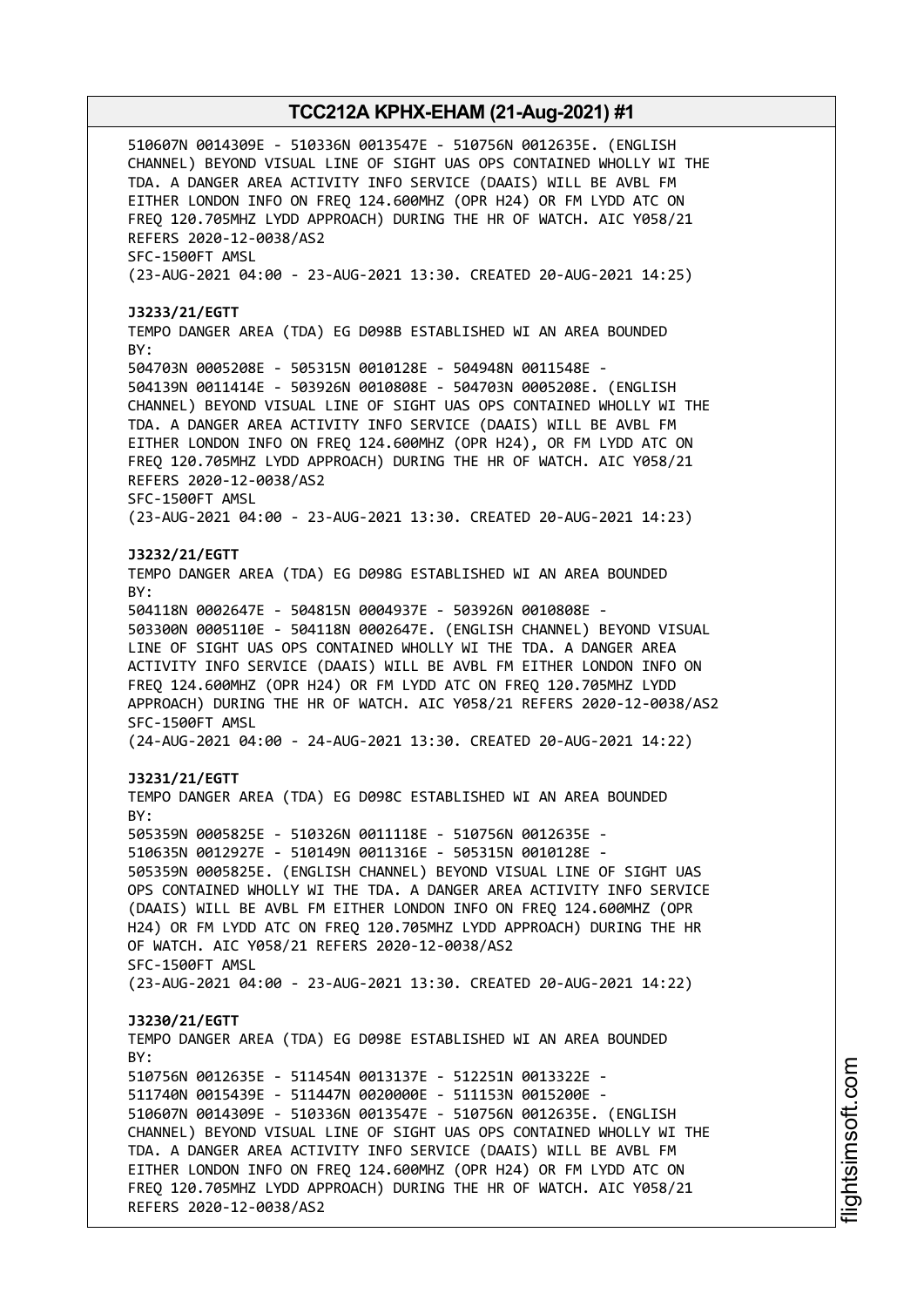SFC-1500FT AMSL (24-AUG-2021 04:00 - 24-AUG-2021 13:30. CREATED 20-AUG-2021 14:21) **J3229/21/EGTT** TEMPO DANGER AREA (TDA) EG D098H ESTABLISHED WI AN AREA BOUNDED BY: STRAIGHT LINES JOINING 510831N 0012227E - 510756N 0012635E - 510629N 0012136E THENCE THE ANTICLOCKWISE ARC OF A CIRCLE OF RADIUS OF 2.25 NAUTICAL MILES CENTRED ON 510800N 0011900E BETWEEN 510629N 0012136E AND 510831N 0012227E (PORT OF DOVER). (ENGLISH CHANNEL) BEYOND VISUAL LINE OF SIGHT UAS OPS CONTAINED WHOLLY WI THE TDA. A DANGER AREA ACTIVITY INFO SERVICE (DAAIS) WILL BE AVBL FM EITHER LONDON INFO ON FREQ 124.600MHZ (OPR H24) OR FM LYDD ATC ON FREQ 120.705MHZ LYDD APPROACH) DURING THE HR OF WATCH. AIC Y058/21 REFERS 2020-12-0038/AS2 SFC-800FT AMSL (23-AUG-2021 04:00 - 23-AUG-2021 13:30. CREATED 20-AUG-2021 14:20) **J3227/21/EGTT** TEMPO DANGER AREA (TDA) EG D098H ESTABLISHED WI AN AREA BOUNDED BY: STRAIGHT LINES JOINING 510831N 0012227E - 510756N 0012635E - 510629N 0012136E THENCE THE ANTICLOCKWISE ARC OF A CIRCLE OF RADIUS OF 2.25 NAUTICAL MILES CENTRED ON 510800N 0011900E BETWEEN 510629N 0012136E AND 510831N 0012227E (PORT OF DOVER). (ENGLISH CHANNEL) BEYOND VISUAL LINE OF SIGHT UAS OPS CONTAINED WHOLLY WI THE TDA. A DANGER AREA ACTIVITY INFO SERVICE (DAAIS) WILL BE AVBL FM EITHER LONDON INFO ON FREQ 124.600MHZ (OPR H24) OR FM LYDD ATC ON FREQ 120.705MHZ LYDD APPROACH) DURING THE HR OF WATCH. AIC Y058/21 REFERS. 2020-12-0038/AS2 SFC-800FT AMSL (24-AUG-2021 04:00 - 24-AUG-2021 13:30. CREATED 20-AUG-2021 14:19) **J3228/21/EGTT** TEMPO DANGER AREA (TDA) EG D098B ESTABLISHED WI AN AREA BOUNDED BY: 504703N 0005208E - 505315N 0010128E - 504948N 0011548E - 504139N 0011414E - 503926N 0010808E - 504703N 0005208E. (ENGLISH CHANNEL) BEYOND VISUAL LINE OF SIGHT UAS OPS CONTAINED WHOLLY WI THE TDA. A DANGER AREA ACTIVITY INFO SERVICE (DAAIS) WILL BE AVBL FM EITHER LONDON INFO ON FREQ 124.600MHZ (OPR H24), OR FM LYDD ATC ON FREQ 120.705MHZ LYDD APPROACH) DURING THE HR OF WATCH. AIC Y058/21 REFERS 2020-12-0038/AS2 SFC-1500FT AMSL (24-AUG-2021 04:00 - 24-AUG-2021 13:30. CREATED 20-AUG-2021 14:19) **J3226/21/EGTT** TEMPO DANGER AREA (TDA) EG D098D ESTABLISHED WI AN AREA BOUNDED  $RY$ 505315N 0010128E - 510149N 0011316E - 510635N 0012927E - 510336N 0013547E - 510227N 0013230E - 505659N 0012114E - 505345N 0011650E - 504948N 0011548E - 505315N 0010128E. (ENGLISH CHANNEL) BEYOND VISUAL LINE OF SIGHT UAS OPS CONTAINED WHOLLY WI THE TDA. A DANGER AREA ACTIVITY INFO SERVICE (DAAIS) WILL BE AVBL FM EITHER LONDON INFO ON FREQ 124.600MHZ (OPR H24) OR FM LYDD ATC ON FREQ 120.705MHZ LYDD APPROACH) DURING THE HR OF WATCH. AIC Y058/21 REFERS 2020-12-0038/AS2 SFC-1500FT AMSL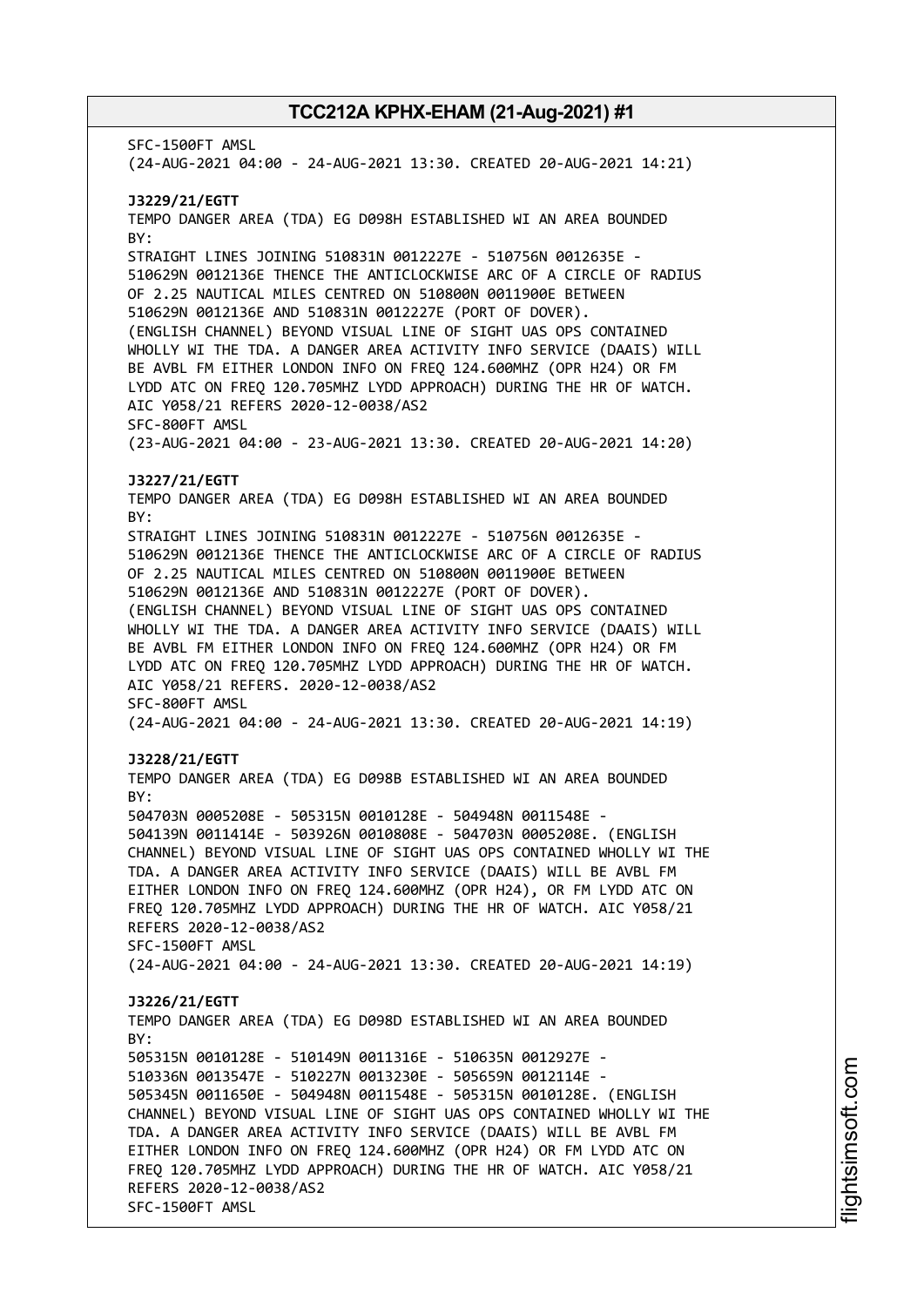(24-AUG-2021 04:00 - 24-AUG-2021 13:30. CREATED 20-AUG-2021 14:18) **J3225/21/EGTT** TEMPO DANGER AREA (TDA) EG D098A ESTABLISHED WI AN AREA BOUNDED BY: 504815N 0004937E - 505359N 0005825E - 505315N 0010128E - 504703N 0005208E - 504815N 0004937E. (ENGLISH CHANNEL) BEYOND VISUAL LINE OF SIGHT UAS OPS CONTAINED WHOLLY WI THE TDA. A DANGER AREA ACTIVITY INFO SERVICE (DAAIS) WILL BE AVBL FM EITHER LONDON INFO ON FREQ 124.600MHZ (OPR H24) OR FM LYDD ATC ON FREQ 120.705MHZ LYDD APPROACH) DURING THE HR OF WATCH. AIC Y058/21 REFERS 2020-12-0038/AS2 SFC-1500FT AMSL (24-AUG-2021 04:00 - 24-AUG-2021 13:30. CREATED 20-AUG-2021 14:16) **M3300/21/EGTT** THE FOLLOWING CASTLEMARTIN DANGER AREAS ARE ACTIVATED: EG D113A 0500-1100 SFC-2000FT AMSL EG D113B 0500-1100 SFC-2000FT AMSL EG D113A 1600-2000 SFC-2000FT AMSL EG D113B 1600-2000 SFC-2000FT AMSL SFC-2000FT AMSL (24-AUG-2021 05:00 - 24-AUG-2021 20:00. CREATED 20-AUG-2021 13:55) **H5499/21/EGTT** AIR DISPLAY/AEROBATICS. WI 3NM RADIUS 513602N 0002614E (BARLEYLANDS FARM, GREAT BURSTEAD, BILLERICAY, ESSEX). FOR INFO 07894 725340. 2021-08-0150/AS1 SFC-3500FT AMSL (29-AUG-2021 18:00 - 29-AUG-2021 19:40. CREATED 20-AUG-2021 13:26) **B2053/21/EGTT** COVID-19: INFORMATION WARTON LOWER AIRSPACE RADAR SERVICE REVISED OPR HOURS: MON-FRI 0800-1500. (23-AUG-2021 06:30 - 27-AUG-2021 16:00. CREATED 20-AUG-2021 13:09) **H5496/21/EGTT** CIVIL AVIATION NOTIFICATION PROCEDURE - AERIAL PHOTOGRAPHY WILL OPERATE IN LOW FLYING AREA 1A WI 2NM RADIUS OF AREA 512253N 0015915W (DEVIZES, WILTSHIRE), MAX HEIGHT 1500FT AGL. ACFT MAY NOT BE ABLE TO COMPLIY WITH RAC. OPS CTC 01264 773373. 21/08/151/LFBC SFC-2500FT AMSL (23-AUG-2021 11:00 - 23-AUG-2021 16:00. CREATED 20-AUG-2021 12:54) **H5495/21/EGTT** LASER DISPLAY WI 1NM 513328N 0004118W (TAPLOW, MAIDENHEAD) . FOR INFO 07720 326463. 2021-08-0611/AS2 SFC-UNL (21-AUG-2021 15:00 - 21-AUG-2021 22:00. CREATED 20-AUG-2021 12:38) **H5492/21/EGTT** PIPELINE INSPECTION NOTIFICATION PROCEDURE SYSTEM (PINS) WILL TAKE PLACE IN THE FOLLOWING LOW FLYING AREAS -1,2,4,5,6, 7N,7S,8,9,10,11N,11S,12,13,14E,16,17,18, AND THE THAMES VALLEY AVOIDANCE AREA. MAX HEIGHT 2000FT AGL.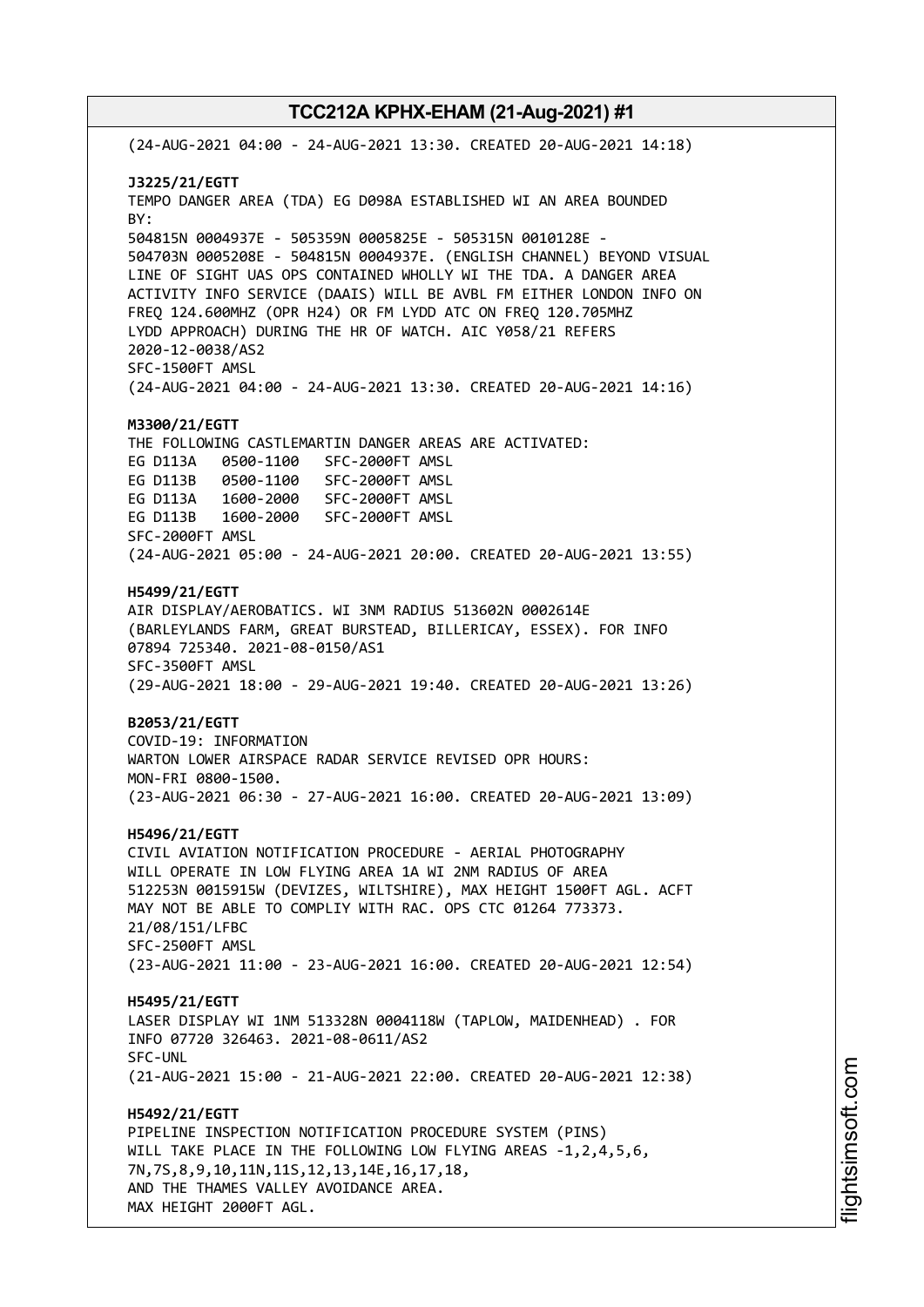UK AIP ENR 6 (PINS AREAS AND UK DAY LOW FLYING SYSTEM (DLFS)) REFERS. 21/08/150/LFBC SFC-6500FT AMSL (23-AUG-2021 06:00 - 23-AUG-2021 17:00. CREATED 20-AUG-2021 12:32) **H5490/21/EGTT** UAS OPR WI 0.5NM RADIUS OF 535735N 0011038W (RUFFORTH, YORK). MAX HGT 400FT AGL. FOR INFO 07730382188. 2021-08-0598/AS2 SFC-452FT AMSL (24-AUG-2021 08:00 - 24-AUG-2021 14:00. CREATED 20-AUG-2021 12:07) **M3297/21/EGTT** THE FOLLOWING LUCE BAY DANGER AREA IS ACTIVATED: EG D403B 1000-1700 SFC-10000FT AMSL PJWA 13 (JSA 1141) - DURING FIRINGS, RADAR RETURNS FROM THE RANGE AREA WILL APPEAR AS INTENSE BUT LOCALISED RAIN SHOWERS FOR THE DURATION OF THE CHAFF EFFECT. IN THE EVENT OF ANY NAVIGATIONAL SAFETY ISSUE PRESENTED BY THE ACTIVITY, CEASE JAM PROCEDURES CAN BE ENACTED VIA WEST FREUGH RANGE OPERATIONS USING THE FOLLOWING LANDLINE CONTACTS: PRIMARY: 01776 88 8930 / ALTERNATE: 01776 88 8932 SFC-10000FT AMSL (23-AUG-2021 10:00 - 23-AUG-2021 17:00. CREATED 20-AUG-2021 12:03) **M3296/21/EGTT** THE FOLLOWING SHOEBURYNESS DANGER AREAS ARE ACTIVATED: EG D138C 0730-1700 SFC-6000FT AMSL EG D138D 0730-1700 SFC-6000FT AMSL SFC-6000FT AMSL (23-AUG-2021 07:30 - 23-AUG-2021 17:00. CREATED 20-AUG-2021 11:58) **M3295/21/EGTT** THE FOLLOWING PENDINE DANGER AREA IS ACTIVATED: EG D117 0700-1700 SFC-12000FT AMSL SFC-12000FT AMSL (23-AUG-2021 07:00 - 23-AUG-2021 17:00. CREATED 20-AUG-2021 11:57) **H5488/21/EGTT** LASER DISPLAY WI 1NM 522758N 0014444E (LOWESTOFT PIER, SUFFOLK). FOR INFO 07940 773169. 2021-08-0578/AS2 SFC-UNL (21-AUG-2021 18:00 - 21-AUG-2021 21:00. CREATED 20-AUG-2021 11:56) **H5487/21/EGTT** SEARCHLIGHT AND LASER DISPLAY WI 1NM 504645N 0031751W (ESCOT PARK, EXETER). FOR INFO 07780 995322. 2021-08-0536/AS2 SFC-UNL (22-AUG-2021 11:00 - 22-AUG-2021 23:00. CREATED 20-AUG-2021 11:55) **H5486/21/EGTT** LASER DISPLAY WI 1NM 544849N 0032254W (TARNS, CUMBRIA). FOR INFO 07880 804718. 2021-08-0554/AS2 SFC-UNL 24-25 2100-2300, 26-29 2000-0300 (24-AUG-2021 21:00 - 30-AUG-2021 03:00. CREATED 20-AUG-2021 11:54) **M3293/21/EGTT** THE FOLLOWING NORTH WALES MILITARY TRAINING AREAS ACTIVATED: NORTH (LOW) 1700-1745 FL195-FL285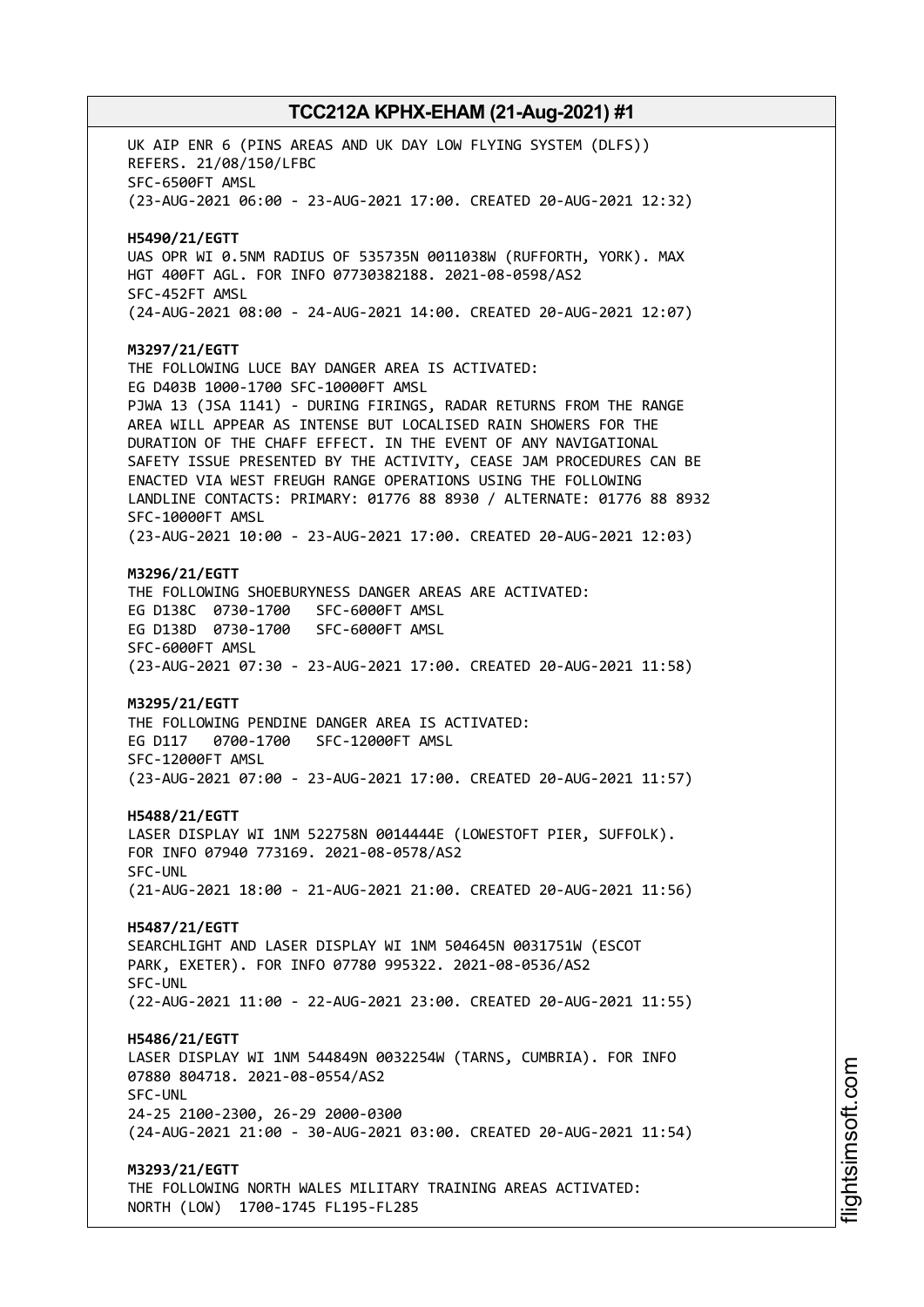NORTH (HIGH) 1000-1300 FL285-FL660 SOUTH (LOW) 1700-1745 FL195-FL285 SOUTH (HIGH) 1000-1300 FL285-FL660 FL195-FL660 (23-AUG-2021 10:00 - 23-AUG-2021 17:45. CREATED 20-AUG-2021 11:51) **D1180/21/EGTT** DANGER AREA EG D118 PEMBREY DEACTIVATED SFC-12000FT AMSL (23-AUG-2021 08:00 - 23-AUG-2021 16:00. CREATED 20-AUG-2021 11:50) **M3291/21/EGTT** THE FOLLOWING SOUTHERN MANAGED DANGER AREAS ARE ACTIVATED: EG D323D 0730-0915 FL050-FL660 EG D323D 0915-1030 FL050-FL660 EG D323D 1300-1415 FL050-FL660 EG D323K 0730-0915 FL150-FL660 EG D323K 0915-1030 FL150-FL660 EG D323K 1300-1415 FL150-FL660 EG D323P 0730-0915 FL100-FL660 EG D323P 0915-1030 FL100-FL660 EG D323P 1300-1415 FL100-FL660 FL050-FL660 (23-AUG-2021 07:30 - 23-AUG-2021 14:15. CREATED 20-AUG-2021 11:49) **M3292/21/EGTT** THE FOLLOWING SOUTHERN MANAGED DANGER AREAS ARE ACTIVATED: EG D323E 0730-0915 FL050-FL660 EG D323E 0915-1030 FL050-FL660 EG D323E 1300-1415 FL050-FL660 FL050-FL660 (23-AUG-2021 07:30 - 23-AUG-2021 14:15. CREATED 20-AUG-2021 11:49) **M3289/21/EGTT** THE FOLLOWING SOUTHERN MANAGED DANGER AREAS ARE ACTIVATED: EG D323B 0730-0915 FL050-FL660 EG D323B 0915-1030 FL050-FL660 EG D323B 1300-1415 FL050-FL660 EG D323H 0730-0915 FL150-FL660 EG D323H 0915-1030 FL150-FL660 EG D323H 1300-1415 FL150-FL660 EG D323M 0730-0915 FL100-FL660 EG D323M 0915-1030 FL100-FL660 EG D323M 1300-1415 FL100-FL660 EG D323R 0730-0915 FL100-FL660 EG D323R 0915-1030 FL100-FL660 EG D323R 1300-1415 FL100-FL660 FL050-FL660 (23-AUG-2021 07:30 - 23-AUG-2021 14:15. CREATED 20-AUG-2021 11:45) **M3290/21/EGTT** THE FOLLOWING SOUTHERN MANAGED DANGER AREAS ARE ACTIVATED: EG D323C 0730-0915 FL050-FL660 EG D323C 0915-1030 FL050-FL660 EG D323C 1300-1415 FL050-FL660 EG D323J 0730-0915 FL150-FL660 EG D323J 0915-1030 FL150-FL660 EG D323J 1300-1415 FL150-FL660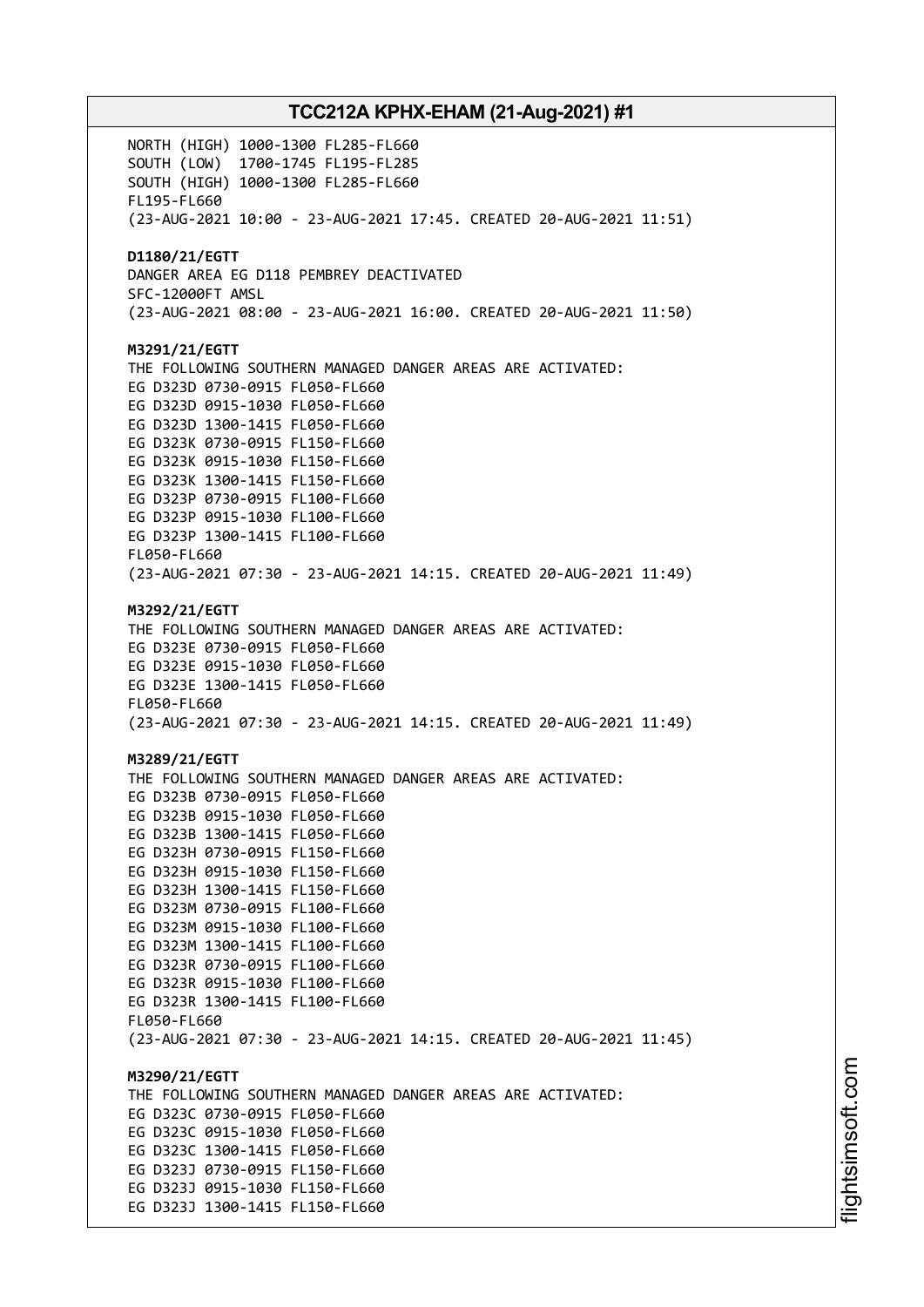EG D323N 0730-0915 FL100-FL660 EG D323N 0915-1030 FL100-FL660 EG D323N 1300-1415 FL100-FL660 FL050-FL660 (23-AUG-2021 07:30 - 23-AUG-2021 14:15. CREATED 20-AUG-2021 11:45) **M3288/21/EGTT** THE FOLLOWING SOUTHERN MANAGED DANGER AREAS ARE ACTIVATED: EG D323A 0730-0915 FL050-FL660 EG D323A 0915-1030 FL050-FL660 EG D323A 1300-1415 FL050-FL660 EG D323G 0730-0915 FL150-FL660 EG D323G 0915-1030 FL150-FL660 EG D323G 1300-1415 FL150-FL660 EG D323L 0730-0915 FL100-FL660 EG D323L 0915-1030 FL100-FL660 EG D323L 1300-1415 FL100-FL660 EG D323Q 0730-0915 FL100-FL660 EG D323Q 0915-1030 FL100-FL660 EG D323Q 1300-1415 FL100-FL660 FL050-FL660 (23-AUG-2021 07:30 - 23-AUG-2021 14:15. CREATED 20-AUG-2021 11:44) **U5187/21/EGTT** PILOTS MAY EXPERIENCE DIFFICULTIES COMMUNICATING WITH SWANWICK MIL(NORTH) ON THE PUBLISHED UHF FREQ 251.25 DUE TO TRANSMITTER MAINTENANCE. PILOTS ARE ADVISED TO USE VHF FREQ 136.375 IF THIS OCCURS. (24-AUG-2021 08:30 - 24-AUG-2021 09:30. CREATED 20-AUG-2021 11:01) **U5186/21/EGTT** DUE TO TRANSMITTER MAINTENANCE PILOTS MAY EXPERIENCE DIFFICULTIES COMMUNICATING WITH SWANWICK MIL(WEST) ON THE PUBLISHED UHF (282.12). PILOTS ARE ADVISED TO USE THE VHF (127.450) IF THIS OCCURS. (24-AUG-2021 09:30 - 24-AUG-2021 10:30. CREATED 20-AUG-2021 11:00) **J3221/21/EGTT** TEMPO DANGER AREA (TDA) ESTABLISHED (EG D396F) WI AN AREA BOUNDED BY: 530329N 0042425W - 525815N 0043508W - 525653N 0043248W - 530317N 0042026W - 530329N 0042425W. (SOUTH WEST OF CAERNARFON AD, OVER SEA). BEYOND VISUAL LINE OF SIGHT UAS OPERATIONS CONTAINED WHOLLY WITHIN THE TDA. A DANGER AREA CROSSING SERVICE OR A DANGER AREA ACTIVITY INFORMATION SERVICE WILL BE AVAILABLE FROM RAF VALLEY ON 125.225 MHZ / 01407 762241 EXTENSION 7461 DURING NOTIFIED OPERATING HOURS. OUTSIDE RAF VALLEY OPERATING HOURS A DANGER AREA ACTIVITY INFORMATION SERVICE WILL BE AVAILABLE FROM LONDON INFORMATION ON 124.750MHZ. A BRIEFING SHEET IS AVAILABLE AT HTTPS://NATS-UK.EAD-IT.COM/CMS-NATS/OPENCMS/EN/PUBLICATIONS/BRIEFING-SHEETS/. 2021-08-0317/AS4 1500FT AMSL-3000FT AMSL (23-AUG-2021 14:00 - 23-AUG-2021 15:45. CREATED 20-AUG-2021 10:52) **J3220/21/EGTT**

TEMPO DANGER AREA (TDA) ESTABLISHED (EG D396K) WI AN AREA BOUNDED BY: 524747N 0043851W - 524757N 0043441W - 524540N 0043000W - 524520N 0044018W - 524747N 0043851W (SOUTH WEST OF PORTH NEIGWL, OVER SEA). BEYOND VISUAL LINE OF SIGHT UAS OPERATIONS CONTAINED WHOLLY WITHIN THE TDA. A DANGER AREA CROSSING SERVICE OR A DANGER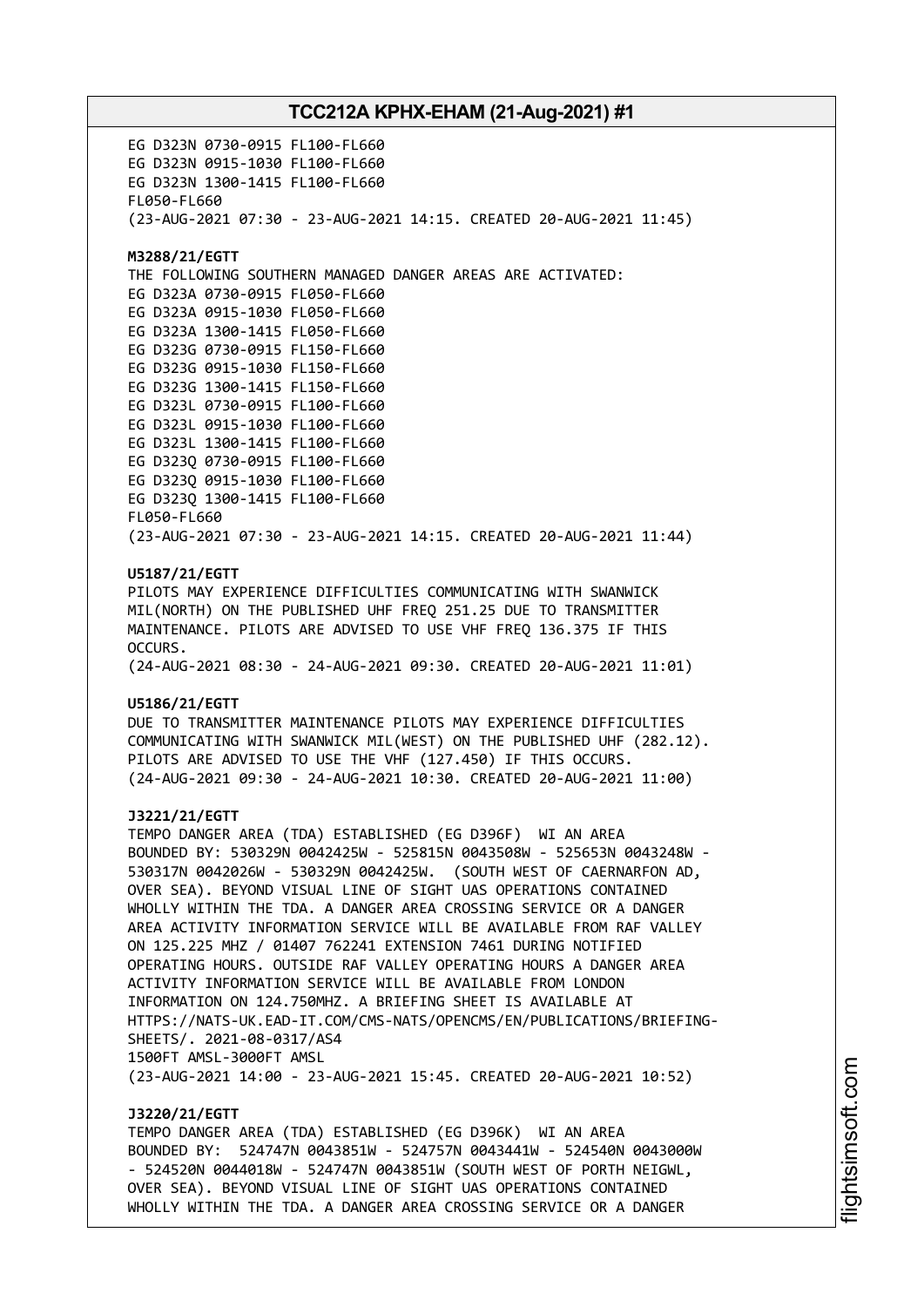AREA ACTIVITY INFORMATION SERVICE WILL BE AVAILABLE FROM RAF VALLEY ON 125.225 MHZ / 01407 762241 EXT 7461 DURING NOTIFIED OPERATING HOURS. OUTSIDE RAF VALLEY OPERATING HOURS A DANGER AREA ACTIVITY INFORMATION SERVICE WILL BE AVAILABLE FROM LONDON INFORMATION ON 124.750 MHZ. A BRIEFING SHEET IS AVAILABLE AT HTTPS://NATS-UK.EAD-IT.COM/CMS-NATS/OPENCMS/EN/PUBLICATIONS/BRIEFING-SHEETS/. 2021-08-0317/AS4 4500FT AMSL-6500FT AMSL (23-AUG-2021 14:00 - 23-AUG-2021 15:45. CREATED 20-AUG-2021 10:52) **J3219/21/EGTT** TEMPO DANGER AREA (TDA) ESTABLISHED (EG D396I) WI AREA BOUNDED BY: 525118N 0044916W - 524851N 0044518W - 524550N 0044520W - 524737N 0045223W - 525118N 0044916W (BRAICH Y PWYLL, GWYNEDD) . BEYOND VISUAL LINE OF SIGHT UAS OPERATIONS CONTAINED WHOLLY WITHIN THE TDA. A DANGER AREA CROSSING SERVICE OR A DANGER AREA ACTIVITY INFORMATION SERVICE WILL BE AVAILABLE FROM RAF VALLEY ON 125.225 MHZ / 01407 762241 EXT 7461 DURING NOTIFIED OPERATING HOURS. OUTSIDE RAF VALLEY OPERATING HOURS A DANGER AREA ACTIVITY INFORMATION SERVICE WILL BE AVAILABLE FROM LONDON INFORMATION ON 124.750 MHZ. A BRIEFING SHEET IS AVAILABLE AT HTTPS://NATS-UK.EAD-IT.COM/CMS-NATS/OPENCMS/EN/PUBLICATIONS/BRIEFING-SHEETS/. 2021-08-0317/AS4 2000FT AMSL-4000FT AMSL (23-AUG-2021 14:00 - 23-AUG-2021 15:45. CREATED 20-AUG-2021 10:51) **J3218/21/EGTT** TEMPO DANGER AREA (TDA) ESTABLISHED (EG D396J) WI AN AREA BOUNDED BY: 524550N 0044520W - 524851N 0044518W - 524747N 0043851W - 524520N 0044018W - 524550N 0044520W. (YNYS GWYLAN-FAWR, GWYNEDD) . BEYOND VISUAL LINE OF SIGHT UAS OPERATIONS CONTAINED WHOLLY WITHIN THE TDA. A DANGER AREA CROSSING SERVICE OR A DANGER AREA ACTIVITY INFORMATION SERVICE WILL BE AVAILABLE FROM RAF VALLEY ON 125.225 MHZ / 01407 762241 EXT 7461 DURING NOTIFIED OPERATING HOURS. OUTSIDE RAF VALLEY OPERATING HOURS A DANGER AREA ACTIVITY INFORMATION SERVICE WILL BE AVAILABLE FROM LONDON INFORMATION ON 124.750 MHZ. A BRIEFING SHEET IS AVAILABLE AT HTTPS://NATS-UK.EAD-IT.COM/CMS-NATS/OPENCMS/EN/PUBLICATIONS/BRIEFING-SHEETS/. 2021-08-0317/AS4 2000FT AMSL-5500FT AMSL (23-AUG-2021 14:00 - 23-AUG-2021 15:45. CREATED 20-AUG-2021 10:50) **J3217/21/EGTT** TEMPO DANGER AREA (TDA) ESTABLISHED (EG D396H) WI AN AREA BOUNDED BY: 525614N 0043925W - 525358N 0043534W - 524851N 0044518W - 525118N 0044916W - 525614N 0043925W. (VCY PENRHYN COLMON, GWYNEDD) . BEYOND VISUAL LINE OF SIGHT UAS OPERATIONS CONTAINED WHOLLY WITHIN THE TDA. A DANGER AREA CROSSING SERVICE OR A DANGER AREA ACTIVITY INFORMATION SERVICE WILL BE AVAILABLE FROM RAF VALLEY ON 125.225 MHZ / 01407 762241 EXT 7461 DURING NOTIFIED OPERATING HOURS. OUTSIDE RAF VALLEY OPERATING HOURS A DANGER AREA ACTIVITY INFORMATION SERVICE WILL BE AVAILABLE FROM LONDON INFORMATION ON 124.750 MHZ. A BRIEFING SHEET IS AVAILABLE AT HTTPS://NATS-UK.EAD-IT.COM/CMS-NATS/OPENCMS/EN/PUBLICATIONS/BRIEFING-SHEETS/. 2021-08-0317/AS4 2000FT AMSL-4000FT AMSL (23-AUG-2021 14:00 - 23-AUG-2021 15:45. CREATED 20-AUG-2021 10:49)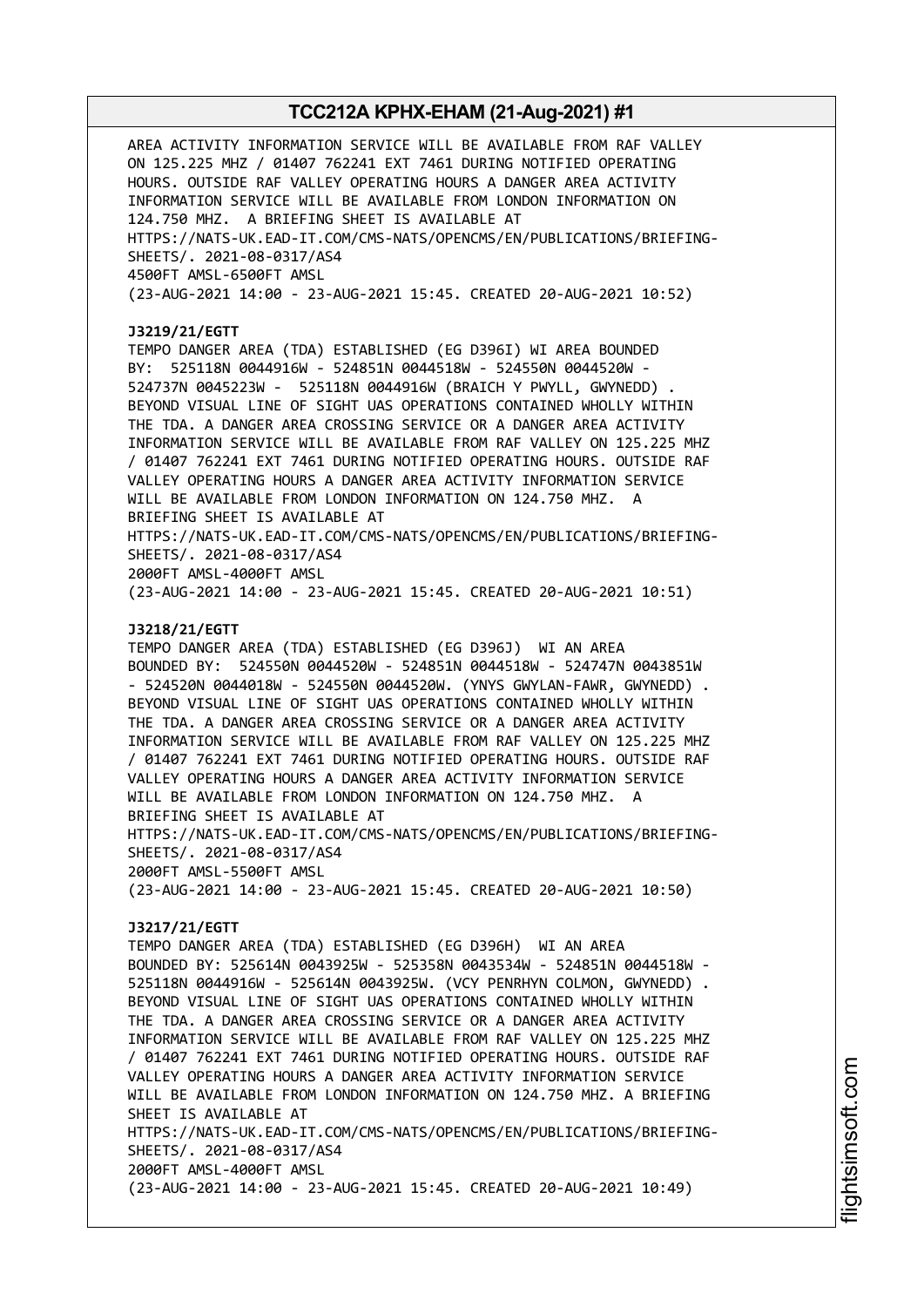**J3216/21/EGTT** TEMPO DANGER AREA (TDA) ESTABLISHED (EG D396G) WI AN AREA BOUNDED BY: 525815N 0043508W - 525605N 0043122W - 525358N 0043534W - 525614N 0043925W - 525815N 0043508W (VCY CARREG DDU, GWYNEDD) . BEYOND VISUAL LINE OF SIGHT UAS OPERATIONS CONTAINED WHOLLY WITHIN THE TDA. A DANGER AREA CROSSING SERVICE OR A DANGER AREA ACTIVITY INFORMATION SERVICE WILL BE AVAILABLE FROM RAF VALLEY ON 125.225 MHZ / 01407 762241 EXT 7461 DURING NOTIFIED OPERATING HOURS. OUTSIDE RAF VALLEY OPERATING HOURS A DANGER AREA ACTIVITY INFORMATION SERVICE WILL BE AVAILABLE FROM LONDON INFORMATION ON 124.750 MHZ. A BRIEFING SHEET IS AVAILABLE AT HTTPS://NATS-UK.EAD-IT.COM/CMS-NATS/OPENCMS/EN/PUBLICATIONS/BRIEFING-SHEETS/. 2021-08-0317/AS4 2000FT AMSL-4000FT AMSL (23-AUG-2021 14:00 - 23-AUG-2021 15:45. CREATED 20-AUG-2021 10:47) **H5482/21/EGTT** MIL PARACHUTING AND ARTICLE DROPS WI 5NM RADIUS PSN 515900N 0012600E (BAWDSEY, SUFFOLK). DROP HGT SUBJ ATC CLR. ACCESS TO CONTROLLED AIRSPACE SUBJ ATC CLR. FOR INFO 01638 545012. 2021-08-0616/AS3. SFC-14000FT AMSL 1000-1300 (23-AUG-2021 10:00 - 26-AUG-2021 13:00. CREATED 20-AUG-2021 10:31) **H5481/21/EGTT** MIL PARACHUTING AND ARTICLE DROPS WI 5NM RADIUS: 525101N 0004611E (SCULTHORPE, NORFOLK). FOR INFO 01638 545012. 2021-08-0615/AS3. SFC-14300FT AMSL 23 1000-1300, 24 1000-1300 2300-0200, 25 1100-1300, 26 1000-1300 1830-2000 (23-AUG-2021 10:00 - 26-AUG-2021 20:00. CREATED 20-AUG-2021 10:30) **B2044/21/EGTT** LEEMING LOWER AIRSPACE RADAR SERVICE AVAILABILITY 0700-1400 1730-1900 (26-AUG-2021 07:00 - 26-AUG-2021 19:00. CREATED 20-AUG-2021 09:02) **V0014/21/EGTT** AIRSPACE SECURITY WARNING ISSUED BY THE DEPARTMENT FOR TRANSPORT - RISK TO CIVIL AVIATION IN BELARUS. OPERATORS ARE ADVISED NOT TO ENTER THE TERRITORY AND AIRSPACE OF BELARUS DUE TO SERIOUS SAFETY AND SECURITY CONCERNS POSED TO COMMERCIAL AVIATION. OPERATORS ARE ADVISED TO TAKE THIS INFORMATION INTO ACCOUNT IN THEIR OWN RISK ASSESSMENTS AND ROUTING DECISIONS. CONTACT UK DEPARTMENT FOR TRANSPORT +44(0)207 082 6639 OR +44(0)207 944 5999 OUT OF HOURS. FOR FURTHER DETAILS. 2021-05-0542/AS6 SFC-UNL (20-AUG-2021 08:18 - 17-NOV-2021 11:59 EST. CREATED 20-AUG-2021 08:18) **H5473/21/EGTT** CIVIL AIRCRAFT NOTIFICATION PROCEDURE - MULTIPLE PARAGLIDERS OPERATING IN LOW FLYING AREA 2 WI 2NM RADIUS OF PSN 510212N 0041533W (CORNBOROUGH, DEVON). 2000FT AGL. CTC 07423 719018. 21/08/144/LFC SFC-2600FT AMSL (22-AUG-2021 04:30 - 22-AUG-2021 19:30. CREATED 20-AUG-2021 07:25)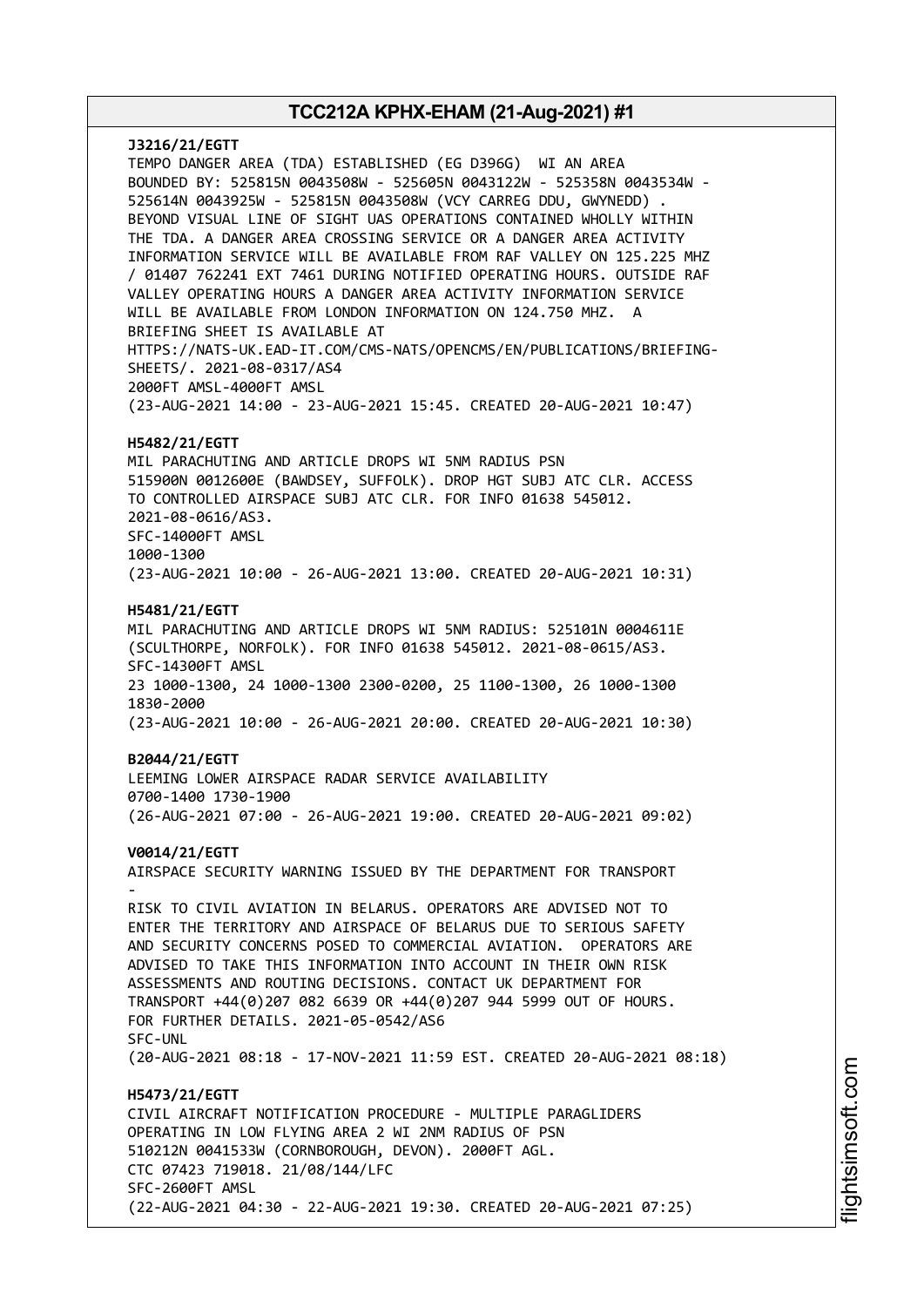**K0367/21/EGTT** LIT CRANE POSITION 520522N 0000117E (MELBOURN, CAMBRIDGESHIRE) IN LOW FLYING AREA 6 AND NIGHT ROTARY REGION 4A HGT 215FT AMSL (148FT AGL). 21/08/066/LFTP (23-AUG-2021 00:01 - 04-NOV-2021 00:01. CREATED 20-AUG-2021 07:23) **K0366/21/EGTT** LIT CRANE POSITION 535219N 0014101W (YEADON, WEST YORKSHIRE) IN LOW FLYING AREA 8, NIGHT SECTOR 3A AND THE LEEDS/BRADFORD AVOIDANCE AREA HGT 794FT AMSL (115FT AGL). 21/08/065/LFTP (23-AUG-2021 07:00 - 23-AUG-2021 17:00. CREATED 20-AUG-2021 07:03) **K0365/21/EGTT** LIT CRANE POSITION 513739N 0003318W (CHALFONT ST PETERS, BUCKINGHAMSHIRE) IN THE THAMES VALLEY AVOIDANCE AREA, HGT 458FT AMSL (123FT AGL). 21/08/064/LFTP (23-AUG-2021 00:01 - 04-NOV-2021 00:01. CREATED 20-AUG-2021 06:51) **K0364/21/EGTT** LIT CRANE POSITION 504407N 0032744W (EXETER, DEVON) IN LOW FLYING AREA 2 AND NIGHT ROTARY REGION 2 HGT 323FT AMSL (207FT AGL). 21/08/063/LFTP (23-AUG-2021 00:01 - 04-NOV-2021 00:01. CREATED 20-AUG-2021 06:42) **B2041/21/EGTT** YEOVILTON LOWER AIRSPACE RADAR SERVICE AVAILABILITY: 23-26 1230-1600 27 NO SERVICE SUBJECT TO MANPOWER AVAILABILITY AND OPERATIONAL COMMITMENTS. TIMINGS MAY BE SUBJECT TO CHANGE OR CANCELLATION AT SHORT NOTICE. (23-AUG-2021 08:30 - 27-AUG-2021 13:00. CREATED 20-AUG-2021 06:33) **H5463/21/EGTT** KITE FLYING WI 1NM RADIUS 531700N 0001836E (SKEGNESS, LINCOLNSHIRE). MAX HGT 3000FT AGL. FOR INFO 07872 935741 OR 07380 272742. 2021-08-0612/AS7 SFC-3100FT AMSL (22-AUG-2021 05:00 - 22-AUG-2021 20:00. CREATED 19-AUG-2021 21:10) **H5462/21/EGTT** LASER DISPLAY WI 1NM 520118N 0001110W (BYGRAVE, HERTFORDSHIRE). FOR INFO 07825 561275. 2021-08-0614/AS2 SFC-UNL (22-AUG-2021 18:40 - 23-AUG-2021 05:28. CREATED 19-AUG-2021 16:02) **H5461/21/EGTT** LASER DISPLAY WI 1NM 520118N 0001110W (BYGRAVE, HERTFORDSHIRE). FOR INFO 07825 561275. 2021-08-0614/AS2 SFC-UNL (21-AUG-2021 18:42 - 22-AUG-2021 05:26. CREATED 19-AUG-2021 15:55) **H5456/21/EGTT** SEARCHLIGHT DISPLAY WI 1NM RADIUS 541156N 0030524W (ULVERSTON, CUMBRIA). FOR INFO 07821 888969. 2021-08-0570/AS2 SFC-UNL 1900-2300 (20-AUG-2021 19:00 - 22-AUG-2021 23:00. CREATED 19-AUG-2021 15:28)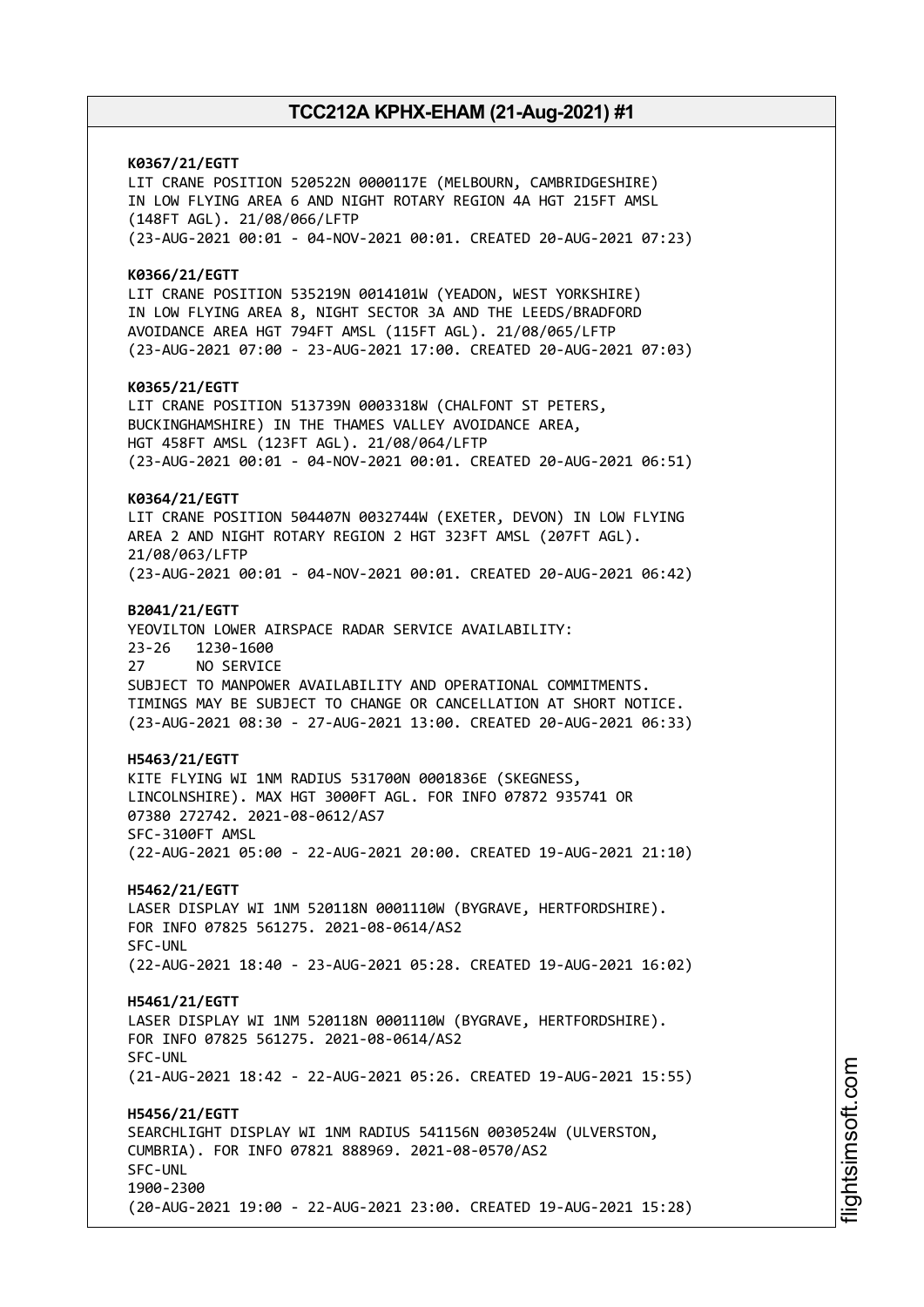**H5451/21/EGTT** KITE FLYING WI 1NM RADIUS 540643N 0030717W (NEWBIGGIN, CUMBRIA). MAX HGT 3000FT AGL. FOR INFO 07872935741 OR 07380272742. 2021-08-0612/AS7 SFC-3100FT AMSL (22-AUG-2021 05:00 - 22-AUG-2021 20:00. CREATED 19-AUG-2021 14:42) **H5450/21/EGTT** KITE FLYING WI 1NM RADIUS 535300N 0030250W (CLEVELEYS, LANCASHIRE). MAX HGT 3000FT AGL. FOR INFO 07872 935741 OR 07380 272742. 2021-08-0612/AS7 SFC-3100FT AMSL (22-AUG-2021 05:00 - 22-AUG-2021 20:00. CREATED 19-AUG-2021 14:42) **H5448/21/EGTT** KITE FLYING WI 1NM RADIUS 541308N 0032104W (SILECROFT, CUMBRIA). MAX HGT 3000FT AGL. FOR INFO 07872 935741 OR 07380 272742. 2021-08-0612/AS7 SFC-3200FT AMSL (22-AUG-2021 05:00 - 22-AUG-2021 20:00. CREATED 19-AUG-2021 14:41) **J3210/21/EGTT** TEMPO DANGER AREA (TDA) EG D098C ESTABLISHED WI AN AREA BOUNDED BY: 505359N 0005825E - 510326N 0011118E - 510756N 0012635E - 510635N 0012927E - 510149N 0011316E - 505315N 0010128E - 505359N 0005825E. (ENGLISH CHANNEL) BEYOND VISUAL LINE OF SIGHT UAS OPS CONTAINED WHOLLY WI THE TDA. A DANGER AREA ACTIVITY INFO SERVICE (DAAIS) WILL BE AVBL FM EITHER LONDON INFO ON FREQ 124.600MHZ (OPR H24) OR FM LYDD ATC ON FREQ 120.705MHZ LYDD APPROACH) DURING THE HR OF WATCH. AIC Y058/21 REFERS 2020-12-0038/AS2 SFC-1500FT AMSL (22-AUG-2021 04:00 - 22-AUG-2021 13:30. CREATED 19-AUG-2021 14:09) **J3209/21/EGTT** TEMPO DANGER AREA (TDA) EG D098B ESTABLISHED WI AN AREA BOUNDED BY: 504703N 0005208E - 505315N 0010128E - 504948N 0011548E - 504139N 0011414E - 503926N 0010808E - 504703N 0005208E. (ENGLISH CHANNEL) BEYOND VISUAL LINE OF SIGHT UAS OPS CONTAINED WHOLLY WI THE TDA. A DANGER AREA ACTIVITY INFO SERVICE (DAAIS) WILL BE AVBL FM EITHER LONDON INFO ON FREQ 124.600MHZ (OPR H24), OR FM LYDD ATC ON FREQ 120.705MHZ LYDD APPROACH) DURING THE HR OF WATCH. AIC Y058/21 REFERS 2020-12-0038/AS2 SFC-1500FT AMSL (22-AUG-2021 04:00 - 22-AUG-2021 13:30. CREATED 19-AUG-2021 14:09) **J3208/21/EGTT** TEMPO DANGER AREA (TDA) EG D098E ESTABLISHED WI AN AREA BOUNDED  $RY$ 510756N 0012635E - 511454N 0013137E - 512251N 0013322E - 511740N 0015439E - 511447N 0020000E - 511153N 0015200E - 510607N 0014309E - 510336N 0013547E - 510756N 0012635E. (ENGLISH CHANNEL) BEYOND VISUAL LINE OF SIGHT UAS OPS CONTAINED WHOLLY WI THE TDA. A DANGER AREA ACTIVITY INFO SERVICE (DAAIS) WILL BE AVBL FM EITHER LONDON INFO ON FREQ 124.600MHZ (OPR H24) OR FM LYDD ATC ON FREQ 120.705MHZ LYDD APPROACH) DURING THE HR OF WATCH. AIC Y058/21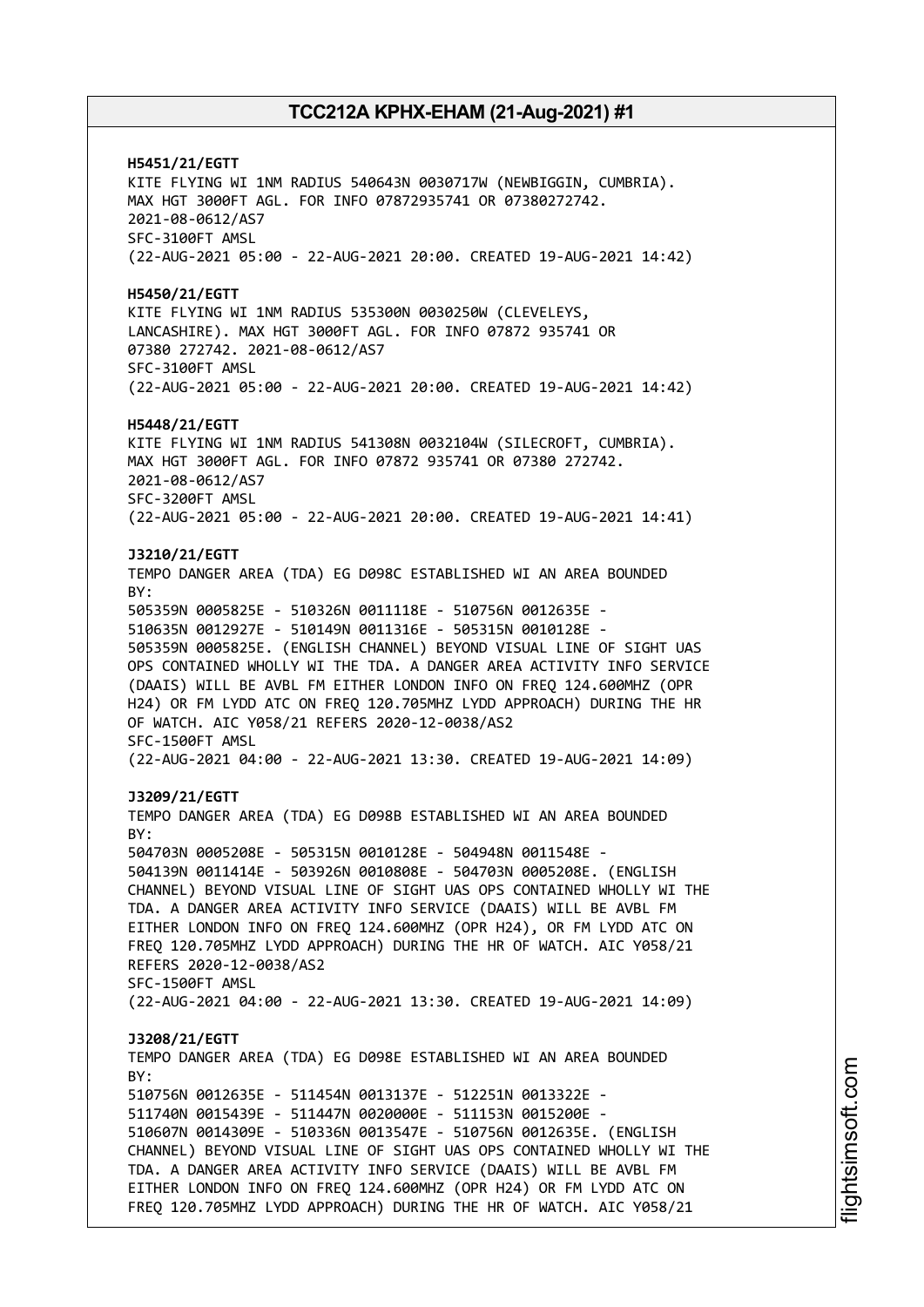REFERS 2020-12-0038/AS2 SFC-1500FT AMSL (22-AUG-2021 04:00 - 22-AUG-2021 13:30. CREATED 19-AUG-2021 14:08) **J3207/21/EGTT** TEMPO DANGER AREA (TDA) EG D098H ESTABLISHED WI AN AREA BOUNDED BY: STRAIGHT LINES JOINING 510831N 0012227E - 510756N 0012635E - 510629N 0012136E THENCE THE ANTICLOCKWISE ARC OF A CIRCLE OF RADIUS OF 2.25 NAUTICAL MILES CENTRED ON 510800N 0011900E BETWEEN 510629N 0012136E AND 510831N 0012227E (PORT OF DOVER). (ENGLISH CHANNEL) BEYOND VISUAL LINE OF SIGHT UAS OPS CONTAINED WHOLLY WI THE TDA. A DANGER AREA ACTIVITY INFO SERVICE (DAAIS) WILL BE AVBL FM EITHER LONDON INFO ON FREQ 124.600MHZ (OPR H24) OR FM LYDD ATC ON FREQ 120.705MHZ LYDD APPROACH) DURING THE HR OF WATCH. AIC Y058/21 REFERS 2020-12-0038/AS2 SFC-800FT AMSL (22-AUG-2021 04:00 - 22-AUG-2021 13:30. CREATED 19-AUG-2021 14:08) **J3206/21/EGTT** TEMPO DANGER AREA (TDA) EG D098F ESTABLISHED WI AN AREA BOUNDED BY: 510352N 0010451E - 510550N 0011325E - 510425N 0011438E - 510326N 0011118E - 510008N 0010648E - 510352N 0010451E. (ENGLISH CHANNEL) BEYOND VISUAL LINE OF SIGHT UAS OPS CONTAINED WHOLLY WI THE TDA. A DANGER AREA ACTIVITY INFO SERVICE (DAAIS) WILL BE AVBL FM EITHER LONDON INFO ON FREQ 124.600MHZ (OPR H24) OR FM LYDD ATC ON FREQ 120.705MHZ LYDD APPROACH) DURING THE HR OF WATCH. AIC Y058/21 REFERS 2020-12-0038/AS2 SFC-1500FT AMSL (22-AUG-2021 04:00 - 22-AUG-2021 13:30. CREATED 19-AUG-2021 14:07) **J3205/21/EGTT** TEMPO DANGER AREA (TDA) EG D098G ESTABLISHED WI AN AREA BOUNDED BY: BY 504118N 0002647E - 504815N 0004937E - 503926N 0010808E - 503300N 0005110E - 504118N 0002647E. (ENGLISH CHANNEL) BEYOND VISUAL LINE OF SIGHT UAS OPS CONTAINED WHOLLY WI THE TDA. A DANGER AREA ACTIVITY INFO SERVICE (DAAIS) WILL BE AVBL FM EITHER LONDON INFO ON FREQ 124.600MHZ (OPR H24) OR FM LYDD ATC ON FREQ 120.705MHZ LYDD APPROACH) DURING THE HR OF WATCH. AIC Y058/21 REFERS 2020-12-0038/AS2 SFC-1500FT AMSL (22-AUG-2021 04:00 - 22-AUG-2021 13:30. CREATED 19-AUG-2021 14:07) **J3204/21/EGTT** TEMPO DANGER AREA (TDA) EG D098A ESTABLISHED WI AN AREA BOUNDED  $RY$ 504815N 0004937E - 505359N 0005825E - 505315N 0010128E - 504703N 0005208E - 504815N 0004937E. (ENGLISH CHANNEL) BEYOND VISUAL LINE OF SIGHT UAS OPS CONTAINED WHOLLY WI THE TDA. A DANGER AREA ACTIVITY INFO SERVICE (DAAIS) WILL BE AVBL FM EITHER LONDON INFO ON FREQ 124.600MHZ (OPR H24) OR FM LYDD ATC ON FREQ 120.705MHZ LYDD APPROACH) DURING THE HR OF WATCH. AIC Y058/21 REFERS 2020-12-0038/AS2 SFC-1500FT AMSL (22-AUG-2021 04:00 - 22-AUG-2021 13:30. CREATED 19-AUG-2021 14:07) **J3201/21/EGTT**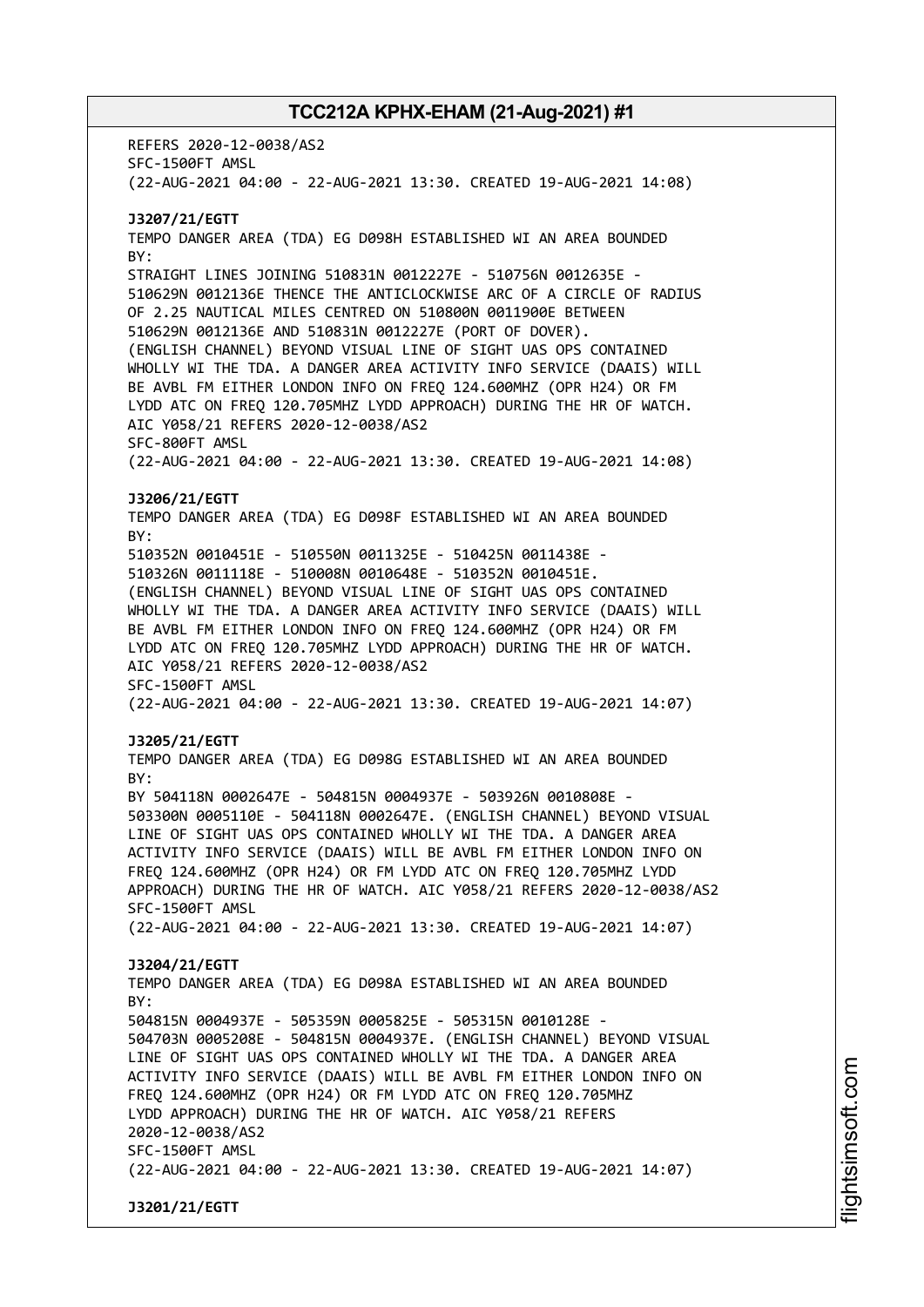TEMPO DANGER AREA (TDA) EG D098D ESTABLISHED WI AN AREA BOUNDED BY: 505315N 0010128E - 510149N 0011316E - 510635N 0012927E - 510336N 0013547E - 510227N 0013230E - 505659N 0012114E - 505345N 0011650E - 504948N 0011548E - 505315N 0010128E. (ENGLISH CHANNEL) BEYOND VISUAL LINE OF SIGHT UAS OPS CONTAINED WHOLLY WI THE TDA. A DANGER AREA ACTIVITY INFO SERVICE (DAAIS) WILL BE AVBL FM EITHER LONDON INFO ON FREQ 124.600MHZ (OPR H24) OR FM LYDD ATC ON FREQ 120.705MHZ LYDD APPROACH) DURING THE HR OF WATCH. AIC Y058/21 REFERS 2020-12-0038/AS2 SFC-1500FT AMSL (22-AUG-2021 04:00 - 22-AUG-2021 13:30. CREATED 19-AUG-2021 14:05) **H5443/21/EGTT** FLYPAST WI 2NM RADIUS 520033N 0013232W (WHICHFORD, WARWICKSHIRE). 2021-08-0603/AS1 SFC-2500FT AMSL (30-AUG-2021 12:20 - 30-AUG-2021 13:20. CREATED 19-AUG-2021 12:34) **H5441/21/EGTT** FLYPAST WI 2NM RADIUS 513855N 0004242W (HAZELMERE, HIGH WYCOMBE,BUCKINGHAMSHIRE). 2021-08-0601/AS1 SFC-2400FT AMSL (30-AUG-2021 14:55 - 30-AUG-2021 15:55. CREATED 19-AUG-2021 12:33) **H5439/21/EGTT** HOT AIR BALLOON FESTIVAL AT 524015N 0022652W (TELFORD, SHROPSHIRE). UP TO 35 HOT AIR BALLOONS MAY PARTICIPATE DURING EACH PERIOD AND MAY BE FOUND UP TO 15NM DOWNWIND OF THE LAUNCH SITE. PILOTS ARE REQUESTED TO EXER CTN IN THE VCY. CONTROLLED AIRSPACE WILL BE AVOIDED. MAX HEIGHT OF BALLOONS 5000FT AGL. FOR INFO 07710701229 / 122.480MHZ. 2021-08-0559/AS5 SFC-6500FT AMSL 0500-0800 1600-1930 (27-AUG-2021 05:00 - 30-AUG-2021 19:30. CREATED 19-AUG-2021 09:12) **H5438/21/EGTT** KITE FLYING WI 1NM RADIUS 511619N 0012308E (SANDWICH BAY, KENT). MAX HGT 3000FT AGL. FOR INFO 07958711333 OR 07985278262. 2021-08-0597/AS7 SFC-3100FT AMSL SR-SS (22-AUG-2021 04:52 - 22-AUG-2021 19:02. CREATED 19-AUG-2021 08:57) **H5437/21/EGTT** KITE FLYING WI 1NM RADIUS 512310N 0005625E (LEYSDOWN, KENT). MAX HGT 3000FT AGL. FOR INFO 07958711333 OR 07985278262. 2021-08-0597/AS7 SFC-3100FT AMSL SR-SS (22-AUG-2021 04:53 - 22-AUG-2021 19:04. CREATED 19-AUG-2021 08:56) **H5436/21/EGTT** KITE FLYING WI 1NM RADIUS 520939N 0013617E (ALDEBURGH, SUFFOLK). MAX HGT 3000FT AGL. FOR INFO 07958711333 OR 07985278262. 2021-08-0597/AS7 SFC-3100FT AMSL SR-SS (22-AUG-2021 04:49 - 22-AUG-2021 19:03. CREATED 19-AUG-2021 08:55)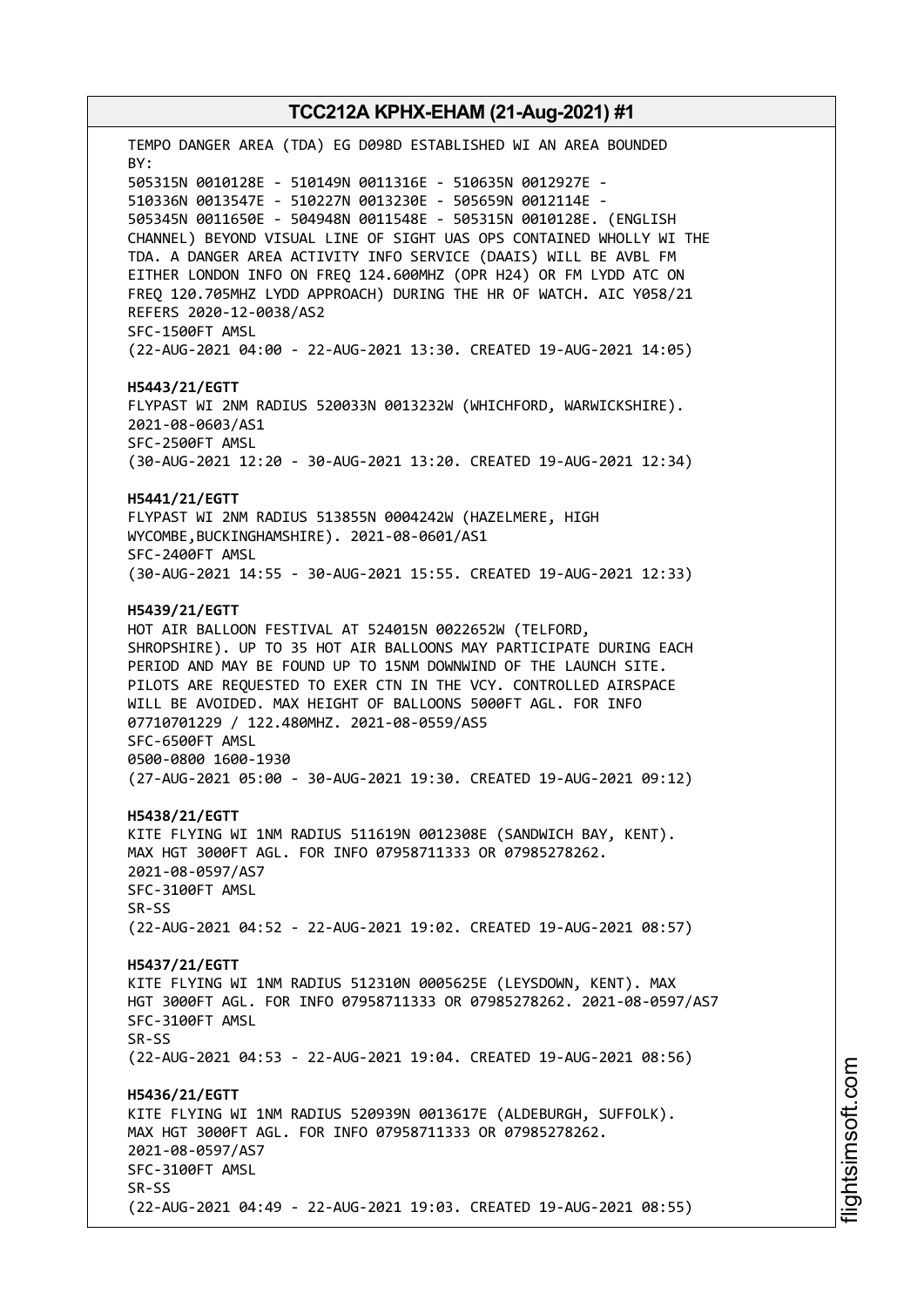## **D1175/21/EGTT** DANGER AREA ACTIVITY INFO SERV AVAIL ON 124.750MHZ (LONDON INFO) DUE SALISBURY OPS CLOSED. DANGER AREA EG D126 (BULFORD) DANGER AREA EG D128 (EVERLEIGH) SFC-1400FT AMSL (30-AUG-2021 07:00 - 31-AUG-2021 07:00. CREATED 19-AUG-2021 08:21) **D1174/21/EGTT** DANGER AREA ACTIVITY INFO SERV AVAIL ON 124.750MHZ (LONDON INFO) DUE SALISBURY OPS CLOSED. DANGER AREA EG D123 (IMBER) AND DANGER AREA EG D125 (LARKHILL) UPPER LIMITS TEMPORARILY REDUCED TO 3000FT AMSL. SFC-50000FT AMSL (30-AUG-2021 07:00 - 31-AUG-2021 07:00. CREATED 19-AUG-2021 08:20) **J3194/21/EGTT** TEMPO DANGER AREA (TDA) ESTABLISHED (EG D095) WI AREA BOUNDED BY STRAIGHT LINES JOINING 504115N 0011437E - 504018N 0011441E - 503949N 0011445E - 503921N 0011452E - 503810N 0011459E - 503706N 0011509E - 503618N 0011449E - 503529N 0011435E - 503439N 0011425E - 502919N 0010000E - 503540N 0010000E - 504115N 0011437E (ENGLISH CHANNEL). BEYOND VISUAL LINE OF SIGHT UAS OPERATIONS CONTAINED WHOLLY WITHIN THE TDA. A DANGER AREA ACTIVITY INFORMATION SERVICE (DAAIS) WILL BE AVAILABLE FROM LONDON INFORMATION 124.600 MHZ AND LILLE INFORMATION 120.275 MHZ. UK AIC Y050/2021 WITH ASSOCIATED CHANGES BY B SERIES NOTAM REFERS. FRENCH AIP SUP 080/21 REFERS. SEE FUTHER FRENCH ISSUED NOTAM FOR ASSOCIATED FRENCH AIRSPACE RESTRICTIONS AND TEMPO DANGER AREA. 2021-04-0275/AS2 SFC-1500FT AMSL (25-AUG-2021 06:00 - 25-AUG-2021 16:00. CREATED 19-AUG-2021 08:17) **J3192/21/EGTT** TEMPO DANGER AREA (TDA) ESTABLISHED (EG D095) WI AREA BOUNDED BY STRAIGHT LINES JOINING 504115N 0011437E - 504018N 0011441E - 503949N 0011445E - 503921N 0011452E - 503810N 0011459E - 503706N 0011509E - 503618N 0011449E - 503529N 0011435E - 503439N 0011425E - 502919N 0010000E - 503540N 0010000E - 504115N 0011437E (ENGLISH CHANNEL). BEYOND VISUAL LINE OF SIGHT UAS OPERATIONS CONTAINED WHOLLY WITHIN THE TDA. A DANGER AREA ACTIVITY INFORMATION SERVICE (DAAIS) WILL BE AVAILABLE FROM LONDON INFORMATION 124.600 MHZ AND LILLE INFORMATION 120.275 MHZ. UK AIC Y050/2021 WITH ASSOCIATED CHANGES BY B SERIES NOTAM REFERS. FRENCH AIP SUP 080/21 REFERS. SEE FUTHER FRENCH ISSUED NOTAM FOR ASSOCIATED FRENCH AIRSPACE RESTRICTIONS AND TEMPO DANGER AREA. 2021-04-0275/AS2 SFC-1500FT AMSL (24-AUG-2021 06:00 - 24-AUG-2021 16:00. CREATED 19-AUG-2021 08:16) **J3193/21/EGTT** TEMPO DANGER AREA (TDA) ESTABLISHED (EG D095) WI AREA BOUNDED BY STRAIGHT LINES JOINING 504115N 0011437E - 504018N 0011441E - 503949N 0011445E - 503921N 0011452E - 503810N 0011459E - 503706N 0011509E - 503618N 0011449E - 503529N 0011435E - 503439N 0011425E - 502919N 0010000E - 503540N 0010000E - 504115N 0011437E (ENGLISH CHANNEL). BEYOND VISUAL LINE OF SIGHT UAS OPERATIONS CONTAINED WHOLLY WITHIN THE TDA. A DANGER AREA ACTIVITY INFORMATION SERVICE (DAAIS) WILL BE AVAILABLE FROM LONDON

i⊒<br>⊫ htsim soft.c om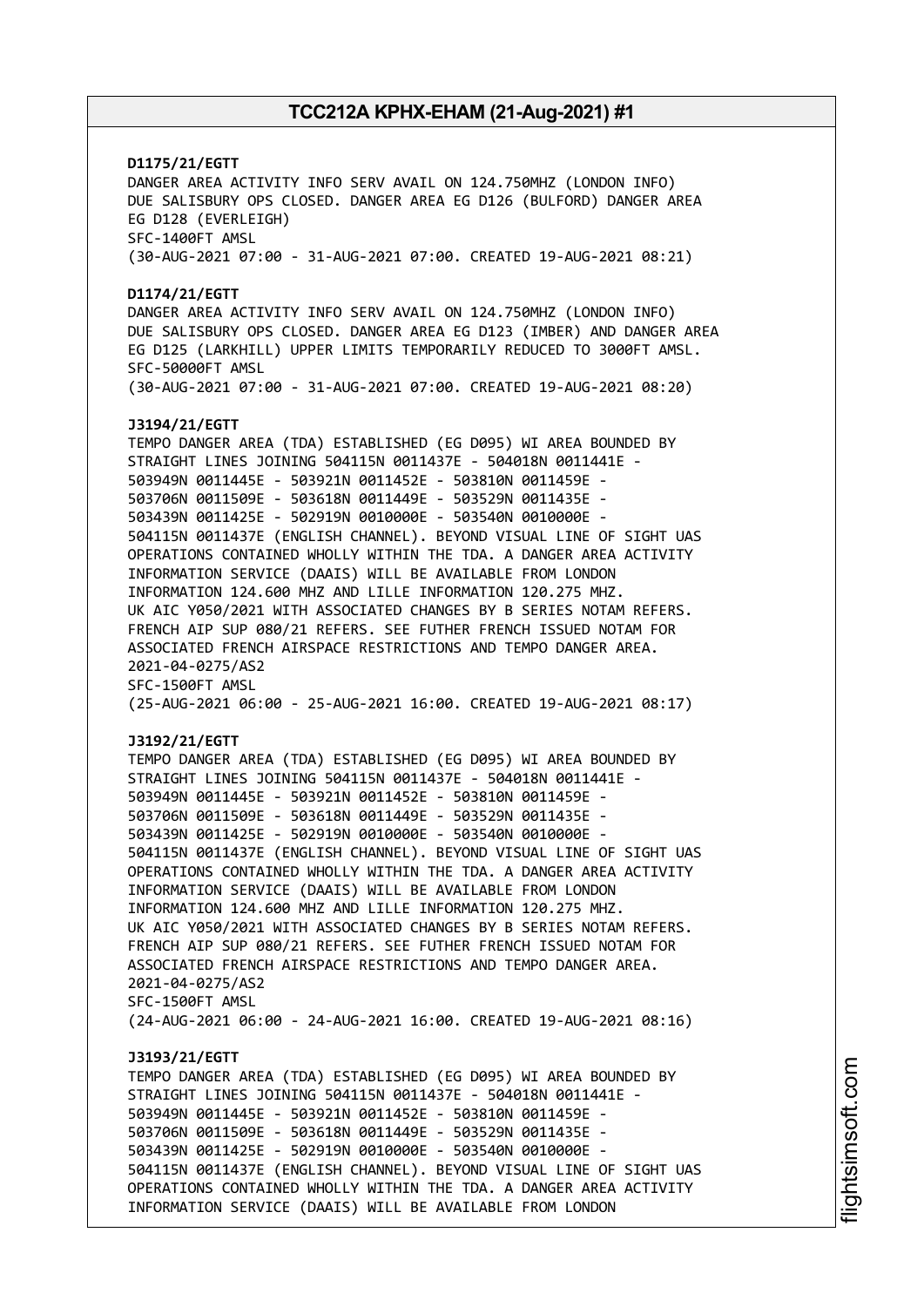INFORMATION 124.600 MHZ AND LILLE INFORMATION 120.275 MHZ. UK AIC Y050/2021 WITH ASSOCIATED CHANGES BY B SERIES NOTAM REFERS. FRENCH AIP SUP 080/21 REFERS. SEE FUTHER FRENCH ISSUED NOTAM FOR ASSOCIATED FRENCH AIRSPACE RESTRICTIONS AND TEMPO DANGER AREA. 2021-04-0275/AS2 SFC-1500FT AMSL (23-AUG-2021 06:00 - 23-AUG-2021 16:00. CREATED 19-AUG-2021 08:16) **H5430/21/EGTT** PJE. PARACHUTING WI 1NM RADIUS PSN 515245N 0010318W (MARSH GIBBON, BUCKINGHAMSHIRE). FOR INFO 129.905MHZ OR 07379 427394. 2021-08-0302/AS3. SFC-5400FT AMSL 0700-1900 (20-AUG-2021 07:00 - 22-AUG-2021 19:00. CREATED 19-AUG-2021 07:56) **H5422/21/EGTT** AIR EXER. MULTIPLE FAST JET ACFT WILL CONDUCT HIGH ENERGY MANOEUVRES IN SUPPORT OF GROUND OPS WI 5NM RADIUS: 525116N 0001016E (HOLBEACH, LINCOLNSHIRE). ACFT MAY OPERATE AT SPEEDS OF UP TO 450 KNOTS IAS AND MAY BE UNABLE TO COMPLY WITH RAC. FOR FURTHER INFO AIC Y042/2020 REFERS. OPS CTC 279.975MHZ / 341.125MHZ. 2021-08-0593/AS3. SFC-20000FT AMSL (25-AUG-2021 09:00 - 25-AUG-2021 10:30. CREATED 18-AUG-2021 16:02) **H5421/21/EGTT** FLYPAST WI 2NM RADIUS 524547N 0005316W (MELTON MOWBARY, LEICESTERSHIRE). 2021-08-0574/AS1 SFC-2500FT AMSL (29-AUG-2021 13:15 - 29-AUG-2021 14:15. CREATED 18-AUG-2021 16:00) **H5412/21/EGTT** FLYPAST WI 2NM RADIUS 524250N 0005518E (BEETLEY, NORFOLK). 2021-08-0584/AS1 SFC-2100FT AMSL (30-AUG-2021 13:00 - 30-AUG-2021 14:00. CREATED 18-AUG-2021 15:33) **H5411/21/EGTT** FLYPAST WI 2NM RADIUS 513243N 0005352W (HENLEY-ON-THAMES, OXFORDSHIRE). 2021-08-0580/AS1 SFC-2400FT AMSL 29 1240-1345, 30 1450-1550 (29-AUG-2021 12:40 - 30-AUG-2021 15:50. CREATED 18-AUG-2021 15:19) **H5409/21/EGTT** PJE. PARACHUTE DISPLAY WI 3NM RADIUS: 535645N 0010555W (YORK RACECOURSE, YORK, NORTH YORKSHIRE). FOR INFO 07825 140120. 2021-08-0572/AS3 SFC-7000FT AMSL (28-AUG-2021 12:45 - 28-AUG-2021 13:15. CREATED 18-AUG-2021 15:14) **B2036/21/EGTT** WEF 01 OCT UNTIL 31 DEC THE UK C SERIES NOTAM WILL CHANGE TO P SERIES. ALL EXISTING C SERIES NOTAM WILL BE REISSUED AS A P SERIES ON 01 OCT. ALL NEW NOTAM REQUESTS AFTER 01 OCT WILL BE ISSUED AS A P SERIES. RECIPIENTS OF C SERIES NOTAM WILL AUTOMATICALLY BE MOVED TO

THE P SERIES DISTRIBUTION LIST. AIC Y087/21 EFFECTIVE 23 SEP 21

REFERS.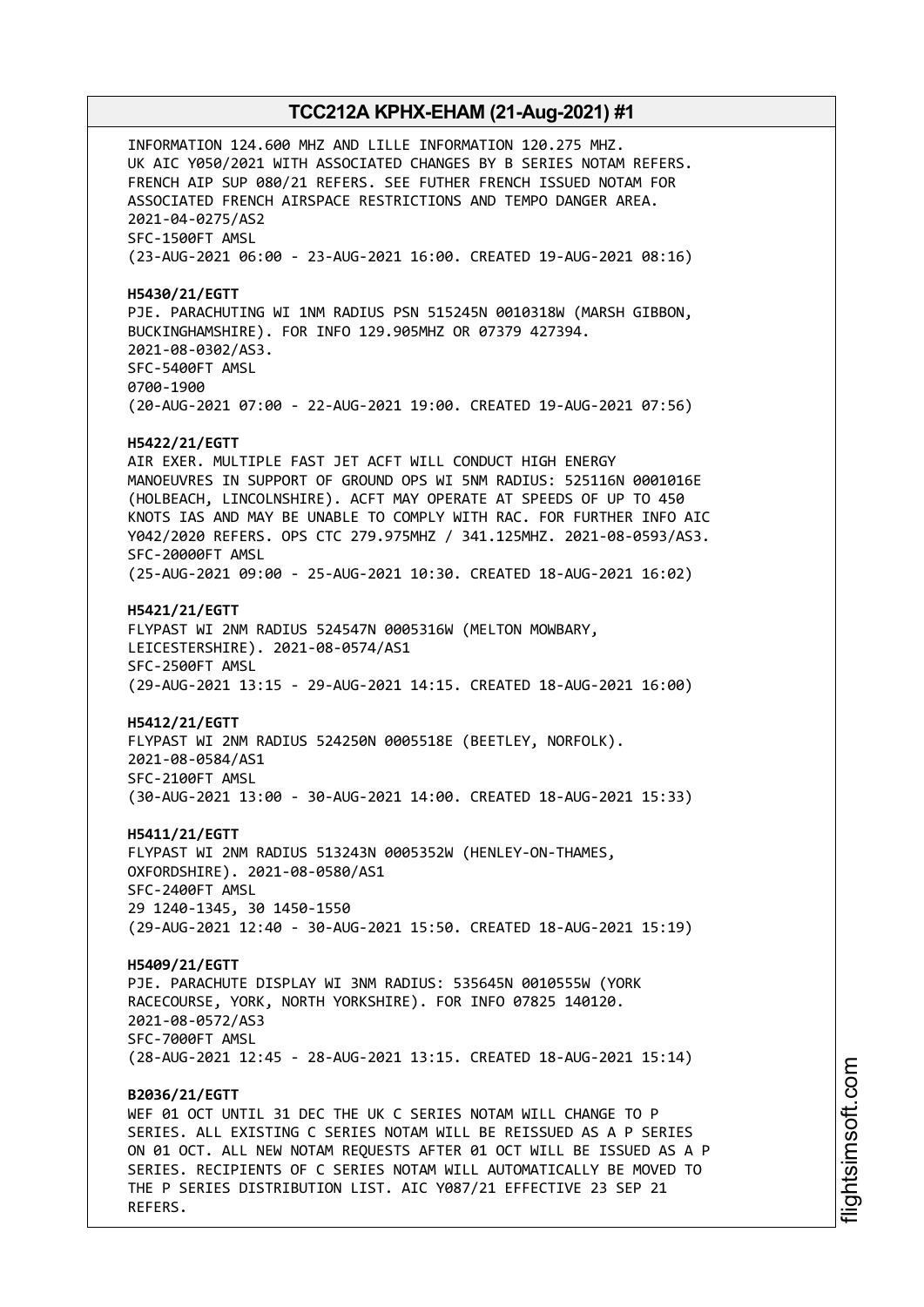UK NOTAM SERIES DETAILS ARE CONTAINED IN UK AIP GEN 3.1 TABLE 3.6.3.4 (01-OCT-2021 00:00 - 31-DEC-2021 23:59. CREATED 18-AUG-2021 14:43) **H5408/21/EGTT** FLYPAST WI 2NM RADIUS 533628N 0002609W (ELSHAM WOLDS DISUSED AD, NORTH LINCOLNSHIRE). 2021-08-0577/AS1 SFC-2300FT AMSL (29-AUG-2021 13:15 - 29-AUG-2021 14:15. CREATED 18-AUG-2021 14:06) **H5406/21/EGTT** FLYPAST WI 2NM RADIUS 524935N 0003100E (SANDRINGHAM, DERSINGHAM, NORFOLK). 2021-08-0575/AS1 SFC-2100FT AMSL (29-AUG-2021 18:30 - 29-AUG-2021 19:30. CREATED 18-AUG-2021 13:59) **B2033/21/EGTT** GEN 3.1 PARAGRAPH 3.6.3.4 TABLE - UK NOTAM SERIES K AND SERIES N. REPLACE 300FT AGL WITH 100M (328FT) AGL. (18-AUG-2021 13:25 - PERM. CREATED 18-AUG-2021 13:26) **H5404/21/EGTT** AIR DISPLAY/AEROBATICS. WI 1.5NM RADIUS 511824N 0003519E (KENT COUNTY SHOWGROUND, DETLING, KENT). FOR INFO 07595 511981. 2021-08-0571/AS1 SFC-2000FT AMSL 1200-1600 (28-AUG-2021 12:00 - 30-AUG-2021 16:00. CREATED 18-AUG-2021 11:43) **H5401/21/EGTT** FLYPAST WI 2NM RADIUS 530552N 0004609W (NEWARK SHOWGROUND, WINTHORPE, NOTTINGHAMSHIRE). 2021-08-0551/AS1 SFC-2100FT AMSL (28-AUG-2021 13:00 - 28-AUG-2021 14:05. CREATED 18-AUG-2021 10:01) **H5400/21/EGTT** MET BALLOON RELEASE/S WI 0.5NM RADIUS 524435N 0030121W (LLANDRINIO, POWYS). THIS ACTIVITY MAY NOT BE WHOLLY CONTAINED WITHIN THE LATERAL DIMENSIONS AS NOTIFIED. ASSOCIATED EQUIPMENT WILL SUBSEQUENTLY DESCEND BY PARACHUTE. FOR INFO 07949 498303. 2021-08-0147/AS5. SFC-UNL (22-AUG-2021 07:00 - 22-AUG-2021 14:00. CREATED 18-AUG-2021 10:01) **H5399/21/EGTT** AIR DISPLAY/AEROBATICS WI 2NM RADIUS 540608N 0012726W (NEWBY HALL, SKELTON-ON-URE, NORTH YORKSHIRE). FOR INFO 079700 017256. 2021-08-0173/AS1 SFC-3000FT AMSL (28-AUG-2021 18:45 - 28-AUG-2021 19:55. CREATED 18-AUG-2021 09:57) **H5398/21/EGTT** FLYPAST WI 2NM RADIUS 513243N 0005352W (HENLEY-ON-THAMES, OXFORDSHIRE). 2021-08-0552/AS1 SFC-2400FT AMSL (28-AUG-2021 12:00 - 28-AUG-2021 13:00. CREATED 18-AUG-2021 09:55) **H5397/21/EGTT**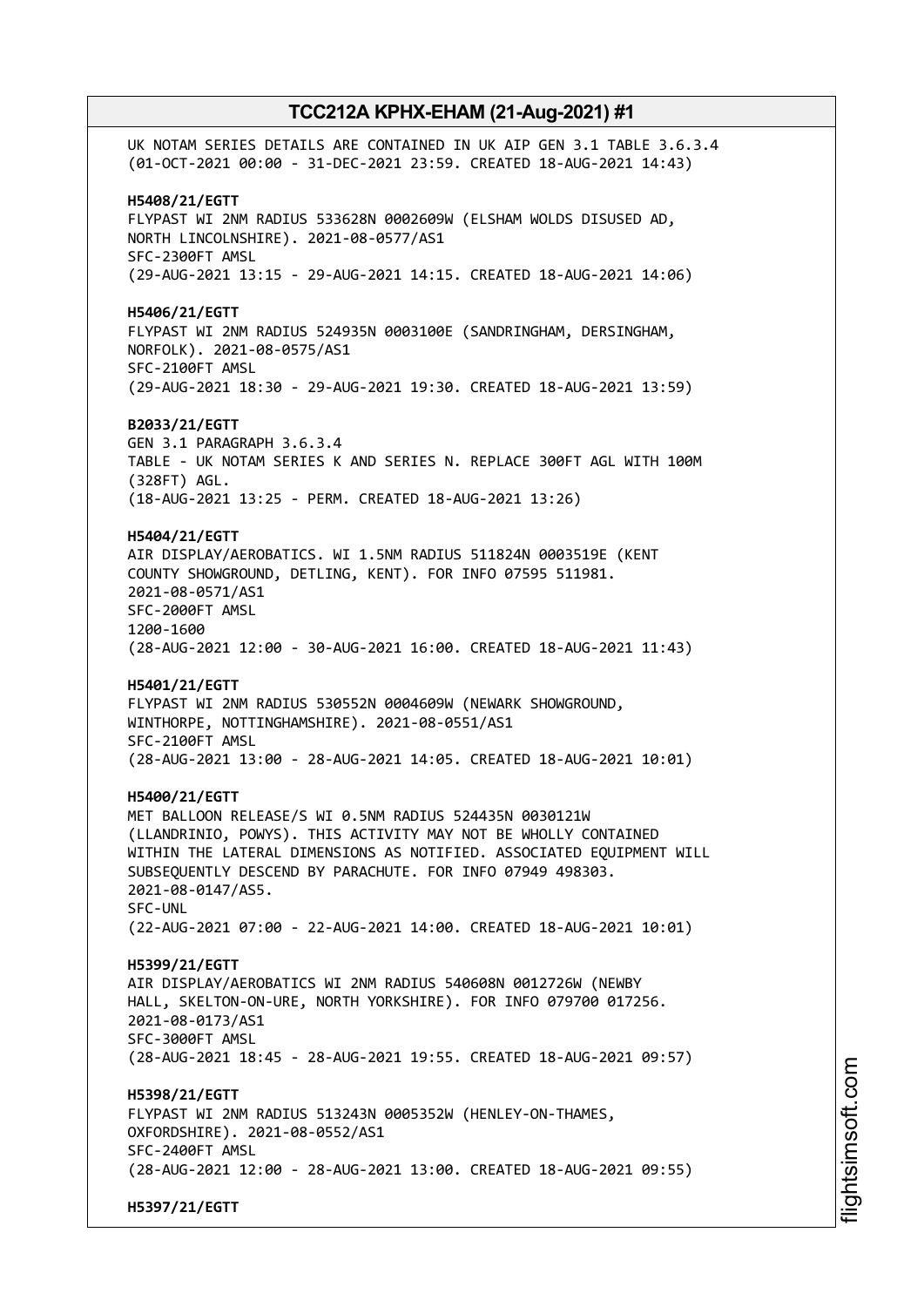AIR DISPLAY/AEROBATICS. WI 2NM RADIUS 505353N 0023048W (LONGBURTON, DORSET). FOR INFO 07985 033596 /130.255MHZ. 2021-08-0532/AS1 SFC-2400FT AMSL (22-AUG-2021 11:45 - 22-AUG-2021 12:45. CREATED 18-AUG-2021 09:55) **H5396/21/EGTT** FLYPAST WI 2NM RADIUS 502118N 0033439W (DARTMOUTH, DEVON). 2021-08-0549/AS1 SFC-2500FT AMSL (27-AUG-2021 16:45 - 27-AUG-2021 17:45. CREATED 18-AUG-2021 09:55) **H5395/21/EGTT** FLYPAST WI 2NM RADIUS 524547N 0005316W (MELTON MOWBRAY, LEICESTERSHIRE). 2021-08-0553/AS1 SFC-2400FT AMSL (28-AUG-2021 12:50 - 28-AUG-2021 13:50. CREATED 18-AUG-2021 09:53) **N0159/21/EGTT** CRANE. CONSTRUCTION SITE CRANE OPERATING AT PSN 534916N 0030303W (BLACKPOOL, LANCASHIRE). UP TO 345FT AGL/415FT AMSL. FOR INFO CONTACT 07985 699920. ON EXPIRY OF THIS NOTAM DETAILS WILL BE INCLUDED IN THE UK AIP ENR 5.4 2021-08-0560/AS4 (26-AUG-2021 01:00 - 24-NOV-2021 23:59. CREATED 18-AUG-2021 09:31) **B2031/21/EGTT** SWANWICK MIL IS CURRENTLY OPERATING WITH REDUCED STAFFING, THEREFORE ATS AVAILABILITY MAY BE LIMITED FOR THE EAST AREA OF RESPONSIBILITY. (18-AUG-2021 09:00 - 22-AUG-2021 23:59. CREATED 18-AUG-2021 08:41) **B2030/21/EGTT** SWANWICK MIL IS CURRENTLY OPERATING WITH REDUCED STAFFING, THEREFORE ATS AVAILABILITY MAY BE LIMITED FOR THE NORTH AREA OF RESPONSIBILITY. (18-AUG-2021 09:00 - 22-AUG-2021 23:59. CREATED 18-AUG-2021 08:31) **H5378/21/EGTT** STATIONARY TRANSPONDER TESTING. TEST TRANSPONDER LOCATED WI 0.5NM 572027N 0072125W (SOUTH UIST, OUTER HEBRIDES). VIRTUAL STATIONARY - AIRCRAFT INDICATIONS MAY OCCUR ABOVE THE SITE OUT TO 200NM. MODE 3A: 7777 / MODE C: 62000. FOR INFO 07971 910852. 2021-08-0548/AS3. SFC-UNL (27-AUG-2021 23:00 - 30-AUG-2021 23:00. CREATED 17-AUG-2021 15:11) **H5374/21/EGTT** PJE. PARACHUTE DISPLAY WI 2NM RADIUS 503848N 0032735W (POWDERHAM CASTLE, EXETER). DROP HGT SUBJ ATC CLR. ACCESS TO CONTROLLED AIRSPACE SUBJ ATC CLR. FOR INFO 07885 665057. 2021-08-0547/AS3. SFC-10000FT AMSL (27-AUG-2021 15:00 - 27-AUG-2021 15:45. CREATED 17-AUG-2021 13:32) **D1165/21/EGTT** DANGER AREA EG D128 EVERLEIGH ACTIVATED SFC-9000FT AMSL (13-SEP-2021 14:00 - 13-SEP-2021 16:00. CREATED 17-AUG-2021 13:23)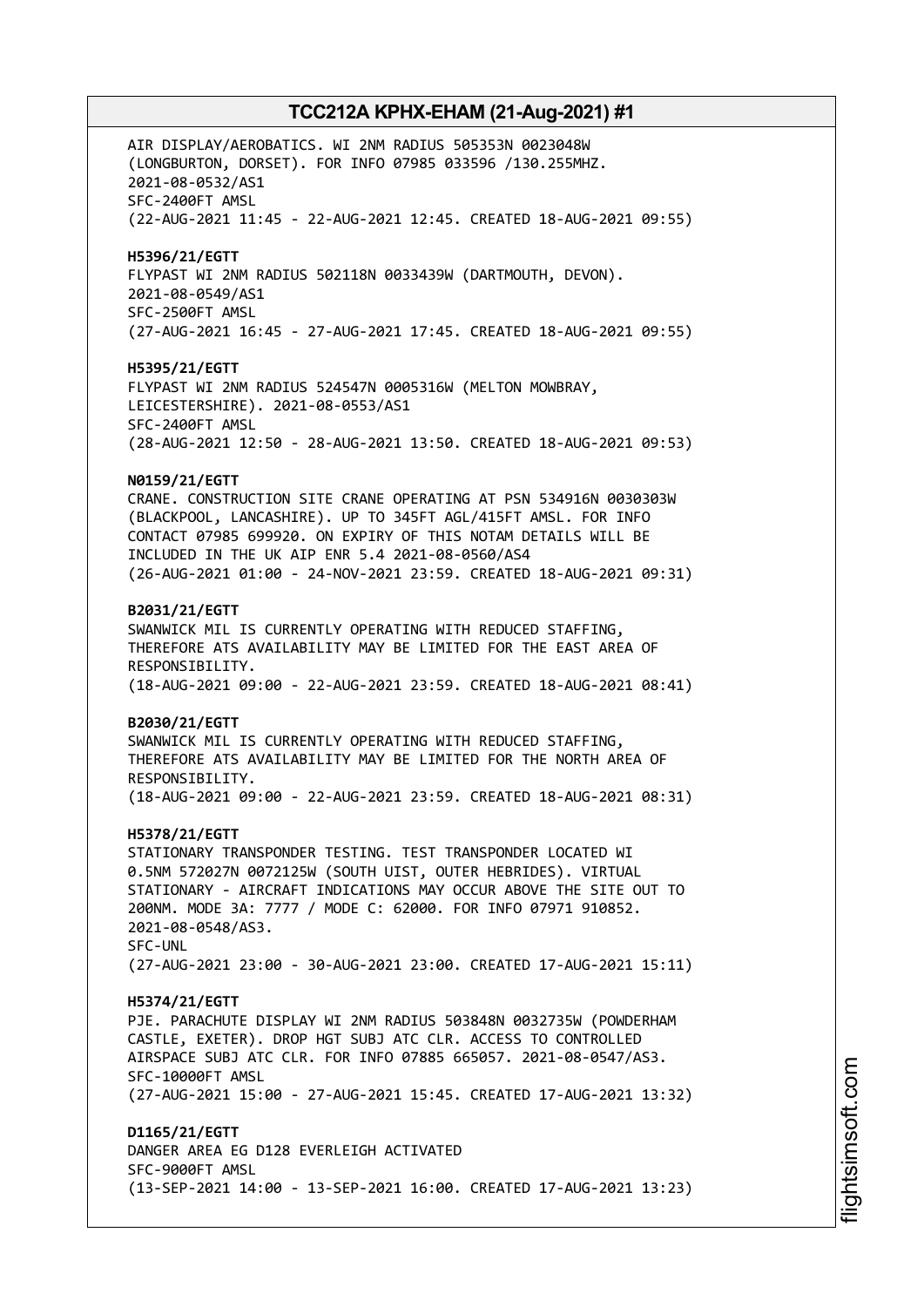**D1164/21/EGTT** DANGER AREA EG D128 EVERLEIGH ACTIVATED. SFC-9000FT AMSL (11-SEP-2021 09:00 - 11-SEP-2021 11:00. CREATED 17-AUG-2021 13:21) **J3165/21/EGTT** AIC Y 010/201 CHANGE OF DAAIS PROVIDER. REMOVE CAERNARFON RADIO ON 122.255 MHZ AS DANGER AREA ACTIVITY INFORMATION SERVICE (DAAIS) PROVIDER. PARAGRAPH 6 REPLACED WITH OUTSIDE RAF VALLEY ATC OPERATING HOURS, THE OPERATING AUTHORITY FOR THE TDA AREAS EG D398A-I WILL BE CAERNARFON AIRPORT. A DANGER AREA ACTIVITY INFORMATION SERVICE (DAAIS) WILL BE AVAILABLE FROM LONDON INFORMATION ON 124.755 MHZ. FURTHER INFO FROM CAERNARFON AIRPORT ON TELEPHONE NUMBER 01286-830800. 2021-04-0060/AS2 SFC-UNL (17-AUG-2021 11:00 - 08-OCT-2021 22:59. CREATED 17-AUG-2021 11:34) **J3163/21/EGTT** RESTRICTED AREA (TEMPORARY) APPLICABLE ONLY TO UNMANNED ACFT SYSTEMS FOR THE MUSIC FESTIVAL AT (READING, BERKSHIRE). WI AN AREA BOUND BY 512858N 0010127W - 512801N 0005827W - 512716N 0005905W - 512813N 0010203W - 512858N 0010127W. AREA ESTABLISHED UNDER ARTICLE 239 OF THE AIR NAVIGATION ORDER 2016. A BRIEFING SHEET REFERS. EXCEPT THOSE OPR WITH THE PERMISSION OF THE FESTIVAL AIRSPACE CO-ORDINATOR WHO MAY BE CONTACTED VIA EVENT CONTROL ON TELEPHONE NUMBER 03302-210662. 2021-08-0027/AS6 SFC-1280FT AMSL (25-AUG-2021 13:00 - 30-AUG-2021 16:00. CREATED 17-AUG-2021 10:44) **J3164/21/EGTT** RESTRICTED AREA (TEMPORARY) APPLICABLE ONLY TO UNMANNED ACFT SYSTEMS FOR THE MUSIC FESTIVAL AT (CLAPHAM COMMON, GREATER LONDON). WI 0.3NM RADIUS 512729N 0000854W. AREA ESTABLISHED UNDER ARTICLE 239 OF THE AIR NAVIGATION ORDER 2016. AIC MAUVE 077/2021 REFERS. EXCEPT THOSE OPR WITH THE PERMISSION OF THE FESTIVAL AIRSPACE CO-ORDINATOR WHO MAY BE CONTACTED VIA EVENT CONTROL ON TELEPHONE NUMBER 03302-210662. 2021-08-0028/AS6 SFC-1000FT AMSL (27-AUG-2021 10:00 - 30-AUG-2021 22:00. CREATED 17-AUG-2021 10:44) **J3162/21/EGTT** RESTRICTED AREA (TEMPORARY) APPLICABLE ONLY TO UNMANNED ACFT SYSTEMS FOR THE MUSIC FESTIVAL AT (BRAMHAM ESTATE, LEEDS, WEST YORKSHIRE). WI 1.2NM RADIUS 535146N 0012242W. AREA ESTABLISHED UNDER ARTICLE 239 OF THE AIR NAVIGATION ORDER 2016. AN AIS BRIEFING SHEET REFERS. EXCEPT THOSE OPR WITH THE PERMISSION OF YTHE FESTIVAL AIRSPACE CO-ORDINATOR WHO MAY BE CONTACTED VIA EVENT CONTROL ON TELEPHONE NUMBER 03302-210662. 2021-08-0026/AS6 SFC-1370FT AMSL (25-AUG-2021 09:00 - 30-AUG-2021 16:00. CREATED 17-AUG-2021 10:42) **H5360/21/EGTT** AIR EXER. MULTIPLE FAST JET ACFT WILL CONDUCT HIGH ENERGY MANOEUVRES IN SUPPORT OF GROUND OPS WI 5NM RADIUS: 525144N 0005429E (LITTLE SNORING, NORFOLK). ACFT MAY OPERATE AT SPEEDS OF UP TO 450 KNOTS IAS AND MAY BE UNABLE TO COMPLY WITH RAC. FOR FURTHER INFO AIC

Y042/2020 REFERS. OPS CTC 07951 079379. 2021-08-0538/AS3.

SFC-15000FT AMSL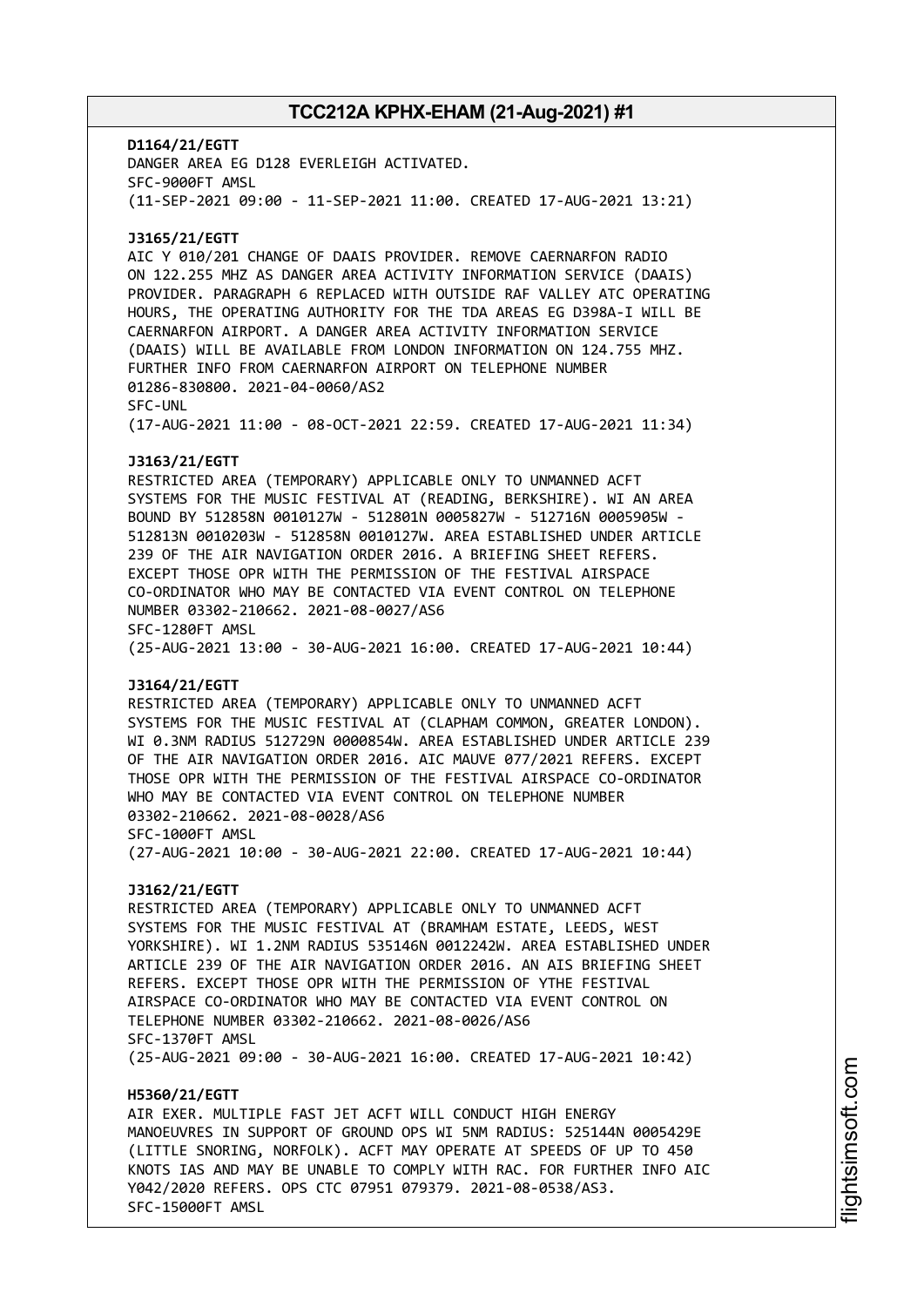(23-AUG-2021 13:00 - 23-AUG-2021 15:00. CREATED 17-AUG-2021 10:25) **H5357/21/EGTT** HOT AIR BALLOON EVENT AT 504107N 0011429W (VCY NEWPORT, ISLE OF WIGHT, HAMPSHIRE). UP TO 12 HOT AIR BALLOONS MAY PARTICIPATE DURING EACH PERIOD AND MAY BE FOUND UP TO 5NM DOWNWIND OF THE LAUNCH SITE. PILOTS ARE REQUESTED TO EXER CTN IN THE VCY. CONTROLLED AIRSPACE WILL BE AVOIDED. FOR INFO 122.480 MHZ. 2021-08-0520/AS5 SFC-3800FT AMSL 0500-0700 1700-2000 (20-AUG-2021 05:00 - 22-AUG-2021 20:00. CREATED 17-AUG-2021 10:22) **H5356/21/EGTT** HOT AIR BALLOON EVENT AT 541431N 0012138W (THIRSK, NORTH YORKSHIRE). UP TO 15 HOT AIR BALLOONS MAY PARTICIPATE DURING EACH PERIOD AND MAY BE FOUND UP TO 10NM DOWNWIND OF THE LAUNCH SITE. PILOTS ARE REQUESTED TO EXER CTN IN THE VCY. CONTROLLED AIRSPACE WILL BE AVOIDED. FOR INFO 07557 098124. 2021-08-0518/AS5 SFC-5000FT AMSL 20 1700-2030, 21 0500-0830 1700-2030, 22 0500-1100 (20-AUG-2021 17:00 - 22-AUG-2021 11:00. CREATED 17-AUG-2021 10:21) **K0363/21/EGTT** LIT CRANE POSITION 512946N 0001259W (HAMMERSMITH, LONDON) IN THE THAMES VALLEY AVOIDANCE AREA HGT 125FT AMSL (112FT AGL). 21/08/059/LFTP (22-AUG-2021 00:01 - 22-AUG-2021 23:59. CREATED 17-AUG-2021 10:06) **K0362/21/EGTT** LIT CRANE POSITION 510803N 0001115W (CRAWLEY, WEST SUSSEX) IN THE THAMES VALLEY AVOIDANCE AREA HGT 324FT AMSL (112FT AGL). 21/08/058/LFTP (22-AUG-2021 00:01 - 22-AUG-2021 23:59. CREATED 17-AUG-2021 09:55) **H5352/21/EGTT** AIR DISPLAY/AEROBATICS. WI 4NM RADIUS 510130N 0003719E (KENT AND SUSSEX RAILWAY, ROLVENDEN,KENT). FOR INFO 01580 848768. 2021-09-0085/AS1 SFC-2500FT AMSL (11-SEP-2021 13:00 - 11-SEP-2021 14:15. CREATED 17-AUG-2021 08:49) **H5349/21/EGTT** HOT AIR BALLOON EVENT AT 514509N 0021215W (STROUD, GLOUCESTERSHIRE). UP TO 13 HOT AIR BALLOONS MAY PARTICIPATE DURING EACH PERIOD AND MAY BE FOUND UP TO 20NM DOWNWIND OF THE LAUNCH SITE. PILOTS ARE REQUESTED TO EXER CTN IN THE VCY. CONTROLLED AND RESTRICTED AIRSPACE WILL BE AVOIDED. FOR INFO 07713 680430. 2021-08-0529/AS5 SFC-9000FT AMSL 0500-0900, 1700-1930 (18-AUG-2021 05:00 - 22-AUG-2021 19:30. CREATED 17-AUG-2021 08:46) **B2022/21/EGTT** LONDON AREA CONTROL FREQ 125.475 MHZ U/S DUE WIP. PILOTS ARE ADVISED OF POSSIBLE COMMUNICATION DIFFICULTIES FOR AIRCRAFT TRYING TO CONTACT FIS N WHEN OPERATING LOW LEVEL IN THAT AREA. (24-AUG-2021 11:30 - 24-AUG-2021 12:30. CREATED 17-AUG-2021 08:39)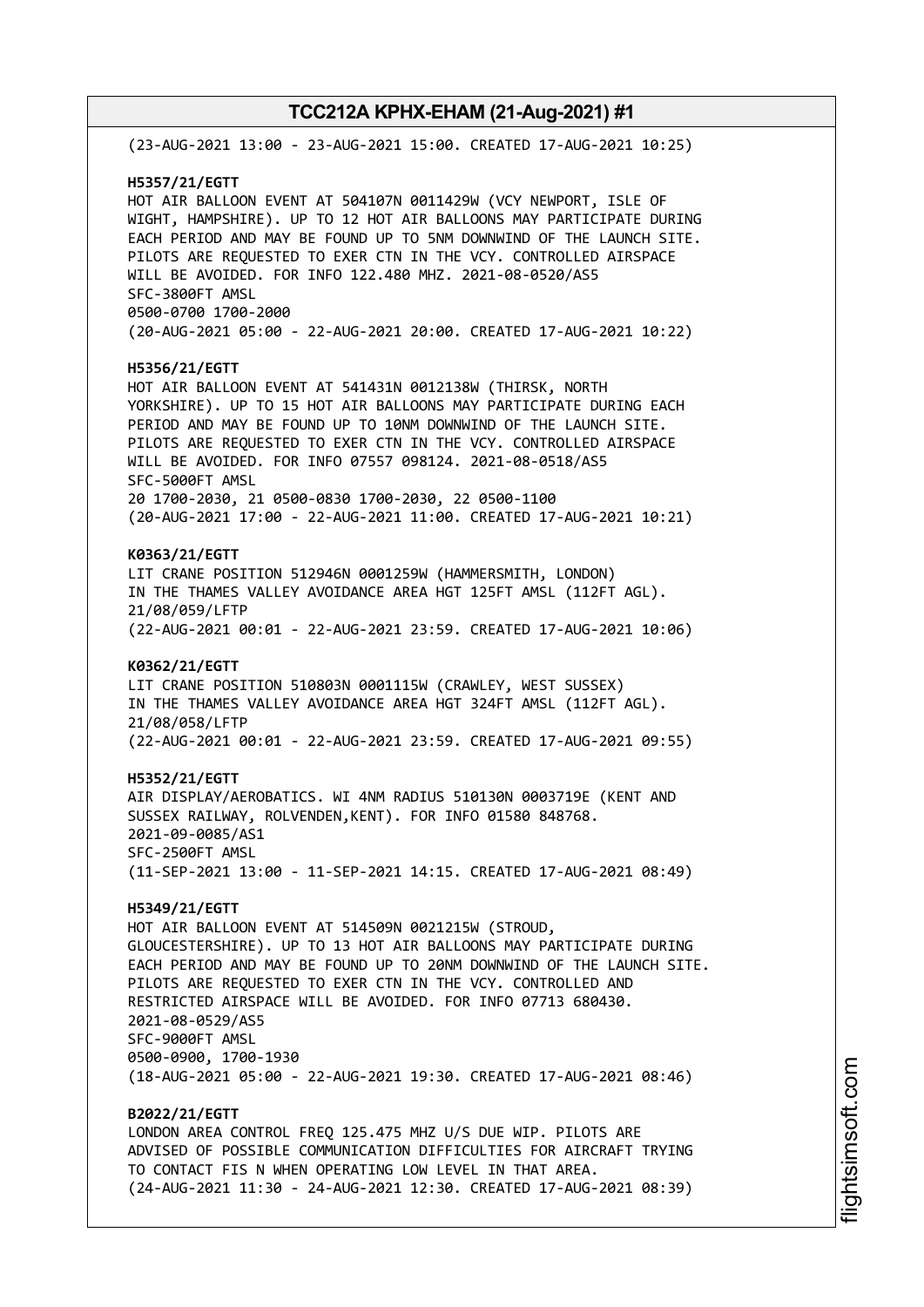**K0359/21/EGTT** (OBSTRUCTION, CRANE) POSITION 510044N 0013054W (AWBRIDGE, HAMPSHIRE) IN LOW FLYING AREA 1A AND NIGHT ROTARY REGION 1 HGT 279FT AMSL (200FT AGL) UNLIT. 21/08/055/LFTP (17-AUG-2021 08:20 - 04-NOV-2021 00:01. CREATED 17-AUG-2021 08:33) **H5345/21/EGTT** AN EQUESTRIAN EVENT WILL TAKE PLACE IN LOW FLYING AREA 18 WI 2NM RADIUS OF PSN 510118N 0000649W (HAYWARDS HEATH, WEST SUSSEX) MILITARY AIRCRAFT SHALL AVOID THE AREA FROM SURFACE TO 2000FT AGL. 21/08/054 LFTP SFC-2400FT AMSL 0430-1930 (21-AUG-2021 04:30 - 22-AUG-2021 19:30. CREATED 17-AUG-2021 07:59) **H5341/21/EGTT** AN EQUESTRIAN EVENT WILL TAKE PLACE IN LOW FLYING AREA 8 WI 2NM RADIUS OF PSN 522254N 0014625W (BENTLEY HEATH, SOLIHULL) MILITARY AIRCRAFT SHALL AVOID THE AREA FROM SURFACE TO 2000FT AGL. 21/08/052 LFTP SFC-2500FT AMSL 0430-1930 (21-AUG-2021 04:30 - 22-AUG-2021 19:30. CREATED 17-AUG-2021 07:31) **H5340/21/EGTT** AN EQUESTRIAN EVENT WILL TAKE PLACE IN LOW FLYING AREA 8 WI 2NM RADIUS OF PSN 531047N 0021714W (CONGLETON, CHESHIRE) MILITARY AIRCRAFT SHALL AVOID THE AREA FROM SURFACE TO 2000FT AGL. 21/08/051 LFTP SFC-2350FT AMSL 0430-1930 (20-AUG-2021 04:30 - 22-AUG-2021 19:30. CREATED 17-AUG-2021 06:54) **N0157/21/EGTT** AIR NAV OBST LGT UK0229G559F RTM REDRUTH MAST U/S PSN 501235.37N 0051418.47W, ELEV 1358FT / 576FT (16-AUG-2021 16:16 - 16-SEP-2021 23:59. CREATED 16-AUG-2021 16:16) **N0156/21/EGTT** AIR NAV OBST LGT UK0171A125F RTM ARFON MAST. LFA7 U/S PSN 530111.75N 0041624.67W, ELEV 2079FT / 1107FT (16-AUG-2021 15:21 - 16-SEP-2021 23:59. CREATED 16-AUG-2021 15:24) **B2018/21/EGTT** COVID-19: CREWS/PASSENGERS REQUIREMENTS. CREWS SHOULD COMPLETE THE ENHANCED GENERAL AIRCRAFT DECLARATION (GAD) PROCESS FOR ALL INTERNATIONAL FLIGHTS INTO THE UK, INCLUDING THE ACTIVE REPORTING OF NIL RETURNS. IF SYMPTOMATIC PASSENGERS ARE IDENTIFIED, THIS MUST BE NOTIFIED. GADS FOR FLIGHTS TO ENGLAND SHOULD BE SENT TO THE HEALTH CONTROL UNIT TEL: +44 (0) 20 8745 7209 EMAIL: HEATHROW.HCU(AT)PHE.GOV.UK.GADS. FOR FLIGHTS TO SCOTLAND SHOULD BE SENT TO PUBLIC HEALTH SCOTLAND TEL: +44 (0)141 300 1414 EMAIL: NSS.HPSCORONAVIRUS(AT)NHS.NET (SUBJECT: AIRCRAFT DECLARATION). GADS FOR FLIGHTS TO NORTHERN IRELAND SHOULD BE SENT TO PUBLIC HEALTH AGENCY TEL: +44 (0)141 300 1414 EMAIL: NIPORTHEALTH(AT)HSCNI.NET. 2021-05-0359/AS6 (16-AUG-2021 14:00 - 12-NOV-2021 11:59. CREATED 16-AUG-2021 13:53)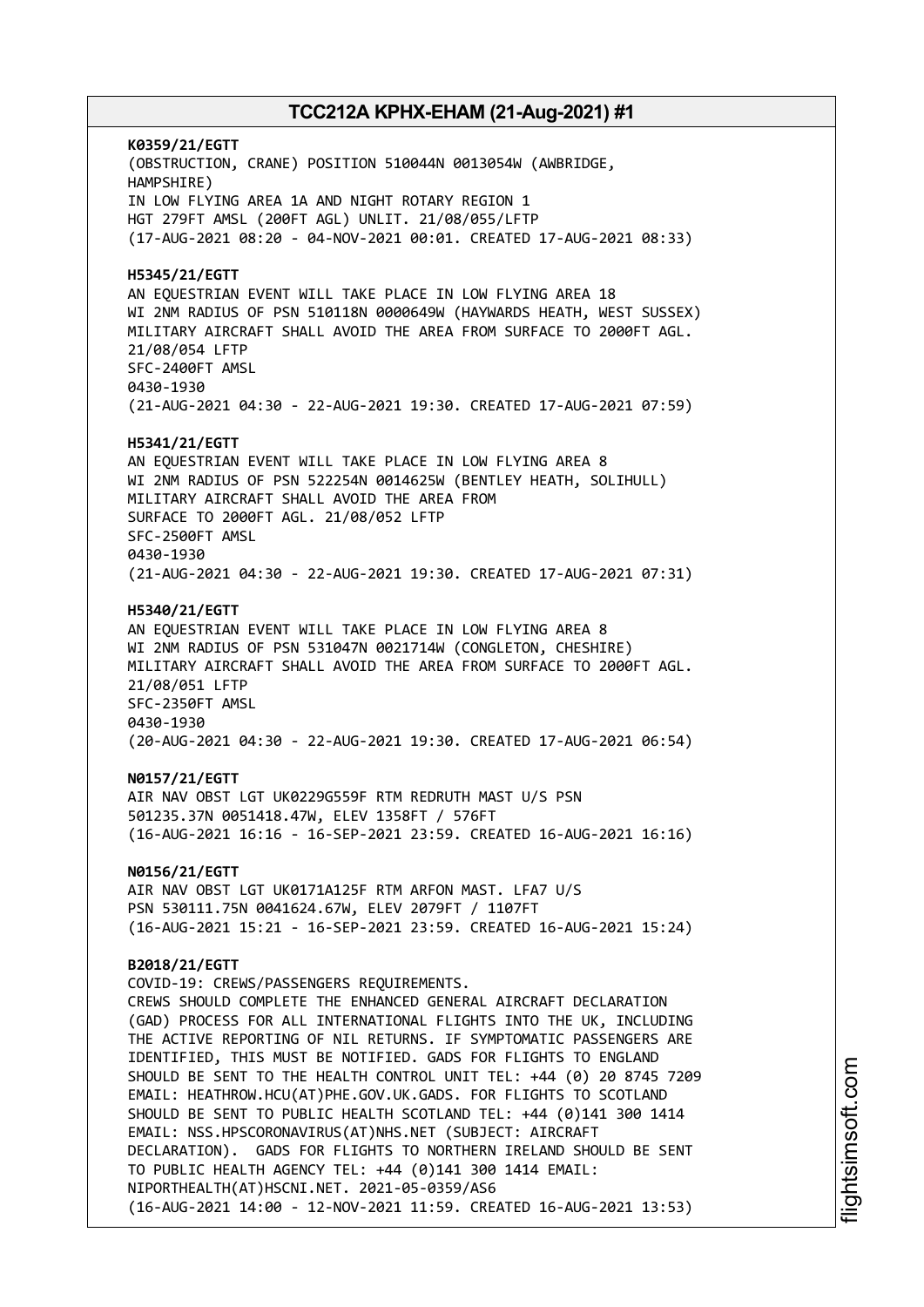**H5329/21/EGTT** PARAMOTORING. PARAMOTOR ACT WI 2NM RADIUS: 501842N 0051341W (ST AGNES, CORNWALL). PARAMOTOR ACTIVITY MAY NOT BE WHOLLY CONTAINED WITHIN THE DECLARED LATERAL AND VERTICAL LIMITS OF THE SITE. FOR INFO 07983 428453. 2021-08-0519/AS3. SFC-2000FT AMSL 0700-1900 (20-AUG-2021 07:00 - 22-AUG-2021 19:00. CREATED 16-AUG-2021 13:01) **K0358/21/EGTT** LIT CRANE POSITION 512744N 0002327W (HOUNSLOW, MIDDLESEX) IN THE THAMES VALLEY AVOIDANCE AREA. HGT 157FT AMSL (182FT AGL). 21/08/049/LFTP (16-AUG-2021 12:15 - 23-AUG-2021 23:59. CREATED 16-AUG-2021 12:23) **H5326/21/EGTT** FLYPAST WI 1.5NM RADIUS 511801N 0023031W (PAULTON, SOMERSET). FOR INFO 07980 613222. 2021-09-0109/AS1 SFC-2500FT AMSL (05-SEP-2021 13:10 - 05-SEP-2021 13:55. CREATED 16-AUG-2021 10:12) **H5323/21/EGTT** AIR DISPLAY/AEROBATICS WI 2NM RADIUS 524112N 0021648W (WESTON PARK, SHROPSHIRE). FOR INFO 07758 895068. 2021-09-0044/AS1 SFC-3000FT AMSL 04 0945-1545 1835-1935, 05 0945-1545 (04-SEP-2021 09:45 - 05-SEP-2021 15:45. CREATED 16-AUG-2021 09:18) **B2017/21/EGTT** SAFETY AND OPERATIONAL DIRECTIVE, NUMBER 2021/003 ISSUED 14 MAY 2021, BOEING 737-8 BOEING 737-8200 AND BOEING 737-9 (MAX) RETURN TO SERVICE. IN ACCORDANCE WITH SD-2021/003 THE CIVIL AVIATION AUTHORITY (CAA), IN EXERCISE OF ITS POWERS UNDER ARTICLE 248, AND IN ACCORDANCE WITH ARTICLE 17(1), OF THE AIR NAVIGATION ORDER 2016, AND SUBJECT TO, AND IN ACCORDANCE WITH, UK REGULATION (EU) 2018/1139 (AS RETAINED IN UK LAW), ARTICLE 70, DIRECTS OPERATORS AND PILOTS IN COMMAND OF ANY BOEING 737-8 MAX OR BOEING 737-9 MAX AIRCRAFT WHICH IS REGISTERED OTHER THAN IN THE UK NOT TO CONDUCT FLIGHTS WITHIN UK AIRSPACE UNLESS THEY HAVE SUBMITTED A DECLARATION TO THE CAA. ADDITIONALLY SUCH AEROPLANES TOGETHER WITH ANY BOEING 737-8200 AEROPLANE ARE NOT TO CONDUCT RNP-AUTHORISATION REQUIRED APPROACH OPERATIONS WITHIN THE UK. NOTWITHSTANDING THE ABOVE OPERATORS AND PILOTS IN COMMAND OF ANY SUCH BOEING 737-8 MAX OR BOEING 737-9 MAX AIRCRAFT REGISTERED OTHER THAN IN THE UK MAY CONDUCT A FERRY FLIGHT OPERATION FOR THE PURPOSE OF ESSENTIAL MAINTENANCE OR MODIFICATION INTO, OUT OF OR THROUGH UK AIRSPACE, SUBJECT TO THE EXPRESS PERMISSION OF THE CAA AND SUBJECT TO SUCH REQUIREMENTS AND CONDITIONS AS THE PERMISSION CONTAINS. TO BE GRANTED A PERMISSION FOR ANY ABOVE FERRY FLIGHT, THE OPERATOR MUST APPLY TO THE CAA AND COMPLY WITH THEIR REQUIREMENTS AND CONDITIONS. PERMISSION WILL BE PROVIDED TO THE OPERATOR IN WRITING. 2019-03-0217/AS4 (16-AUG-2021 08:40 - 12-NOV-2021 12:00 EST. CREATED 16-AUG-2021 09:08)

#### **K0355/21/EGTT**

LIT CRANE POSITION 532806N 0021432W (HULME, GREATER MANCHESTER) IN LOW FLYING AREA 8, NIGHT SECTOR 3A AND THE LIVERPOOL/MANCHESTER AVOIDANCE AREA HGT 270FT AGL/384FT AMSL. 21/08/044/LFTP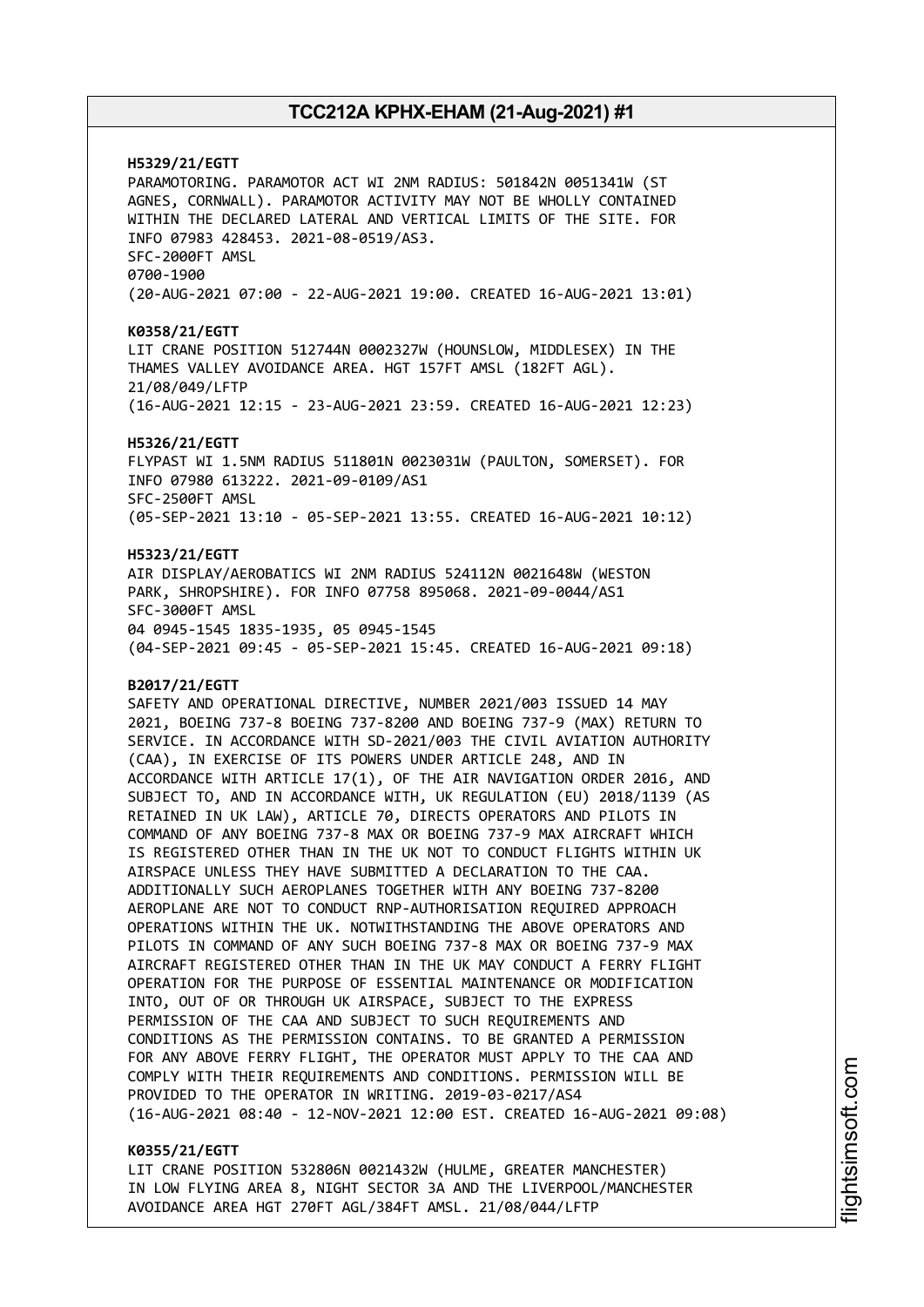(17-AUG-2021 00:01 - 04-NOV-2021 00:01. CREATED 16-AUG-2021 07:29) **K0353/21/EGTT** LIT CRANE POSITION 505203N 0001514W (HAILSHAM, SUSSEX) IN LOW FLYING AREA 18 AND NIGHT ROTARY REGION 18 HGT 180FT AGL/275FT AMSL. 21/08/042/LFTP (16-AUG-2021 06:40 - 04-NOV-2021 00:01. CREATED 16-AUG-2021 06:37) **B1999/21/EGTT** EAST MIDLANDS LOWER AIRSPACE RADAR SERVICE CAPACITY MAY BE REDUCED OR TEMPO UNAVAILABLE. CLEARANCES TO TRANSIT CONTROLLED AIRSPACE MAY BE DELAYED OR REFUSED. (08-SEP-2021 10:00 - 08-SEP-2021 13:00. CREATED 13-AUG-2021 21:51) **H5296/21/EGTT** FLYPAST WI 2NM RADIUS 534504N 0002229W (KINGSTON-UPON-HULL, EAST YORKSHIRE). 2021-08-0443/AS1 SFC-2100FT AMSL (22-AUG-2021 13:30 - 22-AUG-2021 14:30. CREATED 13-AUG-2021 15:33) **H5295/21/EGTT** AIR DISPLAY/AEROBATICS. WI 2.5NM RADIUS 511501N 0003746E (LEEDS CASTLE, KENT). FOR INFO 07796 134992. 2021-07-0117/AS1 SFC-3500FT AMSL (04-SEP-2021 18:00 - 04-SEP-2021 19:00. CREATED 13-AUG-2021 15:27) **H5294/21/EGTT** FLYING OF LARGE MODEL ACFT WI 0.5NM RADIUS OF 505532N 0020117W (CASHMOOR, DORSET). FOR INFO CONTACT 07909 022800. 2021-02-0097/AS2. SFC-1900FT AMSL AUG 14-OCT 30 0800-SS, OCT 31-NOV 11 0900-SS (14-AUG-2021 08:00 - 11-NOV-2021 16:26. CREATED 13-AUG-2021 15:26) **H5286/21/EGTT** FLYPAST WI 2NM RADIUS 524342N 0014341W (ALREWAS, STAFFORDSHIRE). 2021-06-0442/AS1 SFC-2200FT AMSL (22-AUG-2021 14:10 - 22-AUG-2021 15:10. CREATED 13-AUG-2021 15:01) **H5283/21/EGTT** FLYPAST WI 2NM RADIUS 524120N 0012325W (IBSTOCK, LEICESTERSHIRE). 2021-08-0407/AS1 SFC-2400FT AMSL (22-AUG-2021 12:30 - 22-AUG-2021 13:30. CREATED 13-AUG-2021 14:45) **H5282/21/EGTT** FLYPAST WI 2NM RADIUS 515942N 0020752W (TEWKESBURY, GLOUCESTERSHIRE). 2021-08-0406/AS1 SFC-2100FT AMSL (22-AUG-2021 12:50 - 22-AUG-2021 13:50. CREATED 13-AUG-2021 14:44) **H5269/21/EGTT** LASER DISPLAY WI 1NM 512304N 0012236E (MARGATE, KENT). FOR INFO 07787 937745. 2021-08-0499/AS2 SFC-UNL 23 2000-0300, 24 1800-2359 (23-AUG-2021 20:00 - 24-AUG-2021 23:59. CREATED 13-AUG-2021 13:52)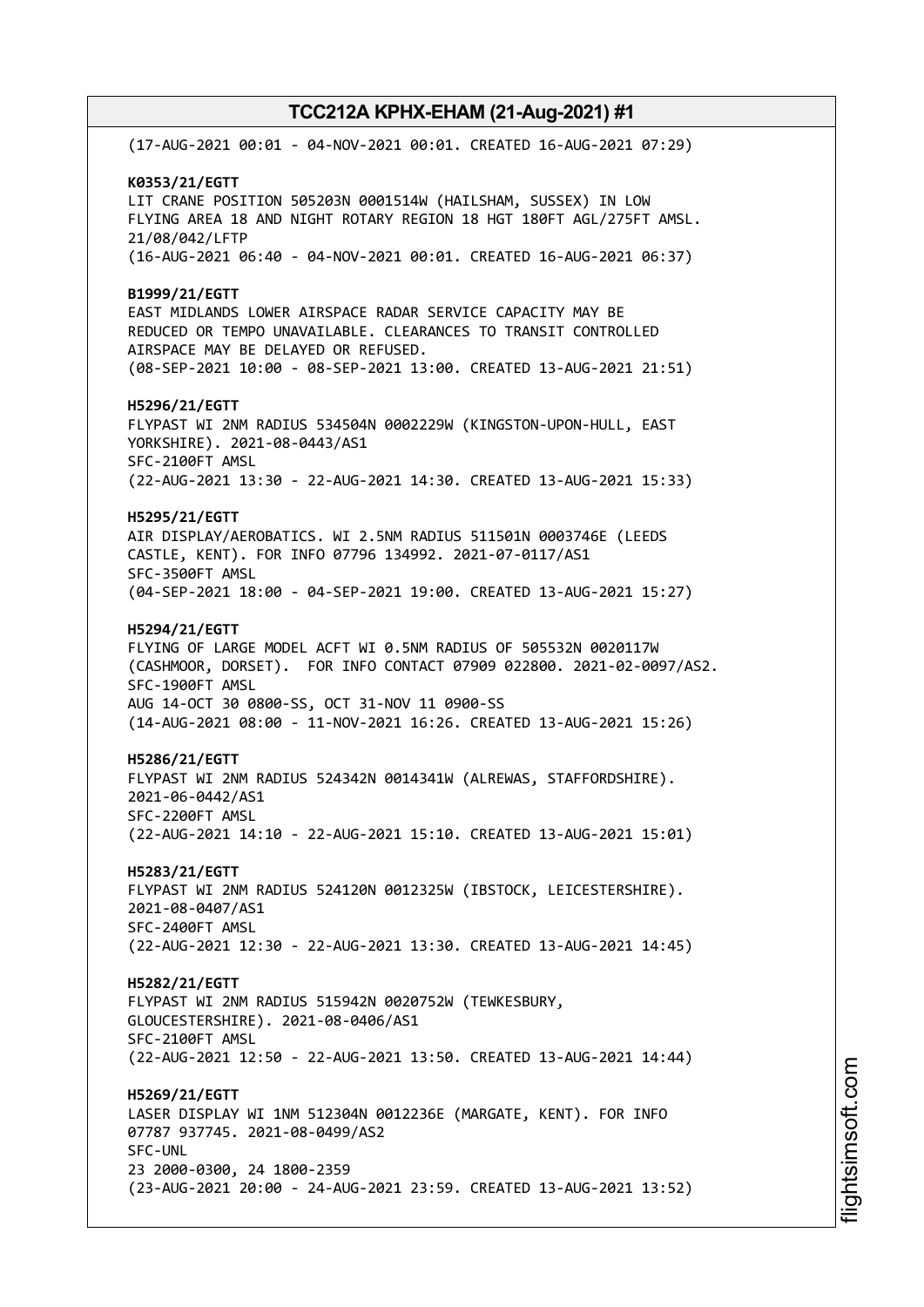**H5261/21/EGTT** INTENSE GLIDING ACT WI 5NM RADIUS: 504231N 0021309W (EYRES FIELD GLIDING SITE, DORSET). ACFT SHALL REMAIN OUTSIDE OF ACTIVE DANGER AREAS. UP TO 10 GLIDERS MAY PARTICIPATE. FOR INFO 07562 685503 / 01929 405599 / 129.980 MHZ. 2021-08-0496/AS3. SFC-5000FT AMSL 0730-1930 (21-AUG-2021 07:30 - 30-AUG-2021 19:30. CREATED 13-AUG-2021 12:27) **B1994/21/EGTT** CULDROSE LOWER AIRSPACE RADAR SERVICE HOURS 13 0730-1100 16 0845-1030 17-19 0730-1030 1200-1600 20 0730-1100 23-26 0730-1030 1200-1600 27 0730-1100 (13-AUG-2021 09:37 - 27-AUG-2021 13:00. CREATED 13-AUG-2021 09:38) **H5244/21/EGTT** LASER DISPLAY WI 1NM 520204N 0004625W (MILTON KEYNES, BUCKINGHAMSHIRE). FOR INFO 07769 732222 / 07812 438485. 2021-10-0023/AS2 SFC-UNL 1430-2300 (07-OCT-2021 14:30 - 10-OCT-2021 23:00. CREATED 13-AUG-2021 09:35) **H5242/21/EGTT** EXPLOSIVE DEMOLITION OF OBST UK18612914F AND UK18612915F CHIMNEYS WI 1NM RADIUS OF 534256N 0011649W (FERRYBRIDGE POWER STATION, WEST YORKSHIRE). FOR INFO 07921 830188. 2021-08-0466/AS2 SFC-2000FT AMSL (22-AUG-2021 07:30 - 22-AUG-2021 11:00. CREATED 13-AUG-2021 09:06) **B1990/21/EGTT** COVID-19: FLIGHT RESTRICTIONS. ISLE OF MAN. ALL ACFT INTENDING TO LAND ON THE ISLE OF MAN MUST DO SO AT ISLE OF MAN AIRPORT DURING PUBLISHED AIRPORT OPENING HOURS TO COMPLETE PORT ARRIVALS PROCESS PRIOR TO LANDING ELSEWHERE ON THE ISLAND. LANDING FEES ARE WAIVED FOR ACFT DEPARTING TO AN ALTERNATIVE SITE WITHIN 1 HOUR. FAILURE TO COMPLY MAY RESULT IN A FINE OR IMPRISONMENT. FOR INFO SEE COVID19.GOV.IM/GENERAL-INFORMATION/PRIVATE-VESSELS-AND-AIRCRAFTS/ OR PHONE +44 1624 687171. 2020-08-0241/AS4 (12-AUG-2021 12:00 - 09-NOV-2021 23:59 EST. CREATED 12-AUG-2021 12:09) **B1989/21/EGTT** COVID-19 INFORMATION: NEWCASTLE LOWER AIRSPACE RADAR SERVICE OPR HR 0500-2200 (16-AUG-2021 00:00 - 29-AUG-2021 23:59. CREATED 12-AUG-2021 10:48) **D1151/21/EGTT** DANGER AREA EG D408 FELDOM ACTIVATED SFC-3000FT AMSL 1630-2259 (25-AUG-2021 16:30 - 26-AUG-2021 22:59. CREATED 12-AUG-2021 10:46)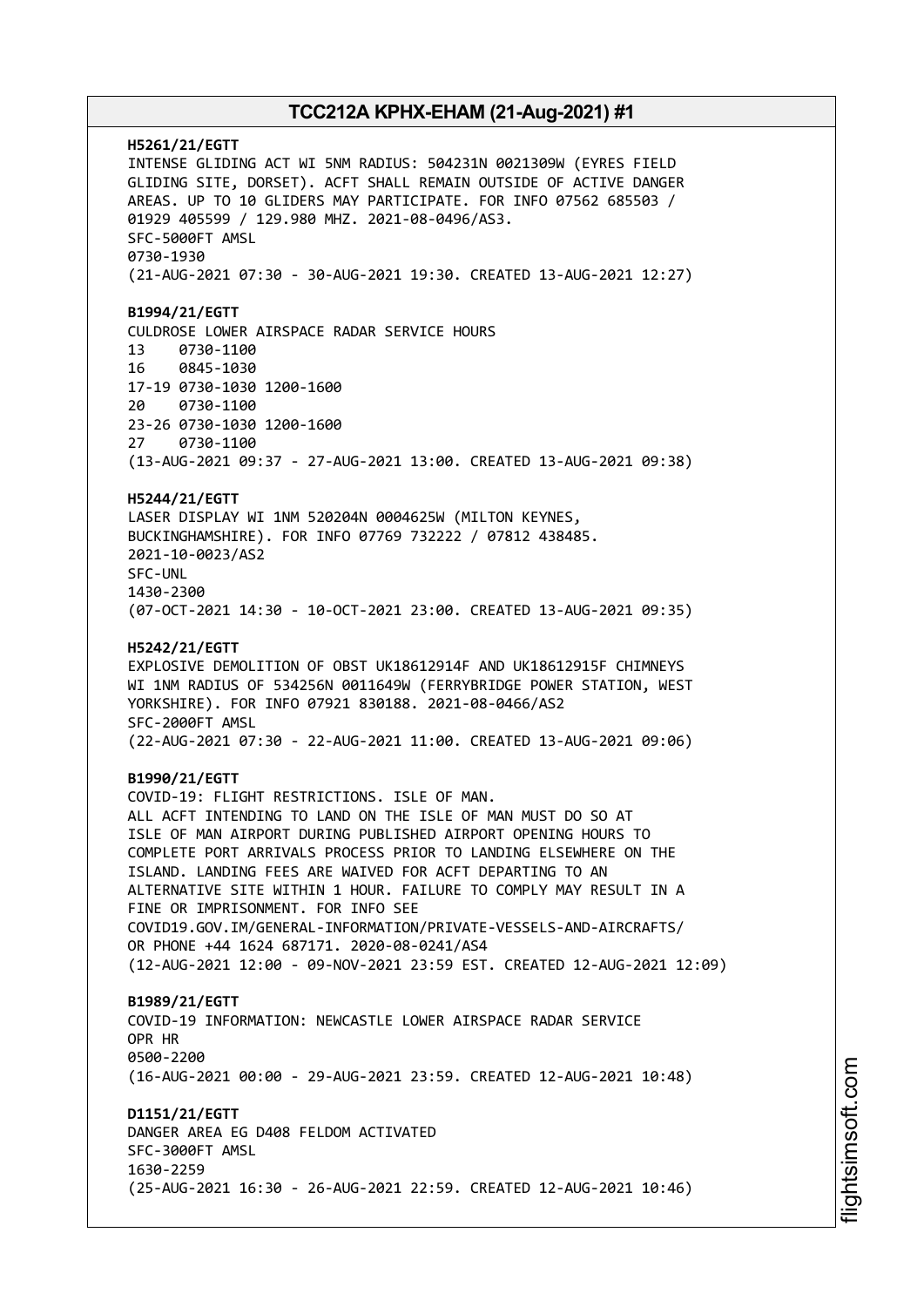**C8086/21/EGTT** COVID-19 INFORMATION : NEWCASTLE CTA/CTR/ATZ HOURS ACTIVE 16-20 0000-0130 AND 0445-2359 21-22 0000-0130 AND 0500-2359 23 0000-0200 AND 0445-2359 24-27 0000-0130 AND 0445-2359 28-29 0000-0130 AND 0500-2359 30 0000-0200 (16-AUG-2021 00:00 - 30-AUG-2021 02:00. CREATED 12-AUG-2021 10:40) **H5205/21/EGTT** WINCH LAUNCH OPERATIONS FOR UP TO 20 GLIDERS AT 531444N 0005132W (DARLTON GLIDING CLUB, NOTTINGHAMSHIRE) UP TO 2000 FT AGL WITHIN 2NM OF SITE. IN ADDITION, AEROTOW LAUNCHING WITHIN 3NM OF SITE MAY TAKE PLACE. CONTACT LAUNCH POINT 07772 704178 OR 07967 049880 OR ON 118.685MHZ. GLIDING AT OTHER TIMES WILL TAKE PLACE AS NOTIFIED IN THE UK AIP ENR 5.5-7. 2021-08-0233/AS7 SFC-2200FT AMSL 31 AUG SR MINUS30 - SS PLUS30, 02 SEP SR MINUS30 - SS PLUS30 (31-AUG-2021 04:41 - 02-SEP-2021 19:20. CREATED 12-AUG-2021 09:21) **H5204/21/EGTT** KITE FLYING WI 0.25NM RADIUS 544834N 0032254W (GOODYHILLS, CUMBRIA). MAX HGT 500FT AGL. FOR INFO 07977 652094. 2021-08-0286/AS7 SFC-650FT AMSL 0800-2000 (27-AUG-2021 08:00 - 29-AUG-2021 20:00. CREATED 12-AUG-2021 09:13) **B1987/21/EGTT** BRECON DVOR/DME BCN FREQ 117.45 MHZ CHANNEL 121Y, DME PART U/S (24-AUG-2021 10:00 - 24-AUG-2021 14:00. CREATED 12-AUG-2021 09:10) **B1986/21/EGTT** BERRYHEAD DVOR/DME BHD FREQ 112.05 MHZ CHANNEL 057Y. DVOR PART U/S (24-AUG-2021 08:30 - 25-AUG-2021 12:00. CREATED 12-AUG-2021 09:09) **H5200/21/EGTT** FIREWORK DISPLAY WI 0.5NM RADIUS 525538N 0010346W (COTSGRAVE, NOTTINGHAMSHIRE). FOR INFO 07890 228526. 2021-08-0271/AS5 SFC-750FT AMSL (05-SEP-2021 19:30 - 05-SEP-2021 21:30. CREATED 12-AUG-2021 08:51) **H5198/21/EGTT** FIREWORK DISPLAY WI 0.5NM RADIUS 525538N 0010346W (COTSGRAVE, NOTTINGHAMSHIRE). FOR INFO 07890 228526. 2021-08-0271/AS5 SFC-750FT AMSL (28-AUG-2021 19:30 - 28-AUG-2021 21:30. CREATED 12-AUG-2021 08:49) **B1980/21/EGTT** CORRECTION TO ATS ROUTE M604 DEPICTION ON ENROUTE CHARTS: M604 ROUTE EXTENDED FROM DME DET TO DME LYD. UK AIP ENR 6-68, ENR 6-70 REFERS (09-SEP-2021 00:00 - PERM. CREATED 11-AUG-2021 12:07) **H5149/21/EGTT** HOT AIR BALLOON EVENT AT 535643N 0010556W (SOUTH BANK, YORK,

YORKSHIRE). UP TO 50 HOT AIR BALLOONS MAY PARTICIPATE DURING EACH

i⊒<br>⊫ htsim soft.c om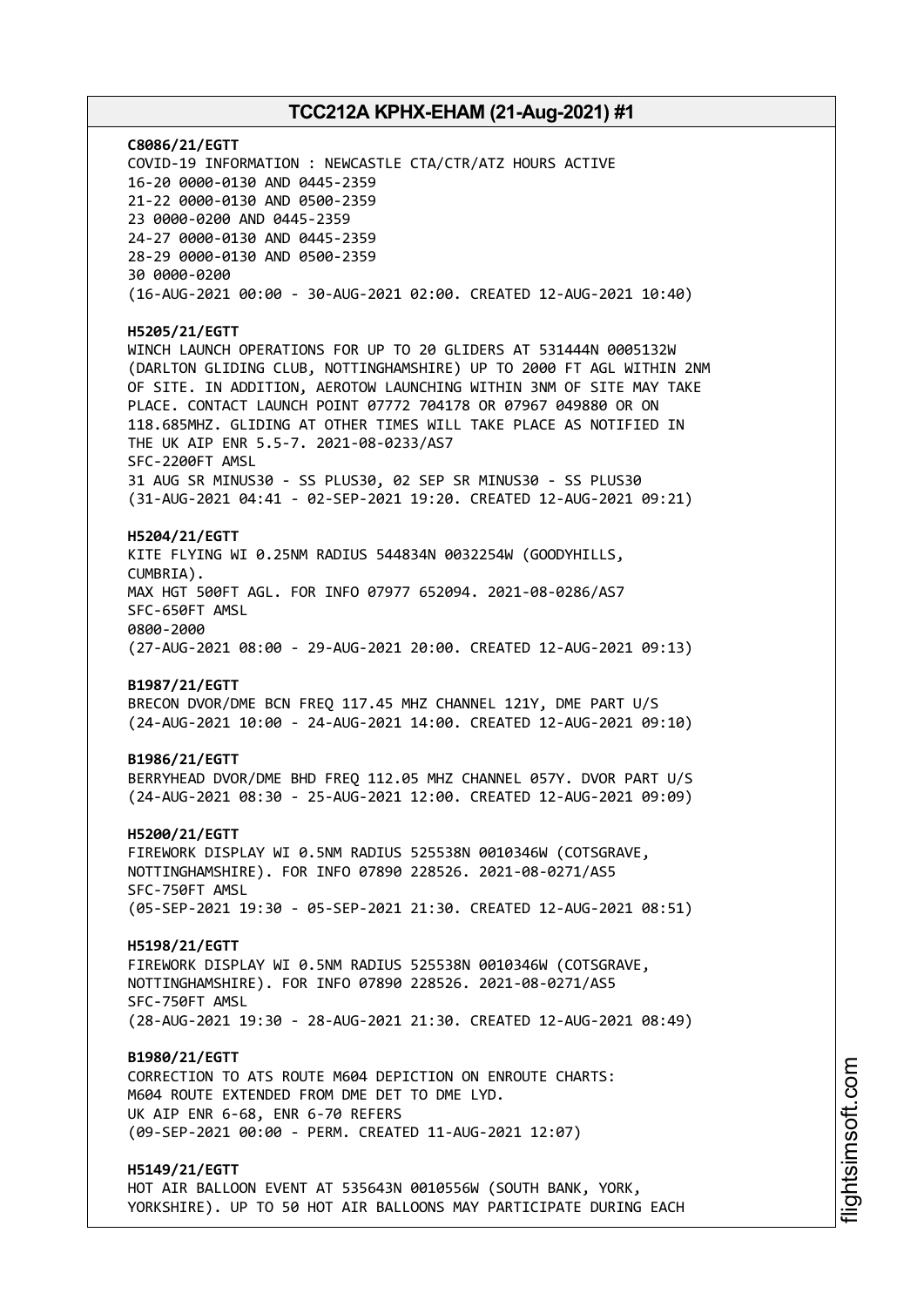PERIOD AND MAY BE FOUND UP TO 15NM DOWNWIND OF THE LAUNCH SITE. PILOTS ARE REQUESTED TO EXER CTN IN THE VCY. CONTROLLED AIRSPACE WILL BE AVOIDED. FOR INFO 122.480 MHZ / 07530 067845. 2021-08-0263/AS5 SFC-5000FT AMSL 0530-0800 1630-1930 (27-AUG-2021 05:30 - 30-AUG-2021 19:30. CREATED 11-AUG-2021 10:01) **N0155/21/EGTT** AIR NAV OBST LGT UK0171A310F (RTM BILSDALE MAST) U/S. PSN 542130.97N 0010901.35W, ELEV 2298FT/HGT 1050FT (10-AUG-2021 16:33 - 10-SEP-2021 23:59. CREATED 10-AUG-2021 16:33) **H5104/21/EGTT** LASER DISPLAY WI 1NM 535203N 0012255W (LEEDS, WEST YORKSHIRE). FOR INFO 07776 528464. 2021-08-0143/AS2 SFC-UNL 28 1900-0500, 29 1900-2200 (28-AUG-2021 19:00 - 29-AUG-2021 22:00. CREATED 10-AUG-2021 09:16) **B1965/21/EGTT** BOSCOMBE DOWN LOWER AIRSPACE RADAR SERVICE NOT AVAILABLE (30-AUG-2021 07:30 - 30-AUG-2021 16:00. CREATED 10-AUG-2021 07:56) **H5085/21/EGTT** UNMANNED CAPTIVE BALLOON IN LOW FLYING AREA 1A, 1B AND NIGHT ROTARY REGION 1 WI 1NM RADIUS OF PSN 511730N 0005446W (WINCHFIELD, HAMPSHIRE) MAX HEIGHT 200FT AGL. 21/08/032/LFTP SFC-457FT AMSL 0800-2100 (10-AUG-2021 08:00 - 10-SEP-2021 21:00. CREATED 10-AUG-2021 07:16) **K0352/21/EGTT** LIT CRANE POSITION 512947N 0000009E (GREENWICH PENINSULA, LONDON) IN LOW FLYING AREA THAMES VALLEY AVOIDANCE AREA DAY AND NIGHT HGT 223FT AMSL (223FT AGL). 21/08/030/LFTP (16-AUG-2021 04:30 - 07-OCT-2021 19:30. CREATED 09-AUG-2021 10:10) **K0351/21/EGTT** LIT CRANE POSITION 513142N 0000011W (ABBEY MILLS, LONDON) IN LOW FLYING AREA THAMES VALLEY AVOIDANCE AREA DAY AND NIGHT HGT 183FT AMSL (180FT AGL). 21/08/029/LFTP (15-AUG-2021 04:30 - 07-OCT-2021 19:30. CREATED 09-AUG-2021 10:00) **H5025/21/EGTT** FLYING OF LARGE MODEL ACFT WI 0.5NM RADIUS OF 523014N 0003542W (DEENETHORPE AD). FOR INFO CONTACT 07969 460032. 2021-08-0404/AS2. SFC-1900FT AMSL 0800-1700 (21-AUG-2021 08:00 - 22-AUG-2021 17:00. CREATED 09-AUG-2021 08:26) **H4979/21/EGTT** AIR DISPLAY/AEROBATICS. WI 2.5NM RADIUS 520801N 0005810W (TOWCESTER RACECOURSE, NORTHAMPTIONSHIRE). FOR INFO 07711 437499. 2021-08-0158/AS1 SFC-3500FT AMSL (30-AUG-2021 13:00 - 30-AUG-2021 20:30. CREATED 05-AUG-2021 15:14)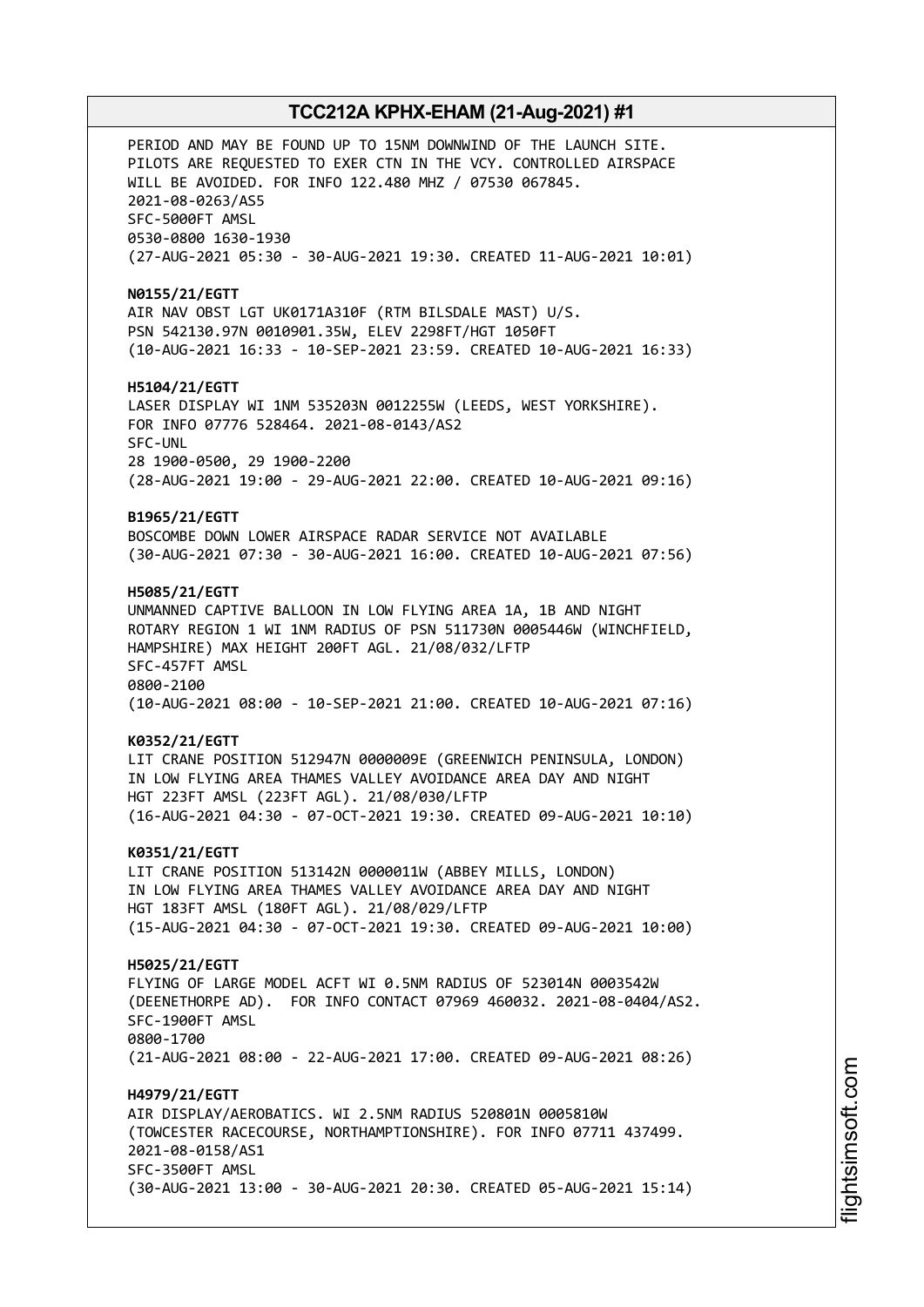**B1927/21/EGTT** COVID-19 INFORMATION COMMERCIAL AND PRIVATE PASSENGER FLIGHTS WHERE THE LAST POINT OF DEPATURE WAS ARGENTINA, BANGLADESH, BRAZIL, CAPE VERDE, CHILE, CUBA DOMINICAN REPUBLIC, EGYPT, ETHIOPIA, GEORGIA, INDONESIA, KENYA, THE MALDIVES, MEXICO, OMAN, PAKISTAN, SOUTH AFRICA, SRI LANKA, TUNISIA OR TURKEY WILL BE PERMITTED TO LAND IN ENGLAND ONLY IF THEY LAND AT LONDON HEATHROW (LHR/EGLL) OR BIRMINGHAM INTERNATIONAL (BHX/EGBB) AND DISEMBARK PASSENGERS THROUGH DEDICATED TERMINALS. THIS REGULATION DOES NOT APPLY TO AIR AMBULANCE ACFT WHERE THE LANDING IS FOR THE PURPOSE OF TRANSPORTING A PERSON FOR MEDICAL TREATMENT. ALL FLIGHTS LANDING TO SECURE THE SAFETY OF THE AIRCRAFT OR FOR HEALTH AND SAFETY OF ANY PERSON ABOARD WILL CONTINUE TO BE PERMITTED. 2020-10-0279 AS6 (08-AUG-2021 03:00 - 05-NOV-2021 11:59. CREATED 05-AUG-2021 11:20) **H4950/21/EGTT** AIR DISPLAY WI 3NM RADIUS 504037N 0031418W (SIDMOUTH, DEVON). SEE J SERIES NOTAM FOR DETAILS OF RESTRICTED AREA (TEMP) FOR A RED ARROWS DISPLAY AT SAME LOCATION. 2021-06-0409/AS1 SFC-3000FT AMSL (27-AUG-2021 16:00 - 27-AUG-2021 17:45. CREATED 05-AUG-2021 09:45) **J2973/21/EGTT** RESTRICTED AREA (TEMPORARY) AT (SIDMOUTH, DEVON). FOR A RED ARROWS DISPLAY WI 6NM RADIUS 504035N 0031420W. AREA ESTABLISHED UNDER ARTICLE 239 OF THE AIR NAVIGATION ORDER 2016. AIC M 065/2021 REFERS. SEE H SERIES FOR DETAILS OF OTHER ACTIVTY AT SAME LOCATION. 2021-08-0017/AS1 SFC-8000FT AMSL (27-AUG-2021 17:25 - 27-AUG-2021 18:05. CREATED 05-AUG-2021 09:44) **H4949/21/EGTT** AIR DISPLAY/AEROBATICS. WI 3NM RADIUS 520456N 0021900W (THREE COUNTIES SHOWGROUND, MALVERN WELLS, WORCESTERSHIRE). FOR INFO 07817 010991. 2021-08-0059/AS1 SFC-3000FT AMSL (28-AUG-2021 18:00 - 28-AUG-2021 19:00. CREATED 05-AUG-2021 09:44) **H4947/21/EGTT** AIR DISPLAY/AEROBATICS. WI 3NM RADIUS 513250N 0005300W (REMENHAM, HENLEY ON THAMES, BERKSHIRE). FOR INFO 07763 739381. 2021-08-0071/AS1 SFC-2000FT AMSL 1400-1530 (28-AUG-2021 14:00 - 30-AUG-2021 15:30. CREATED 05-AUG-2021 09:43) **B1923/21/EGTT** DUE TO COM ISSUES BRIZE NORTON LOWER AIRSPACE RADAR SER 124.275 CAN ONLY PROVIDE AIR SYSTEMS WITH BASIC SERVICE. SER MAY BE CLOSED AT SHORT NOTICE (05-AUG-2021 09:23 - 05-NOV-2021 06:00. CREATED 05-AUG-2021 09:37) **H4935/21/EGTT** MODEL ACFT OPR WI 0.5NM RADIUS OF 533943N 0003340W (WINTERTON, LINCOLNSHIRE). FOR INFO CONTACT 07484 232798. 2020-09-0161/AS2. SFC-1600FT AMSL AUG 07-OCT 30 0700-1800, OCT 31-NOV 06 0800-1900 (07-AUG-2021 07:00 - 06-NOV-2021 19:00. CREATED 04-AUG-2021 13:44)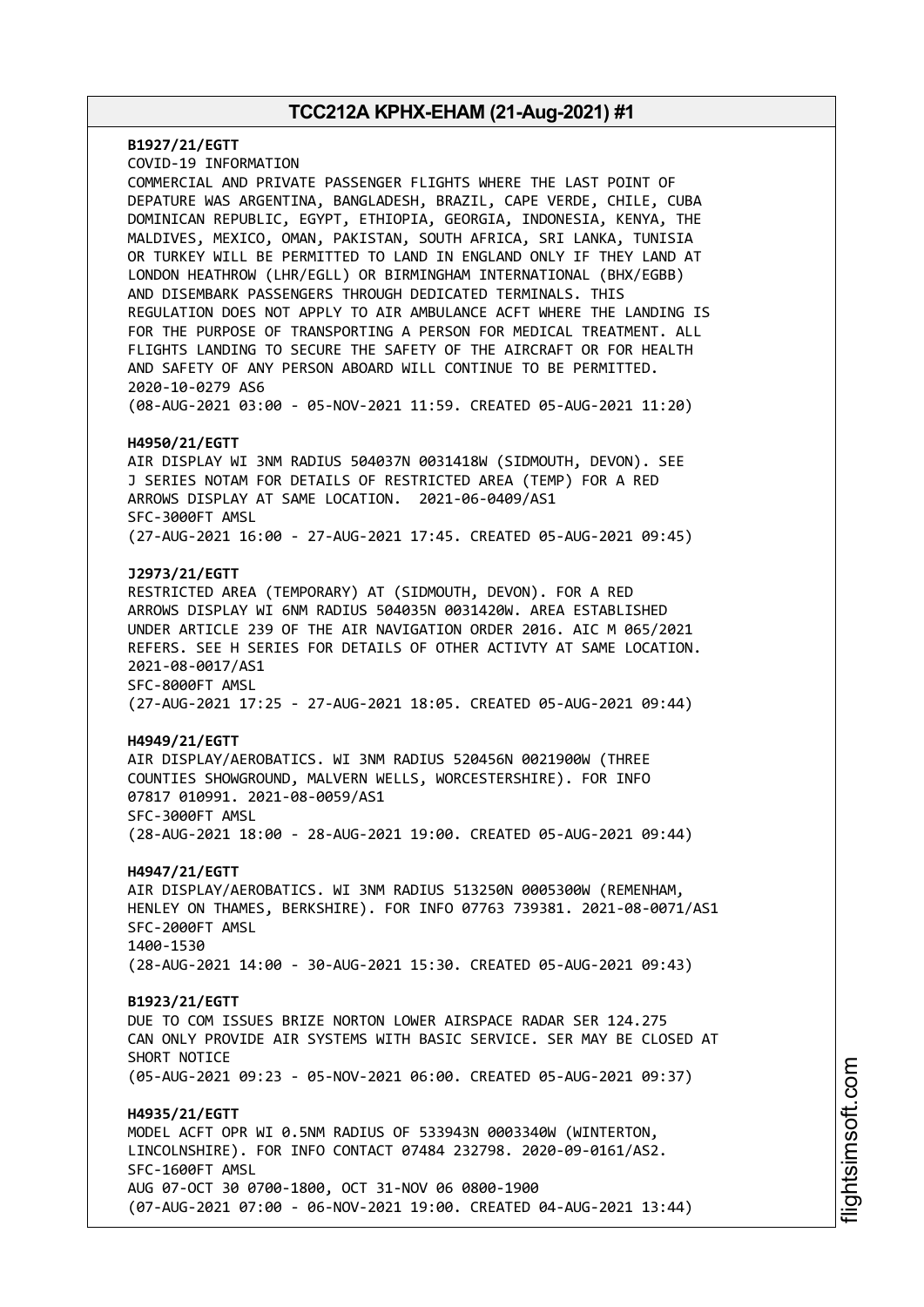**K0348/21/EGTT** LIT CRANE POSITION 510245N 0003030E (HAWKHURST, KENT) IN LOW FLYING AREA 18 AND NIGHT ROTARY REGION 18 HGT 452FT AMSL (233FT AGL). 21/08/016/LFTP (05-AUG-2021 04:30 - 07-OCT-2021 19:30. CREATED 04-AUG-2021 09:56) **H4914/21/EGTT** MODEL ACFT WI 0.5NM RADIUS OF 522407N 0000619W (WARBOYS, CAMBRIDGSHIRE). FOR INFO CONTACT 07586 292737. 2020-12-0127/AS2. SFC-1600FT AMSL AUG 28-OCT 30 0800-1800, OCT 31 0900-1900, NOV 01-NOV 27 0900-2000 (28-AUG-2021 08:00 - 27-NOV-2021 20:00. CREATED 04-AUG-2021 09:27) **K0346/21/EGTT** LIT CRANE POSITION 512837N 0000435W (PECKHAM, LONDON) IN LOW FLYING AREA THAMES VALLEY AVOIDANCE AREA DAY AND NIGHT HGT 250FT AMSL (230FT AGL). 21/08/021/LFTP (06-AUG-2021 04:30 - 07-OCT-2021 19:30. CREATED 04-AUG-2021 09:10) **K0345/21/EGTT** UNLIT CRANE POSITION 512932N 0000338W (SOUTHWARK, LONDON) IN LOW FLYING AREA THAMES VALLEY AVOIDANCE AREA DAY AND NIGHT. HGT 261FT AMSL (251FT AGL). 21/08/020/LFTP (05-AUG-2021 04:30 - 07-OCT-2021 19:30. CREATED 04-AUG-2021 09:01) **K0344/21/EGTT** LIT CRANE POSITION 512551N 0000249W (MAYOW ROAD, LONDON) IN LOW FLYING AREA THAMES VALLEY AVOIDANCE AREA DAY AND NIGHT HGT 394FT AMSL (230FT AGL). 21/08/019/LFTP (05-AUG-2021 04:30 - 07-OCT-2021 19:30. CREATED 04-AUG-2021 08:47) **K0343/21/EGTT** LIT CRANE OPR PSN 513132N 0001228W (KENSAL ROAD, LONDON) IN LOW FLYING AREA THAMES VALLEY AVOIDANCE AREA DAY AND NIGHT HGT 188FT AMSL (96FT AGL). 21/08/018/LFTP (06-AUG-2021 04:30 - 07-OCT-2021 19:30. CREATED 04-AUG-2021 08:41) **K0342/21/EGTT** LIT CRANE POSITION 522211N 0011618W (BILTON ROAD, WARWICKSHIRE) IN LOW FLYING AREA 6 AND NIGHT ROTARY REGION 4C, HGT 493FT AMSL (122FT AGL). 21/08/017/LFTP (05-AUG-2021 04:30 - 07-OCT-2021 19:30. CREATED 04-AUG-2021 08:32) **B1907/21/EGTT** BRIZE NORTON LOWER AIRSPACE RADAR SERVICE MAY BE LIMITED TO BASIC SERVICE ONLY OR CLOSE AT SHORT NOTICE DUE TO FREQUENCY PROBLEMS. (03-AUG-2021 21:00 - 03-NOV-2021 21:00. CREATED 03-AUG-2021 14:35) **K0338/21/EGTT** UNLIT MAST IN POSITION 512113N 0022233W (BATH, SOMERSET) IN LOW FLYING AREA 2 AND NIGHT ROTARY REGION 2. HEIGHT 652FT AMSL (80FT AGL). 21/08/002/LFTP (03-AUG-2021 07:48 - 07-OCT-2021 23:59. CREATED 03-AUG-2021 07:48) **H4856/21/EGTT**

MILITARY EXERCISE. MULTIPLE MIXED MIL ACFT, INCLUDING FAST JETS, WILL CONDUCT HIGH ENERGY MANOEVRES WI 15NM RADIUS 532848N 0001335E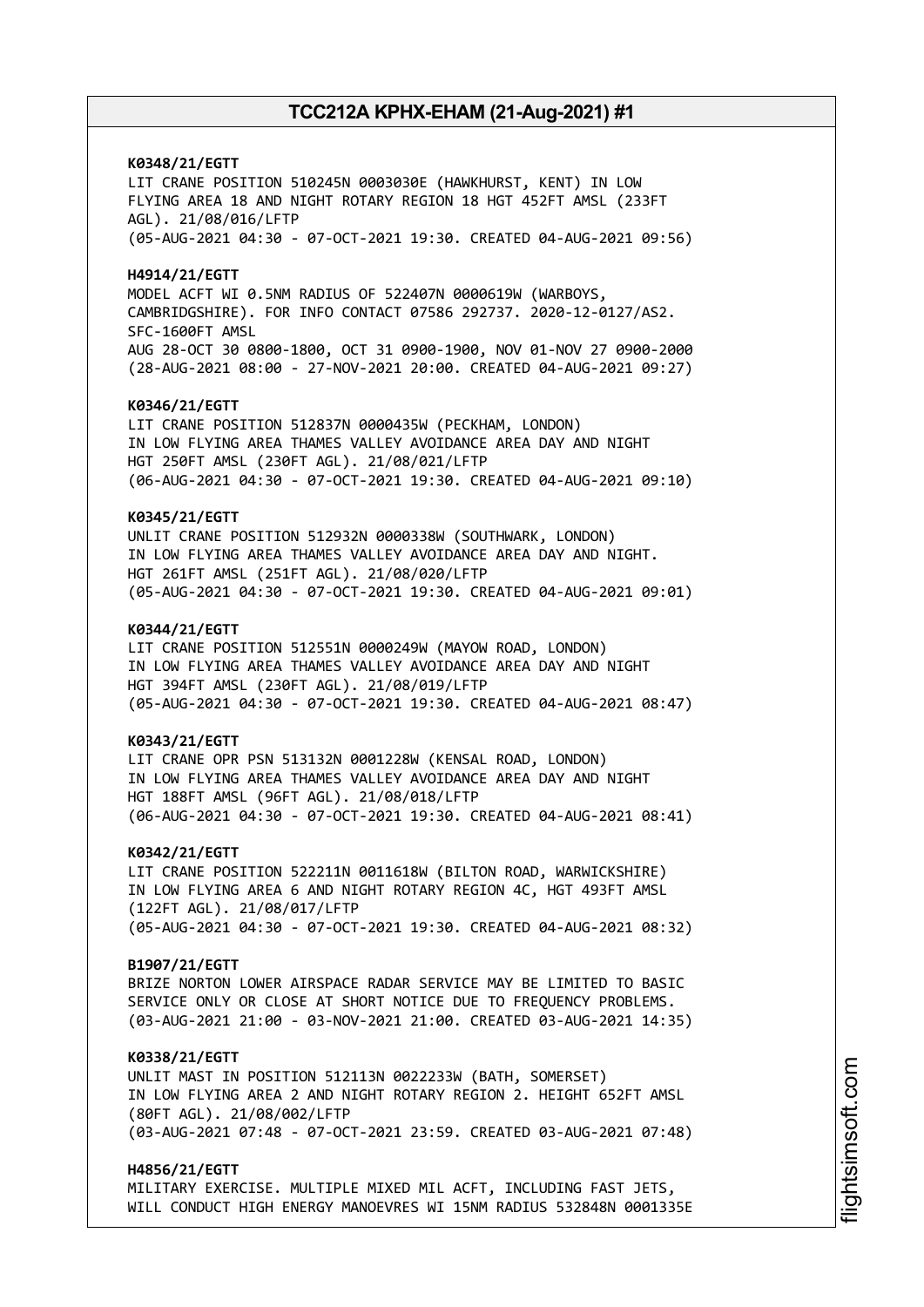(DONNA NOOK, LONCOLNSHIRE). ACFT MAY BE UNABLE TO COMPLY WITH RAC. ACFT SHALL REMAIN OUTSIDE OF CONTROLLED AIRSPACE. FOR FURTHER INFO AIC Y042/2020 REFERS. OPS CTC 276.125MHZ / 373.400MHZ / 122.750MHZ. 2021-10-0019/AS3. SFC-20000FT AMSL MON WED 0800-2100, TUE THU 0800-1530, FRI 0800-1400 (04-OCT-2021 08:00 - 15-OCT-2021 14:00. CREATED 03-AUG-2021 06:25) **H4853/21/EGTT** PJE. PARACHUTE DISPLAY WI 3NM RADIUS PSN 524826N 0003100W (CORBY GLEN, LEICESTERSHIRE). DROP HGT SUBJ ATC CLR. FOR INFO 07855 769977. 2021-09-0107/AS3. SFC-5900FT AMSL (12-SEP-2021 08:25 - 12-SEP-2021 08:55. CREATED 03-AUG-2021 06:11) **H4835/21/EGTT** PARACHUTE DISPLAY WI 3NM RADIUS 520746N 0005823W (TOWCESTER, NORTHAMPTONSHIRE). DROP HGT SUBJ ATC CLR. FOR INFO 07766 203104. 2021-08-0284/AS3. SFC-4300FT AMSL (30-AUG-2021 15:00 - 30-AUG-2021 21:00. CREATED 02-AUG-2021 15:13) **H4834/21/EGTT** PARACHUTE DISPLAY WI 2NM RADIUS 520503N 0021855W (MALVERN, WORCESTERSHIRE). DROP HGT SUBJ ATC CLR. FOR INFO 07949 493569. 2021-08-0264/AS3. SFC-6300FT AMSL (28-AUG-2021 16:45 - 28-AUG-2021 17:15. CREATED 02-AUG-2021 15:04) **N0152/21/EGTT** LIT CRANE OPR AT 545828.8N 0013708.1W NEWCASTLE UPON TYNE (CITY CENTRE). MAX HGT 469FT AGL, 633FT AMSL. (02-AUG-2021 09:30 - 22-SEP-2021 23:59. CREATED 02-AUG-2021 09:41) **B1888/21/EGTT** AIRSPACE REGULATION OPERATIONS (A DEPARTMENT OF THE UK CIVIL AVIATION AUTHORITY WHO DEAL WITH THE NOTIFICATION AND COORDINATION OF UNUSUAL AERIAL ACTIVITIES (UAA) - SEE UK AIP ENR 1.1) WILL BE CLOSED FOR ALL NORMAL ACTIVITY. ANY INDIVIDUAL OR ORGANISATION ANTICIPATING THE NEED FOR THE CO-ORDINATION AND/OR NOTIFICATION OF UNUSUAL AERIAL ACTIVITY (UAA) DURING THE PERIOD IS REMINDED OF THE NEED TO COMPLY WITH THE CURRENT ADVANCE NOTIFICATION REQUIREMENTS DETAILED IN THE UK AIP (ENR 1.1). IF IN DOUBT UAA SPONSORS SHOULD MAKE CONTACT WITH AIRSPACE REGULATION OPERATIONS IN ADVANCE OF THE START OF THE CLOSURE PERIOD USING THE CONTACT DETAILS IN THIS NOTAM. EMERGENCY FLYING RESTRICTIONS AND ROYAL FLIGHT NOTIFICATIONS WILL BE HANDLED DURING THE CLOSED PERIOD AS PER CURRENT OUT OF HOURS ARRANGEMENTS. CTC DURING OFFICE HOURS: 01293 983880 OR EMAIL: AROPS(AT)CAA.CO.UK 2021-08-0272/AS3. (27-AUG-2021 15:30 - 31-AUG-2021 07:30. CREATED 02-AUG-2021 07:56) **B1887/21/EGTT** THE FIS PROVIDED BY LONDON ACC ON FREQ 124.600 MHZ, 124.750 MHZ AND 125.475 MHZ WILL NOT BE AVBL. PILOTS REQUESTING FLIGHT INFORMATION DURING THIS PERIOD MAY CONTACT LONDON CONTROL ON THE NOTIFIED H24 FREQUENCIES IN THE AIP PAGE ENR 2.1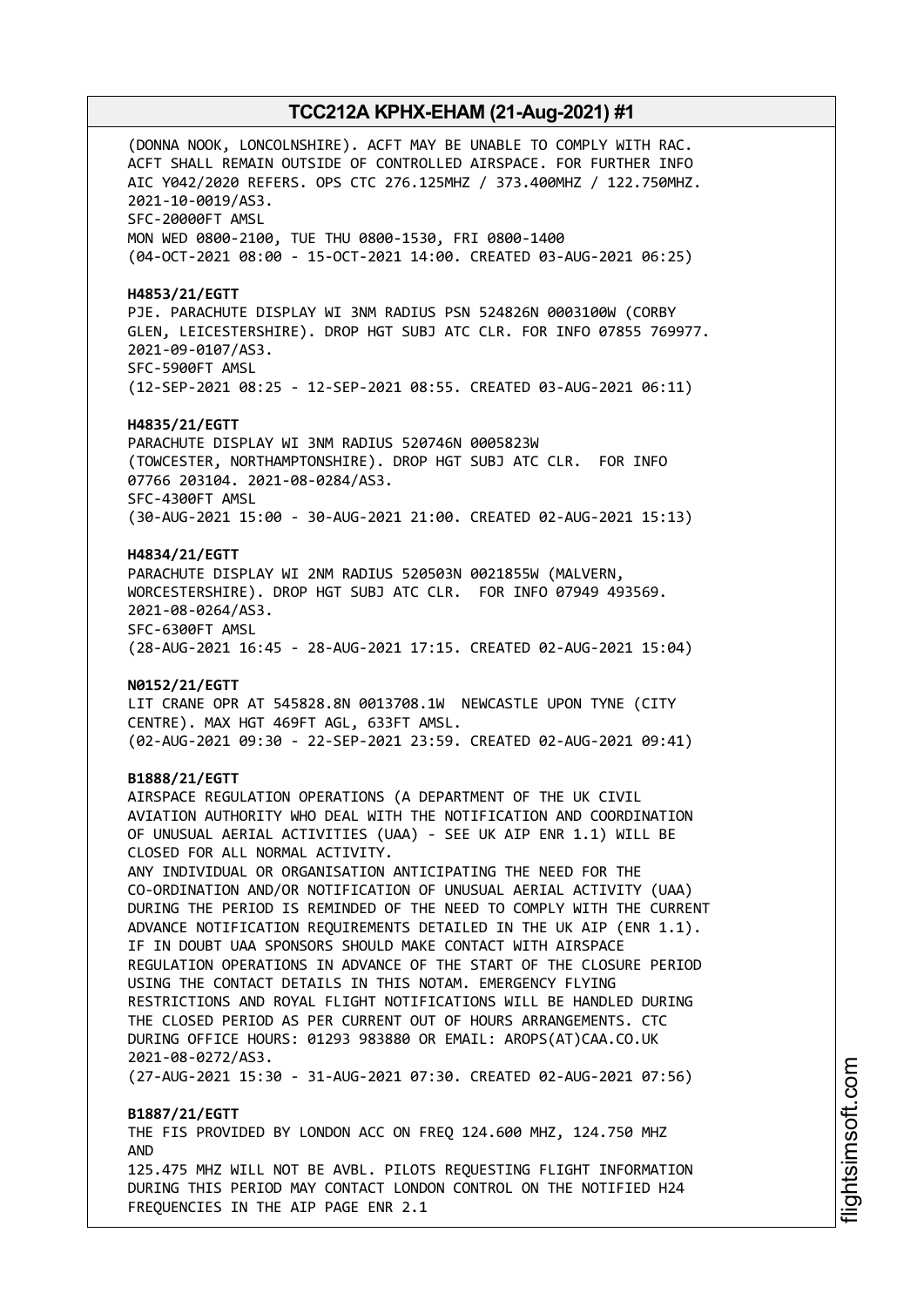02 2300-2330, AUG 03 - AUG 31 0130-0330 2300-2330 (02-AUG-2021 23:00 - 31-AUG-2021 03:30. CREATED 02-AUG-2021 07:16) **B1877/21/EGTT** BOURNEMOUTH LOWER AIRSPACE RADAR SERVICE MAY BE UNAVAILABLE AT TIMES DUE TO OPERATIONAL REASONS (01-AUG-2021 07:00 - 31-AUG-2021 19:00. CREATED 01-AUG-2021 05:57) **D1107/21/EGTT** Y028/2020 Y031/2020 P034/2020 W035/2020 Y036/2020 Y039/2020 Y040/2020 Y041/2020 Y042/2020 Y043/2020 P044/2020 Y045/2020 P046/2020 Y051/2020 Y052/2020 P053/2020 P056/2020 P060/2020 P083/2020 Y085/2020 Y086/2020 Y087/2020 Y002/2021 Y008/2021 Y010/2021 Y011/2021 M012/2021 P017/2021 P018/2021 P026/2021 Y027/2021 Y028/2021 Y029/2021 Y037/2021 M044/2021 P045/2021 Y050/2021 Y054/2021 Y055/2021 P056/2021 Y058/2021 M060/2021 Y062/2021 M063/2021 M064/2021 M065/2021 M066/2021 P067/2021 Y068/2021 W069/2021 AIP VFR **NTI** AIP MIL NIL SUP CHECKLIST AIP IFR 053/2018 060/2018 011/2019 023/2019 025/2019 003/2020 017/2020 019/2020 023/2020 030/2020 031/2020 032/2020 037/2020 038/2020 039/2020 045/2020 046/2020 048/2020 049/2020 052/2020 002/2021 003/2021 007/2021 008/2021 012/2021 014/2021 017/2021 018/2021 019/2021 020/2021 022/2021 023/2021 024/2021 025/2021 026/2021 028/2021 029/2021 030/2021 031/2021 032/2021 034/2021 035/2021 036/2021 037/2021 038/2021 039/2021 040/2021 AIP VFR NIL AIP MIL NIL PART 2 OF 2 (01-AUG-2021 00:05 - 01-SEP-2021 00:05 EST. CREATED 01-AUG-2021 01:52) **D1107/21/EGTT** CHECKLIST YEAR=2021 0726 1100 1105 1106 LATEST PUBLICATIONS AIP AIRAC AMDT IFR 009/2021 EFFECTIVE DATE 09 SEP 21 AIP SUP IFR 040/2021 EFFECTIVE DATE 29 JUL 21 AIC IFR W069/2021 EFFECTIVE DATE 29 JUL 21 AIC IFR P067/2021 EFFECTIVE DATE 29 JUL 21 AIC IFR M066/2021 EFFECTIVE DATE 29 JUL 21 AIC IFR Y068/2021 EFFECTIVE DATE 29 JUL 21 AIC IFR G097/2009 EFFECTIVE DATE 31 DEC 09 ATC CHECKLIST AIP IFR P127/2006 P008/2008 P064/2008 P086/2008 P077/2009 P070/2010 P062/2012 P138/2012 Y009/2014 P002/2018 P053/2018 Y104/2018 Y031/2019 Y055/2019 Y117/2019 Y135/2019 P136/2019 P137/2019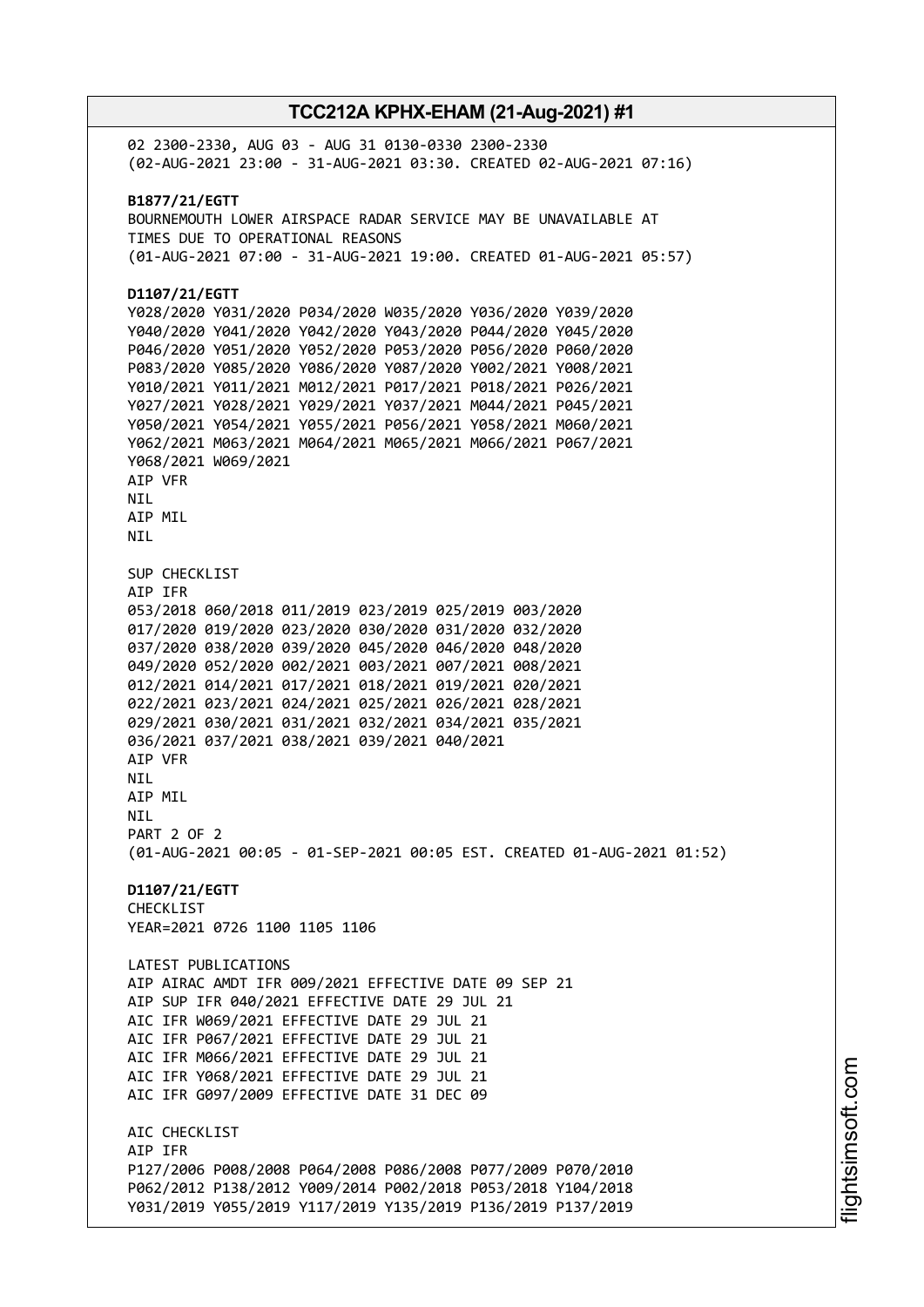P138/2019 P139/2019 Y140/2019 Y141/2019 Y142/2019 Y001/2020 P003/2020 W008/2020 Y011/2020 Y012/2020 W018/2020 Y024/2020 PART 1 OF 2 (01-AUG-2021 00:05 - 01-SEP-2021 00:05 EST. CREATED 01-AUG-2021 01:52) **G0256/21/EGTT** P083/2020 Y085/2020 Y086/2020 Y087/2020 Y002/2021 Y008/2021 Y010/2021 Y011/2021 M012/2021 P017/2021 P018/2021 P026/2021 Y027/2021 Y028/2021 Y029/2021 Y037/2021 M044/2021 P045/2021 Y050/2021 Y054/2021 Y055/2021 P056/2021 Y058/2021 M060/2021 Y062/2021 M063/2021 M064/2021 M065/2021 M066/2021 P067/2021 Y068/2021 W069/2021 AIP VFR NIL AIP MIL NIL SUP CHECKLIST AIP IFR 053/2018 060/2018 011/2019 023/2019 025/2019 003/2020 017/2020 019/2020 023/2020 030/2020 031/2020 032/2020 037/2020 038/2020 039/2020 045/2020 046/2020 048/2020 049/2020 052/2020 002/2021 003/2021 007/2021 008/2021 012/2021 014/2021 017/2021 018/2021 019/2021 020/2021 022/2021 023/2021 024/2021 025/2021 026/2021 028/2021 029/2021 030/2021 031/2021 032/2021 034/2021 035/2021 036/2021 037/2021 038/2021 039/2021 040/2021 AIP VFR NIL AIP MIL NIL PART 2 OF 2 (01-AUG-2021 00:05 - 01-SEP-2021 00:05 EST. CREATED 01-AUG-2021 01:34) **G0256/21/EGTT** CHECKLIST YEAR=2021 0256 LATEST PUBLICATIONS AIP AIRAC AMDT IFR 009/2021 EFFECTIVE DATE 09 SEP 21 AIP SUP IFR 040/2021 EFFECTIVE DATE 29 JUL 21 AIC IFR W069/2021 EFFECTIVE DATE 29 JUL 21 AIC IFR P067/2021 EFFECTIVE DATE 29 JUL 21 AIC IFR M066/2021 EFFECTIVE DATE 29 JUL 21 AIC IFR Y068/2021 EFFECTIVE DATE 29 JUL 21 AIC IFR G097/2009 EFFECTIVE DATE 31 DEC 09 ATC CHECKLIST AIP IFR P127/2006 P008/2008 P064/2008 P086/2008 P077/2009 P070/2010 P062/2012 P138/2012 Y009/2014 P002/2018 P053/2018 Y104/2018 Y031/2019 Y055/2019 Y117/2019 Y135/2019 P136/2019 P137/2019 P138/2019 P139/2019 Y140/2019 Y141/2019 Y142/2019 Y001/2020 P003/2020 W008/2020 Y011/2020 Y012/2020 W018/2020 Y024/2020 Y028/2020 Y031/2020 P034/2020 W035/2020 Y036/2020 Y039/2020 Y040/2020 Y041/2020 Y042/2020 Y043/2020 P044/2020 Y045/2020 P046/2020 Y051/2020 Y052/2020 P053/2020 P056/2020 P060/2020 PART 1 OF 2 (01-AUG-2021 00:05 - 01-SEP-2021 00:05 EST. CREATED 01-AUG-2021 01:34) **M2939/21/EGTT**

i⊒<br>⊫ htsim soft.c om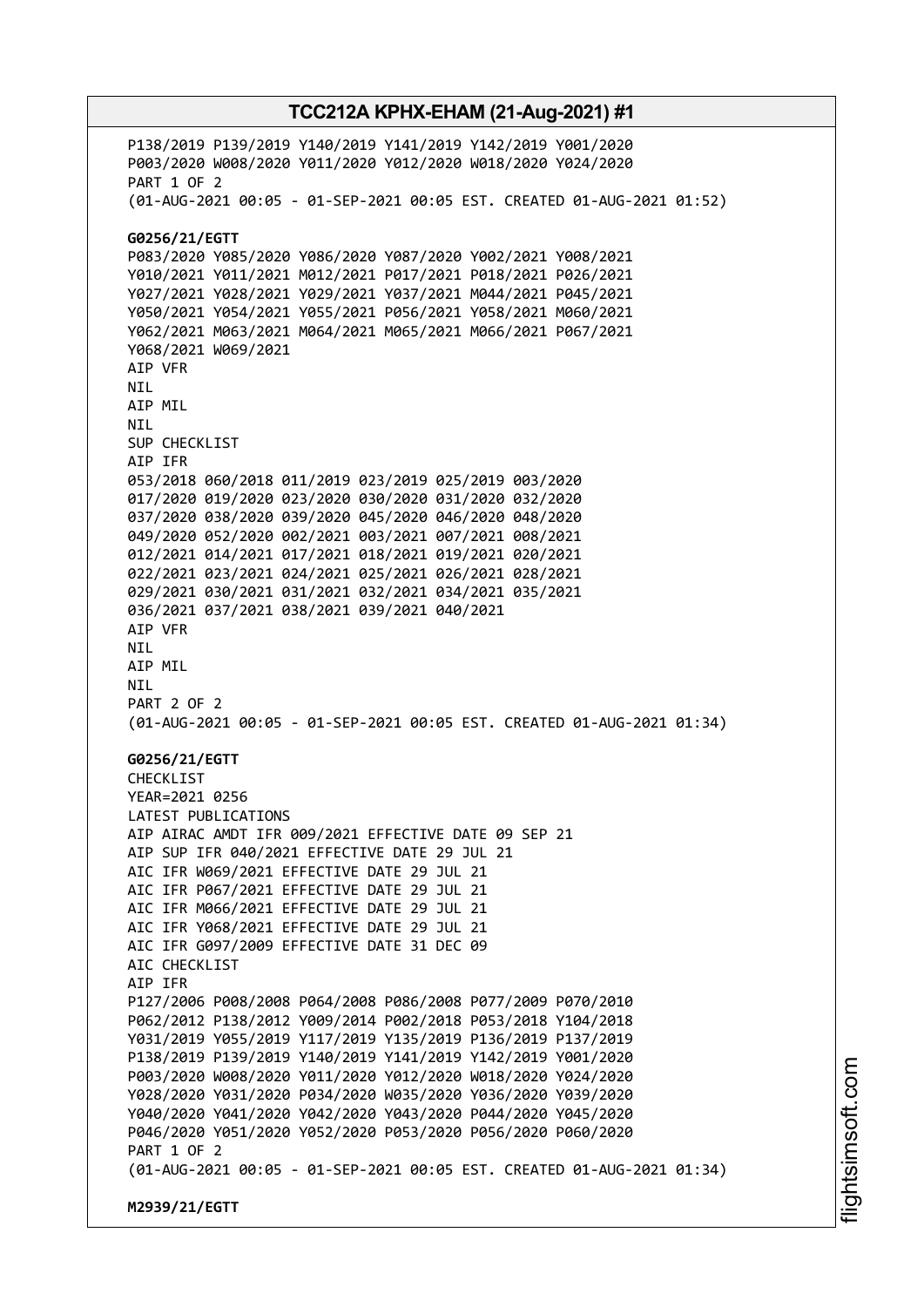**TCC212A KPHX-EHAM (21-Aug-2021) #1** P138/2019 P139/2019 Y140/2019 Y141/2019 Y142/2019 Y001/2020 P003/2020 W008/2020 Y011/2020 Y012/2020 W018/2020 Y024/2020 Y028/2020 Y031/2020 P034/2020 W035/2020 Y036/2020 Y039/2020 Y040/2020 Y041/2020 Y042/2020 Y043/2020 P044/2020 Y045/2020 P046/2020 Y051/2020 Y052/2020 P053/2020 P056/2020 P060/2020 P083/2020 Y085/2020 Y086/2020 Y087/2020 Y002/2021 Y008/2021 Y010/2021 Y011/2021 M012/2021 P017/2021 P018/2021 P026/2021 Y027/2021 Y028/2021 Y029/2021 Y037/2021 M044/2021 P045/2021 Y050/2021 Y054/2021 Y055/2021 P056/2021 Y058/2021 M060/2021 Y062/2021 M063/2021 M064/2021 M065/2021 M066/2021 P067/2021 Y068/2021 W069/2021 AIP VFR NIL AIP MIL NIL 022/2021 023/2021 024/2021 025/2021 026/2021 028/2021 029/2021 030/2021 031/2021 032/2021 034/2021 035/2021 036/2021 037/2021 038/2021 039/2021 040/2021 AIP VFR **NTI** AIP MIL NIL PART 2 OF 2 (01-AUG-2021 00:05 - 01-SEP-2021 00:05 EST. CREATED 01-AUG-2021 01:33) **M2939/21/EGTT** CHECKL<sub>TST</sub> YEAR=2021 2913 2914 2915 2916 2917 2918 2919 2920 2921 2922 2923 2924 2925 2926 2927 2928 2929 2930 2931 2932 2933 2935 LATEST PUBLICATIONS AIP AIRAC AMDT IFR 009/2021 EFFECTIVE DATE 09 SEP 21 AIP SUP IFR 040/2021 EFFECTIVE DATE 29 JUL 21 AIC IFR W069/2021 EFFECTIVE DATE 29 JUL 21 AIC IFR P067/2021 EFFECTIVE DATE 29 JUL 21 AIC IFR M066/2021 EFFECTIVE DATE 29 JUL 21 AIC IFR Y068/2021 EFFECTIVE DATE 29 JUL 21 AIC IFR G097/2009 EFFECTIVE DATE 31 DEC 09 AIC CHECKLIST AIP IFR P127/2006 P008/2008 P064/2008 P086/2008 P077/2009 P070/2010 P062/2012 P138/2012 Y009/2014 P002/2018 P053/2018 Y104/2018 Y031/2019 Y055/2019 Y117/2019 Y135/2019 P136/2019 P137/2019 PART 1 OF 2 (01-AUG-2021 00:05 - 01-SEP-2021 00:05 EST. CREATED 01-AUG-2021 01:33) **F0776/21/EGTT** CHECKLIST YEAR=2021 0769 0770 0771 0773 0776 LATEST PUBLICATIONS AIP AIRAC AMDT IFR 009/2021 EFFECTIVE DATE 09 SEP 21 AIP SUP IFR 040/2021 EFFECTIVE DATE 29 JUL 21 AIC IFR W069/2021 EFFECTIVE DATE 29 JUL 21 AIC IFR P067/2021 EFFECTIVE DATE 29 JUL 21 AIC IFR M066/2021 EFFECTIVE DATE 29 JUL 21 AIC IFR Y068/2021 EFFECTIVE DATE 29 JUL 21 AIC IFR G097/2009 EFFECTIVE DATE 31 DEC 09

i⊒<br>⊫ htsim soft.c om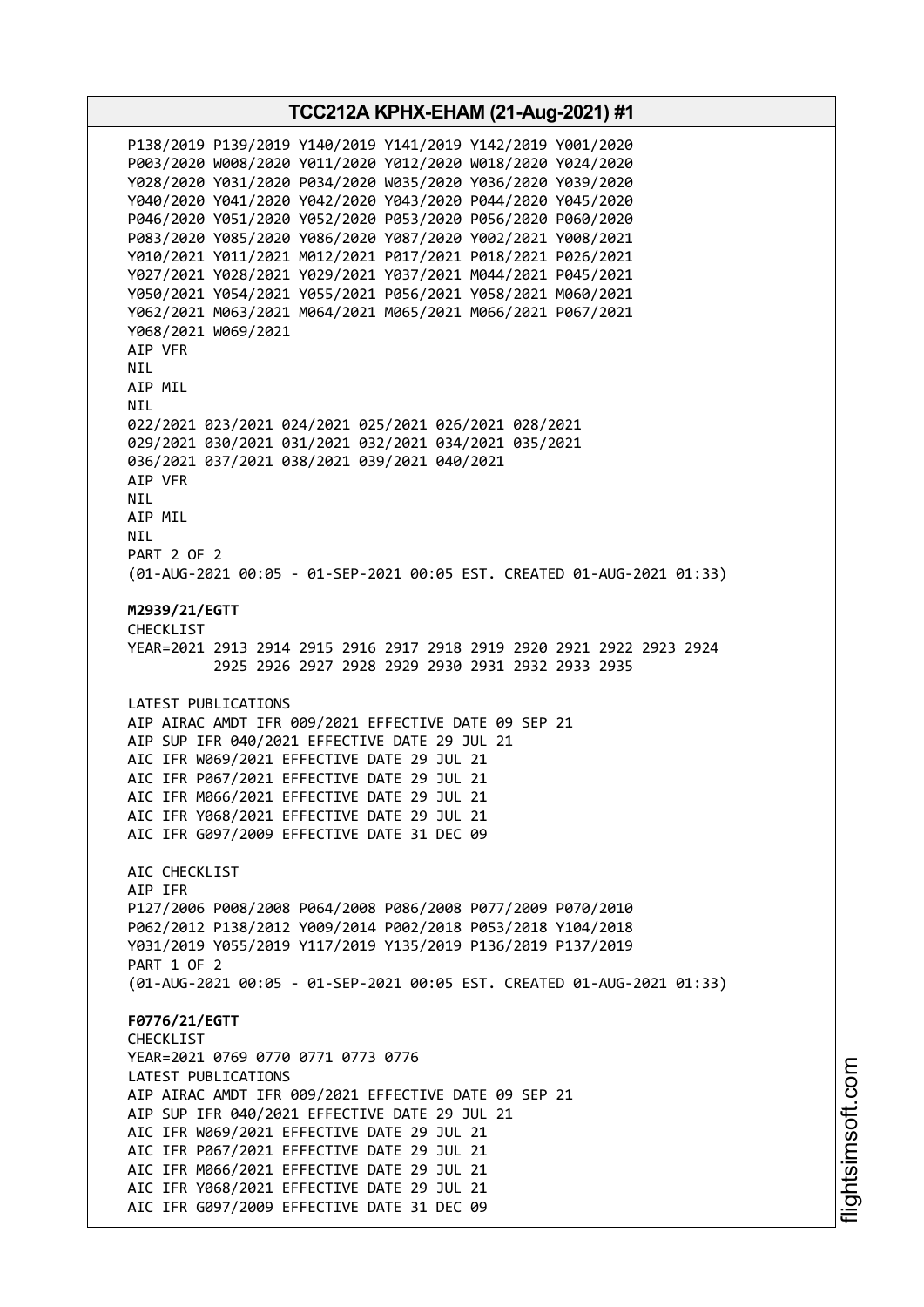| TCC212A KPHX-EHAM (21-Aug-2021) #1                                     |
|------------------------------------------------------------------------|
| AIC CHECKLIST<br>AIP IFR                                               |
| P127/2006 P008/2008 P064/2008 P086/2008 P077/2009 P070/2010            |
| P062/2012 P138/2012 Y009/2014 P002/2018 P053/2018 Y104/2018            |
| Y031/2019 Y055/2019 Y117/2019 Y135/2019 P136/2019 P137/2019            |
| P138/2019 P139/2019 Y140/2019 Y141/2019 Y142/2019 Y001/2020            |
| P003/2020 W008/2020 Y011/2020 Y012/2020 W018/2020 Y024/2020            |
| Y028/2020 Y031/2020 P034/2020 W035/2020 Y036/2020 Y039/2020            |
| Y040/2020 Y041/2020 Y042/2020 Y043/2020 P044/2020 Y045/2020            |
| <b>PART 1 OF 2</b>                                                     |
| (01-AUG-2021 00:05 - 01-SEP-2021 00:05 EST. CREATED 01-AUG-2021 01:31) |
| F0776/21/EGTT                                                          |
| P046/2020 Y051/2020 Y052/2020 P053/2020 P056/2020 P060/2020            |
| P083/2020 Y085/2020 Y086/2020 Y087/2020 Y002/2021 Y008/2021            |
| Y010/2021 Y011/2021 M012/2021 P017/2021 P018/2021 P026/2021            |
| Y027/2021 Y028/2021 Y029/2021 Y037/2021 M044/2021 P045/2021            |
| Y050/2021 Y054/2021 Y055/2021 P056/2021 Y058/2021 M060/2021            |
| Y062/2021 M063/2021 M064/2021 M065/2021 M066/2021 P067/2021            |
| Y068/2021 W069/2021                                                    |
| AIP VFR                                                                |
| NIL.                                                                   |
| AIP MIL                                                                |
| NIL                                                                    |
| SUP CHECKLIST                                                          |
| AIP IFR                                                                |
| 053/2018 060/2018 011/2019 023/2019 025/2019 003/2020                  |
| 017/2020 019/2020 023/2020 030/2020 031/2020 032/2020                  |
| 037/2020 038/2020 039/2020 045/2020 046/2020 048/2020                  |
| 049/2020 052/2020 002/2021 003/2021 007/2021 008/2021                  |
| 012/2021 014/2021 017/2021 018/2021 019/2021 020/2021                  |
| 022/2021 023/2021 024/2021 025/2021 026/2021 028/2021                  |
| 029/2021 030/2021 031/2021 032/2021 034/2021 035/2021                  |
| 036/2021 037/2021 038/2021 039/2021 040/2021                           |
| AIP VFR                                                                |
| NIL                                                                    |
| AIP MIL                                                                |
| <b>NIL</b>                                                             |
| PART 2 OF 2                                                            |
| (01-AUG-2021 00:05 - 01-SEP-2021 00:05 EST. CREATED 01-AUG-2021 01:31) |
| N0151/21/EGTT                                                          |
| P083/2020 Y085/2020 Y086/2020 Y087/2020 Y002/2021 Y008/2021            |
| Y010/2021 Y011/2021 M012/2021 P017/2021 P018/2021 P026/2021            |
| Y027/2021 Y028/2021 Y029/2021 Y037/2021 M044/2021 P045/2021            |
| Y050/2021 Y054/2021 Y055/2021 P056/2021 Y058/2021 M060/2021            |
| Y062/2021 M063/2021 M064/2021 M065/2021 M066/2021 P067/2021            |
| Y068/2021 W069/2021                                                    |
| AIP VFR                                                                |
| NIL                                                                    |
| AIP MIL                                                                |
| <b>NIL</b>                                                             |
| SUP CHECKLIST                                                          |
| AIP IFR                                                                |
| 053/2018 060/2018 011/2019 023/2019 025/2019 003/2020                  |
| 017/2020 019/2020 023/2020 030/2020 031/2020 032/2020                  |
| 037/2020 038/2020 039/2020 045/2020 046/2020 048/2020                  |
| 049/2020 052/2020 002/2021 003/2021 007/2021 008/2021                  |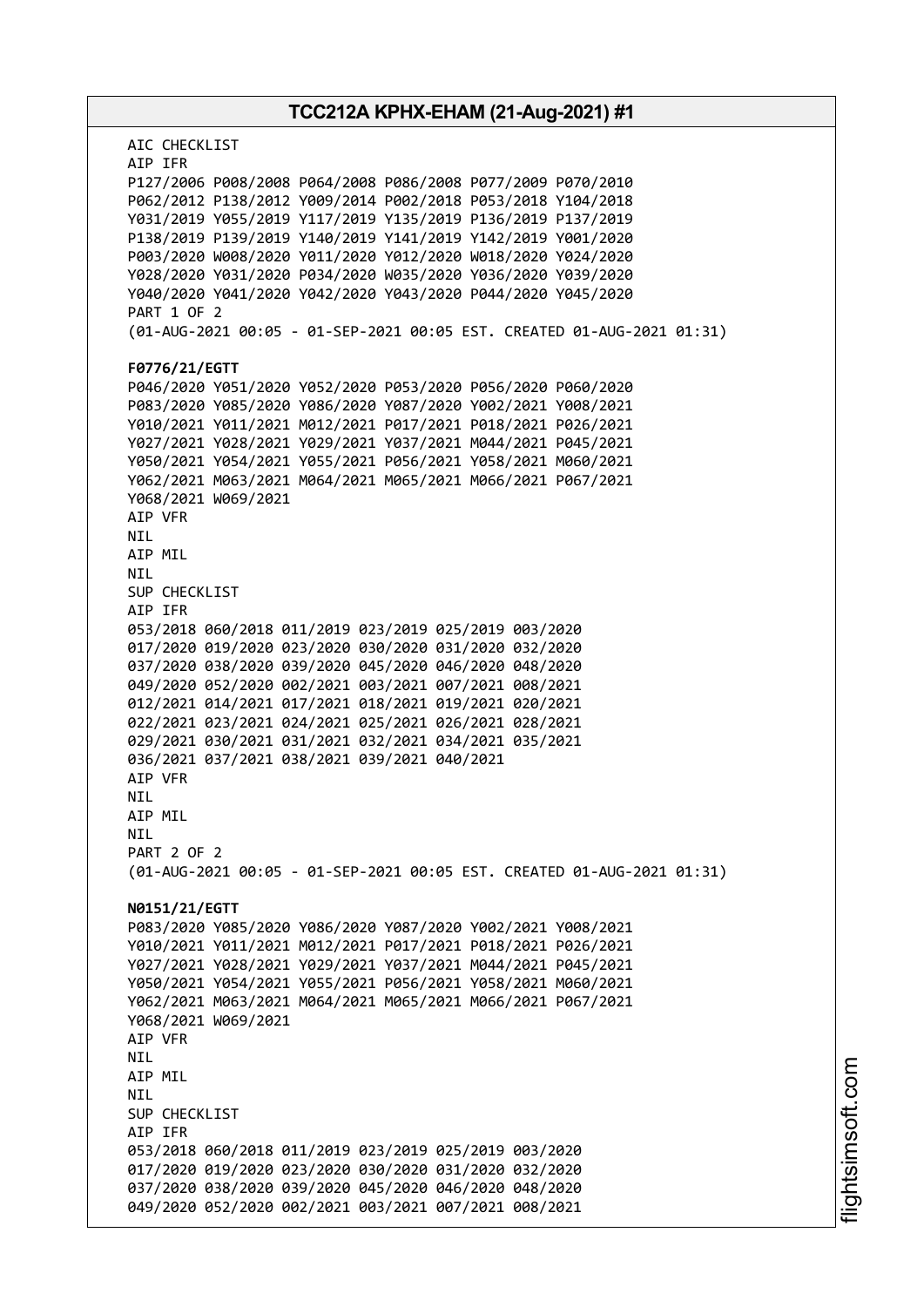012/2021 014/2021 017/2021 018/2021 019/2021 020/2021 022/2021 023/2021 024/2021 025/2021 026/2021 028/2021 029/2021 030/2021 031/2021 032/2021 034/2021 035/2021 036/2021 037/2021 038/2021 039/2021 040/2021 AIP VFR NIL AIP MIL NIL PART 2 OF 2 (01-AUG-2021 00:05 - 01-SEP-2021 00:05 EST. CREATED 01-AUG-2021 01:29) **N0151/21/EGTT** CHECKLIST YEAR=2021 0095 0111 0112 0113 0118 0122 0123 0124 0127 0136 0138 0139 0141 0142 0143 0145 0147 0149 0150 0151 LATEST PUBLICATIONS AIP AIRAC AMDT IFR 009/2021 EFFECTIVE DATE 09 SEP 21 AIP SUP IFR 040/2021 EFFECTIVE DATE 29 JUL 21 AIC IFR W069/2021 EFFECTIVE DATE 29 JUL 21 AIC IFR P067/2021 EFFECTIVE DATE 29 JUL 21 AIC IFR M066/2021 EFFECTIVE DATE 29 JUL 21 AIC IFR Y068/2021 EFFECTIVE DATE 29 JUL 21 AIC IFR G097/2009 EFFECTIVE DATE 31 DEC 09 AIC CHECKLIST AIP IFR P127/2006 P008/2008 P064/2008 P086/2008 P077/2009 P070/2010 P062/2012 P138/2012 Y009/2014 P002/2018 P053/2018 Y104/2018 Y031/2019 Y055/2019 Y117/2019 Y135/2019 P136/2019 P137/2019 P138/2019 P139/2019 Y140/2019 Y141/2019 Y142/2019 Y001/2020 P003/2020 W008/2020 Y011/2020 Y012/2020 W018/2020 Y024/2020 Y028/2020 Y031/2020 P034/2020 W035/2020 Y036/2020 Y039/2020 Y040/2020 Y041/2020 Y042/2020 Y043/2020 P044/2020 Y045/2020 P046/2020 Y051/2020 Y052/2020 P053/2020 P056/2020 P060/2020 PART 1 OF 2 (01-AUG-2021 00:05 - 01-SEP-2021 00:05 EST. CREATED 01-AUG-2021 01:29) **B1876/21/EGTT** AIC IFR Y068/2021 EFFECTIVE DATE 29 JUL 21 AIC IFR G097/2009 EFFECTIVE DATE 31 DEC 09 AIC CHECKLIST AIP IFR P127/2006 P008/2008 P064/2008 P086/2008 P077/2009 P070/2010 P062/2012 P138/2012 Y009/2014 P002/2018 P053/2018 Y104/2018 Y031/2019 Y055/2019 Y117/2019 Y135/2019 P136/2019 P137/2019 P138/2019 P139/2019 Y140/2019 Y141/2019 Y142/2019 Y001/2020 P003/2020 W008/2020 Y011/2020 Y012/2020 W018/2020 Y024/2020 Y028/2020 Y031/2020 P034/2020 W035/2020 Y036/2020 Y039/2020 Y040/2020 Y041/2020 Y042/2020 Y043/2020 P044/2020 Y045/2020 P046/2020 Y051/2020 Y052/2020 P053/2020 P056/2020 P060/2020 P083/2020 Y085/2020 Y086/2020 Y087/2020 Y002/2021 Y008/2021 Y010/2021 Y011/2021 M012/2021 P017/2021 P018/2021 P026/2021 Y027/2021 Y028/2021 Y029/2021 Y037/2021 M044/2021 P045/2021 Y050/2021 Y054/2021 Y055/2021 P056/2021 Y058/2021 M060/2021 Y062/2021 M063/2021 M064/2021 M065/2021 M066/2021 P067/2021 Y068/2021 W069/2021 PART 2 OF 3 (01-AUG-2021 00:05 - 01-SEP-2021 00:05 EST. CREATED 01-AUG-2021 01:28)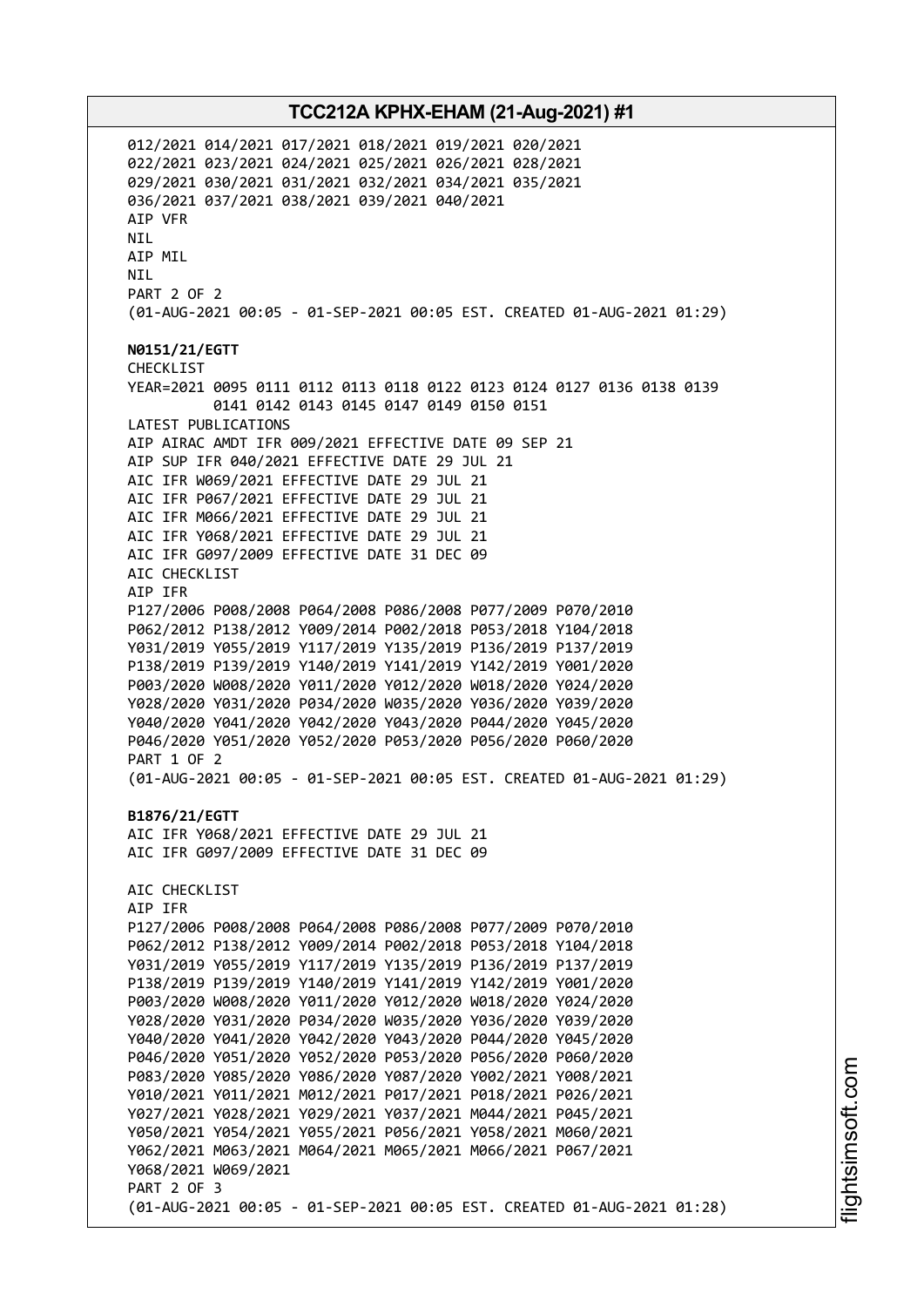**B1876/21/EGTT** CHECKLIST YEAR=2021 0989 1036 1041 1142 1175 1194 1205 1206 1207 1209 1372 1378 1413 1431 1537 1558 1579 1630 1705 1717 1725 1743 1747 1750 1751 1753 1790 1813 1816 1824 1836 1837 1839 1840 1841 1843 1844 1854 1856 1857 1860 1861 1862 1863 1864 1865 1866 1867 LATEST PUBLICATIONS AIP AIRAC AMDT IFR 009/2021 EFFECTIVE DATE 09 SEP 21 AIP SUP IFR 040/2021 EFFECTIVE DATE 29 JUL 21 AIC IFR W069/2021 EFFECTIVE DATE 29 JUL 21 AIC IFR P067/2021 EFFECTIVE DATE 29 JUL 21 AIC IFR M066/2021 EFFECTIVE DATE 29 JUL 21 PART 1 OF 3 (01-AUG-2021 00:05 - 01-SEP-2021 00:05 EST. CREATED 01-AUG-2021 01:28) **B1876/21/EGTT** AIP VFR NIL AIP MIL NIL SUP CHECKLIST AIP IFR 053/2018 060/2018 011/2019 023/2019 025/2019 003/2020 017/2020 019/2020 023/2020 030/2020 031/2020 032/2020 037/2020 038/2020 039/2020 045/2020 046/2020 048/2020 049/2020 052/2020 002/2021 003/2021 007/2021 008/2021 012/2021 014/2021 017/2021 018/2021 019/2021 020/2021 022/2021 023/2021 024/2021 025/2021 026/2021 028/2021 029/2021 030/2021 031/2021 032/2021 034/2021 035/2021 036/2021 037/2021 038/2021 039/2021 040/2021 AIP VFR **NTI** AIP MIL **NTL** PART 3 OF 3 (01-AUG-2021 00:05 - 01-SEP-2021 00:05 EST. CREATED 01-AUG-2021 01:28) **A2748/21/EGTT** Y031/2019 Y055/2019 Y117/2019 Y135/2019 P136/2019 P137/2019 P138/2019 P139/2019 Y140/2019 Y141/2019 Y142/2019 Y001/2020 P003/2020 W008/2020 Y011/2020 Y012/2020 W018/2020 Y024/2020 Y028/2020 Y031/2020 P034/2020 W035/2020 Y036/2020 Y039/2020 Y040/2020 Y041/2020 Y042/2020 Y043/2020 P044/2020 Y045/2020 P046/2020 Y051/2020 Y052/2020 P053/2020 P056/2020 P060/2020 P083/2020 Y085/2020 Y086/2020 Y087/2020 Y002/2021 Y008/2021 Y010/2021 Y011/2021 M012/2021 P017/2021 P018/2021 P026/2021 Y027/2021 Y028/2021 Y029/2021 Y037/2021 M044/2021 P045/2021 Y050/2021 Y054/2021 Y055/2021 P056/2021 Y058/2021 M060/2021 Y062/2021 M063/2021 M064/2021 M065/2021 M066/2021 P067/2021 Y068/2021 W069/2021 AIP VFR **NTI** AIP MIL **NTI** SUP CHECKLIST AIP IFR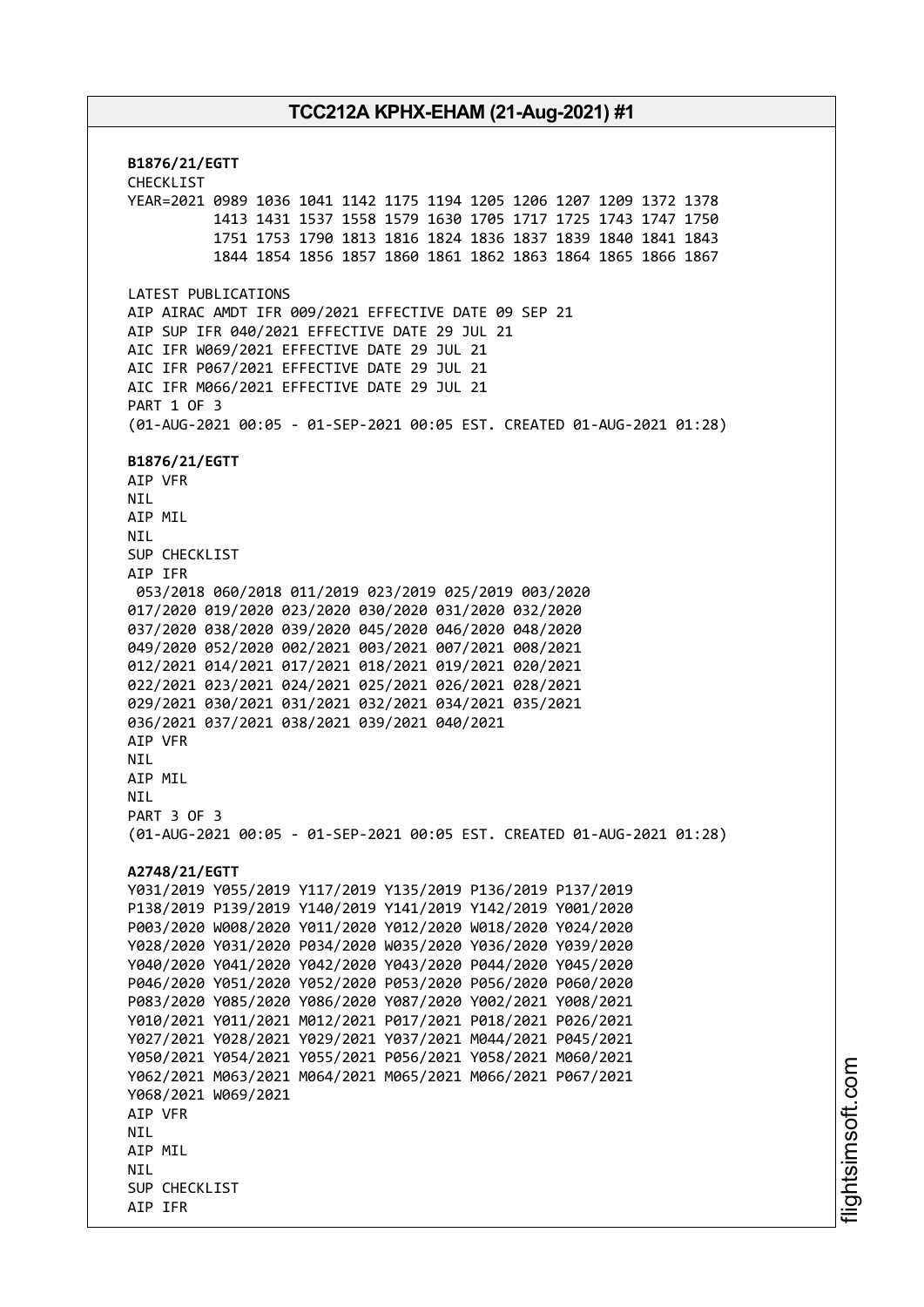053/2018 060/2018 011/2019 023/2019 025/2019 003/2020 017/2020 019/2020 023/2020 030/2020 031/2020 032/2020 037/2020 038/2020 039/2020 045/2020 046/2020 048/2020 049/2020 052/2020 002/2021 003/2021 007/2021 008/2021 012/2021 014/2021 017/2021 018/2021 019/2021 020/2021 022/2021 023/2021 024/2021 025/2021 026/2021 028/2021 029/2021 030/2021 031/2021 032/2021 034/2021 035/2021 036/2021 037/2021 038/2021 039/2021 040/2021 AIP VFR NIL AIP MIL **NTI** PART 2 OF 2 (01-AUG-2021 00:05 - 01-SEP-2021 00:05 EST. CREATED 01-AUG-2021 01:27) **A2748/21/EGTT** CHECKLIST YEAR=2021 1471 1502 1566 1576 1577 1596 1650 1662 1674 1675 1713 1740 1747 1798 1845 1938 1940 1970 2020 2025 2032 2033 2034 2078 2111 2138 2167 2168 2211 2224 2259 2270 2290 2310 2320 2328 2345 2385 2391 2393 2395 2398 2410 2411 2434 2441 2445 2455 2457 2462 2463 2464 2484 2509 2510 2524 2527 2528 2530 2548 2556 2583 2592 2593 2594 2595 2596 2597 2598 2599 2600 2601 2602 2609 2611 2612 2629 2631 2632 2641 2642 2650 2651 2673 2674 2680 2682 2685 2686 2690 2692 2694 2701 2702 2703 2704 2705 2709 2710 2711 2713 2715 2716 2721 2722 2723 2728 2733 2736 2738 2741 2744 2745 2747 LATEST PUBLICATIONS AIP AIRAC AMDT IFR 009/2021 EFFECTIVE DATE 09 SEP 21 AIP SUP IFR 040/2021 EFFECTIVE DATE 29 JUL 21 AIC IFR W069/2021 EFFECTIVE DATE 29 JUL 21 AIC IFR P067/2021 EFFECTIVE DATE 29 JUL 21 AIC IFR M066/2021 EFFECTIVE DATE 29 JUL 21 AIC IFR Y068/2021 EFFECTIVE DATE 29 JUL 21 AIC IFR G097/2009 EFFECTIVE DATE 31 DEC 09 ATC CHECKLIST AIP IFR P127/2006 P008/2008 P064/2008 P086/2008 P077/2009 P070/2010 P062/2012 P138/2012 Y009/2014 P002/2018 P053/2018 Y104/2018 PART 1 OF 2 (01-AUG-2021 00:05 - 01-SEP-2021 00:05 EST. CREATED 01-AUG-2021 01:27) **Q0411/21/EGTT** P083/2020 Y085/2020 Y086/2020 Y087/2020 Y002/2021 Y008/2021 Y010/2021 Y011/2021 M012/2021 P017/2021 P018/2021 P026/2021 Y027/2021 Y028/2021 Y029/2021 Y037/2021 M044/2021 P045/2021 Y050/2021 Y054/2021 Y055/2021 P056/2021 Y058/2021 M060/2021 Y062/2021 M063/2021 M064/2021 M065/2021 M066/2021 P067/2021 Y068/2021 W069/2021 AIP VFR NIL AIP MIL NIL SUP CHECKLIST AIP IFR 053/2018 060/2018 011/2019 023/2019 025/2019 003/2020 017/2020 019/2020 023/2020 030/2020 031/2020 032/2020 037/2020 038/2020 039/2020 045/2020 046/2020 048/2020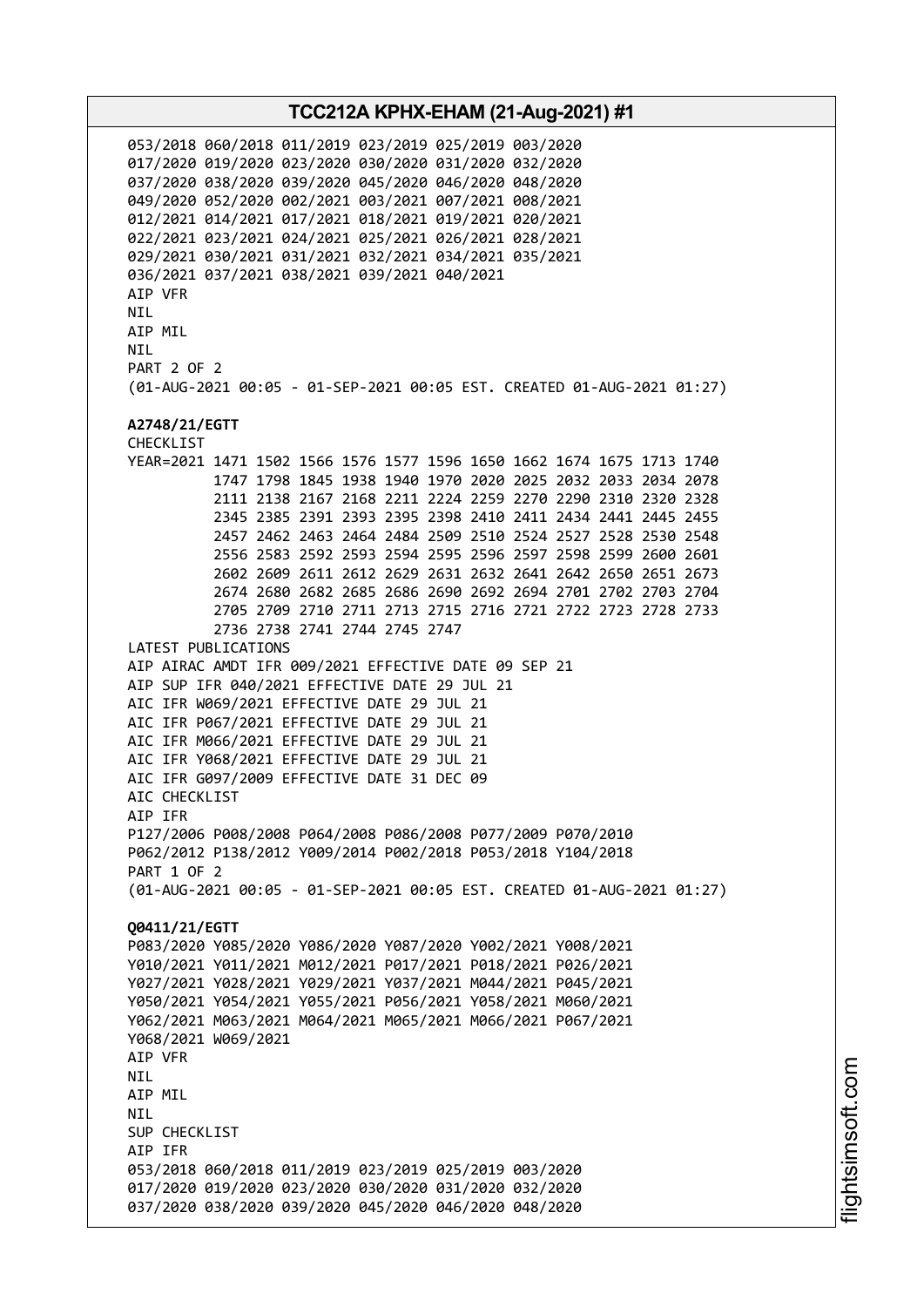049/2020 052/2020 002/2021 003/2021 007/2021 008/2021 012/2021 014/2021 017/2021 018/2021 019/2021 020/2021 022/2021 023/2021 024/2021 025/2021 026/2021 028/2021 029/2021 030/2021 031/2021 032/2021 034/2021 035/2021 036/2021 037/2021 038/2021 039/2021 040/2021 AIP VFR NIL AIP MIL NIL PART 2 OF 2 (01-AUG-2021 00:05 - 01-SEP-2021 00:05 EST. CREATED 01-AUG-2021 01:12) **K0336/21/EGTT** AIC IFR P067/2021 EFFECTIVE DATE 29 JUL 21 AIC IFR M066/2021 EFFECTIVE DATE 29 JUL 21 AIC IFR Y068/2021 EFFECTIVE DATE 29 JUL 21 AIC IFR G097/2009 EFFECTIVE DATE 31 DEC 09 AIC CHECKLIST AIP IFR P127/2006 P008/2008 P064/2008 P086/2008 P077/2009 P070/2010 P062/2012 P138/2012 Y009/2014 P002/2018 P053/2018 Y104/2018 Y031/2019 Y055/2019 Y117/2019 Y135/2019 P136/2019 P137/2019 P138/2019 P139/2019 Y140/2019 Y141/2019 Y142/2019 Y001/2020 P003/2020 W008/2020 Y011/2020 Y012/2020 W018/2020 Y024/2020 Y028/2020 Y031/2020 P034/2020 W035/2020 Y036/2020 Y039/2020 Y040/2020 Y041/2020 Y042/2020 Y043/2020 P044/2020 Y045/2020 P046/2020 Y051/2020 Y052/2020 P053/2020 P056/2020 P060/2020 P083/2020 Y085/2020 Y086/2020 Y087/2020 Y002/2021 Y008/2021 Y010/2021 Y011/2021 M012/2021 P017/2021 P018/2021 P026/2021 Y027/2021 Y028/2021 Y029/2021 Y037/2021 M044/2021 P045/2021 Y050/2021 Y054/2021 Y055/2021 P056/2021 Y058/2021 M060/2021 PART 2 OF 3 (01-AUG-2021 00:05 - 01-SEP-2021 00:05 EST. CREATED 01-AUG-2021 01:12) **Q0411/21/EGTT** CHECKLIST YEAR=2021 0387 0393 0400 0402 0404 0405 0406 0407 0408 0409 0410 0411 LATEST PUBLICATIONS AIP AIRAC AMDT IFR 009/2021 EFFECTIVE DATE 09 SEP 21 AIP SUP IFR 040/2021 EFFECTIVE DATE 29 JUL 21 AIC IFR W069/2021 EFFECTIVE DATE 29 JUL 21 AIC IFR P067/2021 EFFECTIVE DATE 29 JUL 21 AIC IFR M066/2021 EFFECTIVE DATE 29 JUL 21 AIC IFR Y068/2021 EFFECTIVE DATE 29 JUL 21 AIC IFR G097/2009 EFFECTIVE DATE 31 DEC 09 AIC CHECKLIST AIP IFR P127/2006 P008/2008 P064/2008 P086/2008 P077/2009 P070/2010 P062/2012 P138/2012 Y009/2014 P002/2018 P053/2018 Y104/2018 Y031/2019 Y055/2019 Y117/2019 Y135/2019 P136/2019 P137/2019 P138/2019 P139/2019 Y140/2019 Y141/2019 Y142/2019 Y001/2020 P003/2020 W008/2020 Y011/2020 Y012/2020 W018/2020 Y024/2020 Y028/2020 Y031/2020 P034/2020 W035/2020 Y036/2020 Y039/2020 Y040/2020 Y041/2020 Y042/2020 Y043/2020 P044/2020 Y045/2020 P046/2020 Y051/2020 Y052/2020 P053/2020 P056/2020 P060/2020 PART 1 OF 2 (01-AUG-2021 00:05 - 01-SEP-2021 00:05 EST. CREATED 01-AUG-2021 01:12)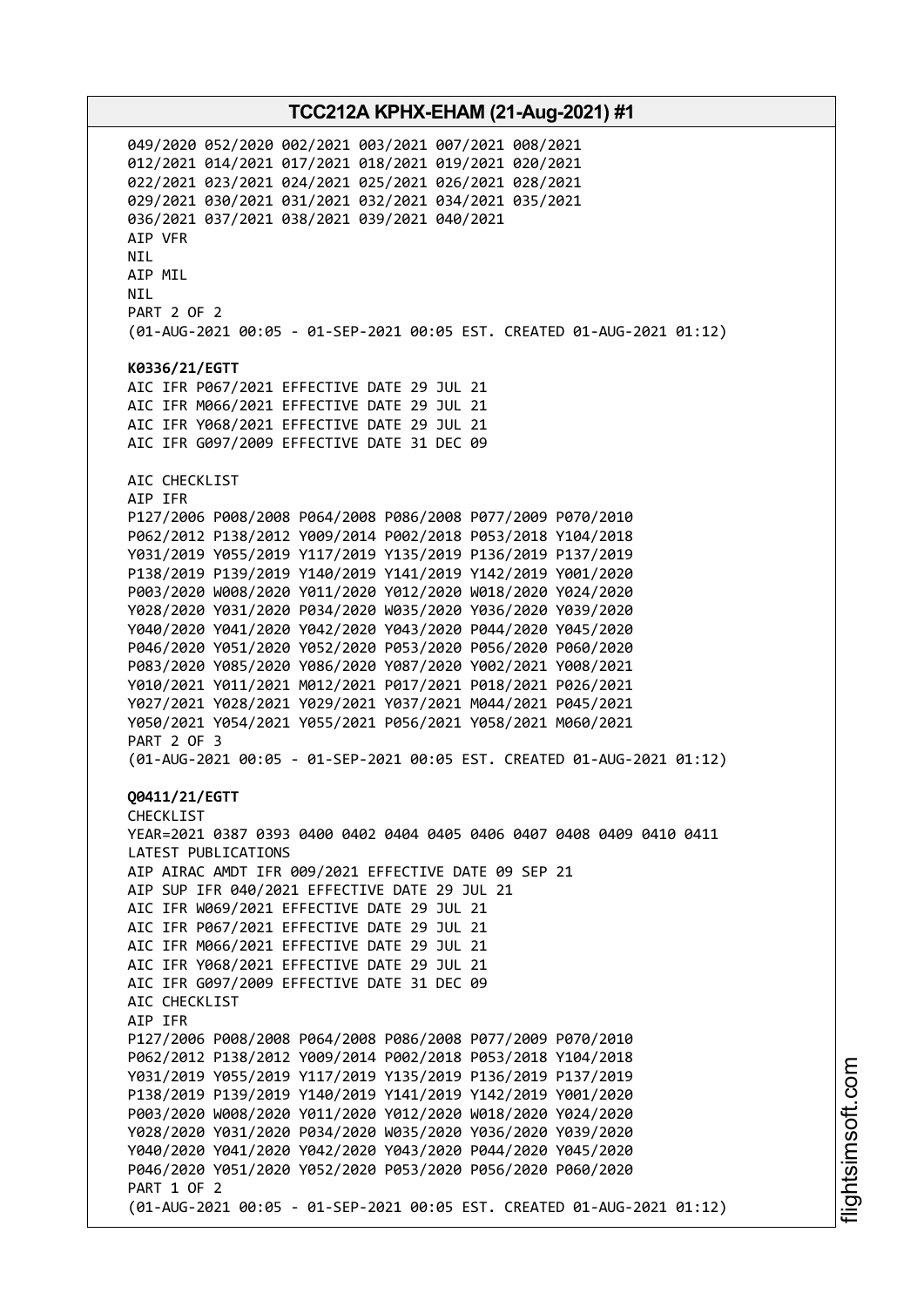**K0336/21/EGTT** CHECKLIST YEAR=2021 0202 0203 0204 0209 0211 0212 0215 0216 0217 0219 0220 0221 0222 0223 0224 0225 0227 0228 0230 0231 0233 0235 0236 0237 0238 0241 0242 0250 0251 0252 0253 0254 0255 0259 0260 0261 0262 0263 0269 0271 0275 0276 0277 0279 0281 0286 0287 0292 0293 0298 0299 0303 0306 0307 0313 0314 0315 0316 0317 0319 0321 0324 0325 0329 0333 0334 0335 LATEST PUBLICATIONS AIP AIRAC AMDT IFR 009/2021 EFFECTIVE DATE 09 SEP 21 AIP SUP IFR 040/2021 EFFECTIVE DATE 29 JUL 21 AIC IFR W069/2021 EFFECTIVE DATE 29 JUL 21 PART 1 OF 3 (01-AUG-2021 00:05 - 01-SEP-2021 00:05 EST. CREATED 01-AUG-2021 01:12) **K0336/21/EGTT** Y062/2021 M063/2021 M064/2021 M065/2021 M066/2021 P067/2021 (01-AUG-2021 00:05 - 01-SEP-2021 00:05 EST. CREATED 01-AUG-2021 01:12) **C7728/21/EGTT** Y031/2019 Y055/2019 Y117/2019 Y135/2019 P136/2019 P137/2019 P138/2019 P139/2019 Y140/2019 Y141/2019 Y142/2019 Y001/2020 P003/2020 W008/2020 Y011/2020 Y012/2020 W018/2020 Y024/2020 Y028/2020 Y031/2020 P034/2020 W035/2020 Y036/2020 Y039/2020 Y040/2020 Y041/2020 Y042/2020 Y043/2020 P044/2020 Y045/2020 P046/2020 Y051/2020 Y052/2020 P053/2020 P056/2020 P060/2020 P083/2020 Y085/2020 Y086/2020 Y087/2020 Y002/2021 Y008/2021 Y010/2021 Y011/2021 M012/2021 P017/2021 P018/2021 P026/2021 Y027/2021 Y028/2021 Y029/2021 Y037/2021 M044/2021 P045/2021 Y050/2021 Y054/2021 Y055/2021 P056/2021 Y058/2021 M060/2021 Y062/2021 M063/2021 M064/2021 M065/2021 M066/2021 P067/2021 Y068/2021 W069/2021 AIP VFR **NTI** AIP MIL **NTI** SUP CHECKLIST AIP IFR 053/2018 060/2018 011/2019 023/2019 025/2019 003/2020 017/2020 019/2020 023/2020 030/2020 031/2020 032/2020 037/2020 038/2020 039/2020 045/2020 046/2020 048/2020 049/2020 052/2020 002/2021 003/2021 007/2021 008/2021 012/2021 014/2021 017/2021 018/2021 019/2021 020/2021 022/2021 023/2021 024/2021 025/2021 026/2021 028/2021 029/2021 030/2021 031/2021 032/2021 034/2021 035/2021 036/2021 037/2021 038/2021 039/2021 040/2021 AIP VFR NIL AIP MIL **NTL** PART 3 OF 3 (01-AUG-2021 00:05 - 01-SEP-2021 00:05 EST. CREATED 01-AUG-2021 01:07) **C7728/21/EGTT** CHECKLIST YEAR=2021 1934 2190 3078 4070 4072 4325 4334 4408 4500 4629 4642 4711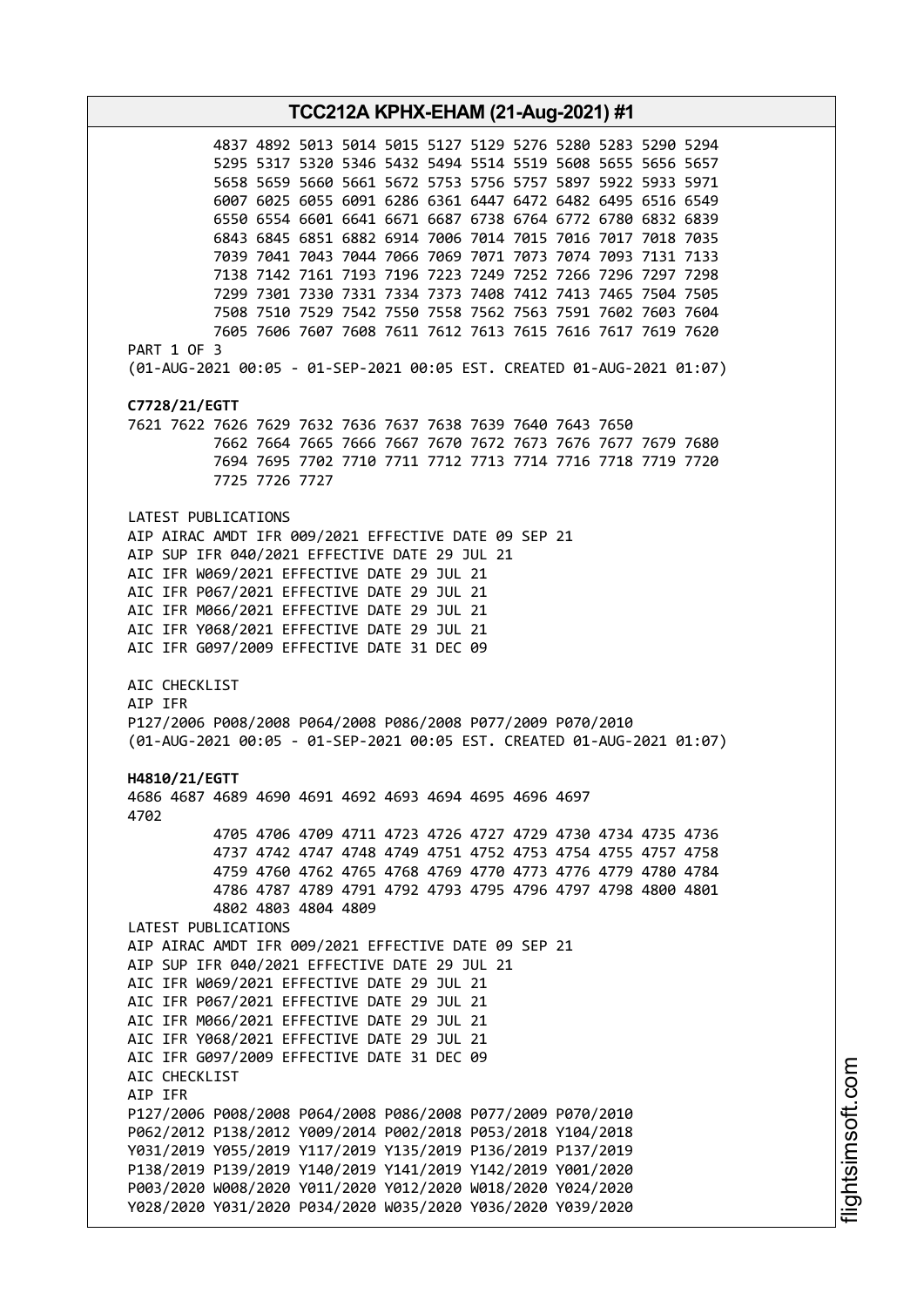Y040/2020 Y041/2020 Y042/2020 Y043/2020 P044/2020 Y045/2020 P046/2020 Y051/2020 Y052/2020 P053/2020 P056/2020 P060/2020 PART 2 OF 3 (01-AUG-2021 00:05 - 01-SEP-2021 00:05 EST. CREATED 01-AUG-2021 00:59) **H4810/21/EGTT** P127/2006 P008/2008 P064/2008 P086/2008 P077/2009 P070/2010 P062/2012 P138/2012 Y009/2014 P002/2018 P053/2018 Y104/2018 Y031/2019 Y055/2019 Y117/2019 Y135/2019 P136/2019 P137/2019 P138/2019 P139/2019 Y140/2019 Y141/2019 Y142/2019 Y001/2020 P003/2020 W008/2020 Y011/2020 Y012/2020 W018/2020 Y024/2020 Y028/2020 Y031/2020 P034/2020 W035/2020 Y036/2020 Y039/2020 Y040/2020 Y041/2020 Y042/2020 Y043/2020 P044/2020 Y045/2020 P046/2020 Y051/2020 Y052/2020 P053/2020 P056/2020 P060/2020 PART 2 OF 3 P083/2020 Y085/2020 Y086/2020 Y087/2020 Y002/2021 Y008/2021 Y010/2021 Y011/2021 M012/2021 P017/2021 P018/2021 P026/2021 Y027/2021 Y028/2021 Y029/2021 Y037/2021 M044/2021 P045/2021 Y050/2021 Y054/2021 Y055/2021 P056/2021 Y058/2021 M060/2021 Y062/2021 M063/2021 M064/2021 M065/2021 M066/2021 P067/2021 Y068/2021 W069/2021 AIP VFR NIL AIP MIL NIL SUP CHECKLIST AIP IFR 053/2018 060/2018 011/2019 023/2019 025/2019 003/2020 017/2020 019/2020 023/2020 030/2020 031/2020 032/2020 037/2020 038/2020 039/2020 045/2020 046/2020 048/2020 049/2020 052/2020 002/2021 003/2021 007/2021 008/2021 012/2021 014/2021 017/2021 018/2021 019/2021 020/2021 022/2021 023/2021 024/2021 025/2021 026/2021 028/2021 029/2021 030/2021 031/2021 032/2021 034/2021 035/2021 036/2021 037/2021 038/2021 039/2021 040/2021 AIP VFR NIL AIP MIL NIL PART 3 OF 3 (01-AUG-2021 00:05 - 01-SEP-2021 00:05 EST. CREATED 01-AUG-2021 00:59) **H4810/21/EGTT CHECKLIST** YEAR=2020 4986 4987 4988 YEAR=2021 0911 0951 0952 0953 0954 0955 0960 1565 1567 1568 1571 1573 1657 1693 1768 1769 1770 1771 1772 1773 1776 1778 1779 1780 1781 1792 1832 1948 1969 2046 2165 2293 2294 2295 2298 2300 2301 2302 2462 2465 2507 2515 2691 2694 2695 2696 2739 2740 2765 2832 3003 3015 3016 3018 3069 3070 3168 3211 3216 3223 3231 3288 3301 3308 3327 3342 3346 3347 3349 3350 3383 3384 3385 3418 3419 3521 3562 3579 3580 3581 3631 3725 3997 4042 4044 4053 4064 4084 4085 4094 4096 4097 4119 4129 4130 4131 4132 4133 4158 4165 4181 4193 4201 4204 4209 4293 4312 4319 4327 4360 4361 4363 4364 4365 4372 4373 4379 4394 4433 4451 4453 4476 4477 4478 4480 4513 4514 4516 4519 4521 4522 4527 4529 4531 4532 4533 4534 4535 4537 4538 4540 4544 4545 4546 4549 4565 4567 4573 4596 4600 4608 4611 4615 4616 4617 4625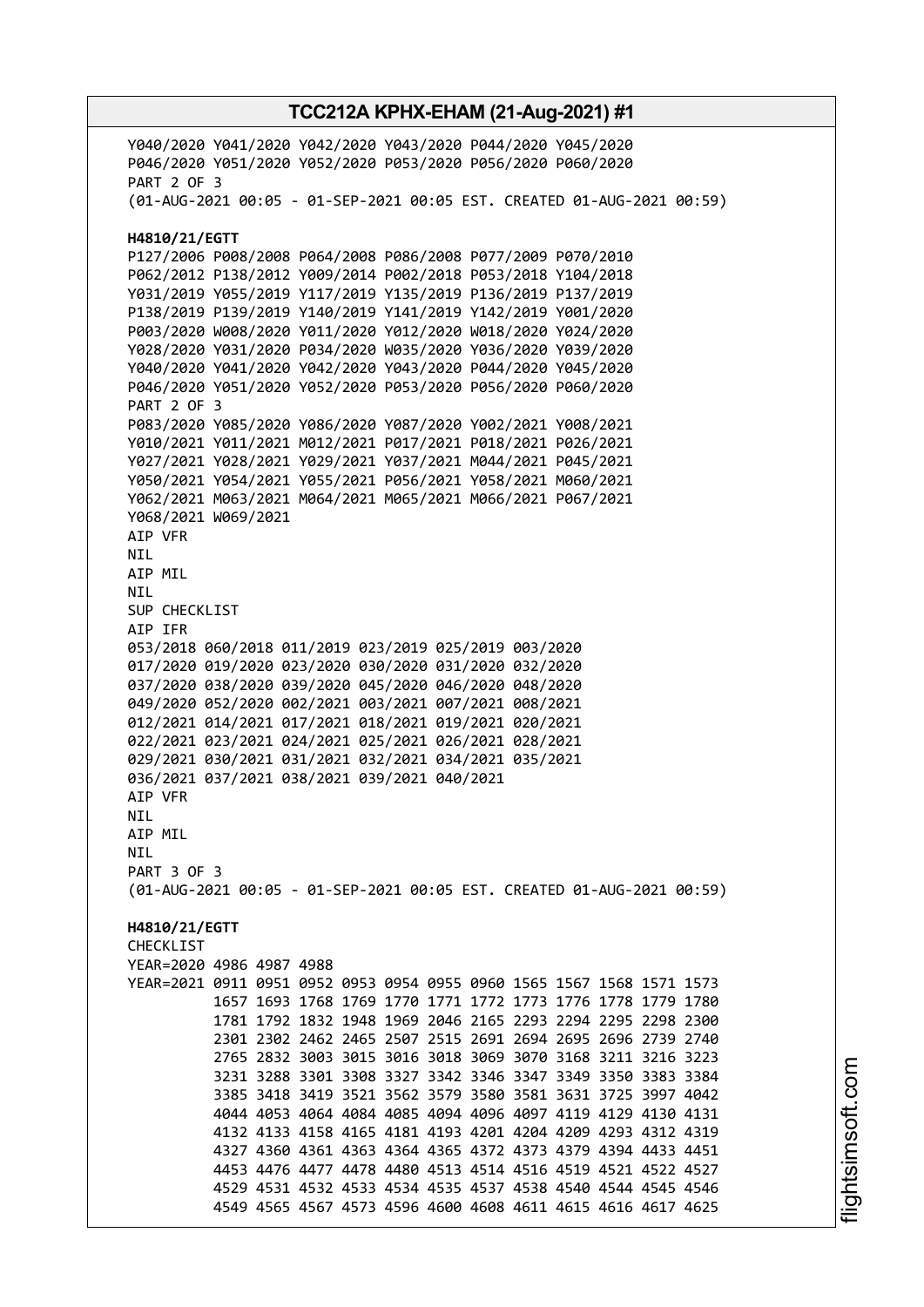4653 4662 4668 4673 4674 4677 4680 4681 4682 4683 4684 4685 PART 1 OF 3 (01-AUG-2021 00:05 - 01-SEP-2021 00:05 EST. CREATED 01-AUG-2021 00:59) **J2907/21/EGTT** AIP VFR NIL AIP MIL NIL SUP CHECKLIST AIP IFR (01-AUG-2021 00:05 - 01-SEP-2021 00:05 EST. CREATED 01-AUG-2021 00:57) **J2907/21/EGTT** AIC IFR Y068/2021 EFFECTIVE DATE 29 JUL 21 AIC IFR G097/2009 EFFECTIVE DATE 31 DEC 09 AIC CHECKLIST AIP IFR P127/2006 P008/2008 P064/2008 P086/2008 P077/2009 P070/2010 P062/2012 P138/2012 Y009/2014 P002/2018 P053/2018 Y104/2018 Y031/2019 Y055/2019 Y117/2019 Y135/2019 P136/2019 P137/2019 P138/2019 P139/2019 Y140/2019 Y141/2019 Y142/2019 Y001/2020 P003/2020 W008/2020 Y011/2020 Y012/2020 W018/2020 Y024/2020 Y028/2020 Y031/2020 P034/2020 W035/2020 Y036/2020 Y039/2020 Y040/2020 Y041/2020 Y042/2020 Y043/2020 P044/2020 Y045/2020 P046/2020 Y051/2020 Y052/2020 P053/2020 P056/2020 P060/2020 P083/2020 Y085/2020 Y086/2020 Y087/2020 Y002/2021 Y008/2021 Y010/2021 Y011/2021 M012/2021 P017/2021 P018/2021 P026/2021 Y027/2021 Y028/2021 Y029/2021 Y037/2021 M044/2021 P045/2021 Y050/2021 Y054/2021 Y055/2021 P056/2021 Y058/2021 M060/2021 Y062/2021 M063/2021 M064/2021 M065/2021 M066/2021 P067/2021 Y068/2021 W069/2021 PART 2 OF 3 (01-AUG-2021 00:05 - 01-SEP-2021 00:05 EST. CREATED 01-AUG-2021 00:57) **J2907/21/EGTT** CHECKLIST YEAR=2021 2634 2657 2668 2709 2710 2726 2762 2779 2834 2835 2836 2841 2843 2844 2845 2859 2860 2861 2862 2863 2864 2865 2866 2867 2868 2869 2870 2871 2872 2873 2874 2891 2892 2893 2894 2895 2896 2897 2898 2899 2900 2901 2902 2903 2904 2905 2906 LATEST PUBLICATIONS AIP AIRAC AMDT IFR 009/2021 EFFECTIVE DATE 09 SEP 21 AIP SUP IFR 040/2021 EFFECTIVE DATE 29 JUL 21 AIC IFR W069/2021 EFFECTIVE DATE 29 JUL 21 AIC IFR P067/2021 EFFECTIVE DATE 29 JUL 21 AIC IFR M066/2021 EFFECTIVE DATE 29 JUL 21 PART 1 OF 3 (01-AUG-2021 00:05 - 01-SEP-2021 00:05 EST. CREATED 01-AUG-2021 00:57) **U4729/21/EGTT CHECKLIST** YEAR=2021 2090 2703 2705 2706 2707 2854 2942 2964 2980 2981 3029 3040 3091 3099 3102 3103 3126 3136 3187 3203 3204 3208 3210 3254 3332 3353 3363 3391 3411 3417 3418 3433 3434 3516 3595 3598 3609 3627 3684 3702 3729 3749 3772 3773 3822 3852 3857 3874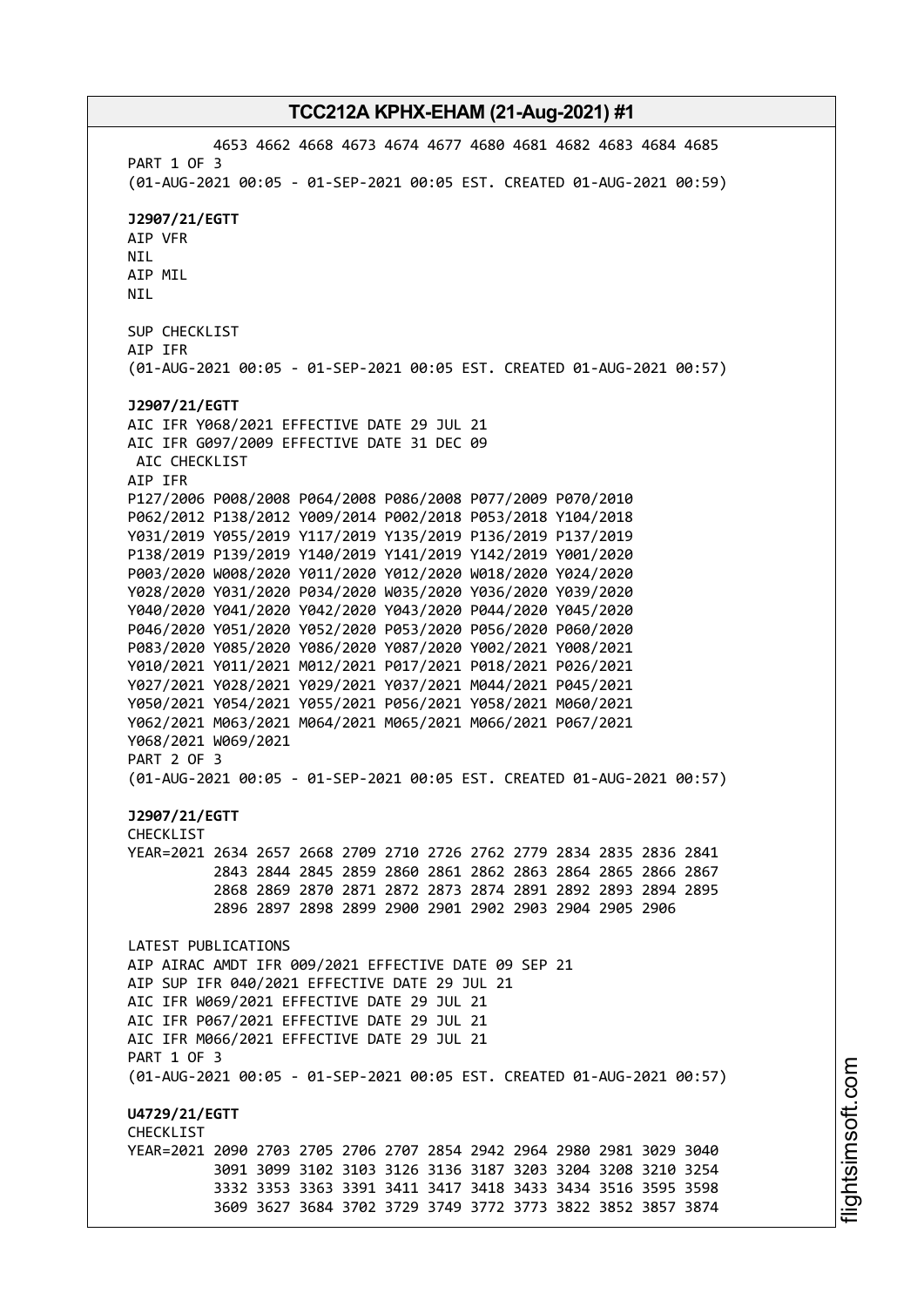**TCC212A KPHX-EHAM (21-Aug-2021) #1** 3875 3876 3880 3938 3939 3957 3958 3959 3960 3961 3962 3979 4011 4019 4048 4056 4057 4058 4059 4062 4069 4070 4071 4072 4073 4074 4078 4080 4125 4143 4144 4151 4160 4163 4193 4203 4235 4240 4242 4246 4249 4256 4260 4267 4269 4276 4277 4286 4301 4311 4314 4327 4340 4349 4350 4351 4383 4384 4398 4402 4405 4406 4407 4433 4437 4452 4457 4464 4478 4481 4486 4487 4488 4494 4497 4498 4499 4507 4517 4554 4566 4570 4573 4574 4580 4586 4601 4602 4603 4605 4606 4609 4624 4628 4633 4638 4642 4656 4659 4664 4667 4668 4672 4675 4678 4683 4684 4689 4690 4692 4693 4695 4703 4704 4707 4708 4709 4710 4711 4713 4714 4718 4720 4721 4724 4727 4728 4729 LATEST PUBLICATIONS AIP AIRAC AMDT IFR 009/2021 EFFECTIVE DATE 09 SEP 21 AIP SUP IFR 040/2021 EFFECTIVE DATE 29 JUL 21 AIC IFR W069/2021 EFFECTIVE DATE 29 JUL 21 AIC IFR P067/2021 EFFECTIVE DATE 29 JUL 21 AIC IFR M066/2021 EFFECTIVE DATE 29 JUL 21 AIC IFR Y068/2021 EFFECTIVE DATE 29 JUL 21 PART 1 OF 2 (01-AUG-2021 00:05 - 01-SEP-2021 00:05 EST. CREATED 01-AUG-2021 00:54) **U4729/21/EGTT** AIC IFR G097/2009 EFFECTIVE DATE 31 DEC 09 AIC CHECKLIST AIP IFR P127/2006 P008/2008 P064/2008 P086/2008 P077/2009 P070/2010 P062/2012 P138/2012 Y009/2014 P002/2018 P053/2018 Y104/2018 Y031/2019 Y055/2019 Y117/2019 Y135/2019 P136/2019 P137/2019 P138/2019 P139/2019 Y140/2019 Y141/2019 Y142/2019 Y001/2020 P003/2020 W008/2020 Y011/2020 Y012/2020 W018/2020 Y024/2020 Y028/2020 Y031/2020 P034/2020 W035/2020 Y036/2020 Y039/2020 Y040/2020 Y041/2020 Y042/2020 Y043/2020 P044/2020 Y045/2020 P046/2020 Y051/2020 Y052/2020 P053/2020 P056/2020 P060/2020 P083/2020 Y085/2020 Y086/2020 Y087/2020 Y002/2021 Y008/2021 Y010/2021 Y011/2021 M012/2021 P017/2021 P018/2021 P026/2021 Y027/2021 Y028/2021 Y029/2021 Y037/2021 M044/2021 P045/2021 Y050/2021 Y054/2021 Y055/2021 P056/2021 Y058/2021 M060/2021 Y062/2021 M063/2021 M064/2021 M065/2021 M066/2021 P067/2021 Y068/2021 W069/2021 AIP VFR **NTI** AIP MIL NIL SUP CHECKLIST AIP IFR 053/2018 060/2018 011/2019 023/2019 025/2019 003/2020 017/2020 019/2020 023/2020 030/2020 031/2020 032/2020 037/2020 038/2020 039/2020 045/2020 046/2020 048/2020 049/2020 052/2020 002/2021 003/2021 007/2021 008/2021 012/2021 014/2021 017/2021 018/2021 019/2021 020/2021 022/2021 023/2021 024/2021 025/2021 026/2021 028/2021 029/2021 030/2021 031/2021 032/2021 034/2021 035/2021 036/2021 037/2021 038/2021 039/2021 040/2021 AIP VFR **NTI** AIP MIL **NTI** PART 2 OF 2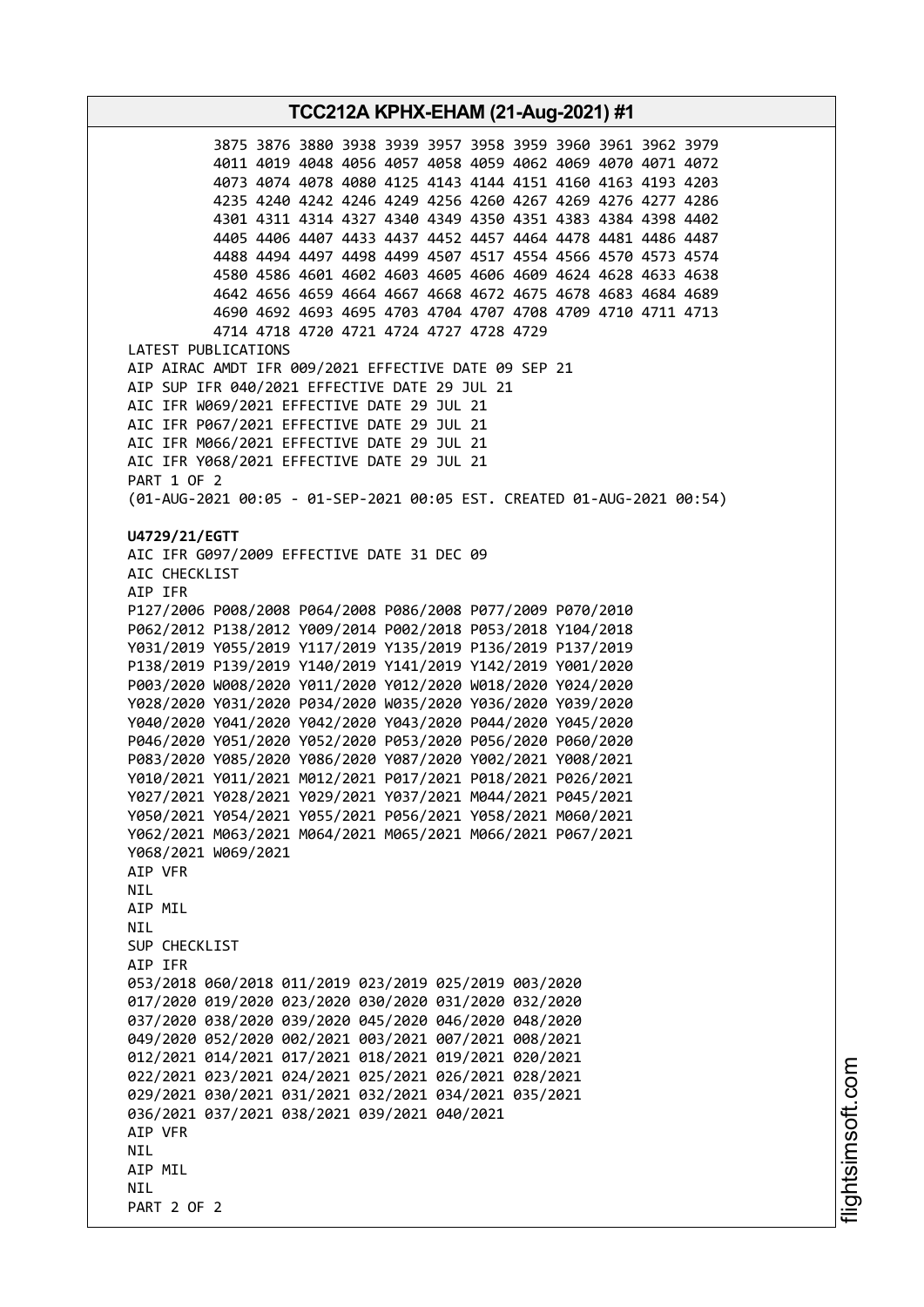**TCC212A KPHX-EHAM (21-Aug-2021) #1** (01-AUG-2021 00:05 - 01-SEP-2021 00:05 EST. CREATED 01-AUG-2021 00:54) **L3406/21/EGTT** CHECKLIST YEAR=2021 1858 1935 2118 2131 2132 2162 2179 2267 2268 2289 2333 2351 2437 2441 2512 2513 2559 2560 2561 2563 2582 2596 2644 2648 2658 2678 2696 2697 2728 2739 2742 2743 2746 2755 2769 2773 2775 2791 2793 2874 2880 2885 2886 2888 2923 2932 2961 2962 2979 2981 2983 2993 3082 3089 3093 3094 3098 3108 3115 3181 3182 3191 3210 3215 3219 3233 3252 3279 3280 3281 3282 3283 3284 3285 3297 3300 3305 3311 3312 3314 3317 3325 3328 3342 3344 3353 3357 3361 3363 3364 3365 3366 3369 3371 3373 3374 3375 3376 3378 3379 3388 3390 3391 3393 3394 3395 3396 3397 3398 3399 3400 3401 3402 LATEST PUBLICATIONS AIP AIRAC AMDT IFR 009/2021 EFFECTIVE DATE 09 SEP 21 AIP SUP IFR 040/2021 EFFECTIVE DATE 29 JUL 21 AIC IFR W069/2021 EFFECTIVE DATE 29 JUL 21 AIC IFR P067/2021 EFFECTIVE DATE 29 JUL 21 AIC IFR M066/2021 EFFECTIVE DATE 29 JUL 21 AIC IFR Y068/2021 EFFECTIVE DATE 29 JUL 21 AIC IFR G097/2009 EFFECTIVE DATE 31 DEC 09 AIC CHECKLIST AIP IFR PART 1 OF 2 (01-AUG-2021 00:05 - 01-SEP-2021 00:05 EST. CREATED 01-AUG-2021 00:51) **L3406/21/EGTT** P127/2006 P008/2008 P064/2008 P086/2008 P077/2009 P070/2010 P062/2012 P138/2012 Y009/2014 P002/2018 P053/2018 Y104/2018 Y031/2019 Y055/2019 Y117/2019 Y135/2019 P136/2019 P137/2019 P138/2019 P139/2019 Y140/2019 Y141/2019 Y142/2019 Y001/2020 P003/2020 W008/2020 Y011/2020 Y012/2020 W018/2020 Y024/2020 Y028/2020 Y031/2020 P034/2020 W035/2020 Y036/2020 Y039/2020 Y040/2020 Y041/2020 Y042/2020 Y043/2020 P044/2020 Y045/2020 P046/2020 Y051/2020 Y052/2020 P053/2020 P056/2020 P060/2020 P083/2020 Y085/2020 Y086/2020 Y087/2020 Y002/2021 Y008/2021 Y010/2021 Y011/2021 M012/2021 P017/2021 P018/2021 P026/2021 Y027/2021 Y028/2021 Y029/2021 Y037/2021 M044/2021 P045/2021 Y050/2021 Y054/2021 Y055/2021 P056/2021 Y058/2021 M060/2021 Y062/2021 M063/2021 M064/2021 M065/2021 M066/2021 P067/2021 Y068/2021 W069/2021 AIP VFR NIL AIP MIL **NTI** SUP CHECKLIST AIP IFR 053/2018 060/2018 011/2019 023/2019 025/2019 003/2020 017/2020 019/2020 023/2020 030/2020 031/2020 032/2020 037/2020 038/2020 039/2020 045/2020 046/2020 048/2020 049/2020 052/2020 002/2021 003/2021 007/2021 008/2021 012/2021 014/2021 017/2021 018/2021 019/2021 020/2021 022/2021 023/2021 024/2021 025/2021 026/2021 028/2021 029/2021 030/2021 031/2021 032/2021 034/2021 035/2021 036/2021 037/2021 038/2021 039/2021 040/2021 AIP VFR **NTL**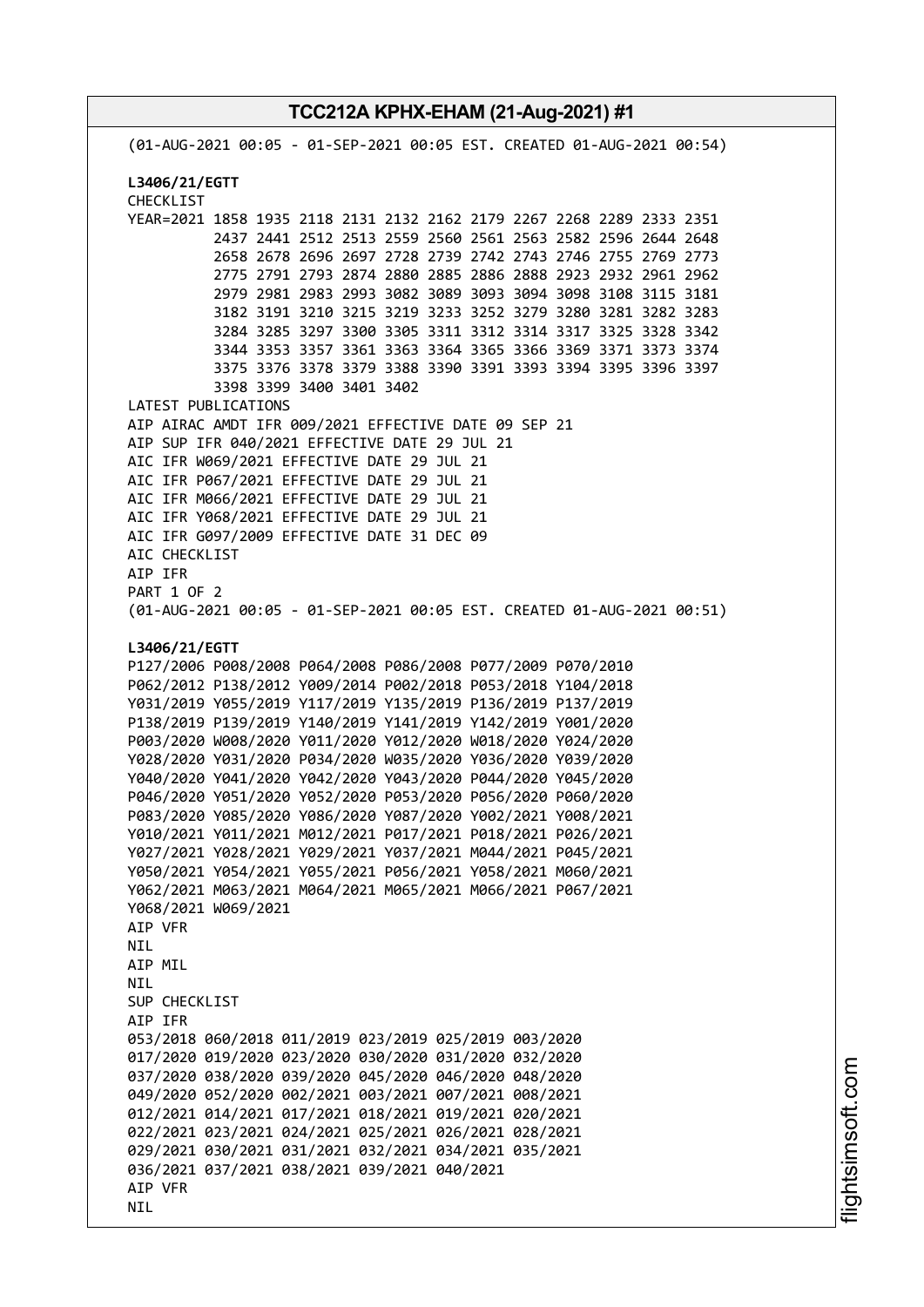AIP MIL NIL PART 2 OF 2 (01-AUG-2021 00:05 - 01-SEP-2021 00:05 EST. CREATED 01-AUG-2021 00:51) **V0013/21/EGTT** P083/2020 Y085/2020 Y086/2020 Y087/2020 Y002/2021 Y008/2021 Y010/2021 Y011/2021 M012/2021 P017/2021 P018/2021 P026/2021 Y027/2021 Y028/2021 Y029/2021 Y037/2021 M044/2021 P045/2021 Y050/2021 Y054/2021 Y055/2021 P056/2021 Y058/2021 M060/2021 Y062/2021 M063/2021 M064/2021 M065/2021 M066/2021 P067/2021 Y068/2021 W069/2021 AIP VFR NIL AIP MIL NIL SUP CHECKLIST AIP IFR 053/2018 060/2018 011/2019 023/2019 025/2019 003/2020 017/2020 019/2020 023/2020 030/2020 031/2020 032/2020 037/2020 038/2020 039/2020 045/2020 046/2020 048/2020 049/2020 052/2020 002/2021 003/2021 007/2021 008/2021 012/2021 014/2021 017/2021 018/2021 019/2021 020/2021 022/2021 023/2021 024/2021 025/2021 026/2021 028/2021 029/2021 030/2021 031/2021 032/2021 034/2021 035/2021 036/2021 037/2021 038/2021 039/2021 040/2021 AIP VFR NIL AIP MIL NIL PART 2 OF 2 (01-AUG-2021 00:05 - 01-SEP-2021 00:05 EST. CREATED 01-AUG-2021 00:49) **V0013/21/EGTT** CHECKLIST YEAR=2021 0009 0012 0013 LATEST PUBLICATIONS AIP AIRAC AMDT IFR 009/2021 EFFECTIVE DATE 09 SEP 21 AIP SUP IFR 040/2021 EFFECTIVE DATE 29 JUL 21 AIC IFR W069/2021 EFFECTIVE DATE 29 JUL 21 AIC IFR P067/2021 EFFECTIVE DATE 29 JUL 21 AIC IFR M066/2021 EFFECTIVE DATE 29 JUL 21 AIC IFR Y068/2021 EFFECTIVE DATE 29 JUL 21 AIC IFR G097/2009 EFFECTIVE DATE 31 DEC 09 ATC CHECKLIST AIP IFR P127/2006 P008/2008 P064/2008 P086/2008 P077/2009 P070/2010 P062/2012 P138/2012 Y009/2014 P002/2018 P053/2018 Y104/2018 Y031/2019 Y055/2019 Y117/2019 Y135/2019 P136/2019 P137/2019 P138/2019 P139/2019 Y140/2019 Y141/2019 Y142/2019 Y001/2020 P003/2020 W008/2020 Y011/2020 Y012/2020 W018/2020 Y024/2020 Y028/2020 Y031/2020 P034/2020 W035/2020 Y036/2020 Y039/2020 Y040/2020 Y041/2020 Y042/2020 Y043/2020 P044/2020 Y045/2020 P046/2020 Y051/2020 Y052/2020 P053/2020 P056/2020 P060/2020 PART 1 OF 2 (01-AUG-2021 00:05 - 01-SEP-2021 00:05 EST. CREATED 01-AUG-2021 00:49) **H4809/21/EGTT**

i⊒<br>⊫ htsim soft.c om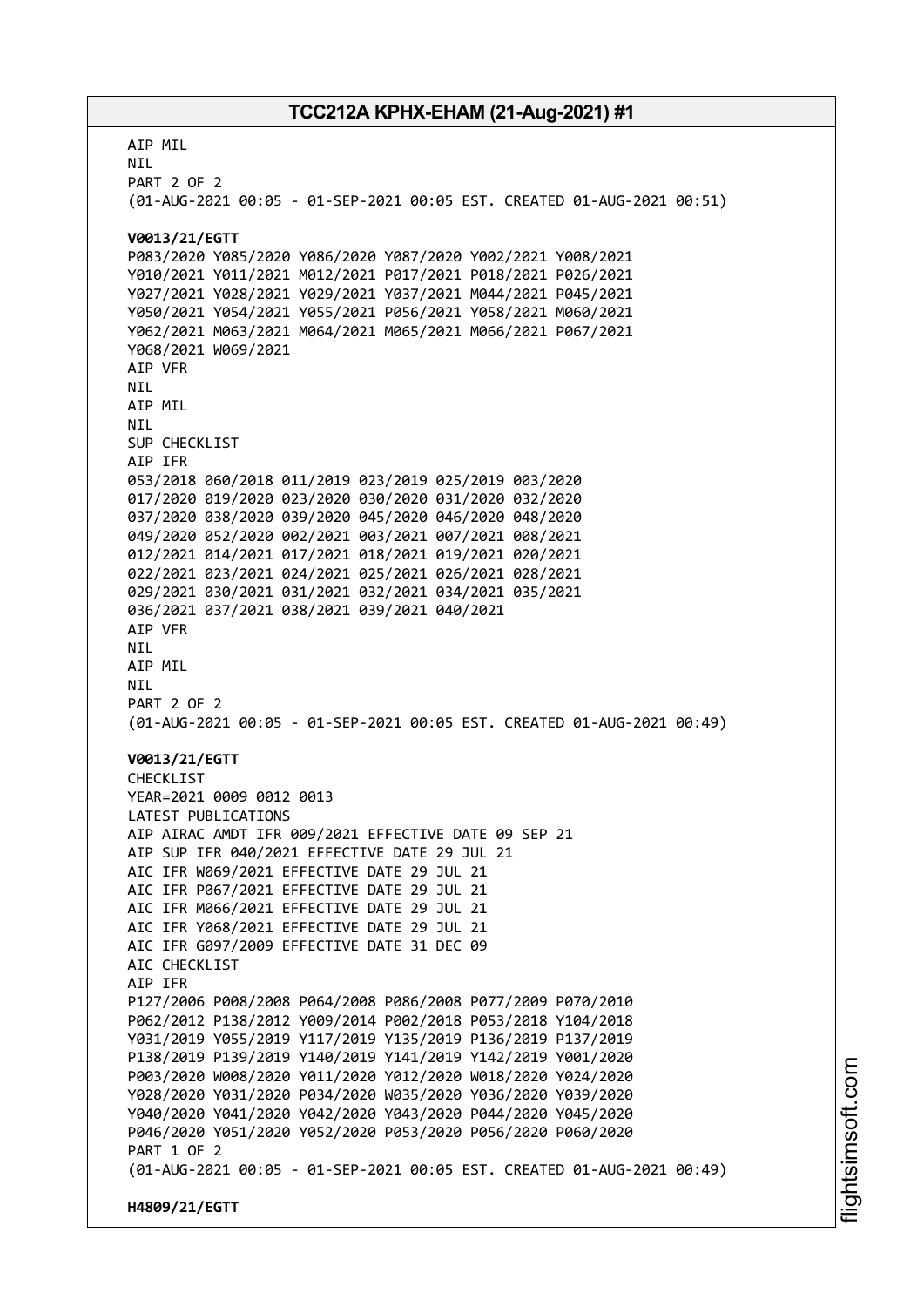PYROTECHNICS WI 2NM RADIUS: 542221N 0014531W (CATTERICK, NORTH YORKSHIRE). FOR INFO 07624 909374. 2021-08-0207/AS3. SFC-3000FT AMSL 1630-0600 (01-AUG-2021 16:30 - 01-SEP-2021 06:00. CREATED 31-JUL-2021 11:17) **N0150/21/EGTT** AIR NAV OBST LGT UK0229A072F RTM HE02 RIDGEHILL IBA OS U/S PSN 515950.81N 0023223.68W, ELEV 1217 FT / 540 FT (31-JUL-2021 06:08 - 31-AUG-2021 23:59. CREATED 31-JUL-2021 06:09) **H4798/21/EGTT** UAS OPR BEYOND VISUAL LINE OF SIGHT (BVLOS) WITHOUT VISUAL OBSERVERS WI 0.5NM RADIUS OF 512250N 0010602W (PADWORTH COMMON, READING, BERKSHIRE) MAX HGT 2625FT AGL. FOR INFO 01189 701103. 2021-08-0221/AS2 SFC-3000FT AMSL 0800-1600 (01-AUG-2021 08:00 - 30-SEP-2021 16:00. CREATED 30-JUL-2021 13:44) **H4795/21/EGTT** UAS OPR BEYOND VISUAL LINE OF SIGHT (BVLOS) UTILISING VISUAL OBSERVERS (EXTENDED LINE OF SIGHT) WI 1.6NM RADIUS OF 521045N 0002947W (CLAPHAM, BEDFORDSHIRE). MAX HGT 1000FT AGL. FOR INFO 07801 368609. 2021-08-0244/AS2 SFC-1280FT AMSL MON-FRI 0800-1600 (02-AUG-2021 08:00 - 30-SEP-2021 16:00. CREATED 30-JUL-2021 13:38) **H4793/21/EGTT** FLYING OF LARGE MODEL ACFT WI 0.5NM RADIUS OF 534138N 0011924W (PONTEFRACT, WEST YORKSHIRE). FOR INFO CONTACT 07802 725231. 2021-07-0674/AS2. SFC-1670FT AMSL JUL 31 - OCT 30 0800-2000, OCT 31 0900-2100 (31-JUL-2021 08:00 - 31-OCT-2021 21:00. CREATED 30-JUL-2021 13:23) **J2874/21/EGTT** RESTRICTED AREA (TEMPORARY) AT (CLACTON-ON-SEA, ESSEX). FOR A RED ARROWS DISPLAY WI 6NM RADIUS 514643N 0010838E. AREA ESTABLISHED UNDER ARTICLE 239 OF THE AIR NAVIGATION ORDER 2016. AIC M 065/2021 REFERS. 2021-08-0016/AS1 SFC-8100FT AMSL 26 1410-1450, 27 1140-1220 (26-AUG-2021 14:10 - 27-AUG-2021 12:20. CREATED 30-JUL-2021 09:26) **B1854/21/EGTT** CULDROSE LOWER AIRSPACE RADAR SERVICE NOT AVAILABLE (30-AUG-2021 07:30 - 30-AUG-2021 16:00. CREATED 30-JUL-2021 08:16) **H4759/21/EGTT** UNMANNED CAPTIVE BALLOON IN LOW FLYING AREA 4 1NM RADIUS OF PSN 514502N 0021815W (STROUD, GLOUCESTERSHIRE). MAX HEIGHT 200FT AGL. 21/07/095/LFTP SFC-550FT AMSL  $SR - SS$ (30-JUL-2021 04:29 - 30-AUG-2021 19:00. CREATED 29-JUL-2021 12:24)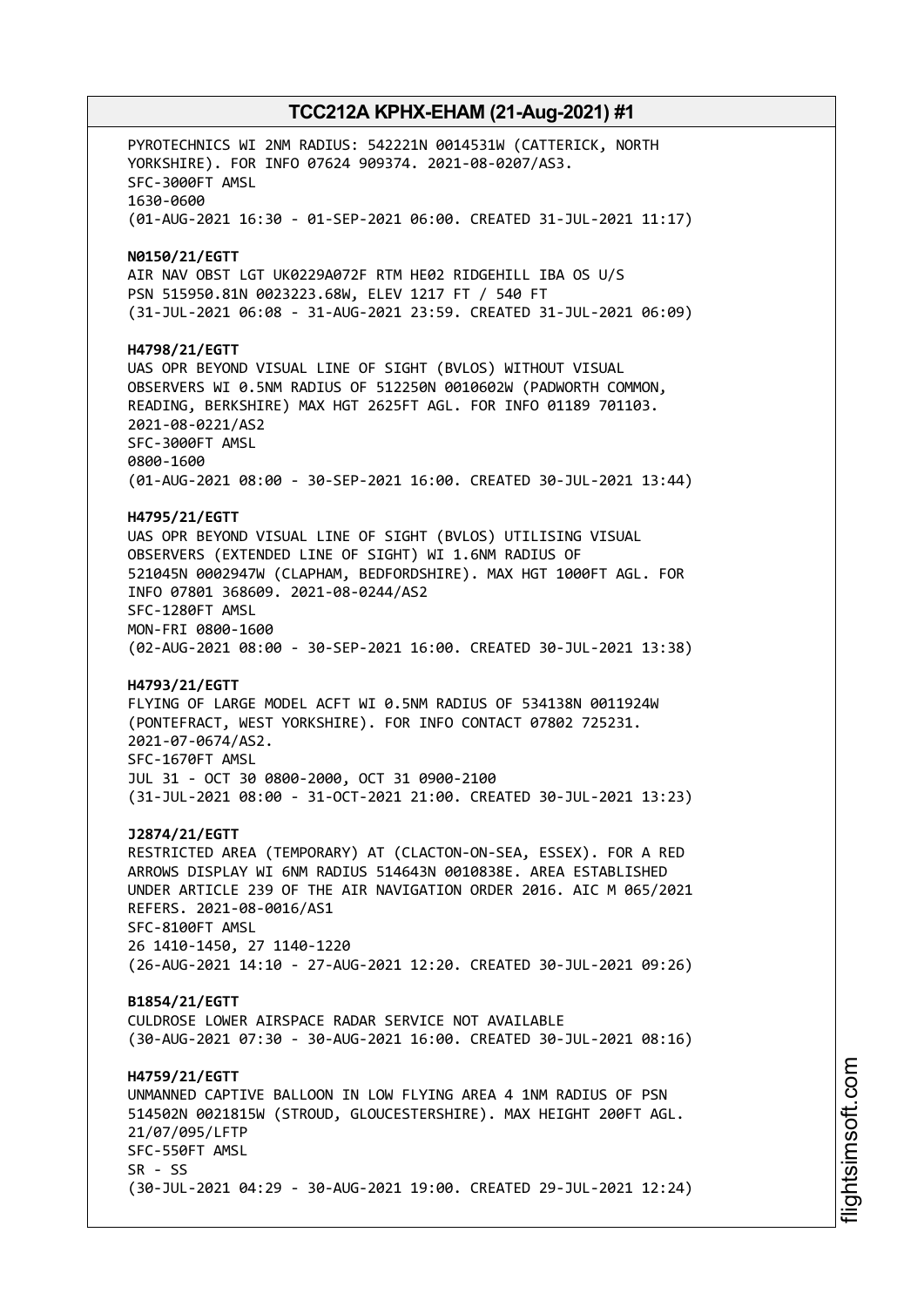**H4758/21/EGTT** UNMANNED CAPTIVE BALLOON IN LOW FLYING AREA 8 AND MANCHESTER AVOIDANCE AREA WI 1NM RADIUS OF PSN 532157N 0030401W (BROOKWAY, PRENTON) MAX HEIGHT 150FT AGL. 21/07/001/LFTP SFC-400FT AMSL SR-SS (29-JUL-2021 12:07 - 01-SEP-2021 19:01. CREATED 29-JUL-2021 12:08) **H4757/21/EGTT** UNMANNED CAPTIVE BALLOON IN LOW FLYING AREA THAMES VALLEY AVOIDANCE AREA WI 1NM RADIUS OF PSN 513556N 0003721W (BEACONSFIELD, BUCKINGHAMSHIRE) MAX HEIGHT 200FT AGL. 21/07/007/LFTP SFC-600FT AMSL SR-SS (29-JUL-2021 12:06 - 02-SEP-2021 18:47. CREATED 29-JUL-2021 12:07) **K0335/21/EGTT** LIT CRANE POSITION 504319N 0015823W (POOLE, DORSET) IN LOW FLYING AREA 18, BOURMENOUTH/SOUTHAMPTON/ISLE OF WIGHT AVOIDANCE AREA DAY AND NIGHT AND NIGHT ROTARY REGION 18. HGT 325FT AMSL (273FT AGL). 21/07/094/LFTP (30-JUL-2021 03:30 - 09-SEP-2021 23:59. CREATED 29-JUL-2021 10:47) **H4735/21/EGTT** PJE. PARACHUTE DISPLAY WI 3NM RADIUS: 524014N 0022642W (TELFORD, SHROPSHIRE). DROP HGT SUBJ ATC CLR. FOR INFO 01980 628211 / 07885 665057. 2021-08-0229/AS3. SFC-10000FT AMSL (28-AUG-2021 11:00 - 28-AUG-2021 12:00. CREATED 29-JUL-2021 07:52) **J2841/21/EGTT** TRIGGER NOTAM - TEMPORARY DANGER AREA EG D597 - 06 SEPT TO 24 SEP 2021 AND 07 MAR TO 25 MAR 2022. SUP 039/21 REFERS FL085-FL660 (06-SEP-2021 00:00 - 19-SEP-2021 23:59. CREATED 29-JUL-2021 00:19) **B1836/21/EGTT** TRIGGER NOTAM - PERM AIRAC AIP AMDT 09/21 WEF 09 SEP 2021. MULTIPLE ENR CHANGES, SEE COVER SHEET FOR FULL DETAILS (09-SEP-2021 00:00 - 22-SEP-2021 23:59. CREATED 29-JUL-2021 00:11) **K0333/21/EGTT** UNMARKED WIRES BETWEEN POSITIONS 525334N 0005819W - 525124N 0010208W IN LOW FLYING AREA 6 AND NIGHT SECTOR 3A. HGT 700FT AMSL (200FT AGL) UNLIT. 21/07/092/LFTP (28-JUL-2021 12:35 - 07-OCT-2021 23:59. CREATED 28-JUL-2021 12:43) **H4702/21/EGTT** MILITARY EXERCISE. MIXED ACFT INCREASED AERIAL ACTIVITY OPR WITH NO LIGHTS WI 4NM: 550343N 0023539W (SPADEADAM, CUMBRIA). AIRSPACE COORDINATION NOTICE 2021-08-0055 (SPADEADAM) REFERS. FOR INFO 07827 939372. 2021-09-0074/AS3. SFC-5700FT AMSL 02-06 11-16 2100-0500 (02-SEP-2021 21:00 - 17-SEP-2021 05:00. CREATED 27-JUL-2021 14:52)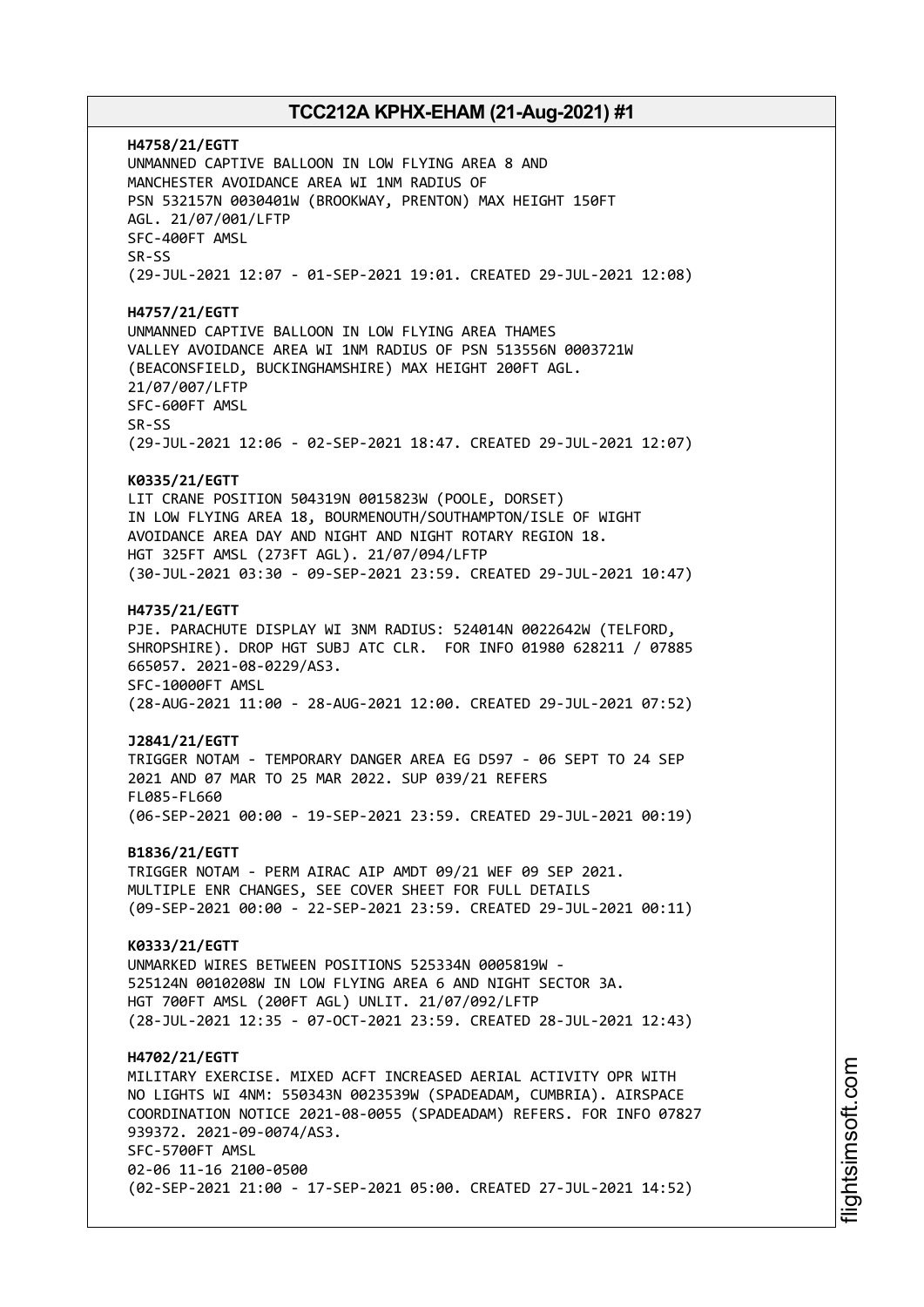# **B1824/21/EGTT** PLYMOUTH MILITARY RADAR CLOSED. EAST AND WEST LOWER AIRSPACE RADAR SERVICE NOT AVBL (28-JUL-2021 16:00 - 23-AUG-2021 07:00. CREATED 27-JUL-2021 13:36) **K0329/21/EGTT** LIT CRANE POSITION 511920N 0001223W (BANSTEAD, SURREY) IN LOW FLYING AREA THE THAMES VALLEY AVOIDANCE AREA DAY AND NIGHT HGT 630FT AMSL (108FT AGL). 21/07/087/LFTP (02-AUG-2021 04:30 - 09-SEP-2021 23:59. CREATED 27-JUL-2021 10:06) **H4687/21/EGTT** MILITARY EXERCISE. ACFT WILL OPR WI 4NM OF PSN 520205N 0033643W (SENNYBRIDGE, POWYS). ACFT MAY BE UNABLE TO COMPLY WITH RAC. NON-DEVIATING STATUS APPROVED IN ACCORDANCE WITH AIRSPACE COORDINATION NOTICE 2021-08-0055. FOR INFO 07827 939372. 2021-09-0078/AS3. FL180-FL200 02-06 11-16 2100-0500 (02-SEP-2021 21:00 - 17-SEP-2021 05:00. CREATED 27-JUL-2021 08:37) **H4686/21/EGTT** MILITARY EXERCISE. MULTIPLE LARGE MIL ACFT WILL CONDUCT TACTICAL LANDINGS WITHOUT LIGHTS WI 4NM RADIUS: 511851N 0020637W (KEEVIL, WILTSHIRE). FOR INFO 07827 939372. 2021-08-0204/AS3. SFC-4000FT AMSL AUG 30-SEP 02 0600-0100, SEP 07-10 0600-0100 (30-AUG-2021 06:00 - 11-SEP-2021 01:00. CREATED 27-JUL-2021 08:36) **H4685/21/EGTT** MILITARY EXERCISE. MULTIPLE LARGE MIL ACFT WILL CONDUCT TACTICAL LANDINGS WITHOUT LIGHTS WI 4NM RADIUS: 525101N 0004610E (SCULTHORPE DISSUSED AD, NORFOLK). FOR INFO 07827 939372. 2021-08-0200/AS3. SFC-4000FT AMSL AUG 30-SEP 02 0600-0100, SEP 07-10 0600-0100 (30-AUG-2021 06:00 - 11-SEP-2021 01:00. CREATED 27-JUL-2021 08:35) **H4684/21/EGTT** MILITARY EXERCISE. ACFT WILL OPR WI 4NM OF PSN 550343N 0023539W (SPADEADAM, CUMBRIA). ACFT MAY BE UNABLE TO COMPLY WITH RAC. NON-DEVIATING STATUS APPROVED IN ACCORDANCE WITH AIRSPACE COORDINATION NOTICE 2021-08-0055. FOR INFO 07827 939372. 2021-09-0072/AS3. FL180-FL200 02-06 11-16 2100-0500 (02-SEP-2021 21:00 - 17-SEP-2021 05:00. CREATED 27-JUL-2021 08:35) **H4680/21/EGTT** MILITARY EXERCISE. MIXED ACFT INCREASED AERIAL ACTIVITY OPR WITH NO LIGHTS WI 4NM: 520205N 0033643W (SENNYBRIDGE, POWYS). AIRSPACE COORDINATION NOTICE 2021-08-0055 (SENNYBRIDGE) REFERS. FOR INFO 07827 939372. 2021-09-0077/AS3. SFC-5600FT AMSL 02-06 11-16 2100-0500 (02-SEP-2021 21:00 - 17-SEP-2021 05:00. CREATED 27-JUL-2021 08:08) **N0149/21/EGTT**

CRANE. CONSTRUCTION SITE CRANE OPERATING AT PSN 512713N 0023507W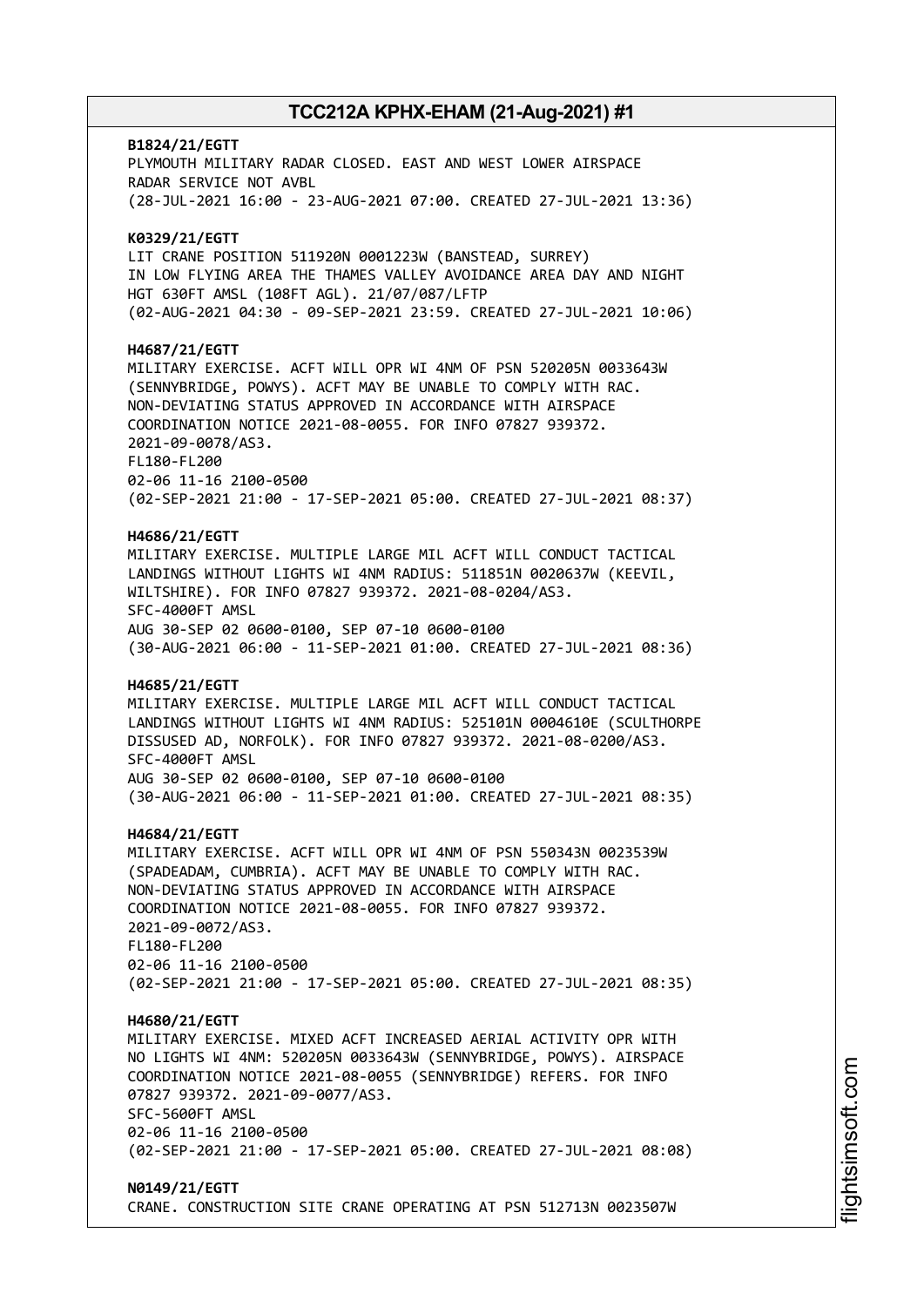(CITY CENTRE, BRISTOL). UP TO 358FT AGL/398FT AMSL. FOR INFO CONTACT 07483 318152. ON EXPIRY OF THIS NOTAM DETAILS WILL BE INCLUDED IN THE UK AIP ENR 5.4 2021-08-0197/AS4 (14-AUG-2021 01:00 - 12-NOV-2021 23:59. CREATED 26-JUL-2021 13:37) **K0325/21/EGTT** LIT CRANE PSN 513428N 0004108E (SOUTHEND AIRPORT BUSINESS PARK, ESSEX) IN LOW FLYING AREA THE THAMES VALLEY AVOIDANCE AREA DAY AND NIGHT. HGT 130FT AMSL (87FT AGL). 21/07/076/LFTP (29-JUL-2021 03:30 - 09-SEP-2021 23:59. CREATED 26-JUL-2021 13:06) **K0324/21/EGTT** UNLIT CRANE POSITION 524055N 0014952W (BEACONSFIELD HOUSE, STAFFORDSHIRE) IN LOW FLYING AREA 8, BIRMINGHAM AVOIDANCE AREA DAY AND NIGHT AND NIGHT ROTARY REGION 4C. HGT 390FT AMSL (121FT AGL). 21/07/075/LFTP (30-JUL-2021 03:30 - 09-SEP-2021 23:59. CREATED 26-JUL-2021 12:48) **H4625/21/EGTT** PJE. PARACHUTE DISPLAY WI 2NM RADIUS: 530255N 0010035W (OXTON, NOTTINGHAMSHIRE). DROP HGT SUBJ ATC CLR. FOR INFO 07936 295682. 2021-08-0188/AS3. SFC-14000FT AMSL 1600-1900 (23-AUG-2021 16:00 - 24-AUG-2021 19:00. CREATED 23-JUL-2021 22:42) **H4600/21/EGTT** FLYING OF LARGE MODEL ACFT WI 0.5NM RADIUS OF 521434N 0012038W (NAPTON ON THE HILL, WARWICKSHIRE). FOR INFO CONTACT 07801 281492. 2020-09-0492/AS2. SFC-1500FT AMSL 0900-SS PLUS30 (23-JUL-2021 09:00 - 22-OCT-2021 17:26. CREATED 23-JUL-2021 08:21) **H4546/21/EGTT** KITE FLYING WI 0.25NM RADIUS 524411N 0022535W (LILLESHALL, SHROPESHIRE). MAX HGT 1500FT AGL. FOR INFO 07966 361181. 2021-08-0125/AS7 SFC-1900FT AMSL SR-SS (08-AUG-2021 04:40 - 08-NOV-2021 16:27. CREATED 22-JUL-2021 10:39) **H4540/21/EGTT** MODEL ROCKET FIRING WI 1NM LOCATION 521500N 0000537W (ELSWORTH, CAMBRIDGESHIRE). FOR INFO 07792 607247 OR 07813 037022. 2021-09-0054/AS2 SFC-10200FT AMSL (05-SEP-2021 08:30 - 05-SEP-2021 18:00. CREATED 22-JUL-2021 09:43) **H4538/21/EGTT** LASER DISPLAY WI 1NM 503820N 0021231W (LULWORTH, DORSET). FOR INFO 07584 091934. 2021-08-0130/AS2 SFC-UNL 1900-0200 (31-AUG-2021 19:00 - 02-SEP-2021 02:00. CREATED 22-JUL-2021 09:28) **H4537/21/EGTT** LASER DISPLAY WI 1NM 512743N 0005920W (READING, BERKSHIRE). FOR

i⊒<br>⊫ htsim soft.c om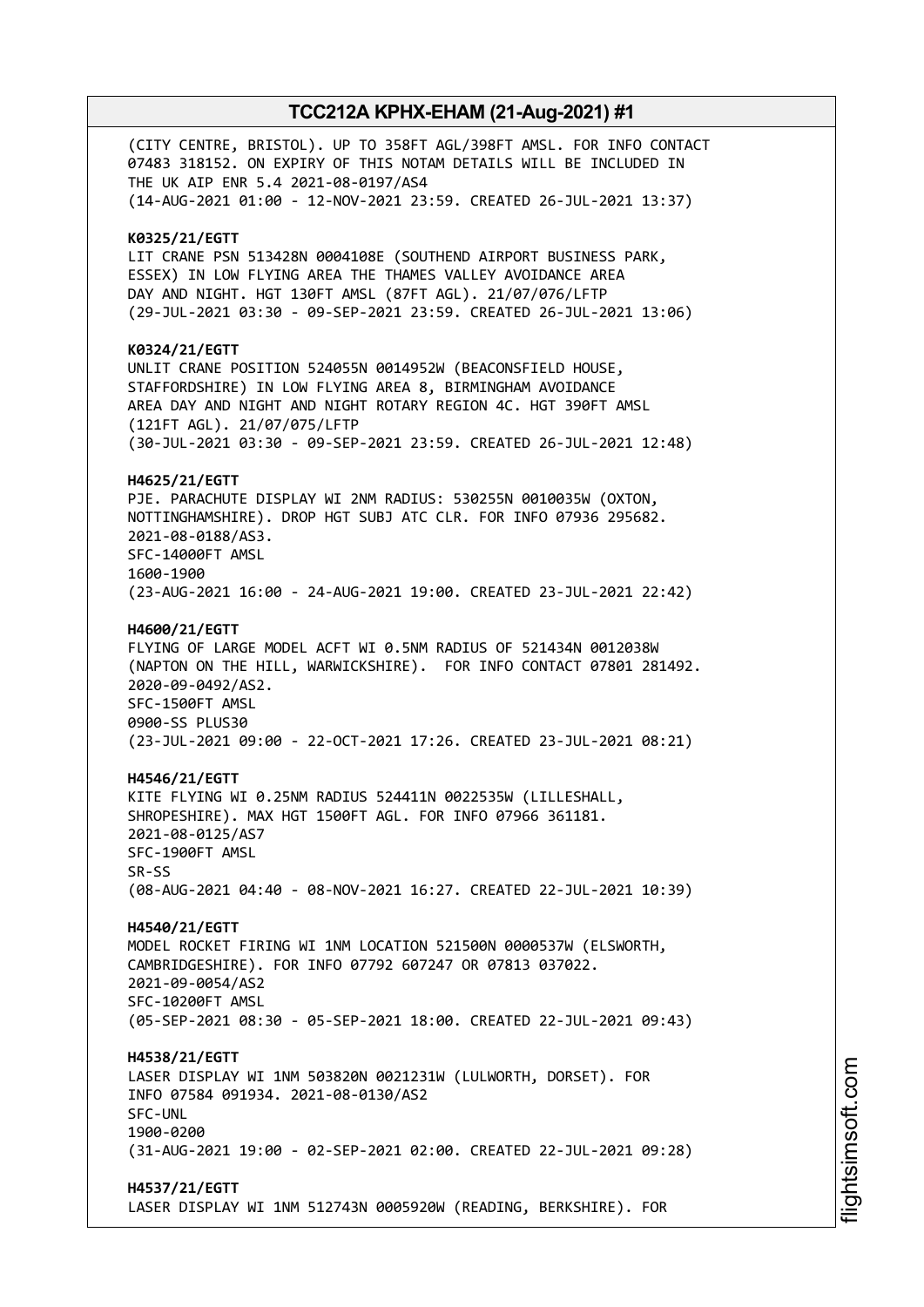INFO 07776 528464. 2021-08-0142/AS2 SFC-UNL 27 1900-0500, 28 1900-2200 (27-AUG-2021 19:00 - 28-AUG-2021 22:00. CREATED 22-JUL-2021 09:27) **H4534/21/EGTT** LASER DISPLAY WI 1NM 520852N 0002753W (BEDFORD PARK, BEDFORDSHIRE). FOR INFO 07889 907696. 2021-09-0060/AS2 SFC-UNL 10 2100-2300, 11-12 2000-2230 (10-SEP-2021 21:00 - 12-SEP-2021 22:30. CREATED 22-JUL-2021 09:20) **H4529/21/EGTT** UAS SWARM OPR WI 0.5NM RADIUS OF 534906N 0015836W (KEIGHLEY, YORKSHIRE). UP TO 50 UAS SWARM. MAX HGT 400FT AGL. SWARM MAY BE AIRBORNE BUT UNLIT AT PERIODS. FOR INFO 07478 353853. 2021-08-0145/AS2 SFC-1490FT AMSL 1400-0600 (16-AUG-2021 14:00 - 31-AUG-2021 06:00. CREATED 22-JUL-2021 08:50) **H4522/21/EGTT** FLYING OF LARGE MODEL ACFT WI 0.5NM RADIUS OF 505225N 0002637W (FINDON, WEST SUSSEX). MAX HEIGHT 600FT AGL. FOR INFO CONTACT 07967 399254. 2019-10-0171/AS2. SFC-1600FT AMSL SR-SS (23-JUL-2021 04:15 - 22-OCT-2021 16:55. CREATED 22-JUL-2021 08:21) **H4521/21/EGTT** FLYING OF LARGE MODEL ACFT WI 0.5NM RADIUS OF 504930N 0003336W (LITTLEHAMPTON, WEST SUSSEX). MAX HEIGHT 600FT AGL. FOR INFO CONTACT 07967 399254. 2019-10-0173/AS2. SFC-1100FT AMSL SR-SS (23-JUL-2021 04:16 - 22-OCT-2021 16:56. CREATED 22-JUL-2021 08:20) **K0321/21/EGTT** LIT CRANE POSITION 512820N 0031035W (CARDIFF, GLAMORGAN) IN LOW FLYING AREA 7 AND NIGHT ROTARY REGION 7S HGT 310FT AMSL (300FT AGL). 21/07/069/LFTP (27-JUL-2021 00:01 - 09-SEP-2021 23:59. CREATED 21-JUL-2021 12:15) **K0319/21/EGTT** LIT CRANE POSITION 512841N 0000203W (LEWISHAM, LONDON) IN THE THAMES VALLEY AVOIDANCE AREA HGT 224FT AMSL (204FT AGL). 21/07/067/LFTP (27-JUL-2021 00:01 - 09-SEP-2021 23:59. CREATED 21-JUL-2021 11:54) **N0147/21/EGTT** CRANES. TWO CONSTRUCTION SITE CRANES OPERATING AT PSN 512240N 0000608W (CROYDON, GREATER LONDON). UP TO 504FT AGL/624FT AMSL. FOR INFO CONTACT 01895 627315. ON EXPIRY OF THIS NOTAM DETAILS WILL BE INCLUDED IN THE UK AIP ENR 5.4 2021-08-0166/AS4 (20-AUG-2021 01:00 - 18-NOV-2021 23:59. CREATED 21-JUL-2021 11:39) **H4477/21/EGTT**

PJE. PARACHUTE DISPLAY WI 2NM RADIUS: 514135N 0011851W (ABINGDON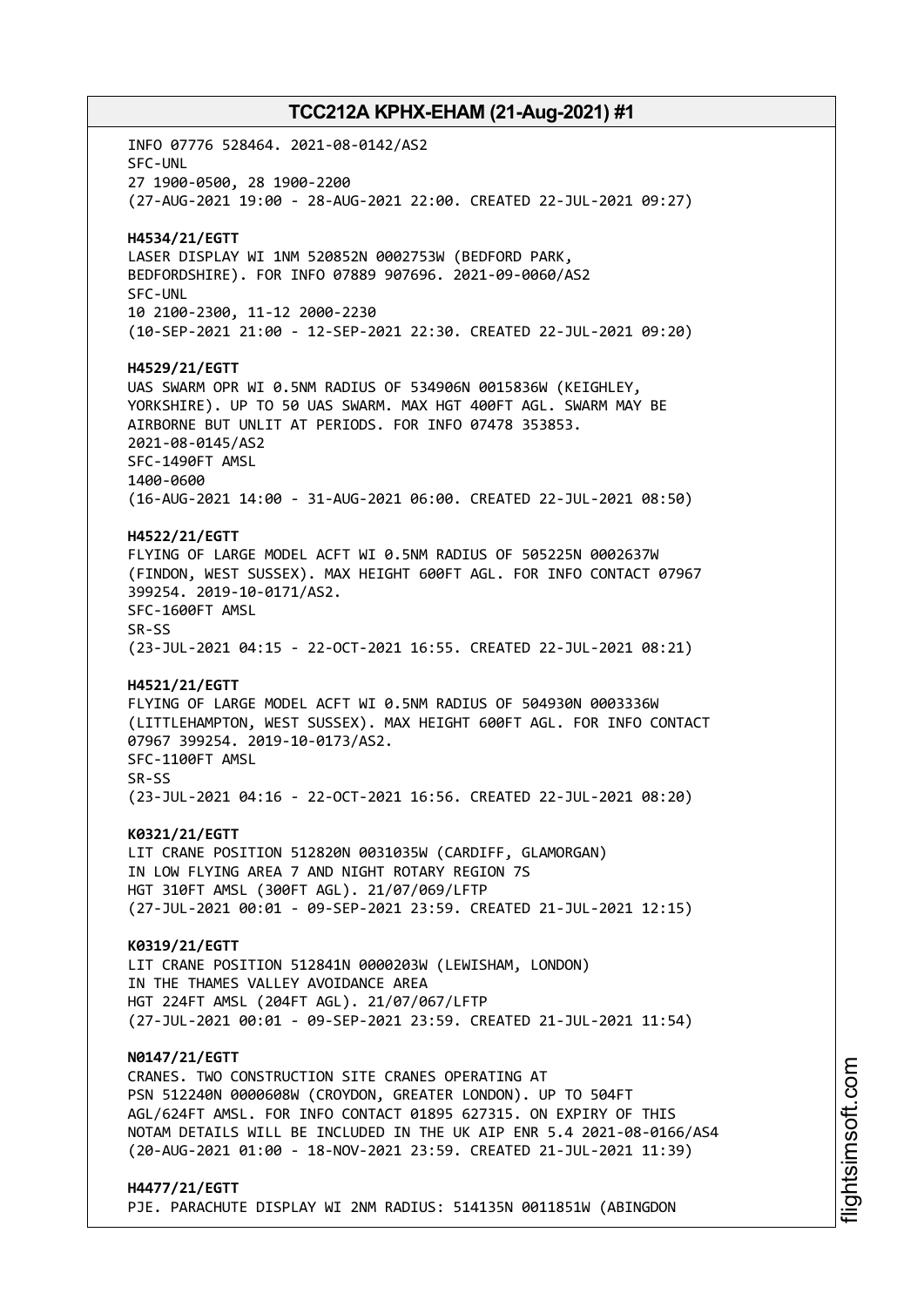AD, OXFORDSHIRE). DROP HGT SUBJ ATC CLR. FOR INFO 07766 203104. 2021-08-0154/AS3. SFC-4300FT AMSL (21-AUG-2021 14:00 - 21-AUG-2021 21:00. CREATED 21-JUL-2021 09:45) **H4476/21/EGTT** LIVE WEAPONS FIRING AND EXPLOSIVE DEMOLITION WI 2NM RADIUS OF: 521518N 0031105W (NEW RADNOR, POWYS). FOR INFO 01544 267441 / 07971 631827. 2021-08-0162/AS3. SFC-4200FT AMSL 0730-1600 (25-AUG-2021 07:30 - 26-AUG-2021 16:00. CREATED 21-JUL-2021 09:44) **H4453/21/EGTT** INCREASED AERIAL ACTIVITY WI 5NM RADIUS 520828N 0015053W (BIDFORD AD, BIDFORD-ON-AVON) AND DROPPING OF ARTICLES FM ACFT OVER BIDFORD AD. FOR INFO CONTACT 07770 456075 . 2021-07-0514/AS1 SFC-3000FT AMSL 1100-1700 (25-AUG-2021 11:00 - 26-AUG-2021 17:00. CREATED 20-JUL-2021 13:04) **V0012/21/EGTT** AIRSPACE SECURITY WARNINGS ISSUED BY THE DEPARTMENT FOR TRANSPORT IN RESPONSE TO HAZARDOUS SITUATIONS WITHIN THE TERRITORY AND/OR AIRSPACE OF AFGHANISTAN, EGYPT, IRAN, IRAQ, KENYA, LIBYA, MALI, NORTH KOREA, PAKISTAN, SOMALIA, SOUTH SUDAN, SYRIA, UP TO 200NM OUTSIDE THE DAMASCUS FIR, UKRAINE AND YEMEN. ALL OPERATORS ARE TO REFER TO THE TABLE IN UK AIP AT ENR 1.1 SECTION 1.4 FOR FURTHER DETAILS. FOR INFORMATION CONTACT UK DEPARTMENT FOR TRANSPORT +44 (0)207 944 6322 OR +44 (0)207 944 5999 OUT OF HOURS. 2018-03-0229-AS6 SFC-UNL (19-JUL-2021 14:14 - 16-OCT-2021 23:59 EST. CREATED 19-JUL-2021 14:18) **K0316/21/EGTT** UNLIT CRANE POSITION 520248N 0001352W (BIGGLESWADE, BEDFORDSHIRE) IN LOW FLYING AREA 4 AND NIGHT ROTARY REGION 4C HGT 160FT AGL/409FT AMSL. 21/07/057/LFTP (26-JUL-2021 00:01 - 09-SEP-2021 23:59. CREATED 19-JUL-2021 12:45) **K0315/21/EGTT** LIT CRANE POSITION 514203N 0004055W (CHESHAM, BUCKINGHAMSHIRE) IN THE THAMES VALLEY AVOIDANCE AREA HGT 156FT AGL/756FT AMSL. 21/07/055/LFTP (26-JUL-2021 00:01 - 27-AUG-2021 23:59. CREATED 19-JUL-2021 12:22) **K0314/21/EGTT** LIT CRANE POSITION 510039N 0030718W (MUSGROVE HOSPITAL, TAUNTON) IN LOW FLYING AREA 2 AND NIGHT ROTARY REGION 2 HGT 219FT AMSL (147FT AGL). 21/07/054/LFTP (26-JUL-2021 00:01 - 02-SEP-2021 23:59. CREATED 19-JUL-2021 11:25) **K0313/21/EGTT** LIT CRANE PSN 525416N 0022852W (MARKET DRAYTON, SHROPSHIRE) IN LOW FLYING AREA 9 AND NIGHT ROTARY REGION 9 HGT 247FT AGL/529FT AMSL. 21/07/053/LFTP (22-JUL-2021 00:01 - 09-SEP-2021 23:59. CREATED 19-JUL-2021 09:22) **B1751/21/EGTT**

i⊒<br>⊫ htsim soft.c om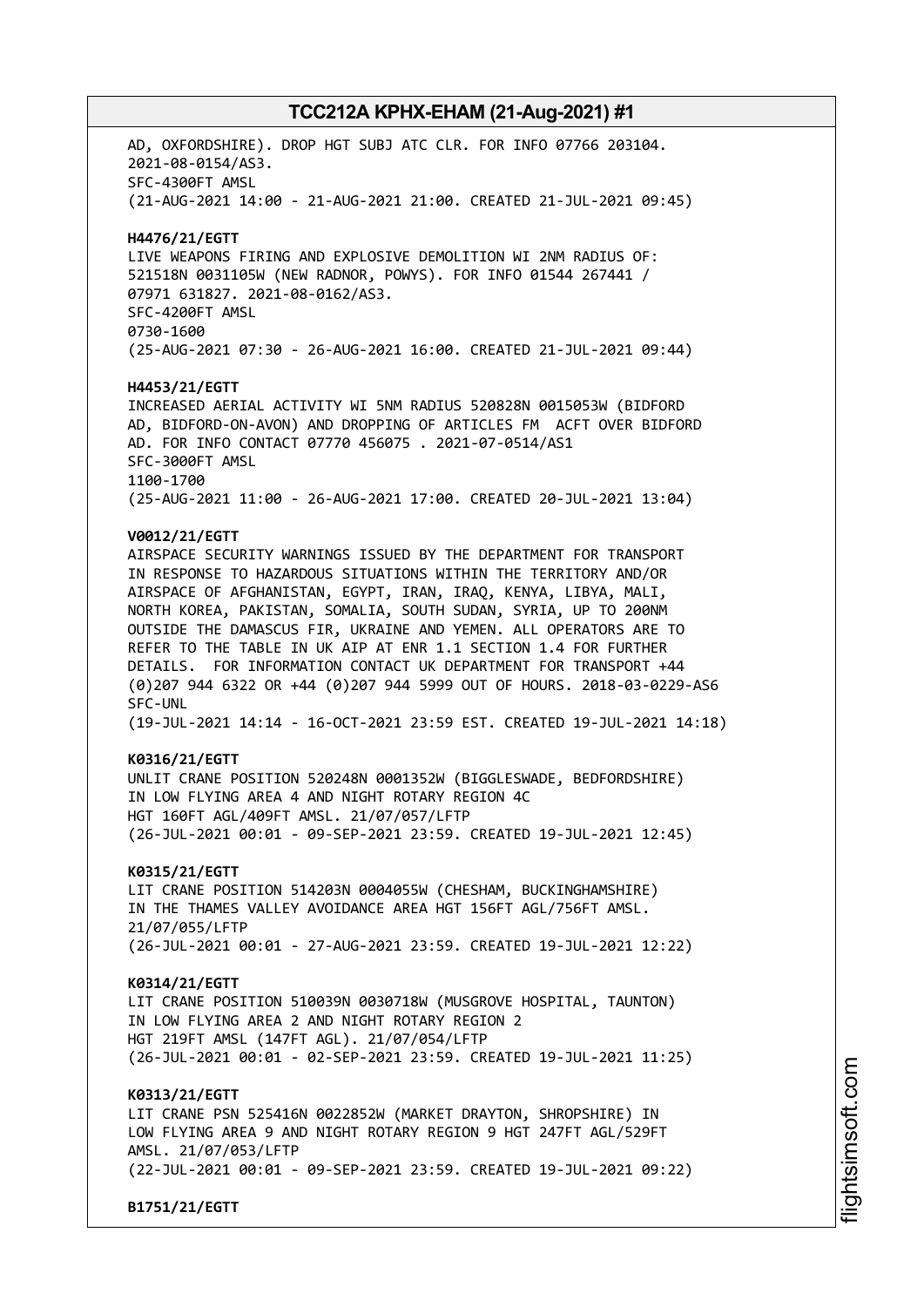COVID-19 THE FOLLOWING ON-BOARD MESSAGE MUST BE DELIVERED BY ALL FLIGHTS INTO SCOTLAND PRIOR TO DISEMBARKATION. THIS SHOULD BE COMPLETED IN ENGLISH AND AN OFFICIALLY RECOGNISED LANGUAGE OF THE COUNTRY OF DEPARTURE. -ANNOUNCEMENT STARTS- THE FOLLOWING IS A PUBLIC HEALTH MESSAGE ON BEHALF OF THE UK PUBLIC HEALTH AGENCIES. HOWEVER LONG YOU INTEND TO STAY IN THE UK, EVERYONE MUST TAKE A PRE-BOOKED COVID-19 TEST WITHIN THE FIRST TWO DAYS AFTER YOU ARRIVE, EVEN IF YOU HAVE BEEN FULLY VACCINATED. FOR THOSE NOT FULLY VACCINATED: IF YOU HAVE BEEN IN OR TRANSITED THROUGH ANY COUNTRIES ON THE RED OR AMBER LIST YOU MUST ALSO TAKE ANOTHER PRE-BOOKED TEST 8 DAYS AFTER ARRIVAL AND IF YOU HAVE BEEN IN OR TRANSITED THROUGH AN AMBER OR RED COUNTRY WITHIN THE PREVIOUS 10 DAYS, YOU MUST QUARANTINE FOR THE FIRST 10 DAYS AFTER YOU ARRIVE. THE SYMPTOMS OF CORONAVIRUS ARE A NEW CONTINUOUS COUGH, A HIGH TEMPERATURE OR A LOSS OF, OR CHANGE IN, NORMAL SENSE OF TASTE OR SMELL. IF YOU EXPERIENCE ANY OF THESE SYMPTOMS, HOWEVER MILD, YOU ARE ADVISED TO MAKE YOURSELF KNOWN TO THE CREW. PLEASE FOLLOW THE PUBLIC HEALTH GUIDANCE FOR THE AREA YOU ARE LIVING OR TRAVELLING IN. VISIT GOV.UK/CORONAVIRUS FOR MORE ADVICE. 2020-10-0279/AS6 (19-JUL-2021 03:00 - 15-OCT-2021 11:59. CREATED 16-JUL-2021 21:06)

### **B1750/21/EGTT**

COVID-19 THE FOLLOWING ON-BOARD MESSAGE MUST BE DELIVERED BY ALL FLIGHTS INTO ENGLAND, WALES AND NORTHERN IRELAND PRIOR TO DISEMBARKATION. THIS SHOULD BE COMPLETED IN ENGLISH AND AN OFFICIALLY RECOGNISED LANGUAGE OF THE COUNTRY OF DEPARTURE. -ANNOUNCEMENT STARTS- THE FOLLOWING IS A PUBLIC HEALTH MESSAGE ON BEHALF OF THE UK PUBLIC HEALTH AGENCIES. HOWEVER LONG YOU INTEND TO STAY IN THE UK, EVERYONE MUST TAKE A PRE-BOOKED COVID-19 TEST WITHIN THE FIRST TWO DAYS AFTER YOU ARRIVE, EVEN IF YOU HAVE BEEN FULLY VACCINATED. IF YOU HAVE BEEN IN OR TRANSITED THROUGH ANY COUNTRIES ON THE RED OR AMBER LIST YOU MUST ALSO TAKE ANOTHER PRE-BOOKED TEST 8 DAYS AFTER ARRIVAL. IF YOU HAVE BEEN IN OR TRANSITED THROUGH AN AMBER OR RED COUNTRY WITHIN THE PREVIOUS 10 DAYS YOU MUST QUARANTINE FOR THE FIRST 10 DAYS AFTER YOU ARRIVE. THE SYMPTOMS OF CORONAVIRUS ARE A NEW CONTINUOUS COUGH, A HIGH TEMPERATURE OR A LOSS OF, OR CHANGE IN, NORMAL SENSE OF TASTE OR SMELL. IF YOU EXPERIENCE ANY OF THESE SYMPTOMS, HOWEVER MILD, YOU ARE ADVISED TO MAKE YOURSELF KNOWN TO THE CREW. PLEASE FOLLOW THE PUBLIC HEALTH GUIDANCE FOR THE AREA YOU ARE LIVING OR TRAVELLING IN. VISIT GOV.UK/CORONAVIRUS FOR MORE ADVICE. 2020-10-0279/AS6

(19-JUL-2021 03:00 - 15-OCT-2021 11:59. CREATED 16-JUL-2021 21:03)

#### **B1747/21/EGTT**

AMEND ENR 5.3 OTHER ACTIVITIES OF A DANGEROUS NATURE AND OTHER POTENTIAL HAZARDS CHANGE TO PERSHORE AND PORTSDOWN HIRTA INTRODUCED BY AIRAC 07/2021 EFF 15/07/2021 IS CANCELLED IN TOTAL. ORIGINAL ENTRY SHOULD BE REINSTATED. PERSHORE HIRTA - A CIRCLE, 1 NM RADIUS, CENTRED AT 520813N 0020205W. UPPER LIMIT 6000 FT ALT, LOWER LIMIT SFC. PORTSDOWN HIRTA - A CIRCLE, 1 NM RADIUS, CENTRED AT 505124N 0010522W. UPPER LIMIT 6600 FT ALT, LOWER LIMIT SFC. MADLEY, SUTTON COLDFIELD AND COLERNE HIRTA SHOULD BE REMOVED FROM THE AIP. UK AIP ENR 5.3 REFERS (16-JUL-2021 15:36 - PERM. CREATED 16-JUL-2021 15:38)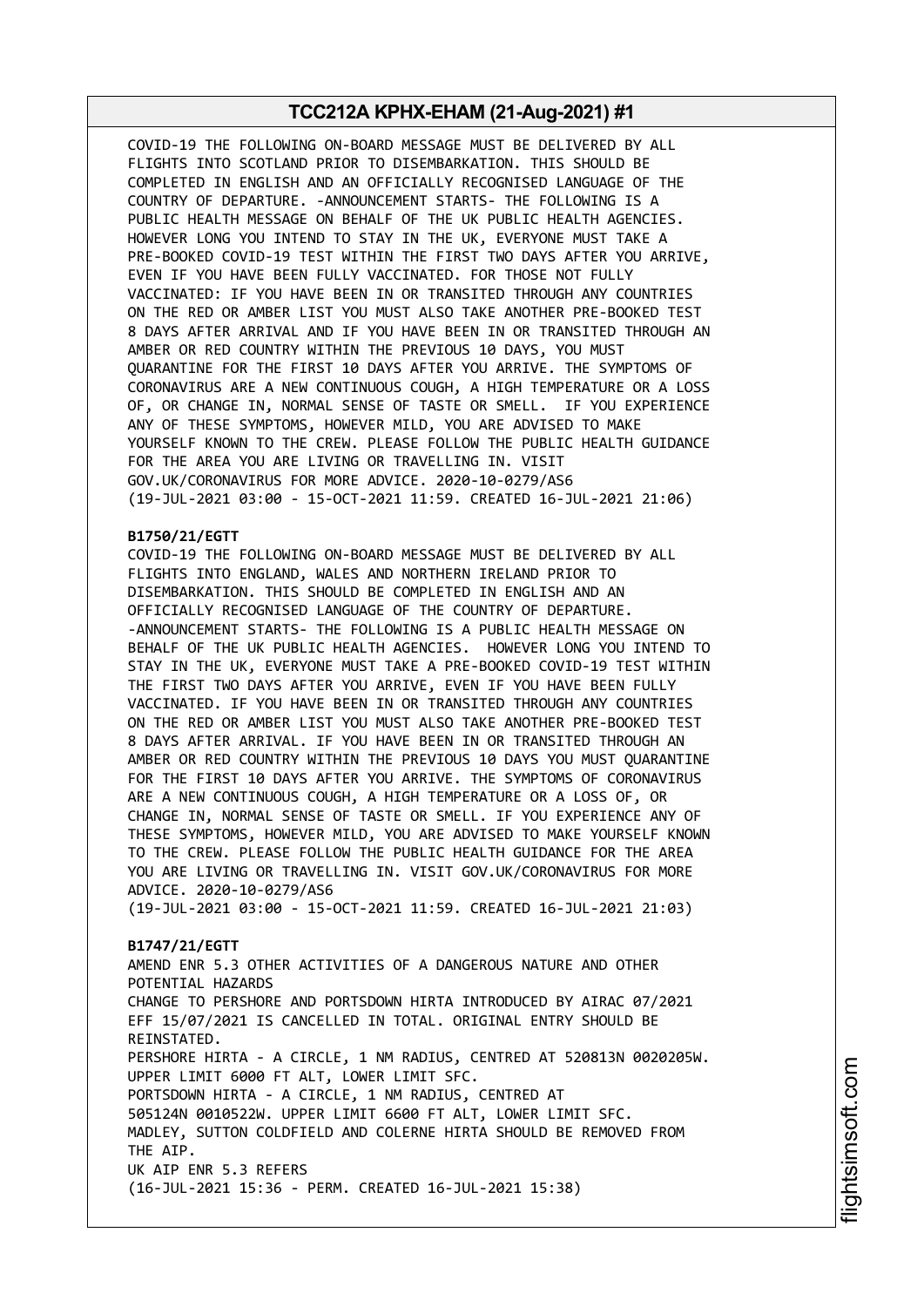**K0307/21/EGTT** UNLIT UNCHARTED OBSTRUCTION, CONCRETE WATER TOWER WITH AERIALS PSN 522248N 0003532W (WOODFORD, NORTHAMPTONSHIRE) IN LOW FLYING AREA 6 AND NIGHT SECTOR NIGHT ROTARY REGION 4C HGT 120FT AGL/390FT AMSL 21/07/045/LFTP (15-JUL-2021 12:40 - 09-SEP-2021 23:59. CREATED 15-JUL-2021 13:11) **B1717/21/EGTT** BIRD SANCTUARIES - ENTRY FOR SEVERN TO READ: PILOTS ARE REQUESTED TO AVOID THE AREA THROUGHOUT THE YEAR. UK AIP ENR 5.6 REFERS. (15-JUL-2021 08:30 - PERM. CREATED 15-JUL-2021 07:39) **K0299/21/EGTT** LIT CRANE POSITION 545734N 0035850W (CASTLE DOUGLAS, DUMFRIES AND GALLOWAY) IN LOW FLYING AREA 20T AND NIGHT SECTOR 2B. HGT 345FT AMSL (190FT AGL). 21/07/036/LFTP (19-JUL-2021 06:00 - 09-SEP-2021 23:59. CREATED 13-JUL-2021 12:20) **K0298/21/EGTT** LIT CRANE POSITION 513509N 0000112W (WALTHAMSTOW, LONDON) IN LOW FLYING AREA THE THAMES VALLEY AVOIDANCE AREA DAY AND NIGHT HGT 278FT AGL/380FT AMSL. 21/07/035/LFTP (19-JUL-2021 06:00 - 09-SEP-2021 23:59. CREATED 13-JUL-2021 12:05) **H4132/21/EGTT** LASER DISPLAY WI 1NM 504229N 0011720W (NEWPORT, ISLE OF WIGHT). FOR INFO 07776 528464. 2021-09-0050/AS2 SFC-UNL 17 2200-0300, 18 1900-2200 (17-SEP-2021 22:00 - 18-SEP-2021 22:00. CREATED 12-JUL-2021 08:45) **H4131/21/EGTT** AERIAL SURVEY WI 5NM RADIUS: 504323N 0021423W (BOVINGTON, DORSET). FOR INFO 01302 230501. 2021-09-0049/AS3. 500FT AMSL-6000FT AMSL 0830-1600 (06-SEP-2021 08:30 - 10-SEP-2021 16:00. CREATED 12-JUL-2021 08:42) **H4130/21/EGTT** PJE. PARACHUTE DISPLAY WI 3NM RADIUS: 530539N 0005904W (EDINGLEY, NOTTINGHAMSHIRE). DROP HGT SUBJ ATC CLR. FOR INFO 07872 938030. 2021-09-0048/AS3 SFC-5200FT AMSL (05-SEP-2021 11:30 - 05-SEP-2021 12:30. CREATED 12-JUL-2021 08:42) **H4096/21/EGTT** PJE. PARACHUTE DISPLAY WI 2NM RADIUS: 504930N 0005533W (THORNEY ISLAND, WEST SUSSEX). DROP HGT SUBJ ATC CLR. ACCESS TO CONTROLLED AIRSPACE SUBJ ATC CLR. FOR INFO 01980 628250. 2021-09-0046/AS3. SFC-8000FT AMSL (04-SEP-2021 13:30 - 04-SEP-2021 14:30. CREATED 09-JUL-2021 09:40) **K0293/21/EGTT** LIT CRANE POSITION 534045N 0013436W (WAKEFIELD, WEST YORKSHIRE) IN LOW FLYING AREA 8, NIGHT SECTOR 3A AND THE LEEDS BRADFORD AVOIDANCE AREA HGT 556FT AMSL (223FT AGL). 21/07/022/LFTP (13-JUL-2021 04:00 - 09-SEP-2021 22:59. CREATED 06-JUL-2021 10:19)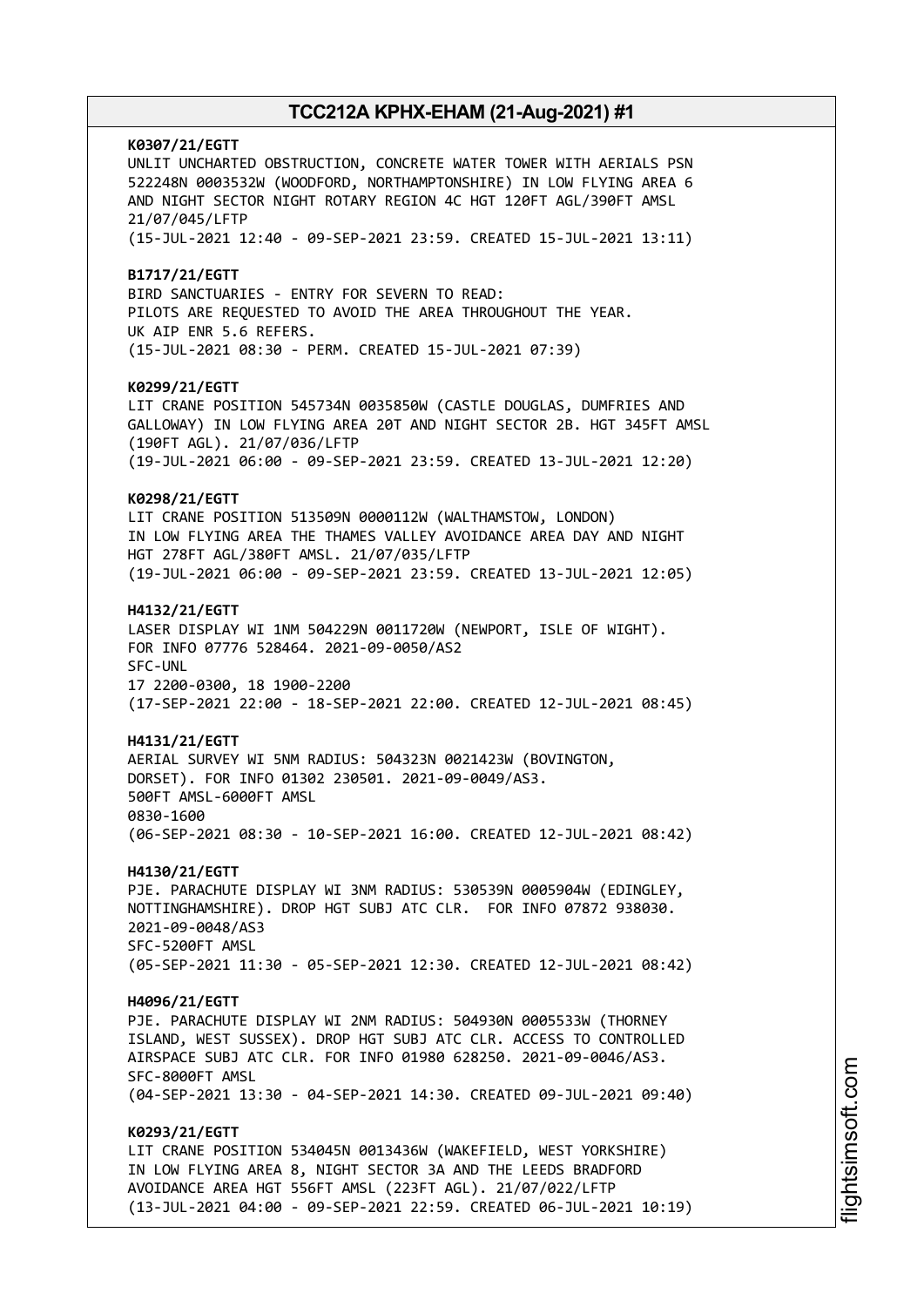**K0292/21/EGTT** UNLIT CRANE POSITION 521154N 0012906W (STRATFORD UPON AVON, WARWICKSHIRE) IN LOW FLYING AREA 4 AND NIGHT ROTARY REGION 4C. HGT 510FT AMSL (100FT AGL). 21/07/021/LFTP (12-JUL-2021 04:00 - 09-SEP-2021 22:59. CREATED 06-JUL-2021 10:05) **B1630/21/EGTT** LONDON DVOR LON FREQ 113.60 MHZ THERE MAY BE OBSERVATIONS OF MDVOR BEARING FLUCTUATIONS WITHIN THE 045 - 085 DEG. MAG. SECTOR RADIALS FROM THE LONDON VOR/DME STATION (113.600 HZ), DUE TO CRANE ACTIVITY IN THE VICINITY. (12-JUL-2021 00:01 - 29-OCT-2021 23:59. CREATED 06-JUL-2021 09:56) **K0287/21/EGTT** LIT CRANE POSITION 515448N 0003012W (HOUGHTON REGIS, DUNSTABLE) IN LOW FLYING AREA 6 HGT 591FT AMSL (171FT AGL). 21/07/008/LFTP SR-SS (05-JUL-2021 07:45 - 09-SEP-2021 18:31. CREATED 05-JUL-2021 07:40) **K0286/21/EGTT** LIT CRANE POSITION 515228N 0001001W (BRAGBURY, STEVENAGE) IN LOW FLYING AREA THE THAMES VALLEY AVOIDANCE AREA DAY AND NIGHT HGT 418FT AMSL (118FT AGL). 21/07/006/LFTP (05-JUL-2021 03:30 - 09-SEP-2021 22:59. CREATED 02-JUL-2021 09:19) **B1579/21/EGTT** TRIGGER NOTAM - PERM AIRAC AIP AMDT 08/21 WEF 12 AUG 21. MULTIPLE ENR CHANGES, SEE COVER SHEET FOR FULL DETAILS (12-AUG-2021 00:00 - 25-AUG-2021 23:59. CREATED 01-JUL-2021 00:05) **K0281/21/EGTT** LIT CRANE POSITION 505016N 0000734W (HOLLINGDEAN ROAD, BRIGHTON) IN LOW FLYING AREA 18 AND NIGHT SECTOR NIGHT ROTARY REGION 18 HGT 282FT AMSL (185FT AGL). 21/06/099/LFTP (05-JUL-2021 03:30 - 09-SEP-2021 22:59. CREATED 30-JUN-2021 10:03) **K0277/21/EGTT** LIT CRANE OPR PSN 532815N 0021421W (CHESTER STREET, MANCHESTER) IN LOW FLYING AREA 8, MANCHESTER AVOIDANCE AREA DAY AND NIGHT AND NIGHT SECTOR 3A HGT 405FT AMSL (285FT AGL). 21/06/094/LFTP (03-JUL-2021 06:00 - 09-SEP-2021 22:59. CREATED 29-JUN-2021 14:11) **K0276/21/EGTT** LIT CRANE POSITION 513230N 0003938E (PURFLEET,ESSEX) IN LOW FLYING AREA THE THAMES VALLEY AVOIDANCE AREA DAY AND NIGHT HGT 210FT AMSL (99FT AGL). 21/06/093/LFTP (01-JUL-2021 06:00 - 09-SEP-2021 22:59. CREATED 29-JUN-2021 13:47) **N0136/21/EGTT** LIT CRANE OPR PSN 513125N 0003740W (SLOUGH, BERKSHIRE) IN LOW FLYING AREA THE THAMES VALLEY AVOIDANCE AREA DAY AND NIGHT HGT 430FT AMSL 318FT AGL. 21/06/091/LFTP (05-JUL-2021 06:00 - 09-SEP-2021 22:59. CREATED 29-JUN-2021 11:39) **H3581/21/EGTT**

UAS OPR EXTENDED VISUAL LINE OF SIGHT WI 0.5NM RADIUS OF 510636N 0020224W (CHILMARK, WILTSHIRE). MAX HGT 1000FT AGL. FOR INFO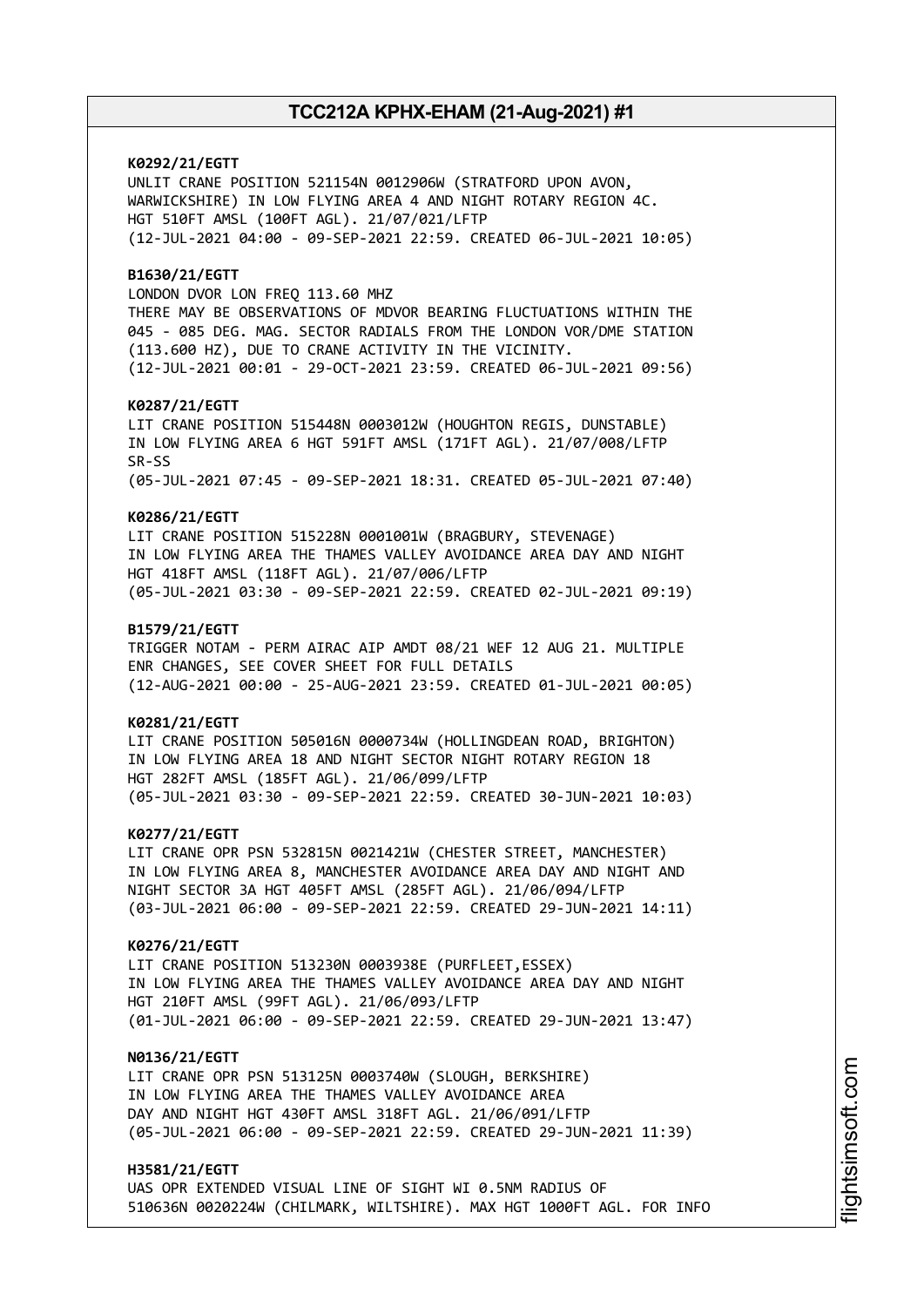01722 744946. 2020-12-0205/AS2 SFC-1700FT AMSL SR-SS (25-JUN-2021 10:44 - 14-SEP-2021 18:25. CREATED 25-JUN-2021 10:45) **H3579/21/EGTT** FLYING OF LARGE MODEL ACFT WI 0.5NM RADIUS OF 513300N 0013000W (SPARSHOLT FIRS, OXFORDSHIRE). FOR INFO CONTACT 07454 733211. 2020-03-0017/AS2. SFC-2200FT AMSL 0700-1900 (01-JUL-2021 07:00 - 30-SEP-2021 19:00. CREATED 25-JUN-2021 10:41) **K0275/21/EGTT** UNCHARTED MAST POSITION 535542N 0020915W IN LOW FLYING AREA 17 AND NIGHT SECTOR 3BW AND 3BE. HGT 833FT AMSL (230FT AGL) UNLIT. 21/06/083/LFTP (25-JUN-2021 07:15 - 09-SEP-2021 22:59. CREATED 25-JUN-2021 07:22) **K0271/21/EGTT** LIT CRANE POSITION 531141N 0022658W (MIDDLEWICH, CHESHIRE) IN LOW FLYING AREA 8 AND NIGHT SECTOR 5E. HGT 379FT AMSL (258FT AGL). 21/06/078/LFTP (24-JUN-2021 00:01 - 09-SEP-2021 00:01. CREATED 23-JUN-2021 14:14) **K0269/21/EGTT** LIT CRANE OPR PSN 534635N 0002015W (HULL, HUMBERSIDE) IN LOW FLYING AREA 11 AND NIGHT SECTOR 4BW HGT 186FT AMSL (177FT AGL). 21/06/069/LFTP (28-JUN-2021 00:01 - 27-AUG-2021 23:59. CREATED 21-JUN-2021 13:27) **K0263/21/EGTT** LIT CRANE OPR PSN 513005N 0000019E (PENINUSLA SQUARE, LONDON) IN THE THAMES VALLEY AVOIDANCE AREA. HGT 155FT AMSL (145FT AGL). 21/06/065/LFTP (24-JUN-2021 00:01 - 09-SEP-2021 00:01. CREATED 21-JUN-2021 11:42) **H3419/21/EGTT** FLYING OF LARGE MODEL ACFT WI 0.5NM RADIUS 514259N 0001541W (E OF LONDON COLNEY, HERTFORDSHIRE). FOR INFO, 07710 924721. 2020-04-0193/AS2. SFC-2000FT AMSL 0600-2100 (28-JUN-2021 06:00 - 29-SEP-2021 21:00. CREATED 21-JUN-2021 08:01) **H3418/21/EGTT** FLYING OF LARGE MODEL ACFT WI 0.5NM RADIUS OF 531318N 0001720W (BARDNEY, LINCOLNSHIRE). FOR INFO CONTACT 07397 268321 OR 07450 707636. 2020-05-0238/AS2. SFC-1300FT AMSL 0700-2200 (21-JUN-2021 07:00 - 20-SEP-2021 22:00. CREATED 21-JUN-2021 08:01) **H3385/21/EGTT** FLYING OF LARGE MODEL ACFT WI 0.5NM RADIUS 525523N 0005743E (BINHAM, NORFOLK). FOR INFO, 07710 924721. 2020-04-0192/AS2. SFC-1700FT AMSL SR MINUS30-SS PLUS30

i⊒<br>⊫ htsim soft.c om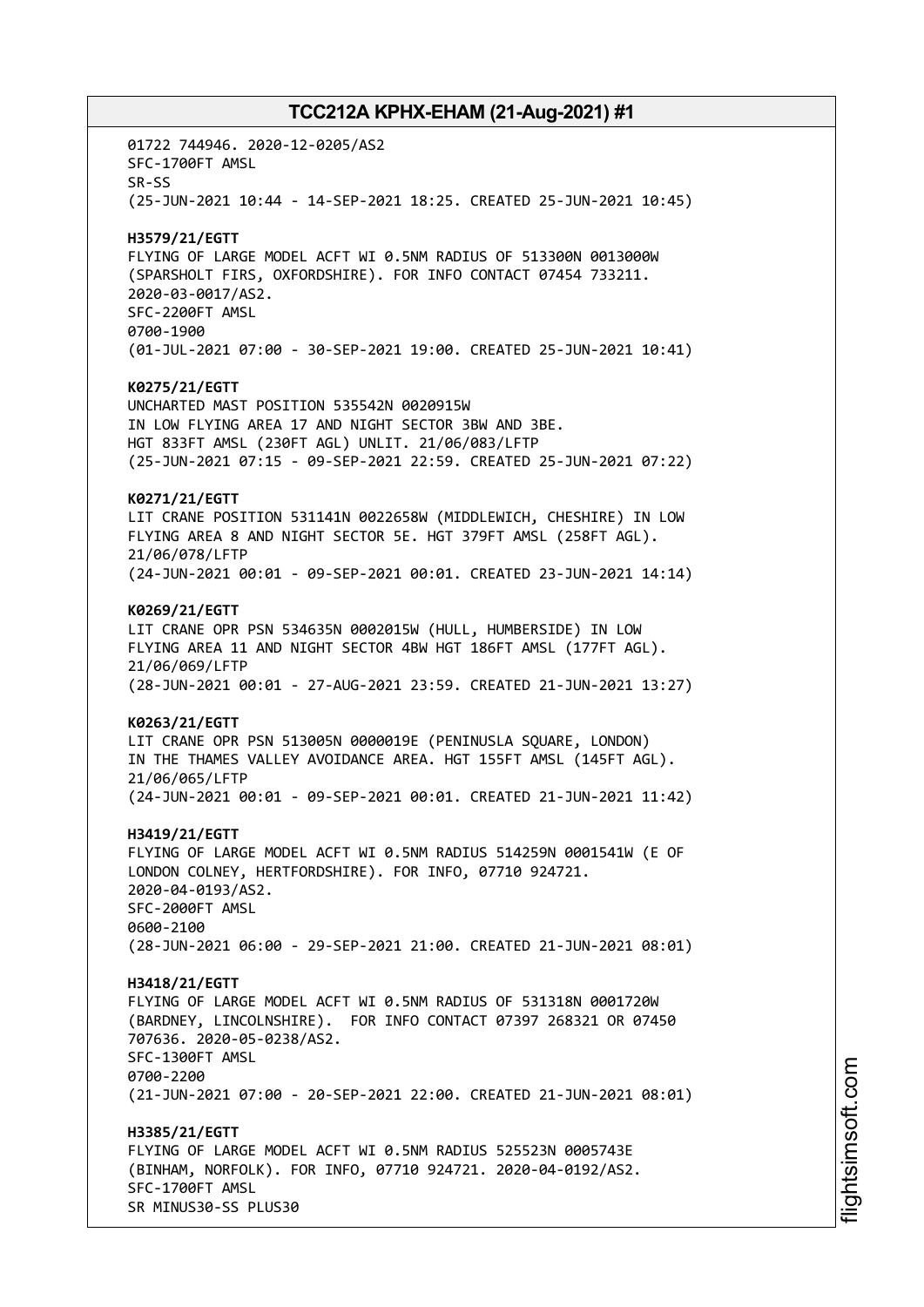(19-JUN-2021 03:00 - 18-SEP-2021 18:34. CREATED 18-JUN-2021 09:37) **H3384/21/EGTT** FLYING OF LARGE MODEL ACFT WI 0.5NM RADIUS 515905N 0000955W (E OF BALDOCK, HERTFORDSHIRE). FOR INFO 07710 924721. 2020-04-0191/AS2. SFC-2000FT AMSL 0600-2100 (28-JUN-2021 06:00 - 27-SEP-2021 21:00. CREATED 18-JUN-2021 09:37) **H3383/21/EGTT** FLYING OF LARGE MODEL ACFT WI 0.5NM RADIUS 521200N 0002132W (COLESDEN, BEDFORD). FOR INFO 07876 200320. 2019-06-0836/AS2. SFC-1400FT AMSL 0800-SS PLUS30 (27-JUN-2021 08:00 - 26-SEP-2021 18:20. CREATED 18-JUN-2021 09:36) **K0262/21/EGTT** LIT CRANE POSITION 512234N 0002121W (ESHER, SURREY) IN THE THAMES VALLEY AVOIDANCE AREA DAY AND NIGHT HGT 200FT AMSL (78FT AGL). 21/06/065/LFTP (21-JUN-2021 00:01 - 08-SEP-2021 23:59. CREATED 18-JUN-2021 09:13) **H3350/21/EGTT** EXPLOSIVE DEMOLITION WI 1NM RADIUS OF 534256N 0011649W (FERRYBRIDGE, WAKEFIELD) . FOR INFO 07921 830188. 2021-08-0019/AS2 SFC-750FT AMSL (22-AUG-2021 07:30 - 22-AUG-2021 11:00. CREATED 17-JUN-2021 12:24) **K0260/21/EGTT** LIT CRANE POSITION 535116N 0015036W (BINGLEY, WEST YORKSHIRE) IN LOW FLYING AREA 11 AND NIGHT SECTOR 3A HGT 410FT AMSL (124FT AGL). 21/06/063/LFTP (21-JUN-2021 00:00 - 09-SEP-2021 23:59. CREATED 17-JUN-2021 09:28) **H3327/21/EGTT** UNMANNED CAPTIVE BALLOON IN LOW FLYING AREA 18 WI 1NM RADIUS OF PSN 504651N 0010522W (PORTSMOUTH, HAMPSHIRE) MAX HEIGHT 198FT AGL. 21/06/062/LFTP SFC-201FT AMSL SR-SS (21-JUN-2021 03:51 - 03-SEP-2021 18:45. CREATED 17-JUN-2021 09:25) **K0259/21/EGTT** LIT CRANE POSITION 534730N 0013313W (LEEDS, WEST YORKSHIRE) IN LOW FLYING AREA 11 AND NIGHT SECTOR 3A HGT 372FT AMSL (287FT AGL). 21/06/061/LFTP (19-JUN-2021 00:00 - 09-SEP-2021 23:59. CREATED 17-JUN-2021 09:13) **H3308/21/EGTT** KITE FLYING WI 0.25NM RADIUS 520939N 0012513W (BURTON DASSETT, WARWICKSHIRE). MAX HGT 2400FT AGL. FOR INFO 07890 348762. 2021-06-0428/AS7 SFC-3100FT AMSL SAT SUN SR MINUS30-SS PLUS30 (19-JUN-2021 03:14 - 12-SEP-2021 18:58. CREATED 16-JUN-2021 15:21) **H3301/21/EGTT** KITE FLYING WI 0.25NM RADIUS 520939N 0012513W (BURTON DASSETT,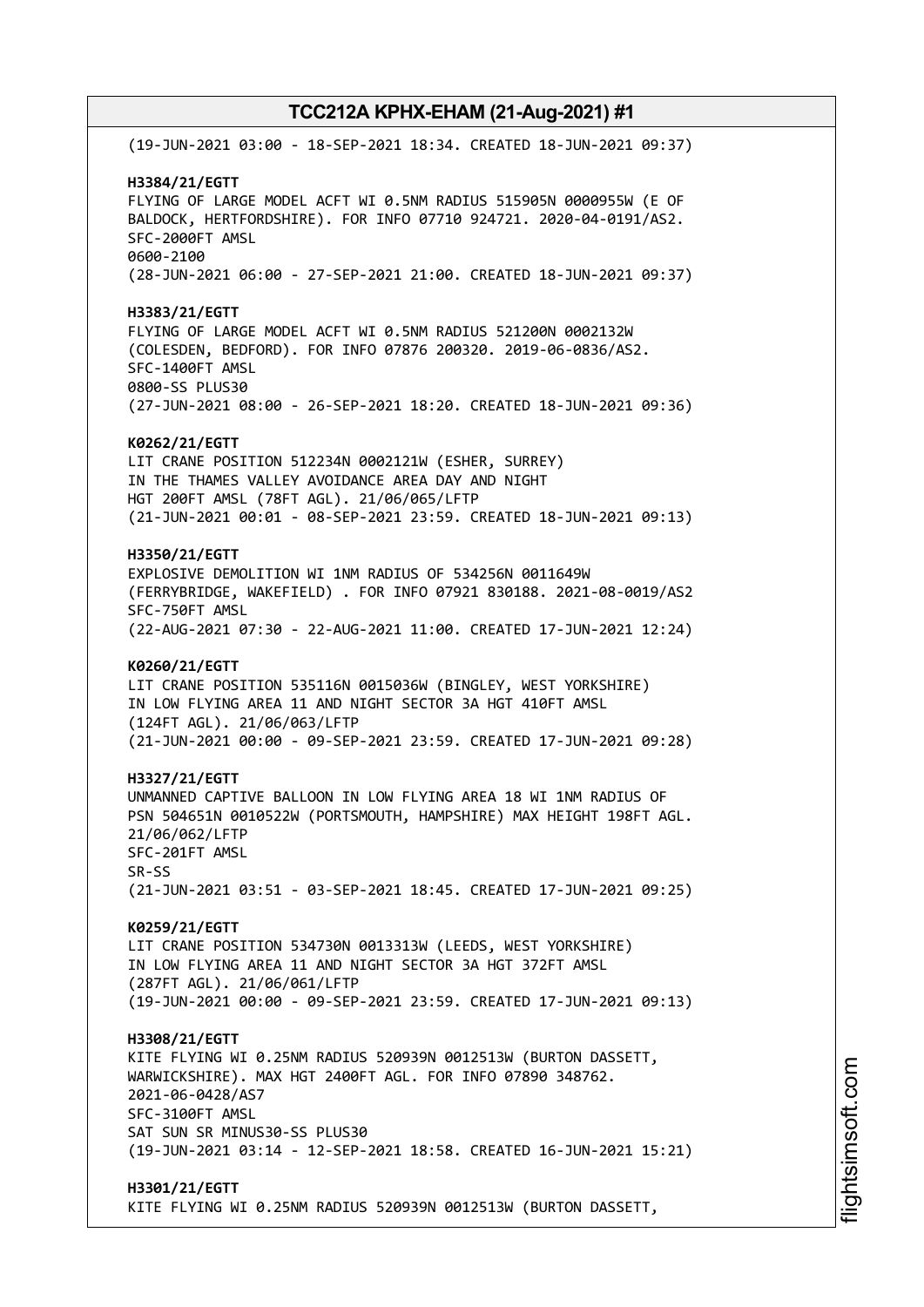WARWICKSHIRE). MAX HGT 2400FT AGL. FOR INFO 07890 348762. 2021-06-0428/AS7 SFC-3100FT AMSL SAT SUN SR MINUS30-SS PLUS30 (18-SEP-2021 05:15 - 31-OCT-2021 17:09. CREATED 16-JUN-2021 14:25) **K0255/21/EGTT** LIT CRANE OPR PSN 532813N 0021422W (MANCHESTER, GREATER MANCHESTER) IN LOW FLYING AREA 8 AND NIGHT SECTOR 3A HGT 372FT AMSL (255FT AGL). 21/06/056/LFTP (19-JUN-2021 00:00 - 09-SEP-2021 23:59. CREATED 16-JUN-2021 11:09) **K0254/21/EGTT** LIT CRANE POSITION 513156N 0000326E (EAST HAM, LONDON) IN LOW FLYING AREA THAMES VALLEY AVOIDANCE AREA HGT 218FT AMSL (208FT AGL). 21/06/055/LFTP (19-JUN-2021 00:00 - 09-SEP-2021 23:59. CREATED 16-JUN-2021 10:43) **K0253/21/EGTT** LIT CRANE POSITION 530704N 0041643W (CAERNARFON, GWYNEDD) IN LOW FLYING AREA 7 AND NIGHT SECTOR 5DN HGT 241FT AMSL (150FT AGL). 21/06/053/LFTP (17-JUN-2021 00:00 - 30-AUG-2021 23:59. CREATED 15-JUN-2021 09:52) **K0252/21/EGTT** LIT CRANE POSITION 530705N 0041632W (CAERNARFON, GWYNEDD) IN LOW FLYING AREA 7 AND NIGHT SECTOR 5DN HGT 226FT AMSL (120FT AGL). 21/06/052/LFTP (17-JUN-2021 00:00 - 30-AUG-2021 23:59. CREATED 15-JUN-2021 09:50) **K0251/21/EGTT** LIT CRANE POSITION 530808N 0041458W (CAERNARFON, GWYNEDD) IN LOW FLYING AREA 7 AND NIGHT SECTOR 5DN HGT 265FT AMSL (150FT AGL). 21/06/050/LFTP (17-JUN-2021 00:00 - 30-AUG-2021 23:59. CREATED 15-JUN-2021 09:43) **K0250/21/EGTT** LIT CRANE POSITION 530641N 0041703W (CAERNARFON, GWYNEDD) IN LOW FLYING AREA 7 AND NIGHT SECTOR 5DN HGT 184FT AMSL (120FT AGL). 21/06/050/LFTP (17-JUN-2021 00:00 - 30-AUG-2021 23:59. CREATED 15-JUN-2021 09:41) **H3223/21/EGTT** UAS SWARM COMPRISED 150 UAS OPR WI 0.5NM RADIUS OF 522128N 0010456W (WINWICK HALL, WINWICK, NORTHAMPTONSHIRE). MAX HGT 400FT AGL. FOR INFO 07970 017256. 2021-06-0460/AS2 SFC-950FT AMSL 1700-2230 (14-JUN-2021 17:00 - 04-SEP-2021 22:30. CREATED 14-JUN-2021 14:19) **H3168/21/EGTT** FLYING OF LARGE MODEL ACFT WI 0.5NM RADIUS OF 524650N 0004242W (SEWSTERN, LEICESTERSHIRE). FOR INFO CONTACT 07778 287350. 2021-06-0430/AS2. SFC-2000FT AMSL 0800-2000 (12-JUN-2021 08:00 - 09-SEP-2021 20:00. CREATED 11-JUN-2021 13:03)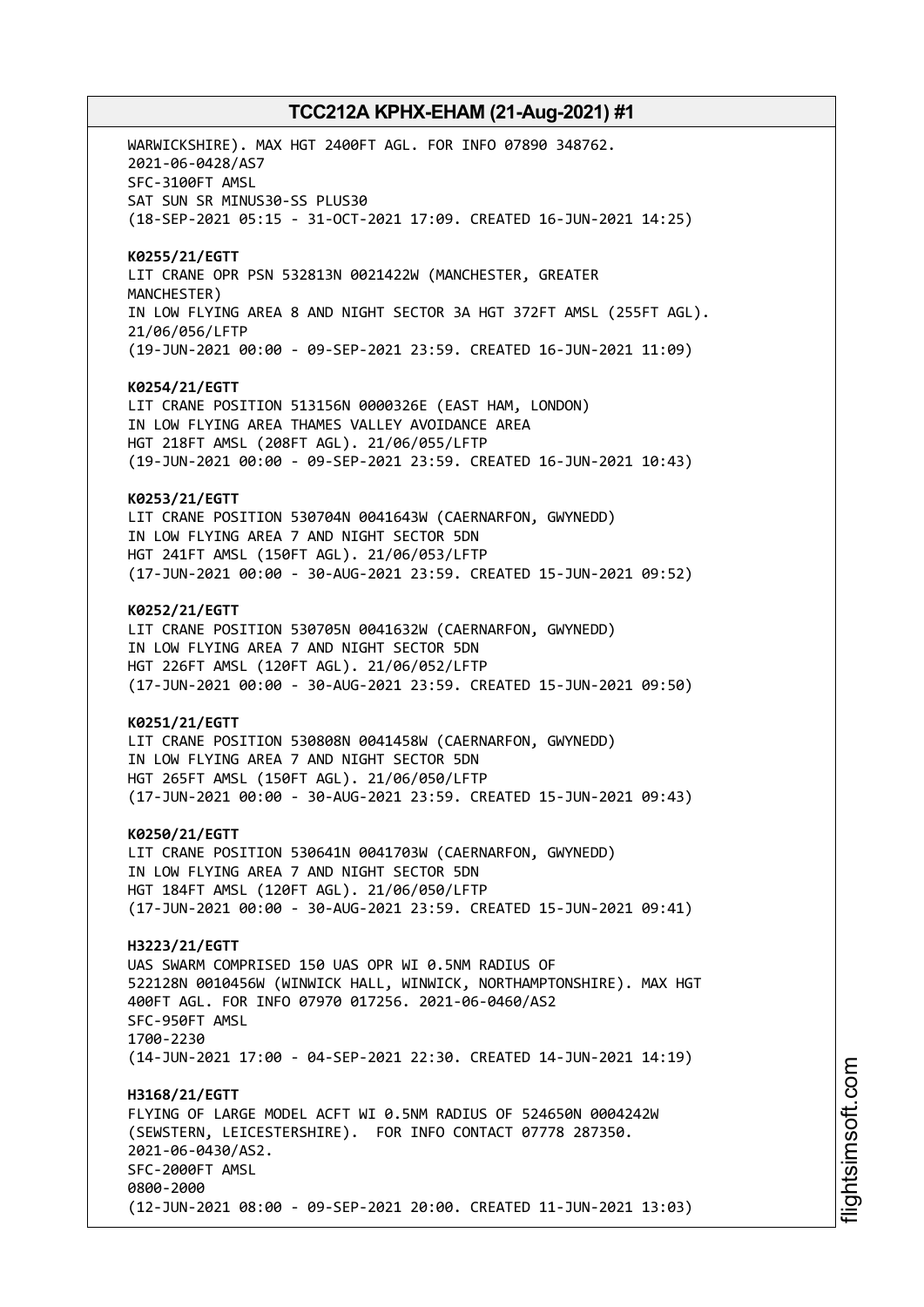**N0124/21/EGTT**

CRANE. CONSTRUCTION SITE CRANE OPERATING AT PSN 512225N 0000537W (CROYDON, SOUTH EAST LONDON). UP TO 555FT AGL/749FT AMSL. FOR INFO CONTACT 08458 735936. ON EXPIRY OF THIS NOTAM DETAILS WILL BE INCLUDED IN THE UK AIP ENR 5.4 2021-06-0371/AS4 (09-JUN-2021 15:00 - 07-SEP-2021 23:59. CREATED 09-JUN-2021 10:50)

**H3069/21/EGTT** LASER DISPLAY WI 0.5NM 540719N 0005422W (CASTLE HOWARD, YORKSHIRE). FOR INFO 07889 907696. 2021-08-0051/AS2 SFC-UNL 19 2100-2300, 20-21 2000-2230 (19-AUG-2021 21:00 - 21-AUG-2021 22:30. CREATED 09-JUN-2021 10:30)

### **B1431/21/EGTT**

COVID-19: EMERGENCY DIVERSIONS. THE ABILITY FOR AERODROMES TO ACCEPT NON-EMERGENCY DIVERSIONS MAY BE LIMITED DURING COVID-19. NON-EMERGENCY DIVERSION REQUESTS WILL TAKE TIME TO COORDINATE AND OPERATORS SHOULD BE AWARE THAT THE EXPECTED ALTERNATE MAY NOT BE ABLE TO ACCEPT THE REQUEST AND ALTERNATE OPTIONS MAY NEED TO BE CONSIDERED IN ADVANCE. SHOULD A DIVERSION EXPECT TO ARRIVE WITH LESS THAN THE FINAL RESERVE FUEL THE COMMANDER SHALL IMMEDIATELY INFORM ATC AND DECLARE AN EMERGENCY. AIRCRAFT EMERGENCIES WILL BE OFFERED ANY SUITABLE AND AVAILABLE AERODROME. 2001-05-0459/AS3). (09-JUN-2021 09:15 - 27-AUG-2021 23:59. CREATED 09-JUN-2021 09:29)

#### **B1413/21/EGTT**

THE EUROPEAN GEOSTATIONARY NAVIGATION OVERLAY SERVICE (EGNOS) IS NOT AVAILABLE FOR LPV PROCEDURES. LPV LINES OF OCA(H) DISPLAYED ON RNP INSTRUMENT APPROACH CHARTS ARE NOT AVAILABLE FOR USE. (25-JUN-2021 00:01 - 24-SEP-2021 23:59. CREATED 08-JUN-2021 13:48)

**H3015/21/EGTT** MODEL ROCKET FIRING WI 1NM LOCATION 513321N 0025015W (REDWICK, NEWPORT). MAX HEIGHT 3500FT AGL. FOR INFO 07903 254338. 2021-07-0122/AS2 SFC-3520FT AMSL (19-SEP-2021 09:00 - 19-SEP-2021 15:00. CREATED 08-JUN-2021 08:40)

**H3003/21/EGTT** PJE. PARACHUTE DISPLAY WI 3NM RADIUS: 531929N 0032932W (RHYL, DENBIGHSHIRE). DROP HGT SUBJ ATC CLR. FOR INFO 07872 938030. 2021-08-0062/AS3. SFC-5000FT AMSL 1215-1245 (28-AUG-2021 12:15 - 29-AUG-2021 12:45. CREATED 08-JUN-2021 07:48)

**K0228/21/EGTT**

LIT CRANE POSITION 513706N 0003130W (RICKMANSWORTH, HERTFORDSHIRE) IN LOW FLYING AREA THAMES VALLEY AVOIDANCE AREA HGT 400FT AMSL (130FT AGL). 21/06/008/LFTP (05-JUN-2021 00:00 - 21-AUG-2021 23:59. CREATED 04-JUN-2021 08:38)

**B1378/21/EGTT** ENR 1.11, SECTION 3 VFR FLIGHT PLAN ADDRESSING AMEND FLIGHT PLANNING REQUIREMENT FOR EGFF (CARDIFF) TO READ: ADD EGFFZIZF (FOR VFR DEPARTURES FROM CARDIFF AND VFR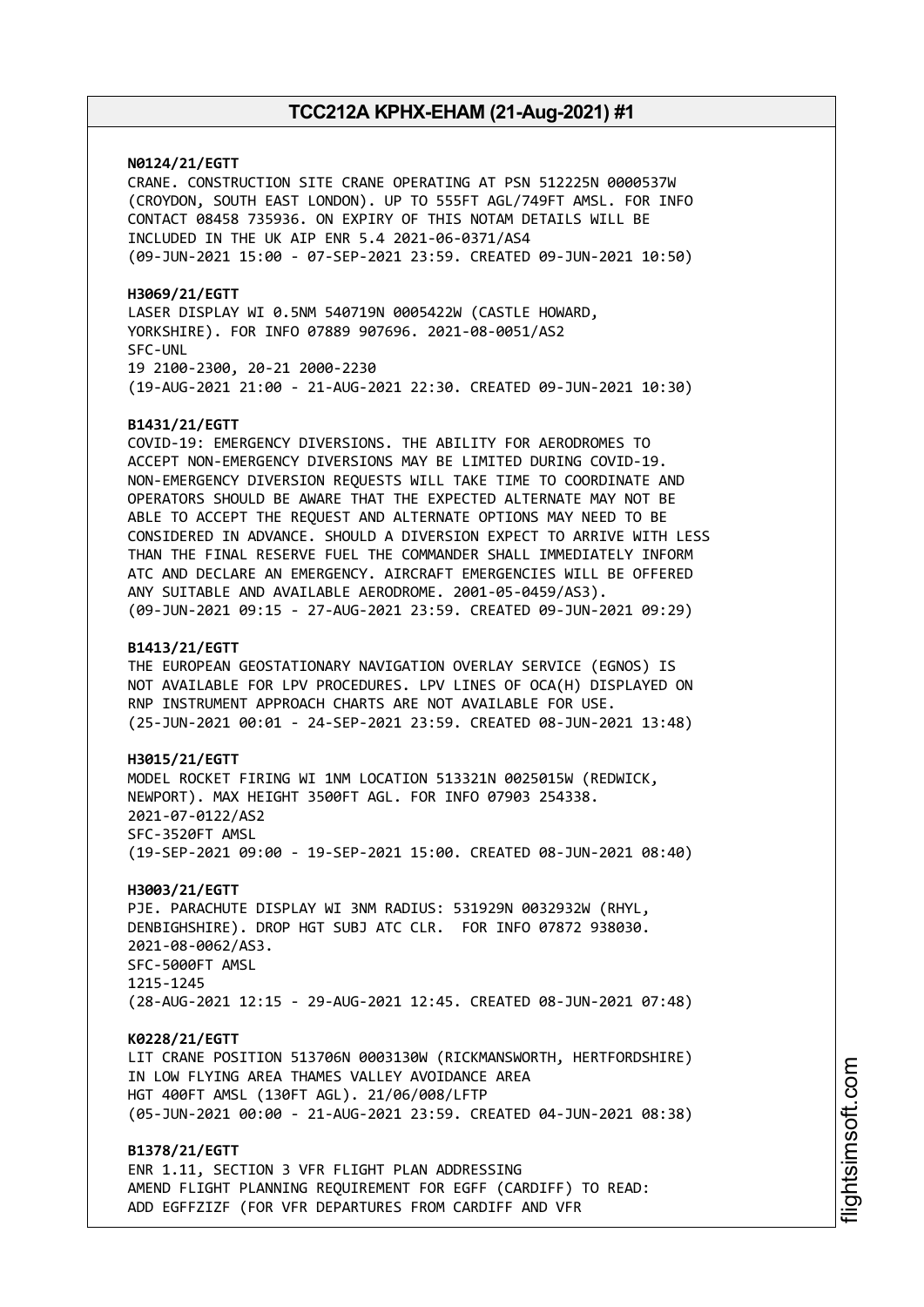FLIGHT PLANS REQUIRING ONWARD TRANSMISSION). ADD EGFFFDMS (FOR ALL VFR OR IFR DEPARTURES FROM CARDIFF). UK AIP ENR 1.11 REFERS (04-JUN-2021 08:23 - PERM. CREATED 04-JUN-2021 08:24)

### **B1372/21/EGTT**

AIRSPACE RESTRICTION ISSUED BY THE DEPARTMENT FOR TRANSPORT - AIRCRAFT OPERATING SCHEDULED SERVICES BY OR ON BEHALF OF BELAVIA BELARUSIAN AIRLINES ARE PROHIBITED FROM FLYING IN UK AIRSPACE, INCLUDING THAT AIRSPACE ABOVE THE TERRITORIAL SEA OF THE UK. THIS REGULATION DOES NOT APPLY TO ANY AIRCRAFT FLYING IN ACCORDANCE WITH THE PERMISSION OF THE UK SECRETARY OF STATE FOR TRANSPORT OR TO ACFT FLYING IN ACCORDANCE WITH A CLEARANCE ISSUED BY LONDON TERMINAL CONTROL CENTRE SWANWICK THE AIR TRAFFIC CONTROL CENTRE PRESTWICK. PERMISSION AVAILABLE FROM UK DEPARTMENT FOR TRANSPORT +44 0300 330 3000, MON-FRI 0830-1730, OR VIA DUTYOFFICERS(AT)DFT.GOV.UK, OR IN WRITING TO CONTACTDFT(AT)DFT.GOV.UK 2021-05-0542/AS6 (03-JUN-2021 11:00 - 01-SEP-2021 10:59 EST. CREATED 03-JUN-2021 11:08)

**H2765/21/EGTT** FLYING OF MODEL ACFT WI 0.5NM RADIUS OF 510718N 0021047W (MONKTON DEVRILL, WILTSHIRE). MAX HGT 1500 AGL. FOR INFO CONTACT 07962 013388. 2021-05-0579/AS2. SFC-2200FT AMSL

0800-1800 (28-MAY-2021 08:00 - 26-AUG-2021 18:00. CREATED 27-MAY-2021 13:57)

### **H2740/21/EGTT**

FLYING OF MODEL ACFT WI 0.5NM RADIUS OF 534828N 0025641W (WEETON, LANCASHIRE). MAX HGT 1400FT AGL. FOR INFO CONTACT 07591 561535 / 07906 541357. 2021-05-0567/AS2. SFC-1500FT AMSL MON-SAT 0800-2000, SUN 0900-1800

(27-MAY-2021 09:24 - 24-AUG-2021 20:00. CREATED 27-MAY-2021 09:25)

**H2739/21/EGTT**

FLYING OF LARGE MODEL ACFT WI 0.5NM RADIUS OF 511815N 0002116W (LEATHERHEAD, SURREY). FOR INFO CONTACT 07770 830039. 2020-12-0102/AS2. SFC-1400FT AMSL 0900-1900 (01-JUN-2021 09:00 - 30-AUG-2021 19:00. CREATED 27-MAY-2021 09:13)

**H2691/21/EGTT** FLYING OF MODEL ACFT WI 0.5NM RADIUS OF 534828N 0025641W (WEETON, LANCASHIRE). MAX HGT 1400FT AGL. FOR INFO CONTACT 07591 561535 / 07906 541357. 2021-05-0567/AS2. SFC-1500FT AMSL MON-SAT 0800-2000, SUN 0900-1800 (25-AUG-2021 08:00 - 30-SEP-2021 20:00. CREATED 26-MAY-2021 10:10)

**N0112/21/EGTT** OBST WINDFARM MULTIPLE AVIATION LGT U/S WI 3NM RADIUS 534841N 0000830E (WESTERMOST ROUGH, OFFSHORE GARTON, EAST YORKSHIRE, NORTH SEA). UP TO 394FT AMSL. FOR INFO CONTACT 07867 654242. 2021-05-0566/AS4 (26-MAY-2021 08:45 - 24-AUG-2021 23:59. CREATED 26-MAY-2021 09:06)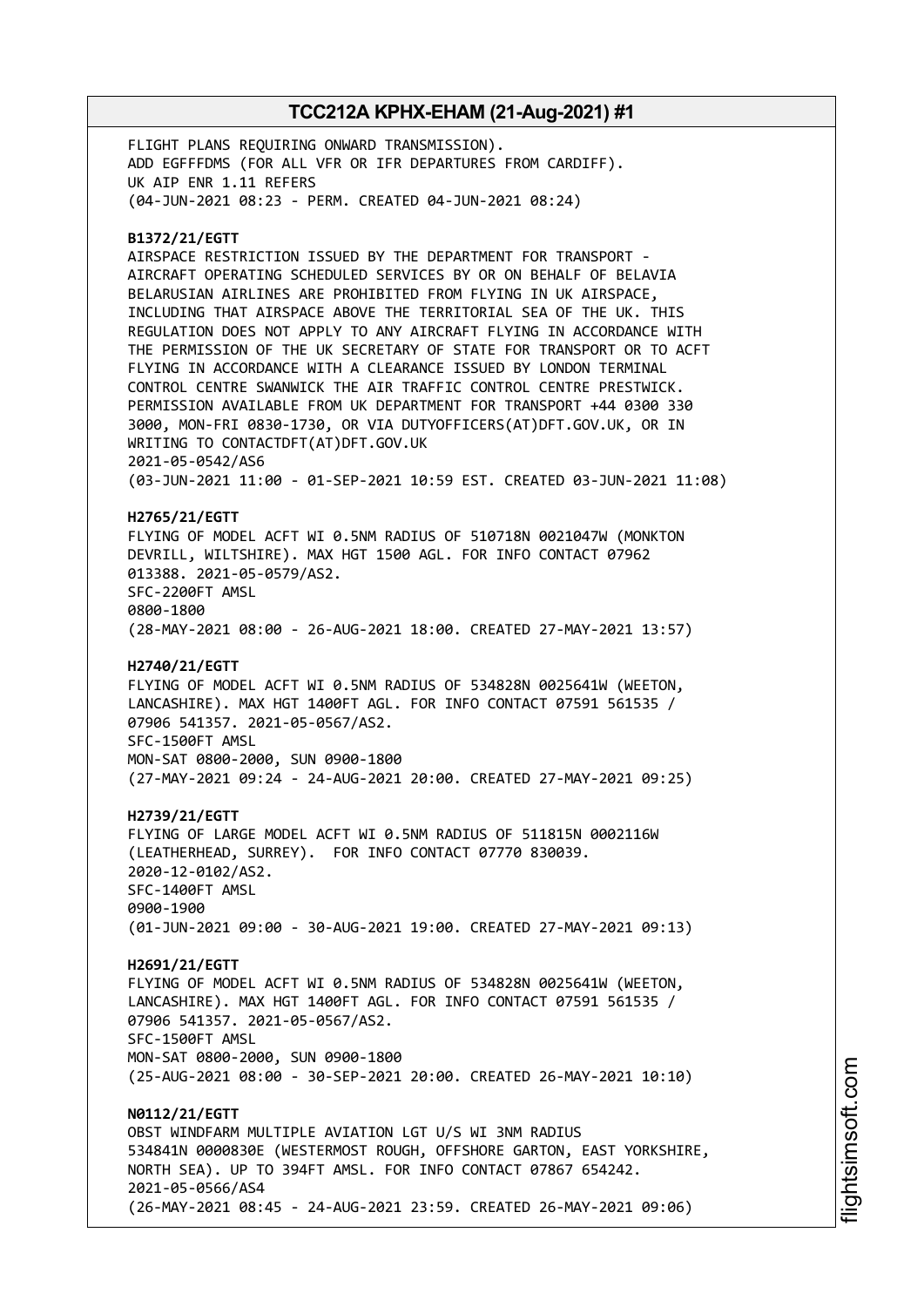**H2465/21/EGTT** MILITARY EXERCISE. EXER TYPHOON WARRIOR. UP TO 60 MIL ACFT WILL OPERATE AND CONDUCT HIGH ENERGY MANOEVRES WI AREA BOUNDED BY: 574800N 0002400E - 544500N 0025700E - 542300N 0024500E - 533000N 0030000E - 531600N 0030000E - 532000N 0023000E - 531200N 0023000E - 530900N 0020600E - 532200N 0000400E - 534300N 0000800W - 544200N 0011400W - 550100N 0013000W - 550300N 0014100W - 550600N 0013800W - 552600N 0023700W - 553800N 0025100W - 560000N 0024900W - 560700N 0025600W - 560700N 0033000W - 561400N 0033200W - 562400N 0031500W - 571600N 0021000W - 574800N 0002400E. ACCESS TO CONTROLLED AIRSPACE SUBJ ATC CLR. ACFT MAY BE UNABLE TO COMPLY WITH RAC. FOR OPERATIONAL INFO CTC: 01522 731625 (1ACC DURING HOURS OF ACTIVITY) OR 01526 346346 (AT ALL OTHER TIMES). AIRSPACE COORDINATION NOTICE 2021-07-0028/AS3 REFERS. SFC-FL660 17 19 24 26 0830-1130 (17-AUG-2021 08:30 - 26-AUG-2021 11:30. CREATED 18-MAY-2021 11:16) **B1207/21/EGTT** MILITARY EXERCISE. SSR MODE 3/A CODES 0100, 0200, 0300, 0400, 0500, 0600, 0700, 1510 - 1577 AND 2400 - 2477 TEMPO ALLOCATED TO EXER TYPHOON WARRIOR 21. INFO CTC 01526 346346 OR 01526 346351. 2021-06-0138/AS3. (15-JUL-2021 00:01 - 26-AUG-2021 23:59. CREATED 14-MAY-2021 14:22) **B1206/21/EGTT** AMEND LOWER AIRSPACE RADAR SERVICE (LARS) EN-ROUTE CHART EXETER APP FREQUENCY TO READ 128.980. UK AIP ENR 6-11 REFERS. (14-MAY-2021 14:07 - PERM. CREATED 14-MAY-2021 14:07) **D0726/21/EGTT** THE FOLLOWING DANGER AREAS EGD 123 IMBER EGD 125 LARKHILL EGD 126 BULFORD EGD 128 EVERLEIGH NO DANGER AREA CROSSING SERVICE AVBL FM SALISBURY OPS CONTACT LONDON INFO 124.750 SFC-50000FT AMSL (02-JUN-2021 08:00 - 31-AUG-2021 08:00. CREATED 13-MAY-2021 08:22) **H2302/21/EGTT** MAJOR GLIDING COMPETITION. INTENSE ACT WI 5NM RADIUS 535541N 0004751W (POCKLINGTON, EAST RIDING OF YORKSHIRE). UP TO 30 GLIDERS AND 5 TUG ACFT MAY PARTICIPATE. FOR DAILY ROUTE INFO: WWW.GLIDINGTASKS.CO.UK OR 01759 303579 AND 118.685 MHZ. 2021-08-0044/AS3. SFC-FL100 0900-1800 (22-AUG-2021 09:00 - 29-AUG-2021 18:00. CREATED 12-MAY-2021 10:38) **H2301/21/EGTT** MAJOR GLIDING COMPETITION. INTENSE ACT WI 5NM RADIUS 521041N 0000653W (GRANSDEN LODGE, CAMBRIDGESHIRE). UP TO 30 GLIDERS AND 5 TUG ACFT MAY PARTICIPATE. ACFT SHALL REMAIN CLEAR OF CONTROLLED AIRSPACE. FOR DAILY ROUTE INFO: WWW.GLIDINGTASKS.CO.UK OR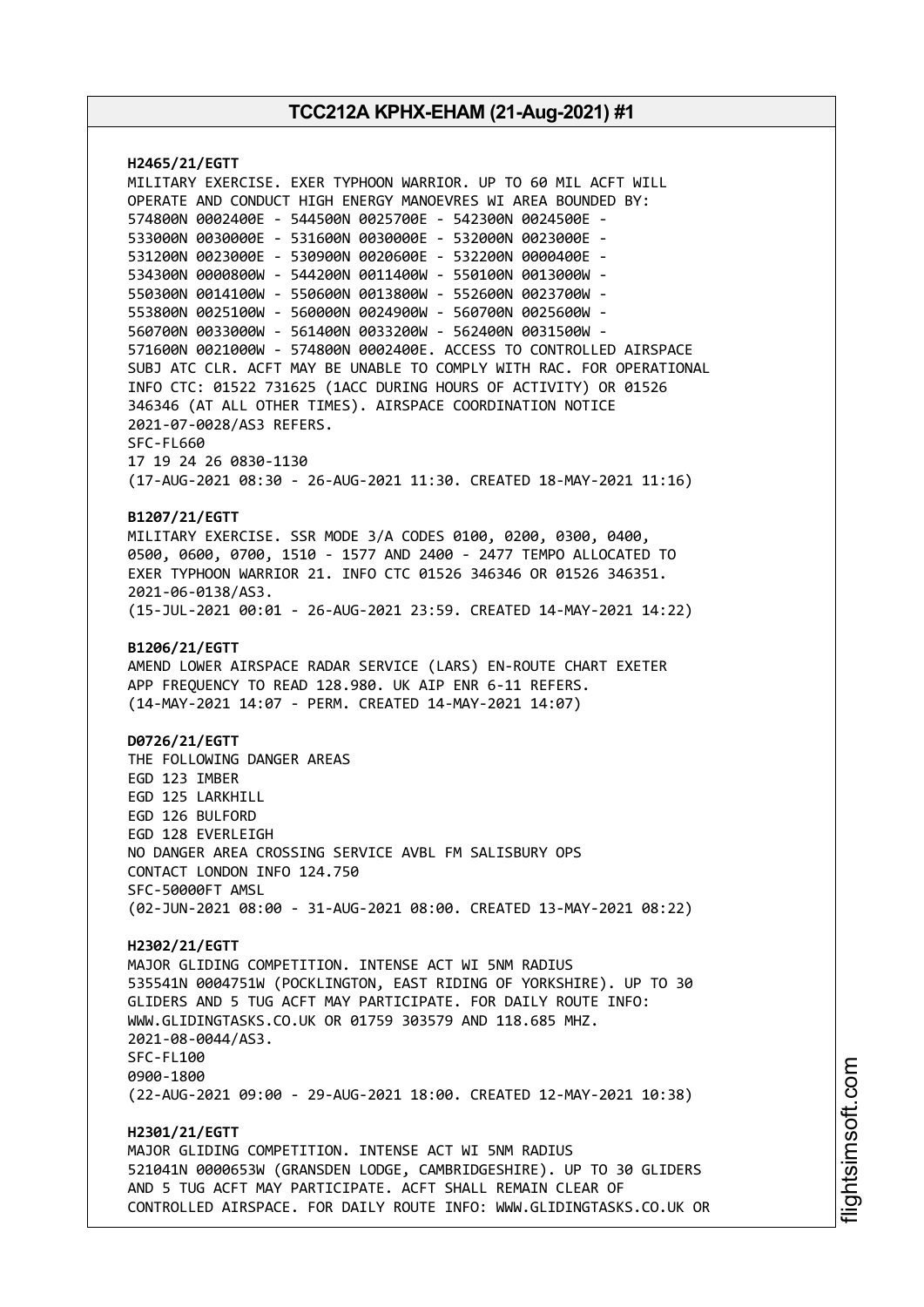01767 677077 AND 131.280 MHZ. 2021-08-0040/AS3. SFC-FL100 0900-1800 (21-AUG-2021 09:00 - 29-AUG-2021 18:00. CREATED 12-MAY-2021 10:36) **B1142/21/EGTT** AMEND LOWER AIRSPACE RADAR SERVICE (LARS) EN-ROUTE CHART - BOURNEMOUTH APP FREQUENCY TO READ 119.480. UK AIP ENR 6-11 REFERS. (10-MAY-2021 12:21 - PERM. CREATED 10-MAY-2021 14:41) **H2046/21/EGTT** MODEL ACFT WI 0.5NM RADIUS OF 522407N 0000619W (WARBOYS, CAMBRIDGSHIRE). FOR INFO CONTACT 07586 292737. 2020-12-0127/AS2. SFC-1600FT AMSL 0800-1800 (30-MAY-2021 08:00 - 27-AUG-2021 18:00. CREATED 04-MAY-2021 13:45) **H1969/21/EGTT** MODEL ACFT OPR WI 1NM RADIUS OF 525220N 0042836W (PENRHOS, GWYNEDD). FOR INFO, 07475 649156. 2021-07-0043/AS2. SFC-1200FT AMSL 0800-2000 (01-JUL-2021 08:00 - 30-SEP-2021 20:00. CREATED 29-APR-2021 09:10) **B1041/21/EGTT** CHANGE CARDIFF APPROACH FREQUENCY FROM 119.150 TO 119.155. UK AIP ENR 1.6 CARDIFF LOWER AIRSPACE RADAR SERVICE REFERS (30-APR-2021 00:00 - PERM. CREATED 28-APR-2021 14:18) **B1036/21/EGTT** THE CHANGE TO 5LNC FROM KARNO TO KARMO INTRODUCED BY AIRAC 06/2021 IS SUSPENDED UNTIL AIRAC 09/2021, EFFECTIVE 09 SEP 2021. UK AIP ENR 4.4, ENR 3.3 (N862, T7), ENR 6-68, ENR 6-70 REFERS. (28-APR-2021 09:25 - PERM. CREATED 28-APR-2021 09:25) **H1832/21/EGTT** KITE FLYING FOR FALCONRY PURPOSES AT VARIOUS POSITIONS WI 0.5NM RADIUS 530842N 0012941W (HOLESTONE MOOR, NEAR ASHOVER). LARGE BIRDS OF PREY FLYING TO/FROM THE KITE. FOR INFO, TEL 07860 331351. 2021-04-0386/AS7. SFC-2000FT AMSL SR-SS (18-OCT-2021 06:38 - 16-JAN-2022 16:21. CREATED 23-APR-2021 14:54) **B0989/21/EGTT** ADD ACTIVITY TO THE REMARKS OF THE PLYMOUTH PORTLAND AND PORTSMOUTH DANGER AREAS. ACTIVITY: ELECTRONIC/ OPTICAL HAZARDS. FOR THE FOLLOWING DANGER AREAS: EG D003 - PLYMOUTH EG D004 - PLYMOUTH EG D006 A,B,C - FALMOUTH BAY EG D007 A,B,C - FOWEY, FOWEY INNER EG D008 A,B,C - PLYMOUTH EG D009 A,B - WEMBURY EG D012 - LYME BAY NORTH EG D013 - LYME BAY

i⊒<br>⊫ htsim soft.c om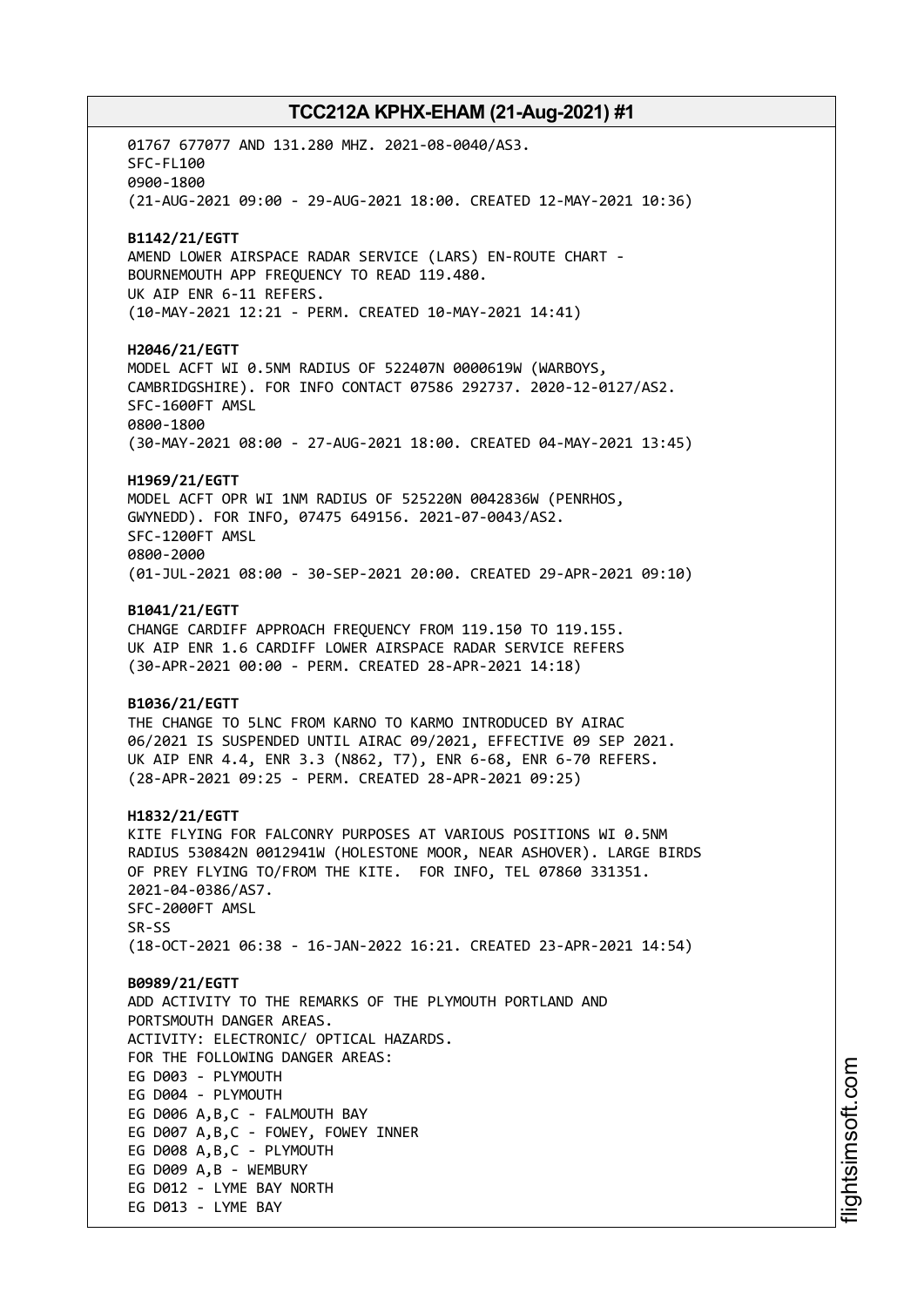# **TCC212A KPHX-EHAM (21-Aug-2021) #1** EG D014 - PORTLAND EG D017 - PORTLAND EG D021 - PORTLAND EG D023 - PORTLAND EG D031 - PORTLAND EG D036 - PORTSMOUTH EG D037 - PORTSMOUTH EG D038 - PORTSMOUTH EG D039 - PORTSMOUTH EG D040 - PORTSMOUTH UK AIP ENR 5.1 REFERS (26-APR-2021 00:00 - PERM. CREATED 23-APR-2021 13:40) **H1792/21/EGTT** KITE FLYING FOR FALCONRY PURPOSES AT VARIOUS POSITIONS WI 0.5NM RADIUS 530842N 0012941W (HOLESTONE MOOR, NEAR ASHOVER). LARGE BIRDS OF PREY FLYING TO/FROM THE KITE. FOR INFO, TEL 07860 331351. 2021-04-0386/AS7. SFC-2000FT AMSL SR-SS (17-JAN-2022 08:10 - 17-APR-2022 19:10. CREATED 22-APR-2021 11:23) **H1780/21/EGTT** KITE FLYING WI 0.25NM RADIUS 512924N 0014641W (BARBURY CASTLE, WILTSHIRE). MAX HGT 500FT AGL. FOR INFO 07973 753389 OR 07917 762254. 2021-01-0284/AS7 SFC-1300FT AMSL (12-SEP-2021 08:00 - 12-SEP-2021 16:00. CREATED 22-APR-2021 10:54) **H1779/21/EGTT** KITE FLYING WI 0.25NM RADIUS 512924N 0014641W (BARBURY CASTLE, WILTSHIRE). MAX HGT 500FT AGL. FOR INFO 07973 753389 OR 07917 762254. 2021-01-0284/AS7 SFC-1300FT AMSL (10-OCT-2021 08:00 - 10-OCT-2021 16:00. CREATED 22-APR-2021 10:54) **H1778/21/EGTT** KITE FLYING WI 0.25NM RADIUS 512924N 0014641W (BARBURY CASTLE, WILTSHIRE). MAX HGT 500FT AGL. FOR INFO 07973 753389 OR 07917 762254. 2021-01-0284/AS7 SFC-1300FT AMSL (14-NOV-2021 09:00 - 14-NOV-2021 17:00. CREATED 22-APR-2021 10:53) **H1776/21/EGTT** KITE FLYING WI 0.25NM RADIUS 512924N 0014641W (BARBURY CASTLE, WILTSHIRE). MAX HGT 500FT AGL. FOR INFO 07973 753389 OR 07917 762254. 2021-01-0284/AS7 SFC-1300FT AMSL (12-DEC-2021 09:00 - 12-DEC-2021 17:00. CREATED 22-APR-2021 10:52) **H1773/21/EGTT** KITE FLYING WI 0.25NM RADIUS 521119N 0021156W (WORCESTER COUNTRYSIDE CENTRE, WORCESTERSHIRE). MAX HGT 800FT AGL. FOR INFO 07577 663244. 2021-01-0111/AS7 SFC-1100FT AMSL 1030-SS PLUS30 (19-DEC-2021 10:30 - 19-DEC-2021 16:28. CREATED 22-APR-2021 10:44)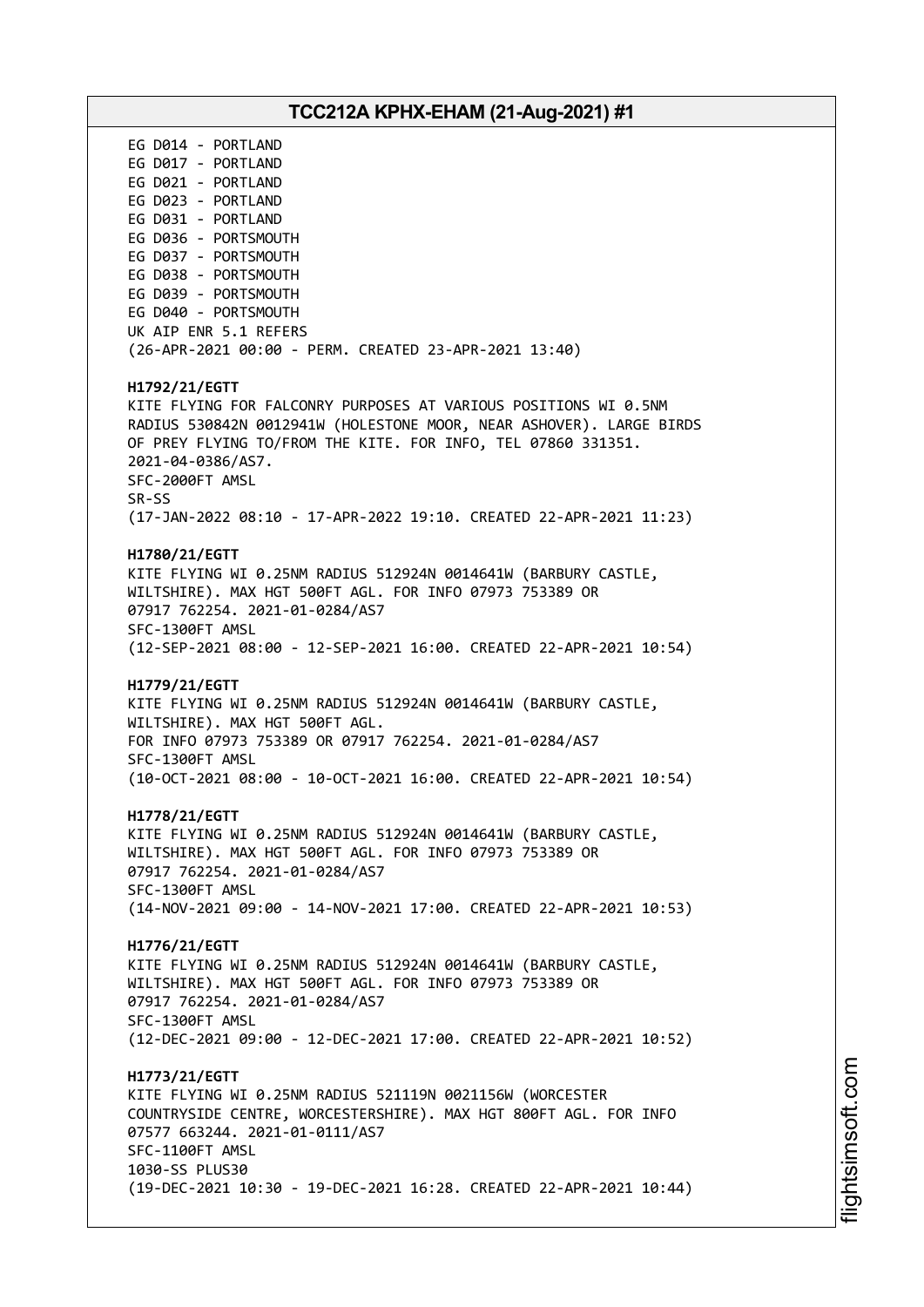**H1772/21/EGTT** KITE FLYING WI 0.25NM RADIUS 521119N 0021156W (WORCESTER COUNTRYSIDE CENTRE, WORCESTERSHIRE). MAX HGT 800FT AGL. FOR INFO 07577 663244. 2021-01-0111/AS7 SFC-1100FT AMSL 1030-SS PLUS30 (21-NOV-2021 10:30 - 21-NOV-2021 16:39. CREATED 22-APR-2021 10:43) **H1769/21/EGTT** KITE FLYING WI 0.25NM RADIUS 521119N 0021156W (WORCESTER COUNTRYSIDE CENTRE, WORCESTERSHIRE). MAX HGT 800FT AGL. FOR INFO 07577 663244. 2021-01-0111/AS7 SFC-1100FT AMSL 0930-SS PLUS30 (30-AUG-2021 09:30 - 30-AUG-2021 19:30. CREATED 22-APR-2021 10:42) **H1770/21/EGTT** KITE FLYING WI 0.25NM RADIUS 521119N 0021156W (WORCESTER COUNTRYSIDE CENTRE, WORCESTERSHIRE). MAX HGT 800FT AGL. FOR INFO 07577 663244. 2021-01-0111/AS7 SFC-1100FT AMSL 0930-SS PLUS30 (19-SEP-2021 09:30 - 19-SEP-2021 18:44. CREATED 22-APR-2021 10:42) **H1768/21/EGTT** KITE FLYING WI 0.25NM RADIUS 521119N 0021156W (WORCESTER COUNTRYSIDE CENTRE, WORCESTERSHIRE). MAX HGT 800FT AGL. FOR INFO 07577 663244. 2021-01-0111/AS7 SFC-1100FT AMSL 0930-SS PLUS30 (17-OCT-2021 09:30 - 17-OCT-2021 17:40. CREATED 22-APR-2021 10:41) **H1657/21/EGTT** KITE FLYING FOR FALCONRY PURPOSES AT VARIOUS POSITIONS WI 0.5NM RADIUS 530842N 0012941W (HOLESTONE MOOR, NEAR ASHOVER). LARGE BIRDS OF PREY FLYING TO/FROM THE KITE. FOR INFO, TEL 07860 331351. 2021-04-0386/AS7. SFC-2000FT AMSL SR-SS (19-JUL-2021 04:03 - 17-OCT-2021 17:05. CREATED 19-APR-2021 12:21) **H0911/21/EGTT** KITE FLYING WI 0.25NM RADIUS 504730N 0003827W (FELPHAM, BOGNOR REGIS, WEST SUSSEX). MAX HGT 1000FT AGL. FOR INFO 07841 456494. 2021-08-0020/AS7 SFC-1100FT AMSL 0800-2130 (28-AUG-2021 08:00 - 30-AUG-2021 21:30. CREATED 16-MAR-2021 12:43) **H4988/20/EGTT** KITE FLYING 0.5NM RADIUS 503708N 0032151W (SANDY BAY, E OF EXMOUTH, DEVON) FOR INFO, 07843 098727 / 01395 279443. 2020-12-0012/AS7. SFC-1300FT AMSL 1100-SS PLUS30 (25-SEP-2021 11:00 - 30-OCT-2021 17:22. CREATED 10-NOV-2020 13:49) **H4987/20/EGTT**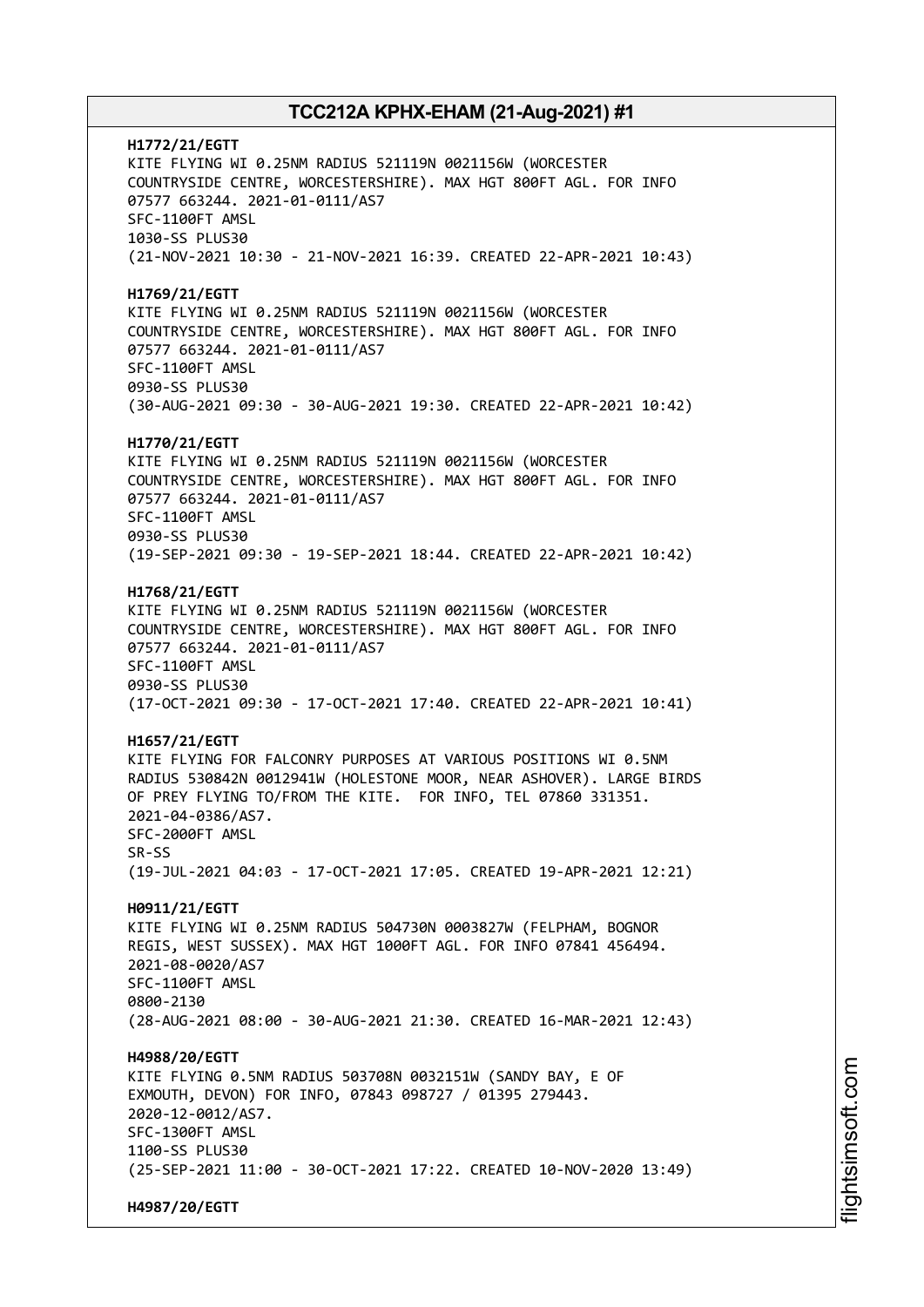┌──────────────────────────────────────────────────────────────────────────────┐

KITE FLYING 0.5NM RADIUS 503708N 0032151W (SANDY BAY, E OF EXMOUTH, DEVON) FOR INFO, 07843 098727 / 01395 279443. 2020-12-0012/AS7. SFC-1300FT AMSL 1100-SS PLUS30 (27-JUN-2021 11:00 - 24-SEP-2021 18:37. CREATED 10-NOV-2020 13:32)

**H4986/20/EGTT** KITE FLYING 0.5NM RADIUS 503708N 0032151W (SANDY BAY, E OF EXMOUTH, DEVON) FOR INFO, 07843 098727 / 01395 279443. 2020-12-0012/AS7. SFC-1300FT AMSL 1200-SS PLUS30 (31-OCT-2021 12:00 - 30-NOV-2021 16:43. CREATED 10-NOV-2020 13:15)

### │**EHAA (AMSTERDAM FIR/UIR)** │

└──────────────────────────────────────────────────────────────────────────────┘ **B0551/21/EHAA** FLARING OPERATIONS AT DRILLING RIG PROSPECTOR 1, PSN 522947N 0041257E. SFC-1000FT AMSL (22-AUG-2021 12:00 - 24-AUG-2021 12:00 EST. CREATED 20-AUG-2021 15:32) **M2523/21/EHAA** TEMPORARY RESTRICTED AREA 'MEPPEL-ZWOLLE' ACTIVATED FOR FLIGHTS WITH UNMANNED AERIAL SYSTEM. AREA: 523318N 0060827E - 523812N 0060752E - 524217N 0061241E - 524159N 0061431E - 523753N 0060948E - 523318N 0061010E BACK TO 523318N 0060827E BTN GND/600FT AGL. AREA PROHIBITED. POLICE, SAR AND HELICOPTER EMERGENCY MEDICAL SERVICES EXEMPTED. GND-600FT AGL

(23-AUG-2021 08:00 - 23-AUG-2021 14:00. CREATED 20-AUG-2021 12:07)

### **M2522/21/EHAA**

PJE WILL TAKE PLACE AT OMMEN PSN 522948N 0062251E RADIUS 2NM. GND-6500FT AGL (25-AUG-2021 15:45 - 25-AUG-2021 18:00. CREATED 20-AUG-2021 12:02)

### **M2521/21/EHAA**

FIREWORKS AT GRIJPSKERKE PSN 513125N 0033350E. GND-250FT AGL (18-SEP-2021 17:00 - 18-SEP-2021 23:30. CREATED 20-AUG-2021 11:39)

### **M2520/21/EHAA**

FIREWORKS AT BAARN PSN 521309N 0051419E. GND-130FT AGL (24-SEP-2021 19:30 - 24-SEP-2021 21:55. CREATED 20-AUG-2021 11:35)

### **M2519/21/EHAA**

FIREWORKS AT DROUWENERMOND PSN 525816N 0065228E. GND-660FT AGL (24-SEP-2021 19:00 - 24-SEP-2021 20:45. CREATED 20-AUG-2021 10:55)

### **M2514/21/EHAA**

KITE FLYING FESTIVAL WILL TAKE PLACE AT EMMEN. MULTIPLE KITES CAN BE EXPECTED IN THE FOLLOWING AREA: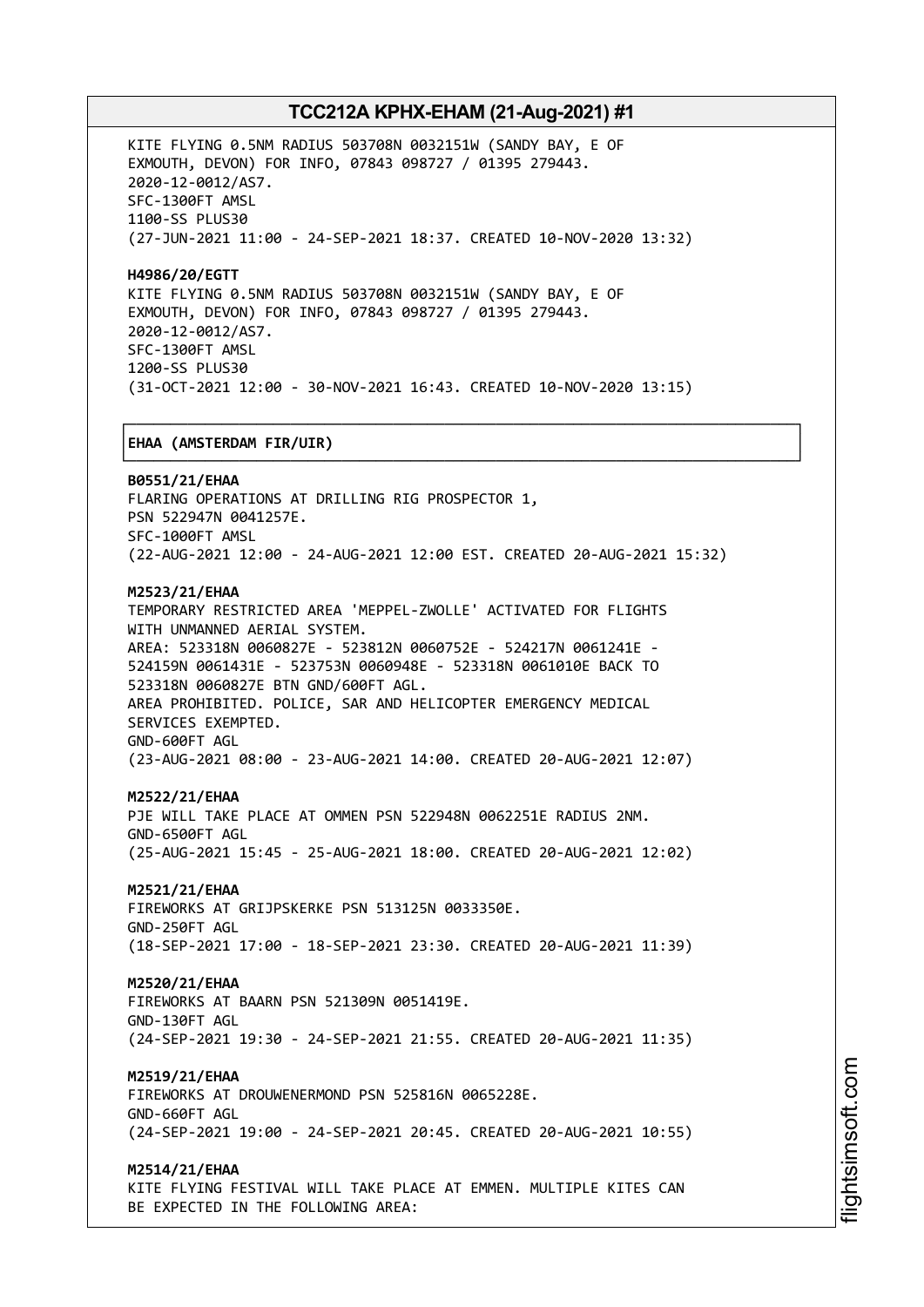PSN 524428N 0065400E RADIUS 1NM BTN GND/3600FT AMSL. REQ TO AVOID AREA. GND-3600FT AMSL FRI 1000-2130, SAT 0700-2130, SUN 0700-1500 (20-AUG-2021 10:00 - 22-AUG-2021 15:00. CREATED 20-AUG-2021 05:39) **M2510/21/EHAA** TEMPORARY RESTRICTED AREA EHTRA14C ACTIVATED. AREA PROHIBITED. GND-2000FT AMSL 0700-1000 1130-1430 (26-AUG-2021 07:00 - 26-AUG-2021 14:30. CREATED 19-AUG-2021 10:36) **A1882/21/EHAA** MANDATORY DIGITAL SUBMISSION OF GENERAL DECLARATION VIA WWW.GENDEC.EU FOR ALL FLIGHTS ORIGINATING FROM NON-SCHENGEN COUNTRIES OR ALL FLIGHTS WITH DESTINATION TO NON-SCHENGEN COUNTRIES. GENDEC SUBMISSION AT LEAST 2 HOURS PRIOR TO ALL DEPARTURES FROM A NON-SCHENGEN COUNTRY TO THE NETHERLANDS OR ALL DEPARTURES FROM THE NETHERLANDS TO NON-SCHENGEN COUNTRIES. AIRPORTS MAY HAVE ADDITIONAL REQUIREMENTS ON MINIMUM TIME FOR SUBMISSION OF GENDEC. REF AIP NETHERLANDS GEN 1.2. (19-AUG-2021 10:19 - PERM. CREATED 19-AUG-2021 10:20) **M2508/21/EHAA** TEMPORARY RESTRICTED AREA 'PRAKTIJKGEBIED RWS WEST' ACTIVATED FOR FLIGHTS WITH UNMANNED AERIAL SYSTEM. AREA: 515444N 0053338E - 515432N 0054055E - 515312N 0054956E - 515223N 0055102E - 515117N 0054943E - 515317N 0054051E - 515346N 0053338E BACK TO 515444N 0053338E BTN GND/500FT AGL. AREA PROHIBITED. POLICE, SAR AND HELICOPTER EMERGENCY MEDICAL SERVICE FLIGHTS ARE EXEMPTED. GND-500FT AGL (01-SEP-2021 08:30 - 01-SEP-2021 15:00. CREATED 19-AUG-2021 08:43) **M2504/21/EHAA** TEMPORARY SEGREGATED AREA EHTSA56 (LEUSDERHEIDE) ACTIVATED. AREA PROHIBITED. GND-600FT AMSL (25-AUG-2021 06:00 - 25-AUG-2021 14:00. CREATED 18-AUG-2021 13:12) **M2503/21/EHAA** TEMPORARY SEGREGATED AREA EHTSA55 (DE VLASAKKERS, RPAS) ACTIVATED. AREA PROHIBITED. GND-600FT AMSL (25-AUG-2021 06:00 - 25-AUG-2021 14:00. CREATED 18-AUG-2021 13:12) **M2502/21/EHAA** DUTCH MIL INFO RX FREQ 132.350 MHZ U/S IN THE NORTH EASTERN PART OF THE NETHERLANDS, IN CASE OF URGENCY CONTACT DUTCH MIL LOWER ON FREQ 128.355 MHZ. (18-AUG-2021 13:02 - 31-AUG-2021 23:59 EST. CREATED 18-AUG-2021 13:04) **M2486/21/EHAA** MIL NAVAL SHOOTING EXERCISE WILL TAKE PLACE AT PSN: 513200N 0024320E RADIUS 5NM BTN SFC/FL055. REQ TO AVOID AREA. SFC-FL055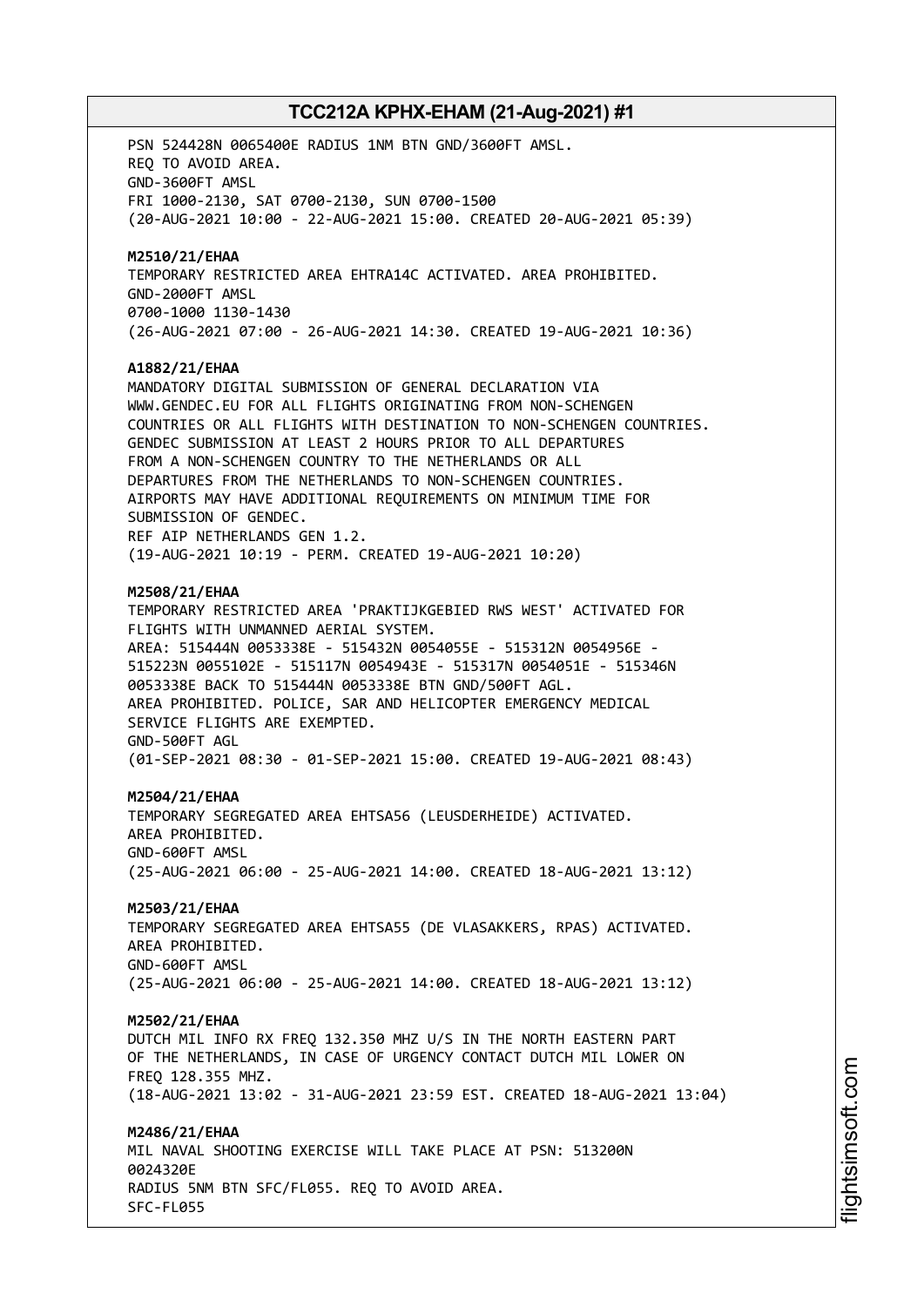(24-AUG-2021 08:00 - 24-AUG-2021 10:00. CREATED 18-AUG-2021 09:22) **M2480/21/EHAA** TEMPORARY RESTRICTED AREA 'ZEELANDBRUG' ACTIVATED. AREA: 513809N 0035450E - 513748N 0035529E - 513518N 0035203E - 513539N 0035123E BACK TO 513809N 0035450E BTN GND/1000FT AMSL. AREA PROHIBITED. SAR, POLICE, HELICOPTER EMERGENCY MEDICAL SERVICE FLIGHTS AND OTHER AUTHORISED TFC ARE EXEMPTED AFTER PRIOR PERMISSION FROM MILATCC SCHIPHOL OR AMSTERDAM FIC. GND-1000FT AMSL DAILY 0600-1500 (18-OCT-2021 06:00 - 22-OCT-2021 15:00. CREATED 17-AUG-2021 19:21) **M2479/21/EHAA** TEMPORARY RESTRICTED AREA 'ZEELANDBRUG' ACTIVATED. AREA: 513809N 0035450E - 513748N 0035529E - 513518N 0035203E - 513539N 0035123E BACK TO 513809N 0035450E BTN GND/1000FT AMSL. AREA PROHIBITED. SAR, POLICE, HELICOPTER EMERGENCY MEDICAL SERVICE FLIGHTS AND OTHER AUTHORISED TFC ARE EXEMPTED AFTER PRIOR PERMISSION FROM MILATCC SCHIPHOL OR AMSTERDAM FIC. GND-1000FT AMSL DAILY 0600-1500 (04-OCT-2021 06:00 - 08-OCT-2021 15:00. CREATED 17-AUG-2021 19:20) **M2458/21/EHAA** RESTRICTED AREA EHR2A (MARNEWAARD A) ACTIVATED. AREA PROHIBITED. GND-FL195 DAILY 1000-1130 (01-SEP-2021 10:00 - 02-SEP-2021 11:30. CREATED 17-AUG-2021 08:47) **M2448/21/EHAA** TEMPORARY RESTRICTED AREA EHTRA14B ACTIVATED. AREA PROHIBITED. GND-2000FT AMSL DAILY 0700-1000 1130-1430 (23-AUG-2021 07:00 - 27-AUG-2021 14:30. CREATED 17-AUG-2021 08:11) **M2447/21/EHAA** TEMPORARY RESTRICTED AREA EHTRA14 ACTIVATED. AREA PROHIBITED. 2000FT AMSL-FL065 DAILY 0700-1000 1130-1430 (23-AUG-2021 07:00 - 27-AUG-2021 14:30. CREATED 17-AUG-2021 08:10) **A1861/21/EHAA** BASED ON THE LATEST COVID-19 REGULATIONS (TIJDELIJKE REGELING MAATREGELEN COVID-19) ALL FLIGHTS SHOULD ADHERE TO THE FOLLOWING CONDITIONS: 1. DISINFECT CABIN, SEATS AND INSTRUMENTS. 2. ALL PASSENGERS ARE REQUIRED TO USE A MANDATORY NON MEDICAL FACE MASK FROM BEFORE BOARDING UNTIL AFTER DISEMBARKING (NON COMMERCIAL FLIGHTS ARE EXEMPTED) . 3. BEFORE BOARDING, A HEALTH CHECK OF ALL POB SHALL BE PERFORMED BY CREW BASED ON THE RIVM GUIDELINES: HTTPS://WWW.RIVM.NL/CORONAVIRUS-COVID-19/ADVIEZEN-WERK-VRIJE-TIJD/GEN ERIEK-KADER-CORONAMAATREGELEN 4. COMPANIES SHALL ADHERE TO COMPANY SPECIFIC PROTOCOL. NOTE: POLICE, HELICOPTER EMERGENCY SERVICES AND SAR FLIGHTS ARE EXEMPTED. (16-AUG-2021 13:44 - 19-SEP-2021 09:00 EST. CREATED 16-AUG-2021 13:44)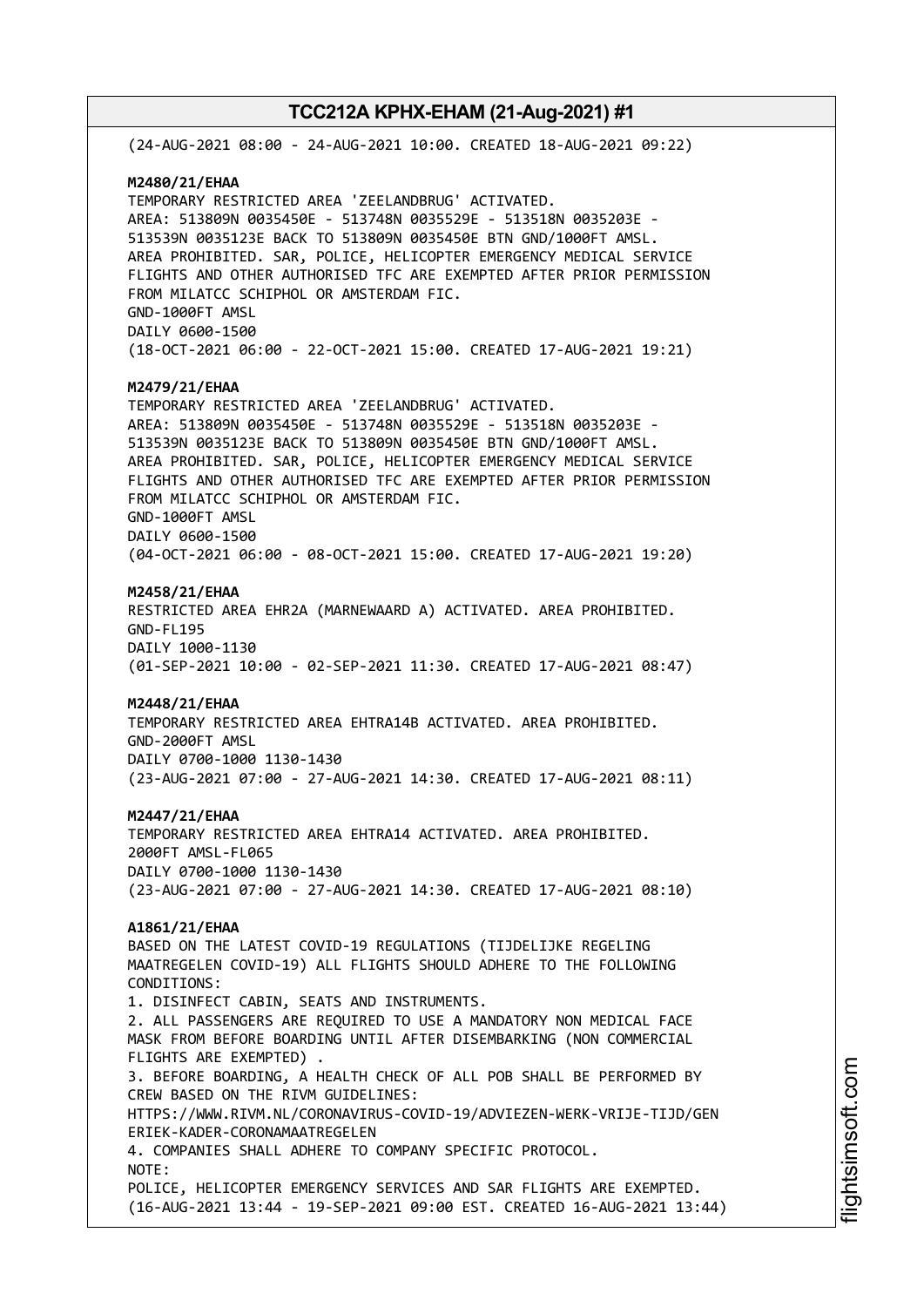**B0543/21/EHAA** MOBILE RIG SWIFT-10 RELOCATED, PSN 5236.7N 00350.4E. (16-AUG-2021 06:39 - 16-NOV-2021 09:00 EST. CREATED 16-AUG-2021 06:40) **B0541/21/EHAA** NEW OBSTACLES AT VEERE, BINNENHAVEN, 4 WIND TURBINES WITHIN AREA BTN: 513725N 0034124E, 513715N 0034136E, 513659N 0034131E, 513700N 0034111E. HEIGHT 669FT AGL, ELEV 682FT AMSL, LGT OBST/DAY FLG WHITE, NIGHT FLG R. REF AIP ENR 5.4. (13-AUG-2021 14:06 - PERM. CREATED 13-AUG-2021 14:06) **B0540/21/EHAA** NEW OBSTACLES AT 'S HERTOGENBOSCH, 4 WIND TURBINES WITHIN AREA BTN: 514301N 0051700E, 514232N 0051631E, 514226N 0051615E, 514242N 0051611E. HEIGHT 583FT AGL, ELEV 590FT AMSL, LGT OBST/DAY FLG WHITE, NIGHT R. REF AIP ENR 5.4. (13-AUG-2021 13:06 - PERM. CREATED 13-AUG-2021 13:06) **M2413/21/EHAA** TEMPORARY RESTRICTED AREA EHTRA11 ACTIVATED. AREA PROHIBITED. 3000FT AMSL-FL095 DAILY 1000-1130 (01-SEP-2021 10:00 - 02-SEP-2021 11:30. CREATED 12-AUG-2021 10:21) **M2402/21/EHAA** TEMPORARY SEGREGATED AREA EHTSA52 (HAVELTE) ACTIVATED. AREA PROHIBITED. GND-600FT AMSL DAILY 0700-1300 (05-OCT-2021 07:00 - 06-OCT-2021 13:00. CREATED 11-AUG-2021 13:20) **M2390/21/EHAA** CHECKLIST YEAR=2020 3689 YEAR=2021 0085 0086 0087 0088 0089 0090 0091 0092 0136 0137 0175 0260 0390 0830 0844 0953 0959 0974 1150 1221 1301 1479 1494 1496 1504 1510 1511 1512 1513 1597 1598 1602 1603 1611 1612 1614 1616 1617 1618 1619 1630 1653 1670 1671 1673 1674 1675 1680 1729 1730 1731 1732 1744 1749 1757 1765 1769 1770 1794 1795 1796 1822 1826 1829 1861 1862 1863 1864 1886 1895 1899 1900 1902 1941 1945 1951 1961 1966 1974 1996 1997 1998 1999 2001 2005 2025 2026 2034 2035 2036 2042 2043 2044 2045 2050 2051 2052 2056 2059 2067 2068 2076 2082 2091 2092 2093 2094 2117 2128 2137 2150 2153 2154 2155 2157 2174 2177 2179 2192 2193 2213 2214 2215 2217 2226 2227 2228 2237 2238 2240 2241 2244 2249 2250 2253 2254 2255 2257 2260 2261 2267 2273 2274 2275 2277 2279 2285 2292 2296 2304 2309 2311 2320 2321 2322 2326 2328 2329 2330 2333 2336 2337 2342 2343 2344 2345 2348 2349 2352 2354 2356 2361 2362 2363 2364 2366 2367 2368 2369 2370 2371 2372 2373 2374 2375 2376 2377 2380 2384 2385 2386 2387 2388 2389

LATEST PUBLICATIONS

i⊒<br>⊫ htsim soft.c om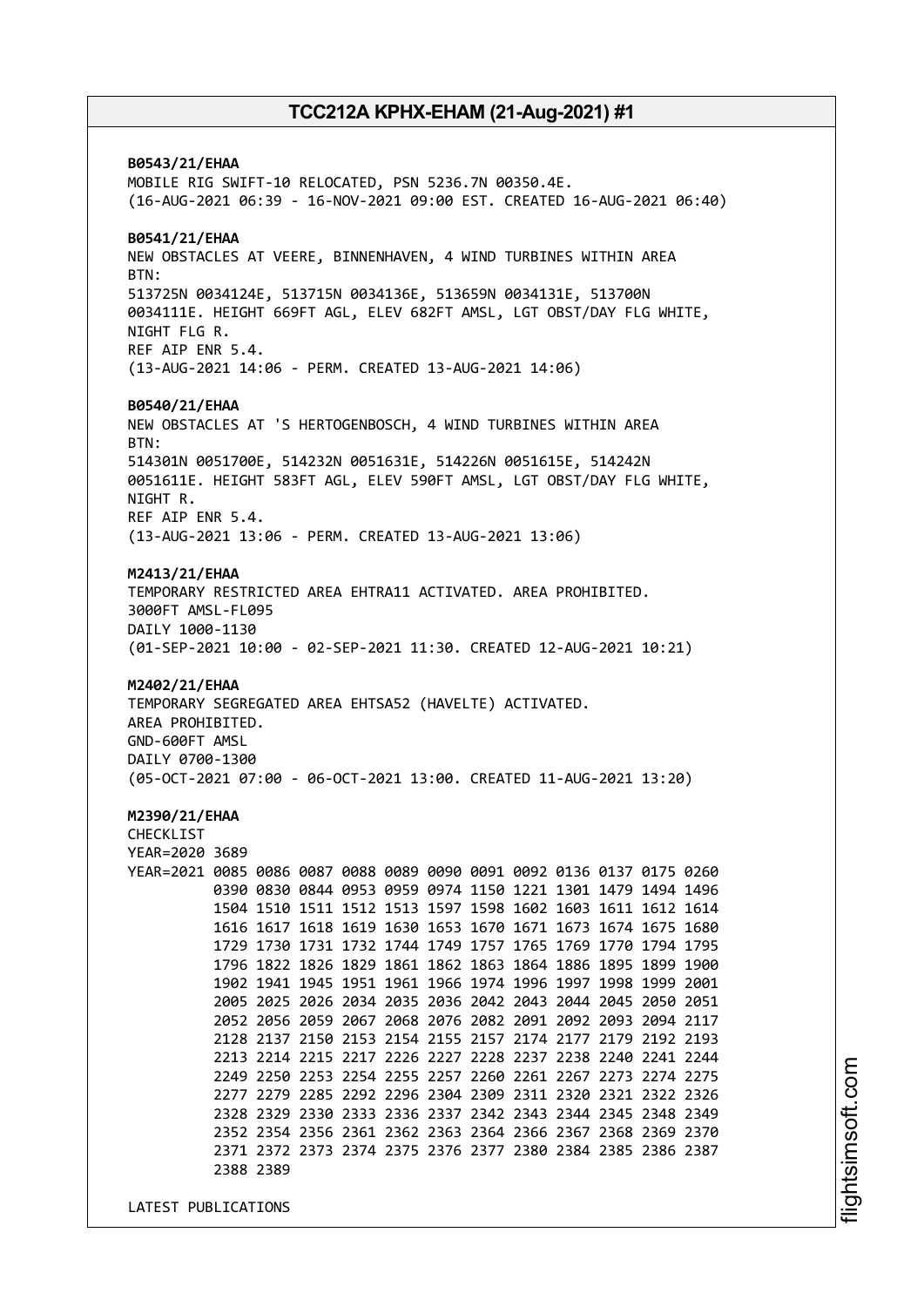AIP AIRAC AMDT MIL 009/2021 EFFECTIVE DATE 09 SEP 21 AIP AIRAC SUP MIL 002/2011 EFFECTIVE DATE 17 NOV 11 AIP SUP MIL 002/2015 EFFECTIVE DATE 21 OCT 15 AIC CHECKLIST AIP MIL NIL SUP CHECKLIST AIP MIL NIL (11-AUG-2021 09:18 - 11-SEP-2021 09:18 EST. CREATED 11-AUG-2021 09:21) **M2356/21/EHAA** PJE WILL TAKE PLACE AT NUNSPEET PSN 522301N 0054839E RADIUS 2NM. EHR3 AND EHR3A (OLDEBROEK) ARE EXCLUDED. GND-4000FT AGL (10-SEP-2021 16:15 - 10-SEP-2021 16:30. CREATED 09-AUG-2021 13:57) **B0532/21/EHAA** OBST LIGHTS U/S PART OF THE OBST LIGHTS PRINSES AMALIAWINDPARK U/S. REF AIP 5.4 ID 317. STRAIGHT LINE DEFINED BY: 523625N 0041420E - 523504N 0041547E - 523405N 0041449E - 523433N 0041059E - 523616N 0041140E. (09-AUG-2021 06:58 - 06-SEP-2021 09:00 EST. CREATED 09-AUG-2021 06:59) **B0530/21/EHAA** SEVERAL OBSTACLE LIGHTS U/S AT NOORDZEE WINDPARK BORKUM RIFFGRUND 2. PSN 5357N00628E RADIUS 3NM. REF AIP THE NETHERLANDS ENR 5.4 ID 518. (06-AUG-2021 12:44 - 05-NOV-2021 09:00 EST. CREATED 06-AUG-2021 12:45) **A1800/21/EHAA** COVID-19: BY ORDER OF THE GOVERNMENT OF THE KINGDOM OF THE NETHERLANDS, THERE ARE CURRENTLY COVID-19 RESTRICTIONS IN EFFECT. NOTICE 1: AS OF AUGUST 8TH 2021, CHANGES IN REGARDS TO TRAVEL AND TESTING REGULATION WILL BE IN EFFECT. NOTICE 2: AS OF AUGUST 14TH 2021, A WAITING PERIOD OF 28 DAYS IS REQUIRED FOR TRAVELLERS WHO HAVE BEEN ADMINISTERED THE JANSSEN VACCINE. TRAVELLERS WHO HAVE A JANSSEN CERTIFICATE THAT WAS ISSUED BEFORE THE 14TH OF AUGUST, HAVE A WAITING PERIOD OF 14 DAYS. PLEASE REFER TO THE FOLLOWING WEBSITE FOR MORE INFORMATION: HTTPS://WWW.GOVERNMENT.NL/COVID19NOTAM (DOCUMENTS: NL COVID-19 TRAVEL RESTRICTIONS AND VACCINE DECLARATION). DURATION OF TRAVEL RESTRICTIONS: THE TEMPORARY TRAVEL RESTRICTIONS ARE APPLICABLE UNTIL FURTHER NOTICE, REGARDLESS OF THE INDICATED ENDING TIME OF THIS NOTAM. ANY POSSIBLE CHANGE OF THIS PERIOD WILL BE ASSESSED DEPENDING ON FURTHER DEVELOPMENTS. (07-AUG-2021 22:00 - 07-OCT-2021 21:59 EST. CREATED 06-AUG-2021 08:24) **M2330/21/EHAA** TEMPORARY SEGREGATED AREA EHTSA56 (LEUSDERHEIDE) ACTIVATED. AREA PROHIBITED. GND-600FT AMSL

DAILY 0700-1500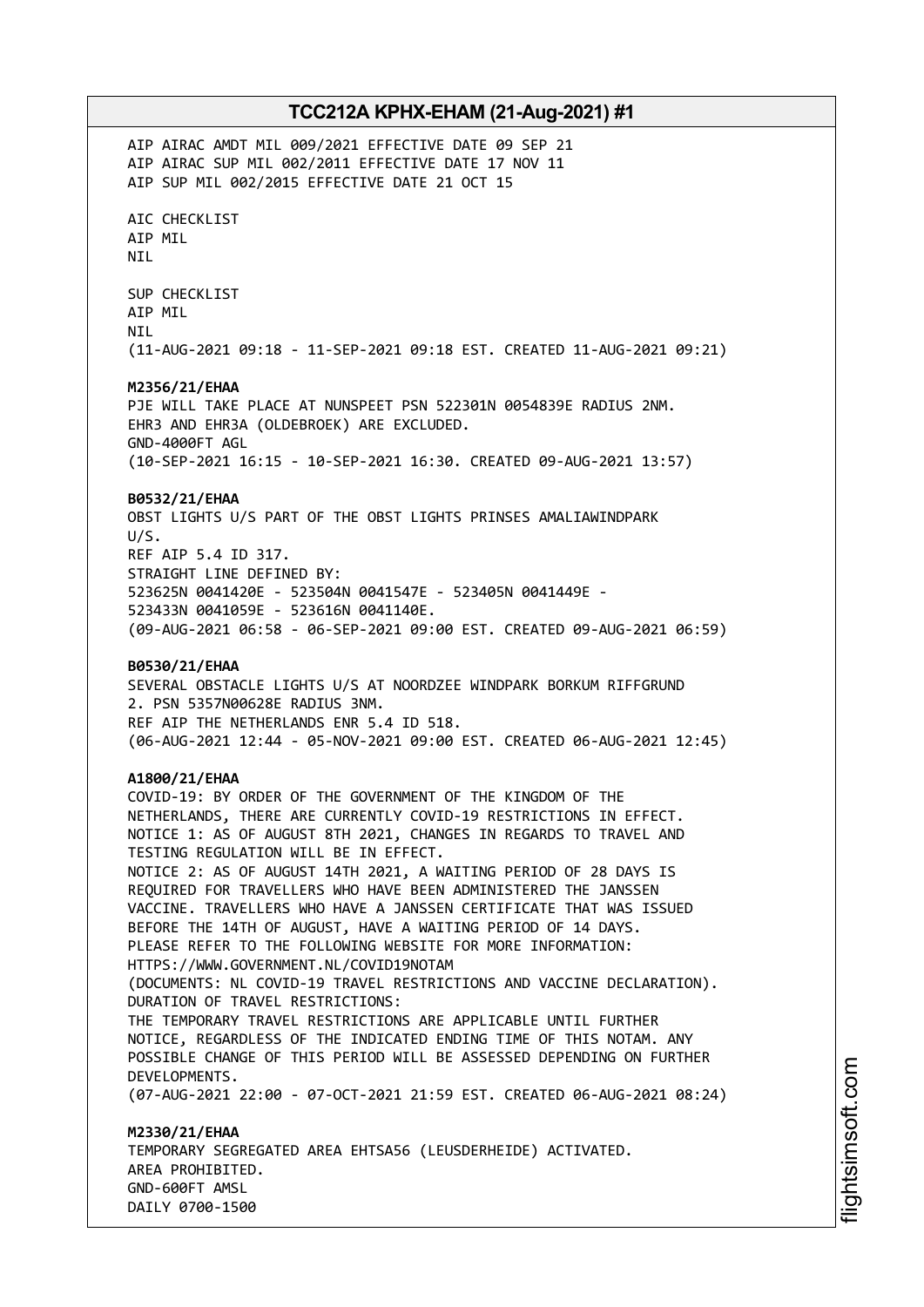(18-OCT-2021 07:00 - 22-OCT-2021 15:00. CREATED 05-AUG-2021 10:05) **M2329/21/EHAA** TEMPORARY SEGREGATED AREA EHTSA56 (LEUSDERHEIDE) ACTIVATED. AREA PROHIBITED. GND-600FT AMSL DAILY 0700-1500 (04-OCT-2021 07:00 - 08-OCT-2021 15:00. CREATED 05-AUG-2021 10:03) **B0528/21/EHAA** SEVERAL OBST LIGHTS NOORDZEE RIFFGAT U/S. 487FT AMSL. REF AIP NETHERLANDS ENR 5.4 ID 415. (04-AUG-2021 17:57 - 05-NOV-2021 10:00 EST. CREATED 04-AUG-2021 17:58) **B0527/21/EHAA** TEMPORARY SEGREGATED AREA EHTSA28 (ROERMOND) ACTIVATED. PROHIBITED FOR ALL TRAFFIC EXCEPT EMERGENCY FLIGHTS BY OR ON BEHALF OF POLICE, TRAUMA TEAMS OR SAR. GND-3000FT AMSL (04-SEP-2021 11:30 - 04-SEP-2021 13:30. CREATED 03-AUG-2021 15:57) **B0524/21/EHAA** CHECKLIST YEAR=2021 0274 0281 0282 0309 0334 0335 0337 0345 0347 0348 0368 0370 0373 0378 0384 0424 0434 0435 0452 0455 0462 0464 0467 0470 0471 0472 0476 0478 0484 0485 0486 0492 0496 0497 0506 0507 0508 0509 0516 0517 0521 0522 0523 LATEST PUBLICATIONS AIP AIRAC AMDT IFR 008/2021 EFFECTIVE DATE 12 AUG 21 AIP AIRAC SUP IFR 007/2021 EFFECTIVE DATE 12 AUG 21 AIP SUP IFR 005/2021 EFFECTIVE DATE 08 APR 21 AIC IFR B003/2021 EFFECTIVE DATE 03 JUN 21 AIC IFR A003/2021 EFFECTIVE DATE 03 JUN 21 ATC CHECKLIST AIP IFR A019/1992 B061/1992 B006/2002 A016/2002 B023/2004 B001/2006 A012/2007 A001/2008 B003/2008 A009/2008 A013/2010 A014/2010 A006/2011 B009/2011 B005/2013 A006/2013 A003/2014 A004/2014 A006/2014 A004/2015 B004/2015 B005/2016 B001/2017 B002/2018 B001/2019 A002/2019 B002/2019 B003/2019 A004/2019 A006/2019 A009/2019 A011/2019 A012/2019 A013/2019 A014/2019 A002/2020 A004/2020 B001/2021 A001/2021 A002/2021 B002/2021 B003/2021 A003/2021 AIP VFR **NTI** SUP CHECKLIST AIP IFR 001/2020 004/2020 004/2021 005/2021 AIP VFR NIL (01-AUG-2021 00:05 - 01-SEP-2021 00:05 EST. CREATED 01-AUG-2021 00:07) **A1762/21/EHAA** CHECKLIST YEAR=2021 0206 0207 0379 0439 0463 0464 0465 0466 0489 0541 0734 0735

i⊒<br>⊫ htsim soft.c om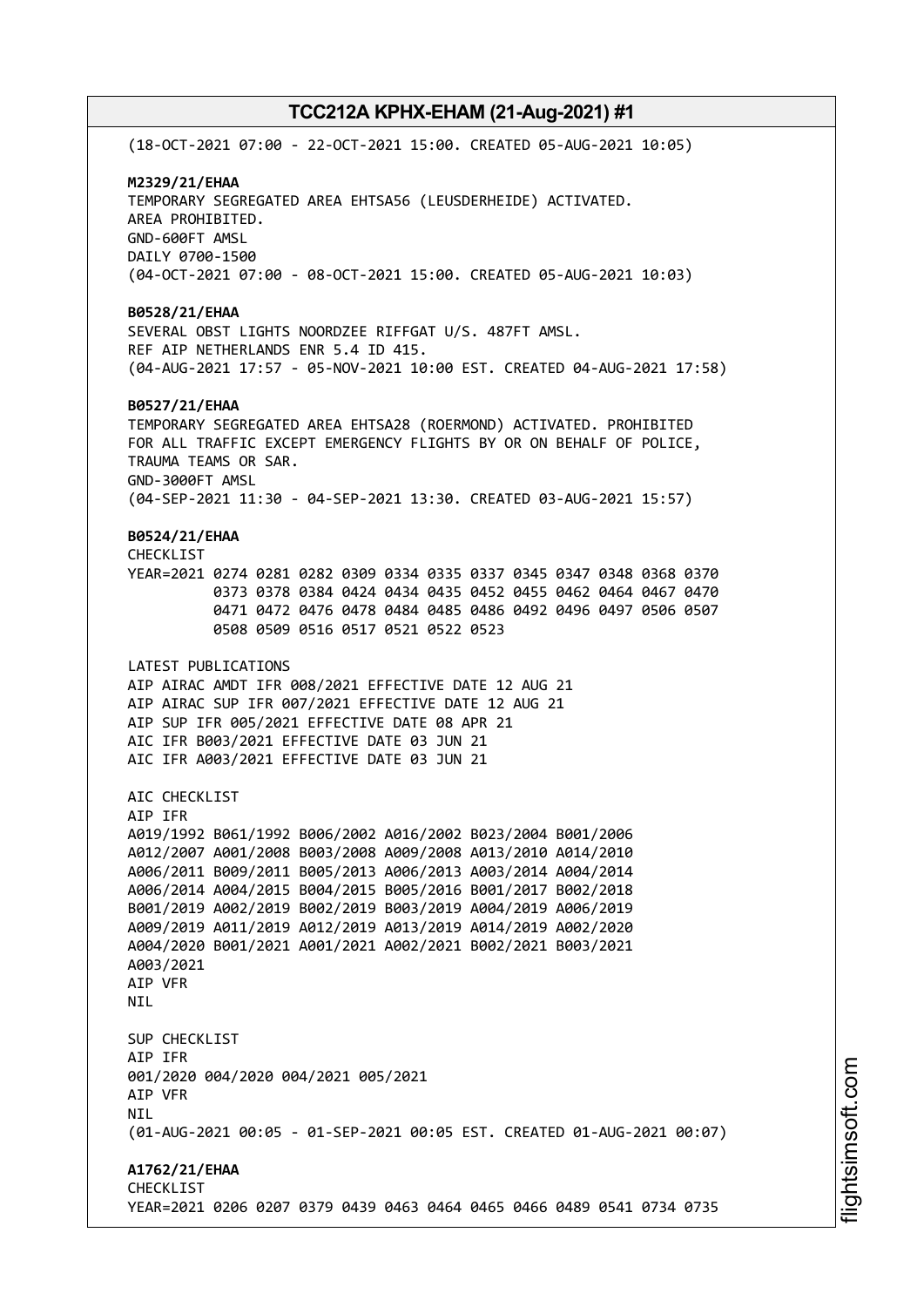**TCC212A KPHX-EHAM (21-Aug-2021) #1** 0814 0948 0978 0999 1000 1014 1047 1049 1111 1149 1160 1161 1162 1230 1278 1284 1286 1308 1334 1338 1355 1366 1371 1375 1379 1384 1391 1409 1431 1484 1487 1488 1490 1494 1499 1502 1503 1510 1516 1517 1518 1519 1520 1521 1522 1537 1538 1539 1541 1543 1569 1590 1599 1606 1607 1611 1615 1616 1634 1645 1652 1653 1664 1678 1684 1686 1689 1693 1702 1703 1707 1713 1714 1723 1726 1727 1728 1730 1734 1736 1737 1746 1749 1750 1752 1753 1755 1756 1757 1758 1759 1760 1761 LATEST PUBLICATIONS AIP AIRAC AMDT IFR 008/2021 EFFECTIVE DATE 12 AUG 21 AIP AIRAC SUP IFR 007/2021 EFFECTIVE DATE 12 AUG 21 AIP SUP IFR 005/2021 EFFECTIVE DATE 08 APR 21 AIC IFR B003/2021 EFFECTIVE DATE 03 JUN 21 AIC IFR A003/2021 EFFECTIVE DATE 03 JUN 21 AIC CHECKLIST AIP IFR A019/1992 B061/1992 B006/2002 A016/2002 B023/2004 B001/2006 A012/2007 A001/2008 B003/2008 A009/2008 A013/2010 A014/2010 A006/2011 B009/2011 B005/2013 A006/2013 A003/2014 A004/2014 A006/2014 A004/2015 B004/2015 B005/2016 B001/2017 B002/2018 B001/2019 A002/2019 B002/2019 B003/2019 A004/2019 A006/2019 A009/2019 A011/2019 A012/2019 A013/2019 A014/2019 A002/2020 A004/2020 B001/2021 A001/2021 A002/2021 B002/2021 B003/2021 A003/2021 AIP VFR NIL SUP CHECKLIST AIP IFR 001/2020 004/2020 004/2021 005/2021 AIP VFR **NTI** (01-AUG-2021 00:05 - 01-SEP-2021 00:05 EST. CREATED 01-AUG-2021 00:06) **M2277/21/EHAA** TEMPORARY RESTRICTED AREA 'EHR49 EXT' ACTIVATED. AREA: 530103N 0051232E - 525345N 0051600E - 525329N 0051111E - 524839N 0051016E - 524847N 0050733E - 525053N 0050749E - 525600N 0050333E BACK TO 530103N 0051232E BTN 19500FT AMSL/FL350. AREA PROHIBITED. SAR, POLICE, HELICOPTER EMERGENCY MEDICAL SERVICE FLIGHTS AND OTHER AUTHORISED TFC ARE EXEMPTED AFTER PRIOR PERMISSION FROM MILATCC SCHIPHOL/AMSTERDAM ACC (BELOW FL245) OR MAASTRICHT UAC (ABOVE FL245). 19500FT AMSL-FL350 MON-FRI 0900-1130 1330-1500 (27-SEP-2021 09:00 - 08-OCT-2021 15:00. CREATED 30-JUL-2021 09:06) **A1746/21/EHAA** TRIGGER NOTAM - AIRAC AIP AMDT 09/2021 WEF 09 SEP 2021: NIL. CONTAINS NON AIRAC INFORMATION ONLY. (09-SEP-2021 00:00 - 22-SEP-2021 23:59. CREATED 29-JUL-2021 12:02) **M2267/21/EHAA** TEMPORARY SEGREGATED AREA EHTSA50 (MARNE) ACTIVATED. AREA PROHIBITED. GND-1200FT AMSL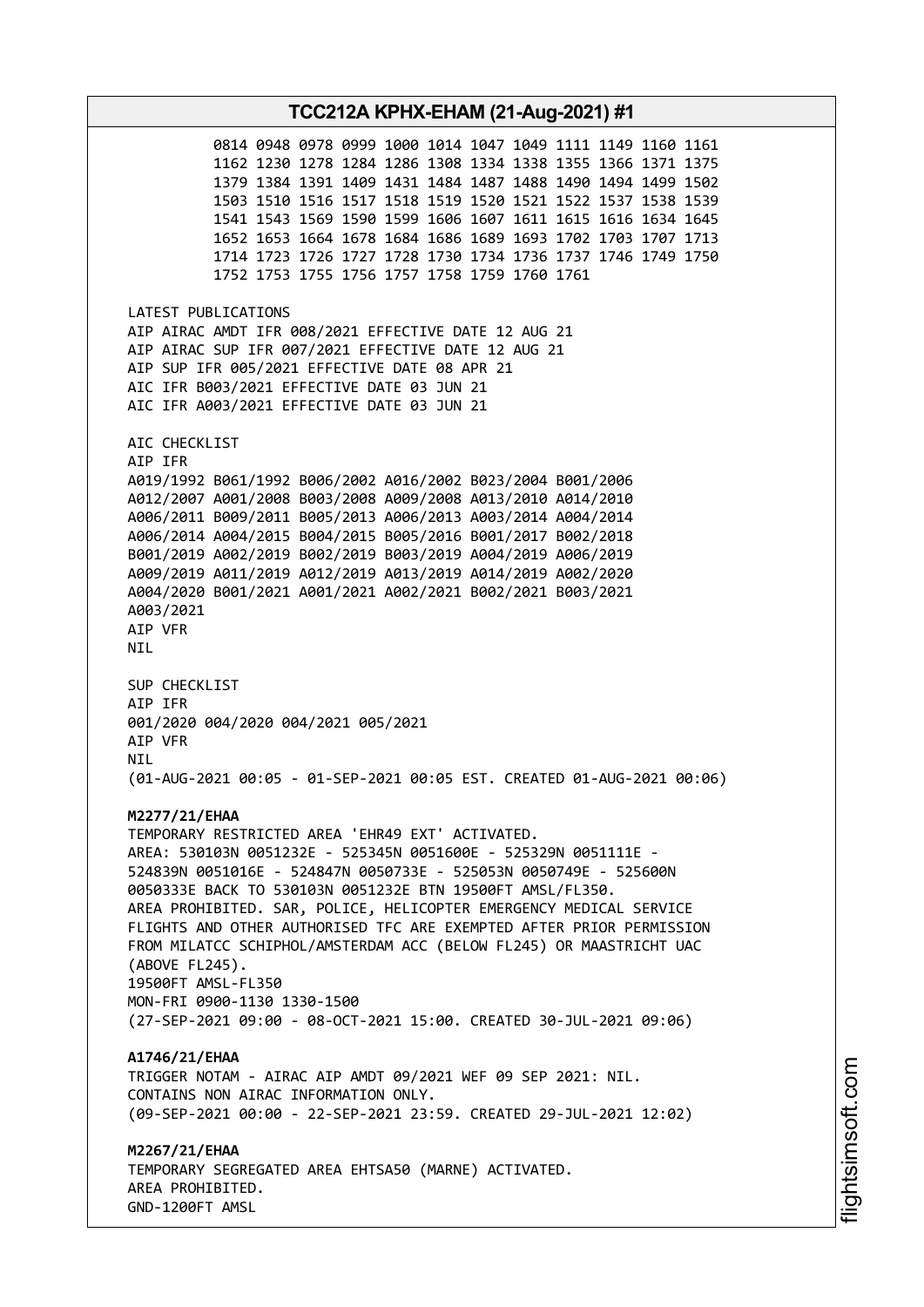(29-NOV-2021 11:00 - 03-DEC-2021 11:00. CREATED 29-JUL-2021 11:24) **B0517/21/EHAA** SEVERAL OBSTACLE LIGHTS U/S AT NOORDZEE TRIANEL WINDPARK BORKUM. PSN 5403N 00627E RADIUS 5NM. REF AIP THE NETHERLANDS ENR 5.4 ID 420. (29-JUL-2021 05:30 - 29-OCT-2021 12:00 EST. CREATED 29-JUL-2021 05:30) **B0516/21/EHAA** UAS ACTIVITY WI 500M RADIUS CENTERED ON 514735N 0043322E MAASDAM. GND-400FT AGL (01-SEP-2021 09:00 - 01-SEP-2021 14:00. CREATED 28-JUL-2021 10:54) **M2244/21/EHAA** IN EXERCISE 'LONGBOW STRIKE' INTENSE MIL ACTIVITY CAN BE EXPECTED BELOW MNM VFR ALT IN THE FOLLOWING AREA: 522853N 0060604E - 522757N 0063401E - 520955N 0064517E - 520919N 0061203E BACK TO 522853N 0060604E BTN GND/1500FT AMSL. REQ TO AVOID AREA. GND-1500FT AMSL MON-THU 1000-2030, FRI 0730-1400 (18-OCT-2021 10:00 - 22-OCT-2021 14:00. CREATED 28-JUL-2021 09:52) **A1734/21/EHAA** COVID-19: TO ENSURE SAFE AND EXPEDITIOUS DELIVERY OF COVID-19 VACCINES, AIRCRAFT OPERATORS OF FLIGHTS CARRYING SUCH VACCINES ARE EXEMPTED FROM ANY DUTCH ATFM MEASURES FOR EACH FLIGHT DEEMED CRITICAL. FOR SUCH CRITICAL FLIGHTS INSERT STS/ATFMX AND RMK/VACCINE IN ITEM 18 OF THE FLIGHT PLAN. (28-JUL-2021 08:33 - 28-OCT-2021 10:00 EST. CREATED 28-JUL-2021 08:34) **M2241/21/EHAA** TEMPORARY SEGREGATED AREA EHTSA50 (MARNE) ACTIVATED. AREA PROHIBITED. GND-1200FT AMSL 04 0600-08 1000, 11 1000-15 1000 (04-OCT-2021 06:00 - 15-OCT-2021 10:00. CREATED 27-JUL-2021 11:56) **M2240/21/EHAA** TEMPORARY SEGREGATED AREA EHTSA50 (MARNE) ACTIVATED. AREA PROHIBITED. VERTICAL LIMITS CHANGED DURING ACTIVATION. GND-600FT AMSL SEP 27 0600-OCT 01 1000 (27-SEP-2021 06:00 - 01-OCT-2021 10:00. CREATED 27-JUL-2021 11:54) **M2238/21/EHAA** MIL ACFT HAVE TO AVOID OVERFLYING THE VICINITY OF OISTERWIJK DUE TO CEREMONY. PSN: 513349N 0051151E RADIUS 1NM BTN GND/3000FT AMSL. GND-3000FT AMSL (08-SEP-2021 13:00 - 08-SEP-2021 14:30. CREATED 27-JUL-2021 10:59) **M2228/21/EHAA** UAS FLYING WILL TAKE PLACE AT SLIEDRECHT PSN 514915N 0044601E RADIUS 100M BTN GND/132FT AGL, REQ TO AVOID AREA. GND-132FT AGL (28-AUG-2021 11:00 - 28-AUG-2021 12:30. CREATED 26-JUL-2021 09:07)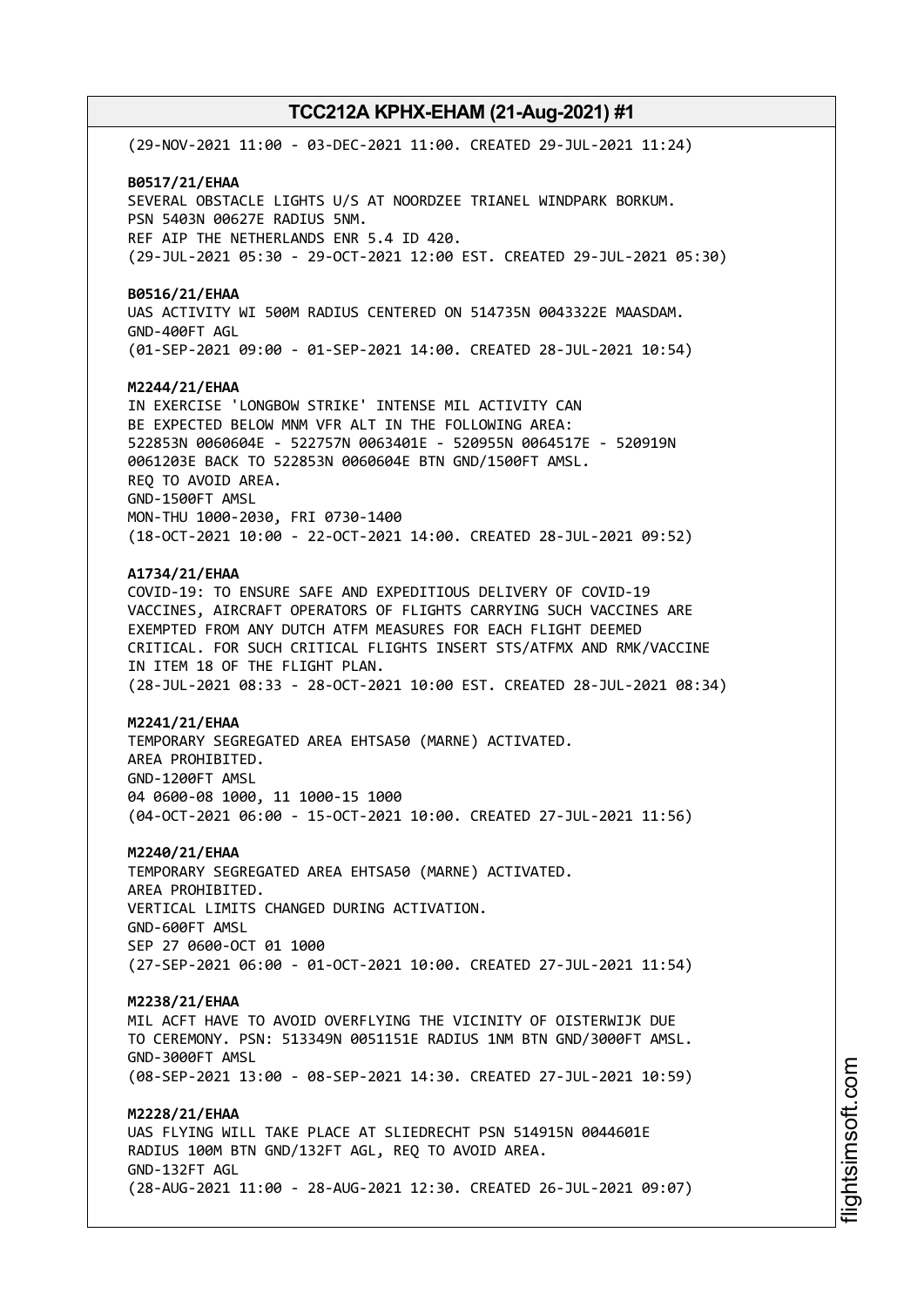**B0508/21/EHAA** OBST LIGHT 18 AND 24 U/S AT WINDPARK NOORDZEE LUCHTERDUINEN. REF AIP ENR 5.4 ID 454. (25-JUL-2021 09:30 - 25-AUG-2021 09:00. CREATED 25-JUL-2021 09:31) **B0506/21/EHAA** MOBILE RIG SEAFOX-4 RELOCATED PSN 5318.4N00356.8E (ACP K15-G) . (22-JUL-2021 17:47 - 22-OCT-2021 09:00 EST. CREATED 22-JUL-2021 17:49) **M2215/21/EHAA** TEMPORARY RESTRICTED AREA EHTRA81 (MAAS/WAAL) ACTIVATED. AREA PROHIBITED. GND-3000FT AMSL 0830-1530 1730-2130 (13-DEC-2021 08:30 - 13-DEC-2021 21:30. CREATED 22-JUL-2021 09:46) **M2193/21/EHAA** MIL ACFT HAVE TO AVOID OVERFLYING OF ZWIGGELTE AT PSN 525358N 0063348E RADIUS 0,5NM BTN GND/500FT AGL. GND-500FT AGL (20-JUL-2021 13:35 - 20-OCT-2021 23:59 EST. CREATED 20-JUL-2021 13:35) **B0497/21/EHAA** EHTRA14 AMEND CO-ORDINATES TO READ: 525716N 0071115E - ALONG DUTCH-GERMAN BORDER - 521956N 0070320E - 521811N 0064627E - 522808N 0062830E - 523821N 0062000E - 524117N 0062000E - 524157N 0063506E - 525236N 0063146E - 525716N 0071115E. REF AIP NETHERLANDS ENR 5.1. 2000FT AMSL-FL065 (19-JUL-2021 14:42 - PERM. CREATED 19-JUL-2021 14:44) **M2179/21/EHAA** UAS FLYING WILL TAKE PLACE AT NIEUW MILLIGEN PSN 521324N 0054554E RADIUS 0,5NM BTN GND/130FT AMSL, REQ TO AVOID AREA. GND-130FT AMSL DAILY 0600-1400 (06-SEP-2021 06:00 - 10-SEP-2021 14:00. CREATED 19-JUL-2021 11:53) **M2174/21/EHAA** PARAGLIDING WILL TAKE PLACE WITH WINCH LAUNCHING CABLE UP TO 2500FT AMSL AT TOLDIJK PSN 5202N00613E RADIUS 2NM, EXP INTENSE ACT IN VCY AND ABOVE. GND-2500FT AMSL DAILY SR-SS (25-JUL-2021 03:46 - 25-OCT-2021 16:20. CREATED 19-JUL-2021 07:42) **B0496/21/EHAA** MOBILE RIG PROSPECTOR-1 RELOCATED, PSN 5229.7N 00412.8E (ACP  $010 - A$ ). (18-JUL-2021 17:04 - 18-OCT-2021 09:00 EST. CREATED 18-JUL-2021 17:05)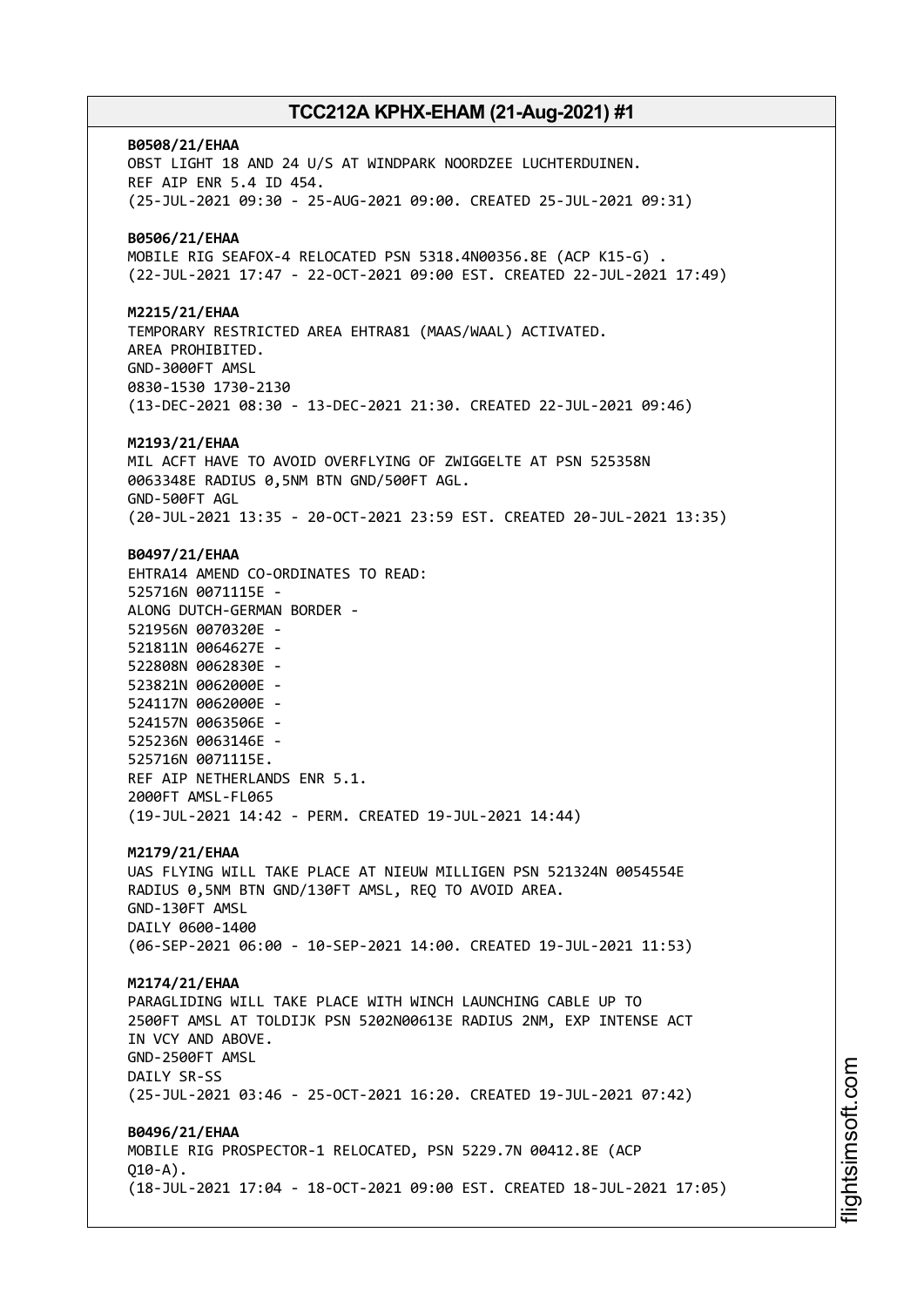**A1645/21/EHAA** IN LINE WITH THE DATA LINK SERVICE IMPLEMENTING RULE EU 29/2009, MAASTRICHT-UAC, WILL AS OF 24 AUG 2021 ONLY SUPPORT CONTROLLER PILOT DATA LINK COMMUNICATIONS (CPDLC) VIA ATN. LEGACY FANS 1/A SUPPORT WILL SEIZE AS OF THEN. WIE ALL AIRLINES WITH EUROCONTROL NM LOG-ON LISTED DUAL STACK AIRFRAMES, SHOULD ENSURE THE APPROPRIATE AVIONICS CONFIGURATION AND COCKPIT PROCEDURES TO LOG-ON VIA ATN TO EDYY (ISO FANS 1/A), TO SMOOTHEN THE OPERATIONAL TRANSITION TO ATN ONLY CPDLC AS SOON AS PRACTICABLE. VALIDITY OF THE AIRCRAFT DATA PROVIDED TO EUROCONTROL NM IN THE LOG ON LIST AND NECESSARY UPDATES UPDATES SHOULD BE PROVIDED VIA ONE SKY TEAMS. THE PROCESS TO ADD AIRCRAFT TO THE LOGON LIST IS DESCRIBED: HTTPS://EXT.EUROCONTROL.INT/WIKILINK/INDEX.PHP/LOGON(UNDERSCORE)LIST IN CASE AIRCRAFT/FLEET ARE ELIGIBLE FOR LOG ON LISTING, BUT NOT YET L ISTED, REGISTRATION PROCESS SHOULD BE STARTED ASAP DUE TO THE ATN LOG -ON REQUIREMENTS AT MAASTRICHT-UAC. (15-JUL-2021 12:00 - 15-SEP-2021 12:00 EST. CREATED 15-JUL-2021 10:06) **M2137/21/EHAA** RESTRICTED AREA EHR2A (MARNEWAARD A) ACTIVATED. AREA PROHIBITED. VERTICAL LIMITS CHANGED DURING ACTIVATION. GND-FL065 SEP 27-29 0700-1000 1130-1330, OCT 01 0700-1000 1130-1330 (27-SEP-2021 07:00 - 01-OCT-2021 13:30. CREATED 15-JUL-2021 08:23) **B0492/21/EHAA** INFO EEMSHAVEN HELIPORT IN AD.3 NOT FOR OPERATIONAL USE. REF AIP NETHERLANDS AIRAC AMDT 07/2021, AD 3.EHHE. (14-JUL-2021 18:26 - 03-SEP-2021 12:00 EST. CREATED 14-JUL-2021 18:26) **M2128/21/EHAA** TEMPORARY SEGREGATED AREA EHTSA52 (HAVELTE) ACTIVATED. AREA PROHIBITED. GND-600FT AMSL 23 1000-1500, 24 25 0600-1500 (23-AUG-2021 10:00 - 25-AUG-2021 15:00. CREATED 14-JUL-2021 13:14) **M2094/21/EHAA** TEMPORARY SEGREGATED AREA EHTSA50 (MARNE) ACTIVATED. AREA PROHIBITED. GND-1200FT AMSL (13-SEP-2021 10:00 - 13-SEP-2021 21:59. CREATED 12-JUL-2021 13:56) **M2093/21/EHAA** RESTRICTED AREA EHR2 (MARNEWAARD) ACTIVATED. AREA PROHIBITED. VERTICAL LIMITS CHANGED DURING ACTIVATION. GND-FL065 (13-SEP-2021 10:00 - 13-SEP-2021 21:59. CREATED 12-JUL-2021 13:54) **M2092/21/EHAA** RESTRICTED AREA EHR2A (MARNEWAARD A) ACTIVATED. AREA PROHIBITED. VERTICAL LIMITS CHANGED DURING ACTIVATION. GND-FL065 (13-SEP-2021 10:00 - 13-SEP-2021 21:59. CREATED 12-JUL-2021 13:51) **M2091/21/EHAA** RESTRICTED AREA EHR2A (MARNEWAARD A) ACTIVATED. AREA PROHIBITED.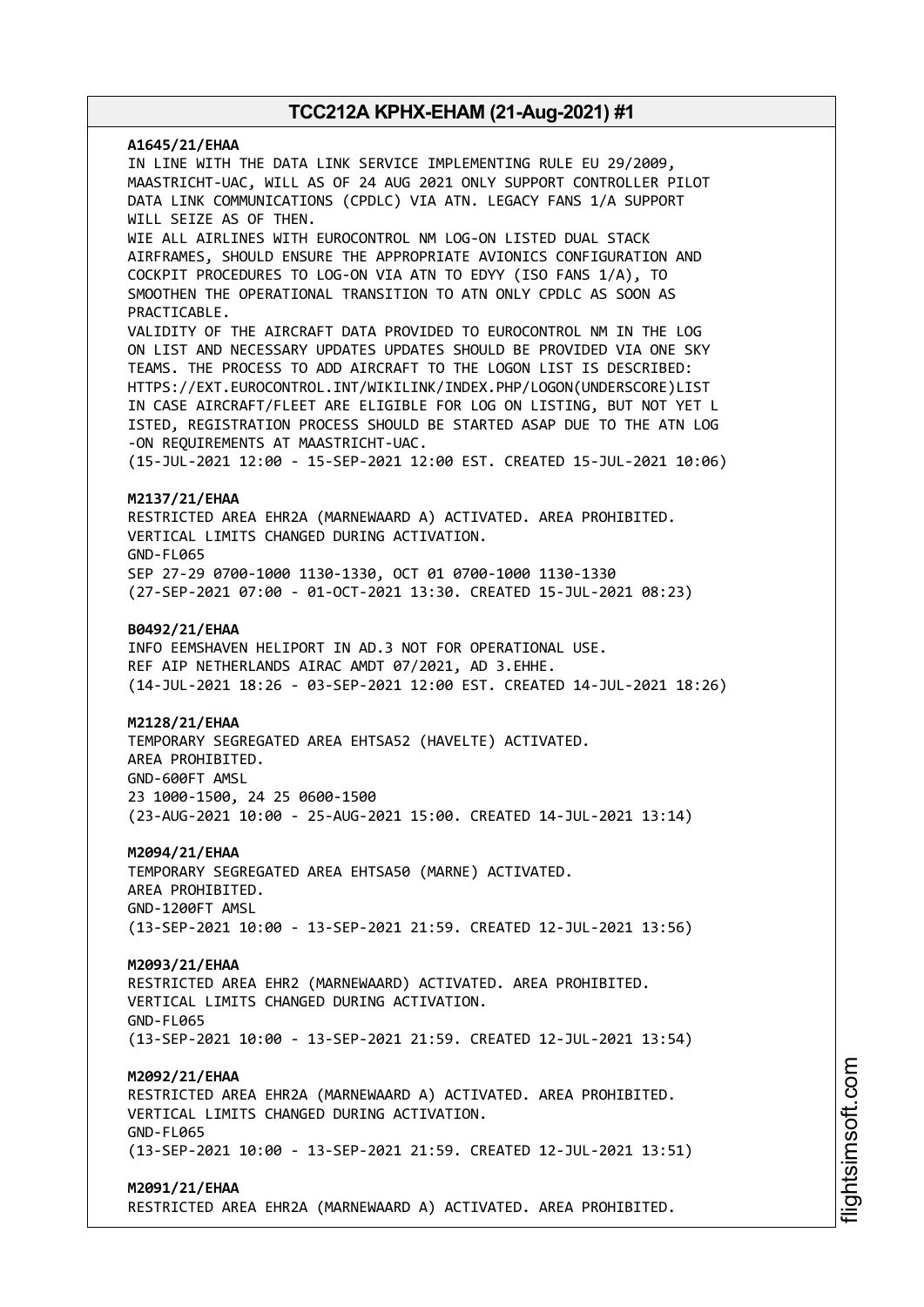VERTICAL LIMITS CHANGED DURING ACTIVATION. GND-1200FT AGL 08 1400-12 2359, 13 0000-1000 2200-2359, 14 0000-0600 (08-SEP-2021 14:00 - 14-SEP-2021 06:00. CREATED 12-JUL-2021 13:47) **M2076/21/EHAA** FIREWORKS AT ZWOLLE PSN 523053N 0060520E GND-100FT AGL (09-SEP-2021 19:00 - 09-SEP-2021 21:00. CREATED 12-JUL-2021 06:28) **B0485/21/EHAA** FIREWORKS AT DE ZILK PSN 521824N 0043241E. GND-363FT AGL (03-SEP-2021 15:00 - 03-SEP-2021 20:00. CREATED 09-JUL-2021 16:34) **M2056/21/EHAA** TEMPORARY SEGREGATED AREA EHTSA52 (HAVELTE) ACTIVATED. AREA PROHIBITED. GND-600FT AMSL DAILY 0600-1300 (06-SEP-2021 06:00 - 07-SEP-2021 13:00. CREATED 09-JUL-2021 06:06) **A1569/21/EHAA** CROSSING AND ENTERING EHR4, EHR4A, EHR4B, EHR4C, EHR4D, EHR4E AND EHR4F (VLIEHORS) IS PROHIBITED TO GENERAL AVIATION WHEN ACTIVE. POLICE, SAR, HEMS AND FLIGHTS TO AND FROM OIL PLATFORM L15-FA-1 ARE EXEMPTED. THESE FLIGHTS MUST BE COORDINATED WITH DUTCH MIL INFO (132.350) PRIOR TO ENTRY. AIRSPACE CLASSIFICATION G IS APPLICABLE WITHIN THE ABOVE MENTIONED AIRSPACE. REF AIP NETHERLANDS ENR 5.1 PARA 7.2. SFC-FL285 (08-JUL-2021 11:22 - PERM. CREATED 08-JUL-2021 11:22) **M2052/21/EHAA** RESTRICTED AREA EHR2C (MARNEWAARD C) ACTIVATED. AREA PROHIBITED. 1200FT AMSL-2500FT AMSL (30-SEP-2021 06:00 - 30-SEP-2021 14:30. CREATED 08-JUL-2021 10:07) **M2050/21/EHAA** RESTRICTED AREA EHR2A (MARNEWAARD A) ACTIVATED. AREA PROHIBITED. VERTICAL LIMITS CHANGED DURING ACTIVATION. GND-FL065 (30-SEP-2021 06:00 - 30-SEP-2021 14:30. CREATED 08-JUL-2021 10:05) **B0484/21/EHAA** OBST LIGHTS CHIMNEY NIJMEGEN 515122N 0054944E U/S. REF AIP ENR 5.4 ITEM 123. HEIGT 512FT AGL, ELEVATION 551FT AMSL. (08-JUL-2021 07:22 - 26-AUG-2021 09:00 EST. CREATED 08-JUL-2021 07:22) **M2045/21/EHAA** FIREWORKS AT UTRECHT PSN 520436N 0050327E. GND-200FT AGL (04-SEP-2021 18:00 - 04-SEP-2021 21:30. CREATED 08-JUL-2021 06:52) **M2044/21/EHAA** FIREWORKS AT ELIM PSN 524056N 0063414E. GND-135FT AGL (06-SEP-2021 19:00 - 06-SEP-2021 21:00. CREATED 08-JUL-2021 06:48)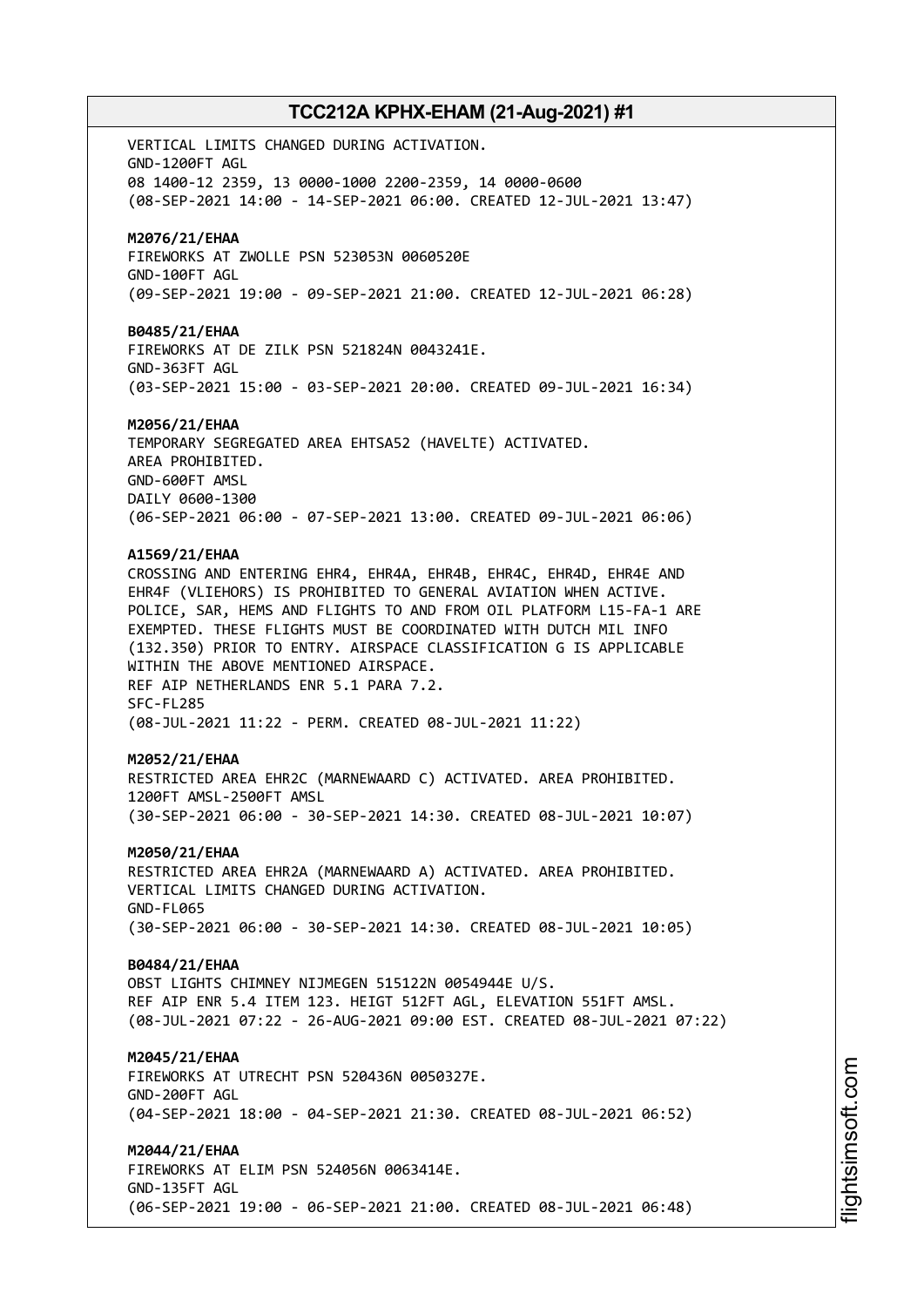### **M2043/21/EHAA**

FIREWORKS AT SINT-NICOLAASGA PSN 525514N 0054406E. GND-100FT AGL (03-SEP-2021 20:00 - 03-SEP-2021 21:00. CREATED 08-JUL-2021 06:44)

### **M2042/21/EHAA**

FIREWORKS AT GRAMSBERGEN PSN 523649N 0064035E. GND-495FT AGL (03-SEP-2021 19:00 - 03-SEP-2021 20:30. CREATED 08-JUL-2021 06:41)

#### **M2035/21/EHAA**

DUE TO LACK OF PERSONNEL NO OAT ATS WILL BE PROVIDED IN EHAA FIR BY DUTCHMIL BTN GND AND FL245 UNLESS PPR OBTAINED VIA DUTCHMIL SUPERVISOR PHONE +31 (0)577 45 8700. DAILY 0600-1500 (07-JUL-2021 13:54 - 07-OCT-2021 15:00. CREATED 07-JUL-2021 13:55)

#### **M2034/21/EHAA**

TEMPORARY SEGREGATED AREA EHTSA56 (LEUSDERHEIDE) ACTIVATED. AREA PROHIBITED. GND-600FT AMSL DAILY 0600-1300 (01-SEP-2021 06:00 - 03-SEP-2021 13:00. CREATED 07-JUL-2021 13:34)

#### **M2026/21/EHAA**

CROSSING AND ENTERING EHR4, EHR4A, EHR4B, EHR4C, EHR4D, EHR4E AND EHR4F (VLIEHORS) IS PROHIBITED TO GENERAL AVIATION WHEN ACTIVE. POLICE, SAR, HEMS AND FLIGHTS TO AND FROM OIL PLATFORM L15-FA-1 ARE EXEMPTED. THESE FLIGHTS MUST BE COORDINATED WITH DUTCH MIL INFO (FREQ 132.350MHZ) PRIOR TO ENTRY. AIRSPACE CLASSIFICATION G IS APPLICABLE WITHIN THE ABOVE MENTIONED AIRSPACE. SFC-FL285 (07-JUL-2021 08:32 - 25-AUG-2021 10:00 EST. CREATED 07-JUL-2021 08:33)

#### **M2025/21/EHAA**

TEMPORARY RESTRICTED AREA ACTIVATED FOR 'DONAC 2021'. AREA: 513039N 0034113E - 513045N 0034609E - 512908N 0034609E - 512908N 0034113E BACK TO 513039N 0034113E BTN 500FT AMSL/FL050. AREA PROHIBITED. SAR, POLICE AND HELICOPTER EMERGENCY MEDICAL SERVICES ARE EXEMPTED AFTER PRIOR PERMISSION FROM DUTCH MIL INFO. 500FT AMSL-FL050 02 1000-1800, 03 0700-1800, 04 0700-1500 (02-SEP-2021 10:00 - 04-SEP-2021 15:00. CREATED 07-JUL-2021 08:29)

#### **M2001/21/EHAA**

FIREWORKS AT UTRECHT PSN 520657N 0050250E. GND-135FT AGL (29-AUG-2021 18:00 - 29-AUG-2021 20:00. CREATED 06-JUL-2021 06:33)

#### **M1998/21/EHAA**

FIREWORKS AT HOLTEN PSN 521635N 0062427E. GND-165FT AGL (27-AUG-2021 19:30 - 27-AUG-2021 20:30. CREATED 06-JUL-2021 06:21)

#### **M1997/21/EHAA**

FIREWORKS AT GORINCHEM PSN 514932N 0045938E. GND-660FT AGL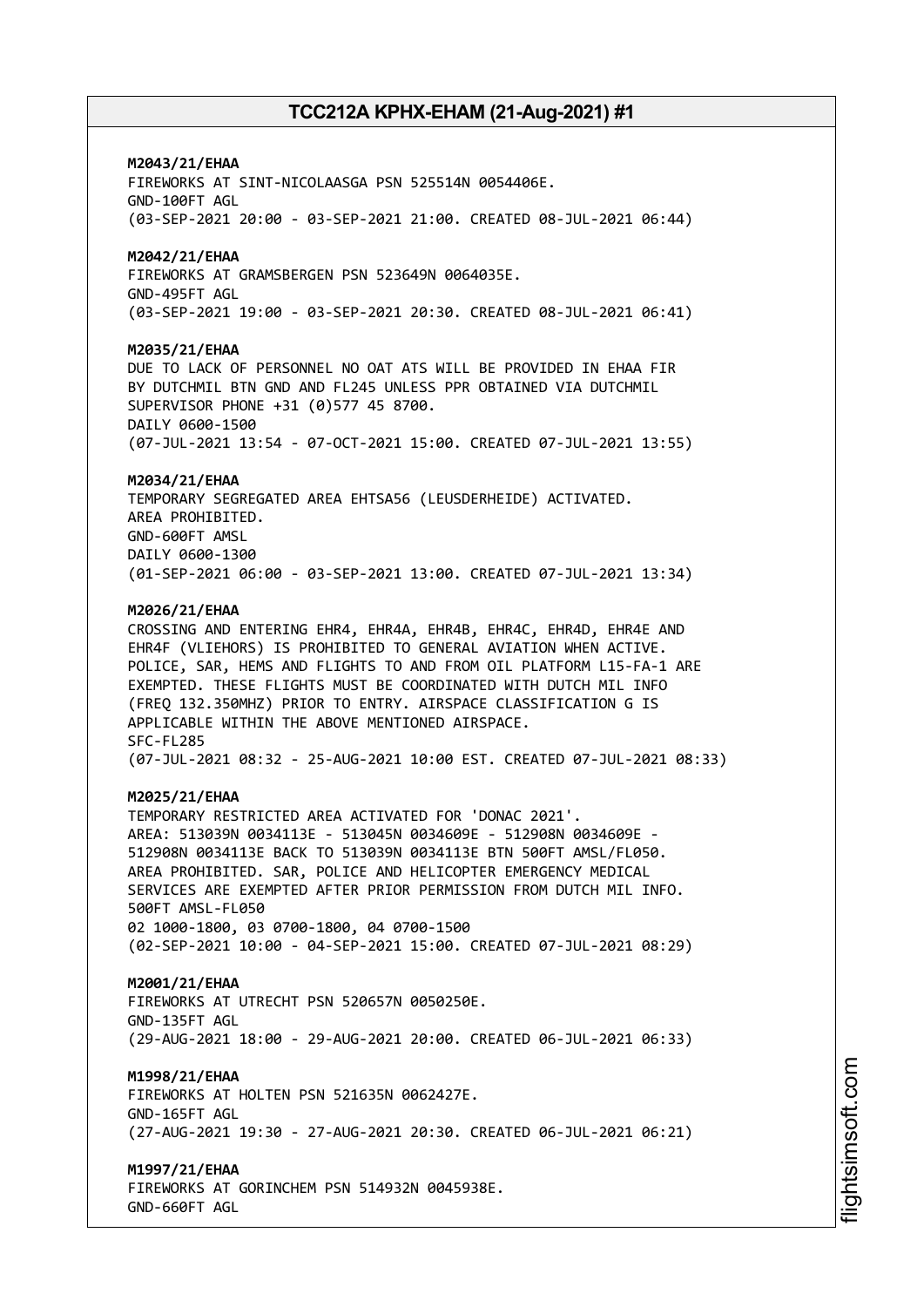(28-AUG-2021 20:00 - 28-AUG-2021 22:00. CREATED 06-JUL-2021 06:18)

# **M1996/21/EHAA** FIREWORKS AT OMMEN PSN 523049N 0062446E. GND-100FT AGL

(27-AUG-2021 20:30 - 27-AUG-2021 22:00. CREATED 06-JUL-2021 06:15)

### **A1543/21/EHAA**

OPERATIONS IN FIR MINSK (UMMV) NETHERLANDS AIR CARRIERS AND CAPTAINS OF ACFT IN CHARGE OF AIR SERVICE MANAGED BY CARRIERS HOLDERS OF OPERATING LICENCE ISSUED BY THE NETHERLANDS, WHETHER THEY ARE CONTRACTUAL CARRIERS AND/OR DE FACTO CARRIERS, OR PERFORMING AIR SERVICE WITH COMMERCIAL CHARTER AGREEMENT OR WITH CODE SHARING AND TO ALL FLIGHT PERFORMED WITH NETHERLANDS ACFT REGISTRATION, ARE REQUESTED TO AVOID MINSK FIR (UMMV). FOREIGN AIR CARRIERS INBOUND EU ARE RECOMMENDED TO AVOID BELARUS MINSK FIR(UMMV). (02-JUL-2021 18:08 - 02-SEP-2021 23:59 EST. CREATED 02-JUL-2021 18:09)

### **B0472/21/EHAA**

PJE WILL TAKE PLACE AT ROCKANJE, PSN 515232N 0040244E. GND-FL050 (04-SEP-2021 15:00 - 04-SEP-2021 18:00. CREATED 02-JUL-2021 16:49)

#### **A1539/21/EHAA**

AMSTERDAM INFORMATION 124.300MHZ EXPECT LIMITED RADIO COVERAGE BELOW 1500FT BETWEEN EHRD CTR AND EHSE. (02-JUL-2021 14:10 - 02-OCT-2021 12:00 EST. CREATED 02-JUL-2021 13:31)

### **A1538/21/EHAA**

AMSTERDAM INFORMATION 119.175MHZ EXPECT LIMITED RADIO COVERAGE BELOW 2000FT AROUND ATRIX RADIUS 10NM. (02-JUL-2021 14:10 - 02-OCT-2021 12:00 EST. CREATED 02-JUL-2021 13:27)

### **M1966/21/EHAA**

DUE TO TECHNICAL ISSUES DUTCH MIL LOWER FREQUENCY 128.355MHZ HAS LIMITED RADIO COVERAGE IN CTA NORTH AND TMA A. CONTACT DUTCH MIL INFO ON 132.350MHZ WHEN UNABLE TO MAKE RADIO CONTACT. (02-JUL-2021 12:28 - 02-OCT-2021 23:59. CREATED 02-JUL-2021 12:32)

### **A1521/21/EHAA**

TRIGGER NOTAM - AIRAC AIP AMDT 08/2021 WEF 12 AUG 2021: PERMANENTLY OUT OF SERVICE: VOR AMS, HDR, HSD, PAM, SPY: NDB EHN, ROT, STD / CH, NV, OA, PS, RR: LOCATORS CH, NV, OA, PS, RR. (12-AUG-2021 00:00 - 25-AUG-2021 23:59. CREATED 01-JUL-2021 10:03)

### **M1945/21/EHAA**

TEMPORARY SEGREGATED AREA EHTSA52 (HAVELTE, RPAS) ACTIVATED. AREA PROHIBITED. GND-600FT AMSL DAILY 0600-1400 (02-SEP-2021 06:00 - 03-SEP-2021 14:00. CREATED 30-JUN-2021 13:48)

### **B0467/21/EHAA**

NEW PARAGLIDING SITE VELDHOEK, PSN 520200N 0062510E.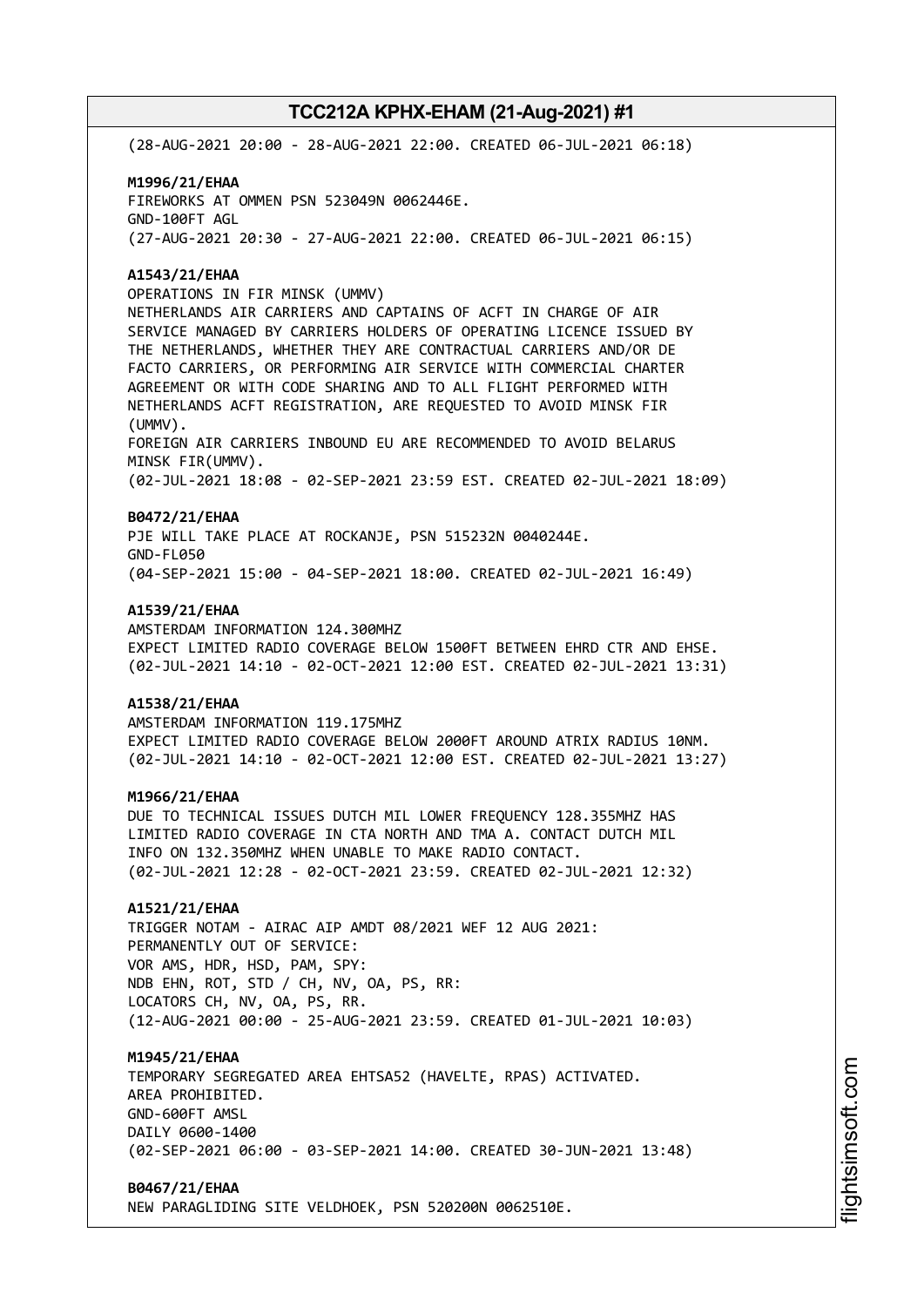MAX CABLE HGT 1500FT AMSL, ACTIVE DAILY UDP. REF AIP NETHERLANDS ENR 5.5. GND-1500FT AMSL (30-JUN-2021 09:50 - PERM. CREATED 30-JUN-2021 09:51) **B0452/21/EHAA** NEW OBSTACLE UNDER CONSTRUCTION IJSSELMEER WINDFARM FRYSLAN, 89 WIND TURBINES WITHIN AREA: 530153N0051541E-530145N0051700E-525933N0051851E-525816N0051633E-52583 4N0051357E-530040N0051246E-530144N0051433E-530153N0051541E. ELEV 590FT AMSL, NOT LGTD. REF AIP ENR 5.4 (28-JUN-2021 14:48 - PERM. CREATED 28-JUN-2021 14:49) **M1829/21/EHAA** RESTRICTED AREA EHR49 (BREEZANDDIJK) ACTIVATED. AREA PROHIBITED. SFC-19500FT AMSL MON-FRI 0600-1500 (27-SEP-2021 06:00 - 08-OCT-2021 15:00. CREATED 22-JUN-2021 10:13) **M1826/21/EHAA** FIREWORKS AT STEGEREN PSN 523237N 0062922E. GND-100FT AGL (24-AUG-2021 20:00 - 24-AUG-2021 21:00. CREATED 22-JUN-2021 09:56) **M1822/21/EHAA** FIREWORKS AT UTRECHT PSN 520729N 0050755E. GND-200FT AGL (28-AUG-2021 20:00 - 28-AUG-2021 22:00. CREATED 22-JUN-2021 09:48) **M1796/21/EHAA** TEMPORARY SEGREGATED AREA EHTSA50 (MARNE) ACTIVATED. AREA PROHIBITED. GND-1200FT AMSL 14-16 20-23 0600-2159, 17 0600-1500 (14-SEP-2021 06:00 - 23-SEP-2021 21:59. CREATED 18-JUN-2021 13:16) **M1795/21/EHAA** RESTRICTED AREA EHR2A (MARNEWAARD A) ACTIVATED. AREA PROHIBITED. VERTICAL LIMITS CHANGED DURING ACTIVATION. GND-6500FT AMSL 14-16 20-23 0600-2159, 17 0600-1500 (14-SEP-2021 06:00 - 23-SEP-2021 21:59. CREATED 18-JUN-2021 13:13) **M1794/21/EHAA** RESTRICTED AREA EHR2 (MARNEWAARD) ACTIVATED. AREA PROHIBITED. VERTICAL LIMITS CHANGED DURING ACTIVATION. SFC-6500FT AMSL 14-16 20-23 0600-2159, 17 0600-1500 (14-SEP-2021 06:00 - 23-SEP-2021 21:59. CREATED 18-JUN-2021 13:09) **M1765/21/EHAA** TEMPORARY SEGREGATED AREA EHTSA50 (MARNE) ACTIVATED. AREA PROHIBITED. GND-600FT AGL (30-AUG-2021 20:00 - 08-SEP-2021 20:00. CREATED 16-JUN-2021 10:12)

**M1749/21/EHAA**

i⊒<br>⊫ htsim soft.c om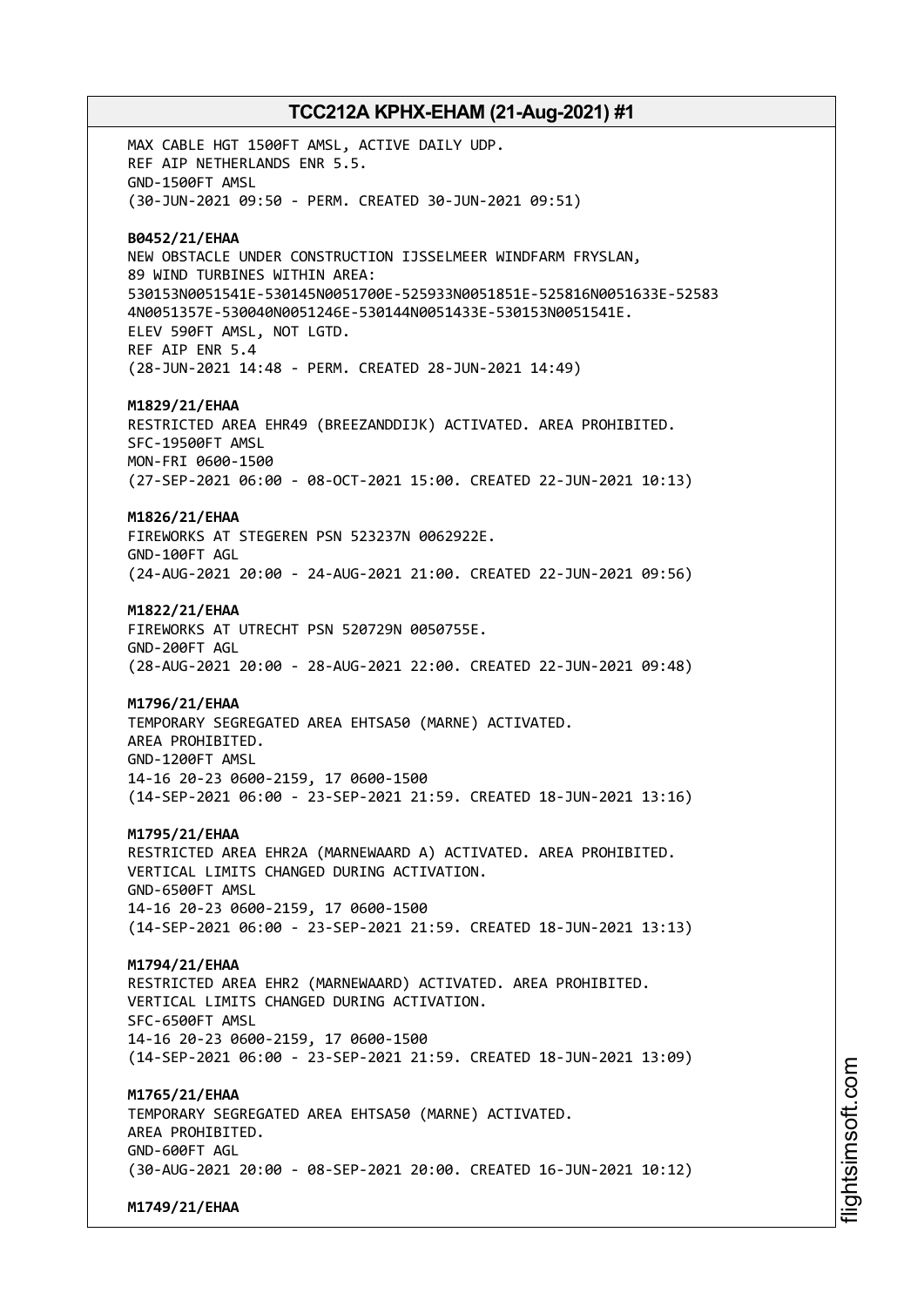PJE WILL TAKE PLACE AT GROESBEEK PSN 514512N 0055527E RADIUS 2NM. GND-3000FT AGL (17-SEP-2021 04:59 - 17-SEP-2021 18:01. CREATED 15-JUN-2021 07:49) **B0435/21/EHAA** OBST LIGHTS WIND FARM BARD OFFSHORE 1 PARTLY U/S. ELEVATION 492FT AMSL. REF AIP THE NETHERLANDS ENR 5.4 ID 333. (14-JUN-2021 14:44 - 14-SEP-2021 09:00 EST. CREATED 14-JUN-2021 14:45) **B0434/21/EHAA** MOBILE RIG MAERSK RESOLUTE RELOCATED, PSN 5222.7N 00323.9E (ACP P11-UNITY). (13-JUN-2021 00:53 - 13-SEP-2021 09:00 EST. CREATED 13-JUN-2021 00:54) **M1730/21/EHAA** MIL ACFT HAVE TO AVOID OVERFLYING OF SLUIS DUE TO OSTRICH FARM AT PSN 511658N 0032501E RADIUS 2NM BTN GND/3000FT AGL. GND-3000FT AGL (11-JUN-2021 11:40 - 11-SEP-2021 23:59 EST. CREATED 11-JUN-2021 11:41) **M1731/21/EHAA** ACFT HAVE TO AVOID OVERFLYING OF OUWEHANDS DIERENPARK RHENEN AT PSN 515727N 0053525E RADIUS 1.5NM BTN GND/3000FT AGL. GND-3000FT AGL (11-JUN-2021 11:40 - 11-SEP-2021 23:59 EST. CREATED 11-JUN-2021 11:41) **M1732/21/EHAA** MIL ACFT HAVE TO AVOID OVERFLYING OF DIERENPARK APENHEUL AT PSN 521257N 0055505E RADIUS 0.5NM BTN GND/1000FT AGL. GND-1000FT AGL (11-JUN-2021 11:41 - 11-SEP-2021 23:59 EST. CREATED 11-JUN-2021 11:41) **M1729/21/EHAA** MIL ACFT HAVE TO AVOID OVERFLYING OF LITHOIJEN PSN 514600N 0052622E RADIUS 1NM BTN GND/500FT AGL. GND-500FT AGL (11-JUN-2021 11:39 - 11-SEP-2021 23:59 EST. CREATED 11-JUN-2021 11:40) **B0424/21/EHAA** MOBILE RIG TEST PLATFORM 590021-TEST PSN 5314.0N 00314.5E. (11-JUN-2021 07:45 - 06-SEP-2021 12:00 EST. CREATED 11-JUN-2021 07:46) **M1675/21/EHAA** FIREWORKS AT OLDENZAAL PSN 521822N 0065317E GND-265FT AGL DAILY 1830-2030 (27-AUG-2021 18:30 - 28-AUG-2021 20:30. CREATED 09-JUN-2021 06:43) **M1674/21/EHAA** FIREWORKS AT HARLINGEN PSN 531023N 0052426E GND-465FT AGL (28-AUG-2021 19:30 - 28-AUG-2021 21:30. CREATED 09-JUN-2021 06:40) **M1671/21/EHAA** FIREWORKS AT DROUWENERMOND PSN 525816N 0065227E. GND-280FT AGL 19 0700-1100 2100-2330, 20 2100-2359, 21 2100-0015 (19-AUG-2021 07:00 - 22-AUG-2021 00:15. CREATED 09-JUN-2021 06:21)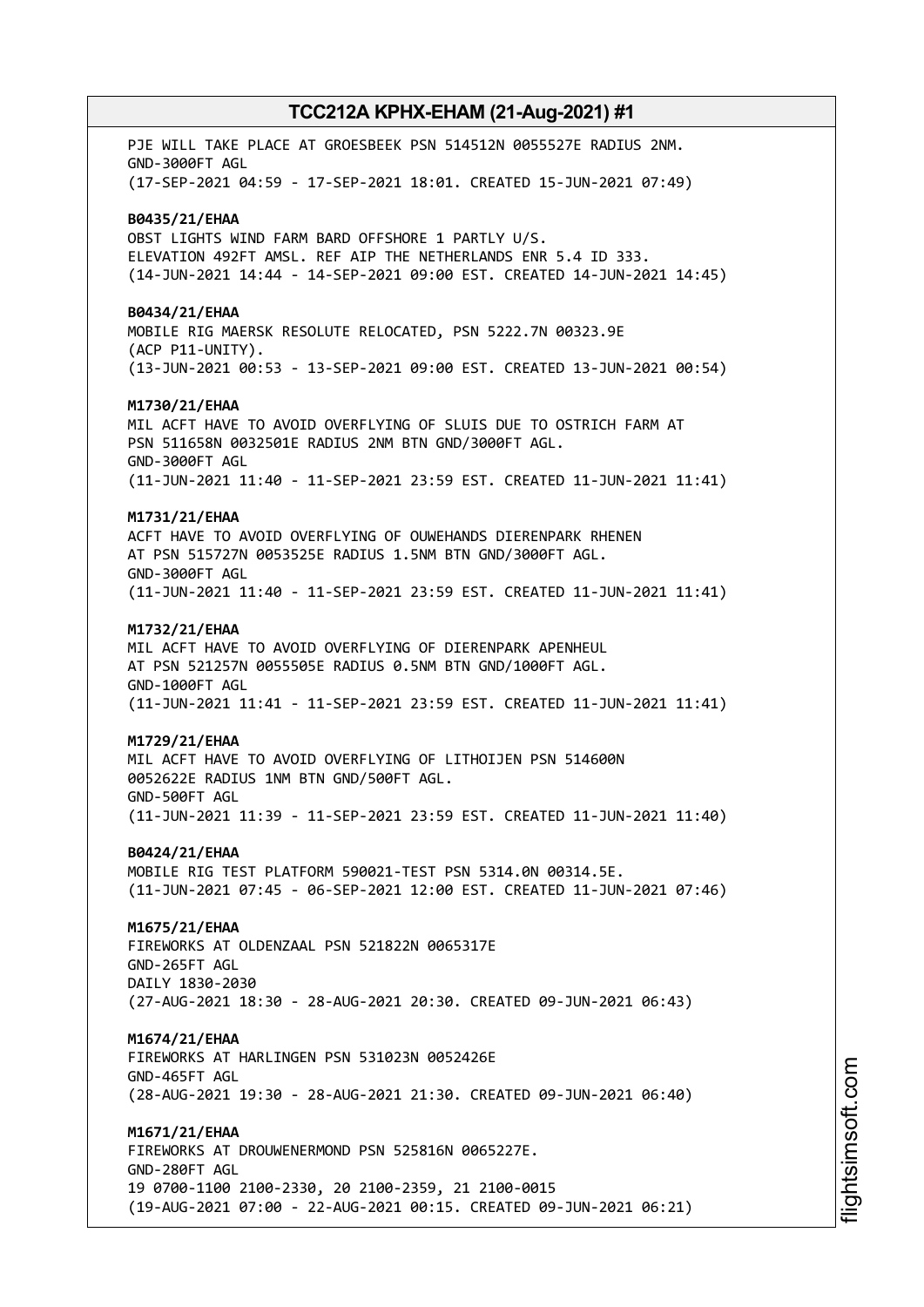### **A1278/21/EHAA**

ALL FLIGHTS TO/FROM AIRPORTS IN THE NETHERLANDS, OR OVERFLYING NETHERLANDS TERRITORY, ARE NOT ALLOWED IF AIRCRAFT ARE OPERATED BY BELARUSIAN AIR CARRIERS AND/OR REGISTERED IN BELARUS, EXCEPT FOR AIRCRAFT IN EMERGENCY OR HUMANITARIAN FLIGHTS. (05-JUN-2021 00:00 - 06-SEP-2021 12:00 EST. CREATED 04-JUN-2021 18:50)

#### **M1611/21/EHAA**

TEMPORARY RESTRICTED AREA 'TGB MARNEWAARD' ACTIVATED FOR EXERCISE 'FALCON LEAP'. AREA: PSN 532300N 0061504E RADIUS 5NM BTN GND/3000FT AMSL. AREA PROHIBITED. SAR, POLICE, HELICOPTER EMERGENCY MEDICAL SERVICES AND OTHER AUTHORISED TFC ARE EXEMPTED AFTER PRIOR PERMISSION FROM MILATCC SCHIPHOL. GND-3000FT AMSL 07 08 0800-1000 1200-1400 1600-1800, 13 0700-1600

(07-SEP-2021 08:00 - 13-SEP-2021 16:00. CREATED 02-JUN-2021 10:04)

### **M1598/21/EHAA**

IN EXERCISE 'WEAPON INSTRUCTOR COURSE' INTENSE MIL ACTIVITY CAN BE EXPECTED BELOW MNM VFR ALT IN THE FOLLOWING AREA: 532732N 0064038E - 532437N 0063630E - 524803N 0051711E - 524350N 0043648E ALONG A LINE (1NM WEST OF THE NORTH SEA COAST) TO 525835N 0044259E ALONG THE SOUTHERN BOUNDARY OF THE 'WADDENZEE' AREA (SEE: AIP ENR 5.6 AND ENR 6-5.3) TO 532441N 0060956E ALONG A CLOCKWISE ARC (RADIUS 4NM WITH CENTRE 532300N 0061600E) TO 532446N 0062159E ALONG THE SOUTHERN BOUNDARY OF THE 'WADDENZEE' AREA (SEE: AIP ENR 5.6 AND ENR 6-5.3) BACK TO 532732N 0064038E BTN SFC/1500FT AGL. BIRD SANCTUARIES (AS DEFINED IN AIP ENR 5.6.3 AND ENR 6-5.3) 'LAUWERSMEER/WIERUMMER WAD/WAD FERWERADEEL' AND 'HORNHUIZER WAD' ARE EXCLUDED. REQ TO AVOID AREA. SFC-1500FT AGL DAILY 0700-1000 1130-1330

(27-SEP-2021 07:00 - 01-OCT-2021 13:30. CREATED 01-JUN-2021 12:13)

#### **B0378/21/EHAA**

LIMITED RADIO COVERAGE OF THE AMSTERDAM INFO FREQUENCY 119.175MHZ BETWEEN UTIRA AND EPOXU BELOW 1000FT. NORTH SEA AREA AMSTERAM IS A RADIO MANDATORY ZONE AND RADIO COMMUNICATION WITH AMSTERDAM INFORMATION IS REQUIRED. TO PREVENT SAFETY INCIDENTS KEEP TRYING TO CALL AMSTERDAM INFO WHEN OPERATING IN THIS AREA. (01-JUN-2021 09:04 - 01-SEP-2021 12:00 EST. CREATED 01-JUN-2021 09:05)

## **B0373/21/EHAA**

SEVERAL CRANES ERECTED AT ZEEWOLDE PSN 522055N 0052025E, 548FT AMSL, AND 558FT AGL. (28-MAY-2021 14:31 - 28-AUG-2021 09:00 EST. CREATED 28-MAY-2021 14:31)

## **B0370/21/EHAA**

FIREWORKS AT HOORN PSN 523828N 0050522E. GND-660FT AGL (28-AUG-2021 21:45 - 28-AUG-2021 22:30. CREATED 26-MAY-2021 13:45)

#### **M1504/21/EHAA**

MILITARY TRAFFIC WITH DEPARTURE OR DESTINATION ETNG OVERFLYING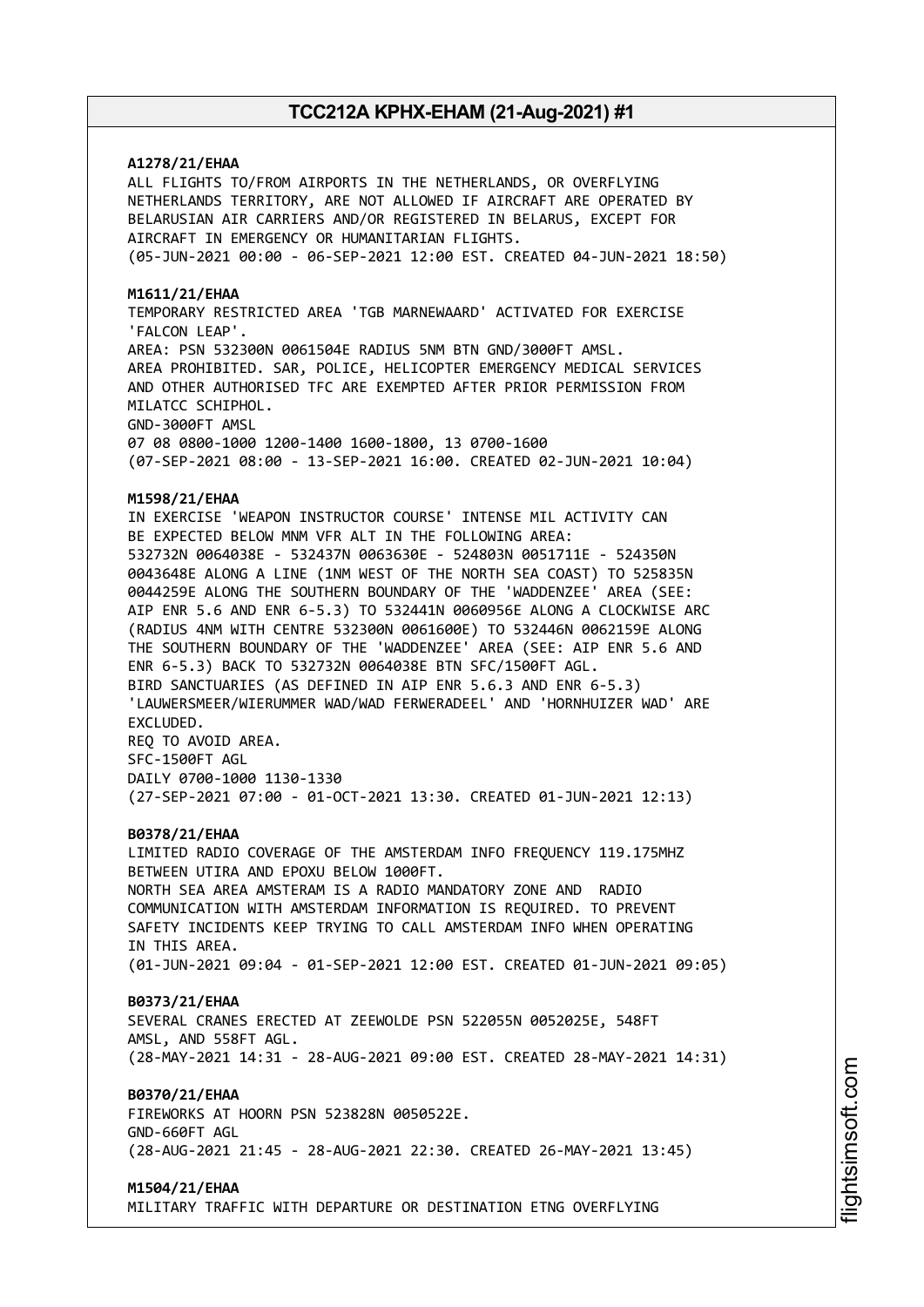EHAA FIR SHALL FILE A GAT FLIGHTPLAN, FILED IN ACCORDANCE WITH AIP THE NETHERLANDS SECTION ENR1.10 AND ACKNOWLEDGED BY IFPS. (25-MAY-2021 06:56 - 26-AUG-2021 23:59 EST. CREATED 25-MAY-2021 06:58)

#### **M1496/21/EHAA**

TEMPORARY RESTRICTED AREA 'MARNEWAARD' ACTIVATED FOR MIL EXER 'WEAPON INSTRUCTOR COURSE'. AREA: 532422N 0060943E ALONG CLOCKWISE ARC (RADIUS 4NM WITH CENTRE 532300N 0061600E) TO 532500N 0062147E ALONG THE BOUNDARY OF EHR2A (MARNEWAARD A) BACK TO 532422N 0060943E BTN SFC/2000FT AMSL. AREA PROHIBITED. POLICE, SAR, HELICOPTER EMERGENCY MEDICAL SERVICE FLIGHTS AND PARTICIPATING FLIGHTS ARE EXEMPTED AFTER PRIOR PERMISSION FROM MILATCC SCHIPHOL. SFC-2000FT AMSL DAILY 0700-1000 1130-1330 (27-SEP-2021 07:00 - 01-OCT-2021 13:30. CREATED 21-MAY-2021 12:50)

#### **B0348/21/EHAA**

NEW OBSTACLES UNDER CONSTRUCTION AT OSPELDIJK, 4 WIND TURBINES (LINE) BTN PSN 511858N 0055138E AND 511827N 0055008E. HEIGHT 689FT AGL, ELEV 784FT AMSL. NOT LGT. REF AIP ENR 5.4. (20-MAY-2021 14:15 - PERM. CREATED 20-MAY-2021 14:16)

#### **B0334/21/EHAA**

NEW OBSTACLES AT HATTEMERBROEK, 4 WIND TURBINES (LINE) BTN PSN 522958N 0060004E AND 522929N 0060048E. HEIGHT 492FT AGL, ELEV 495FT AMSL, NOT LGT. REF AIP ENR 5.4. (18-MAY-2021 12:15 - PERM. CREATED 18-MAY-2021 12:15)

#### **B0282/21/EHAA**

NEW OBSTACLES AT NEER UNDER CONSTRUCTION, 3 WIND TURBINES IN LINE BTN 511706N 0055851E AND 511646N 0055950E. HEIGHT 659FT AGL, ELEV 751FT AMSL. LGT OBST/DAY FLG WHITE, NIGHT RED. REF AIP ENR 5.4. (26-APR-2021 14:34 - PERM. CREATED 26-APR-2021 14:34)

#### **B0281/21/EHAA**

NEW OBSTACLES AT EGCHEL UNDER CONSTRUCTION, 5 WIND TURBINES IN LINE BTN 511917N 0055423E AND 511839N 0055638E. HEIGHT 656FT AGL, ELEV 757FT AMSL. LGT OBST/DAY FLG WHITE, NIGHT RED. REF AIP ENR 5.4. (26-APR-2021 14:21 - PERM. CREATED 26-APR-2021 14:25)

#### **B0274/21/EHAA**

OBST ERECTED, 4 NEW WIND TUNBINES AT ANGERLO BTN PSN 515833N 0060722E AND 515850N 0060825E. HEIGHT 577 FT AGL, ELEV 606FT AMSL, LGT OBST/DAY FLG W, NIGHT R. REF AIP ENR 5.4. (22-APR-2021 14:45 - PERM. CREATED 22-APR-2021 14:45)

### **M0844/21/EHAA**

TEMPORARY RESTRICTED AREA 'TGB HOUTDORPERVELD' ACTIVATED. AREA: PSN 521528N 0054345E RADIUS 5NM BTN GND/3000FT AMSL. AREA PROHIBITED. SAR, POLICE, HELICOPTER EMERGENCY MEDICAL SERVICES AND OTHER AUTHORISED TFC EXEMPTED AFTER PRIOR PERMISSION FROM MILATCC SCHIPHOL. GND-3000FT AMSL 14 16 0700-1600